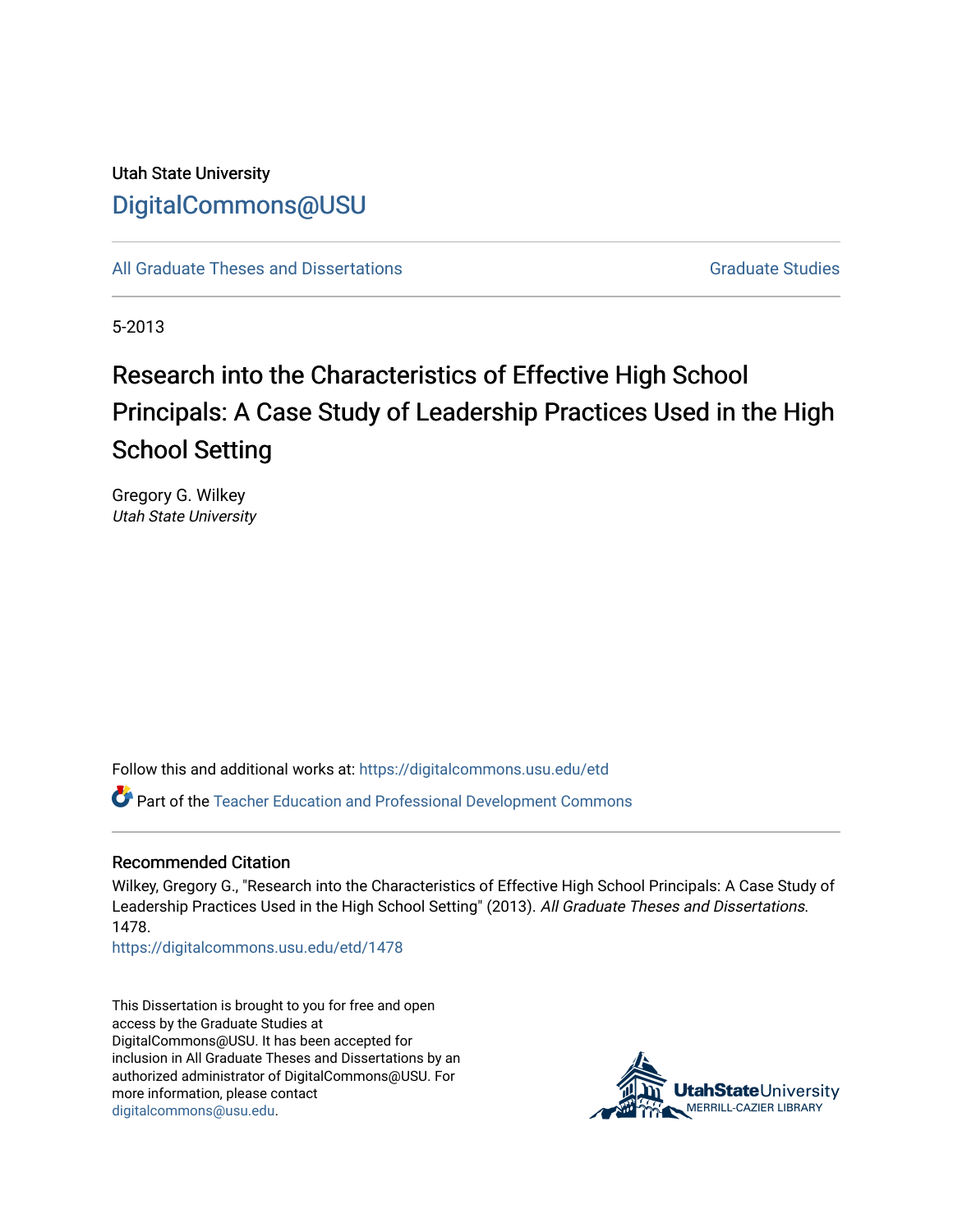### RESEARCH INTO THE CHARACTERISTICS OF EFFECTIVE HIGH SCHOOL

### PRINCIPALS: A CASE STUDY OF LEADERSHIP PRACTICES USED

### IN THE HIGH SCHOOL SETTING

by

Gregory G. Wilkey

A dissertation submitted in partial fulfillment of the requirements for the degree

of

### DOCTOR OF EDUCATION

in

Education (Curriculum and Instruction)

Approved by:

 $\overline{a}$ 

l

 $\overline{a}$ 

Michael K. Freeman, Ph.D. Gary L. Carlston, Ed.D. Major Professor Committee Member

Steven P. Camicia, Ph.D. Steven O. Laing, Ed.D. Committee Member Major Professor

Matthew L. Sanders, Ph.D. Mark R. McLellan, Ph.D. Committee Member Vice President for Research and Dean of the School of Graduate Studies

> UTAH STATE UNIVERSITY Logan, Utah

> > 2013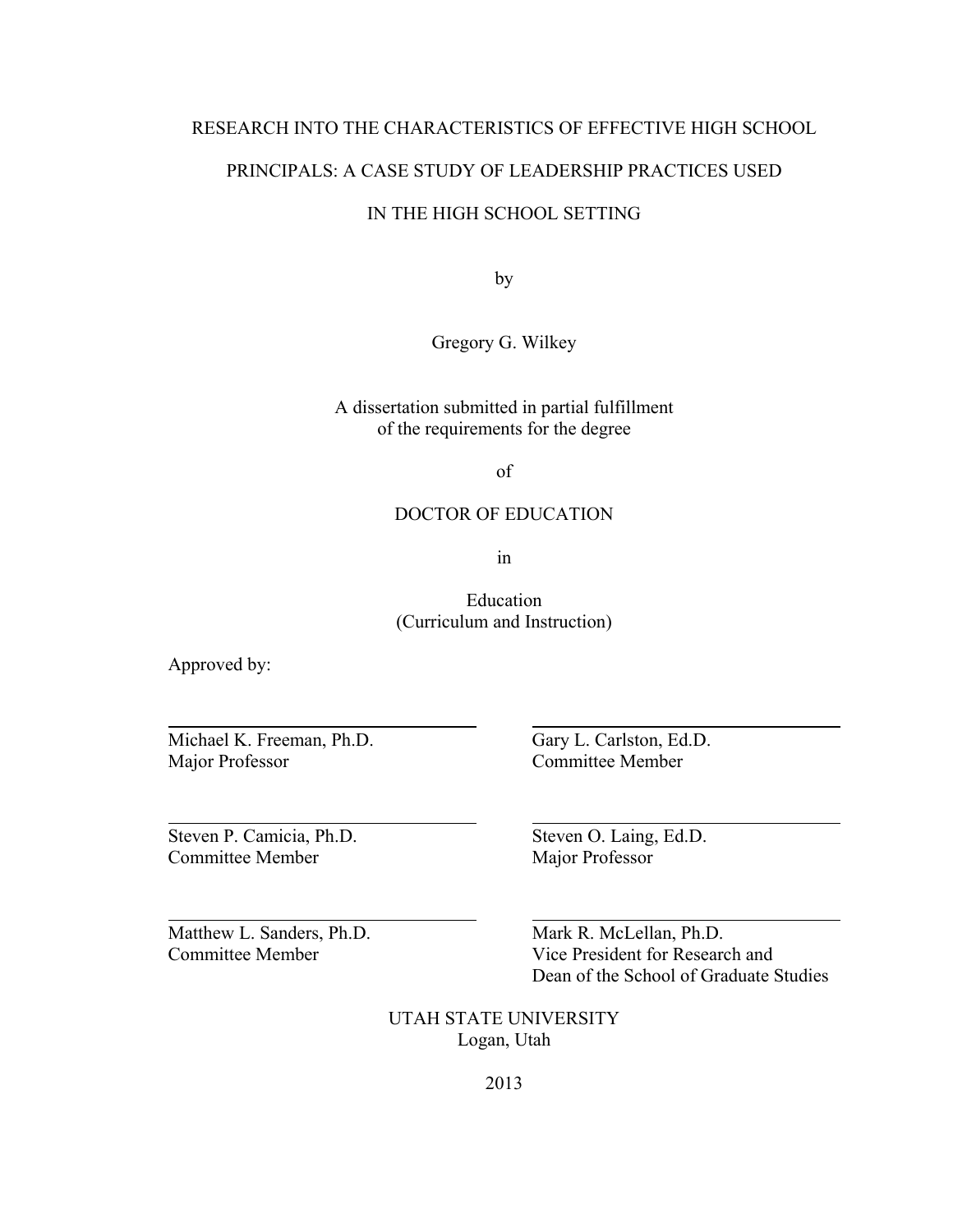Copyright © Gregory G. Wilkey 2013

All Rights Reserved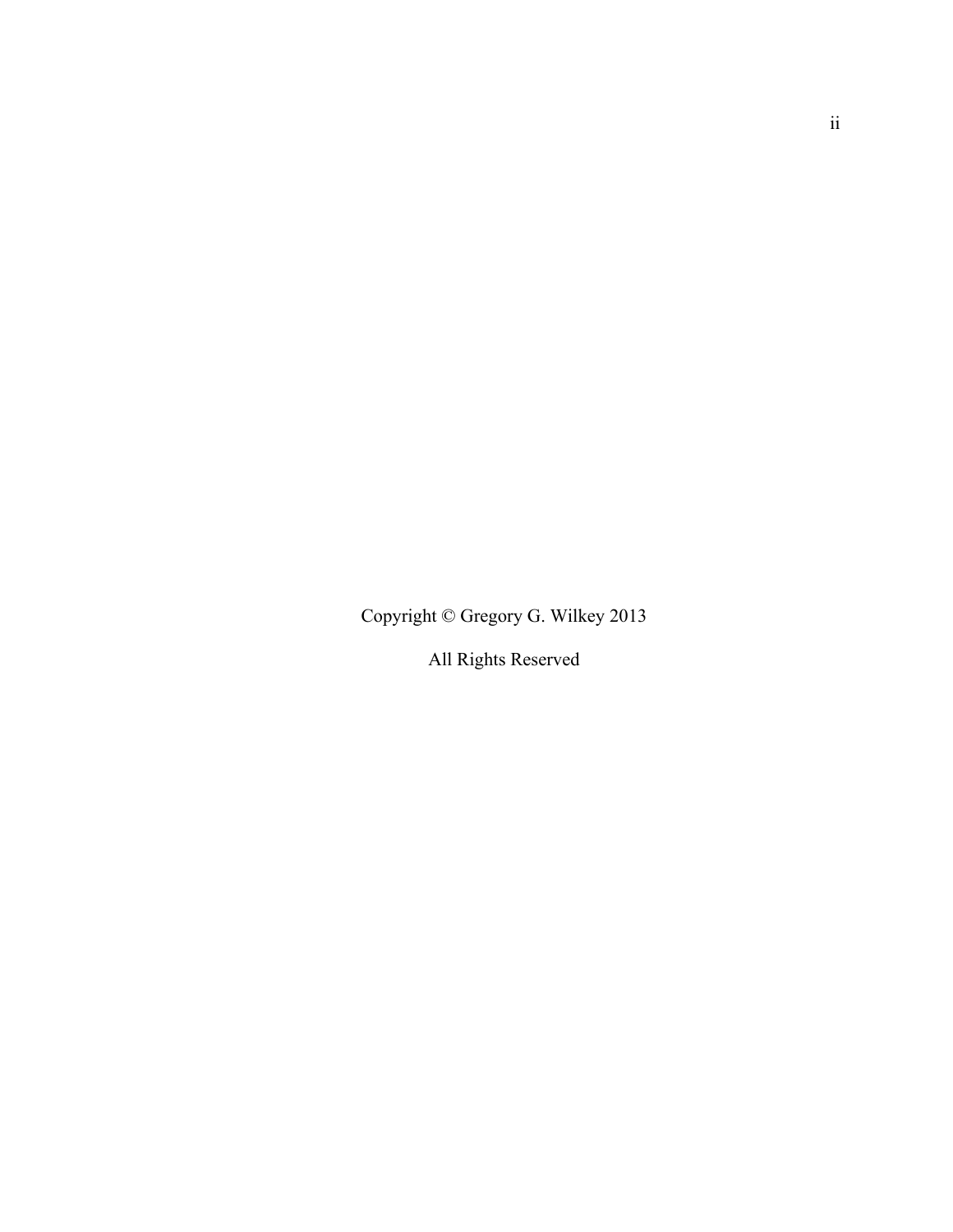### **ABSTRACT**

Research into the Characteristics of Effective High School Principals: A Case

Study of Leadership Practices Used in the High School Setting

by

Gregory G. Wilkey, Doctor of Education

Utah State University, 2013

Major Professor: Michael K. Freeman, Ph.D. Department: School of Teacher Education and Leadership

 The lack of successful leadership in many public high schools across the United States has resulted in a leadership crisis, the lack of ability to transform schools, and low student achievement. This study sought to identify characteristics of two successful high school principals who have directed high schools during a period of unprecedented student academic growth.

The purpose of this study was to examine the key leadership characteristics of principals at two different high schools: (a) Good-to-Great High School (GTGHS) and (b) Overachieving High School (OHS). This study was a qualitative exploratory case study with an inductive approach using interviews and observations of two successful high school principals and interviews of 10 faculty and staff to identify emerging themes. Open and axial coding was used throughout the data analysis process.

Several themes emerged that identified common characteristics and behaviors of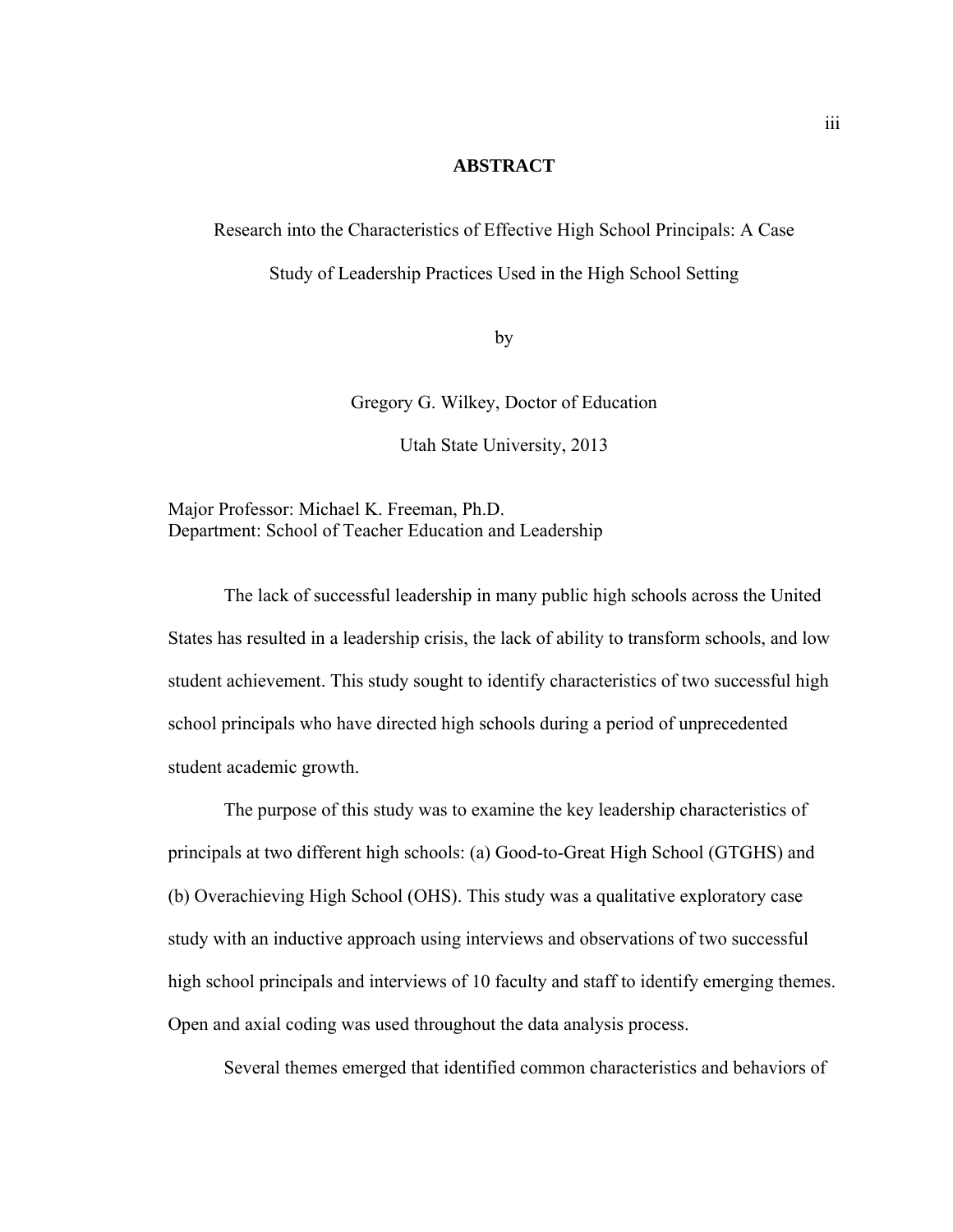successful high school leaders. Conclusions from the study proved that successful high school principals establish relationships of trust, collaborate effectively with all stakeholders to develop a school vision with high expectations for all, positively shape and sustain a warm school culture, select and develop people within the organization, and reach out to all involved to make the most of the resources available to build academic achievement for students. The findings also supported the notion that a visible principal who is highly involved in the development of the curriculum and the instructional environment and who stays current with the instructional ideas of the day will have a positive impact on student learning. Also of note was the notion that high school principals who embrace change and are willing to develop and share leadership will make a positive difference in the lives of young people. If action is taken on the outcomes of this study, social change will occur by minimizing the national public school leadership crisis. In addition, schools will be more positively transformed and student academic achievement will likely increase.

(216 pages)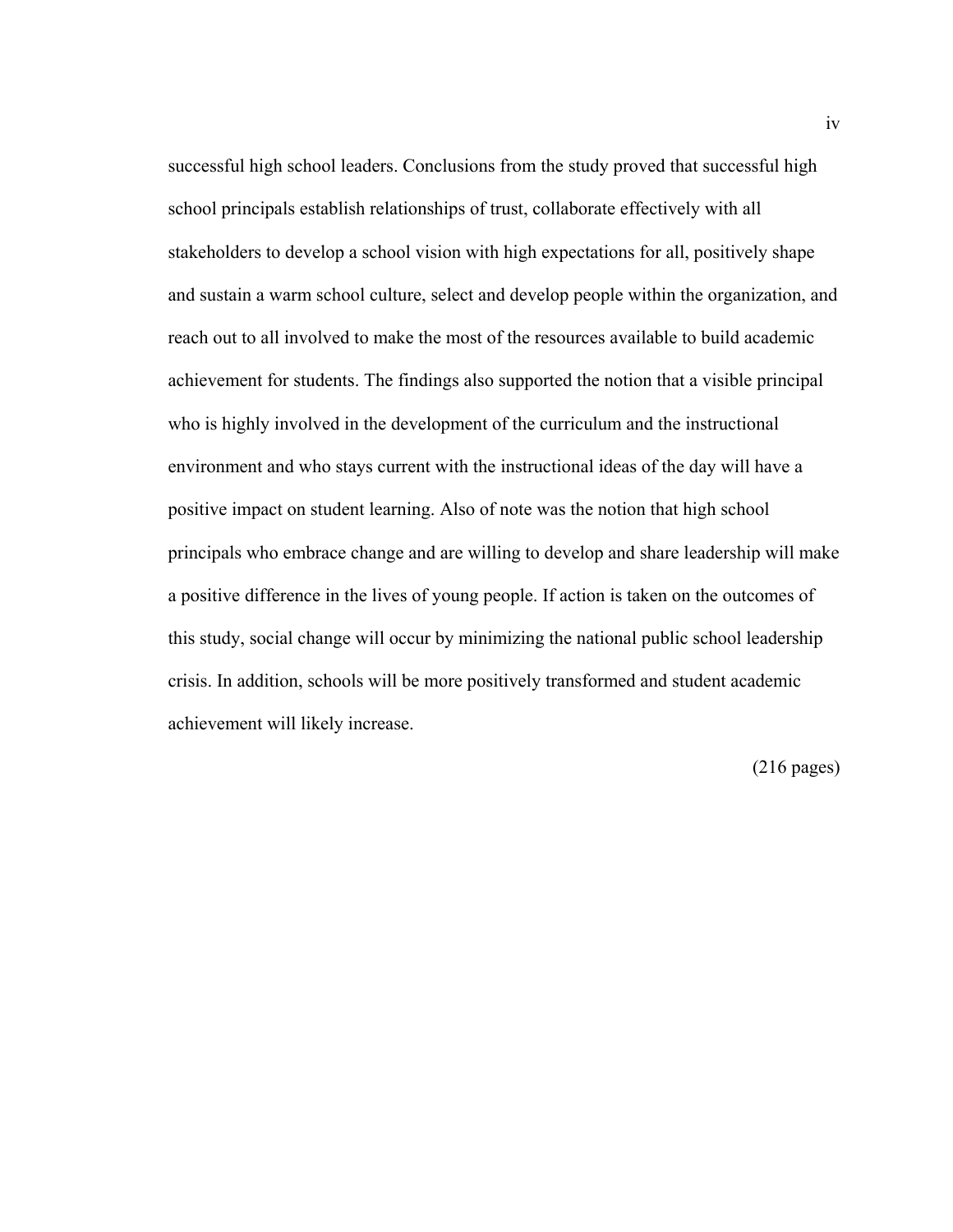### **PUBLIC ABSTRACT**

Research into the Characteristics of Effective High School Principals: A Case Study of Leadership Practices Used in the High School Setting

by

Gregory G. Wilkey, Doctor of Education

Utah State University, 2013

 This study came about largely due to my own personal belief in the centrality of the role the high school principal plays in the life of a young adult. I believe most people think of the school principal solely as an administrator who deals with personnel, discipline, facilities, events, transportation, parents, and so forth. While those are some of the responsibilities of a high school principal, I see the role of a high school principal with a much broader perspective. In addition to being an effective school manager, today's high school principal must be a strong and visionary leader who can tackle the increased state and federal accountability expectations. An effective high school principal will impact student learning and achievement. A strong principal is at the heart of a high school organization. They promote powerful teaching and learning for students.

This research sustains the central role of the high school principal. This research offers strong evidence that an effective high school principal makes a significant positive difference in student outcomes. This study concluded that effective high school principals are honest and ethical. They do the right thing and keep the interests of the students as the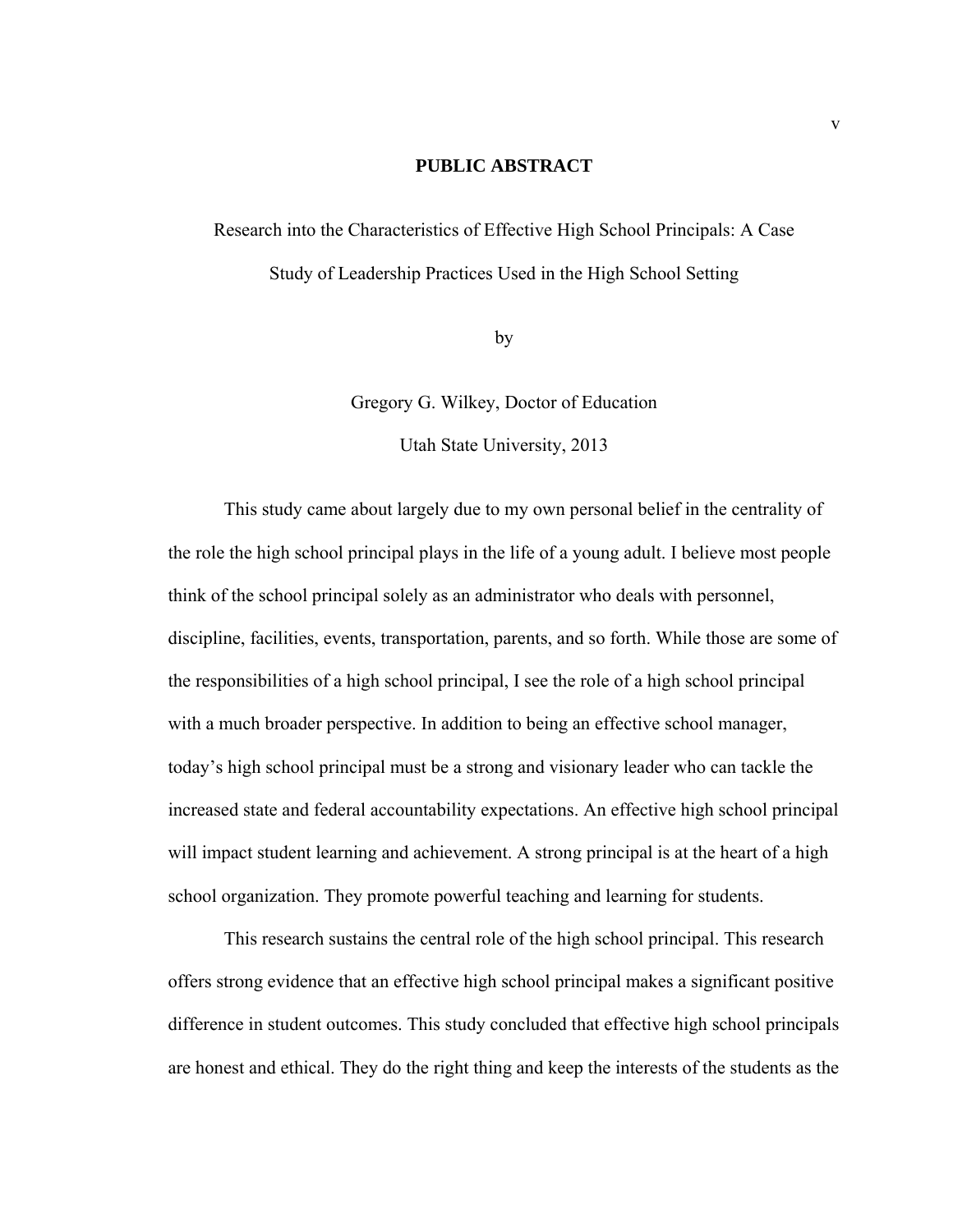focus of their work. Effective high school principals build relationships and honestly respect every individual within the school community. They are visionary. The highly successful principal focuses on the vision of a high-achieving school and builds buy-in from the school community for that vision. The most effective high school principals create a strong culture for learning and achievement. Great high school principals know what effective instruction is. They focus their professional development energy towards the improvement of teaching and learning in the school. They are instructional leaders. They skillfully create a discomfort with the status quo, and promote change as something essential to the sustainment of professional growth for the students and for the educators. These principals "walk the talk." I see the high school principal as the most important piece in the puzzle of student success. This study serves to broaden the field of research on the subject and affirms the critical role a high school principal plays.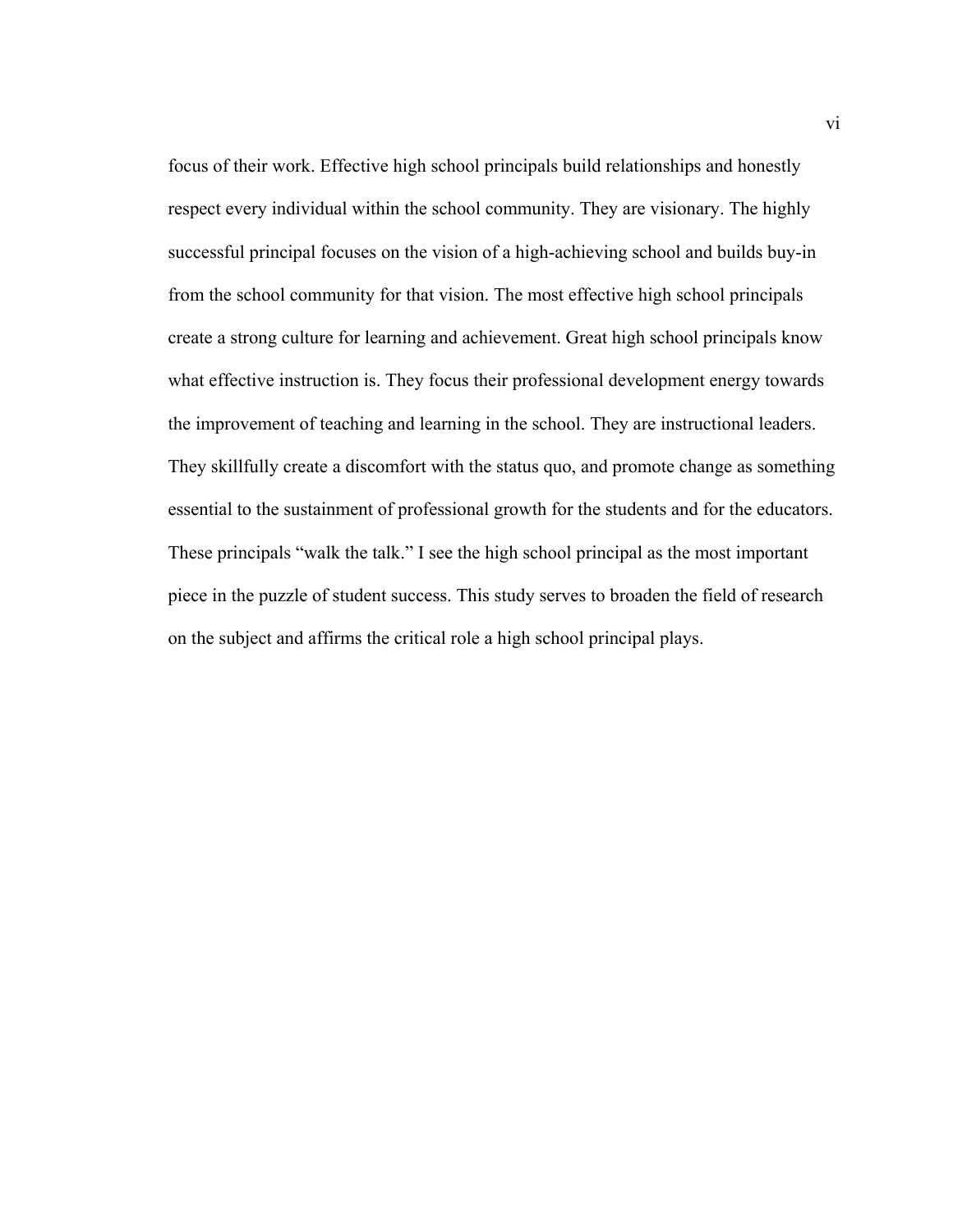#### **DEDICATION**

Words cannot adequately describe the immeasurable love and support my family has given me throughout the years. My children, Tanner, Rylie, and Joshua, have grown up during the time it has taken me to complete this endeavor. I express my regrets for all of the times they wanted to spend time with me and I was too busy working on this dissertation. I hope they will allow me to now redeem all the past rain checks issued, and I pray they will always know that I love them so very much. I completed this journey, in large part, to be an example for them of the importance of lifelong learning and the critical nature of finishing each task in life that is undertaken. Never waiver from doing what is good and right.

My wife, Kristi Kae Holmes, has been and always will be the love of my life. Throughout this doctoral program she supported me, encouraged me, and gave me the swift kick to the backside when needed. Kristi has always given me strength by never doubting that I would accomplish this goal, even in the moments of my own frustration and self-doubt. I know that her love and support is what pushed me through to the very end. Kristi is both a wonderful mother and an incredible wife.

My parents, George Carl Wilkey and Jean Shumway Wilkey, have never stopped believing in me from day one. I am eternally grateful for these two incredible people for teaching me truth, for encouraging me to dream, for daring me to pursue an adventurous life, for believing in me, for demonstrating discipline, for supporting me in every quest, for picking me up every time I fell down, for helping me look for and find the silver lining behind the clouds, and for always loving me unconditionally. You have been the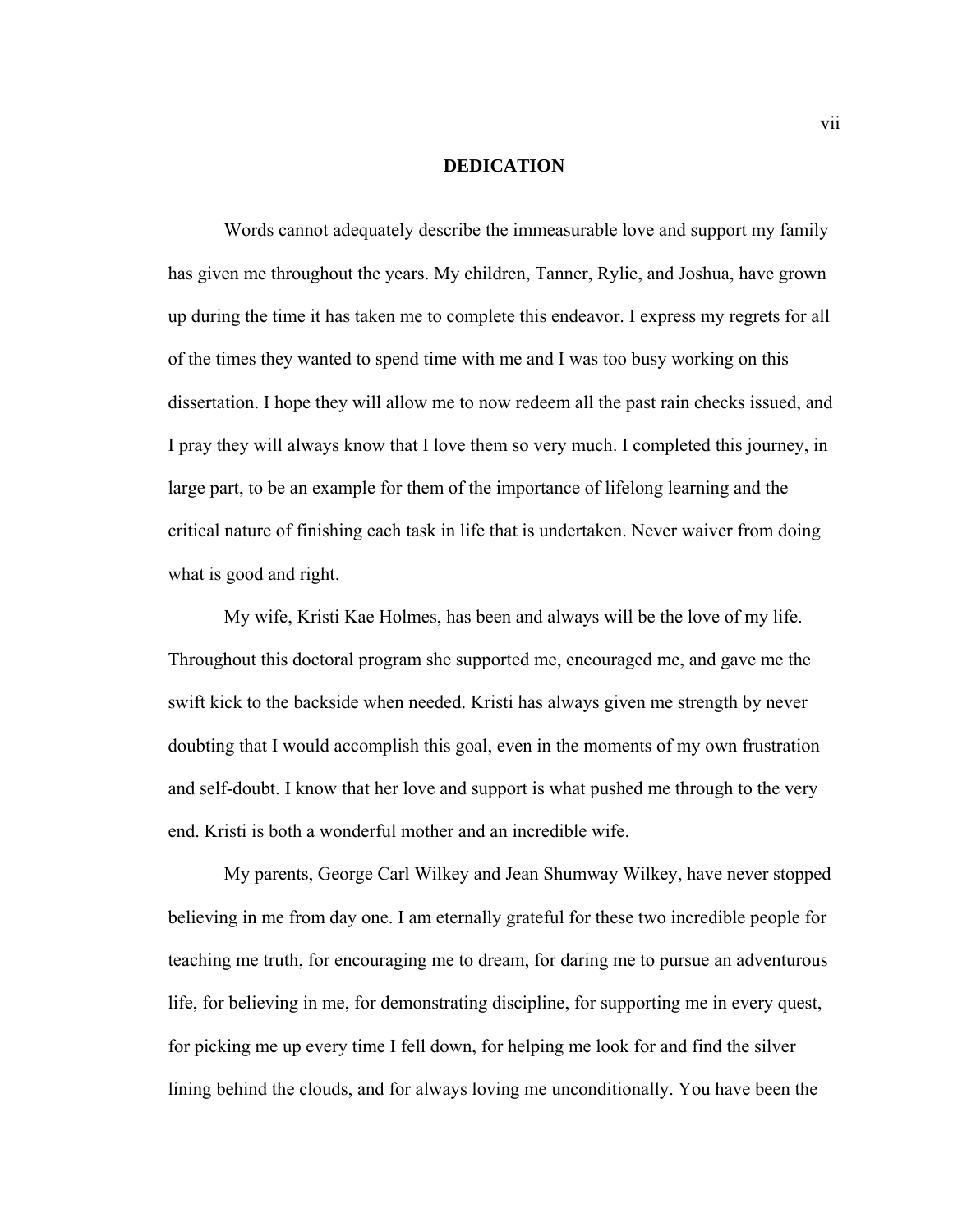rock of my life.

My brother, Patrick Todd Wilkey, has always pushed me to be the best I could be. Without his drive to seek after the stars, I would likely have never attained the mountain peaks.

Thank you.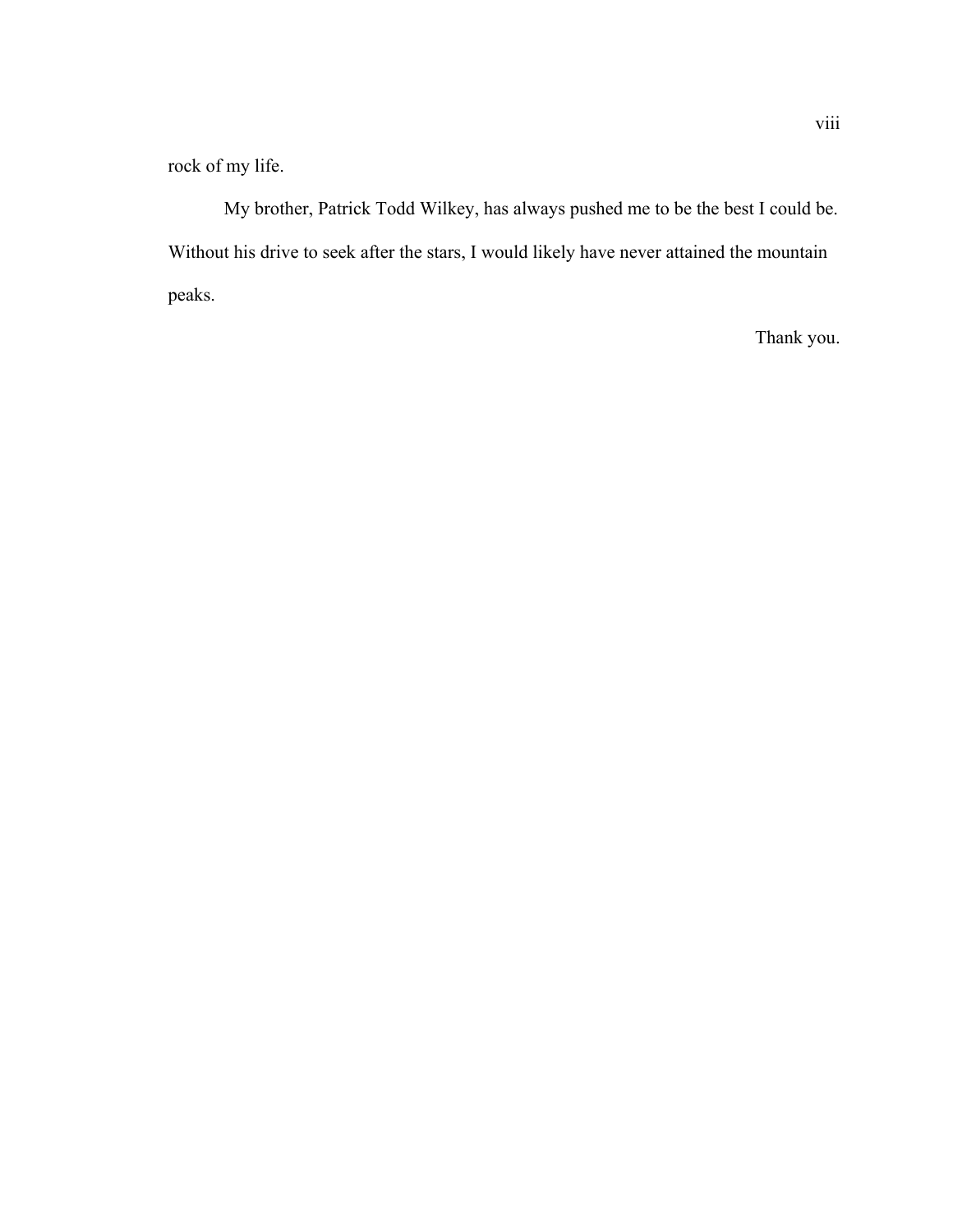#### **ACKNOWLEDGMENTS**

*"The probability that we may fail in the struggle ought not to deter us from the support of a cause we believe to be just."* 

Abraham Lincoln

 It would be impossible to acknowledge all of the people who have helped me make this dissertation possible. However, I would be remiss if I did not make efforts to recognize those who have meant so much to me throughout this journey.

 I would like to especially thank the chair of my dissertation committee, Dr. Michael K. Freeman. Professor Freeman has been instrumental throughout and has shown me a great sense of support and caring. Professor Freeman is a great mentor and I consider him my friend. I would also like to thank the members of the committee for their unceasing support of this labor. Dr. Gary L. Carlston, Dr. Steven O. Laing, Dr. Steven P. Camicia, and Dr. Matthew L. Sanders proved invaluable as I worked to complete this research. I would also like to thank Dr. Dallas L. Holmes for his contributions to the committee as well. This journey took me many years to complete, and although Professor Holmes was unable to see it through with me to the very end, he was always there for me and was always supportive of this work. All members of my doctoral committee have given generously of their time and have shown great faith in me as both a researcher and a scholar.

 I would like to express my thanks to Carl Boyington, Executive Director of the Utah Association of Secondary School Principals (UASSP), the UASSP Executive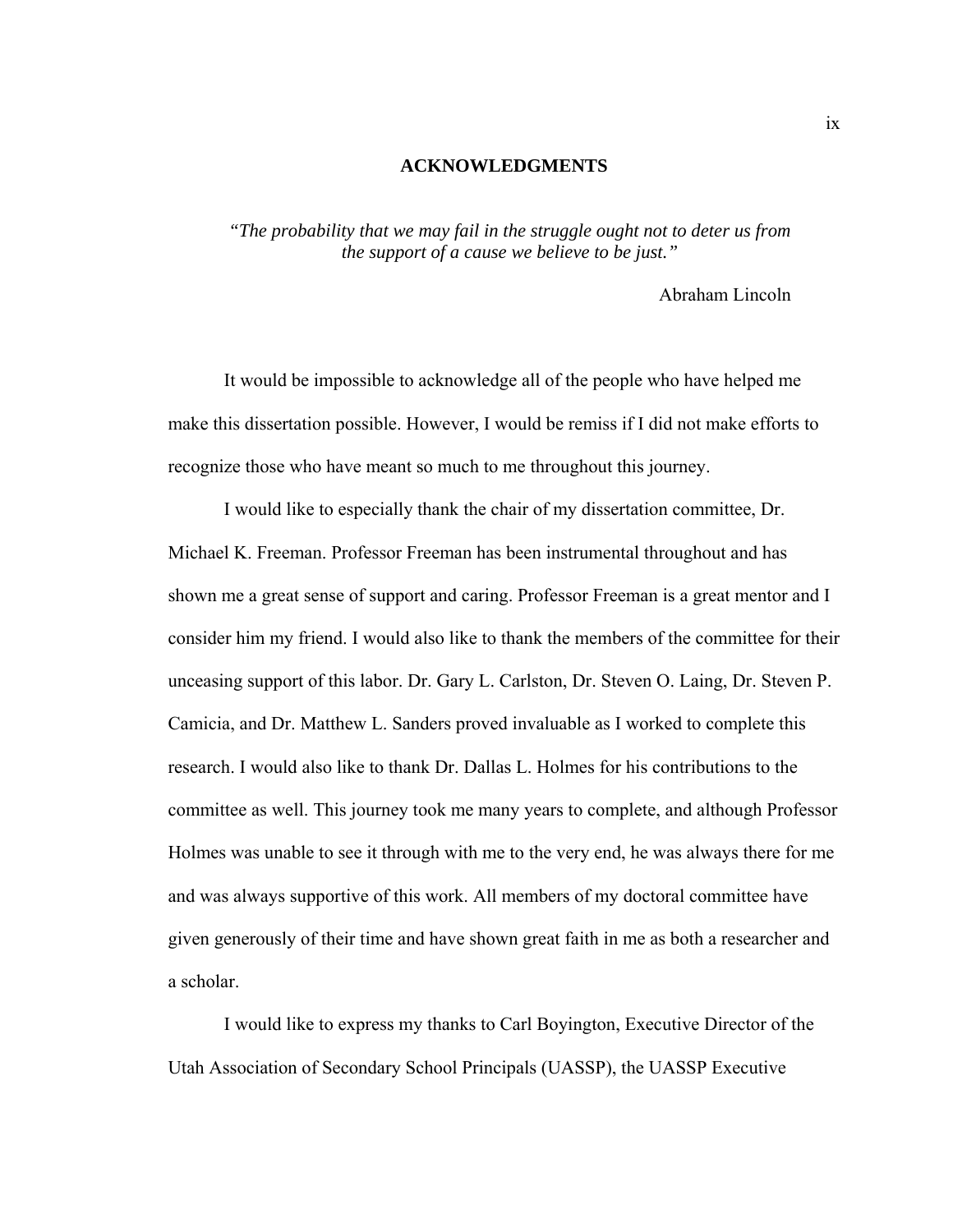Board, and the UASSP Legislative Council for supporting and encouraging my work and my research. The efforts of the UASSP to enhance, promote, and recognize the leadership of Utah's secondary principals has helped mold me into the leader that I am today.

 I would like to acknowledge the great principals who I have had the honor of serving with over my career. In particular, I would like to recognize those who showed me great leadership under their direct tutelage: Timothy F. Dyson, Dr. Joyce M. Gray, Dr. W. Bryan Bowles, Ryck M. Astle, Dr. Steven A. Hill, and Dr. Rulon A. Homer. These great leaders showed me how to lead, when to lead, and the need to follow. I will be forever indebted to them for believing in my talents as both an educator and a leader and for supporting me in all that I have done. I would like to dedicate this research to Dr. Steven A. Hill, a principal who personified all of the characteristics that make a leader great. He always believed in me and taught all of us that there is great power to be found within each one of us.

 I would like to express deep appreciation to Dr. Paul S. Kirby, who convinced me that I could accomplish this work. He is a great colleague and a true friend. I am grateful to all of the incredible colleagues and friends that I have had the honor to work with over the past 25 years. I also express my appreciation to the school district that employs me and who also supported this research.

 I wish to express my gratitude again for my incredible parents, George and Jean Wilkey. They never cease to find the good in me and selflessly reared me to become the person I am today. I cannot thank you enough. You will always be my rock.

My final acknowledgement is for my beautiful and supportive wife, Kristi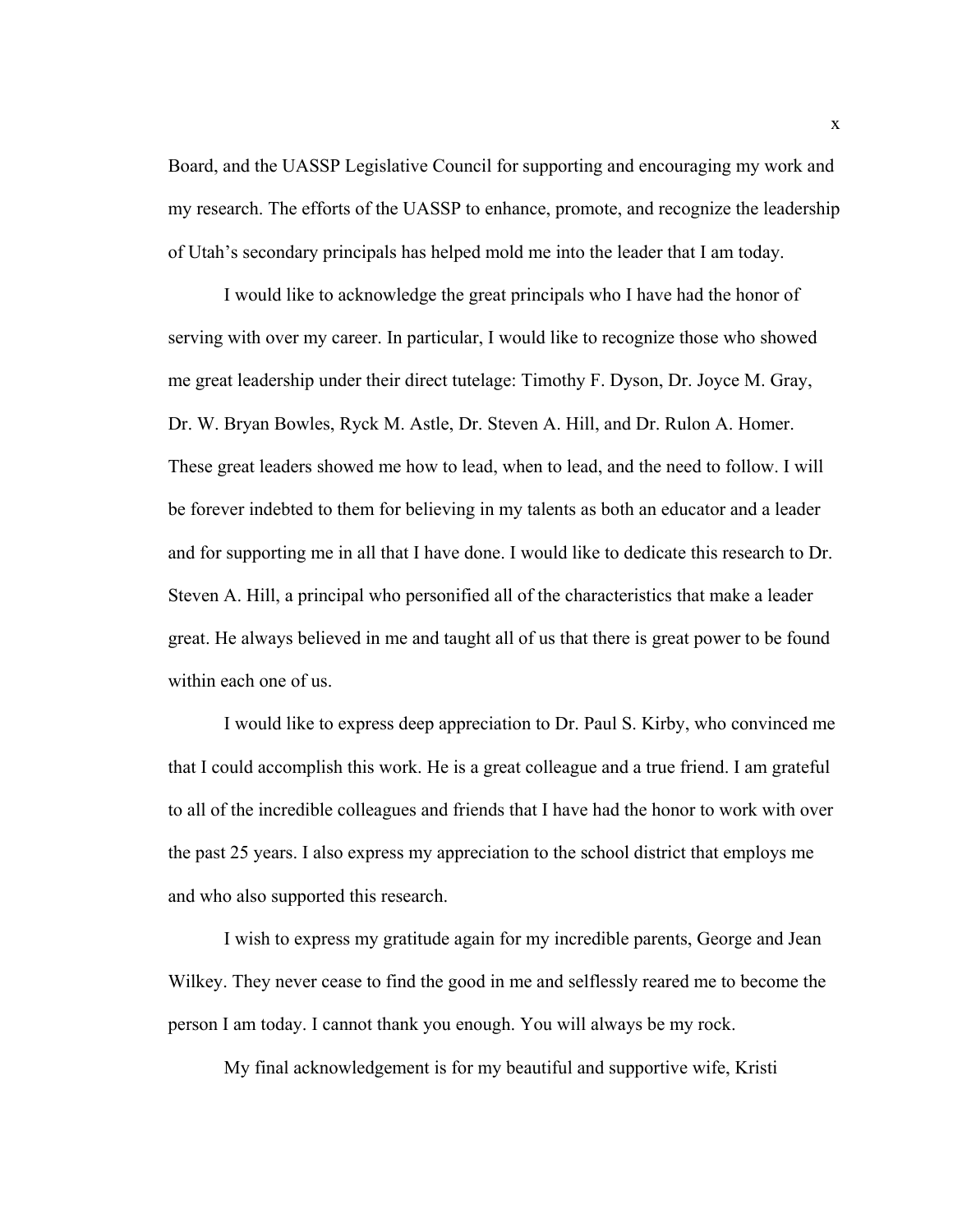Wilkey. Kristi is an incredibly talented person who could have done anything in her life, and she chose to be, first and foremost, a wife and a mother. I want you to know how much I love and appreciate you.

*May the road rise up to meet you. May the wind be always at your back. May the sun shine warm upon your face; the rains fall soft upon your fields and until we meet again, may God hold you in the palm of His hand.*  (Traditional Irish Blessing)

Gregory G. Wilkey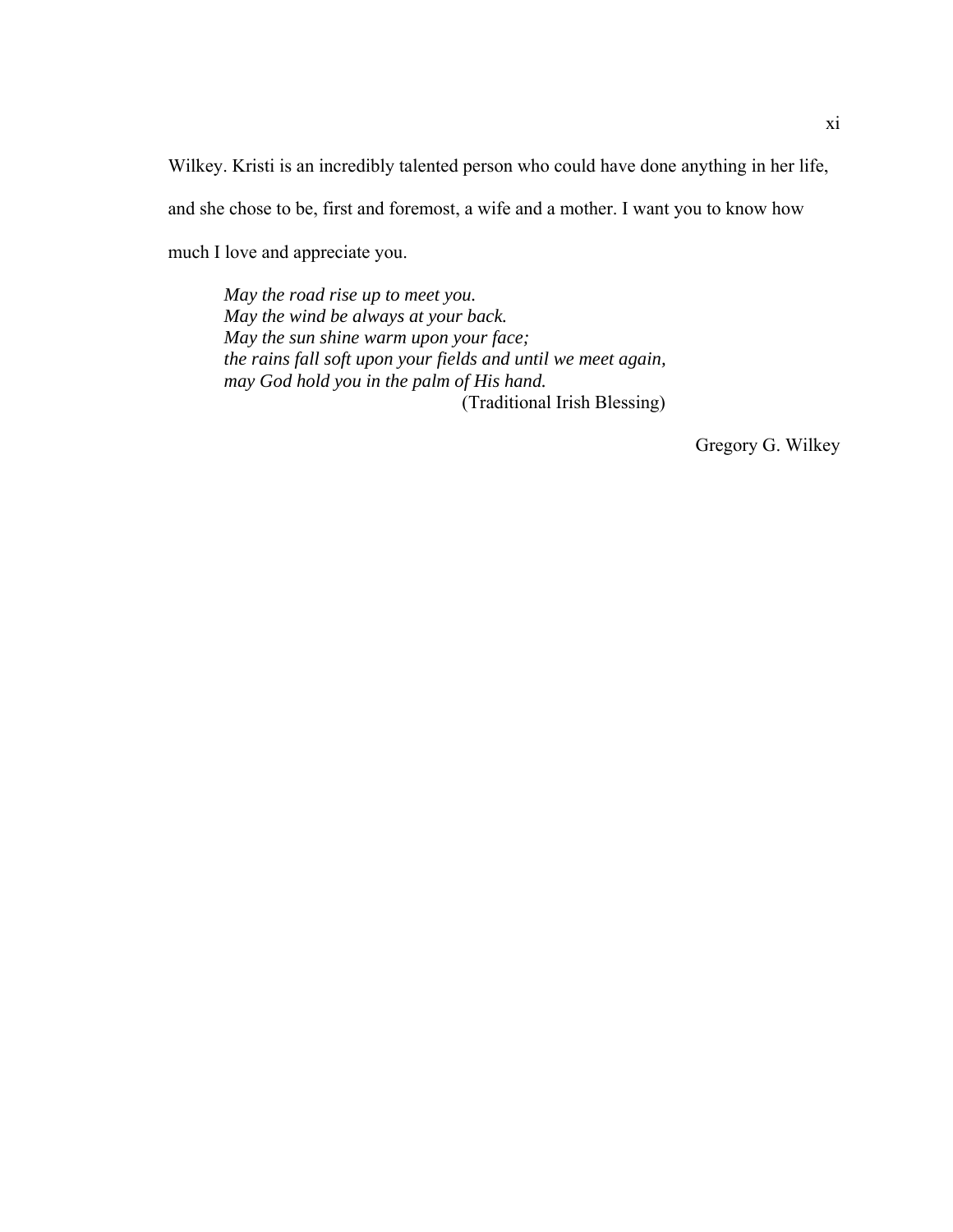### **CONTENTS**

|                |  | $\overline{111}$                                         |
|----------------|--|----------------------------------------------------------|
|                |  |                                                          |
| V11            |  |                                                          |
|                |  | 1X                                                       |
|                |  |                                                          |
| <b>CHAPTER</b> |  |                                                          |
| I.             |  | -1                                                       |
|                |  | $\overline{3}$<br>5<br>11<br>13                          |
|                |  | 19                                                       |
| II.            |  | 20                                                       |
|                |  | 20<br>46<br>47                                           |
| III.           |  | 52                                                       |
|                |  | 52<br>53<br>56<br>59<br>60<br>64<br>65<br>66<br>67<br>76 |
|                |  | 78                                                       |

xii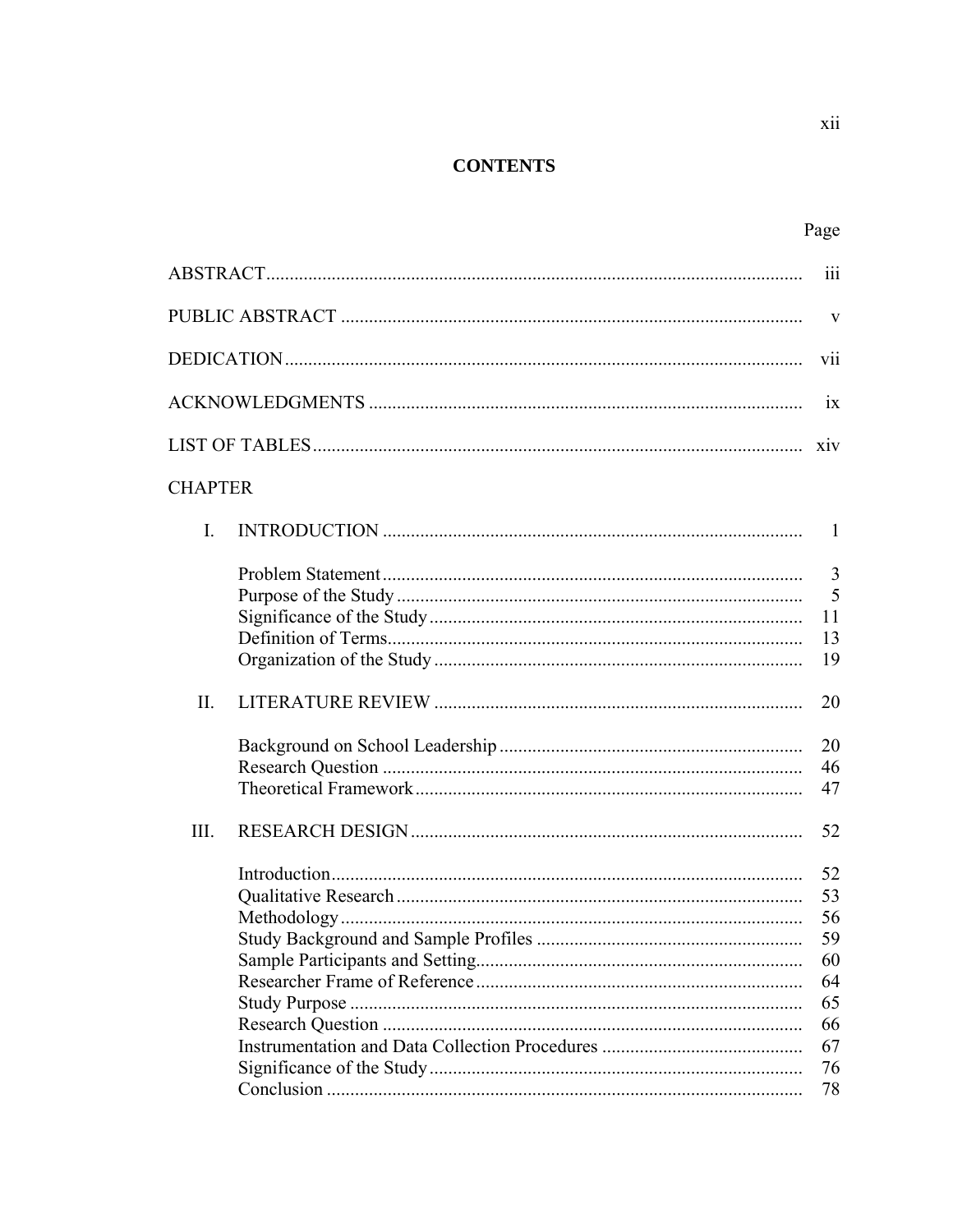| IV — |                                                 | 79                    |
|------|-------------------------------------------------|-----------------------|
|      |                                                 | 79<br>89<br>91<br>127 |
| V.   | SUMMARY, IMPLICATIONS, AND RECOMMENDATIONS  130 |                       |
|      |                                                 | 152<br>165            |
|      |                                                 | 170                   |
|      |                                                 | 179                   |
|      |                                                 |                       |
|      |                                                 | 199                   |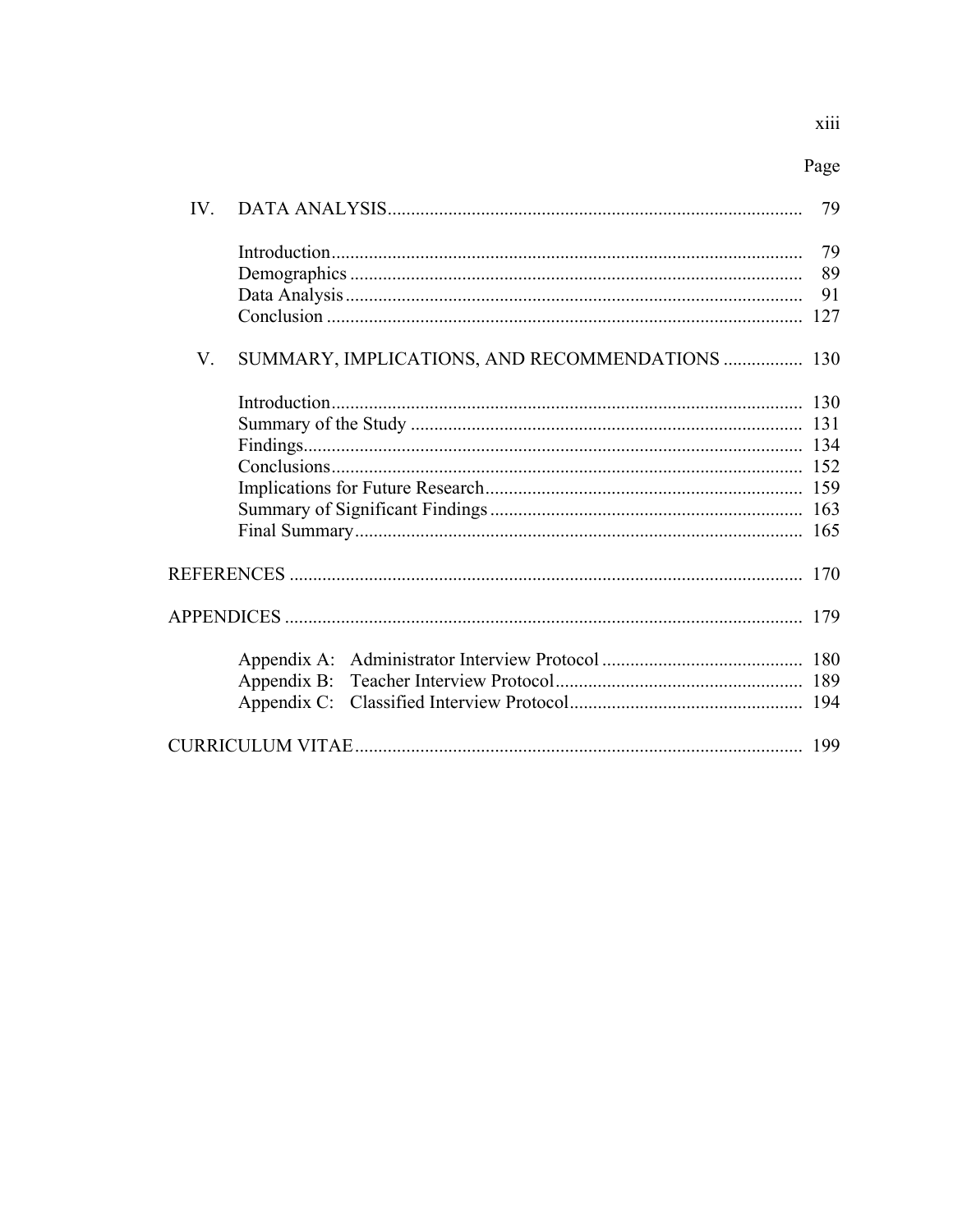### **LIST OF TABLES**

| Table |                                                                                                                                         | Page |
|-------|-----------------------------------------------------------------------------------------------------------------------------------------|------|
| 1.    |                                                                                                                                         | 24   |
| 2.    | Marzano and Colleagues' 21 First-Order Leadership Responsibilities and                                                                  | 30   |
| 3.    | Marzano and Colleagues Seven Second-Order Leadership Responsibilities                                                                   | 31   |
| 4.    | Marzano and Colleagues' Three Leadership Responsibilities Independent                                                                   | 32   |
| 5.    |                                                                                                                                         | 64   |
| 6.    | Comparison of ISQ Feedback for Good-to-Great High School (GTGHS)                                                                        | 83   |
| 7.    | Comparison of ISQ Feedback for Overachieving High School (OHS) 2005                                                                     | 83   |
| 8.    | Percentage of Students Reported to Possess Protective Assets found at                                                                   | 87   |
| 9.    | Percentage of Students Reported to Possess Protective Assets found at                                                                   | 87   |
| 10.   | U.S. Department of Education Adequate Yearly Progress (AYP) met by<br>Good-to-Great High School and Overachieving High School 2007-2011 | 88   |
| 11.   | U-PASS Accountability Scores for Good-to-Great and Overachieving                                                                        | 89   |
| 12.   | UCAS Accountability Scores for Good-to-Great and Overachieving High<br>Schools 2011 and 2012.                                           | 89   |
| 13.   | Demographics for High Schools Where Principals Directed SY 2009-2010                                                                    | 90   |
| 14.   | Summary of 15 Marzano and Colleagues (2005) Leadership Characteristics                                                                  | 97   |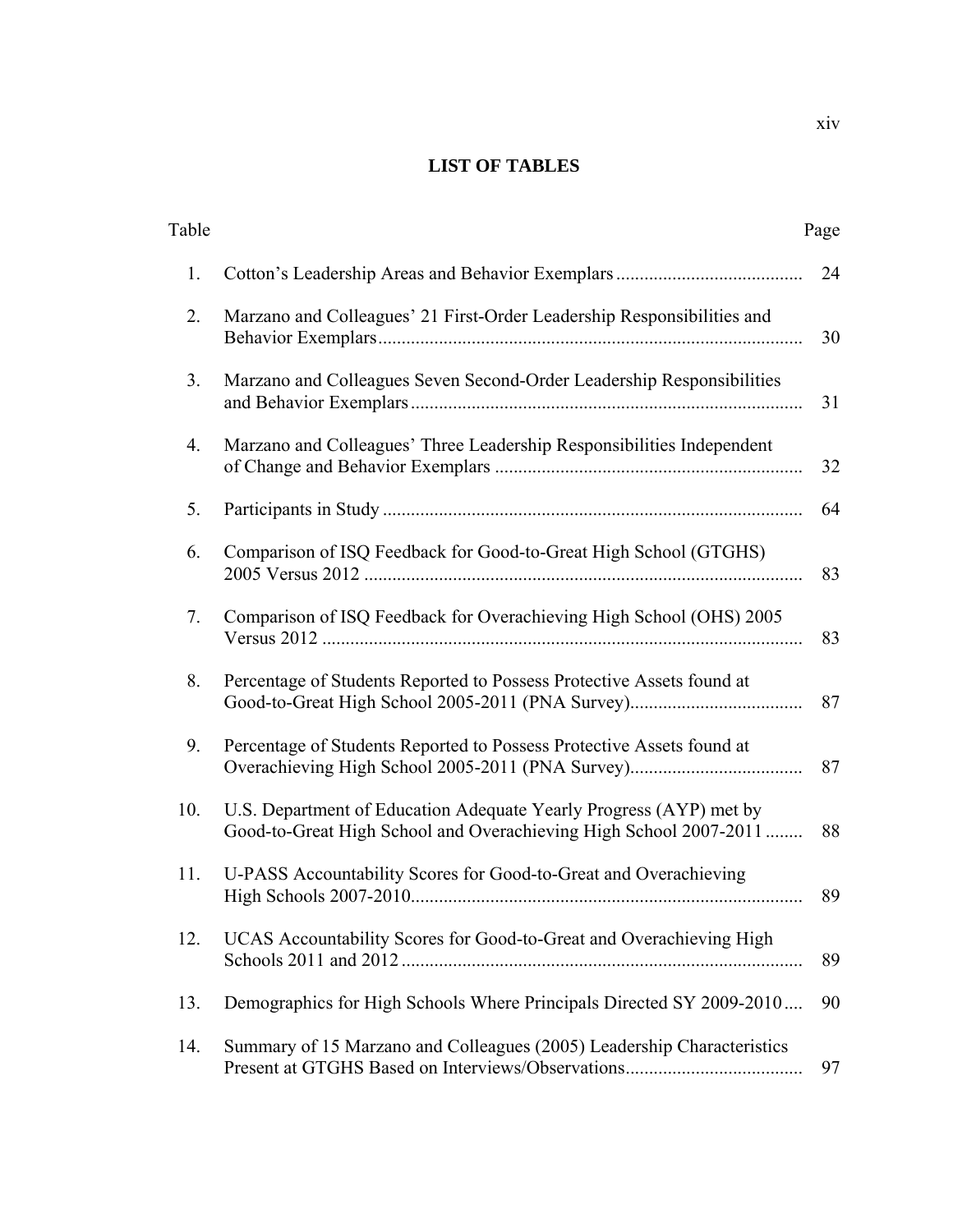| Page |
|------|
|      |

| 15. | Summary of 15 Marzano and Colleagues (2005) Leadership Characteristics                                                                                  | 97  |
|-----|---------------------------------------------------------------------------------------------------------------------------------------------------------|-----|
| 16. | Summary of Key Responses: Marzano Leadership Responsibilities and<br>McEwan Steps to Effective Instructional Leader Characteristics Prevalent           | 138 |
| 17. | Summary of Key Responses: Marzano Leadership Responsibilities and<br>McEwan Steps to Effective Instructional Leader Characteristics Prevalent<br>at OHS | 46  |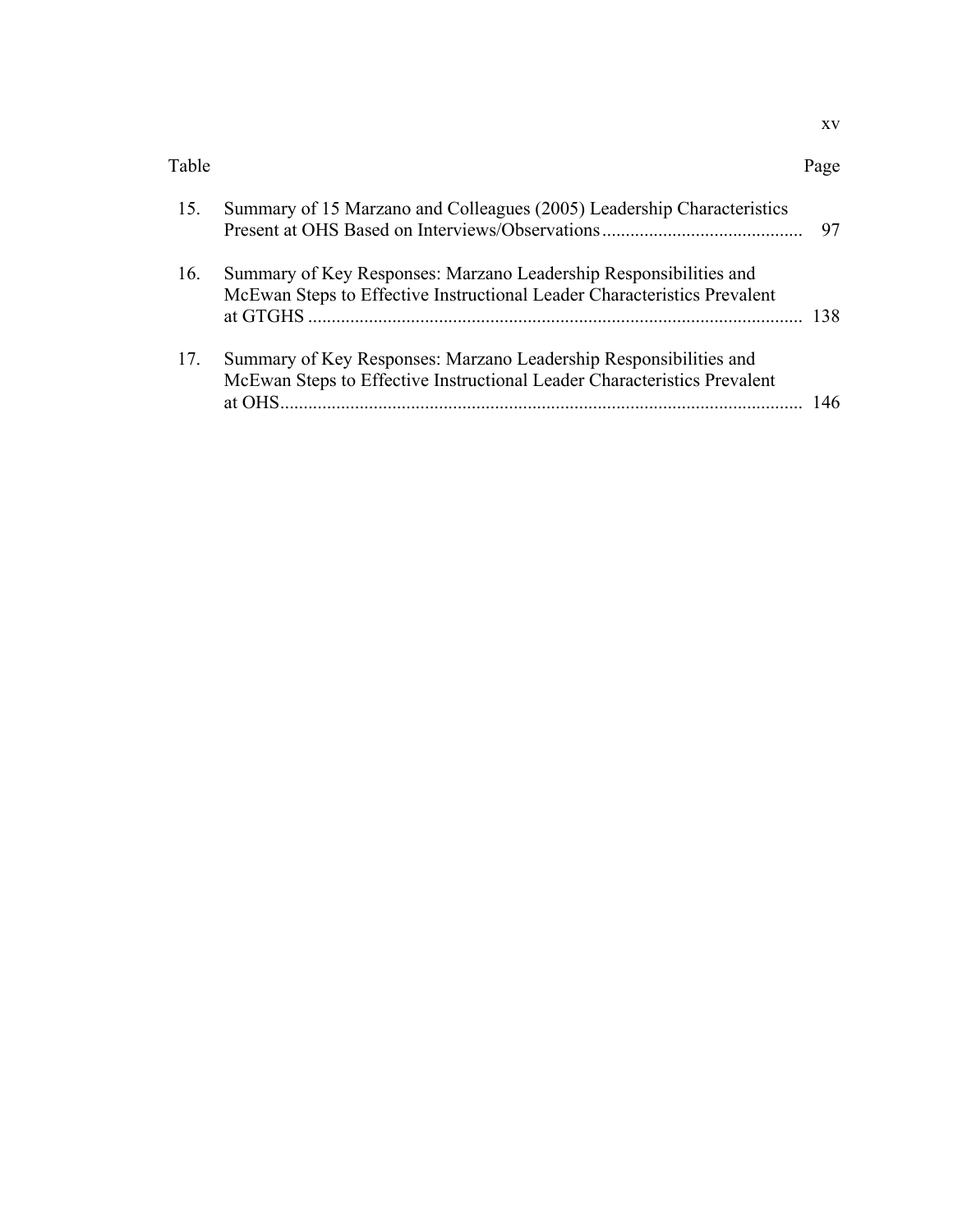### **CHAPTER I**

### **INTRODUCTION**

Public schools have faced enormous challenges as they have struggled to meet the requirements of the No Child Left Behind (NCLB) legislation. Reform efforts of the past century have often looked for a "quick fix." Labaree (2000) noted in his writings, *The Chronic Failure of Curriculum Reform,* that there has been little in the way of true public school reform in relation to teaching and learning in the American classroom over the past century. As educators work to meet the stringent state and federal accountability standards being placed before them, it is abundantly clear that the stakes have risen for teachers, and especially, for school principals. With all the emphasis on high-stakes testing, standards, and curriculum, there is often a sense that there isn't time to build trusting relationships within the school community. While educators are being held more and more accountable for increasing student achievement, ultimately, good things don't happen in the classroom if there is a lack of trust amongst stakeholders. The leaders and their ability to establish trust are paramount to the success of these students and these schools (Lunney, 1996).

 Educational leadership is a very intriguing topic. According to Bass (1990) "There are almost as many different definitions of leadership as there are persons who have attempted to define the concept" (p. 11). One of the most well-known definitions of leadership during the twentieth century was that of Tannenbaum, Weschler, and Massarik (1961). They stated that leadership is, "The interpersonal influence directed through the communication process toward the attainment of some goal or goals" (p.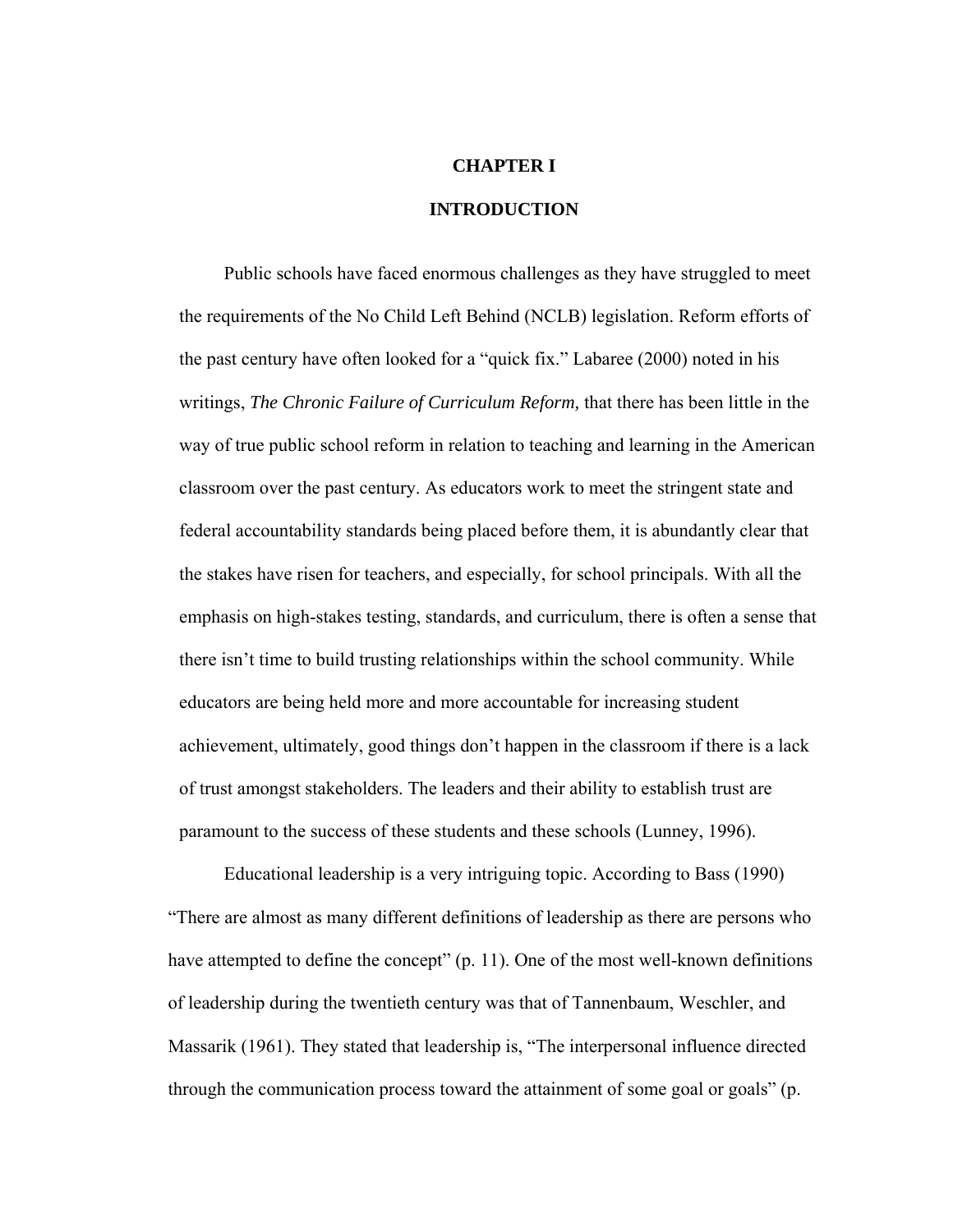24). Defining leadership in an authoritative manner has been a difficult issue for researchers over the years. However, the more difficult task has been the creation of effective school leaders. High schools whose students attain high levels of academic achievement have a common element within those schools, that of a strong principal leader (Fullan, 2003; Marzano, Waters, & McNulty, 2005; Scheurich & Skrla, 2003). At a time when high school reform is prevalent in the United States, and at a time when accountability for principals has never been greater, it is crucial that researchers take a closer look at school principals and their contributions to academic achievement for students.

The Obama administration, hoping to spur Congress to act on the reauthorization of the Elementary and Secondary Education Act (ESEA), has offered states an opportunity to be granted waivers from some of the more oppressive aspects of the current NCLB legislation. The tradeoffs for receiving a waiver include adopting college- and career-ready standards, developing teacher and principal evaluation systems using a variety of measures (including but not limited to student test scores), and programs to turn around the lowest-performing schools that often include the replacement of the school principal. The "turnaround" strategies demanded in Obama's Race to the Top (RTTT) are:

- *Transformation model:* Replace the principal, strengthen staffing, implement a research-based instructional program, provide extended learning time, and implement new governance and flexibility.
- *Turnaround model:* Replace the principal and rehire no more than 50 percent of the school staff, implement a research-based instructional program, provide extended learning time, and implement a new governance structure.
- *Restart model:* Convert or close and reopen the school under the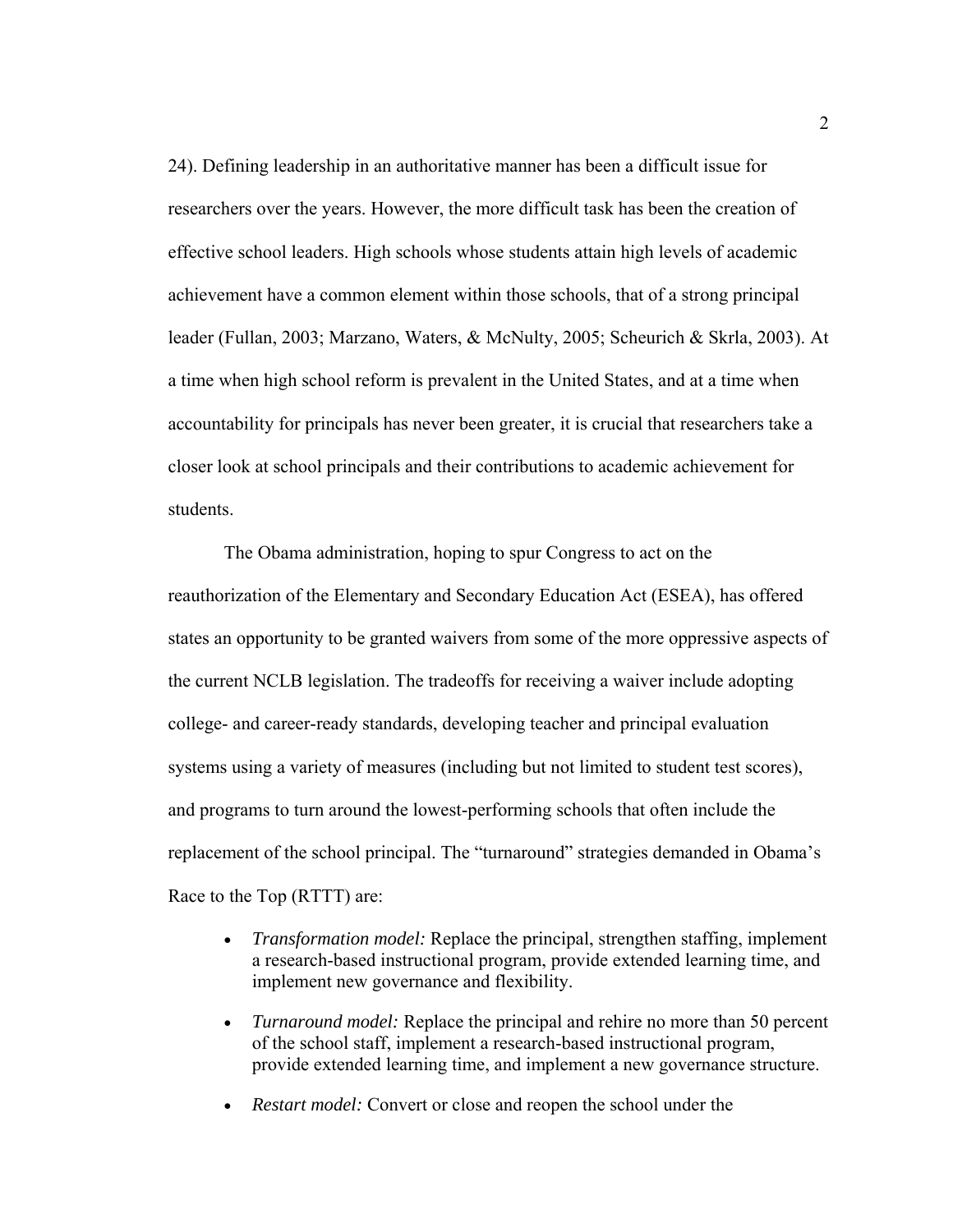management of an effective charter operator, charter management organization, or education management organization.

• *School closure model:* Close the school and enroll students who attended it in other, higher-performing schools in the district. (U.S. Department of Education, 2009)

It is clearly evident that this is a time when radical high school reform is expected and almost mandated within the public schools of the United States. Now is a time when accountability for principals has never been greater. This leads to the idea that we may be at a "tipping point" for holding school principals accountable for learning. It is crucial that researchers to take a closer look at school principals and their contributions to academic achievement for students.

 Most school principals are expected to lead their schools to excellence with the leadership training that was received at the university educational leadership preparation program. However, refining and updating leadership skills is essential to meeting the demands of school standards and accountability in the United States. Therefore, if students are expected to excel academically, school principals must "sharpen the saw" professionally and either possess, or acquire the requisite leadership characteristics to meet the ever increasing demands and needs of students.

### **Problem Statement**

 A review of the Educational Resource Information Center (ERIC) database uncovered approximately 4,412 documents connected to the role of a school principal, with only 14 documents focused on the role the high school principal plays in relation to student achievement. This would suggest that there is not ample research available on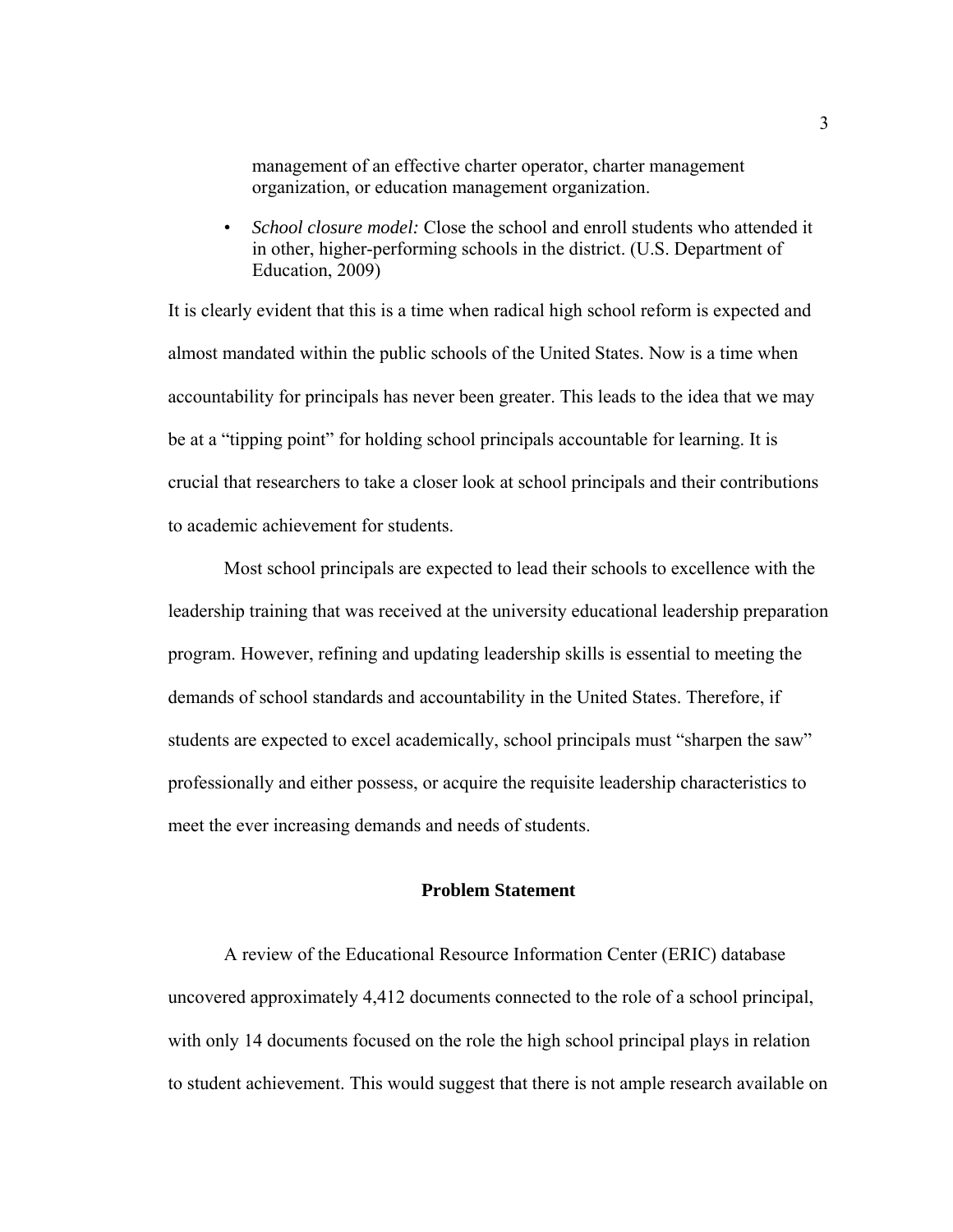the impact high school principals have in relation to student achievement and success. The somewhat limited research on the topic that does exist suggests that leadership and school principals do have an impact on student achievement levels (Beck & Murphy, 1994; Bennis & Nanus, 1985; Crawford, 1998; Marzano et al., 2005).

 Effective leadership has been studied for many years, yet there are still many schools where students are not performing at expected levels of achievement. While there has been much empirical and theoretical research conducted in the area of school leadership and accountability, there is not a strong research base connecting leadership to school improvement or to academic achievement (Mayrowetz, 2008). Marzano and colleagues (2005) went even further and pointed out that it was somewhat rare in the field of research regarding school leadership to find student achievement as the criterion for leader/principal effectiveness. The relationship between leadership and student achievement needs to be investigated further in order to provide insight into what really matters in increasing student achievement.

With federal and state accountability standards increasing almost annually, there is increased scrutiny of student academic achievement. The need for successful leadership in public schools, particularly at the high school level, will require increased efforts to select, recruit, train, and develop effective high school principals. According to J. E. Smith, Carson, and Alexander (1984), there is a strong possibility that some individuals might possess superior leadership characteristics that are highly appropriate for a given organizational environment. This idea has been seldom considered. It is even likely that no real concrete attempts have been made to distinguish the impact of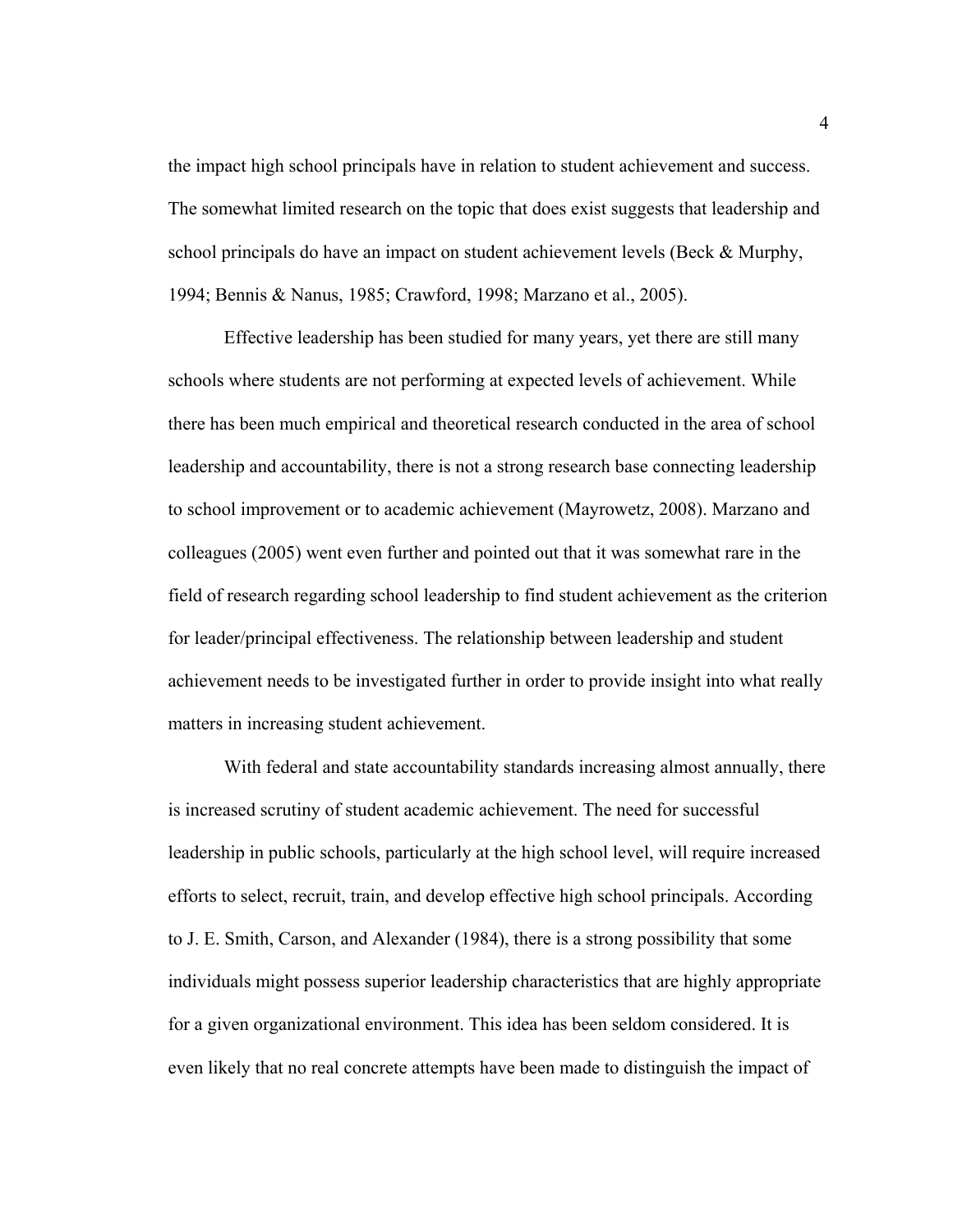leaders who possess superior leadership traits (Angelo, 2005). Therefore, there is a need to identify school principal characteristics that are linked to student achievement. This study will contribute to the resolution of the challenge by providing research in the field of characteristics of successful high school leaders that will ultimately lead to success and academic achievement by students. This study will also add to the somewhat limited body of research that is available on this particular topic.

### **Purpose of the Study**

 As educational reforms continue to be implemented, new research is being conducted to describe the principal's role in meeting new accountability standards (Angelo, 2005). The role of the principal is evolving over time. Principals have shifted their focus from being managers in the 1970s (Tirozzi, 2001) to becoming instructional leaders in the 1980s and 1990s (McEwan, 2003a). Increasing accountability efforts led by federal and state authorities have resulted in many principals instituting a form of instructional leadership that seeks to adapt to the culture and community of which he/she is a part of (Rammer, 2007).

This study was conducted to add valuable information to the body of knowledge regarding the positive effect the activities outlined by McEwan (2003a) have, and the impact of first- and second-order change leadership behaviors on school effectiveness (Marzano et al., 2005). Marzano and colleagues discussed 21 leadership responsibilities that impact student achievement and classifies school organizational change in two categories, the level of which is determined by the magnitude or order of the change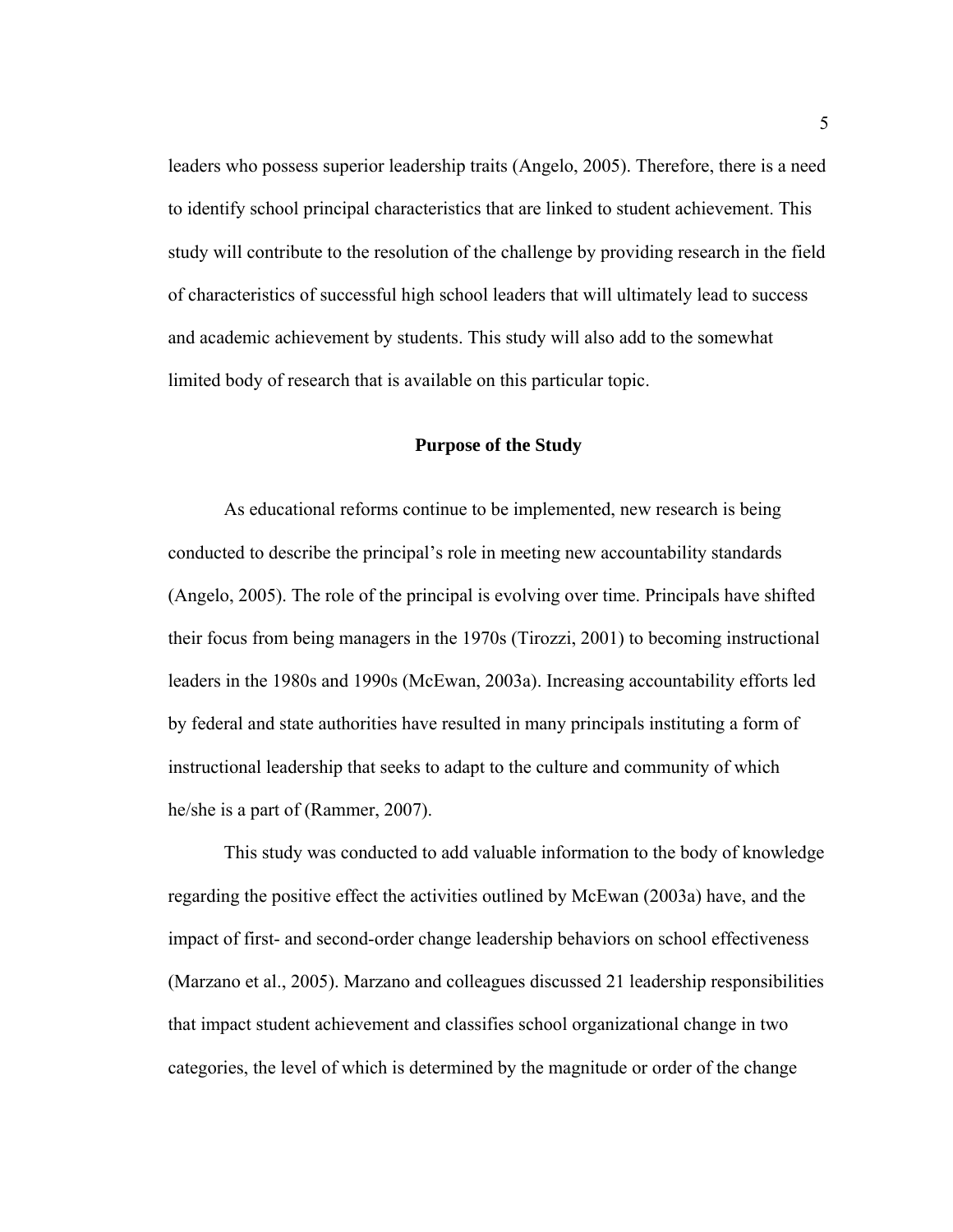being pursued by the educational leader. Leadership practices and characteristics that are appropriate for the initiative are selected by the school principals to fit the order of change. The information gathered from this study should advance the understanding of both novice and veteran principals regarding how deep, decisive, and immediate actions can help improve the academic achievement of students in public high schools.

 The literature uses several different terms to describe the impact of leadership on students and their academic success and achievement. In their meta-analysis Marzano and colleagues (2005) referred to leadership *responsibilities*, *practices*, and *traits* that impact student achievement. McEwan (2003a) referred to leadership *activities*. Cotton (2003) referred to *traits* and *behaviors*. For the purpose of this study, the researcher has lumped these terms together into one term meant to be synonymous and to describe the sum, that being the idea of leadership *characteristics*. This research will treat the terms of responsibilities, traits, behaviors, practices, and characteristics as similar, or one and the same.

 The purpose of this study will be to examine the key leadership characteristics of principals serving in two different high school settings. Researching leadership characteristics at two high school communities with very different demographics will help determine whether principals exhibit similar or different leadership characteristics based on the situation each principal finds him/herself. Both research high schools reside in Mountain School District (a pseudonym) in the Intermountain West. Mountain School District (MSD) has existed as a public school district for over 100 years, is a relatively diverse, largely suburban school district educating over 68,000 total students.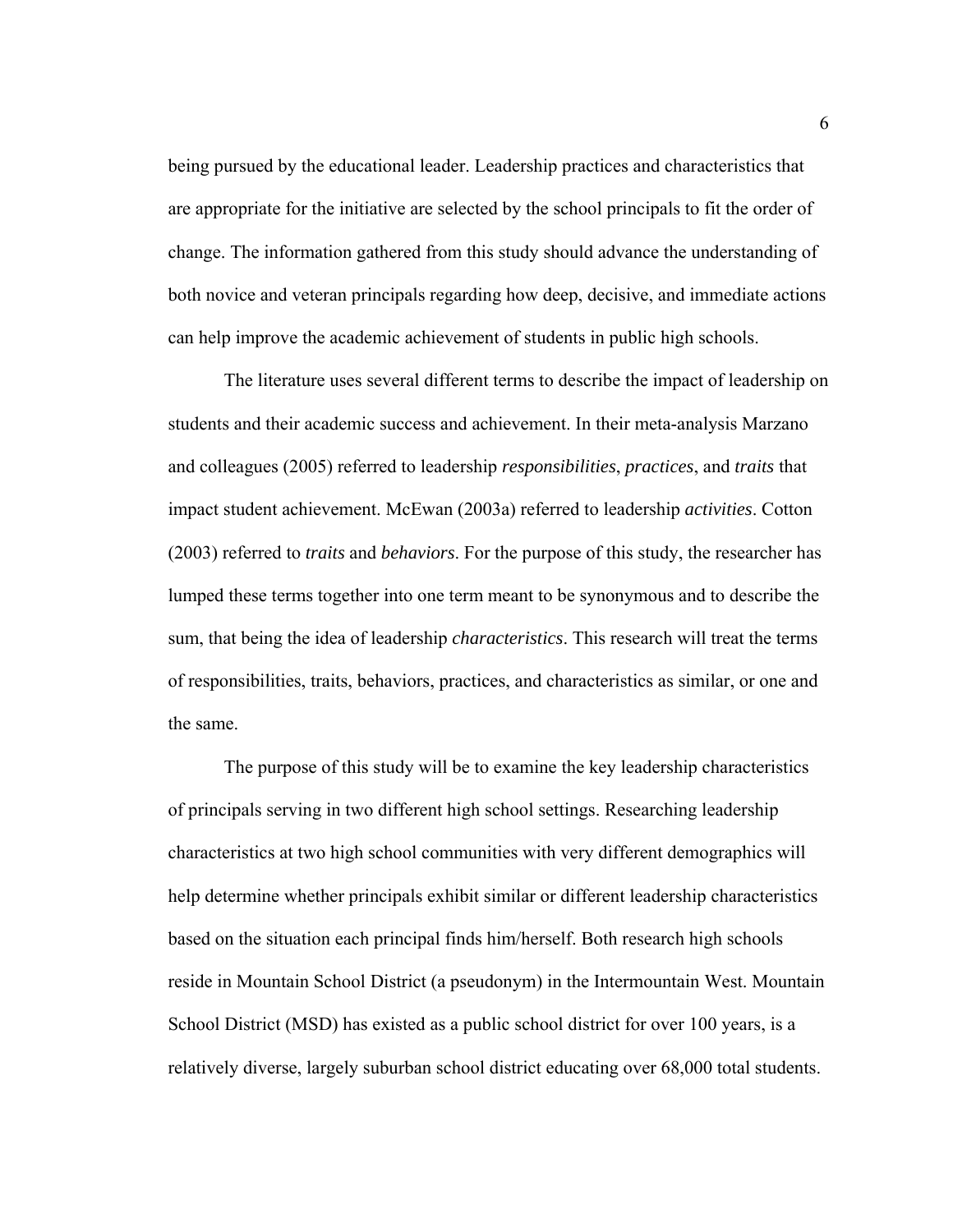Mountain School District operates over 80 schools in levels ranging from kindergarten through  $12<sup>th</sup>$  grade. MSD has an annual operating budget in excess of \$525 million dollars.

 The first school setting of this research is Good-to-Great High School (GTGHS), a high-achieving school that is a perennial on *Newsweek* magazine's top 1,000 High Schools of America list, makes the College Board's Advanced Placement Honor Roll, consistently has students and parents that rate the school as "superior" or "exemplary" on the Center for the School of the Future's Indicators of School Quality (ISQ) survey, has a high number of students who possess more than average levels of developmental assets, and has comparatively large numbers of students who score well on college entrance exams (i.e., ACT, SAT).

 OHS, the second high school of the study, is located in a more diverse community than GTGHS, yet still has found ways to help students achieve. OHS has received increasingly "superior" and "exemplary" feedback from parents and students on the ISQ over two administrations of the survey in the past five years. OHS compares very favorably when Utah Office of Education (USOE) Utah Performance Assessment System for Students (U-PASS) and Utah Comprehensive Accountability System (UCAS) progress scores are factored in with fifteen high schools of comparable socioeconomic backgrounds in the state of Utah (OHS actually outperforms almost all "similar" high schools in Criterion Referenced Tests administered at the end of level for Language Arts, Mathematics, and Science in progress scores posted on the USOE data site). In the face of an increasingly diverse student body (OHS students have a larger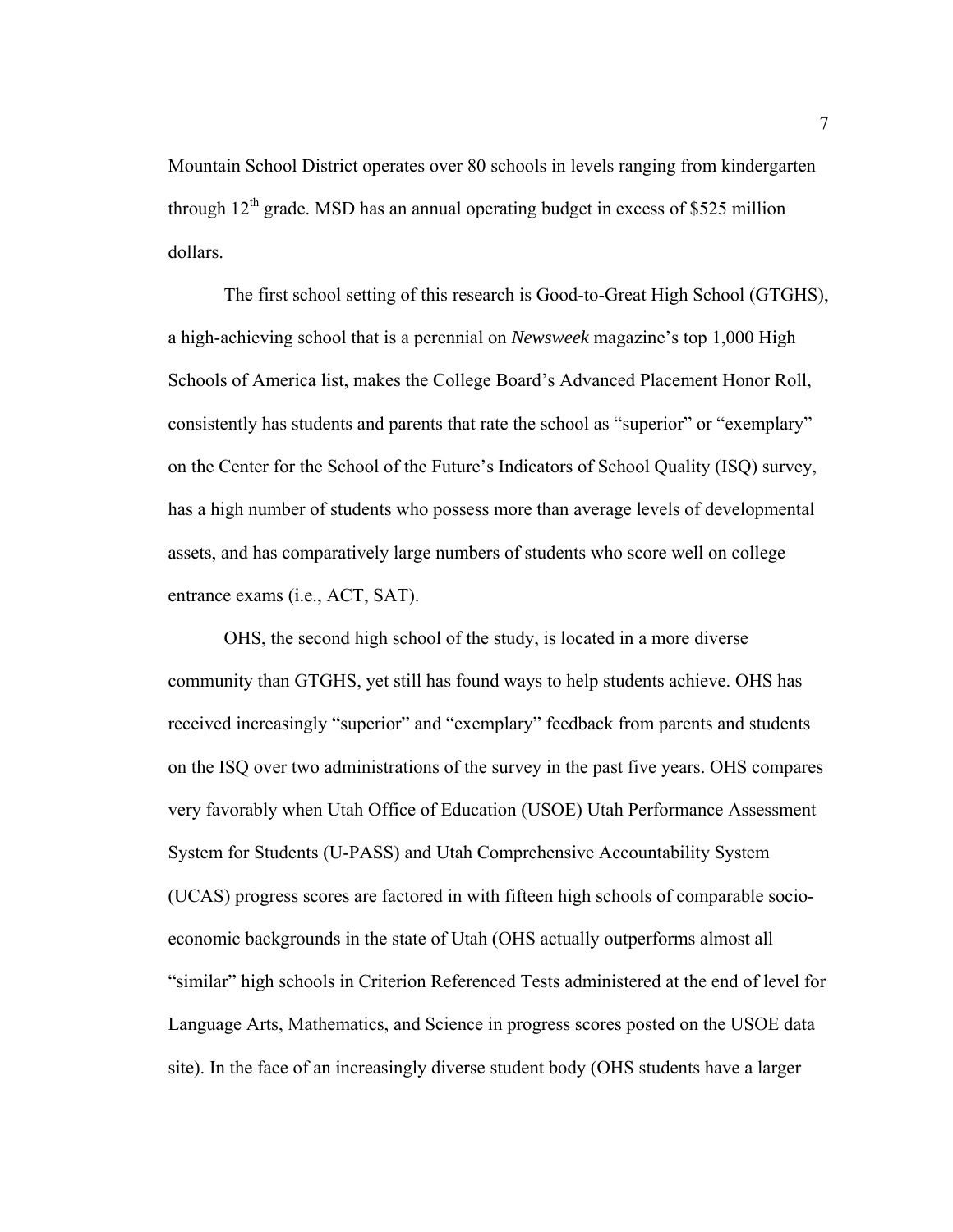single-parent background than the state average, and ethnically and socioeconomically OHS has more diversity than state averages), and despite the challenges that come with facing these potential learning obstacles, students of OHS are responding with higher levels of developmental "assets" and are increasingly succeeding when measured on CRT and ACT standardized assessments. More OHS students are engaged in post-high school learning than ever in the school's 21-year history. The leadership practices being put into place at OHS appear to be helping support high student achievement.

 In their study, Marzano and colleagues (2005) found that "in broad terms... principals can have a profound effect on the achievement of students in their schools" (p. 38). Interestingly, the researchers reported a ".25 correlation between principals' leadership behavior and student achievement" (Marzano et al., 2005, p. 32). Furthermore, McEwan (2003a) stated that by integrating the seven steps to an effective instructional leader into daily behavior will result in a, "higher level of instructional leadership [that] will make a difference for each person in your school" (p. 16). By framing the leadership characteristics of two successful high school principals within the 21 leadership responsibilities identified by Marzano and colleagues and within the seven steps to an effective instructional leader outlined by McEwan, this particular study sought to discover which leadership characteristics contributed to the success of high schools that exhibited remarkable student achievement in the Intermountain West. The study explored leadership characteristics, behaviors, traits, and practices attributed to student success that emerged over the course of this qualitative research.

Furthermore, by using the 21 leadership responsibilities as part of a theoretical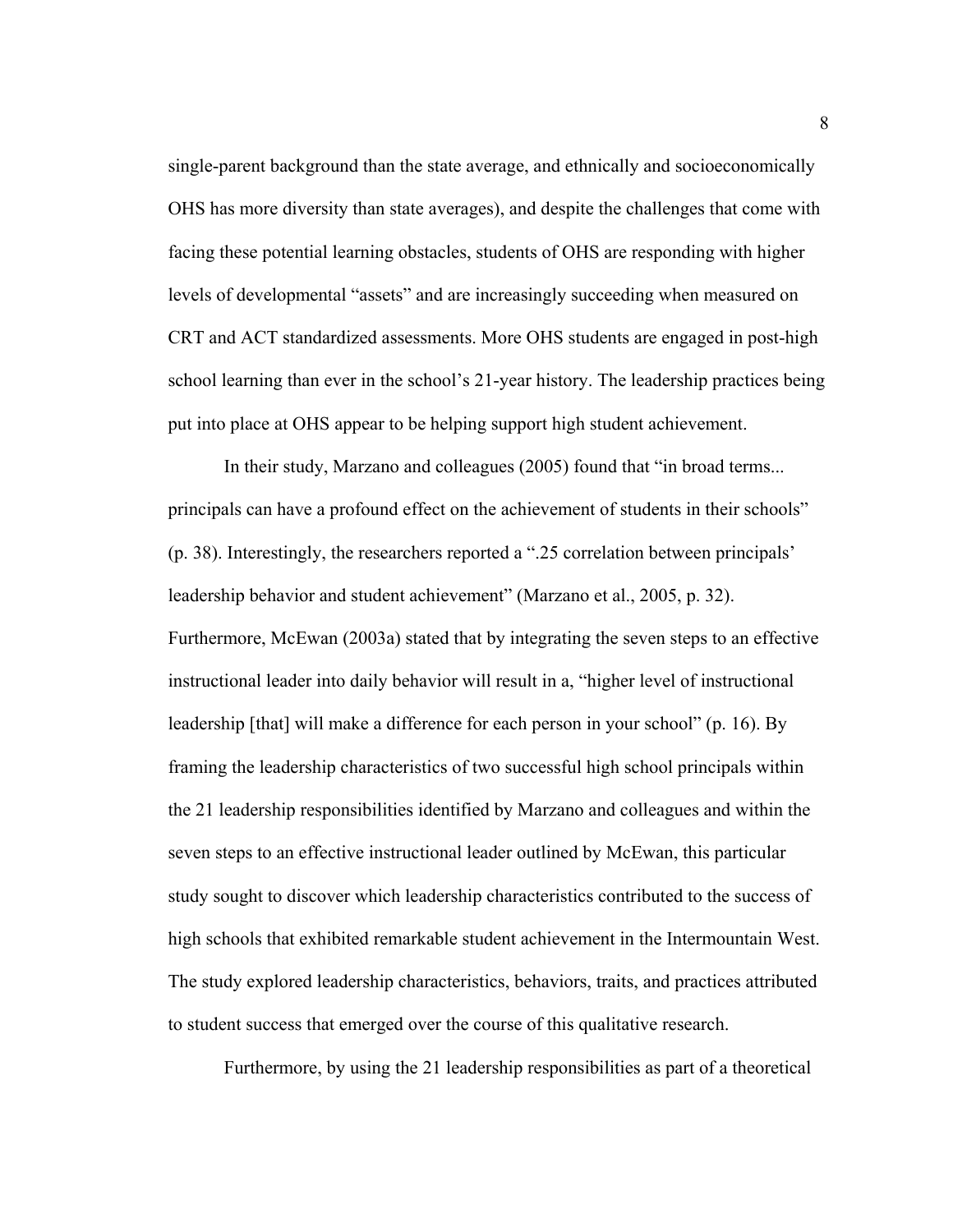framework, this study sought to discover leadership characteristics that contribute to the success of students in two specific public high schools in the Intermountain West region. By better understanding the characteristics, practices, traits, and behaviors of successful high school principals, it is hoped that school board officials and superintendents can more easily select quality applicants during the hiring process. Further, superintendents and district leaders can increasingly support current high school principals by providing focused, research-based professional development opportunities that will encourage growth in school leaders that positively translates to student achievement.

In addition to the Marzano and colleagues (2005) meta-analysis, research conducted by McEwan (2003a) regarding the steps necessary to become an effective instructional leader will also serve as a theoretical lens to focus this research. McEwan suggested there were several barriers to becoming an effective instructional leader: a lack of skills and training; a lack of support from superintendents, school boards, and community; and a lack of vision, will, and courage on the part of the principal (p. 137). McEwan proposed seven researched-based activities to build administrators into effective instructional leaders. These activities or steps included the following.

1. Establishment and implementation of instructional goals.

2. Provision of instructional resources to staff and support of positive physical environment to encourage and motivate staff to improve instruction.

3. Creation of a school culture conducive to learning.

4. Collaborative development of a school mission and vision.

9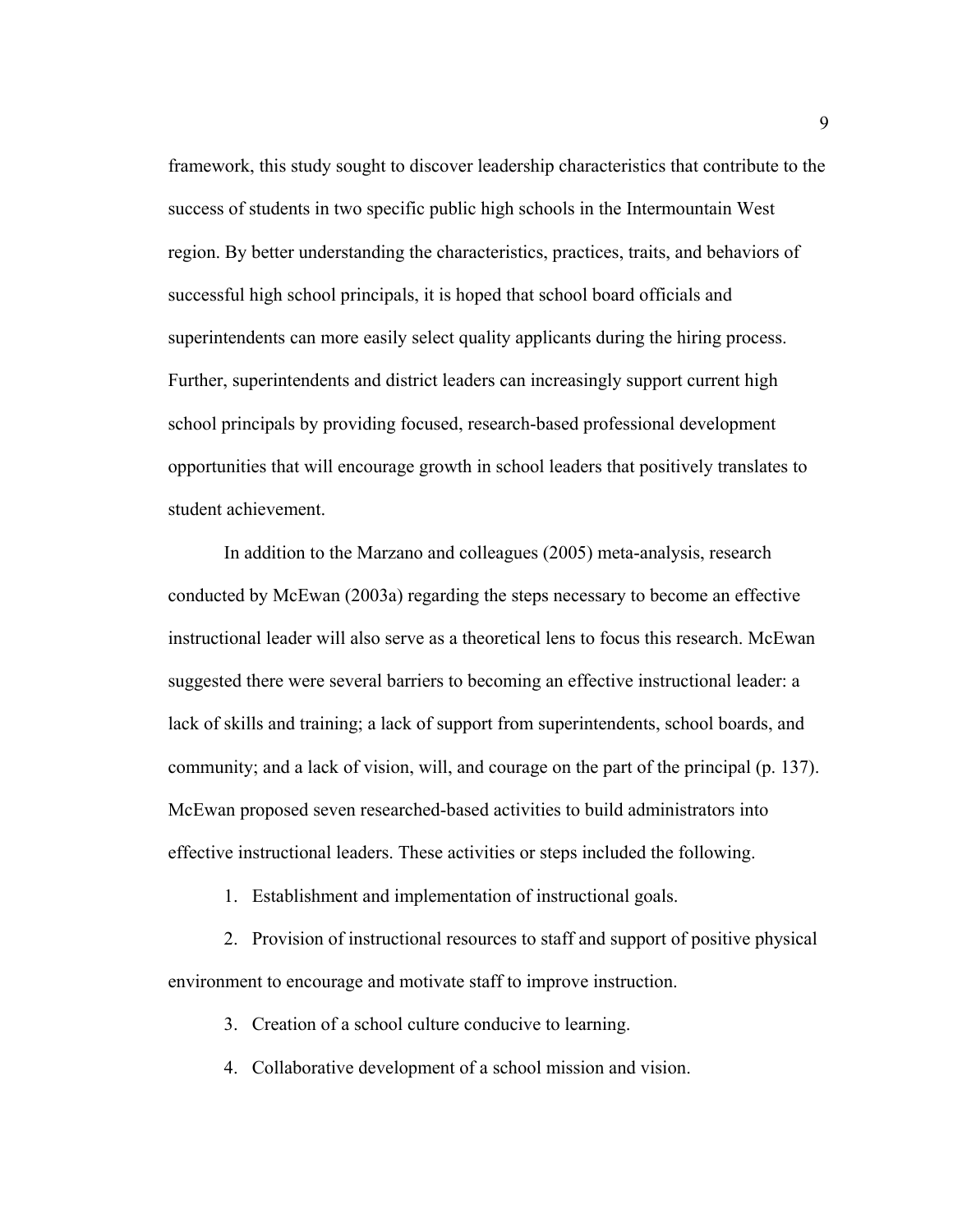5. High expectations for faculty, staff, and students.

6. The development of leaders.

7. Positive attitudes towards students, faculty, staff, and parents (McEwan, 2003a).

McEwan (2003b) developed an Instructional Behavior Checklist, which helps the school principal get a feel for their current level ability in regards to instructional leadership, and then offers suggestions for building instructional leadership in individual principals.

This study investigates the instructional leadership structures and systems that are in place which impact student achievement in two high achieving high schools. It also researches which leadership characteristics that Marzano and colleagues (2005) referred to as the 21 responsibilities of balanced leadership, are most prevalent in the two high school principals participating in this study. The study seeks to determine the most prevalent leadership characteristics along with their correlations to student achievement; including communication with and among teachers and students, building culture by way of fostering shared beliefs and a sense of community and cooperation, involvement and knowledge of curriculum, instruction, and assessment, and monitoring/ evaluating the effectiveness of school practices and their impact on student learning.

This study links these specific selected responsibilities, or characteristics, to school leadership and collective efficacy for increasing student achievement in high schools. The collective personality of the school is made up of the varying roles of shared leadership and the shared beliefs of collective efficacy. The various interactions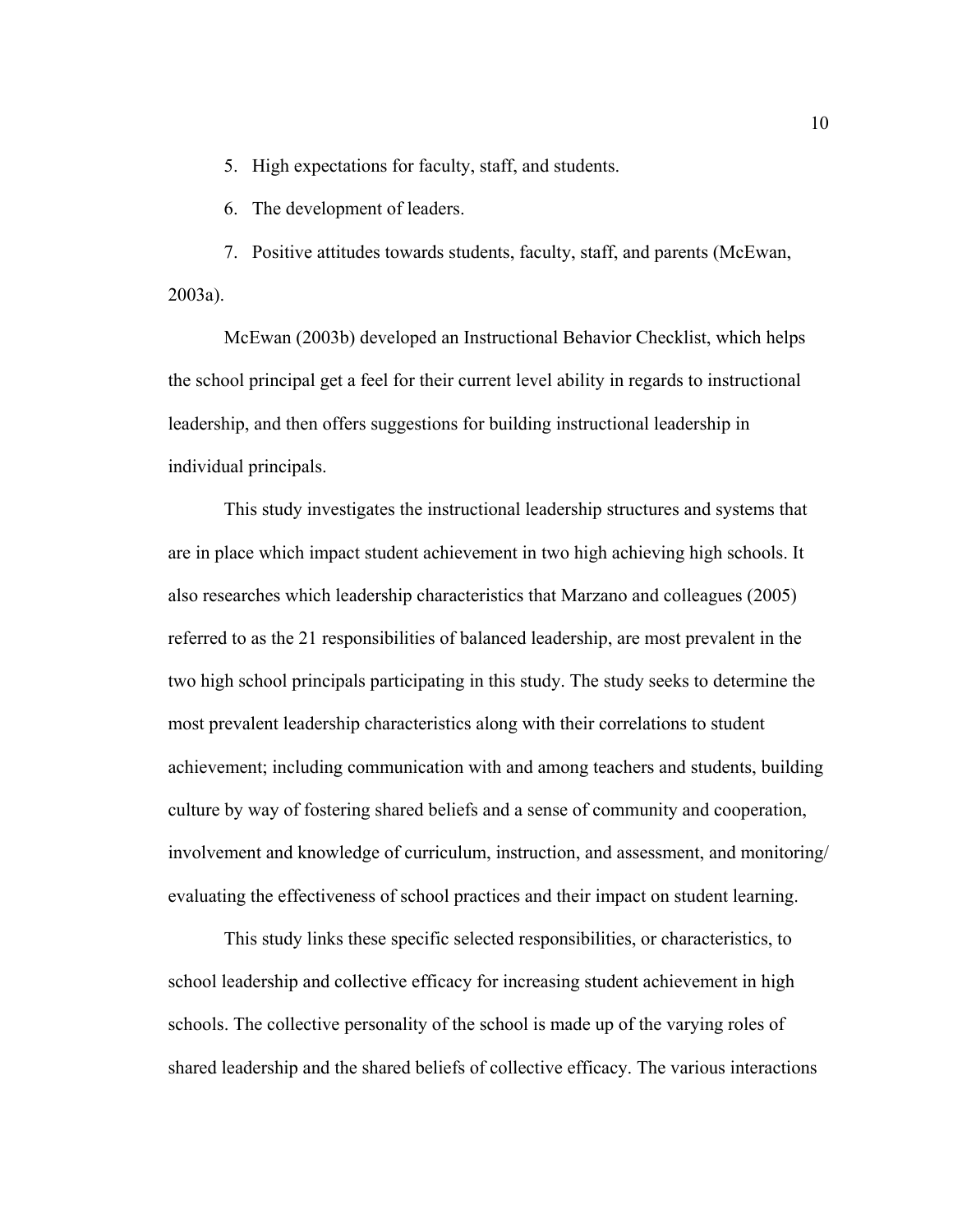of individuals within the school involve the ways in which individuals and groups communicate, collaborate, and provide and receive feedback. To attain high levels of academic achievement, principals and teachers must have involvement in and knowledge of the curriculum, instruction, and assessments (Marzano et al., 2005). Altogether, this climate of academic achievement should foster a culture of learning in which the collective leadership and collective efficacy of principals and teachers increase academic achievement.

 By framing the leadership characteristics of two successful high school principals within the seven steps to effective instructional leadership (McEwan, 2003a), and the 21 leadership responsibilities identified by Marzano and colleagues (2005), this particular study sought to discover which leadership characteristics contributed to the success of high schools that exhibited remarkable student achievement. The study explored leadership characteristics, behaviors, school leadership traits, and practices attributed to student success that emerged over the course of this qualitative research.

### **Significance of the Study**

 This study was significant in that it added to the literature base linking effective leadership characteristics to a high-performing school's sense of achievement and positive outcomes. This linkage helps contribute to the ongoing search for "what works," especially as it pertains to closing the achievement gap in spite of the complex structures and complex relationships found in a high school. Northouse (2007) agreed that it was important to study school leadership and student achievement because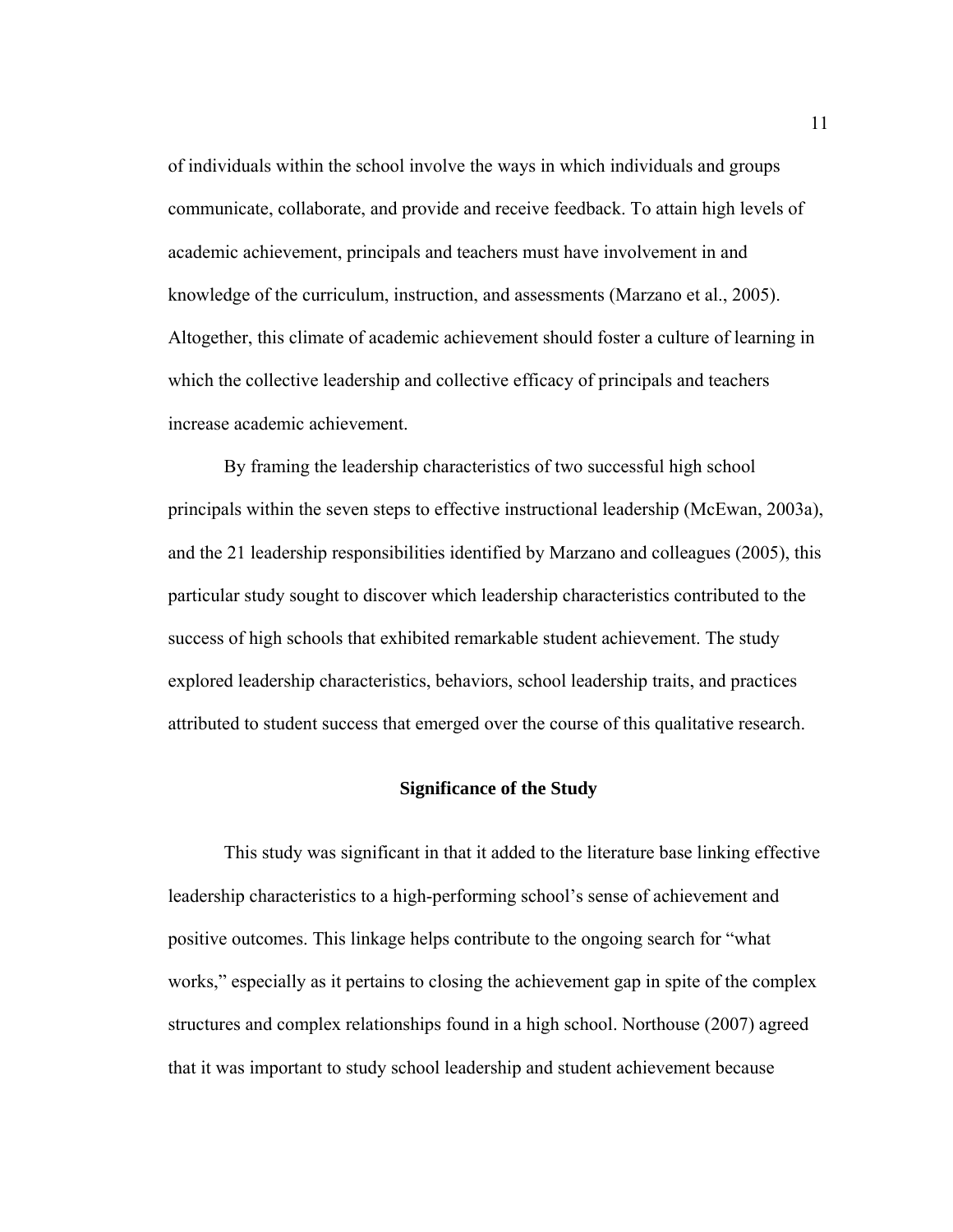leadership is a process whereby an individual influences members of an organization to achieve a common goal. It is not a linear, one-way event, but an interactive occurrence. Leadership is available to everyone. It is a process. It involves influence. It occurs in a group context, and it involves goal attainment (Northouse, 2007). As schools are led by administrators and teachers together to achieve the purpose of maximizing student learning, the examination of relationships between leadership and school achievement is not only important, it is imperative if we are to see that each young person achieves to their potential.

 There are a multitude of complex issues that administrators face on a daily basis. Many people now assume that public schools and educators can and should solve all of societies' ills. Public education is expected to produce a well-qualified labor force to preserve the position of the United States in the global economy (Cochran-Smith, 2006). The pressures that come to schools and educators require that the accountability systems in place are fair, justifiable, and reasonable. Schools need leaders who can help them navigate those demands. Fullan (2003) noted that today's leaders need to be able to deal with complexity, chaos, and change. It is these complex issues, the high stakes of the NCLB standards, and the educational change by way of reform efforts and new curriculum movements that make it even more essential for schools to have a leader who possesses characteristics essential to the promotion of student achievement. Schools need leaders who can develop a sense of collective efficacy. According to Marzano and colleagues (2005), "collective efficacy" is the group members' shared perception or belief that they can dramatically enhance the effectiveness of an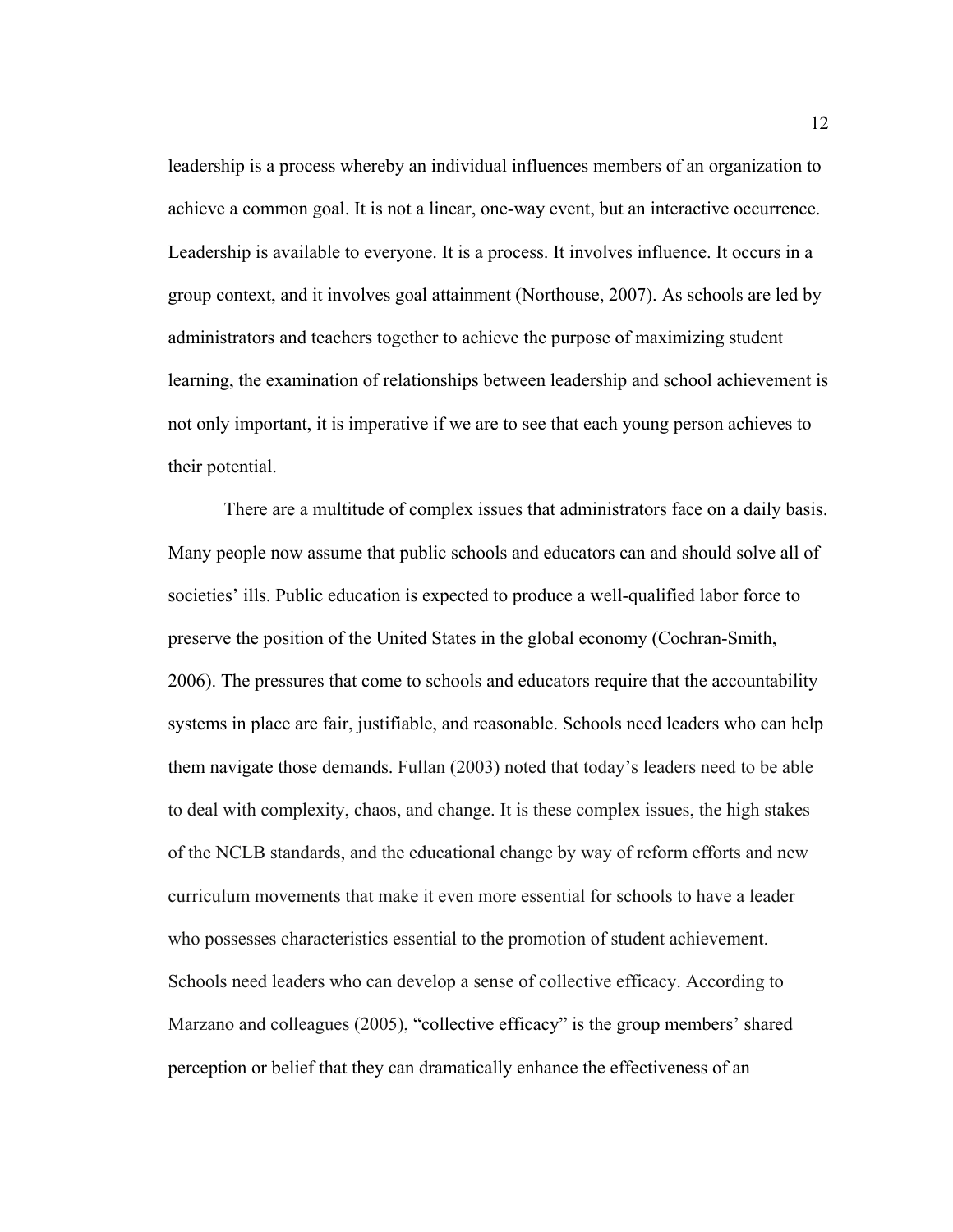organization. Goddard, Hoy, and Hoy (2004) referred to the collective efficacy of the teachers in a school as the best predictor of student success in schools. In simple terms, collective efficacy is the shared belief that "we can make a difference."

### **Definition of Terms**

For clarity, within the scope of this research project, the following terms have been defined.

**Adequate yearly progress (AYP):** Under NCLB legislation, each state has developed and implemented measurements for determining whether its schools and local educational agencies (LEAs) are making adequate yearly progress (AYP). AYP is an individual state's measure of progress toward the final goal of 100 percent of students achieving to state academic standards in at least the areas of reading/language arts and mathematics. AYP sets the minimum proficiency level that the state, its school districts, and schools must achieve each year on annual tests and related academic indicators. Parents whose children are attending Title I (low income) schools that do not make AYP over a period of years are given options to transfer their child to another school or obtain free tutoring services for their child.

**Case study:** An empirical inquiry that investigates a contemporary phenomenon in depth and within its real-life context, especially when the boundaries between phenomenon and context are not clearly evident (Yin, 2009).

**Case study inquiry:** Manages the distinctive situation where there will be many more variables of interest than data points with data needing to converge, and benefits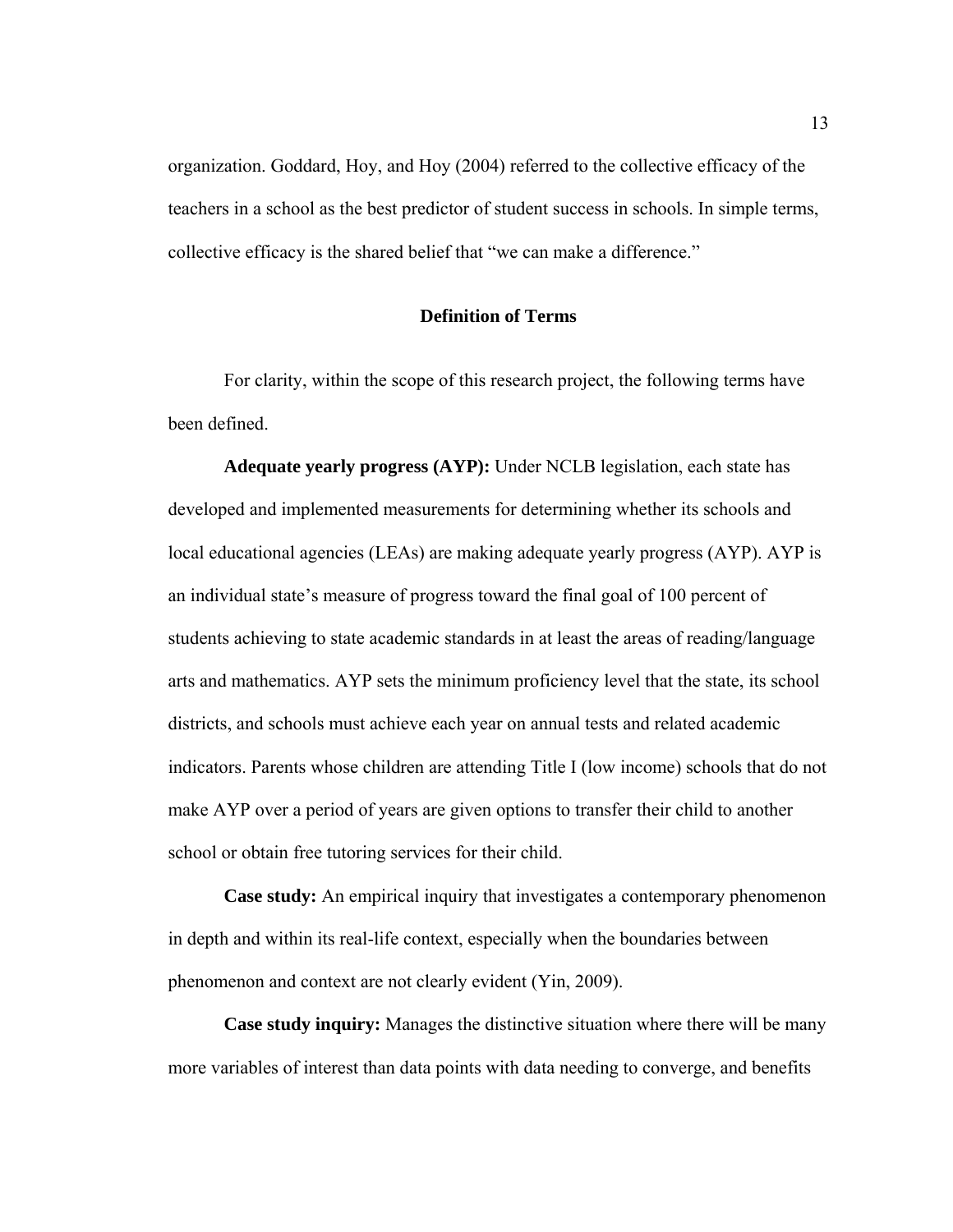from the prior development of theoretical propositions to guide data collection and analysis (Yin, 2009).

**Case study research:** The earliest examples of case study methodology are found in the fields of law and medicine, where "cases" make up the large body of research. However, there are some evaluative applications carried out specifically to assess the effectiveness of educational initiatives. Case studies do not need to have a minimum number of cases, nor do they need to randomly "select" cases. The researcher is called upon to work with the situation that presents itself in each case. Case studies can be single- or multiple-case designs, where a multiple design must follow a replication rather than sampling logic. Yin (2009) pointed out that generalization of results, from either single or multiple designs, is made to theory and not to populations. Multiple cases strengthen the results by replicating the pattern-matching, thus increasing confidence in the robustness of the theory (Tellis, 1997).

**High school:** A school in the United States that usually includes grades 9-12 or 10-12. In this particular study, the high schools researched include the grades of 10-12.

**Indicators for School Quality (ISQ):** A comprehensive survey system developed by the Center for the School of the Future (CSF) at Utah State University for school administrators to evaluate and monitor school improvement efforts (CSF, 2012). The survey instrument is administered to the four respondent audiences of parents, teachers, students, and other school staff. The ISQ measures parent, teacher, and student perceptions of parent support, teacher excellence, student commitment, school leadership, instructional quality, resource management, and school safety. The ISQ also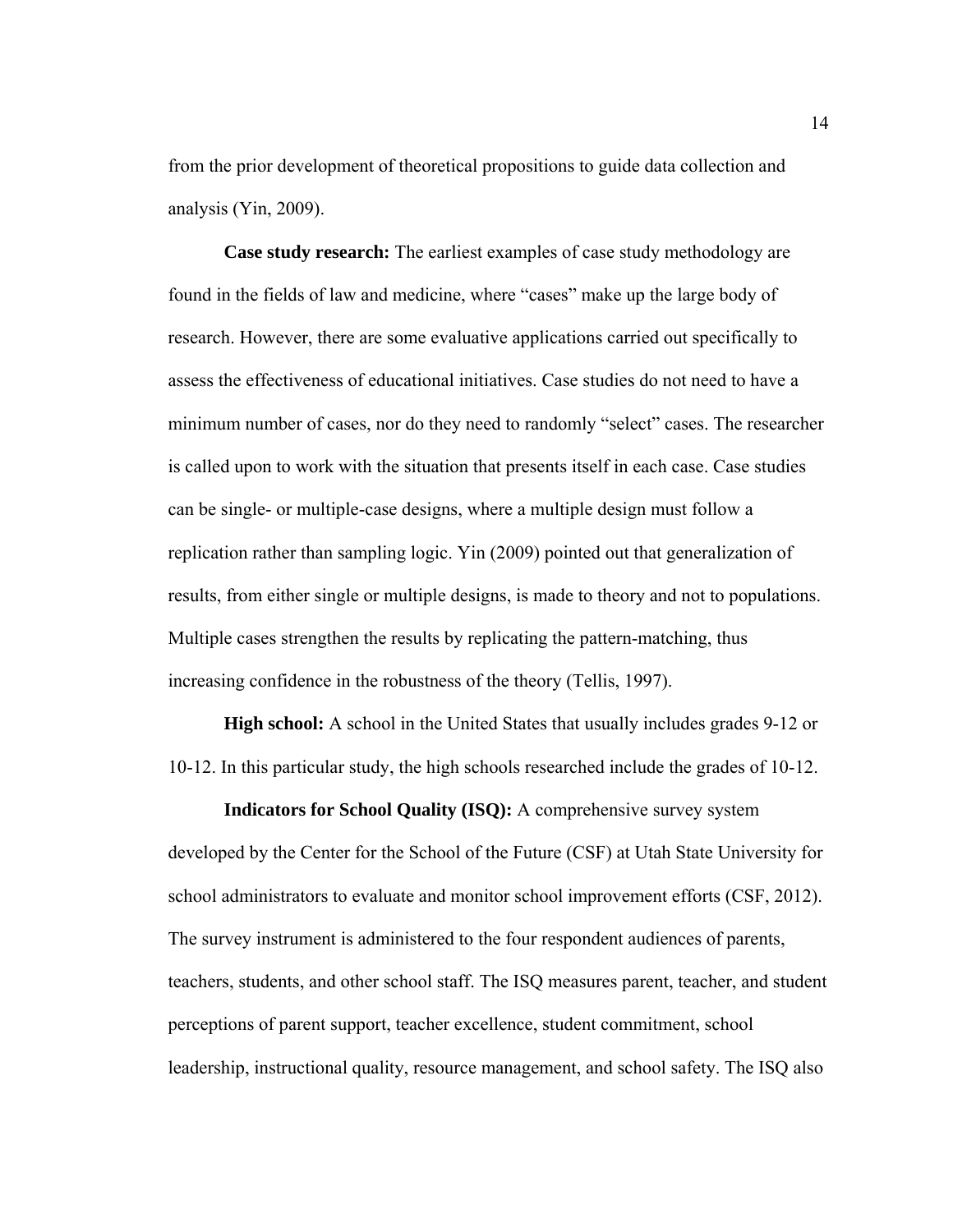includes a school and community risk and resiliency assessment.

**Leadership activities:** McEwan (2003a) identified seven activities or steps that lead to successful instructional leaders. The activities outlined by McEwan are: (1) establish, implement, and achieve high academic standards; (2) be an instructional resource for your staff; (3) create a learning-oriented school culture and climate; (4) communicate your school's vision and mission to staff and students; (5) set high expectations for yourself and for your staff; (6) develop teacher leaders; (7) develop and maintain positive relationships with students, staff, and parents.

**Leadership traits and behaviors:** Cotton (2003) identified 26 essential traits and behaviors of effective school principals to show how they achieve success as instructional leaders. The traits and behaviors identified by Cotton are: (1) safe and orderly school environment; (2) vision and goals focused on high levels of student learning; (3) high expectations for student achievement; (4) self-confidence, responsibility, and perseverance; (5) visibility and accessibility; (6) positive and supportive school climate; (7) communication and interaction; (8) emotional/ interpersonal support; (9) parent/community outreach and involvement; (10) rituals, ceremonies, and other symbolic actions; (11) shared leadership/decision making and staff empowerment; (12) collaboration; (13) the importance of instructional leadership; (14) high levels of student learning; (15) norms of continuous improvement; (16) discussion of instructional issues; (17) classroom observation and feedback to teachers; (18) teacher autonomy; (19) support of risk taking; (20) professional development opportunities and resources; (21) instructional time; (22) monitoring student progress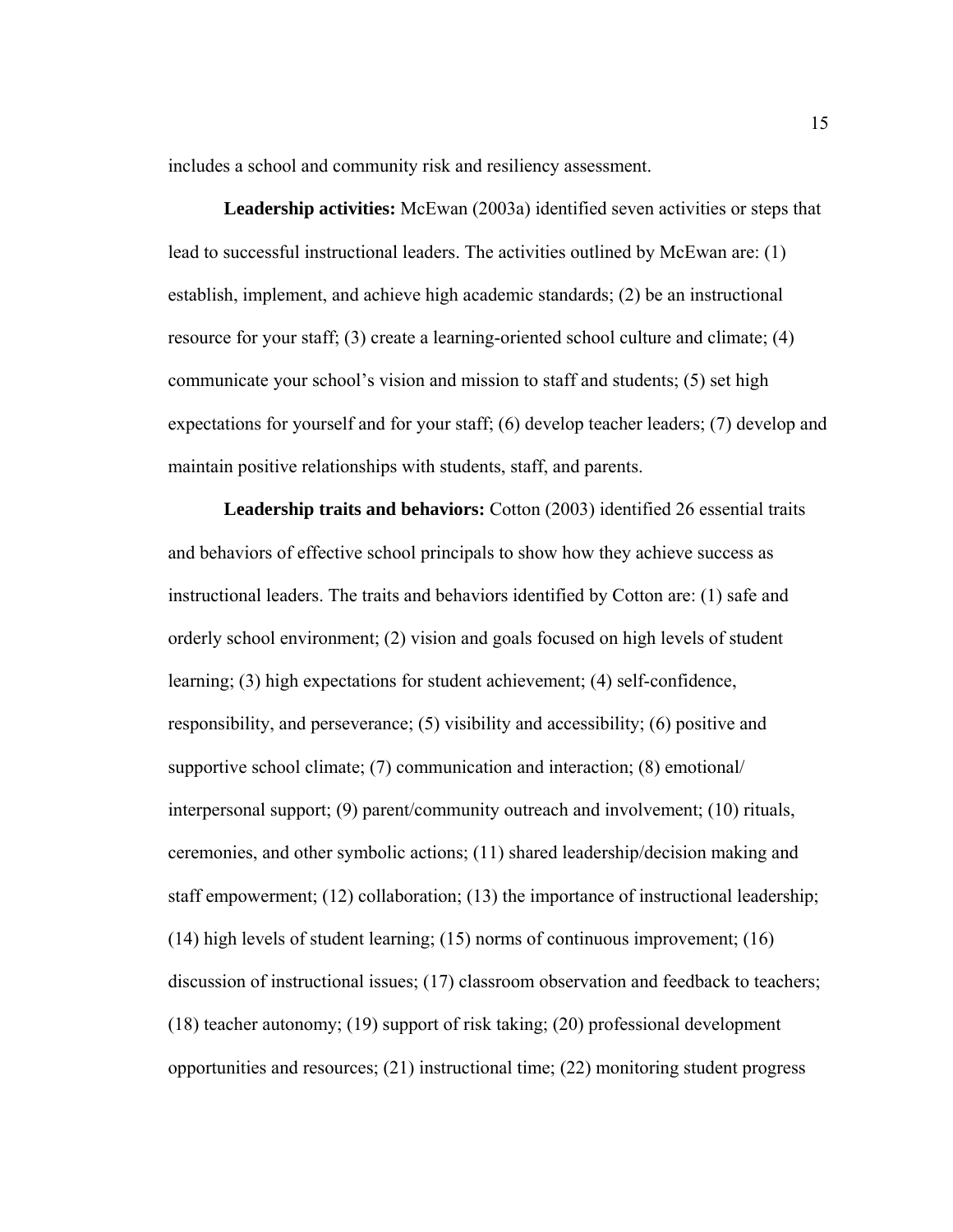and sharing findings; (23) use of student data for program improvement; (24) recognition of student and staff achievement; (25) role modeling; (26) aversion to tight administrative control over others at the school.

**Leadership responsibilities:** Marzano and colleagues (2005) recorded the following 21 leadership responsibilities that have statistically significant relationships with student achievement: (1) affirmation; (2) change agent; (3) contingent rewards; (4) communication; (5) culture; (6) discipline; (7) flexibility; (8) focus; (9) ideals and beliefs; (10) input; (11) intellectual stimulation; (12) involvement in curriculum, instruction, and assessment; (13) knowledge; (14) monitoring and evaluating; (15) optimizer; (16) order; (17) outreach; (18) relationships; (19) resources; (20) situational awareness; and (21) visibility (pp. 42-43).

**No Child Left Behind Legislation:** The NCLB Act of 2001 reauthorized the Elementary and Secondary Education Act (ESEA), the main federal law affecting education from kindergarten through high school. Proposed by President George W. Bush shortly after his presidential inauguration, NCLB was signed into law on January 8, 2002. NCLB is built upon four main principles: accountability for results, more choice for parents, greater local control and flexibility, and an emphasis on doing what works based on scientific research.

**Participant group and selection:** Interview participants included two high school principals, a school secretary from one school, teachers at each site, a custodian, and school counselors. Faculty and staff participants were contacted via e-mail and randomly selected to be in the study. Only those prospective participants who have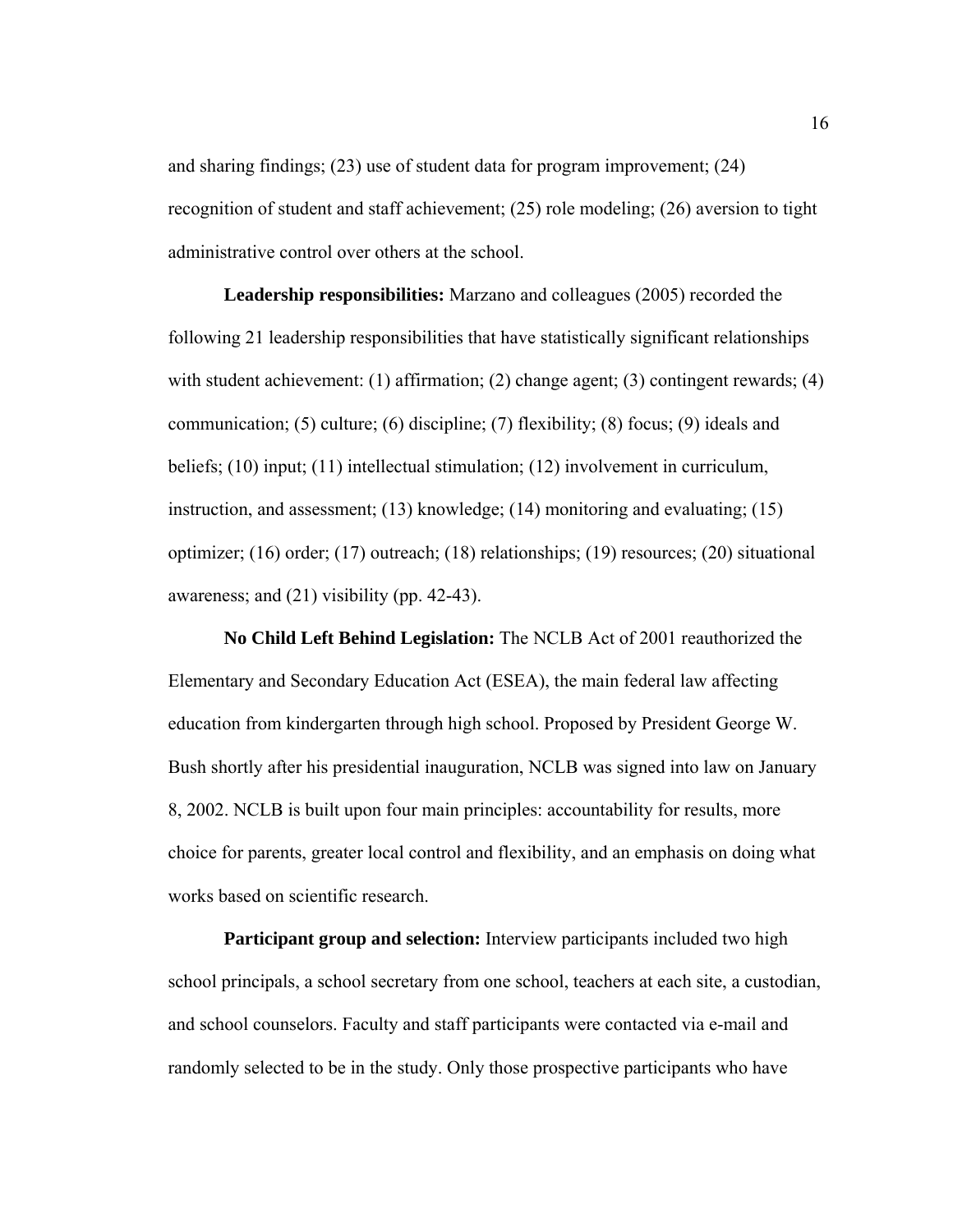worked at the school site for at least the past five years are among the participants in the research pool that were randomly selected. More than 60 potential faculty and staff participants at each study site were randomly solicited to participate. The details of the research study were briefly introduced in a letter e-mailed to participants, with time expectations outlined. Only volunteers were selected to participate in the final research study.

**Prevention needs assessment (PNA):** PNA is a survey system administered to high school students designed to measure levels of risk and protection factors (also referred to as "assets") within the school or student community. The premise of the risk and protective factor model asserts that in order to promote positive youth development and prevent problem behaviors, it is necessary to address those factors that predict the problem behaviors. PNA operates under the notion that through the measurement of risk and protective factors in a population, prevention programs can be implemented that will reduce the elevated risk factors and increase the protective factors.

**Utah Comprehensive Accountability System (UCAS):** The Utah State Office of Education (USOE) assembled a committee of policy makers, education leaders, and stakeholders from across the state to address a legislative mandate for an accountability system to measure public school effectiveness in the state of Utah. The committee, with technical assistance provided by the National Center for the Improvement of Educational, developed a comprehensive accountability system for Utah's schools which incorporated the following design principles: (1) Promote progress toward and achievement of college and career readiness; (2) Value both meeting standards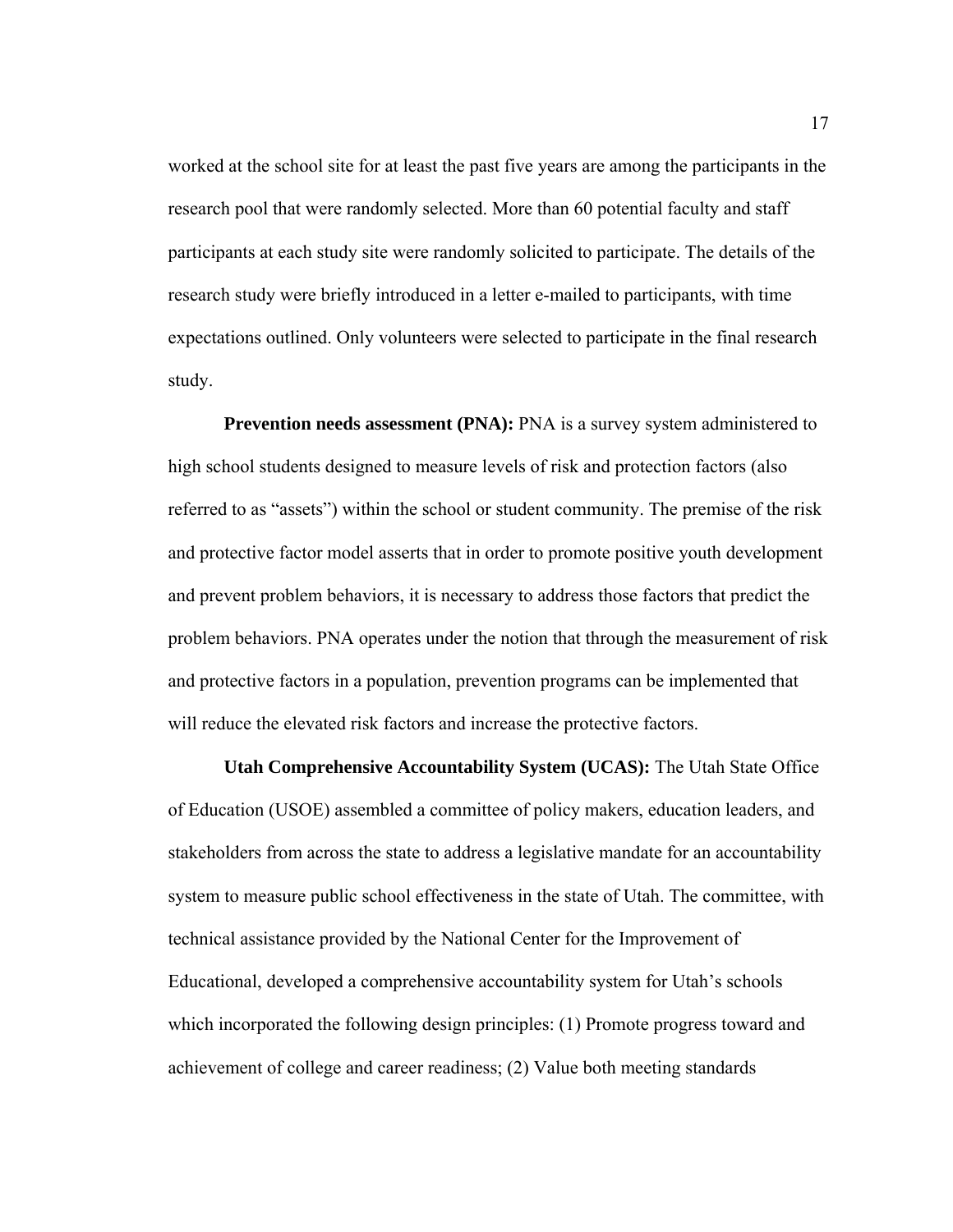(proficiency) and improving academic achievement (growth); (3) All schools, including those that serve traditionally low performing students, should have an opportunity to demonstrate success; (4) Strong incentives for schools to improve achievement for the lowest performing students; (5) Growth expectations for nonproficient students should be linked to attaining proficiency; (6) Growth expectations for all students, including students above proficiency, should be appropriately challenging and meaningful; (7) Clear and understandable to stakeholders. The resulting accountability system termed, UCAS provides a determination of school performance and supports the design principles by valuing performance on state tests, prioritizing individual student growth toward meaningful achievement targets, promoting equity for low performing students, and incentivizing attainment of graduation and college/career readiness.

**Utah Performance Assessment System for Students (U-PASS):** is the USOE's means to assess school performance levels prior to the development of the current UCAS system. Every school in Utah received an annual U-PASS Accountability Report Card. There are two U-PASS systems; one accountability system for schools with a 12th grade and one accountability system for schools without a 12th grade. Schools are designated as "Achieved State Level of Performance" or "Needs Assistance" based on five components or criteria for assessment. The areas/components of assessment are: (1) Participation; (2) Whole School Proficiency on CRT assessment; (3) Whole School Progress on CRT assessment; (4) Subgroup Proficiency on CRT assessment; (5) Subgroup Progress on CRT assessment. In order to achieve State level of performance a school with a 12th grade must have the following criteria: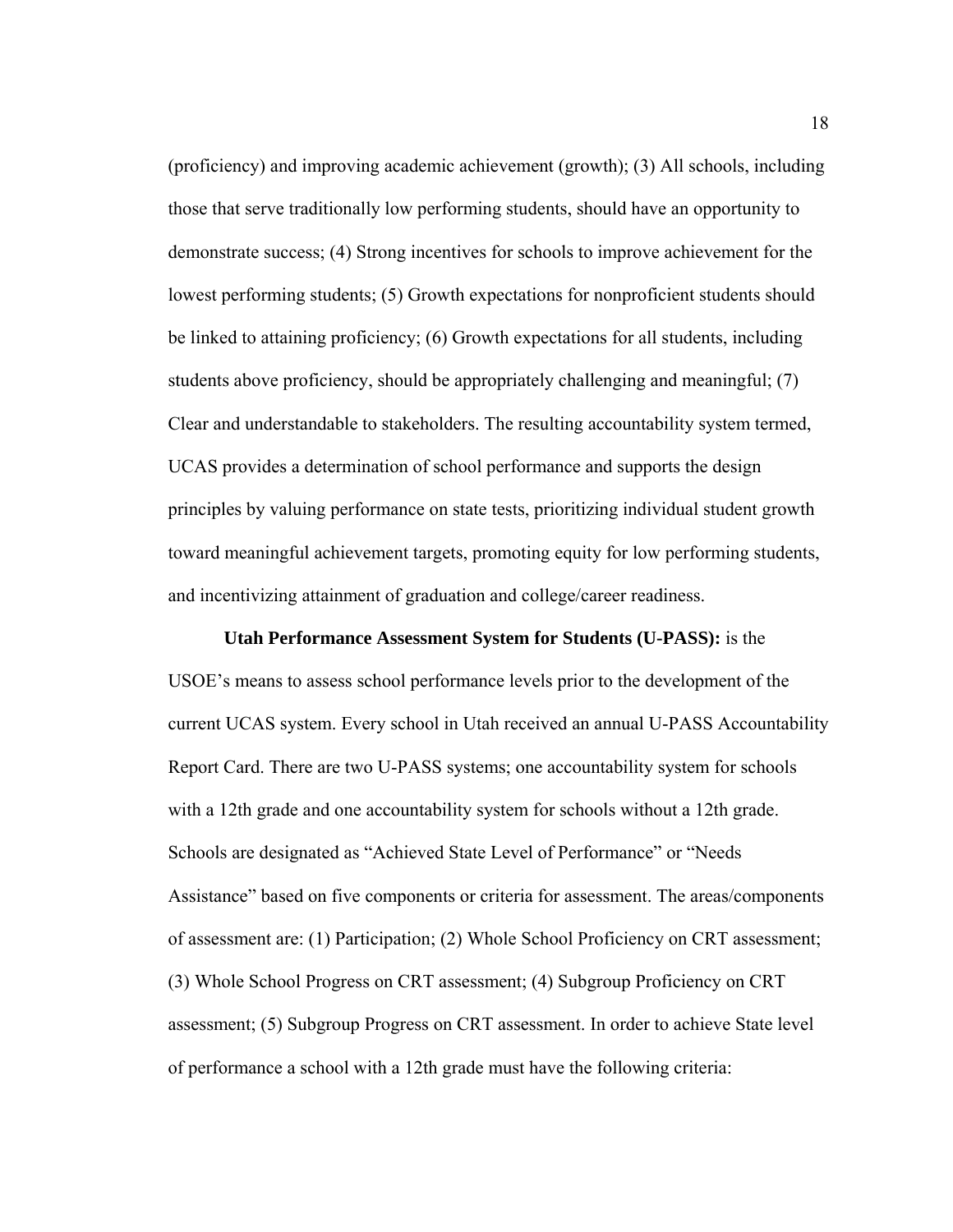- 95% participation on assessments
- 75% whole school proficiency or 180 progress score for whole school progress
- 75% subgroup proficiency or 180 progress score for subgroup progress

### **Organization of the Study**

This study is organized into five chapters. Chapter II focuses on literature reviews of pertinent research articles on effective leadership approaches. Chapter III explains the research design and method of data collection, which was the qualitative in design. Chapter IV focuses on the analysis and synthesis of research findings. Chapter V presents a conclusive as well as succinct summary of research findings, and provides recommendations for further study.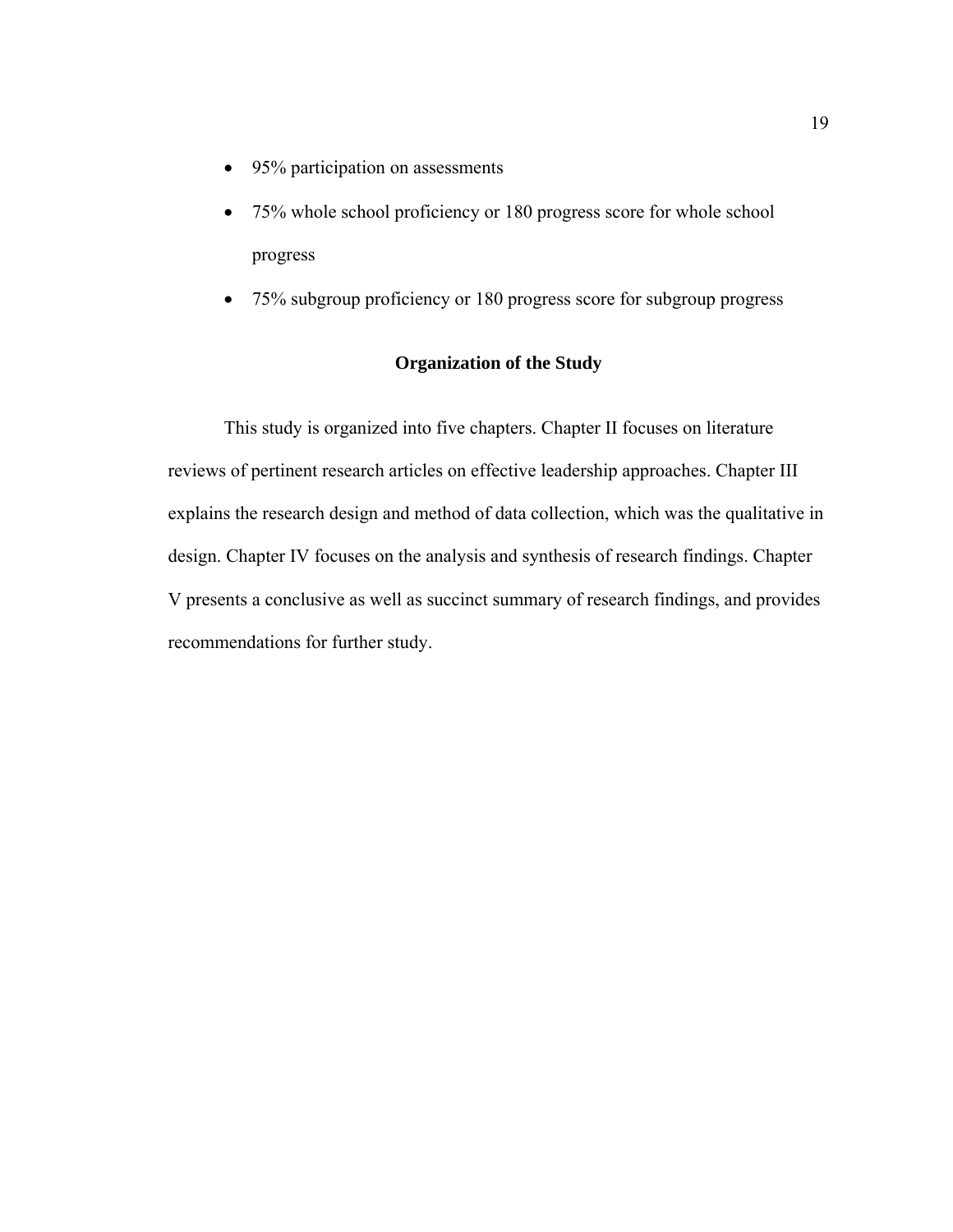### **CHAPTER II**

### **LITERATURE REVIEW**

The literature review took resources from electronic library websites, peerreviewed education articles, textbooks and dissertations regarding school leadership theory, case study research, and learning theories.

### **Background on School Leadership**

Leadership in schools has not been established without debate (English  $\&$ Anderson, 2004; S.C. Smith, Murphy, & Piele, 2006). School leadership has been manipulated and saturated over the years with business management concepts, theories and rules in practices in education, laws and policies, and issues of social justice (English & Anderson, 2004). Since the late 1800s, researchers have extensively discussed, scrutinized, and dissected the art of educational leadership (Beck & Murphy, 1993). Researchers have frequently analyzed the role of the school principal and its place in the larger social and educational context, shifting the focus of educational leaders from one decade to be "bureaucratic executives," followed several years later by a focus on "humanistic facilitators" to finally the concept of "instructional leaders" (Beck & Murphy, 1993, p. 18). Over the years a combination of solid facts about educational leaders and school principals has evolved into definitions of leadership (Hallinger & Heck, 1996).

Historically it has been difficult to define the behaviors of effective school principals. The Wallace Foundation has spent years researching in an effort to identify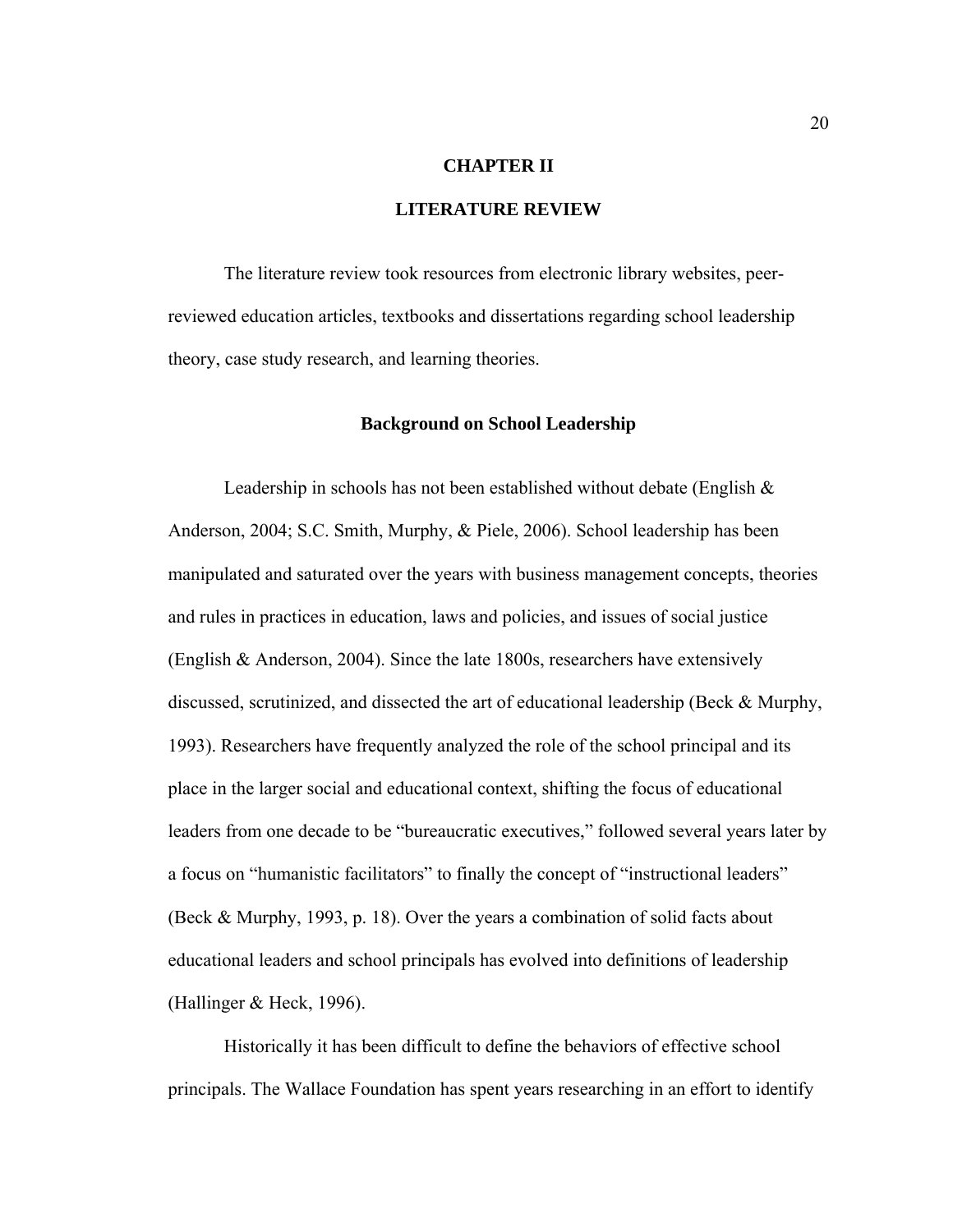effective school leadership behaviors of principals. After years of research, Christina DeVita, President of the foundation, noted in 2004, "What's far less clear, after several decades of school renewal efforts, is just how leadership matters, how important those effects are in promoting student learning of all children, and what the essential ingredients of successful leadership are" (Leithwood, Seashore, Anderson, & Wahlstrom, 2004, p. 3).

The search for answers about school leadership has prompted a number of researchers to continue to pursue the topic. The focus on leadership as a means to improve student achievement began in the 1980s with the "Effective Schools Research" undertaken by prominent Harvard professor Dr. Ronald Edmonds. Edmonds and supporting researchers identified key behaviors, referred to as correlates that, when in place, enabled schools to deliver high quality instruction to all students. Edmonds identified five correlates of effective schools: (a) leadership that focuses on quality instruction, (b) clear and broadly understood focus, (c) safe and orderly environment, (d) high teacher expectations, and (e) the use of clear data to drive the instructional program (Edmonds, 1982).

In additional studies, Edmonds (1982) noted that the school principal was the most important factor in an effective school. He stated, "Strong administrative leadership without which the disparate elements of good schooling can be neither brought together nor kept together" (p. 5). Edmonds's strong emphasis on instructional leadership led other researchers to focus primarily on which instructional leadership behaviors affect student achievement.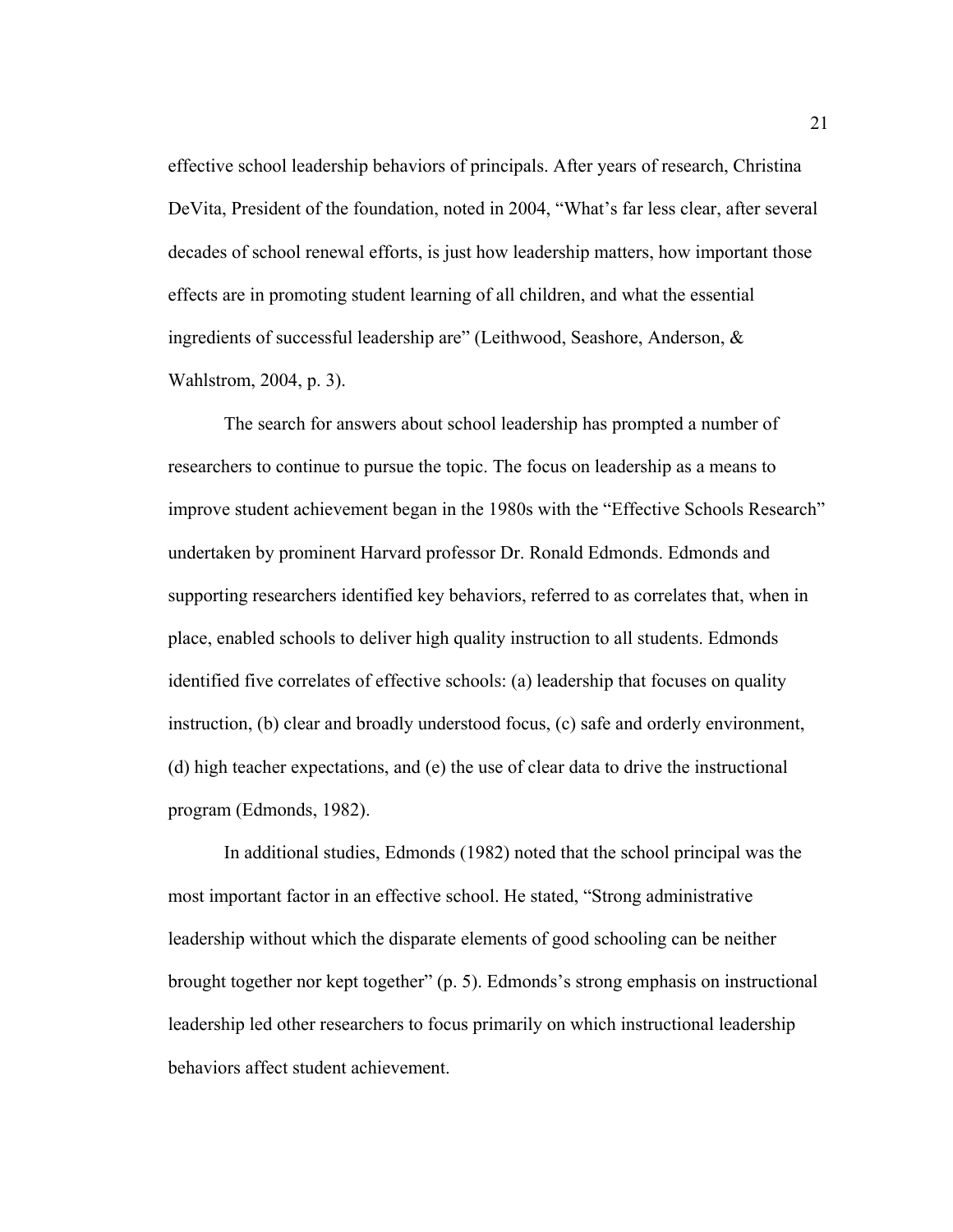Kenneth Leithwood (1994) developed a transformational leadership model for education using the components of instructional leadership. Leithwood's model was founded on Bass and Avolio's (1994) "4-I" model for transformational leadership, which included idealized influence, inspirational motivation, intellectual stimulation, and individualized consideration. Although it is difficult to identify one leadership approach that translates to improved student achievement, it is possible to learn from the behaviors that effective principals demonstrate (Whitaker, 2003). The scrutiny that resulted from increased school accountability has shifted the focus and increased the interest among researchers to identify effective school principal behaviors.

In 2003, Kathleen Cotton (2003) published *Principals and Student Achievement: What the Research Says*. The Cotton study is significant because it was the most thorough and exhaustive study regarding the relationship between effective principals and student achievement that had been conducted to date. Cotton utilized a narrative approach in her study and examined 81 reports dealing with the effects of leadership on student achievement. Each report examined principal behaviors in high achieving schools. Cotton identified 26 areas in which principals of high-achieving schools were effective, and provided examples of behaviors that were associated with each area. Cotton continued her analysis by identifying other variables that impact principal effectiveness. Cotton noted that outstanding secondary principals place an emphasis on instructional leadership. However, Cotton also noted that secondary principals generally spend substantially less time on key instructional leadership tasks than elementary principals.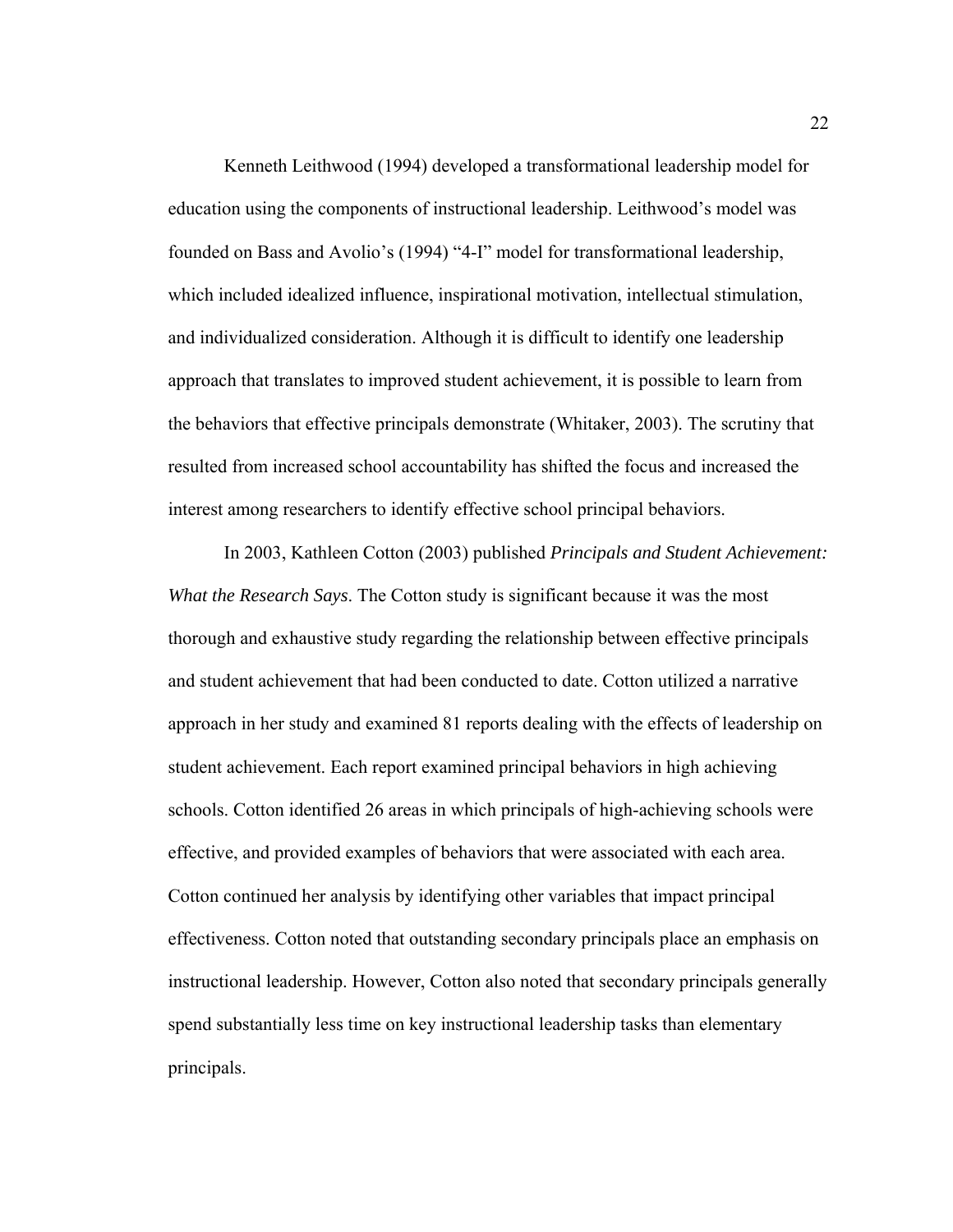Cotton's (2003) study of effective leadership behaviors for principals from highachieving schools furthered existing research seeking to identify specific principal behaviors that improve student achievement. She also identified specific challenges that make secondary leadership difficult (see Table 1). However, unlike the Marzano and colleagues' (2005) study, Cotton's research did not identify which leadership behaviors had the highest correlation of impact on student achievement.

Although it is difficult to identify one definitive leadership approach that leads to improved student achievement, it is possible to learn from the behaviors and/or characteristics that effective principals demonstrate (Whitaker, 2003). While no single overarching leadership style or behavior was identified by Cotton (2003), she did make the connection between specific leadership behaviors and improved student achievement. Elaine McEwan (2003b) and Marzano and colleagues (2005) used the findings of the Cotton study as a foundation to take research on school leadership's connection to student achievement to the next level.

Elaine McEwan (2003b) published *Ten Traits of Highly Effective Principals: From Good to Great Performance* and *Seven Steps to Effective Instructional Leadership*  in response to the need for literature on effective principal behaviors as it relates to student achievement. McEwan, a school principal herself, conducted a survey of 108 school staff, principals, central office administrators, school board members, and parents. She referred to her *s*ample group as a sample of convenience, as all the participants were in her e-mail address book. McEwan took the data from her survey, identified the behaviors of principals, and then related her data to how well their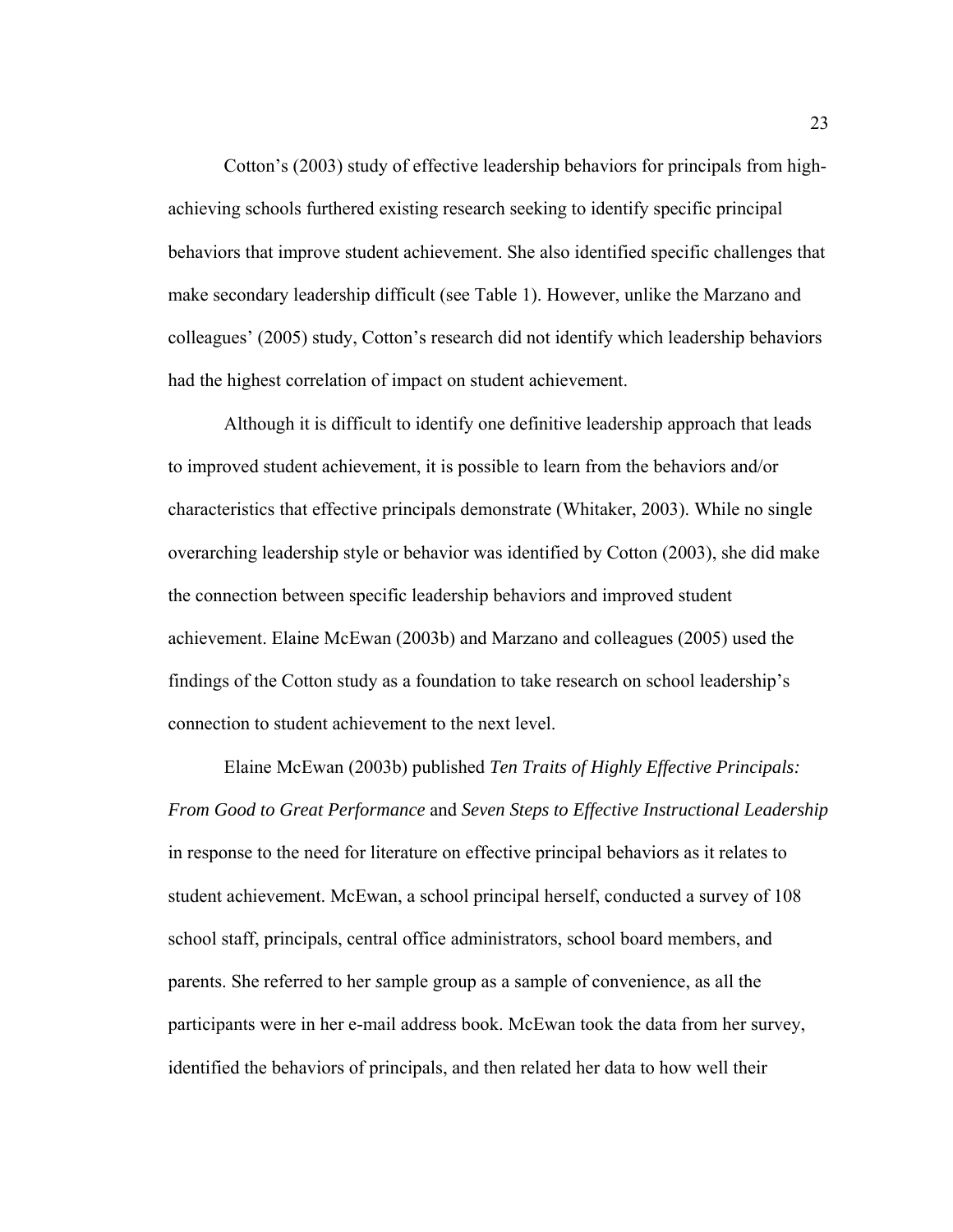# Table 1

*Cotton's Leadership Areas and Behavior Exemplars* 

| Leadership area |                                                                | Behavior exemplar                                                                                                                                  |  |
|-----------------|----------------------------------------------------------------|----------------------------------------------------------------------------------------------------------------------------------------------------|--|
|                 | 1. Safe and orderly school environment                         | Set standards for student behavior. Communicate high<br>expectations for student behavior. Apply rules<br>consistently.                            |  |
| 2.              | Vision and goals focused on high levels<br>of student learning | Establish vision of the ideal school. Establish clear<br>goals related to the vision. Emphasize academic goals<br>and the importance of learning.  |  |
| 3.              | High expectations for student<br>achievement                   | Expect all students to reach their learning potential.<br>Establish a belief in the students' abilities.                                           |  |
| 4.              | Self-confidence, responsibility, and<br>perseverance           | Hold themselves responsible for the schools success.<br>Are persistent in pursuit of goals despite difficult<br>obstacles.                         |  |
| 5.              | Visibility and accessibility                                   | Are visible to all stakeholders. Frequently visit<br>classrooms and interact with the school community.                                            |  |
| 6.              | Positive and supportive school climate                         | Communicate of school-wide interests. Set caring<br>environment on campus.                                                                         |  |
| 7.              | Communication and interaction                                  | Good communicator that solicits information from all<br>stakeholders. Involves all stakeholders in<br>communication. Build positive relationships. |  |
| 8.              | Emotional/Interpersonal Support                                | Capable and caring communicators. Support<br>staff/students personal needs.                                                                        |  |
| 9.              | Parent/community outreach and<br>involvement                   | Conducts vigorous outreach to parents and<br>community. Engages with traditionally under-<br>represented groups.                                   |  |
|                 | 10. Rituals, ceremonies, and other symbolic<br>actions         | Use of ceremonies and rituals to honor traditions.<br>Instill pride, recognizes excellence, and strengthens<br>affiliation with the school.        |  |
|                 | 11. Shared leadership/decision making and<br>staff empowerment | Engage staff and constituents in decision making.<br>Involve everyone in training and provides information<br>needed for productivity.             |  |
|                 | 12. Collaboration                                              | Activities are routinely collaborative. Staffs learn,<br>plan, and work together to improve the school.                                            |  |
|                 | 13. Importance of instructional leadership                     | Actively involved in curriculum and instruction.                                                                                                   |  |
|                 | 14. High levels of student learning                            | Make decisions in light of impact on student learning.                                                                                             |  |
|                 | 15. Norm of continuous improvement                             | Continually push for improvement. Improvement<br>process is permanent part of school life.                                                         |  |
|                 | 16. Discussion of instructional issues                         | Facilitate staff discussion of curriculum and<br>instruction. Participate in discussions of curriculum<br>and instruction.                         |  |

(*table continues*)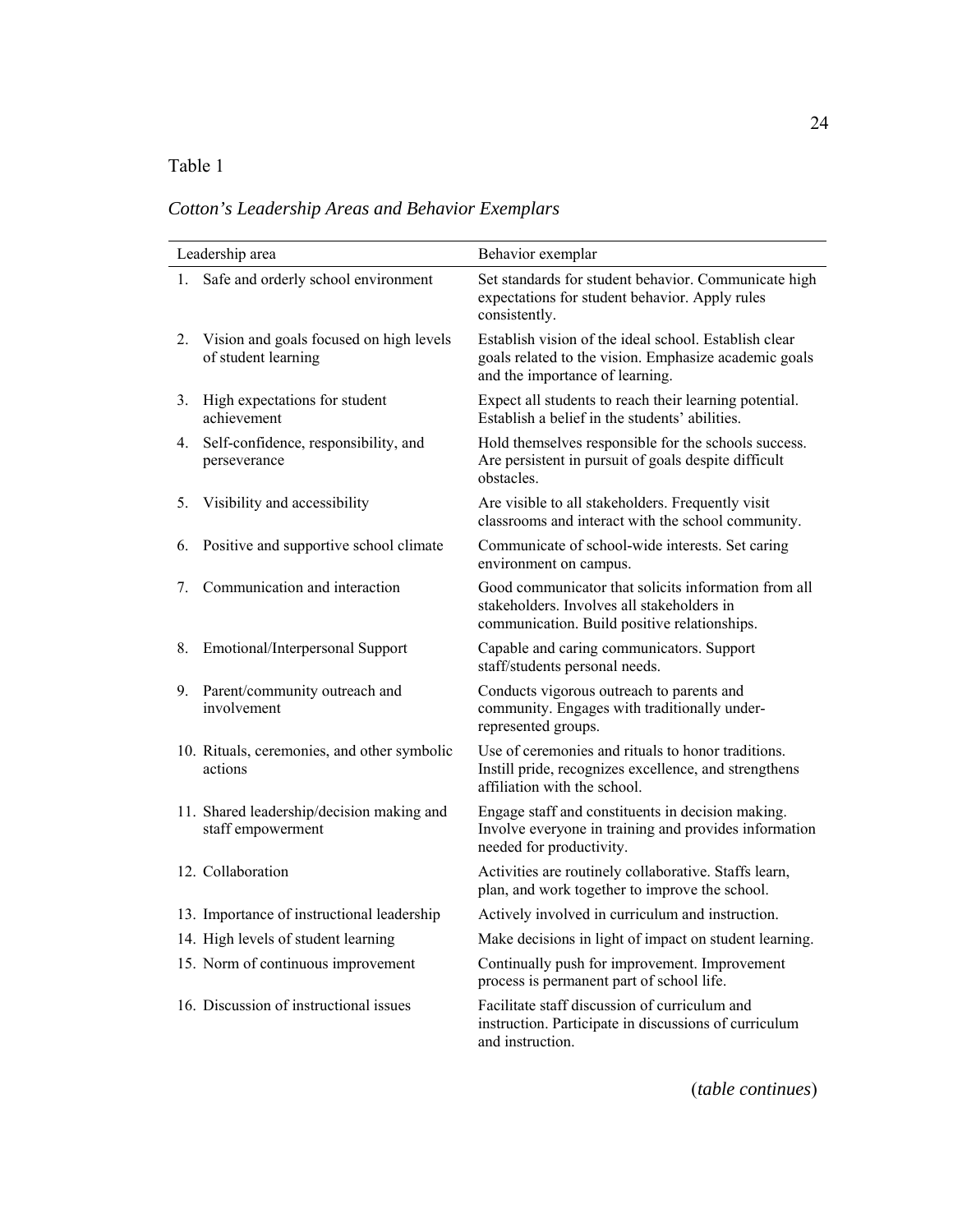| Leadership area                                             | Behavior exemplar                                                                                                                                              |
|-------------------------------------------------------------|----------------------------------------------------------------------------------------------------------------------------------------------------------------|
| 17. Classroom observation and feedback to<br>teachers       | Visit classrooms frequently. Observe and provide<br>feedback to teachers regularly.                                                                            |
| 18. Teacher autonomy                                        | Respect teachers' judgment and skills. Allow<br>autonomy in organizing and managing their rooms.<br>Limit excessive intrusions to the learning<br>environment. |
| 19. Support risk taking                                     | Take calculated risks to improve learning. Encourage<br>teachers to be innovative and experiment in the<br>classroom                                           |
| 20. Professional development opportunities<br>and resources | Offer more and varied professional development. Are<br>creative in securing resources needed to improve<br>school.                                             |
| 21. Instructional time                                      | Value instructional time by limiting interruptions.<br>Arrange for additional learning time outside the<br>traditional school day.                             |
| 22. Monitoring student progress and share<br>findings       | Ensure there is a systematic procedure for monitoring<br>student progress. Use and disaggregate data.<br>Communicate data to stakeholders.                     |
| 23 Use of data for program improvement                      | Know how to interpret data. Use data to plan<br>curricular and instructional improvement.                                                                      |
| 24. Recognition of student and staff<br>achievement         | Make a point of recognizing achievements of students<br>and staff.                                                                                             |
| 25. Role modeling                                           | Exemplify the outlook and behavior they expect from<br>others. Work as a part of the school community.                                                         |

*Note*. Adapted from *Principals and Student Achievement: What the Research Says*, by Kathleen Cotton, 2003, Association for Supervision and Curriculum Development, Alexandria, VA.

students achieve. McEwan's research yielded 37 specific leadership behaviors. She used these behaviors to organize a list of the top 10 principal traits from the survey respondents. She provided examples of how leaders who possessed these traits behaved.

The following traits were identified by McEwan (2003b) as being in the top 10: communicator, envisioner, educator, facilitator, change master, culture builder,

activator, producer, character builder, and contributor. McEwan described each trait and

provided specific behaviors that demonstrate each trait. Further, McEwan took the top

identified school leadership traits and developed a blueprint for building more effective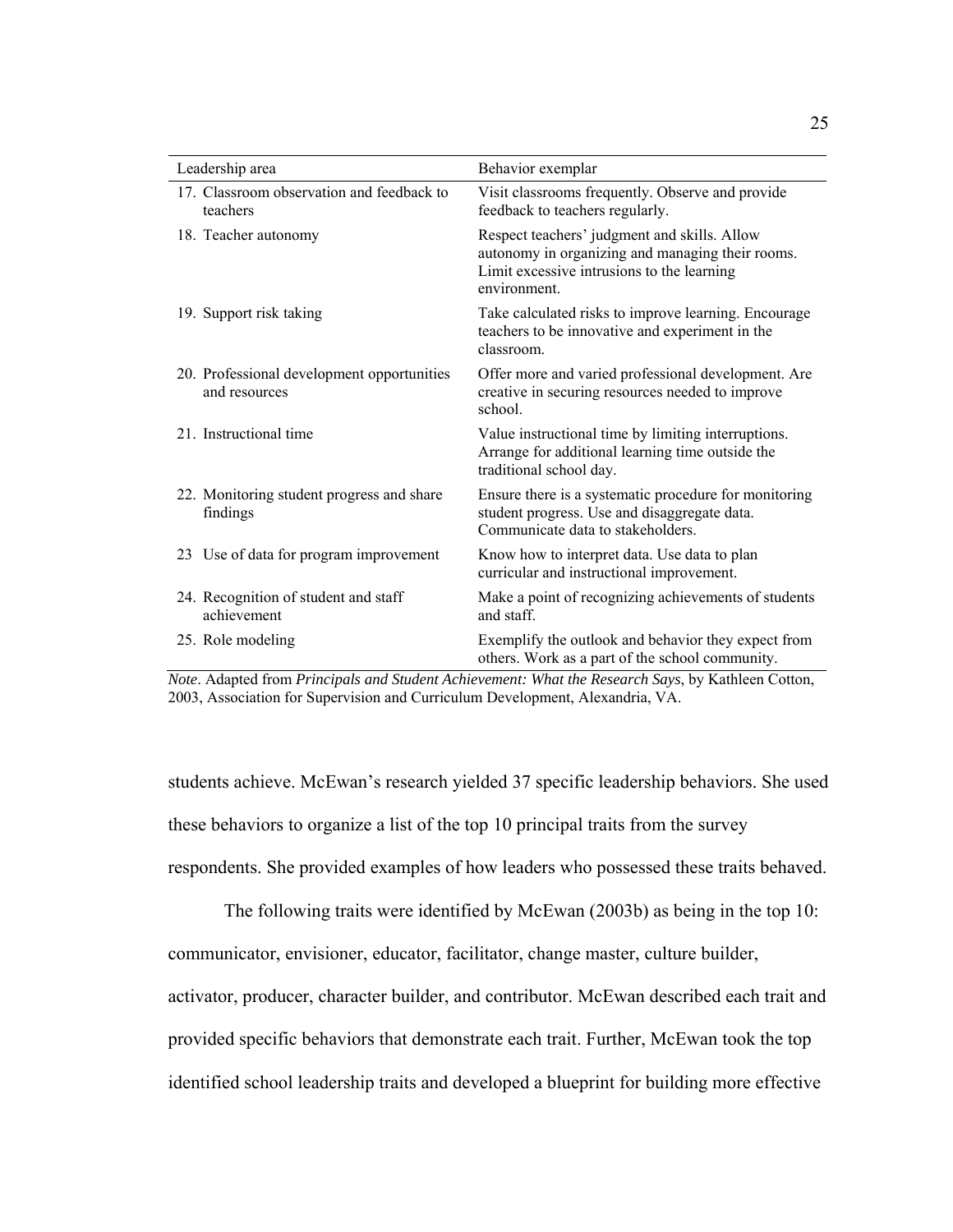instructional leadership in school principals. However, McEwan's research was largely anecdotal and she did not include specific data collection procedures. She also did not discuss the application of her findings. Additionally, while relaying the experiences of effective principals, she did not discuss how the behaviors she identified improved student achievement.

In *School Leadership That Works: From Research to Results*, Marzano and colleagues' (2005) researchers used the research that Cotton (2003) and McEwan (2003b) had conducted as a springboard to push the research on the topic one step further. The Marzano and colleagues study resulted in a meta-analysis of 69 studies involving 2,802 schools, and over 14,000 teachers. These studies included 10 that focused solely on high schools, and included 371 total schools in the research. Marzano and colleagues expanded, and in some cases substantiated, the work of Cotton by providing quantitative data to analyze and correlate principal leadership behaviors to student achievement (Marzano et al., 2005). The meta-analysis of Marzano and colleagues placed a renewed focus on the ability of school leadership to effect student achievement, "We believe that our general finding of a .25 average correlation is compelling and should stir school leaders to seek ways to improve their leadership skills" (p. 32).

Marzano and colleagues (2005) identified 21 leadership responsibilities and their corresponding specific behaviors. To determine the relatedness of the 21 responsibilities to each other, a factor analysis was conducted using the responses to a questionnaire to measure the principal's behavior in terms of the 21 school leadership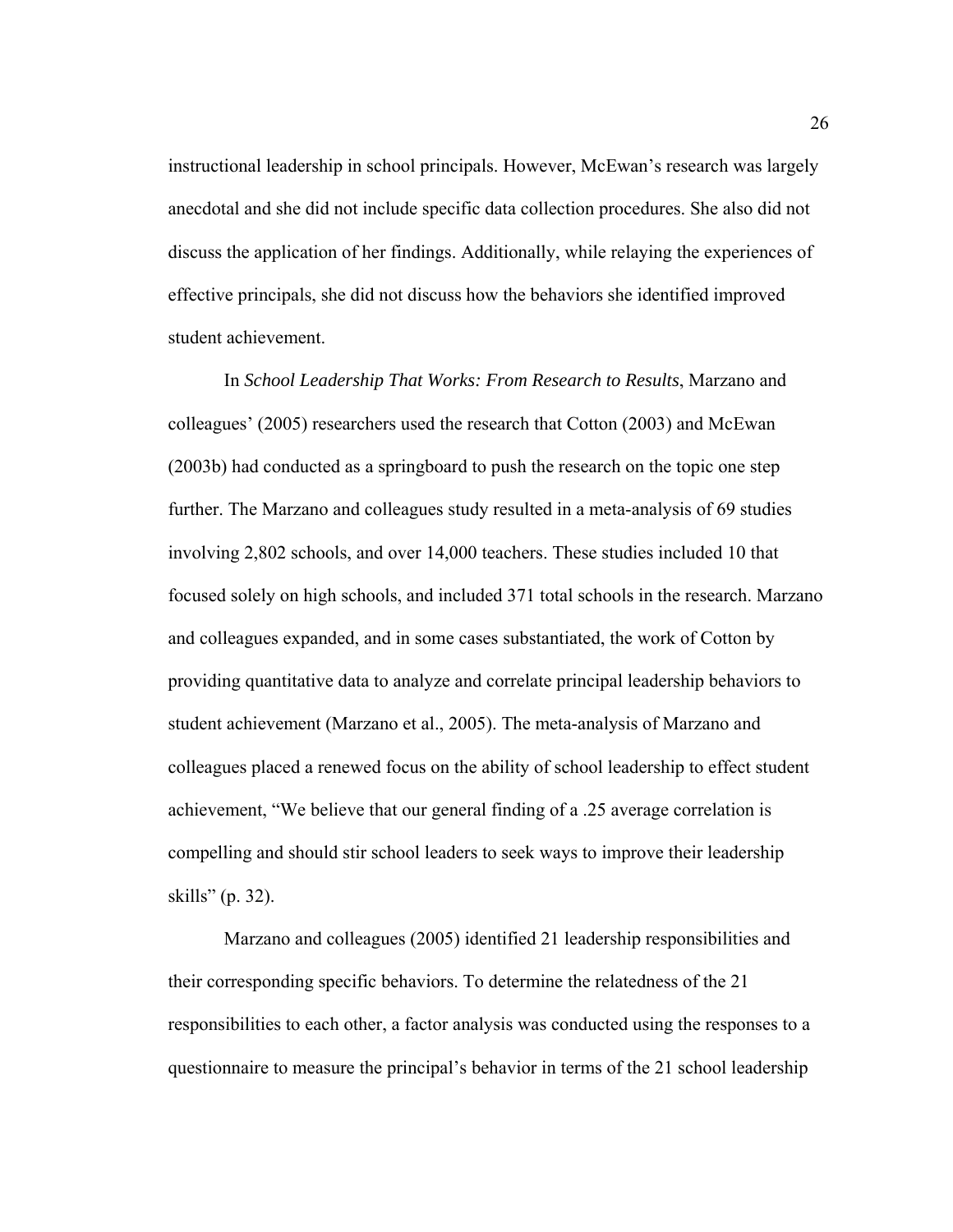responsibilities. This led to the discovery of two factors believed to underlie the effectiveness of the 21 responsibilities: first and second-order change. First-order change is defined as incremental, fine tuning of the current system through a series of small steps that do not depart radically from the past. This is also referred to as the "management of the Daily Life of a School or…the day-to-day operations of the school" (p. 70). Second-order change is more complex change that requires a different approach than first-order change, is more difficult to successfully bring about, but is deeper and more impactful in nature if successfully accomplished.

Although the Marzano and colleagues' (2005) study provided the leadership responsibilities in rank order, the researchers were quick to emphasize that this did not mean any item is not important. They emphasized that which is important is how close the correlations are in size. All but one responsibility ranged between a .18 and .28 in correlation. Marzano and colleagues argued that this clearly illustrated that each of the leadership responsibilities is important in its own right and is worthy of continued research.

The Marzano and colleagues (2005) and McEwan (2003b) studies were chosen as the theoretical lenses for this study for several reasons. First, McEwan offered a blueprint and a specific plan for building effective instructional leadership. The purpose of her research was to help build instructional leaders. Second, McEwan believed that effective instructional leaders can be nurtured and taught, and are not necessarily born. She also stressed the importance of strong instructional leadership through the pursuit of fairly precise steps for action. This idea that great instructional leaders can be developed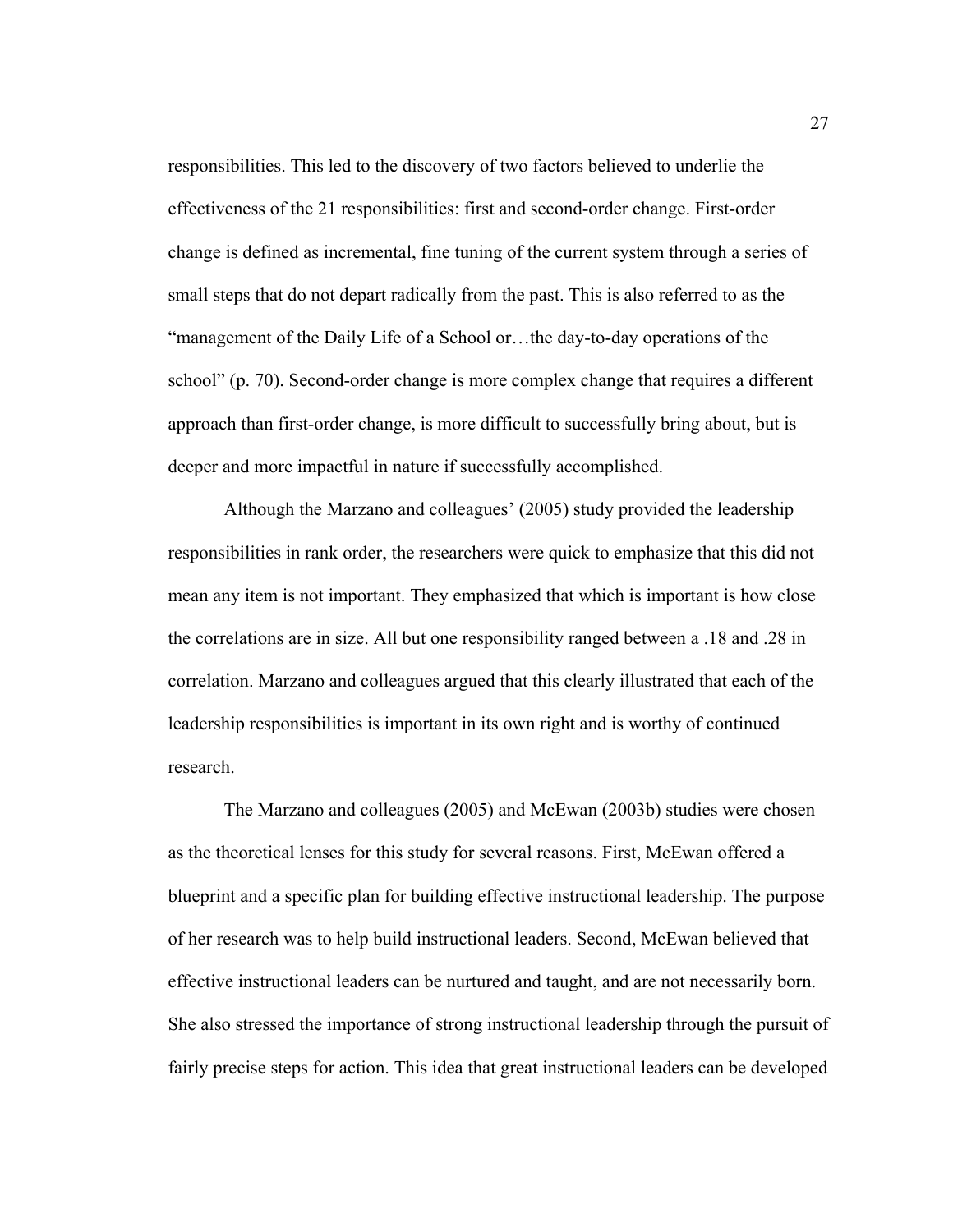lends itself nicely to one of the goals of this research study—that being the desire to implement this research as a means for leadership improvement in schools. McEwan's self-stated purpose for her research was to "make a difference for each person in your school…, everyone will start expecting that all students can learn, and your school will achieve its mission of improving education" (p. 17). McEwan provided a nice focus for this particular study because of the similar aspirations and goals of her work compared with this research, and her blueprint for effective instructional leadership also helps to narrow the scope of study for this research as well.

The Marzano and colleagues' (2005) researchers assumed in their studies that principals who received exceptional leadership training on the 21 leadership responsibilities would have a major positive impact on the academic achievement of students. The Marzano and colleagues study also represented the largest sample of principals, teachers, and student achievement scores ever used to this juncture to analyze the effects of educational leadership on student achievement. The recent nature of both the Marzano and colleagues and McEwan (2003b) studies lend themselves well as foundations for this study. The Marzano and colleagues research also provides a logical frame for this study by making the connection between leadership characteristics and student achievement, a connection which this study also discovers. The Marzano and colleagues meta-analysis lays much of the groundwork for understanding the relationship between school leadership and student achievement. The McEwan study helped narrow the focus from the 21 leadership practices to seven precise activities and steps for effective instructional leadership. This qualitative study utilizes these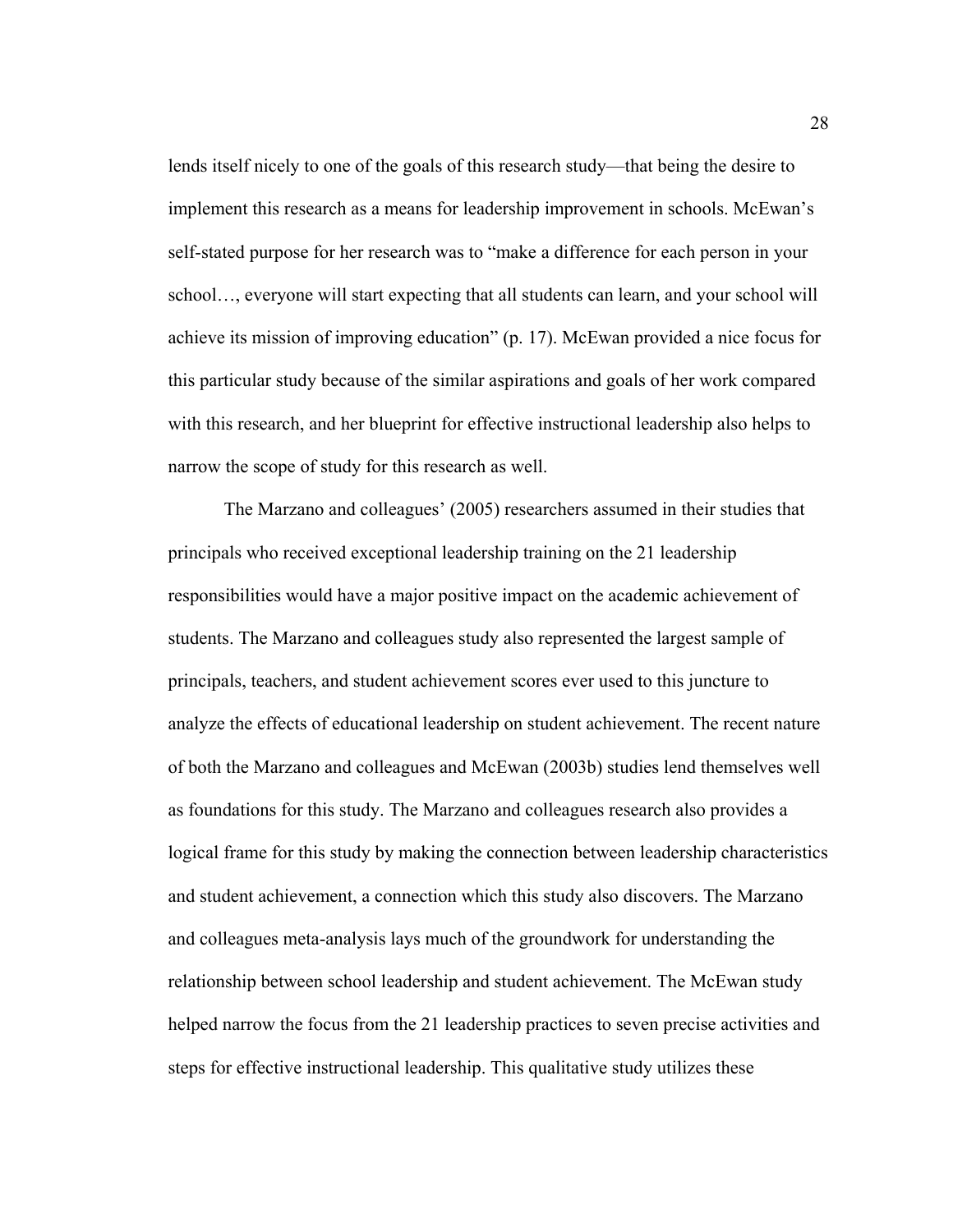groundbreaking research studies as a theoretical framework for analyzing the similarities and differences between the leadership characteristics (referred to by Marzano and colleagues as "responsibilities"—see Table 2) found with the principals working at both GTGHS and OHS.

 Marzano and colleagues (2005) analyzed a number of studies relating to school leadership which led to the development of a 92-item analysis tool used to identify the 21 specific responsibilities of effective school leaders. In looking at both the daily work of school leaders, along with the systems of organizational change, Marzano and colleagues ordered these responsibilities in relation to the level or type of change the leaders were implementing. Using first-order and second-order change as the basis for employing any of the 21 responsibilities, Marzano and colleagues further identified which of the 21 responsibilities were directly related to first or second-order changes. In their research, Marzano and colleagues rationalized that if leadership techniques did not match the order of change by an innovation or change, the innovation would likely fail regardless of its merits.

 Marzano and colleagues (2005) described first-order change as those changes that are incremental, subtle, gradual, and a by-product of the daily operations and processes of a school organization. Second-order change involves dramatic departure from the expected day-to-day change. This second-order change involves deep change that "alters the system in fundamental ways, offering a dramatic shift in direction and requiring new ways of thinking and acting" (p. 34). Marzano and colleagues found that all 21 leadership responsibilities were related to first-order change, and they defined the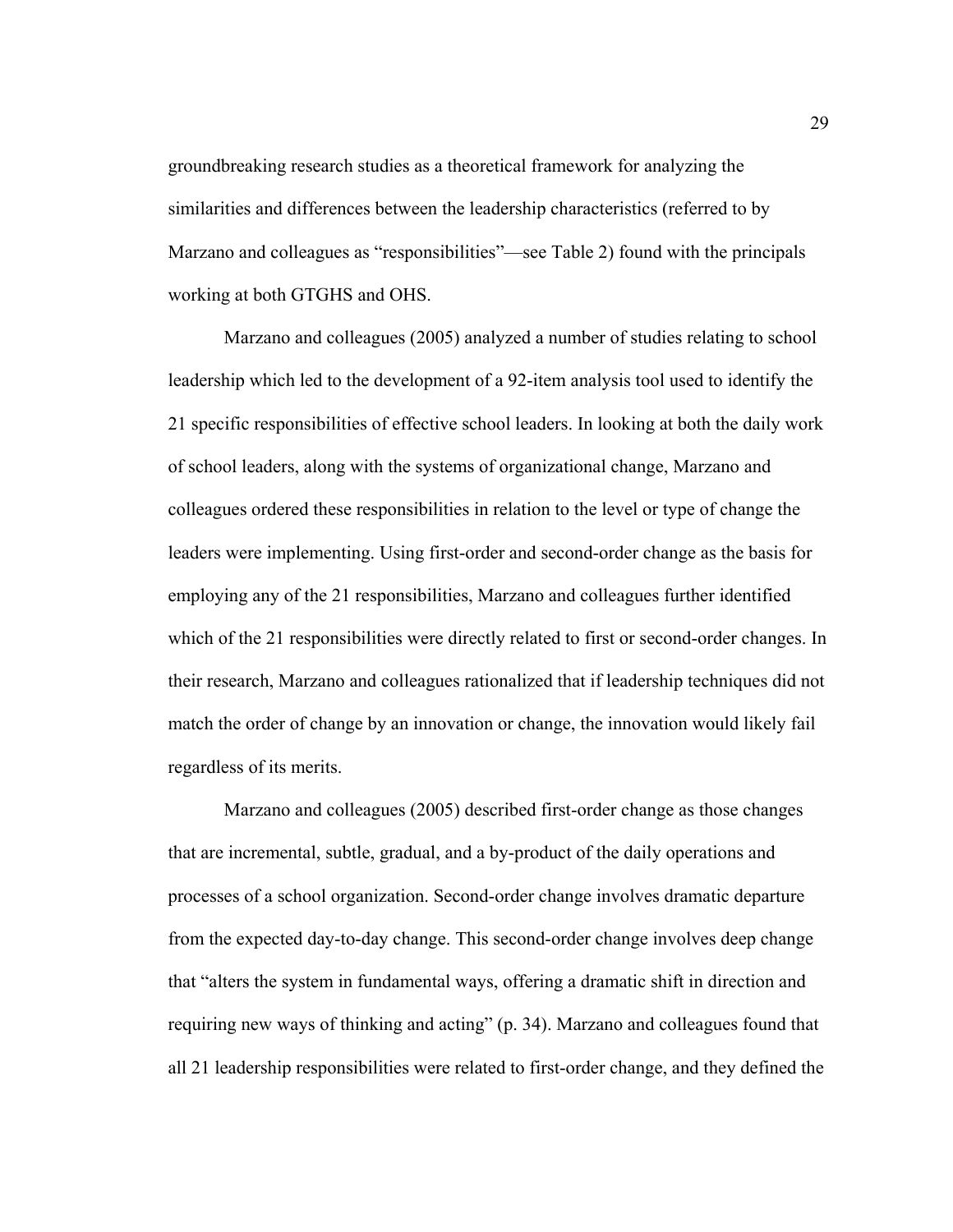# Table 2

# *Marzano and Colleagues' 21 First-Order Leadership Responsibilities and Behavior Exemplars*

|    | Leadership responsibility                                     | Behavior exemplar                                                                                                                         |
|----|---------------------------------------------------------------|-------------------------------------------------------------------------------------------------------------------------------------------|
| 1. | Affirmation                                                   | Recognizes and celebrates accomplishments and<br>acknowledges failures.                                                                   |
| 2. | Change agent                                                  | Willingness to challenge the status quo.                                                                                                  |
| 3. | Contingent rewards                                            | Recognizes and rewards individual accomplishments.                                                                                        |
| 4. | Communication                                                 | Establishes strong lines of communication with staff and<br>students.                                                                     |
| 5. | Culture                                                       | Fosters shared beliefs and a sense of community and<br>cooperation.                                                                       |
| 6. | Discipline                                                    | Protects teachers from issues and influences that would detract<br>from their teaching time.                                              |
| 7. | Flexibility                                                   | Adapts leadership behaviors to the needs of the current<br>situation and is comfortable with dissent.                                     |
| 8. | Focus                                                         | Establishes clear goals and keeps those goals in the forefront<br>of the school's attention.                                              |
| 9. | Ideals/beliefs                                                | Communicates and operates from a strong ideals and beliefs<br>about schooling.                                                            |
|    | 10. Input                                                     | Involves teachers in the design and implementation of<br>important decisions and policy.                                                  |
|    | 11. Intellectual stimulation                                  | Ensures faculty and staff are aware of the most current theories<br>and practices.                                                        |
|    | 12. Involvement in curriculum, instruction,<br>and assessment | Is directly involved in the design and implementation of<br>curriculum, instruction, and assessment.                                      |
|    | 13. Knowledge of curriculum, instruction, and<br>assessment   | Is knowledgeable about current curriculum, instruction, and<br>assessment practices.                                                      |
|    | 14. Monitoring/evaluation                                     | Monitors the effectiveness of school practices and their impact<br>on student learning.                                                   |
|    | 15. Optimizer                                                 | Inspires and leads new and challenging innovations.                                                                                       |
|    | 16. Order                                                     | Establishes a set of standard operating procedures and<br>routines.                                                                       |
|    | 17. Outreach                                                  | Is an advocate and spokesperson for the school to all<br>stakeholders?                                                                    |
|    | 18. Relationships                                             | Demonstrates an awareness of the personal aspects of teachers<br>and staff.                                                               |
|    | 19. Resources                                                 | Provides teachers with materials and professional development<br>necessary for the successful execution of their jobs.                    |
|    | 20. Situational awareness                                     | Is aware of the details and undercurrents in the running of the<br>school. Uses information to address current and potential<br>problems. |
|    | 21. Visibility                                                | Has quality contact and interactions with teachers and<br>students.                                                                       |

*Note*. Adapted from *School Leadership That Works: From Research to Results*, by R. J. Marzano, T. Waters, & A. McNulty, 2005, Association for Supervision and Curriculum Development, Alexandria, VA.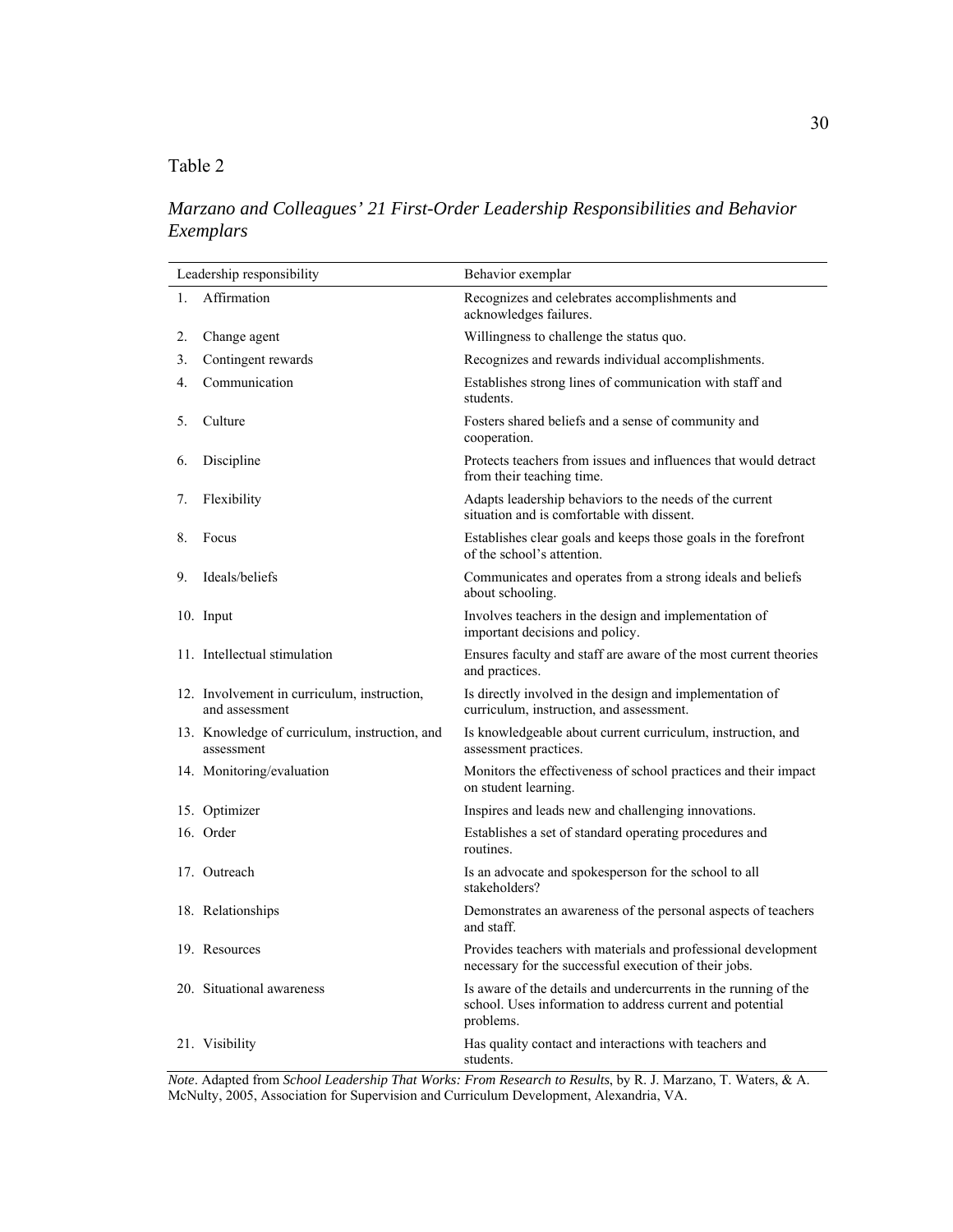standard operating procedures of a school. The 21 responsibilities defined in Table 2 relate to first-order change.

 While Marzano and colleagues (2005) found in their factor analysis that all 21 responsibilities were related to first-order change (see Table 2), they found that only seven responsibilities were related to second-order change (see Table 3), and they found that a principal must possess three responsibilities at all times no matter what innovation or change they are implementing (see Table 4). The seven second-order change responsibilities are as shown in Table 3.

## **Can Leadership Be Defined?**

Leadership in schools has not been established without debate (English &

Anderson, 2004; S.C. Smith et al., 2006). School leadership has been manipulated and

# Table 3

| Leadership responsibility |                                                         | Behavior exemplar                                                                                     |
|---------------------------|---------------------------------------------------------|-------------------------------------------------------------------------------------------------------|
| $1_{-}$                   | Knowledge of curriculum, instruction,<br>and assessment | Is knowledgeable about current curriculum, instruction,<br>and assessment practices.                  |
| 2.                        | Change agent                                            | Willingness to challenge the status quo.                                                              |
| 3.                        | Optimizer                                               | Inspires and leads new and challenging innovations.                                                   |
| 4                         | Intellectual stimulation                                | Ensures faculty and staff are aware of the most current<br>theories and practices.                    |
| 5.                        | Monitoring/evaluation                                   | Monitors the effectiveness of school practices and their<br>impact on student learning.               |
| 6                         | Ideals/beliefs                                          | Communicates and operates from a strong ideals and<br>beliefs about schooling.                        |
|                           | Flexibility                                             | Adapts leadership behaviors to the needs of the current<br>situation and is comfortable with dissent. |

*Marzano and Colleagues Seven Second-Order Leadership Responsibilities and Behavior Exemplars*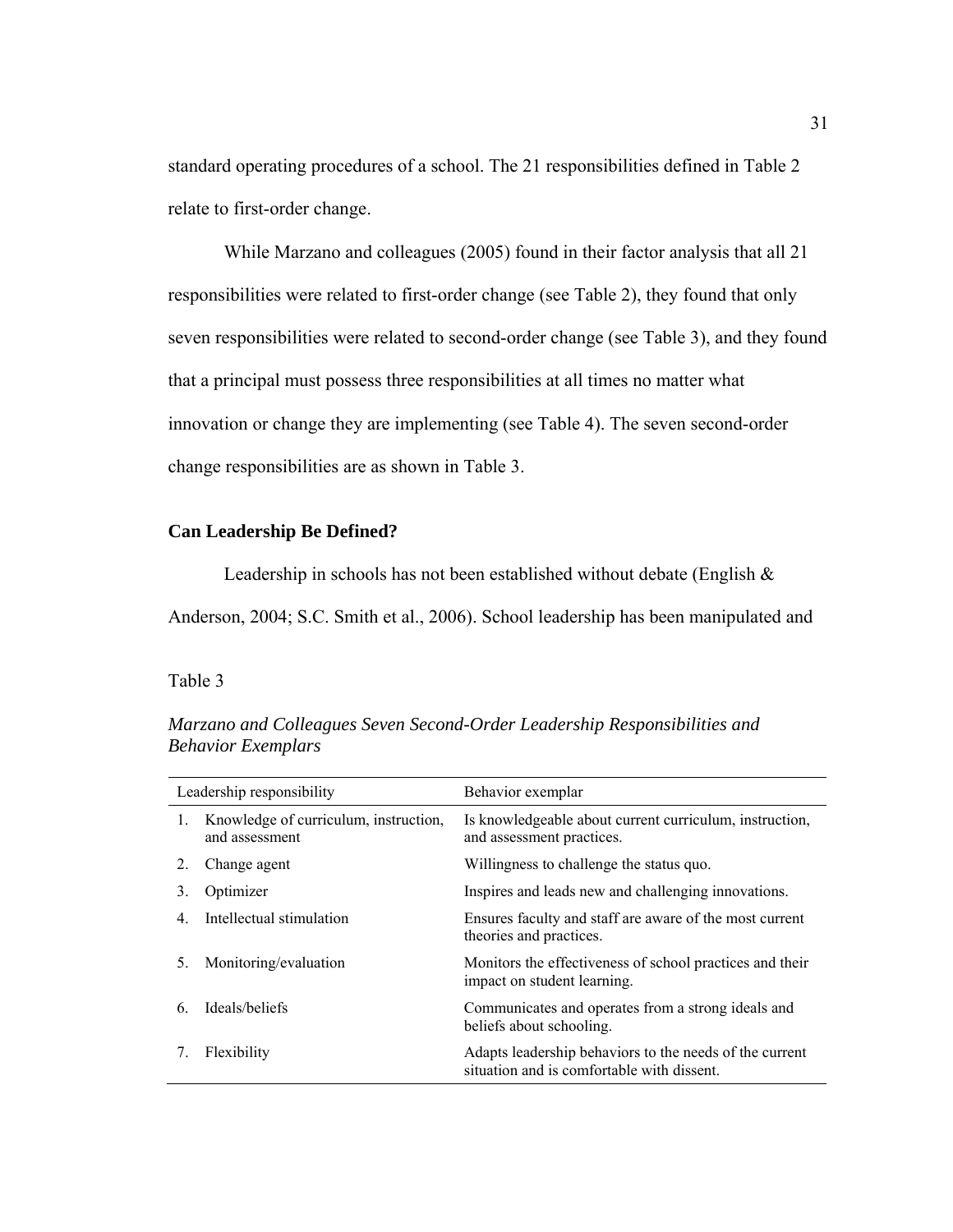## Table 4

*Marzano and Colleagues' Three Leadership Responsibilities Independent of Change and Behavior Exemplars* 

| Leadership responsibility |                                                         | Behavior exemplar                                                                       |
|---------------------------|---------------------------------------------------------|-----------------------------------------------------------------------------------------|
|                           | Knowledge of curriculum, instruction,<br>and assessment | Is knowledgeable about current curriculum, instruction,<br>and assessment practices.    |
|                           | Monitoring/evaluation                                   | Monitors the effectiveness of school practices and their<br>impact on student learning. |
|                           | Ideals/beliefs                                          | Communicates and operates from a strong ideals and<br>beliefs about schooling.          |

saturated over the years with business management concepts, theories and rules in practices in education, laws and policies, and issues of social justice (English  $\&$ Anderson, 2004). Since the late 1800s, researchers have extensively discussed, scrutinized, and dissected the art of educational leadership (Beck & Murphy, 1993). Researchers have frequently analyzed the role of the school principal and its place in the larger social and educational context, shifting the focus of educational leaders from one decade to be "bureaucratic executives," followed several years later by a focus on "humanistic facilitators" to finally the concept of "instructional leaders" (Beck  $\&$ Murphy, 1993, p. 18). Over the years a combination of solid facts about educational leaders and school principals has evolved into definitions of leadership (Hallinger & Heck, 1996).

#### **Leadership Themes in Education**

Marzano and colleagues (2005) stated that it does not matter which leadership theory is used to clarify its purposes, leadership has been closely associated with the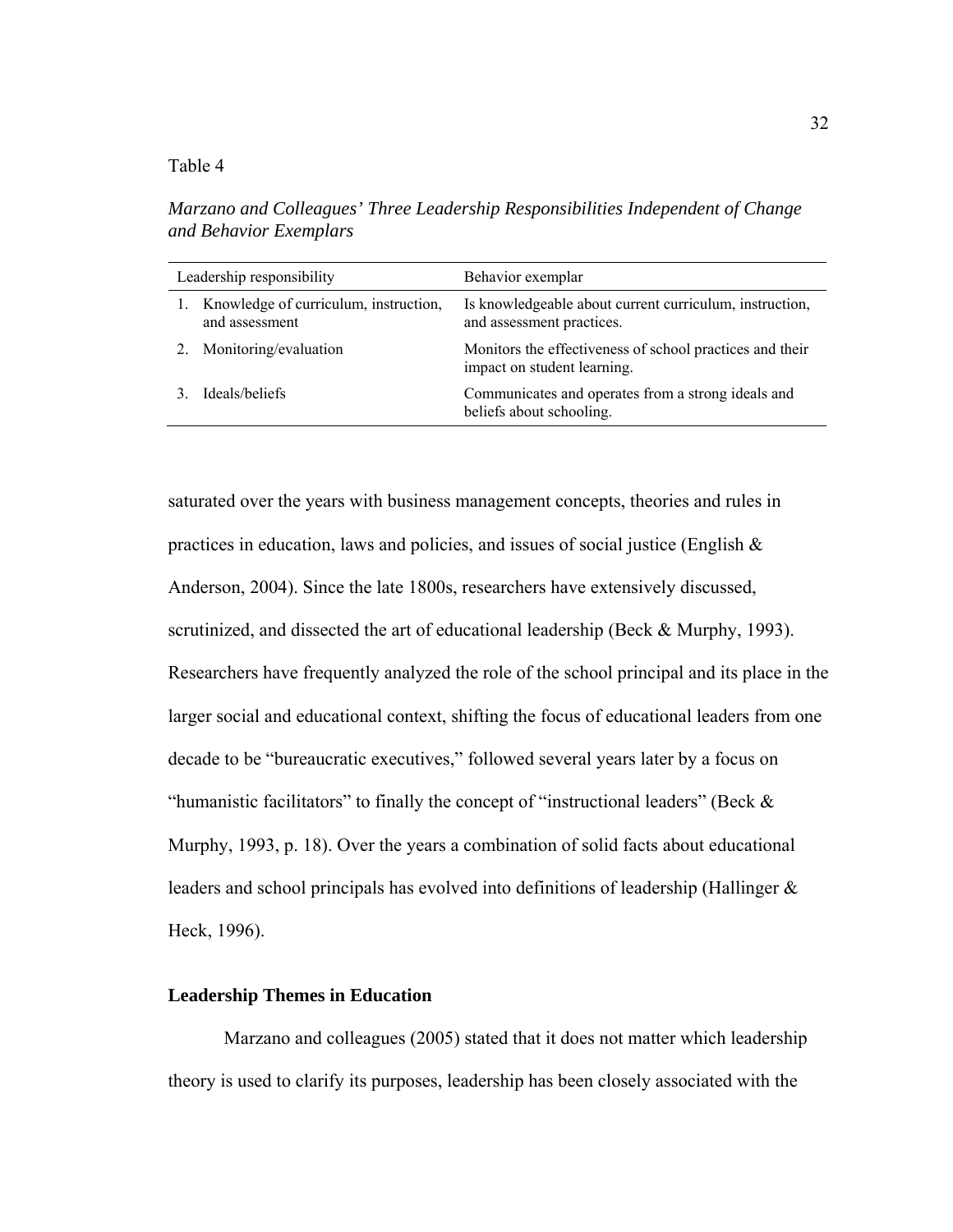effective operation of complex organizations for over one-hundred years. In addition, these leadership theories or models seek to influence the behavior of others. The following literature review is a brief review of several leadership styles that may influence the behavior of teachers, students, and parents. These styles encompass four main theories: trait, behavioral, contingency, and relationship (Owens, 1998). These theories have been chosen because they are the most prevalent according to the leadership and student achievement research found in academia today. It is important to discuss these leadership theories due to both the direct and indirect influence they have on student performance and academic achievement (Boris-Schacter & Langer, 2006).

# **Trait Theory**

 In the early 1700s leadership was considered something that was born within a person. Even studies of leadership during the first 50 years of the  $20<sup>th</sup>$  century focused mainly on the personal characteristics that leaders possessed. The "great man" theory stemmed from the belief that successful performance of individuals or organizations depended on leaders who possessed leadership characteristics. Leadership skills were not something that a person could learn. Early leadership theorists sought then to explain leadership on the basis of natural heritage, birth order, and age (Bass, 1985). Bennis and Nanus (1985) stated, "Those of the right breed could lead; all others must be led" (p. 5).

During the second half of the twentieth century, researchers began to review many studies of trait leadership and were hard pressed to find similar results and consistencies in leadership impact as a result of having a particular set of traits.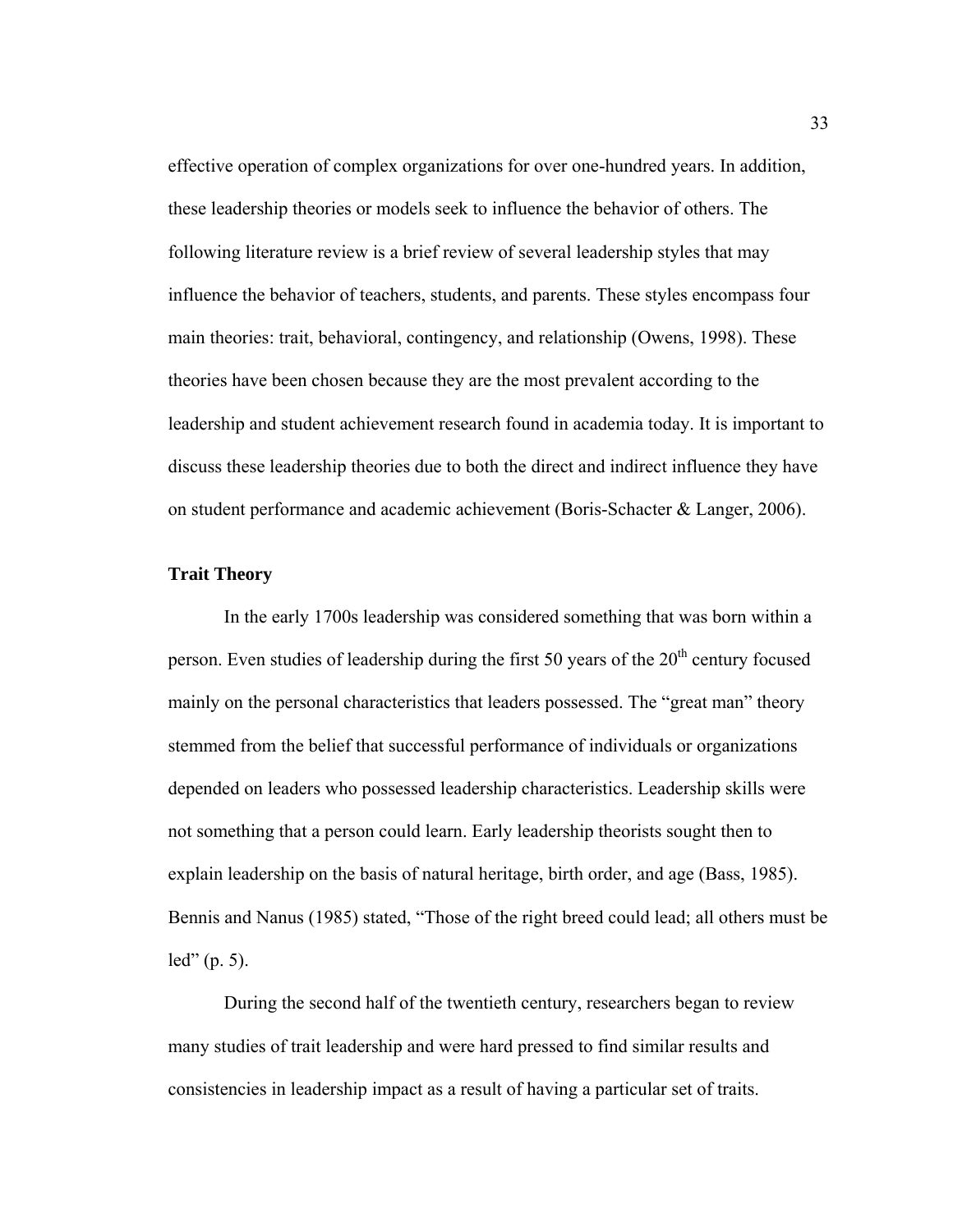Although some studies came to the conclusion that there were some personal factors associated with leadership, such as responsibility, capacity, achievement, and status, it was still concluded that the trait leadership theory yielded little value toward understanding the depth of how leadership works (Boyan, 1988; Fiedler, 1997; Stogdill, 1974). It was precisely this debate regarding the "great man" theory that led to a discussion of the *situational leadership* theory.

*Trait* leadership theory ignored variables such as style, situation, context, or subordinates and focused completely on the personal traits of a leader. After much research and debate Stodgill (1974) argued that both traits and circumstances were important components of leadership (Northouse, 2007). Stodgill summarized decades of scientific research when he stated:

A person does not become a leader by virtue of the possession of some combination of traits, but the pattern of personal characteristics of the leader must bear some relevant relationship to the characteristic, activities and goals of the followers. Thus, leadership must be conceived in terms of the interaction of variables which are in constant flux and change. (pp. 63-64)

*Trait* theory defined leadership through natural selection, while situational leadership considers natural ability as well as circumstances, technique, and background.

#### **Situational Leadership**

*Trait* theory defined leadership through natural selection. *Situational leadership* theory considered natural ability as well as technique, circumstances, and background. Hersey and Blanchard's (1988) *situational leadership* theory asserted that leader behavior is based upon two dimensions of leadership, task behavior and relationship behavior. These dimensions are influenced by one environmental variable, subordinate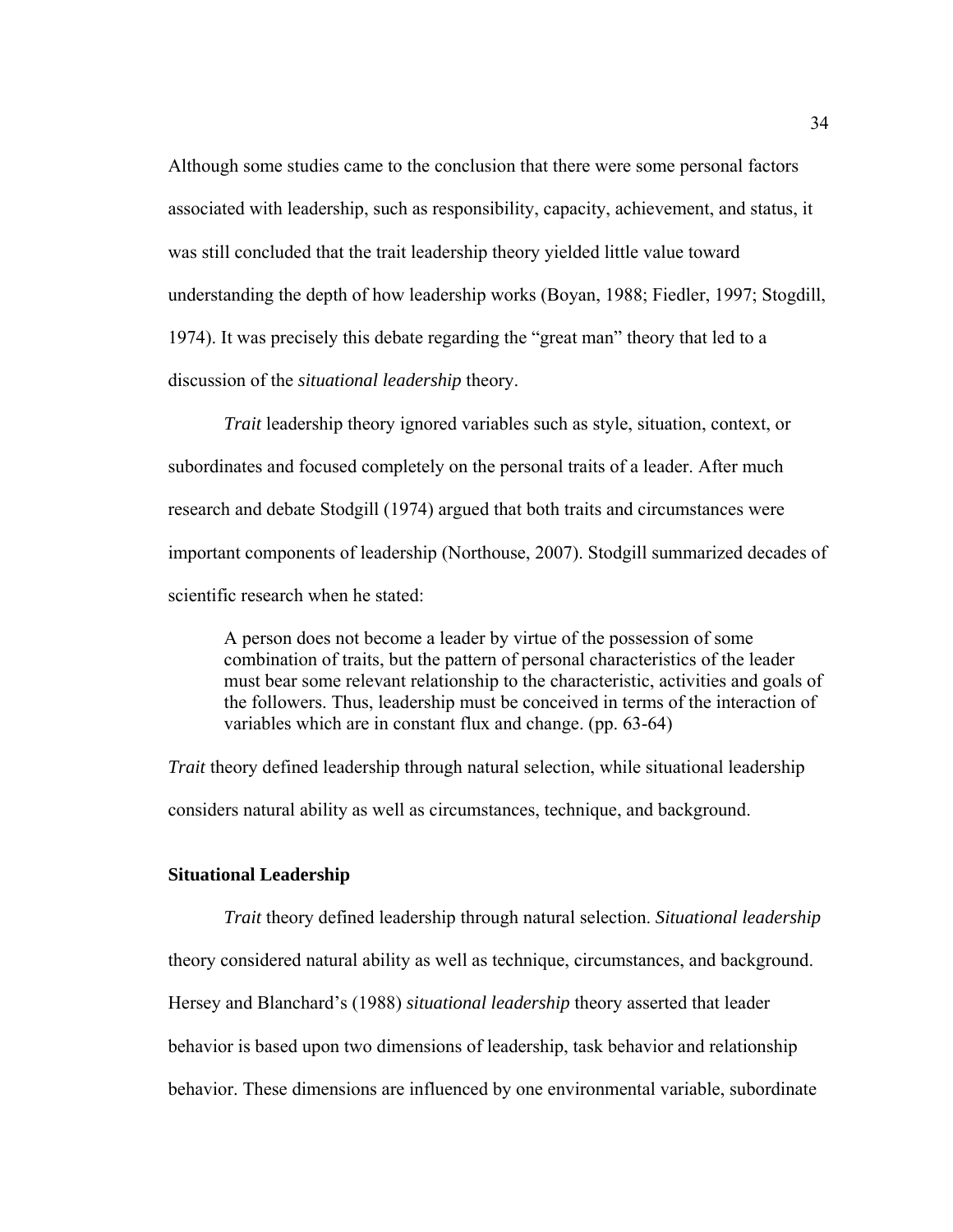maturity or development. As subordinates develop confidence and ability, leaders vary their behavior by adjusting the amount of task direction and psychological support they give them. Hersey and Blanchard's theory emphasizes the effectiveness of a flexible, adaptive leader that varies his/her actions towards different situations. For that reason, it is important for school leaders to learn flexibility, adaptive behaviors, and to effectively assess the environment. They remind us that it is essential to treat different subordinates differently, to treat the same subordinates differently, and to treat the same subordinates differently as the situation changes. Moreover, Hersey and Blanchard advanced the important proposition that leaders should be aware of opportunities to build the skills and confidence of others. School leaders cannot just assume that a particular teacher with deficiencies in skills or motivation must forever remain a "problem teacher." Leader behavior can be exhibited in a more or less skillful fashion in assisting to develop teachers.

*Trait* leadership became less useful to theorists as research provided more and more evidence that the possession of specific traits did not establish that one would presume to exercise good leadership. It was becoming clear to researchers that leadership as a construct had to be viewed as a relationship among individuals within a social context. Early research also showed that individuals who might be effective leaders in one social context may not be able to transfer those leadership abilities to a different social situation. It soon became apparent that leadership, and how it was viewed and evaluated, was contingent upon the context in which it was observed (Fiedler, 1997). Bass (1985) stated that "the qualities, characteristics, and skills required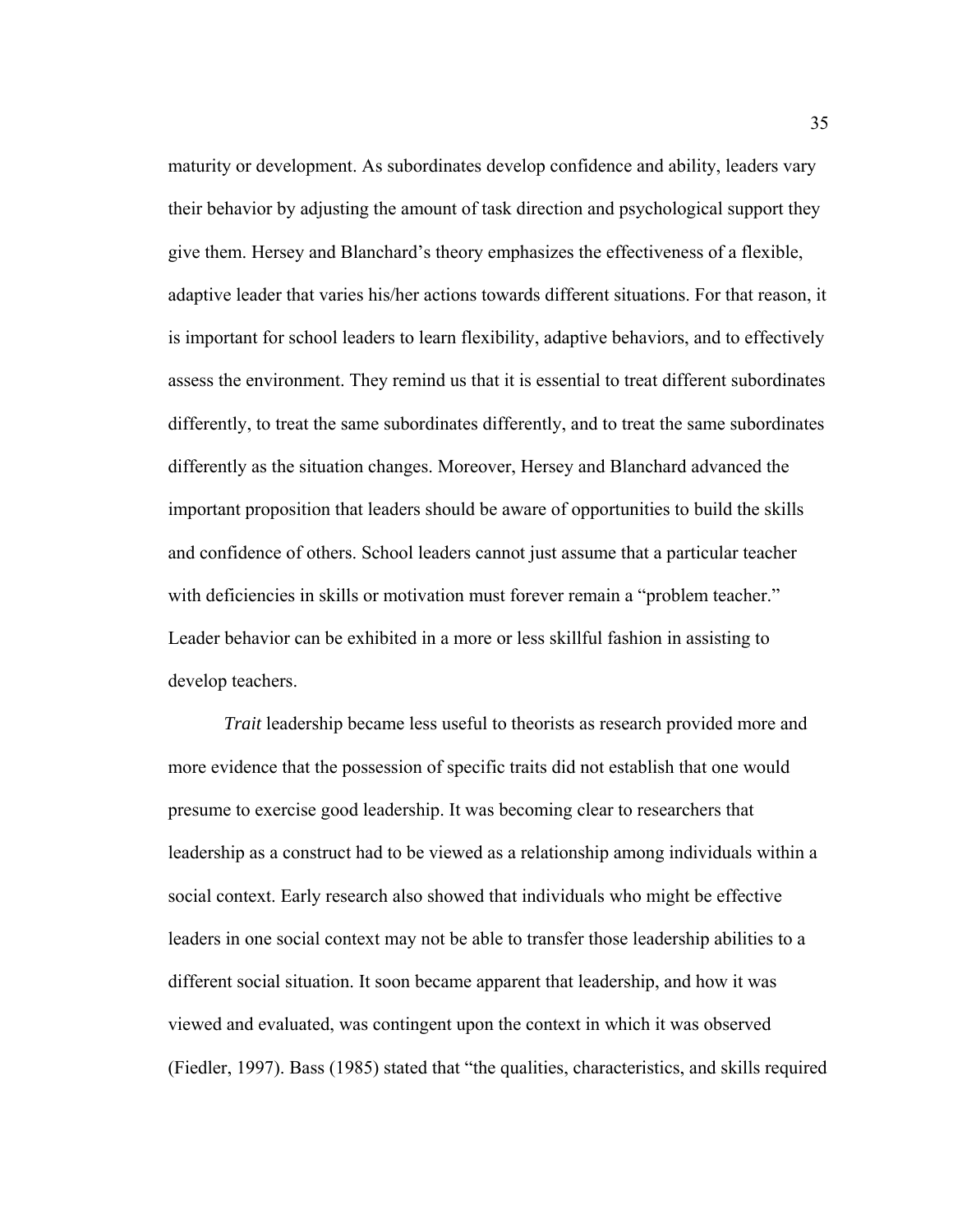in a leader are determined to a large extent by the demands of the situation in which he is to function as a leader" (p. 65).

It also became soon apparent that this idea of a *situational* type of leadership was a breakthrough for research. The field's understanding of leadership had been constrained and restricted to this juncture by the pervasive view that leaders influenced organizations and not that organizations could influence or shape a leader's behavior (Kruger, van Eck, & Vermeulen, 2005; Yukl, 1999). *Situational* leadership is based on the assumption that various situations might require an assortment of leadership behaviors, or at least certain skills or knowledge for specific situations. Theoretically, the possible variety of combinations and contingencies that could exist when considering measuring effective leadership in a situational contingency model is incredible (Kruger et al., 2005).

#### **Transformational Leadership**

There are several theories of leadership that revolve around the concept of *transformational leadership*. Burns (1978) coined the term "transformational leadership" and billed it as a process in which leaders and followers raise one another to higher levels of morality and motivation. For Burns, the transformational leader seeks to raise the consciousness of followers by appealing to the higher ideals and moral values such as liberty, justice, equality, peace, and humanitarianism. This is accomplished while ignoring the more base emotions of fear, greed, jealousy, or hatred.

Building on the work of Burns (1978), Bass (1985), Bass and Avolio (1994), and Leithwood (1994) developed the *transformational* model of school leadership with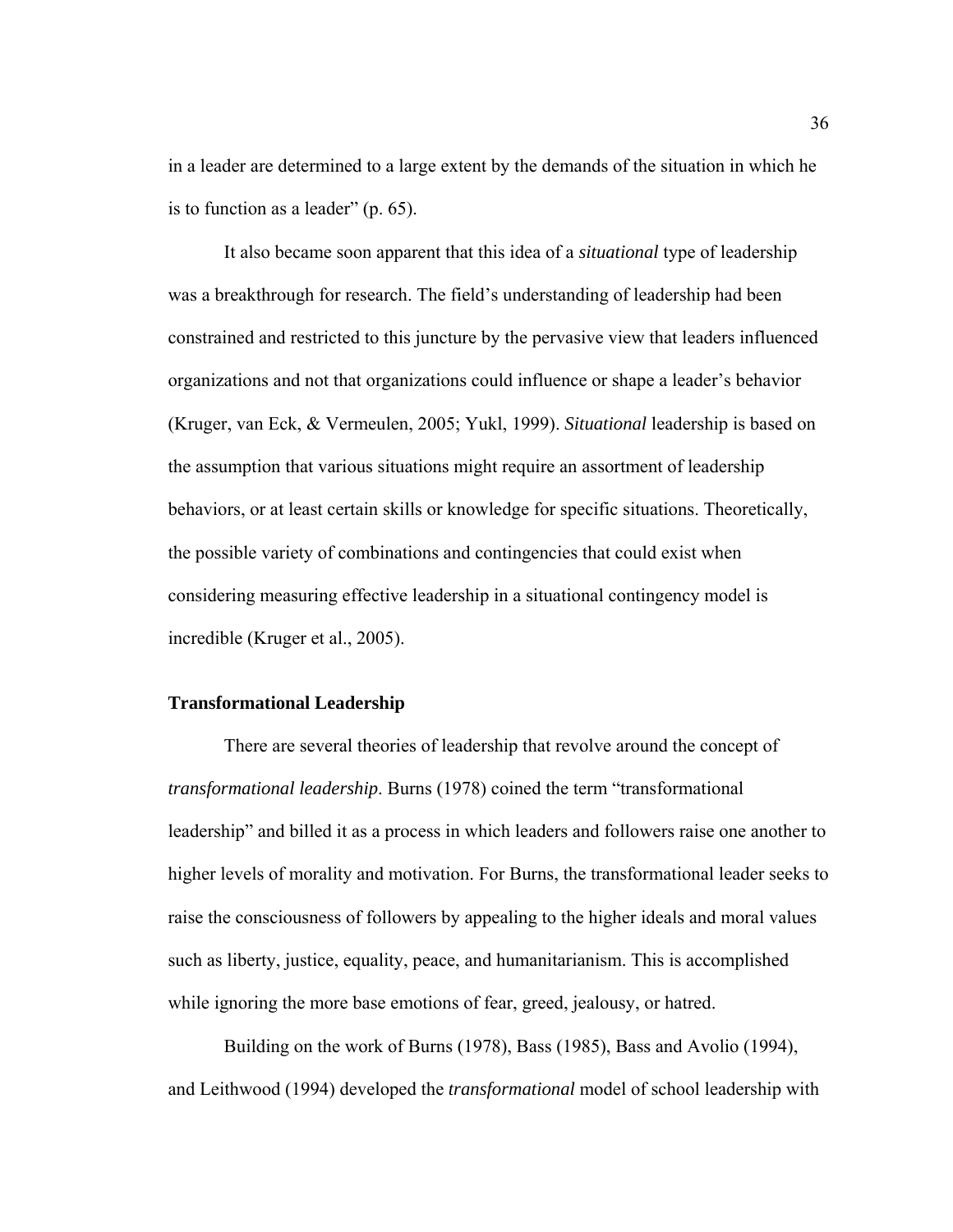a primary focus on school principals. Leithwood, Begley, and Cousins (1994) defined *transformational* leadership primarily in terms of the leader's effect on followers. Followers feel trust, admiration, loyalty, and respect toward the leader, and they are motivated to do more than they originally expected to do. A leader can transform followers by making them more aware of the importance and value of task outcomes, inducing them to transcend their own self-interest for the sake of the organization or team while activating their higher-order needs. Bass views transformational leadership as more than just charisma. Transformational leaders influence followers by arousing strong emotions and identification with the leader, but they may also transform followers by serving as coach, teacher, and mentor. "Transformational leaders not only manage structure but they purposely impact the culture in order to change it. Conversely, transactional leaders are basically concerned with structures, emphasizing organizational purposes and building cultures" (Harris et al., 2003, pp. 16-17).

Transformational leadership is the style most school leadership preparation programs around the United States are emphasizing as they are training leaders to become principals (Hay, 2003). Hay theorized that transformational leadership occurs when leaders (a) broaden and elevate the interests of their employees, (b) generate awareness and acceptance of the purpose and mission of the group, and (c) stir employees to look beyond their own self-interest and work for the good of the group. This suggests that collaborative efforts between principals and teachers results in mutual commitment as well as higher student achievement. According to Hay, transformational leadership approach creates a "win–win situation" (p. 3) for leaders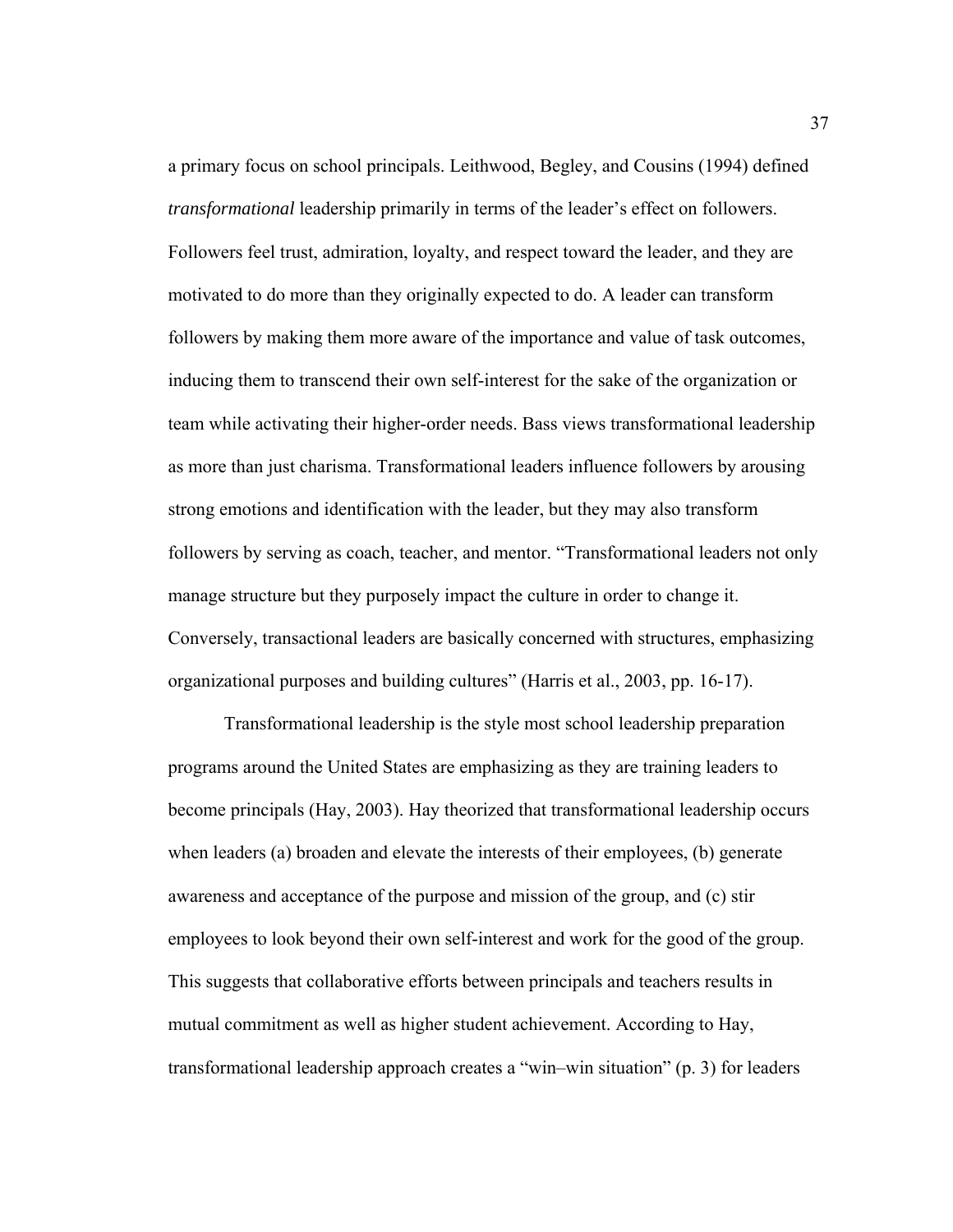and followers.

Transformational leadership is all about advancing change. Transformational leaders bring about change through the emphasis on building relationships and developing the people within the organization to their fullest potential. Through the development of the people within, the organizational goals will be met.

Transformational leaders create a compelling vision that provides purpose and meaning for the organization. A transformational leader also recognizes that goals cannot be attained without building capacity within the organization, particularly capacity for organizational members to recognize problems and find new ways of solving problems through innovative thinking. This theory of leadership emphasizes emotions and values, tools used by the leader to motivate and inspire followers to forsake their own selfinterests for the sake of organizational goals.

Leithwood (1994) recognized the need for transformational leadership in the case of school reform.

Most school reform initiatives assume significant capacity development on the part of individuals, as well as whole organizations…. Initiatives such as this one also depend on high levels of motivation and commitment on the part of school staffs to solving the often complex problems associated with their implementation" (Leithwood & Jantzi, 2000, p. 415).

In the case of school reform, Leithwood (1994) contended that one rarely sees the leadership manifest itself except in the context of change. Furthermore, Leithwood argued that the nature of change is the determinant for what form of leadership is most needed in the given situation.

While the role of the leader is important in the transformational process,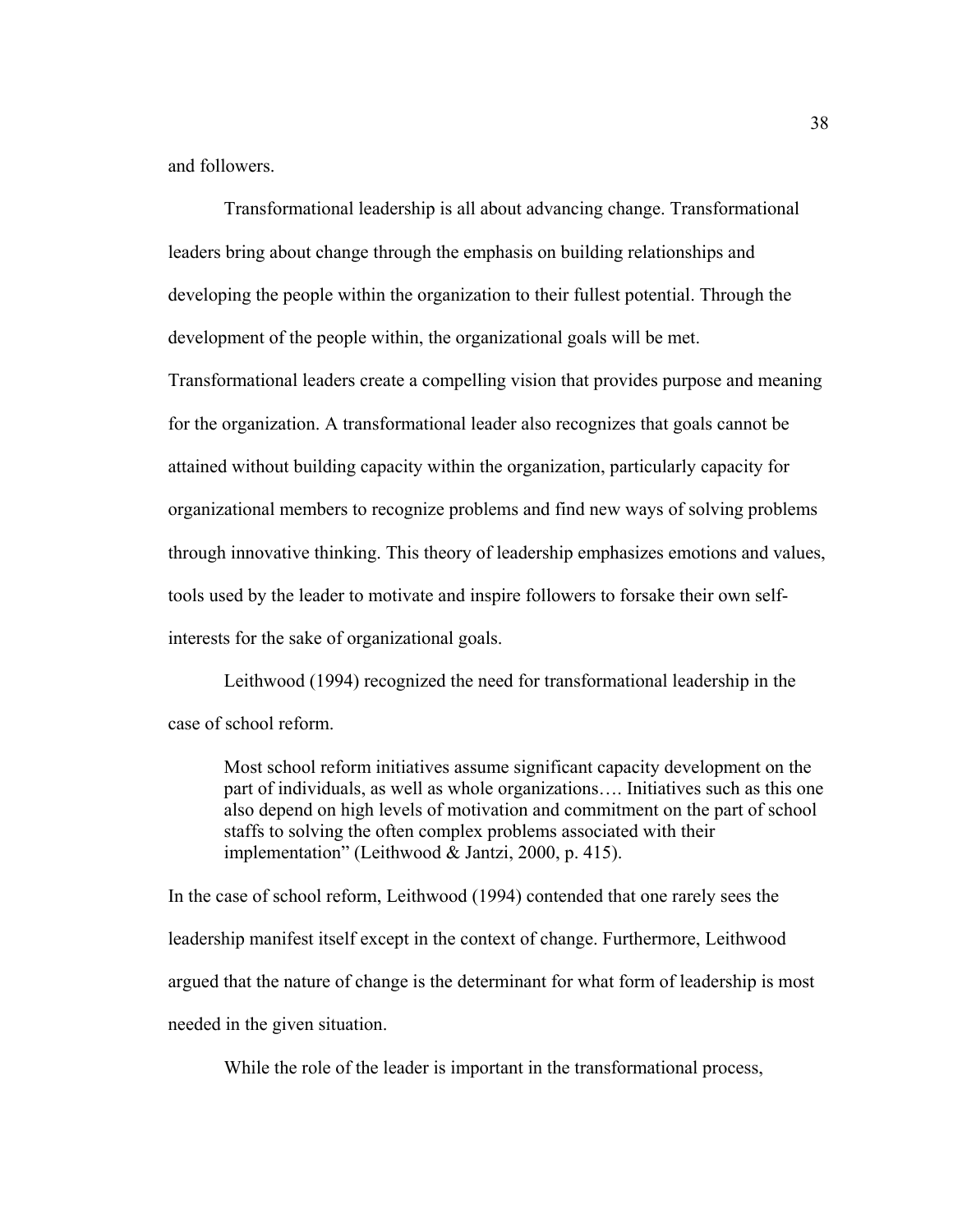transforming school cultures is a process best described as motivation provided by the leader to bring about positive change for the members within the organization. In transformational leadership, teachers become collaborative partners in the decisionmaking process within the school (Leithwood, 1994). Bass (1985) understood that the success of the transformational leader is directly tied to the relationship the leader has with their followers. Through a process of collaborative change both transformational leader and followers bond in a manner that impacts the performance of the entire organization, which results in a responsive and innovative environment. The process of transformational leadership has reciprocal effects on both the leader and the followers within the school (Silins, 1994). While much has been written regarding transformational leadership there is an abundance of prominent educational research literature that asserts the critical nature of instructional leadership as the core of good school leadership practice.

## **Moral Leadership**

A discussion on transformational leadership leads to the idea of *moral* or *ethical leadership.* Recently beliefs and ethical purpose have become a central topic for students involved in educational leadership programs (Harris et al., 2003). According to Harris and colleagues, "The best leaders tend to be those that create powerful learning communities and are able to integrate the intellectual, emotional, and spiritual" (p. 20). The concept of *moral leadership* encapsulates three main ideas.

1. The relationship between the leader and those being led is not merely a relationship of power, but it is a genuine sharing of mutual aspirations, values, and needs.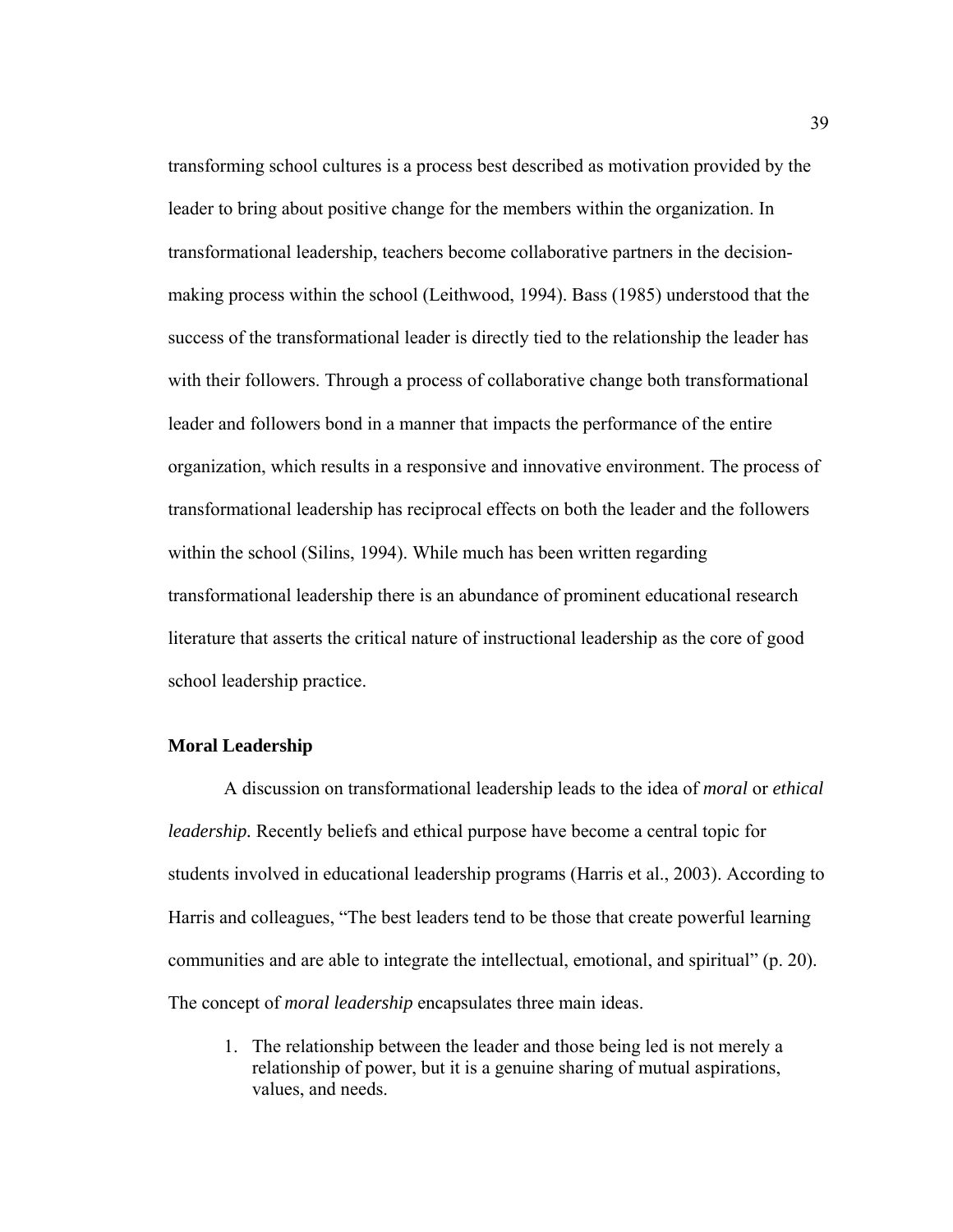- 2. Those being led have latitude in responding to the initiatives of the leaders.
- 3. The leaders take full responsibility for delivering on the commitments made to those being led by negotiating a compact between leaders and those being led (Owens, 1998, p. 210).

#### **Collaborative or Distributed Leadership**

*Collaborative leadership* represents another theory in school leadership. According to Welch (1998), collaborative leadership is a dynamic framework which endorses collegial, interdependent, and co-equal styles of interaction between at least two partners working jointly together in a decision making or problem solving process. Covey (1990) proposed synergy as a means to enhance collaborative efforts. Insecure people tend to make others over in their own image, and surround themselves with people who think similarly. They mistake uniformity with unity, and sameness for oneness. Synergy results from valuing differences, from bringing different perspectives together in the spirit of mutual respect. People feel free to seek the best possible alternative, one that is better than the original proposals. Using the principle of synergy, a person may multiply his/her individual talents and abilities, thus making the whole greater than the sum of the parts.

As research suggests, it is no longer appropriate for a principal to simply be the independent messenger who is responsible for all leadership activities. Rather, research shows that principals must understand their roles beyond the simple managerial level and must move into the critical realm of true leadership as facilitators of a team effort (Elmore, 2000; Sebring & Byrk, 2000). The notion that principals define the improvement process occurring at their schools in order to allow human talents and the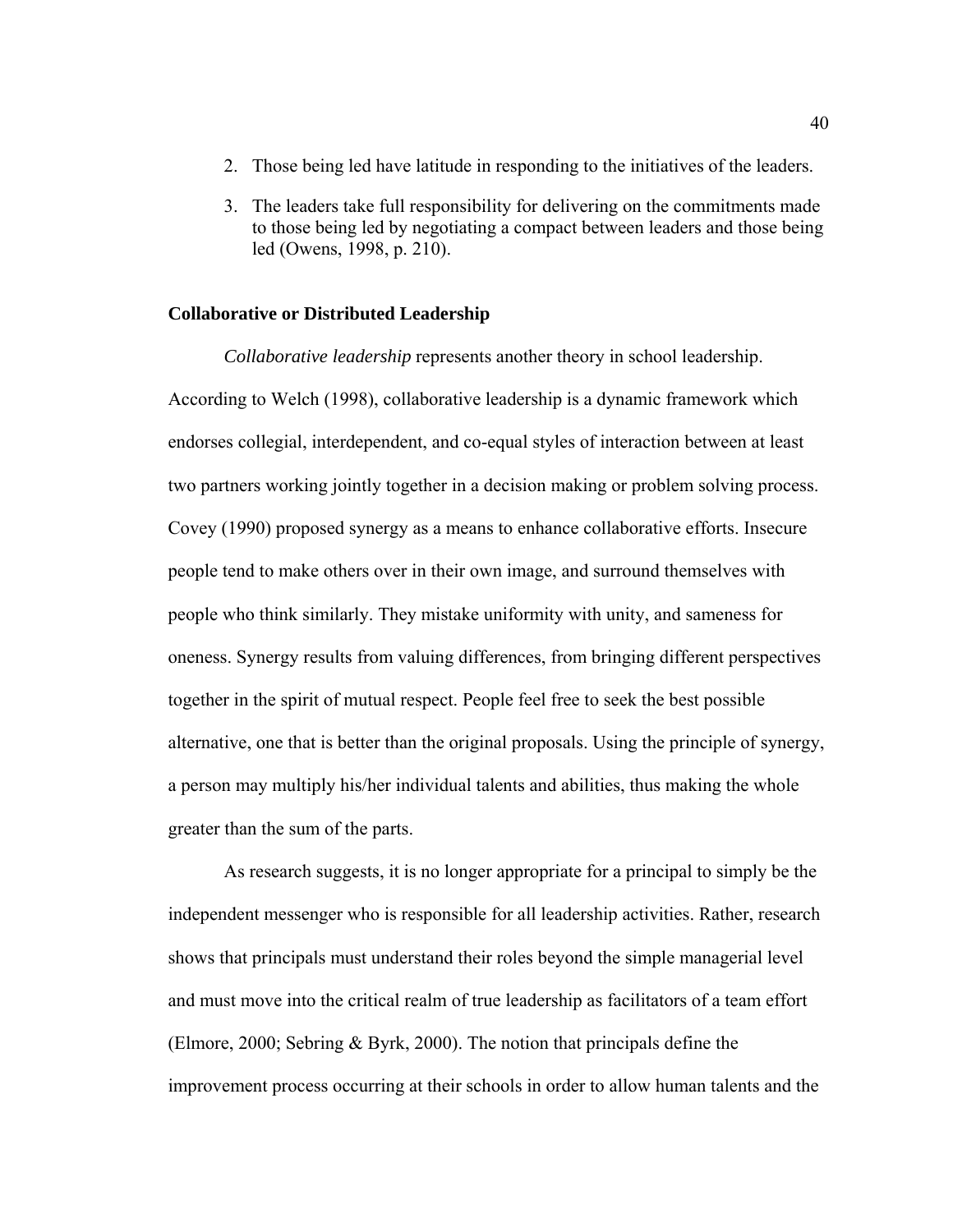experience of the staff to emerge toward the achievement of a common vision is the nature of *distributed leadership*.

This idea of *distributed leadership* was augmented by Elmore (2000) when he suggested in his research that this model of leadership includes both teacher participation in the leadership process, and the subsequent enhancement of teacher relationships with their principals. Within this system of leadership, Elmore viewed the role of the principal as defensive because teachers must not be distracted from their foundational work of instructional leadership and instructional practices. A responsibility of the principal is to "buffer" teachers from issues that distract them from their primary focus—that of the promotion of academic achievement for students. Elmore indicated that, in addition to the roles of budgeting, organizing, and managing the day-to-day affairs of the school, the effective school principal must also act as the instructional leader, assisting and coaching teachers towards continuous development and improvement in classroom instruction.

#### **Vision and Culture**

According to Greenfield (1987), most researchers agree that successful principals and instructional leaders have a *vision* of what they want to accomplish, and that the vision guides them in managing and leading activities. Perhaps the most overused and underappreciated word in the principal-leadership vocabulary is vision, particularly when combined with the concept of instructional improvement. Principals are encouraged to develop a strategic vision and then sell it to teachers, parents, and students. However, vision should involve a collective and collaborative process. This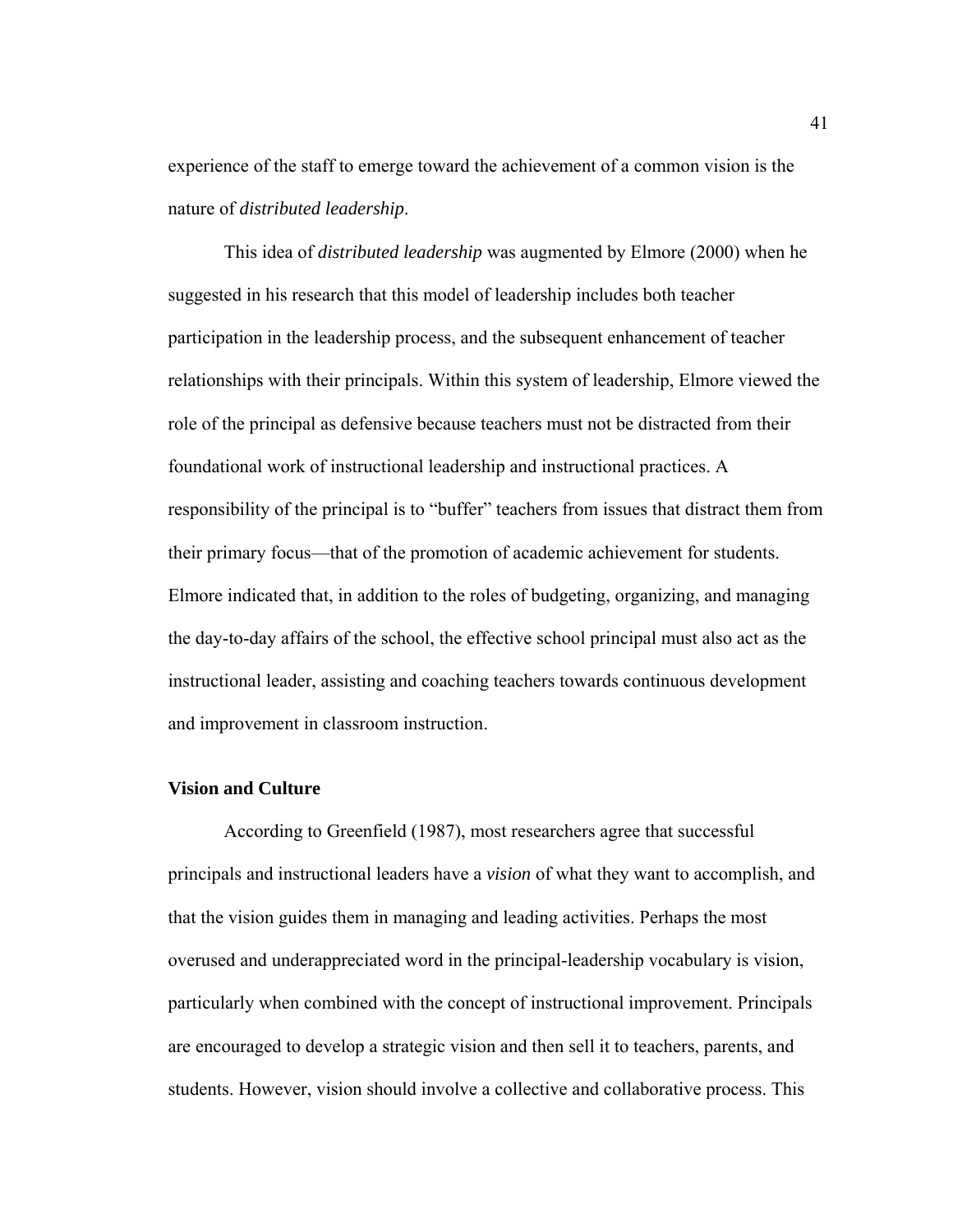collective vision need not diminish the realistic and relevant role of the principal in developing and communicating school vision, but rather create a sense of ownership and shared vision amongst all within the organization.

School leadership and vision is a major component of school culture and school climate. According to Black (1997), school principals shape the daily routine of school life, and as a result, mold its culture and climate. At the heart of school success are principals who are focused on the development of teachers' knowledge and skills, professional community, and program coherence. Therefore, leadership, and the creation of positive school culture, are critical to teacher morale, unity within a community, and student learning. Glickman, Gordon, and Gordon (2007) referred to *culture* or supervision as the "glue of a successful school" (p. 9). A leader becomes responsible for developing a linkage between a person, or group of people, and the organization. Individual teacher needs and organizational goals are blended in such a way that the school can work in harmony toward a vision of what the school should be. Culture is the "glue" that holds the school together and that blends the efforts of teachers, students, parents, and leaders toward making a school a particular type of institution for learning. A school culture is a representation of what its members collectively believe themselves to be—it is their self-concept. Culture refers to a system of shared values. These values are known, communicated, and produce an identity within the school. Culture is an important factor in the stability and effectiveness of schools. It is necessary for a school to develop and maintain a sense of "oneness" in a way that individuals behave and believe in the organization. Cultures, however, do not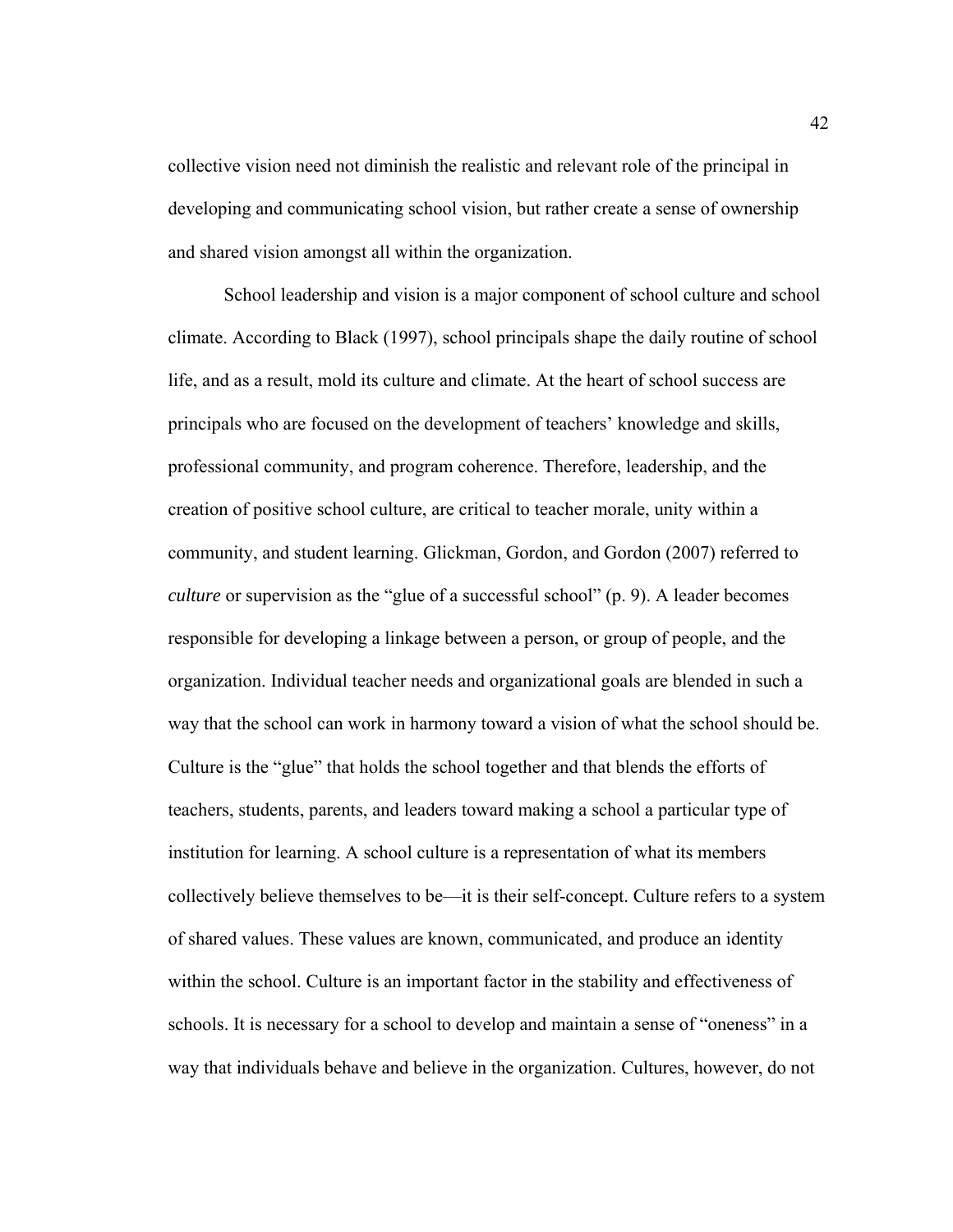develop completely, nor are they maintained without effort. The creation and maintenance of culture is a source of stability and predictability, and a positive source of change where such change can improve school life and effectiveness.

#### **Instructional Leadership**

As public schools have come under increasing pressure and scrutiny from the federal government, calls for increased accountability for public schools have been heard coming from the halls and chambers of state legislatures and from Congress. This had led to several education reform movements over the past 40 years in the United States. The latest "wave of reform" in the United States has been initiated by the enactment of the NCLB law. This law has demanded that principals invoke their "instructional leadership skills" in schools in order to support academic instruction and improve academic results of students (NCLB, 2002).

Reform efforts and the study of school leaders has resulted in many terms to describe them, however the terms of *instructional leader* and *instructional leadership* are the most prevalent and most accepted terms currently applied to educational leadership (Marzano et al., 2005). Although instructional leadership is a popular model, it is not well defined. The term "instructional leadership" has its origins from the research of the effective-schools movement of the 1980s (Murphy & Lewis, 1999; Witziers, Bosker, & Kruger, 2003). Marzano and colleagues noted in their research that the term *instructional leadership* is the most frequently mentioned educational leadership concept in North America. Although instructional leadership is the popular model of the day, it is not well defined and is a complex model that is difficult to define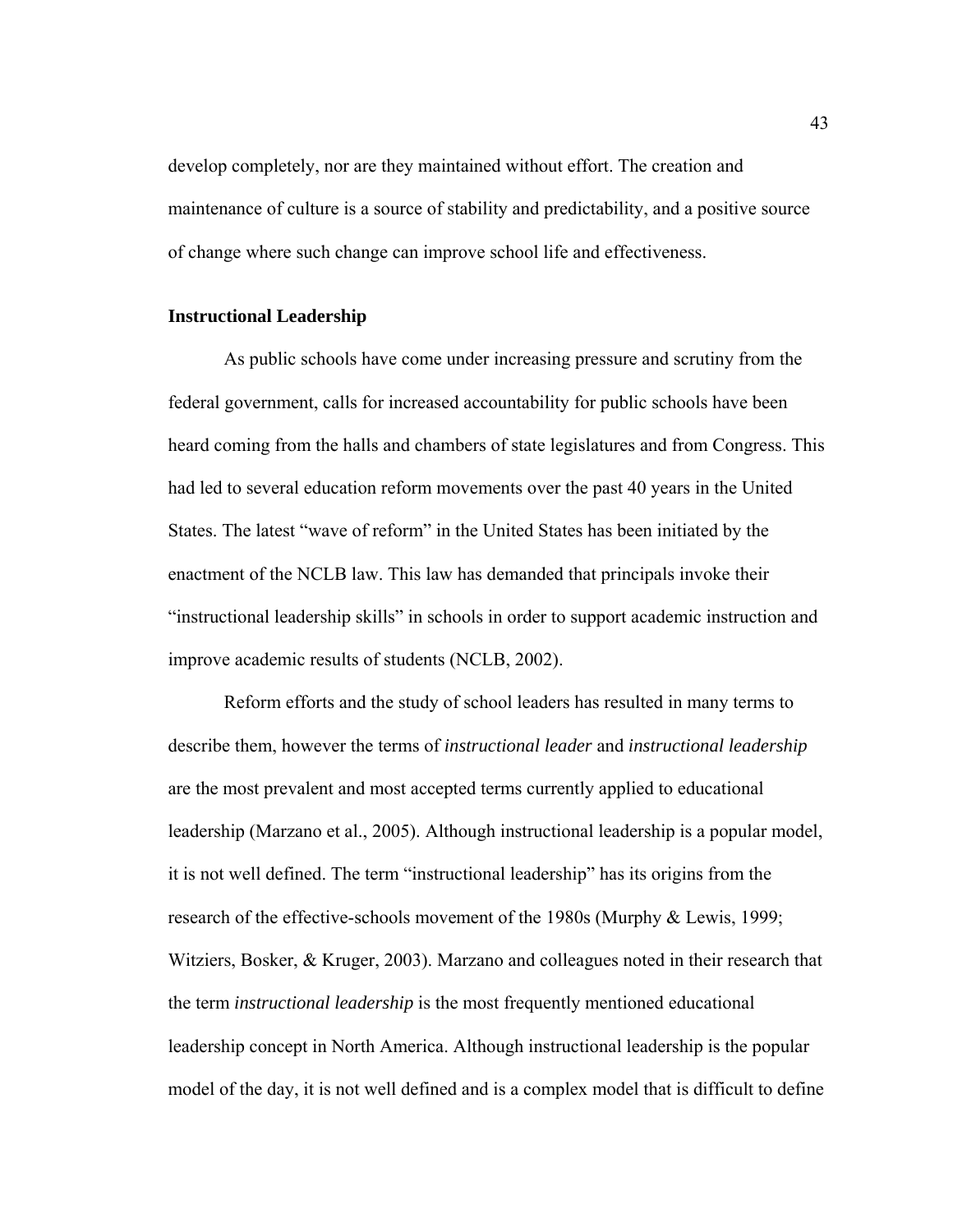in a brief statement. Instructional leadership encourages a focus on improving the classroom practices of teachers as the primary direction of the school (Leithwood et al., 2004). Those in academia typically resort to describing what instructional leaders do in an attempt to define instructional leadership. For example, McEwan (2003a) suggested that instructional leadership is comprised of a traditional management component along with a human component. Traditional management consists of planning, time management, leadership theory, and organizational development. The human component consists of communicating, motivating, and facilitating roles of the principal.

According to McEwan (2003a), there are seven steps to becoming an effective instructional leader. These steps include: establishment and implementation of instructional goals; provision of instructional resources to staff to encourage and motivate them to improve instruction; creation of a school culture conducive to learning; collaborative development of a school mission and vision; high expectations for faculty and staff; the development of leaders; and positive attitudes towards students, faculty, staff, and parents. In addition, W. Smith and Andrews (1989) identified four dimensions of an instructional leader including—resource provider, instructional resource, communicator, and visible presence—and Sergiovanni (1991) proposed one of the earliest models of instructional leadership, defining five leadership forces: technical, human, educational, symbolic, and cultural. Sergiovanni (2001) has more recently included the educational, symbolic, and cultural leadership forces in a new theory of school leadership—a theory that focuses on the school as a community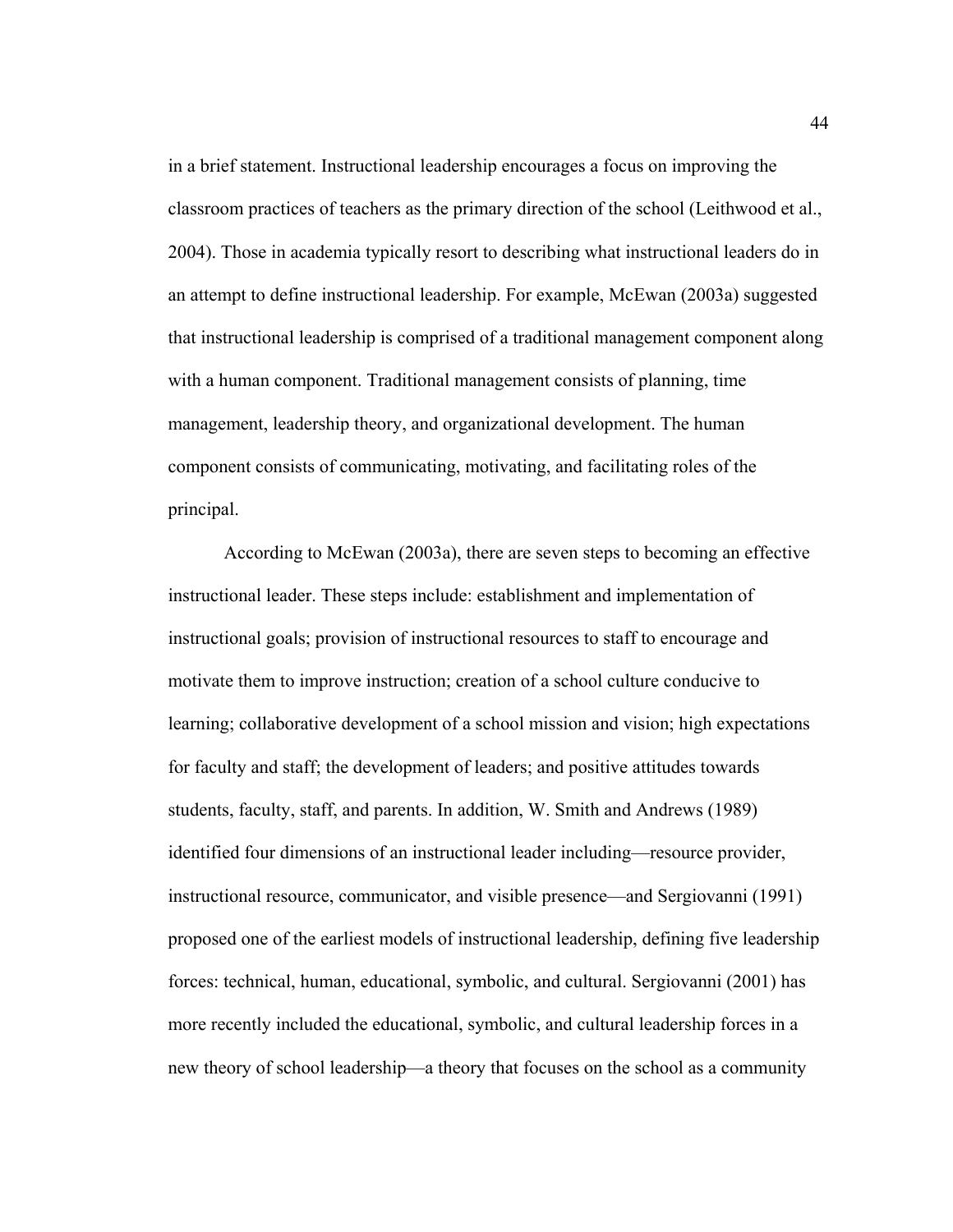and the principal as the servant. In this model of instructional leadership the principal is responsible for "ministering" to the needs of the schools he/she serves. The principal ministers by providing help and by being of service to parents, teachers, and students. He/she ministers by highlighting and protecting the values of the school. The principal as minister is whole-heartedly devoted to a cause, mission, or set of ideas and accepts the duty and obligation to serve this cause.

Most importantly, good instructional leaders find a way for every student to experience increased academic achievement regardless of their racial or ethnic background, their community, their home language, their socio-economic status, or their family situation (Scheurich & Skrla, 2003). Supovitz and Poglinco (2001) stated:

The instructional leadership, not just by the principal but by the wider cast of individuals in both formal and informal leadership roles, can play a central role in shifting the emphasis of school activity more directly onto instructional improvements that lead to enhanced student learning and performance. (p. 1)

The prevailing school leadership theories and models provide a framework for the historical evolution of instructional leadership, capturing how leadership in social organizations evolves as the social and political climate influence the organization. Thus, the instructional leadership construct highlights and encapsulates trait, behavior, contingency, charisma, and transformational theories. Strong instructional leaders possess specific traits and behaviors, such as charisma or collegiality, which can be applied in different situations and environments. The premise of instructional leadership is to lead teachers and students to reach their full potentials by creating climates characterized by instructional leader attributes such as high academic expectations for teachers and students, communication of shared goals, monitoring of teaching and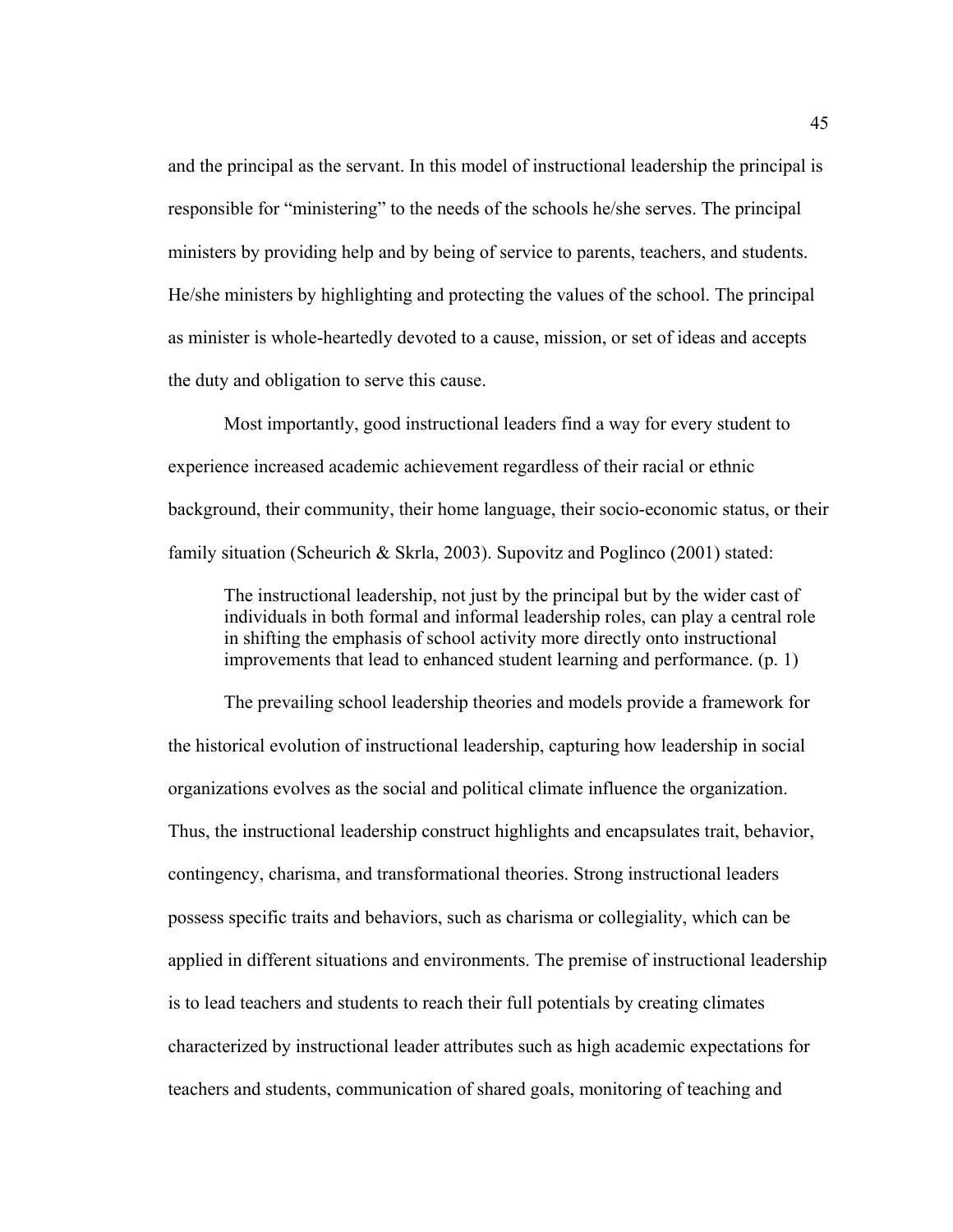learning processes, and promotion of positive attitudes between student, faculty, and staff.

The numerous definitions of instructional leadership prove problematic on at least two different levels. First, the definitions that have come from numerous research studies failed to translate many of the identified broad domains of instructional leadership into specific leadership characteristics that could be empirically tested (Murphy & Hallinger, 1992). Second, with a lack of clarity among researchers about what instructional leadership meant, including defining variables, constructs, and characteristics, it became quite difficult to compare and contrast the results these various among studies. This lack of clarity makes the study of leadership even more challenging. There is a serious lack of congruence in what is being measured, as well as a lack of consideration for the influences of contexts. This results in challenges for the researcher as we seek meaning to what is being observed and to what is being measured.

#### **Research Question**

 The primary purpose of this study will be to identify principal leadership characteristics related to academic success. This should be accomplished by answering the following question, "Which effective leadership characteristics do highly successful school principals demonstrate?"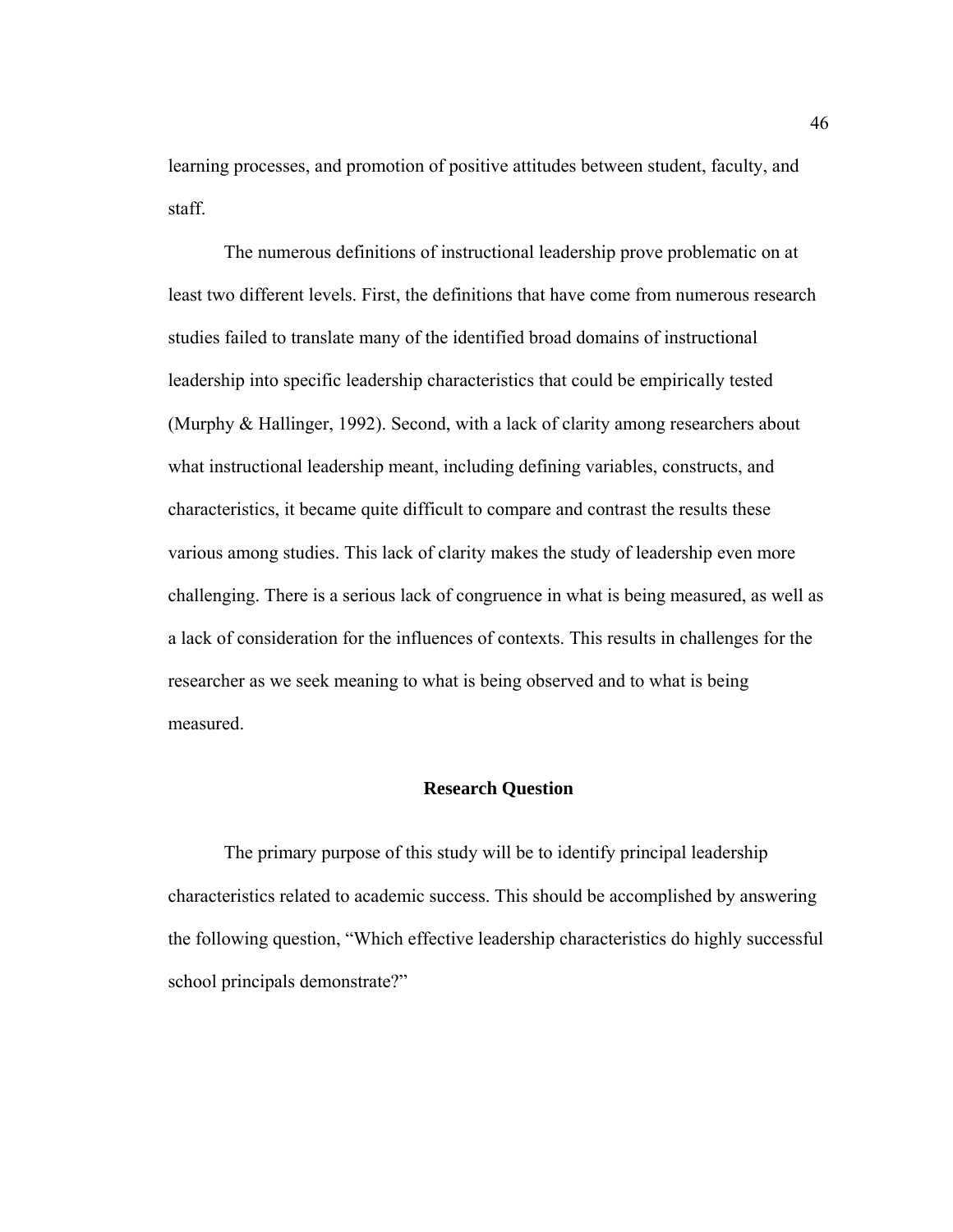# **Theoretical Framework**

Considerable evidence exists that a strong instructional leader is a fundamental component of an effective school (Barth, 1990; Hallinger & Heck, 1996; Purkey, Smith, & Marshall, 1983). For example, Barth stipulated:

The principal is the key to a good school. The quality of the educational program depends on the school principal. The principal is the most important reason why teachers grow—or are stifled on the job. The principal is the most potent factor in determining school climate. Show me a good school, and I'll show you a good principal. (p. 64)

These statements could easily result in a conclusion that principals are the most influential people within schools.

 One of the cornerstones of educational leadership research conducted over the past thirty years is the apparently powerful role the school principal plays in overall student achievement (Carter, 2001; Murphy & Hallinger, 1992). Researchers have shown (Bowden, 2002) that there is a direct correlation between the principal's leadership qualities and the overall morale of the faculty and academic performance of the students. Schools that make a difference in the lives of students are led by principals who make a significant investment in the instructional improvement process within the classroom (Bossert, Dwyer, Rowan, & Lee, 1982). Principals who make a difference are personally invested in the instructional and learning processes of the teachers and the pupils placed in their charge (Andrews & Soder, 1987).

 Williams (2003), in a dissertation titled *The Relationship between Principal Response to Adversity and Student Achievement,* emphasized the importance of the principal in influencing student achievement through developing a school culture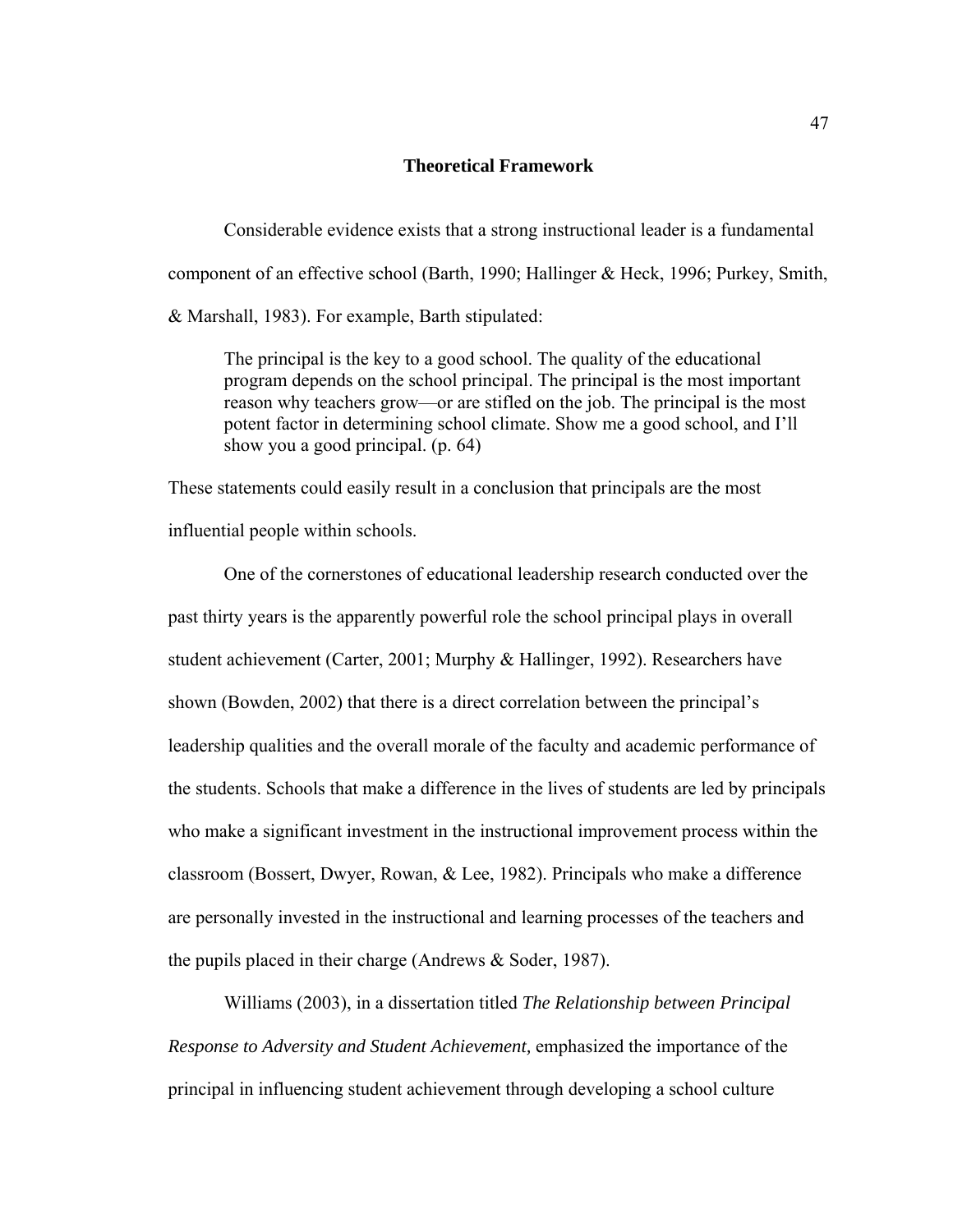focused on learning and working to establish a collaborative learning community. Results from this study indicated that students attained higher test scores in schools with principals who developed a school culture focused on learning and collaboration.

Owings, Kaplan, and Nunnery (2005) also found that student achievement levels were higher in schools with principals who scored significantly better on the Interstate School Leaders Licensure Consortium (ISLLC) Standards rubric (Van Meter & Murphy, 1997). ISLLC standards are a set of benchmarks established by a leadership consortium of state education leaders from across the United States. Their mission is to establish a leadership rubric to assess the effectiveness of school principals. There are six ISLLC standards. Each standard is followed by the *Knowledge* required for the standard, the *Dispositions* or attitudes manifest by the accomplishment of the standard, and *Performances* that could be observed by an administrator who is accomplished in the standard. These benchmarks include attributes such as decision making, problem solving, and conflict resolution skills. The ISLLC standards have recently been developed by the Council of Chief State School Officers in collaboration with the National Policy Board on Educational Administration (NPBEA) to help strengthen preparation programs in school leadership (Van Meter & Murphy, 1997).

Owings and colleagues (2005) concluded that principal quality and leadership traits were directly connected to student achievement. As they write, "it is reasonable to believe that principals who practice and build skills in instructional leadership can positively impact their schools' learning and student performance" (pp. 115-116).

The Wallace Foundation asserted that school "leadership is second only to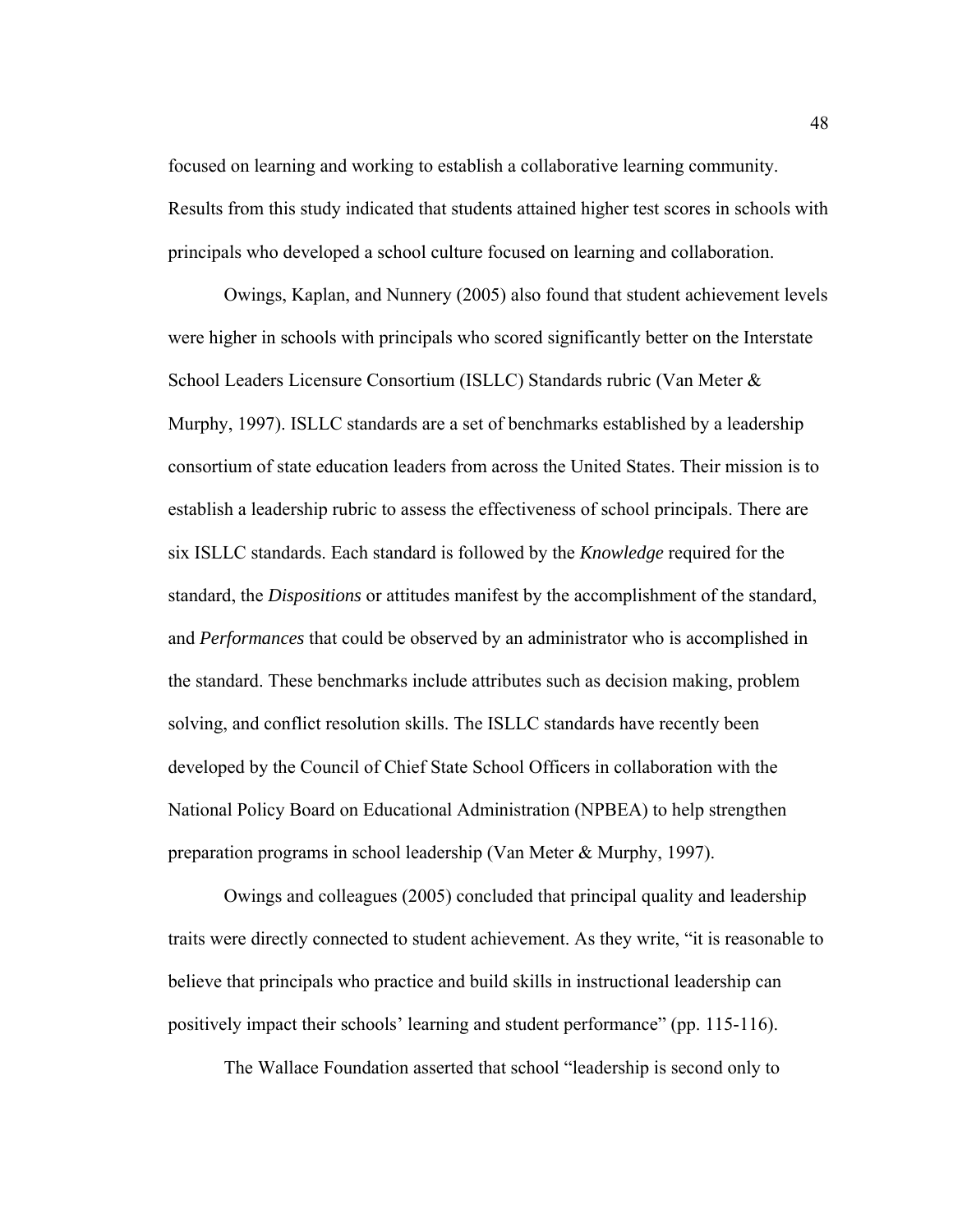classroom instruction among all school-related factors that contribute to what students learn at school" (Leithwood et al., 2004, p. 5). Furthermore, the Foundation stated that their research shows that successful school leadership plays a highly significant role in improving student learning and achievement.

Hallinger and Heck (1996) reviewed empirical literature on the relationship between the principal's role and school effectiveness from 1980 to 1995. They assert that the principal's role is a complex combination of organizational relationships that lead to both direct, and indirect positive influences on student achievement. While Hallinger and Heck found it challenging to determine the exact impact principals exert on student achievement, they also stated that the results of their research indicated that the principal did impact student achievement, even if this impact was perceived to be indirect at times.

Despite an occasional finding of only an indirect principal impact on student achievement (e.g., Hallinger & Heck, 1996), several decades of research overwhelmingly indicated that the principal has both direct and indirect influence on student achievement. A principal's instructional leadership is critical to the success or failure of educational programs and the academic achievement of each individual student. This literature suggests that the responsibility for improving instruction and academic achievement rests squarely on the shoulders of the school principal (Andrews & Soder, 1987; Barth, 1990; Bossert et al., 1982; Hallinger & Heck, 1996; Murphy & Hallinger, 1992; Owings et al., 2005; Purkey et al., 1983; Williams, 2003).

The Mid-continent Research for Education and Learning (McREL) supported a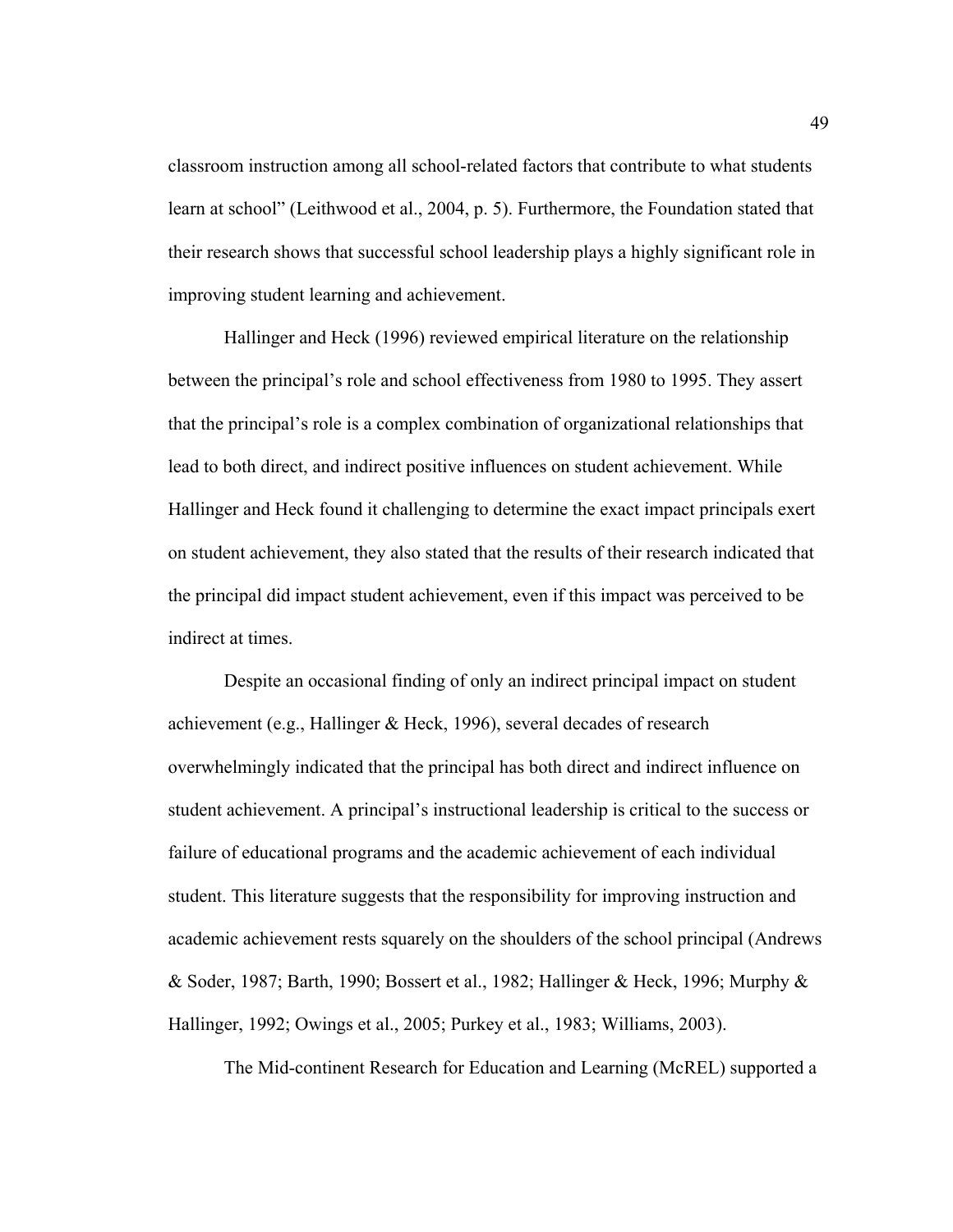meta-analysis study by Marzano and colleagues in 2005 that specifically addressed the effect of school leadership behavior (one could also call behavior, characteristics) on student achievement. In *School Leadership That Works*, Marzano and colleagues claimed "that the research over the last 35 years provides strong guidance on specific leadership behaviors for school administrators and that those behaviors have well documented effects on student achievement" (p. 7). The McREL researchers conducted a meta-analysis of 69 studies involving 2,802 schools, and over 14,000 teachers. These studies included 10 that focused solely on high schools, and included 371 total schools. Marzano expanded on the work of previous research by adding quantitative data to analyze principal leadership behaviors. The outcome of the meta-analysis established a correlation of .25 between leadership behaviors and student achievement (Marzano et al., 2005). Marzano and colleagues identified 21 leadership responsibilities, or characteristics in all, along with their corresponding specific behaviors. The metaanalysis of Marzano and colleagues placed a renewed focus on the ability of school leadership to positively impact student achievement, "We believe that our general finding of a .25 average correlation is compelling and should stir school leaders to seek ways to improve their leadership skills" (p. 32).

The purpose of this study is to examine the key leadership characteristics of principals at two different high schools. The Marzano and colleagues' (2005) metaanalysis laid much of the groundwork for understanding the relationship between school leadership and student achievement. The McEwan (2003a) study helped narrow the focus from the 21 leadership practices to seven precise activities and steps for effective instructional leadership. This qualitative study utilized these groundbreaking research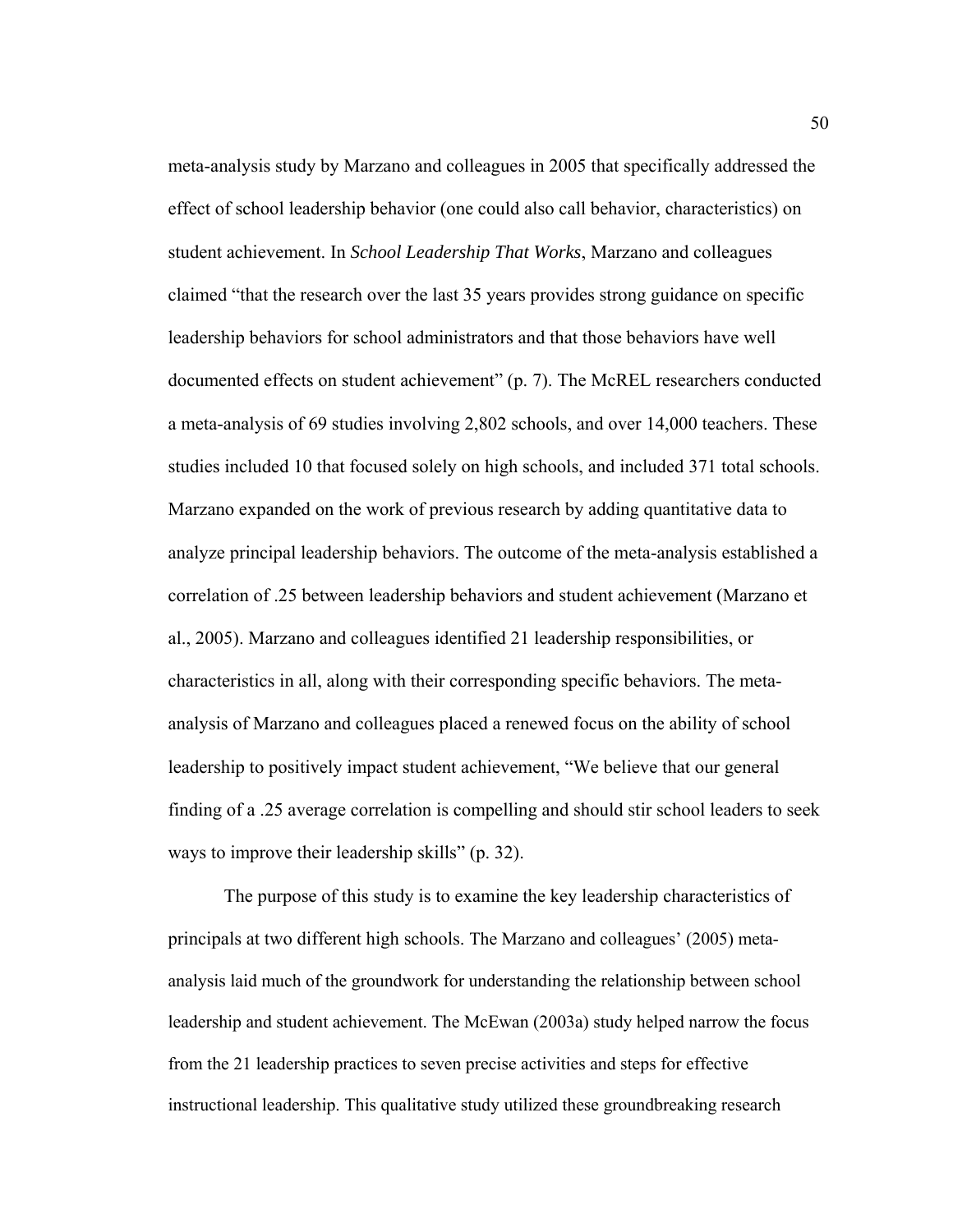studies as a theoretical framework for analyzing the similarities and differences between the leadership characteristics found at the two research high school to discover basic leadership characteristics that contribute to the academic performance of students who attend high school in the Intermountain West region.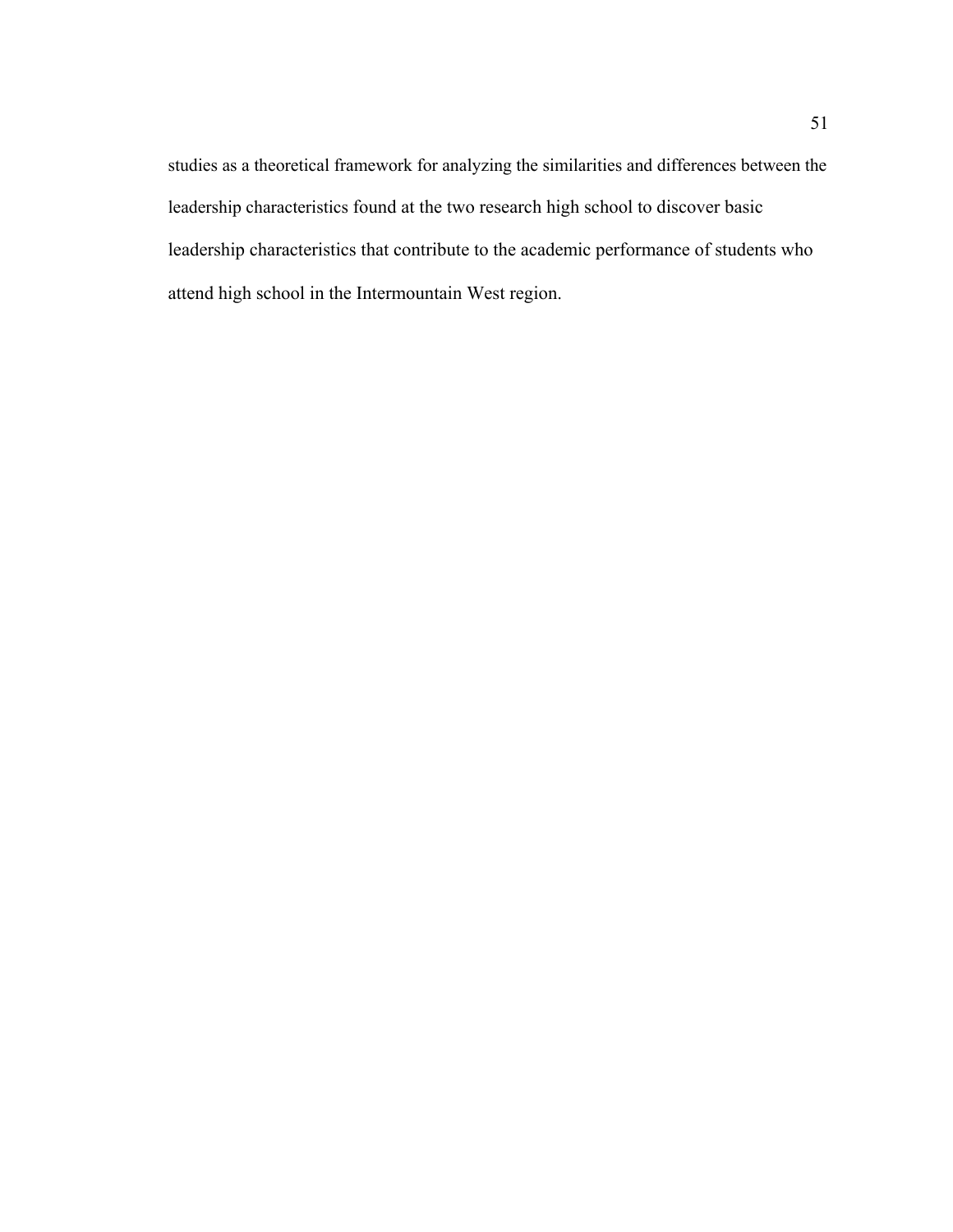#### **CHAPTER III**

# **RESEARCH DESIGN**

# **Introduction**

Public education is facing increased scrutiny, combined with demands for more accountability and increased student achievement (Rammer, 2007). The 2001 NCLB Act (NCLB, 2002) initiated a strong federal focus for increased student performance and accountability within the public school system. This increased focus has led to an enormous amount of public dialogue about education, which has led to raised expectations for schools, students, and particularly school principals. This heightened awareness, visibility, and responsibility pushes school superintendents to thoughtfully hire the best possible candidates to serve as principals of their schools. There is much at stake, and school principals are the pivotal piece in dealing with the challenges of student achievement and expectations of the school community (Rammer, 2007).

The purpose of this research was to examine the leadership characteristics of two high school principals in Mountain School District (a pseudonym) in the Intermountain West and the perceived role these characteristics play on academic performance of students. Using the 21 leadership responsibilities identified in the metanalysis conducted by Marzano and colleagues (2005) as well as the 7 steps to effective instructional leadership outlined by McEwan (2003a), this study reveals which leadership characteristics found in two successful high school principals of the Intermountain West were most prominently observed and established. By understanding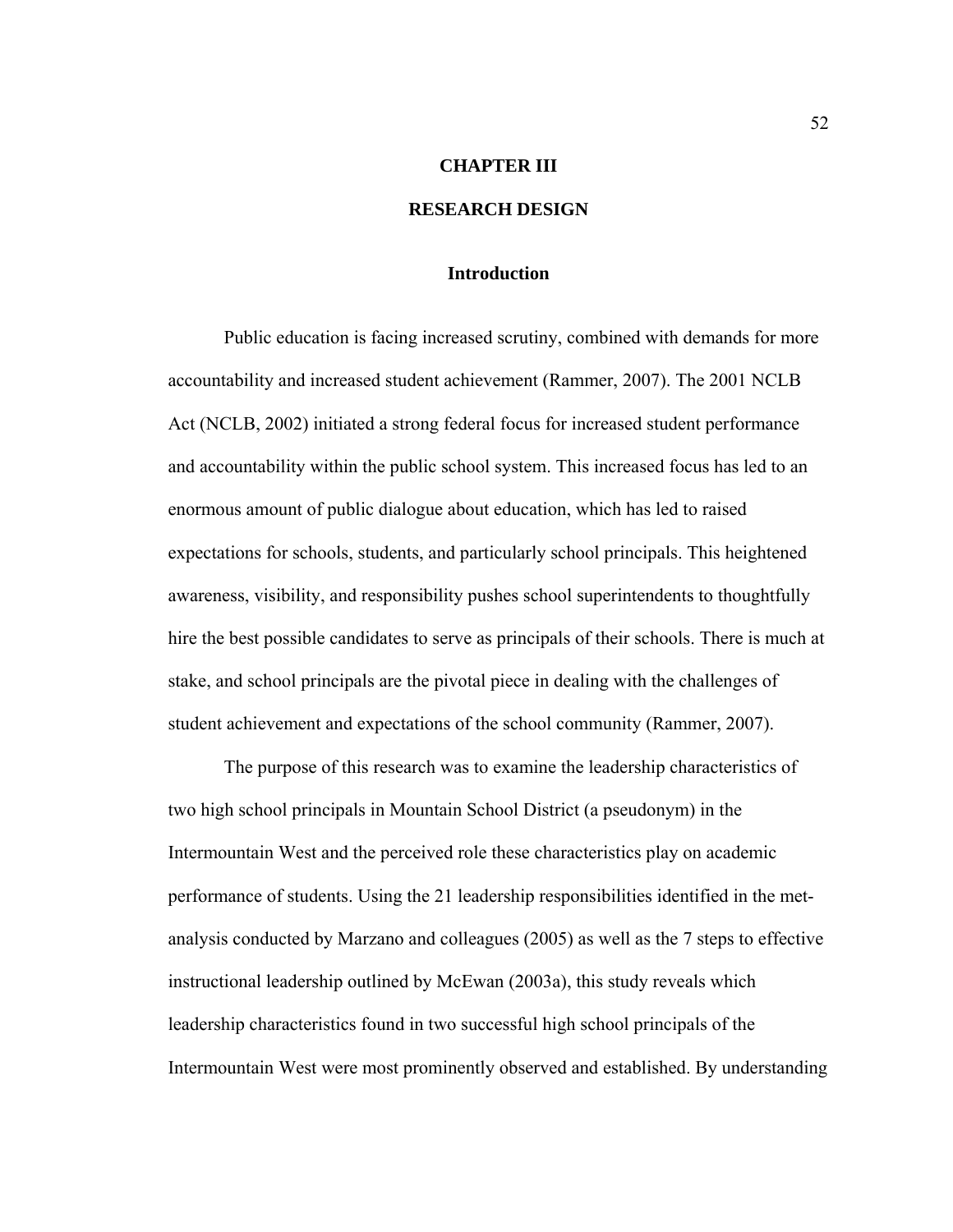the leadership characteristics found with successful high school principals in Mountain School District, school board officials and district superintendents can more easily select qualified applicants and may more effectively mentor and train these principals to increasingly impact student learning and achievement.

# **Qualitative Research**

 The research design should be dictated by the nature of the research question (Patton, 2002). The research question guiding this study calls for a deeper understanding of the relationship of leadership characteristics and student achievement. The study sought to find the key leadership characteristics that relate to student success in academics. It sought to understand the lived experience of the school principals and how meaning was constructed while also seeking implications of behavior. In qualitative methodology social reality is socially constructed and multiple. According to Neuman (2000), social reality is

 based on social interactions and socially constructed meaning systems. People possess an internally experienced sense of reality. This subjective sense of reality is crucial to a grasp of human social life. External human behavior is an indirect and often obscure indicator of true social meaning. (p. 72)

The social reality within qualitative methodology is whatever it means to individuals in a context of a particular time. Social reality is ever changing and subjective. Given this perspective, researchers can only hope to gain an approximation of an individual's reality. Even the most careful of researchers can only make inferences about the meaning that has been constructed by another person, regardless of the methods used.

Creswell (2009) pointed out that in qualitative research the goal is to achieve,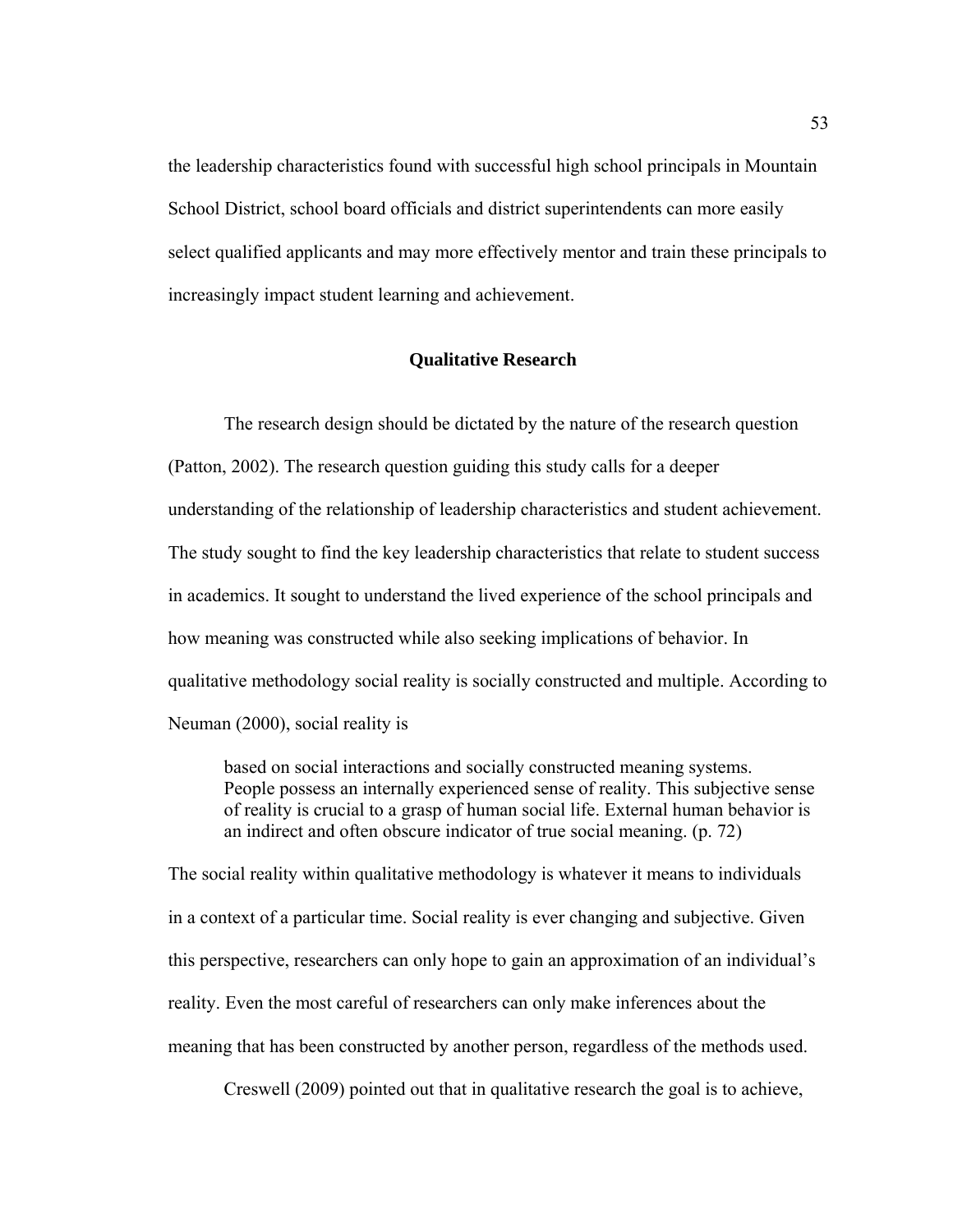as best as possible, understanding and trustworthiness. Creswell described understanding as a deep knowledge of some social setting or phenomenon. Striving for understanding requires spending extensive time in the field. Creswell also believes that verification is critical to evaluating the quality of qualitative research. He identified eight procedures for verifying qualitative research findings and recommends that any research study employ at least two of these procedures. This study employed the qualitative research procedures of triangulation, memberchecking, as well as rich and thick description of the occurring phenomenon.

In addition, Creswell supported Lincoln and Guba's (1985) criteria of trustworthiness, the concept that credibility and authenticity should be employed when evaluating qualitative research. Lincoln and Guba asserted that trustworthiness of a research study is important to evaluating its worth. Trustworthiness involves establishing credibility; transferability and applicability of findings to other contexts; dependability of findings in such a manner that findings exhibit consistency and repeatability; and the confirmability or the extent that the findings of a study are shaped by the respondents and not researcher bias or motivation.

 Qualitative research focuses on those actions that make each of us distinctly human. Researchers need to understand an individual from his or her own perspective. The goal of qualitative research is to understand the individual's perspective, not to attain some sense of truth. In qualitative research the researcher is not an objective observer out to discover absolute truth. Researchers acknowledge their viewpoints, motivations, and perspectives. These are not biases needing control measures. Instead,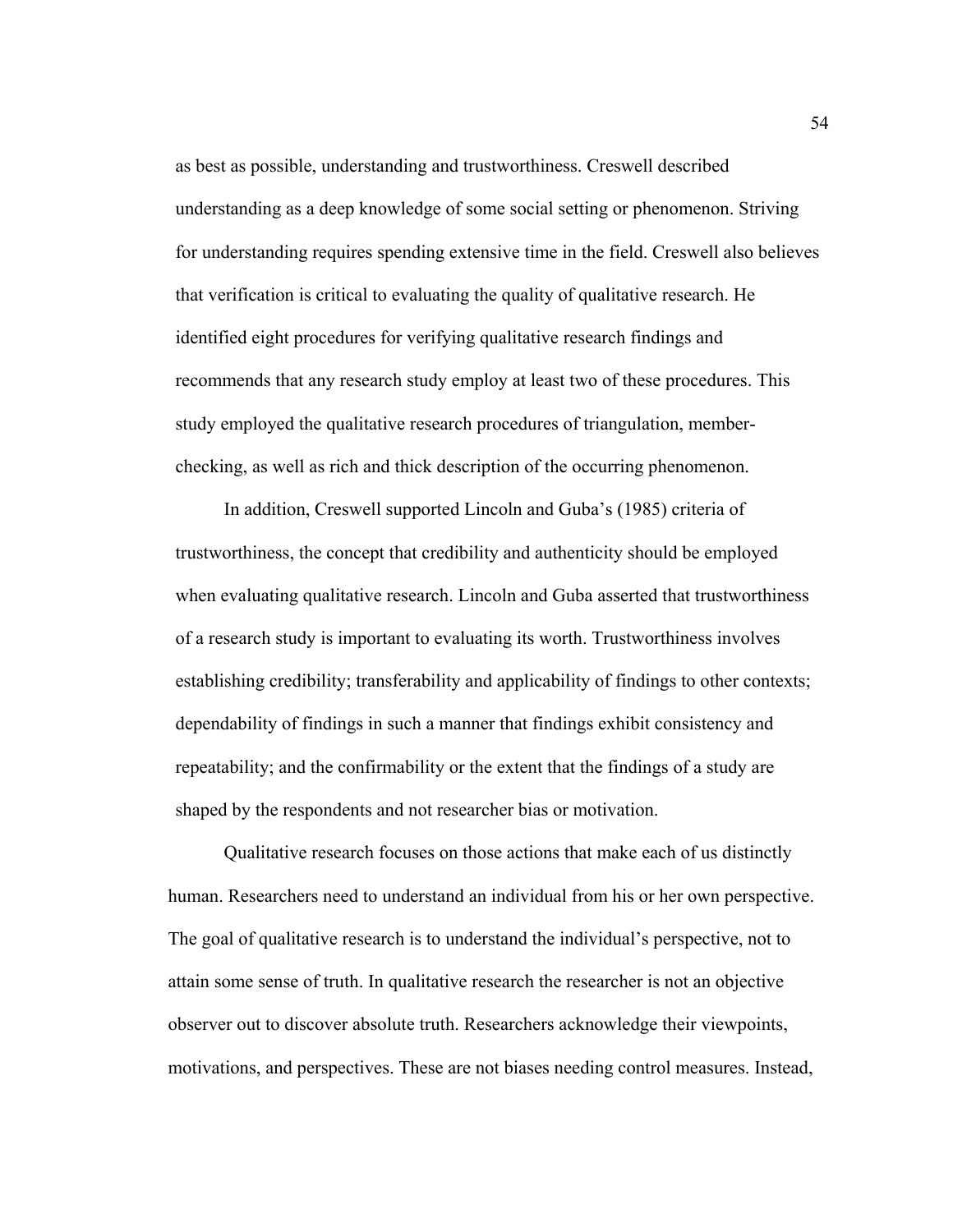researcher characteristics are an integral part of the research equation. There is no demand or need for a detached researcher—participant observation is an accepted research method. Perspectives, background, beliefs, attitudes, and values of the researcher form an important part of the research process. There is also no dichotomy between the researcher and the participants. Transcripts of interviews may be shared with the participants to allow them the opportunity to correct any errors in the researcher's representation of their responses. This is termed a "member check." Such is the logic of qualitative research.

 Case study research is the best tool for learning how teachers perceive their leaders and how principals perceive themselves in terms of how their actions and attitudes. Case study research also allows for a focused study on characteristics that influence the positive culture of schools and the academic achievement of students. In addition, a qualitative case study allows the researcher to include what is seen or heard, or what was communicated during data collection (Maxwell, 2005). As Maxwell noted, in a qualitative case study, the researcher is the instrument, and the researcher's eyes and ears are the tools used in making sense of what is really going on in the environment. Qualitative research is inductive and grounded by nature. Thus, the researcher works to establish mutual trusting relationships with the participants by socializing and engaging in casual conversations with them. This strategy is essential in case study interviews. It allows participants the flexibility to respond to emerging insights, and information obtained through casual conversation and informal observations can provide important contextual data with a different perceptive from that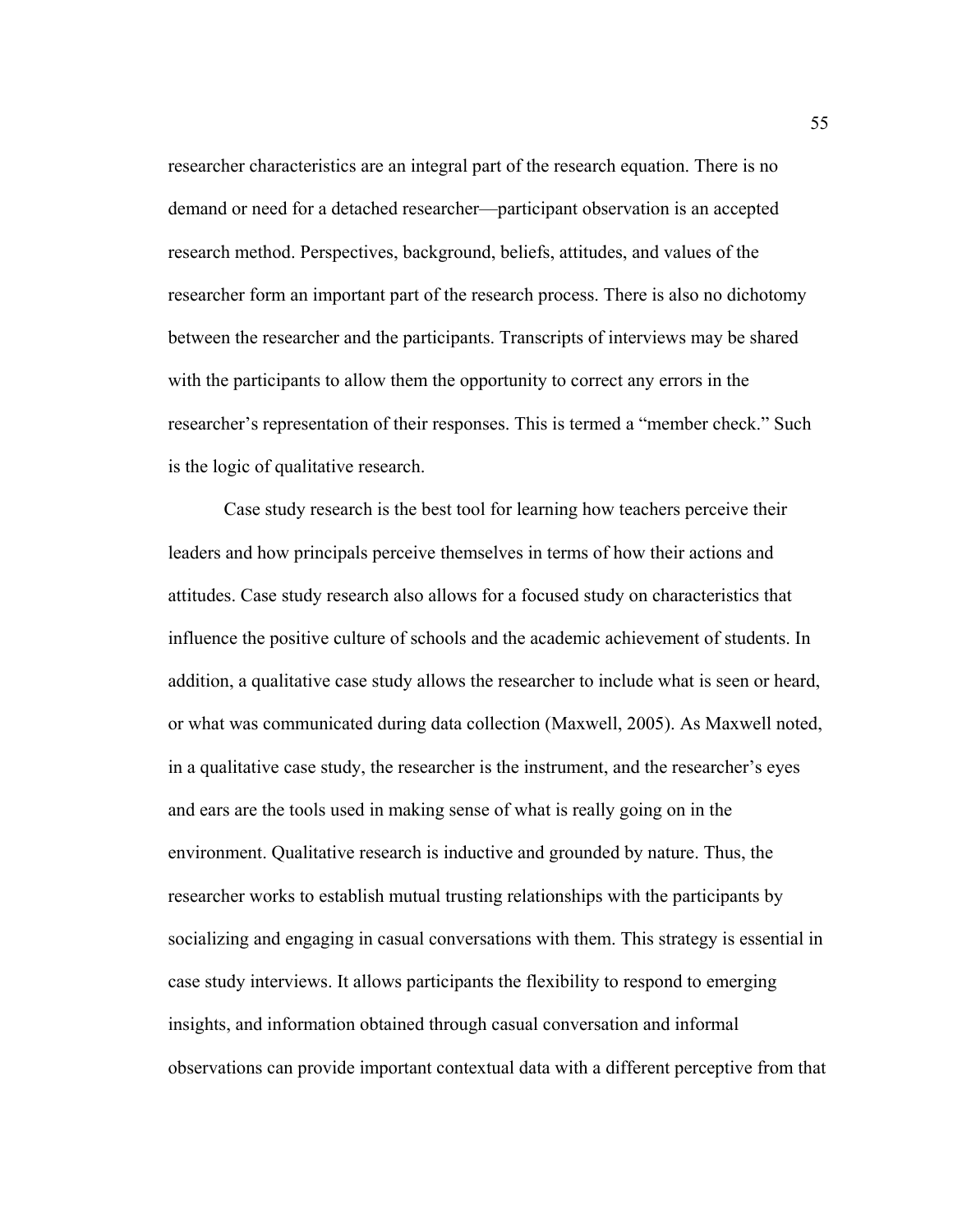of a formal interview.

## **Methodology**

Gall, Gall, and Borg (2003) suggested that qualitative case studies are wellsuited for the "study of instances of phenomenon in its natural context and from the perspective of the participants involved in the phenomenon" (p. 21). They further state that case studies are excellent for developing detailed descriptions. Case studies allow the researcher to collaborate with subjects and interview them intensely. This type of research is also well suited to situations in which the researcher wishes to suggest the causes and effects of certain events. Merriam (2001) also stated that qualitative case study presents detailed accounts of a particular phenomenon, and that case study research is ideal for the study of innovative practices in education. In short, case study design is ideal for a qualitative researcher to study and examine complex causal systems. The processes, programs, and problems that principals incorporate were examined in this study in an effort to understand what leadership characteristics impact student achievement and may also improve leadership practices.

Qualitative case study research, as defined by Merriam (2001), is theoretical, but is not intended to generate hypotheses. Case studies simply describe the phenomenon under investigation. Case study is also best suited for research that is interested in process. Case study research is ideal for monitoring, describing, and determining the extent to which a treatment has been implemented, and corroborating the process by which the treatment had the effect that it did. Case study design may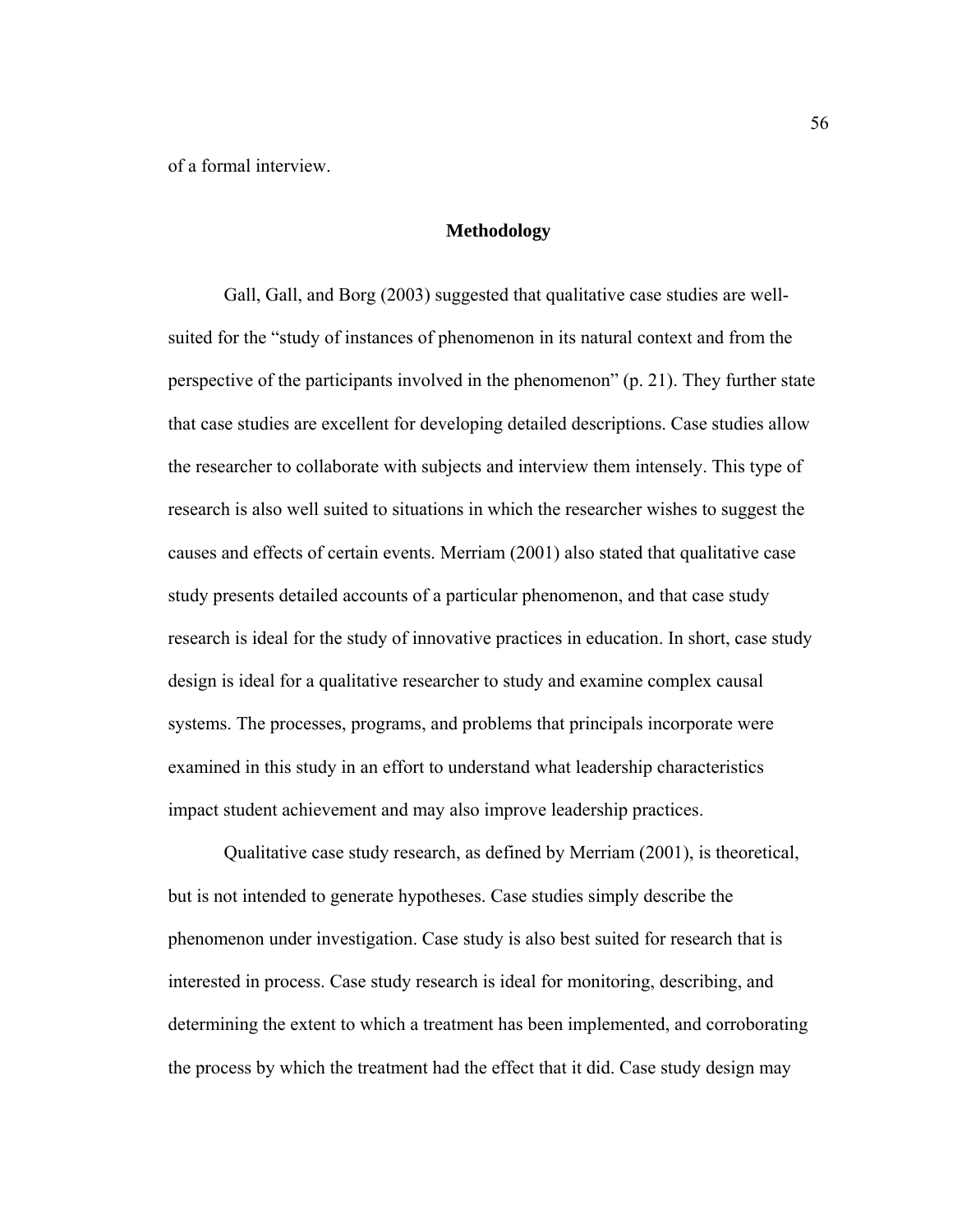provide knowledge and insight that would not otherwise be available. This case study is significant because of what it discloses about the phenomenon under study and what the findings represent.

This case study was, as defined by Yin (2009), a single case, embedded holistic case study. In this embedded type of case study, an investigation of principal leadership qualities with more than one different educational leader is possible. A single embedded case study may include interviews and observations regarding several different principals, it may involve multiple participants in the interviewing, and may constitute separate units of analysis, but all will be embedded within a single case study design.

Interviews are one of the most important sources of case study information (Tellis, 1997). According to Tellis, there are several different forms of interviews that are possible: open-ended, focused, structured, and survey. In open-ended interviews respondents are asked to comment about certain events. Interviewees may propose solutions or provide insight into events. They may also corroborate evidence obtained from other sources. The researcher must avoid becoming dependent on a single informant, and seek the same data from other sources to verify the authenticity. Openended interviews were used for this study. This form of interview was particularly useful for this study, because it allowed the participants to discuss their personal interactions with the school principal and to provide information that was relevant to their particular high school.

Qualitative research is a research method that seeks to understand human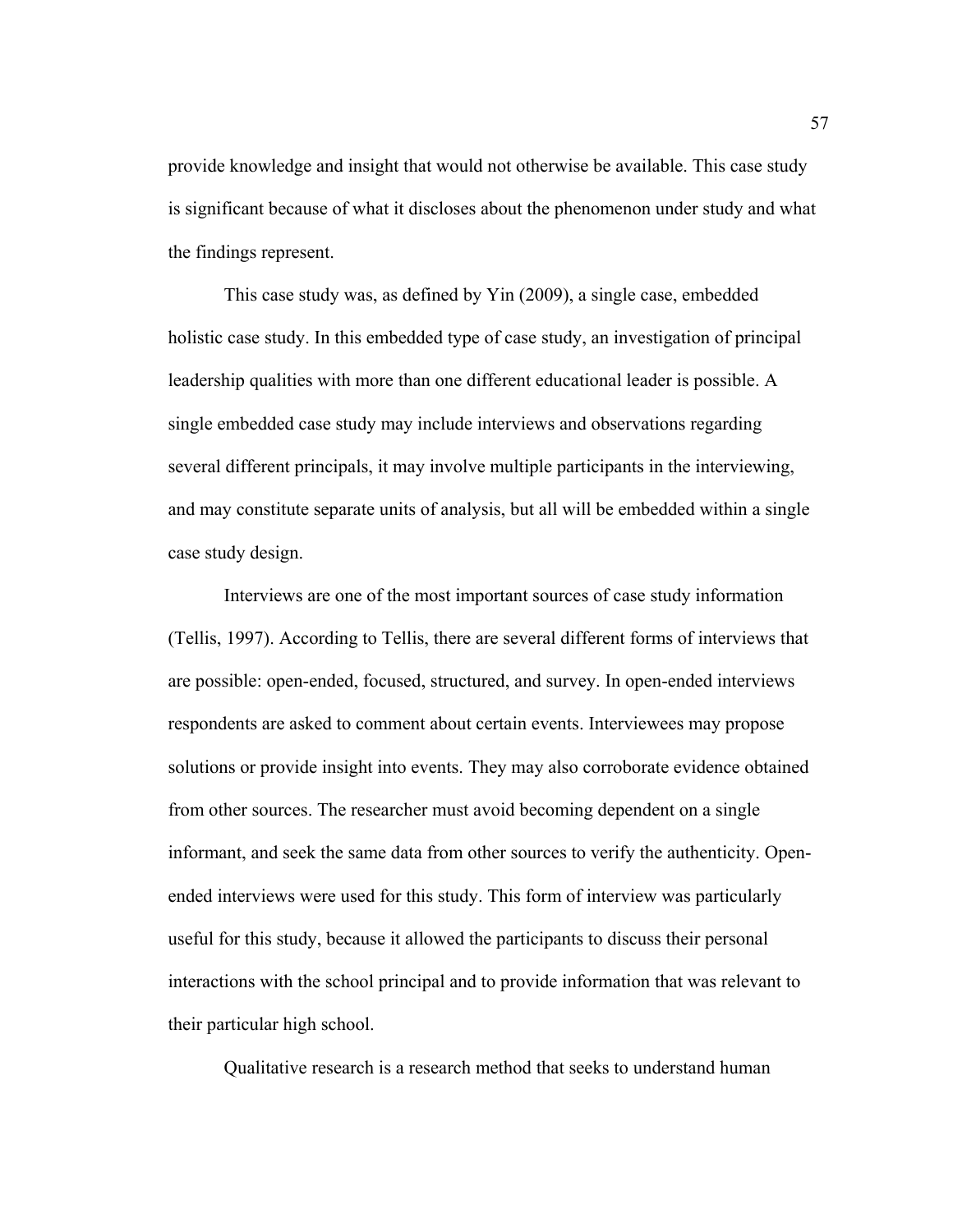behaviors and characteristics as well as human experience from the point of view of those studied (Owens, 1998). The qualitative research method is basically a generic term for investigative research methodology described as ethnographic, naturalistic, anthropological, field, or participant observer research. The qualitative research method was appropriate for this case study because it offered various ways of collecting raw and descriptive information about the topic studied through in-depth, detailed, openended interviews, observations, and without constraints from predetermined categories of analysis. This method elicited inductive logical inquiry that aims to make sense of this particular situation without imposing pre-existing expectations on the setting. Thus, inductive design starts with specific observations and builds toward general themes and patterns. This method also creates the opportunity to understand the characteristics of the research topic in its totality (Patton, 2002).

This research investigated the leadership characteristics influencing educational and academic excellence found in at least two different, high-achieving schools. Principal interviews, teacher interviews, standardized test scores, PNA survey results, ISQ survey results, school documents, and observations were all used as sources of evidence. Interviews along with observations and archival documents allowed the researcher to compare what was actually occurring in the two research schools and compare this with what the research participants stated was occurring. The case study technique was employed because this method allowed the researcher to provide an indepth view of the strategies a principal used in day-to-day situations which may impact student success, learning, and achievement. Merriam (2001) stated that "case studies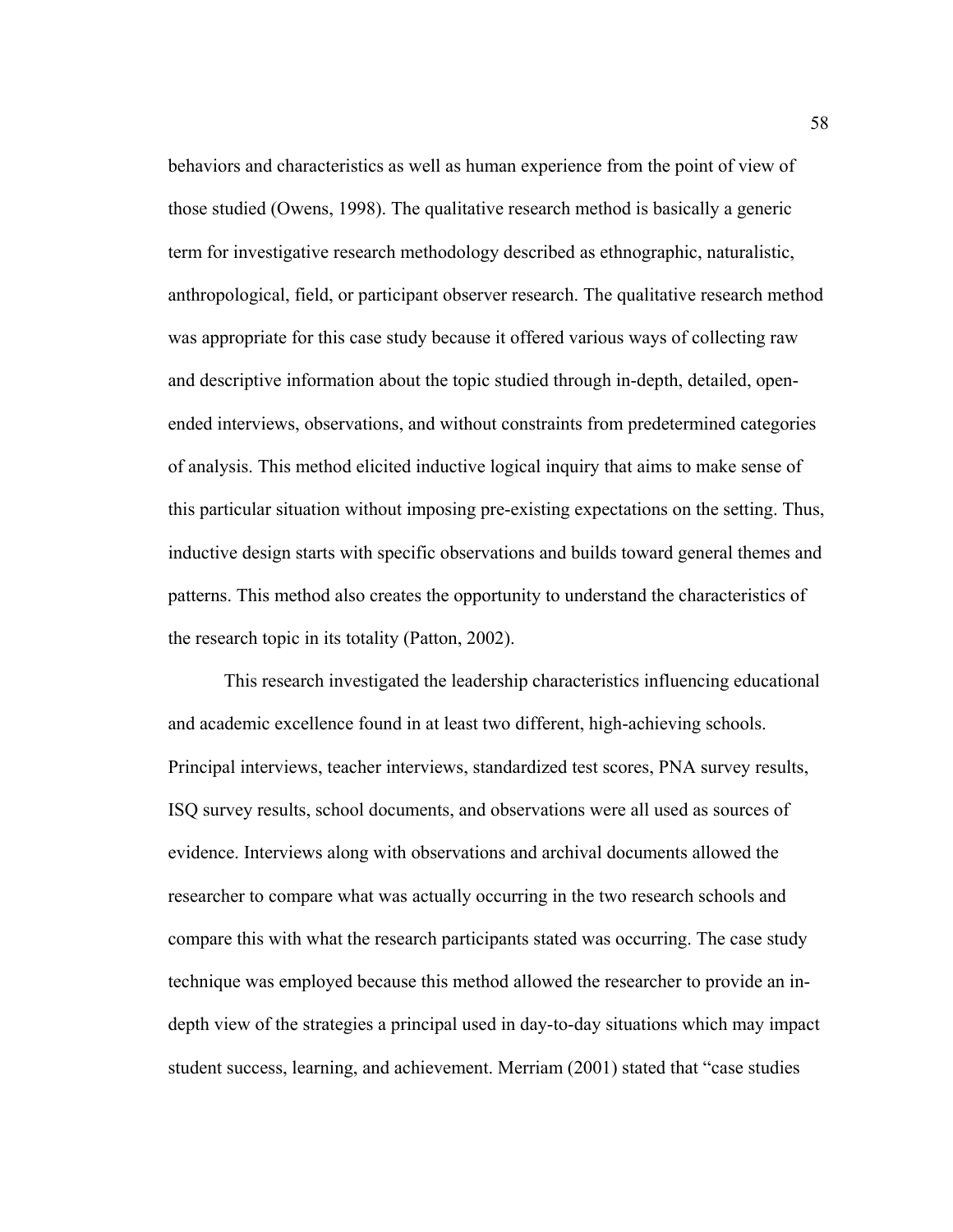help us to understand processes of events, projects, and programs and to discover context characteristics that will shed light on an issue or object" (p. 33). In essence, the case study method was ideal for this type of research as it richly describes complex correlational systems, such as the processes, techniques, and programs that an educational leader employs to better foster an understanding of what impacts student achievement.

#### **Study Background and Sample Profiles**

While schools and principals are held ever more accountable for student achievement by the federal and state governments, the researcher's experience indicates that educational leaders are often thrown into situations with little or no training on how best to impact student learning. This research study provides support for new and existing principals as they seek ways to positively impact students and their achievement. This study focused on the characteristics, qualities, and leadership factors of two school principals in public schools in the Intermountain West that, since 2007, have demonstrated increasing academic success, building levels of developmental "asset" qualities in students, and overall academic excellence and/or academic progress. One of the study sites saw an examination of the characteristics of a principal who oversees a school that has been an academic powerhouse for over 50 years. At the second study site there was an examination of the characteristics of a school principal who oversees a socially and economically diverse student body. Only recently has the second study site seen improving attitudes towards the school from stakeholders along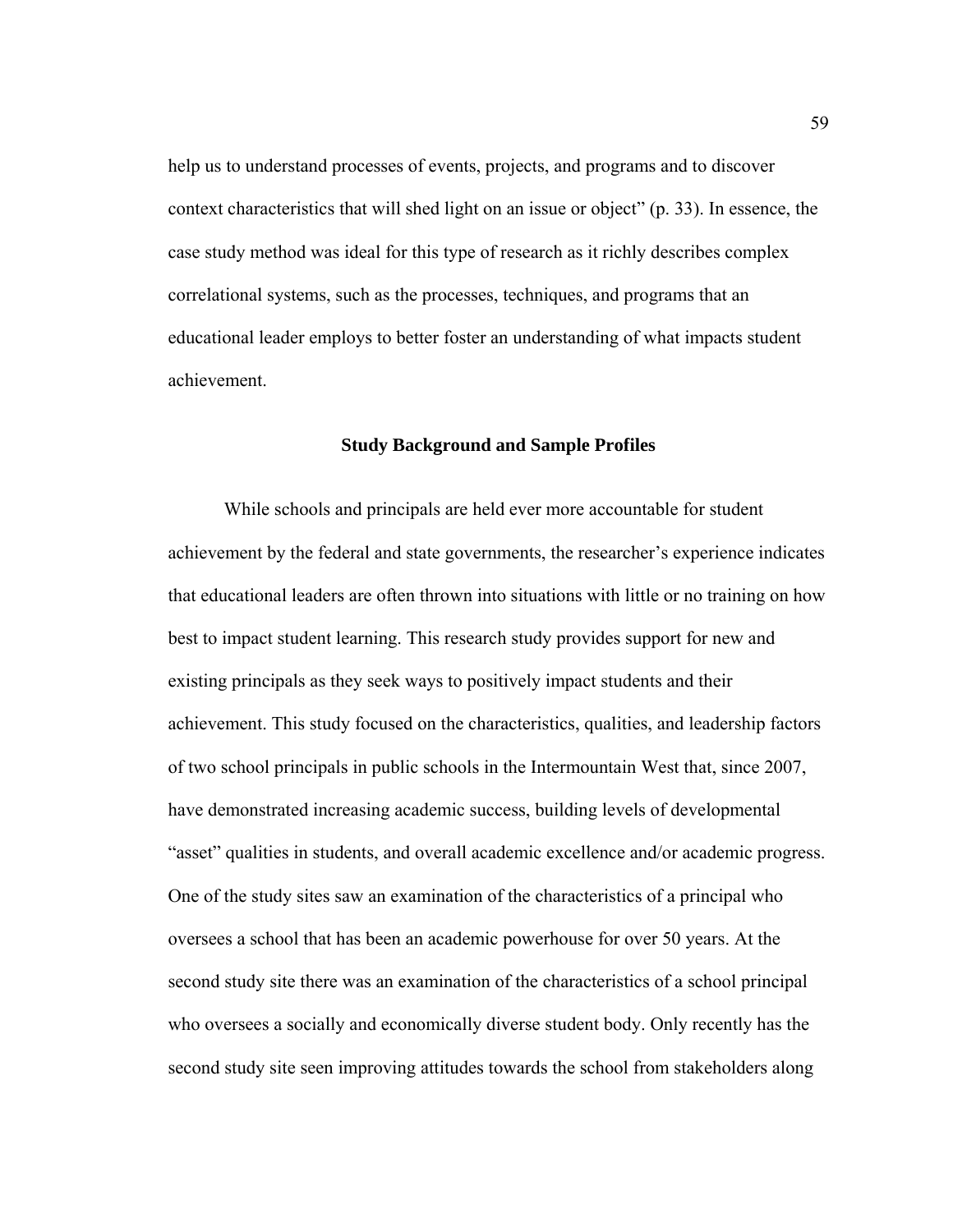with higher student standardized test scores that are above the expected range for a school with similar socioeconomics. Both study sites consisted of student bodies that have exceeded the expected range of scores on standardized testing each of the last three years. Both study sites have also collaboratively participated in a standardized survey through the accounting firm of Bach Harrison, L.L.C. in the years 2003, 2005, 2007, 2009, and 2011. This survey provided feedback regarding the growth and development of "assets" that research has shown contributes to the academic success of students. Both schools have also administered the ISQ survey from Utah State University at least twice in the last 6 years. This survey shows results that also suggest positive growth related to student learning and achievement at both study sites. In addition to the standardized test scores, this research examines two schools from this school district that have received overwhelmingly positive survey results from both the PNA and ISQ surveys, and those which have exhibited an increased sense of "connectedness" to school by the student body as a whole. This increased sense of connection is often associated with the growth of positive student developmental "assets" as measured by both the PNA and ISQ.

### **Sample Participants and Setting**

Purposeful sampling (Patton, 2002) was used to select participants for this study. This form of sampling, "focuses on selecting information-rich cases whose study will illuminate the questions under study"  $(p. 230)$ . Teachers and staff members of a high school observe the behaviors of principals on a daily basis and can therefore provide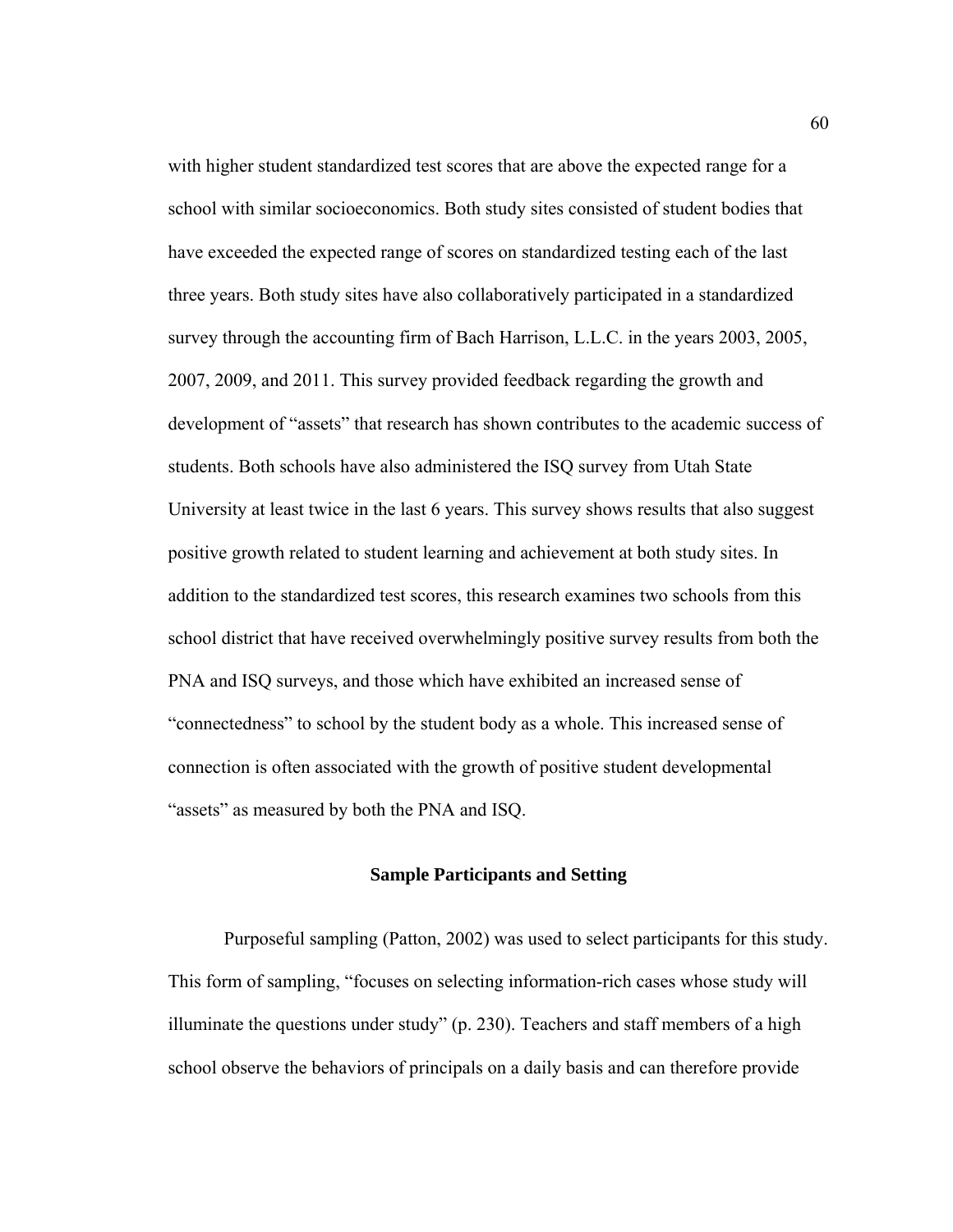rich data describing their behavior as it relates to school leadership. High school principals are the main subjects of this research and can clearly articulate what it is that they do on a daily basis which represents effective instructional leadership.

 Patton (2002) stated that there are no rules for sample size when it comes to qualitative studies. Sample and sample size depends on what it is the researcher wants to know and what will be useful, credible, and doable within the time and money allocated for the study. Purposeful sampling does not provide for the findings to be generalized back to all populations. Therefore the sample size simply needs to support the purpose of the study, unlike probability sampling that needs a sample large enough to generalize from the sample to the population of which it is a part.

 Samples for qualitative studies are generally much smaller than those used in quantitative studies. Creswell (2009) provided reasons for this. He reasoned that there is a point of diminishing return to a qualitative sample. As a qualitative study goes on, more data does not necessarily lead to more information. This is because one occurrence of a piece of data, or a code, is all that is necessary to ensure that it becomes part of the analysis framework. Frequencies are rarely important in qualitative research, as one occurrence of the data is potentially as useful as many occurrences in understanding the process behind a topic. Qualitative research is concerned with meaning and is not intended for making generalized hypothesis statements that can be easily transferred to other subjects or locations.

 Within any research area, different participants can have diverse opinions. Qualitative samples must be large enough to assure that most or all of the perceptions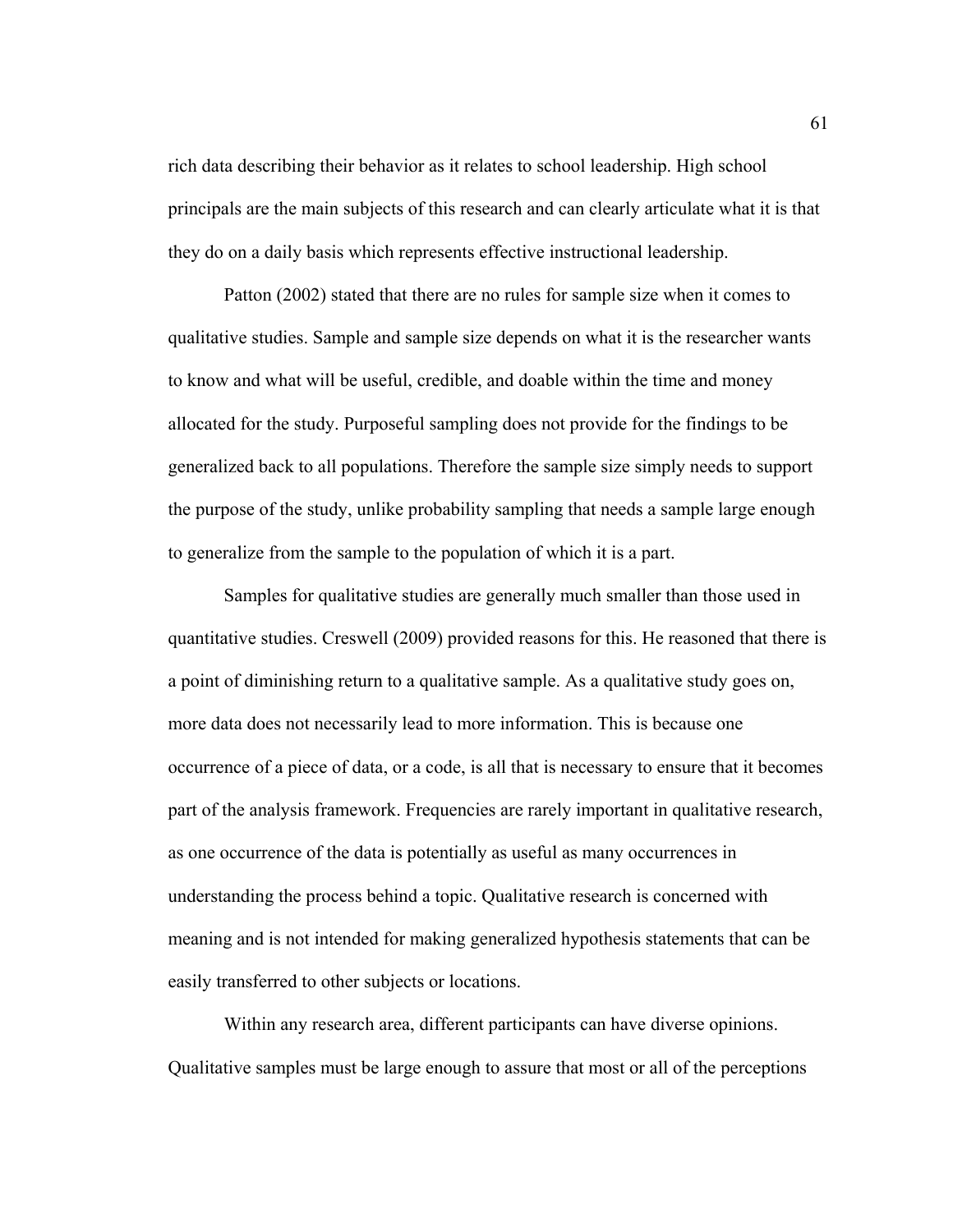that might be important are uncovered. However, at the same time if the sample is too large data becomes repetitive and, eventually, superfluous. If a researcher remains faithful to the principles of qualitative research, sample size in the majority of qualitative studies should generally follow the concept of saturation (Creswell, 2009). Strauss and Corbin (1998) suggested that saturation is attained when the researcher comes to a juncture in the study where ongoing interviews and observations become "counter-productive" and that "the new" that is discovered does not necessarily add anything to the overall story, model, theory or framework (p. 136). Strauss and Corbin went on to state that saturation was achieved when the collection of new data does not shed any further light on the issue under investigation.

 The sample size for this research study was 12. The sample consisted of 2 high school principals and 10 faculty and staff members in two high schools found within one school district. Green and Thorogood (2009) stated that "the experience of *most qualitative researchers* (emphasis added) is that in interview studies little that is 'new' comes out of transcripts after you have interviewed 20 or so people" (p. 120). Themes and ideas that emerged throughout this study were very similar amongst all 12 research participants. No "new" themes emerged, and no real new light was brought to the investigation after the first three research participants at each study site were interviewed. Saturation was achieved. The sample size was adequate to support the purpose of the study. The purpose of the study was to contribute to the knowledge of school leadership characteristics and its impact on student achievement while also allowing the findings to be open to generalization within theoretical propositions.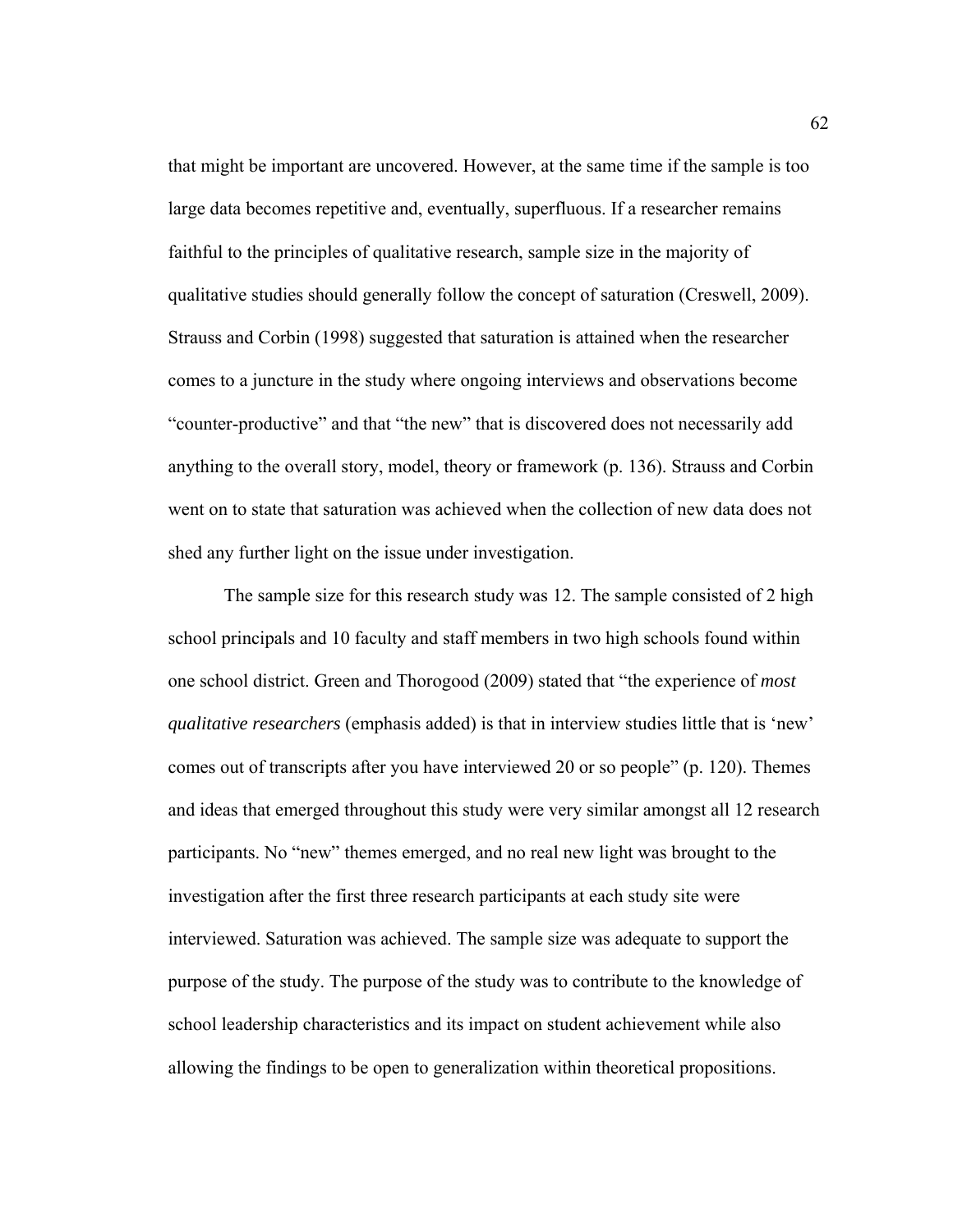The study included two high schools located within one school district and focused on the leadership characteristics of two different high school principals. Prior to data collection, the researcher discussed this research project with the principals of both high schools involved in this study. Both principals agreed to participate, as well as the faculty and staff from both high school sites. In recent years both high schools have met AYP, both high schools have shown considerable academic growth as measured by Utah's U-PASS and UCAS systems of evaluation, and the students at both schools have exhibited strong academic performance.

The first high school principal in the study, Mr. Newsome, is a veteran of the public school system, having logged over 35 years as an educator and more than 20 years as an administrator. He is the principal of GTGHS, a school that has educated academically high-achieving students for over 75 years. Mr. Newsome (a pseudonym) has been the principal at GTGHS for 6 years. The second high school principal, Mr. Peabody, is also a veteran of the public school system, having spent nearly 25 years as a teacher, counselor, coach, and district and school administrator in public education. However, his years as a school administrator are fewer than the principal at GTGHS. Mr. Peabody (also a pseudonym) has been a district-level and school administrator for 13 years, and the principal at OHS for the past 6 years. The principal at OHS leads a school that has been in existence less than 25 years, and has always possessed a diverse student body with a lower socioeconomic status (SES) than students at GTGHS.

This study involved the two site principals, a school counselor at each site, two general education classroom teachers at each site, a secretary at one school, and a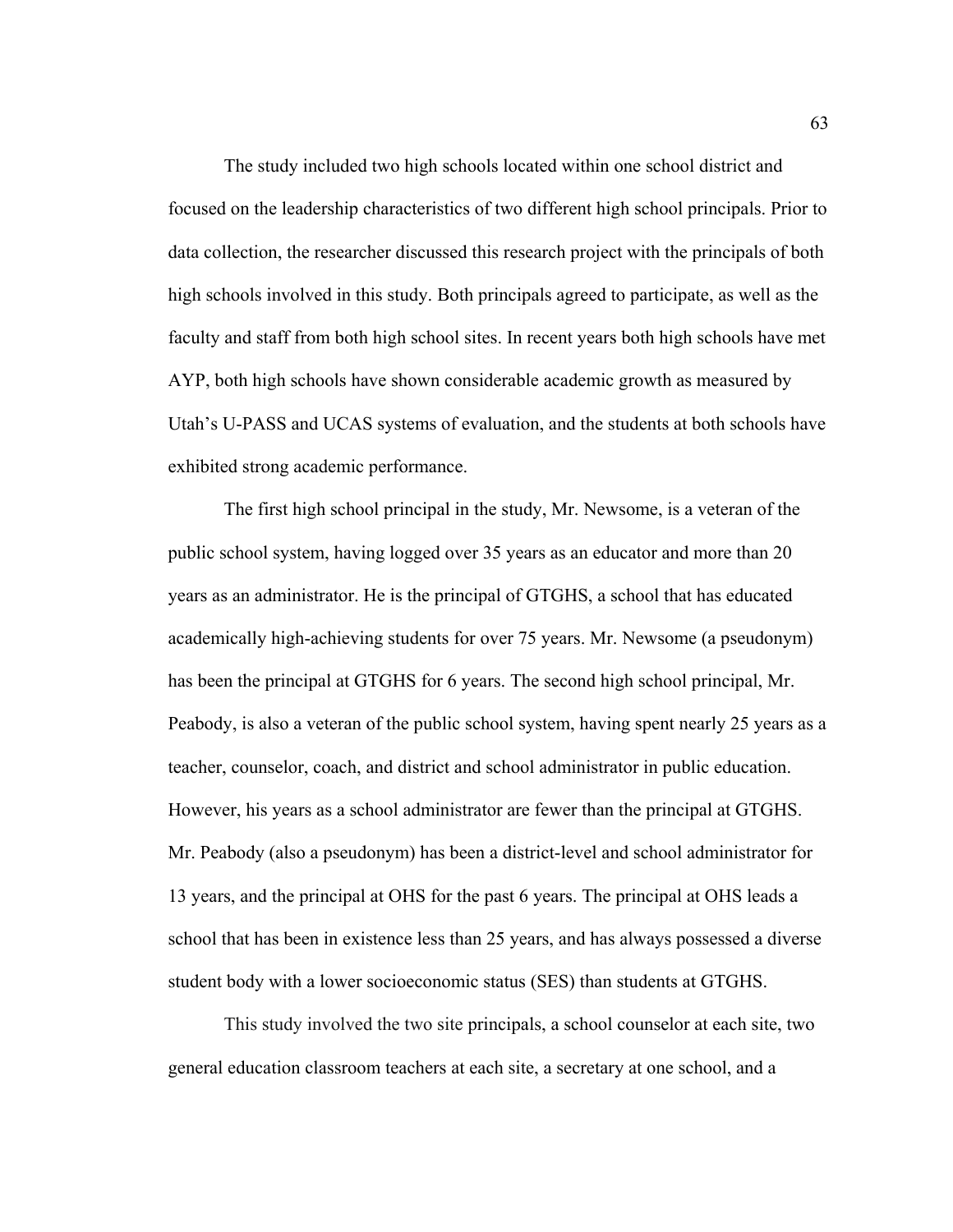custodian at the other participant site. Participation was voluntary and only staff who were willing to be interviewed and observed were part of the study. The school staff had varying years of experience at the school site (Table 5). A total of 12 educators participated in this study: 2 principals, 8 faculty, and 2 staff members. Both principals in the study were male and both are Caucasian. The teachers involved in the study instruct in a variety of subjects: social studies, Spanish, psychology, and family and consumer science.

# **Researcher Frame of Reference**

In an effort at full disclosure, it is appropriate to identify the researcher's frame of reference. As a researcher, I am motivated to study this topic for several important reasons. First of all, I am a principal at the high school level. It is my hope in conducting this research to strengthen the unequivocal centrality of a principal's role

# Table 5

#### *Participants in Study*

| Participant          | Years at site |
|----------------------|---------------|
| GTGHS principal      | 6             |
| OHS principal        | 6             |
| GTGHS counselor      | 7             |
| OHS counselor        | 5             |
| <b>GTGHS</b> teacher | 18            |
| <b>GTGHS</b> teacher | 24            |
| GTGHS secretary      | 14            |
| OHS teacher          | 19            |
| OHS teacher          | 20            |
| OHS custodian        | 21            |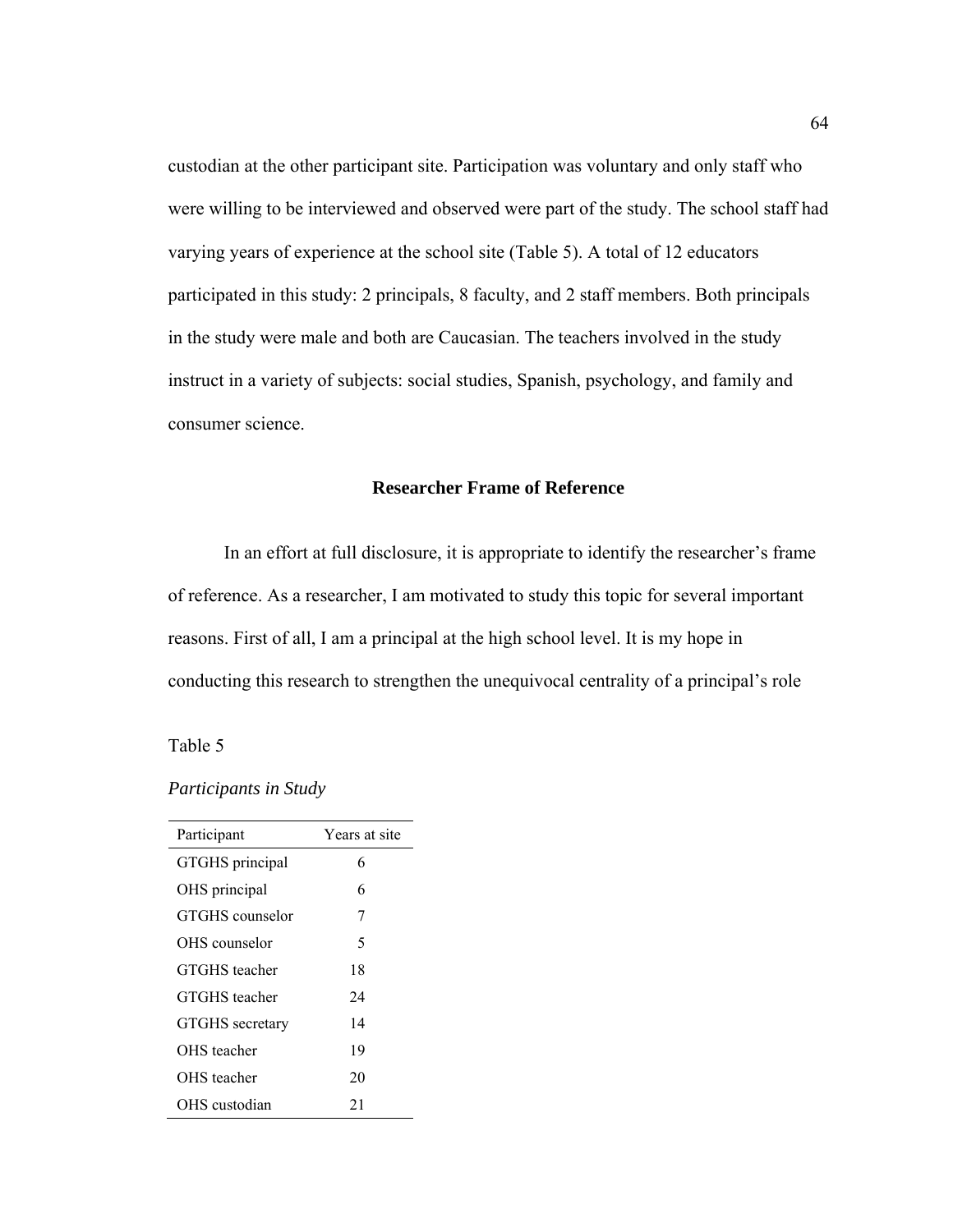in the success of students. The results of this study, if found to affirm the central role a principal plays in the success of students, can only serve to further emphasize the importance of a strong instructional leader.

The circumstances faced by each school principal are unique and require leadership skills that combine structure and consideration (Bess & Goldman, 2001). Principals must pay close attention to all sorts of student-related data, and they must be able to understand and cope with the needs of faculty and staff. The continued emphasis on test scores as achievement measures, the adoption of state standards for high school graduation, and the imposing federal mandates that penetrate every public school in America puts added pressure on school principals. However, the roles of a strong caring culture, real and meaningful relationships, along with effective instructional leadership practices may have a more resounding positive impact on student learning than any other influences on achievement. Even proponents of performance data-driven and goal-oriented school improvement agendas recognize that the "most overlooked ingredient is results-oriented leadership" (Schmoker, 1999, p. 12).

# **Study Purpose**

The purpose of this case study was to improve the understanding regarding principals and how they impact schools, student learning, and the academic success of students. This study hopes to serve as a credible and compelling motivational catalyst to superintendents, school board members, and to principals as they make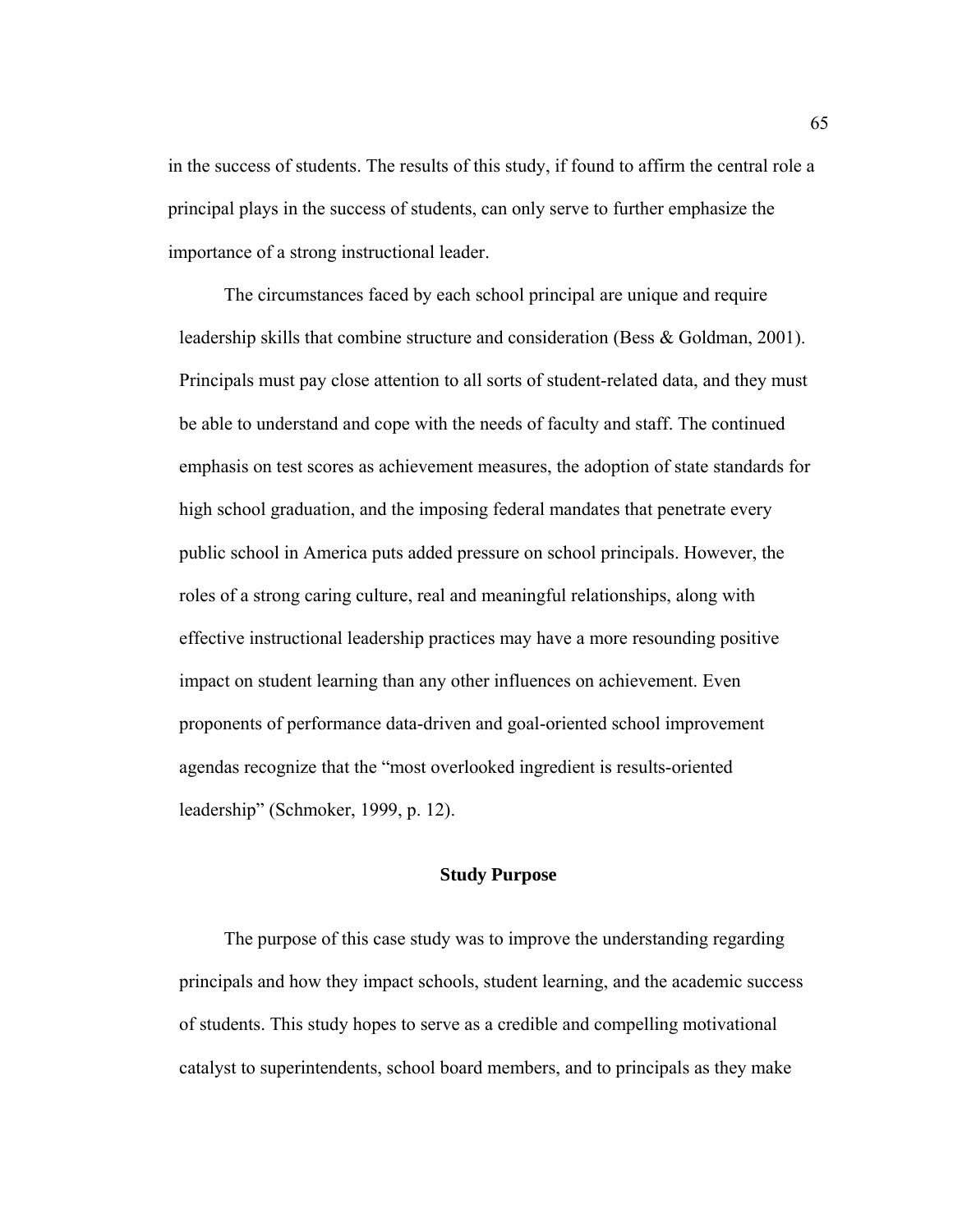personal decisions about where priorities lie, about how school principals have the most profound positive impact on student learning, and how principals make personal decisions regarding their commitment to their work. An increasing number of students in society today face personal and family issues in relation to demographic, societal, moral, and academic challenges. Leaders in education, and in particular high school principals, cannot afford to be deterred in their quest to support student success. Students need encouragement to work hard, achieve, and dream. Principals must help build resiliency in students as they face broad challenges found in society today. They need hope for a better tomorrow, and they need strong leaders who will give them this hope.

#### **Research Question**

 The primary purpose of this study was to identify leadership characteristics exhibited by high school principals as they related to academic success. This was accomplished by answering the following question, *Which effective leadership characteristics do highly successful school principals demonstrate?* 

The researcher has spent over 15 years as a high school administrator, and these years have been some of the most challenging, yet also the most rewarding years of a career in education. As the researcher has interacted with colleagues and friends, an ever-increasing awareness of the need for principals to gain understanding of how best to impact student success for the positive has become very clear. This study has helped the researcher to be a stronger influence for positive change. It is the hope of the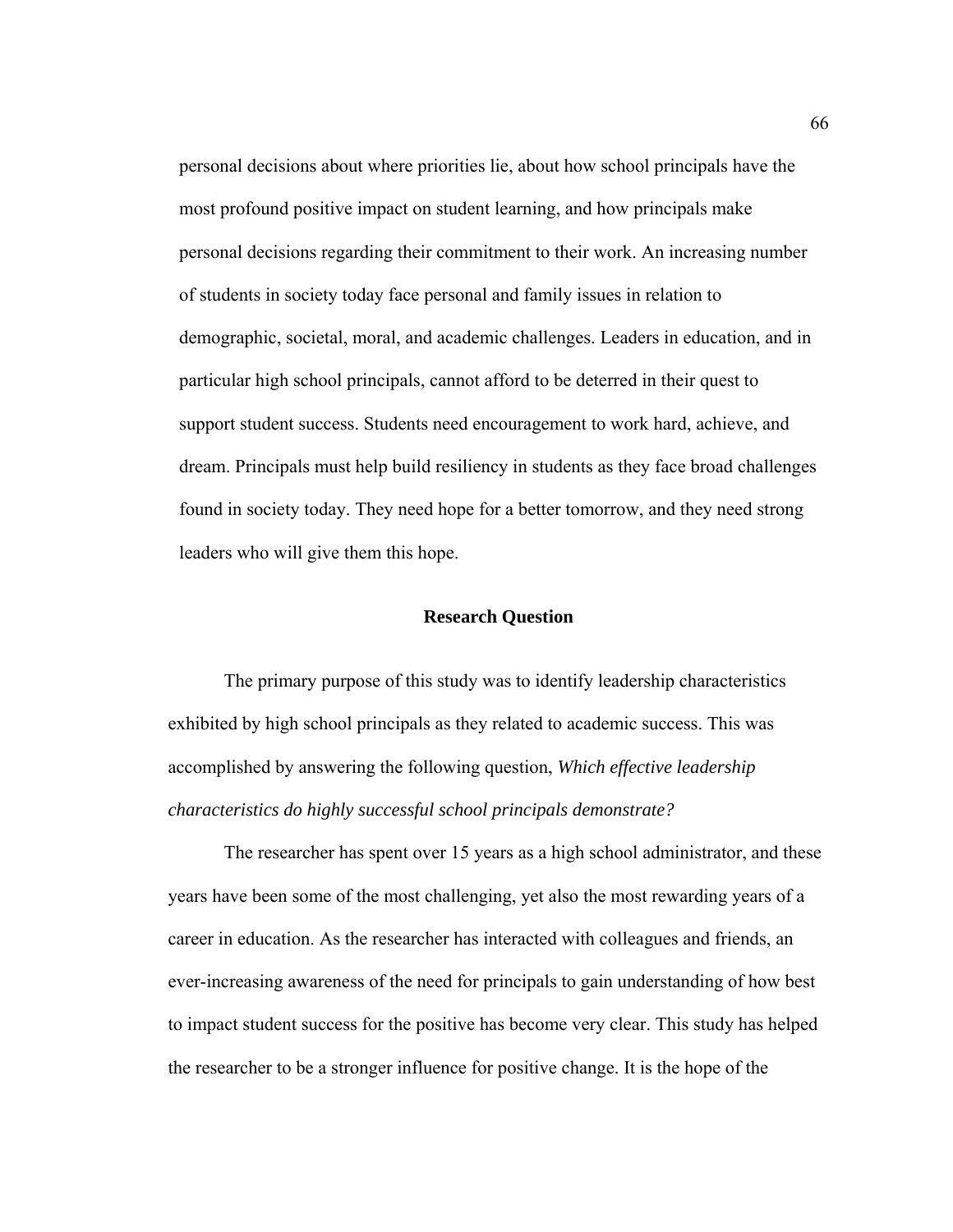researcher that this study will benefit other educators in the quest to impact others for good. The purpose of this study was to research successful school principals in an attempt to uncover leadership characteristics that positively impact students in at least two study school sites. Both study school sites are schools where students are flourishing despite changing socioeconomic climates combined with rapid shifts in demographics.

## **Instrumentation and Data Collection Procedures**

Approval was obtained from Utah State University Institutional Review Board (IRB) followed by IRB approval from Mountain School District (a pseudonym). All information provided has remained confidential and has only been reported as individual/group data with no identifying information. All data, including taped transcriptions from the interviews, were kept in a secure storage cabinet and only the primary researcher had access to them. After the research was completed, the recordings and transcribed interviews were destroyed. In addition, documents and archival records were collected and assessed to provide additional information. These documents were also destroyed at the conclusion of the research for this study. School Improvement Plans (SIP), ISQ and PNA survey data, policy manuals, standardized test scores, accreditation information and the like were included in the data collection and analysis. Efforts to triangulate (Glesne, 2006) the process and the data was accomplished through the careful design of the interview questions, a repeated interview session, a member check, documents and archival evidence, and through participant observations. Multiple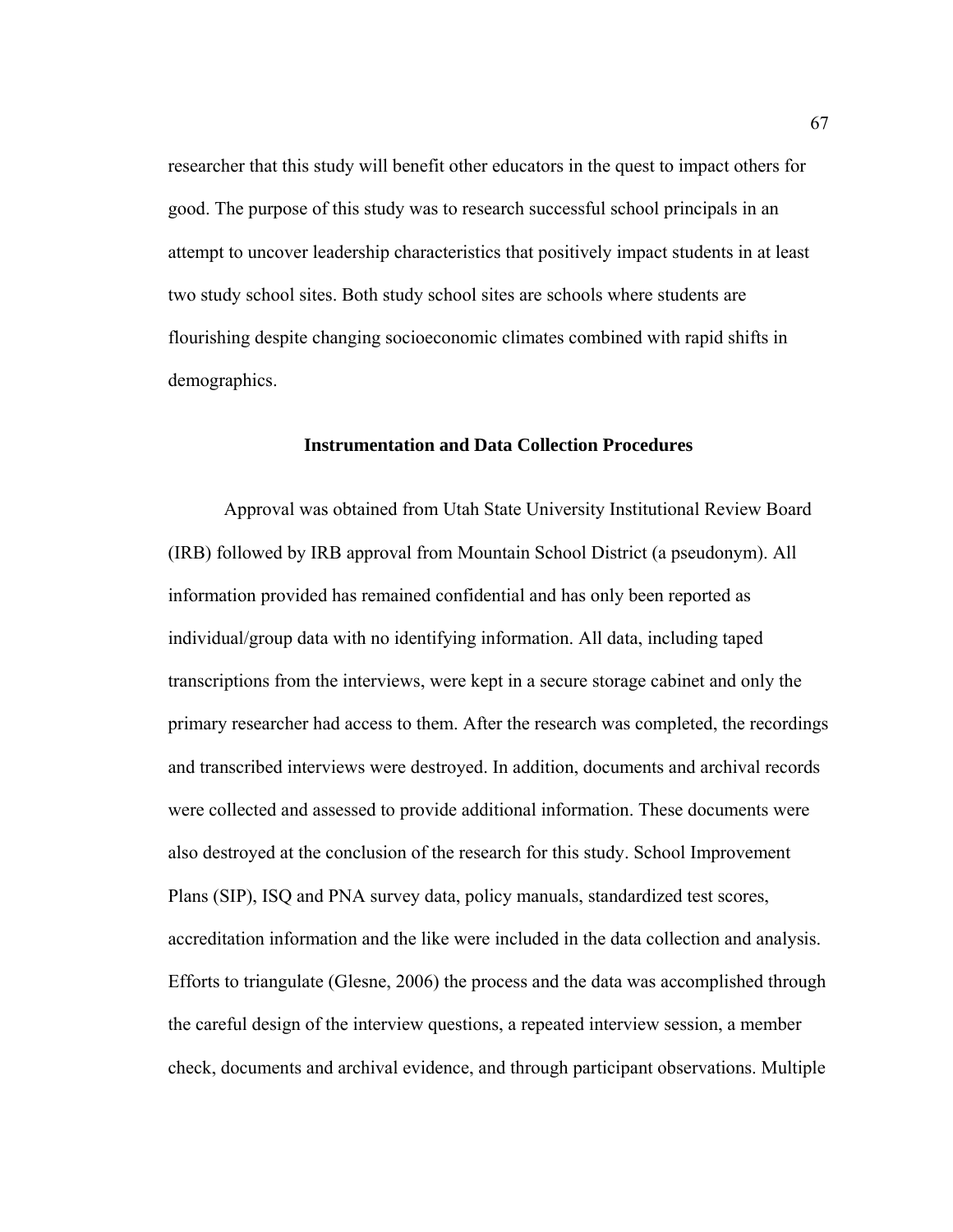open-ended questions and participant observations have helped to solidify the accuracy of the data.

Open-ended interview questions were developed in an effort to uncover leadership qualities that influence a school's excellence and student success within a given culture (see interview protocol in Appendices A, B, and C). Interview participants included two high school principals, a school secretary from one school, teachers at each site, a custodian, and school counselors. Faculty and staff participants were contacted via e-mail and randomly selected to be in the study. Only those prospective participants who have worked at the school site for at least the past five years are among the participants in the research pool that were randomly selected. More than 60 potential faculty and staff participants at each study site were randomly solicited to participate. The details of the research study were briefly introduced in a letter e-mailed to participants, with time expectations outlined. Only volunteers were selected to participate in the final research study. Participants were selected from the initial group of people who volunteered to participate in the study and who also responded to the email. These study participants were randomly selected to participate in the short interview portion for faculty/staff.

In addition to the open-ended "how" and "why" questions, the researcher has sought to develop a "respondents' acceptance of interviewers' frameworks of meanings," as discussed in Mishler's work (1986, p. 54). Mishler contended that an agreement by interview respondents to cooperate with interviewers and to do what they are asked to do is often seen as the essential factor in a successful interview. This can be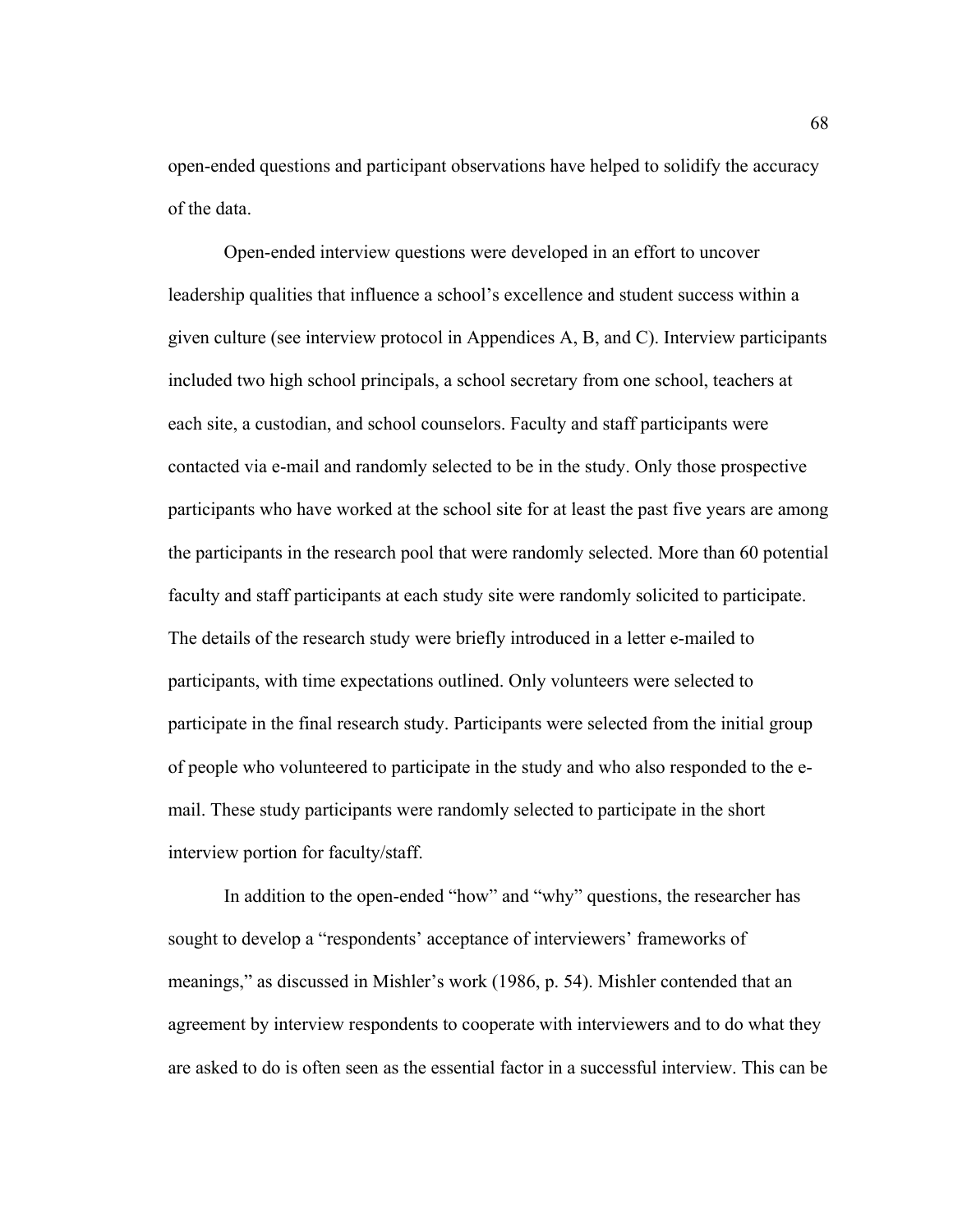accomplished by helping respondents learn how interviewers may respond to their answers to questions. For example, there may be some meaning behind an interviewer restating or re-phrasing an original question, or as interviewers probe for further information. Helping respondents understand and accept an interviewer's framework of meanings is a key factor in completing interviews productively. Successfully building a rapport with respondents should result in the production of interview answers that are more readily coded and provide helpful research information.

The faculty and staff participants were given a date and a time for individual interviews and were thanked for their participation. At the outset of each interview, the purpose of the study and the selection procedures were explained to each participant, and they were each told how the data would be used to complete the study. All participants were interviewed on two different occasions—once at the beginning of the study, and again several weeks later, towards the conclusion of the study. With the permission of the participants, the interviews were recorded and transcribed by the researcher. The participants were given the opportunity to review the transcription for accuracy before the final analysis of the data took place. The interview questions were designed to elicit stories regarding the school leadership, the school culture, and the connection these might have to the academic achievement of the school. The questions also helped gather descriptions, dialogue, and illustrations of leadership characteristics that were having a positive impact on students at their school, and were designed to validate responses provided by the principals for each corresponding school.

Information was also gathered through participant observations of the principal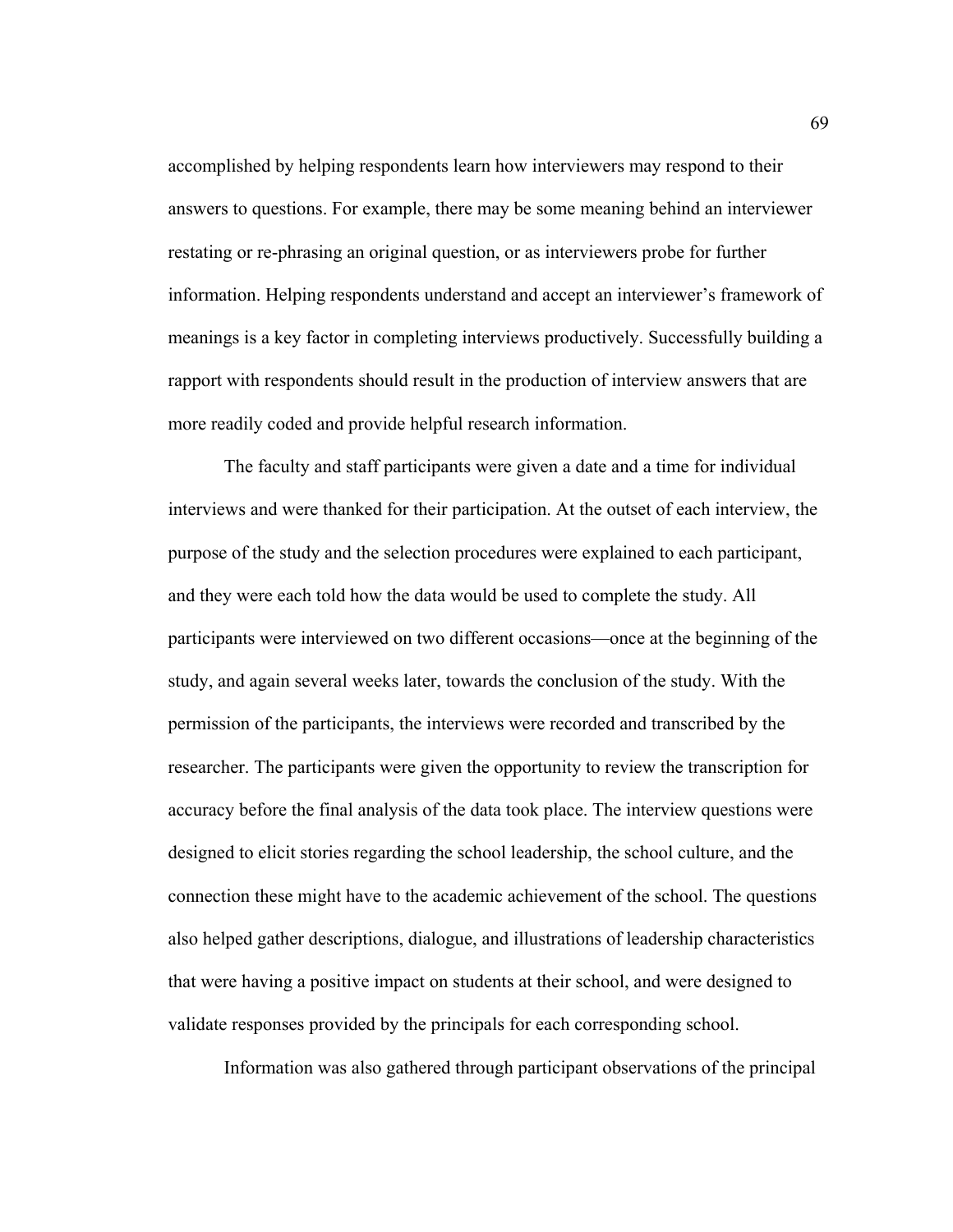during once-a-week visits to the study site where the researcher shadowed the participant principal throughout the day as they interacted with students, faculty, and parents over an eight week period. Participant-observation is a mode of observation in which the researcher is not merely a passive observer (Yin, 2009), but also takes on a variety of roles. Yin noted that participant observation provides opportunities for the observer to gain access to data that may be inaccessible to scientific investigation; the ability to perceive reality from an insider's point of view, further solidifying the accuracy of data; and the ability to observe a greater variety of situations to collect diverse data.

A member check with each participant interviewed was done to ensure that the researcher did not misinterpret feelings or make inaccurate statements (Lincoln & Guba, 1985). Member check allows researchers to check their own subjectivity and ensure the trustworthiness of their findings. It also provides a means to tell a story that resonates for all involved. Lincoln and Guba (1985) stated, "The member check, whereby data, analytic categories, interpretations, and conclusions are tested with members of those stakeholding groups from whom the data were originally collected, is the most crucial technique for establishing credibility" (p. 314). Member checks were an ongoing process throughout the study. Once the interview data was analyzed, coded, and interpreted a final member check was done to assure that member intent had been maintained. This step was probably the most critical for establishing trustworthiness (Creswell, 2009, p. 203). In efforts to triangulate procedures of the research, the researcher verified findings by returning to the study participants near the conclusion of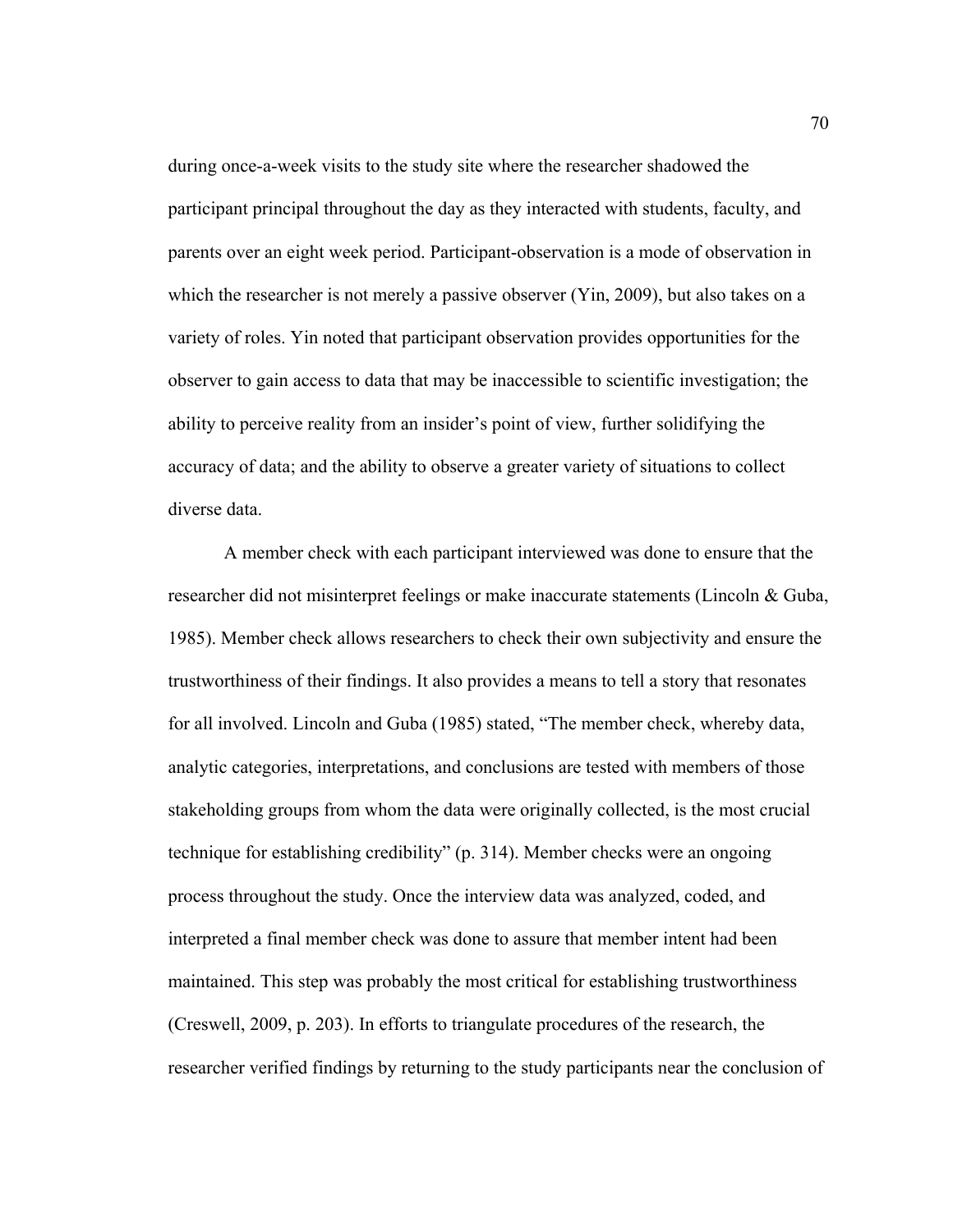the study to collect responses and compared them with the researchers own assumptions and interpretations. This allowed the participants the opportunity to comment and to give additional information, and reduced the likelihood of misinterpretation of data. It also further served to clarify and triangulate the meaning of the interviews and observations (Lincoln & Guba, 1985; Merriam, 2001; Strauss & Corbin, 1994). According to Patton (2002), conducting a member check only serves to provide further validity for the research.

In order to guard against researcher bias the researcher kept a journal of the researcher's own perceptions and experiences throughout the research and data analysis. This journal was used as a source of bias control as well as a means of interpretation. Creswell (2009, p. 278) claims it is difficult to discern where reporting findings end and where interpretation begins. One distinction of qualitative research is that all findings and interpretations are subjective assessments of the researcher. Thus, when examining the findings of a qualitative study, one should look for the personal interpretations of the researcher.

#### **Data Analysis**

 The researcher's task at this juncture of the study was to make meaning from the myriad of data that had been collected. Stake (1995) suggested four forms of data analysis and interpretation. These forms of analysis include: categorical aggregation or the collection of instances with the expectation that issue-relevant meanings will emerge; direct interpretation or the viewing of single instances in the data which leads to inferring meaning from them; establishing patterns by showing relationships between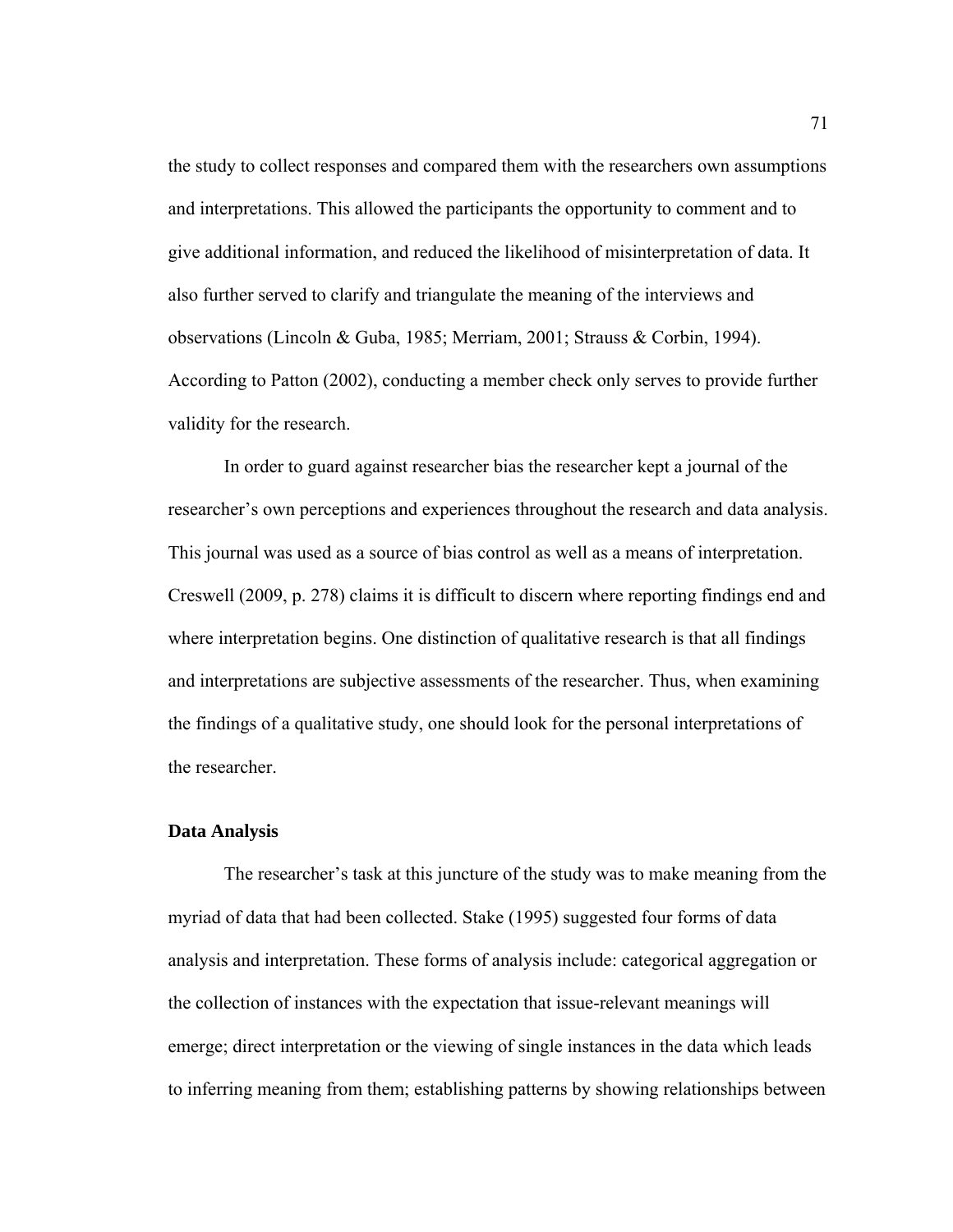two or more instances or categories; development of generalizations which identifies what the researcher has learned from the case that may be applicable to this setting or other settings.

The final stage of this qualitative study required the researcher to grapple with the "what" and "how" questions in order to report the findings. Since this study was an exploratory case study, the "what" and the "how" questions should have been answered in a way that would result in an explanation of the studied phenomenon. The researcher assisted in the transcription of the principal and teacher interviews to be utilized in the final analysis. Once the transcriptions were completed, each transcript was hand-coded; then data coding and segmenting was completed for further in-depth analysis according to the conceptual framework. According to Crabtree and Miller (1999), this process of analysis is referred to as template organization. An open coding methodology was used to fracture the data into vignettes about principal characteristics. Axial coding (Strauss & Corbin, 1998) was then used to reassemble the data into a set of interrelated themes and categories in an effort to provide a more detailed explanation of how faculty and staff members perceived the relationship between school principal and student achievement. Crabtree and Miller suggested that to explore a limited facet of the data the researcher may construct an analysis process that creates a code scheme. According to Crabtree and Miller, creating a code scheme is a relatively quick and easy to understand process. In this particular research study a code template or scheme assisted the researcher in of this study in "categorizing [the data] into empirically based and meaningful segments" (p. 177).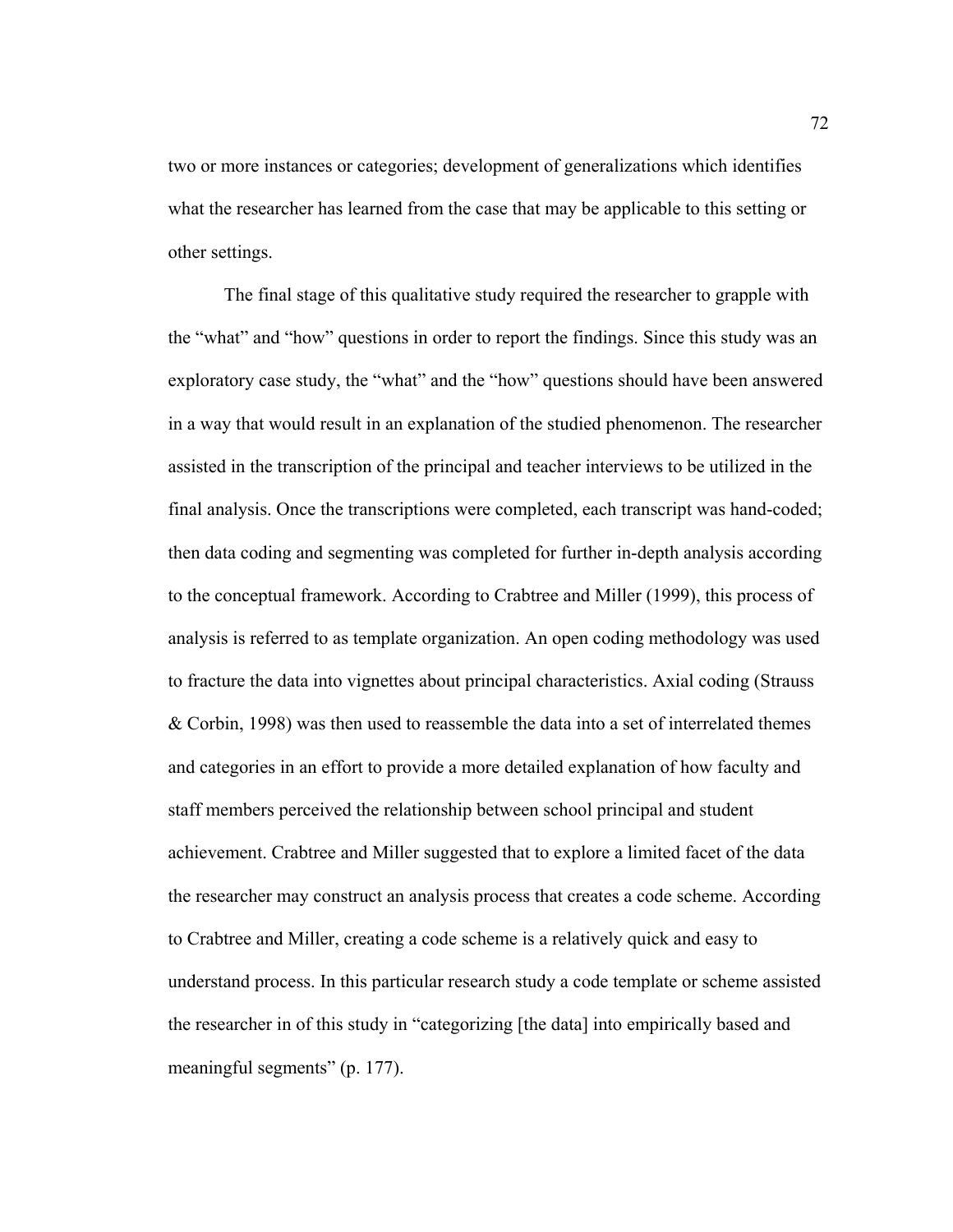Merriam (2001) implied that researchers who describe data without conveying any meaning may lead readers to disregard the results of a given study. According to Yin (2009), the most commonly applied method for analyzing case study data is pattern matching. Pattern matching allows the researcher to move beyond generalizations to the construction of recurring themes. Pattern matching was applied to this study in an effort to determine common themes occurring in the data, particularly related to leadership characteristics and its effect on academic achievement.

The principal interviews were conducted in the principal's offices and lasted approximately ninety minutes each. The principal's responses were recorded and transcribed. Responses from the principal interviews were analyzed and coded so that a leadership profile could be developed for each participating principal. The researcher integrated findings from *School Leadership that Works: From Research to Results* by Marzano and colleagues (2005) and from *7 Steps to Effective Instructional Leadership*  by Elaine McEwan (2003a) to formulate topics and subtopics for themes. Teacher interviews were compared with the principal interviews and/or principal profiles to determine whether teacher perceptions were in alignment with results from principal interviews and observations. Teacher and staff interview responses were coded, which further helped to identify important issues of educational leadership. Recurring themes, patterns, and categories emerged and became evident. Teacher perceptions of principal leadership characteristics and behaviors were compared with those of the Marzano and McEwan studies, and with the principals themselves. Results were summarized, a discussion of meanings was presented, and the researcher worked to interpret and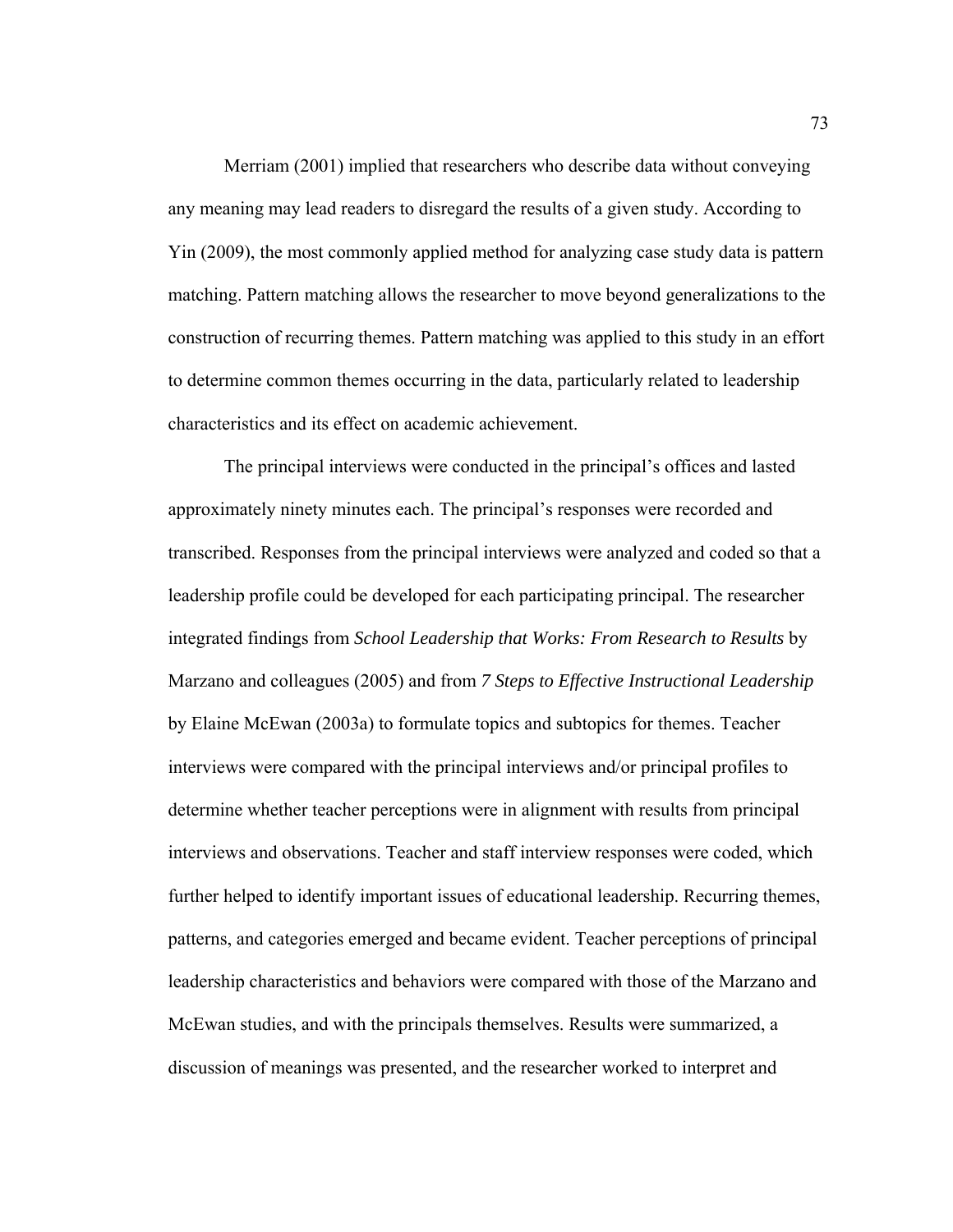evaluate the findings to explain what the results meant and how they could be applied to the broader body of research.

# **Validity and Reliability**

 Merriam (2001) concluded that validity for qualitative research differs from other types of research designs. The validity in this study was strengthened through the incorporation of triangulation, as explained by Merriam. Validity was also established through reflexivity. Goodall (2000) referred to reflexivity as the "means to turn back our self-lens through which we are interpreting the world" (p. 137). The researcher in this study understood the role of a high school principal. The researcher is a father of high school age children and has also spent more than 15 years working directly with high school age children. This helps the researcher understand the impact relationships the researcher has with other principals and district-level administrators in the school district of study may have had. These relationships did play a role in the researcher's interpretation of the data. The researcher understood and acknowledged that the results of this research are open to individual interpretations. When these results are examined reflexively, they do reveal to us how we view the world and why we interpret data as we do (Goodall, 2000).

Creswell (2009) noted that in qualitative studies, validity means checking for the accuracy of the findings by implementing certain procedures and then determining whether the findings are accurate from the researcher's viewpoint, the participant's viewpoint, and the reader's viewpoint. Multiple strategies were implemented throughout this study to validate the authenticity and the accuracy of the research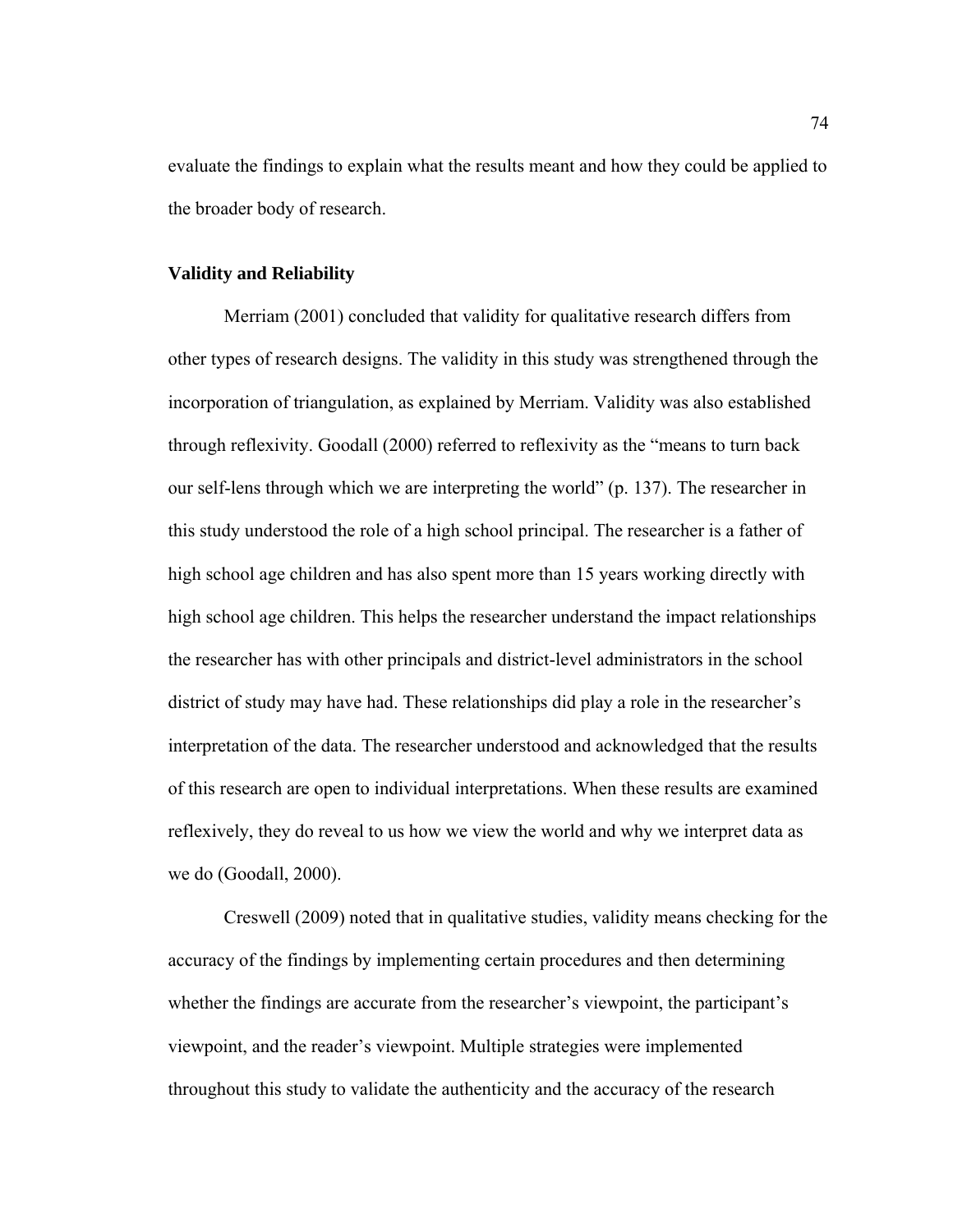findings. In addition to reflexivity, triangulation was accomplished through the implementation of several procedures that are outlined in the following paragraphs.

The researcher transcribed the audio-taped interviews, and e-mailed transcriptions to each interviewed faculty member to have them checked for accuracy (Lincoln & Guba, 1985; Miles & Huberman, 1994). Interviewees had the opportunity to make corrections, to add or delete information that was shared and transcribed during the interview. The researcher also gave those who were interviewed a second opportunity to share other thoughts about leadership and its possible connection to academic achievement for students towards the conclusion of the study.

In addition, different data sources were triangulated by analyzing evidence from each source and using the data to construct coherent justification for the identified themes. As Creswell (2009) asserted, "If themes are established based on converging several sources of data or perspectives from participants, then this process can be claimed as adding to the validity of the study" (p. 191). Based on this assumption, the research findings were clearly described and participants' words were used to form codes and themes. The transcripts of the principals' responses were checked to ensure that mistakes were not made during transcription, and to see that there were no misunderstandings regarding the definition of codes during the process of coding. Any data collected beyond the face-to-face interviews (i.e., observational data, document review data, etc.) were properly examined in collaboration with the research participants to build a coherent justification for themes that emerged through analysis. Triangulation is a process of collecting data from a diverse range of people and settings,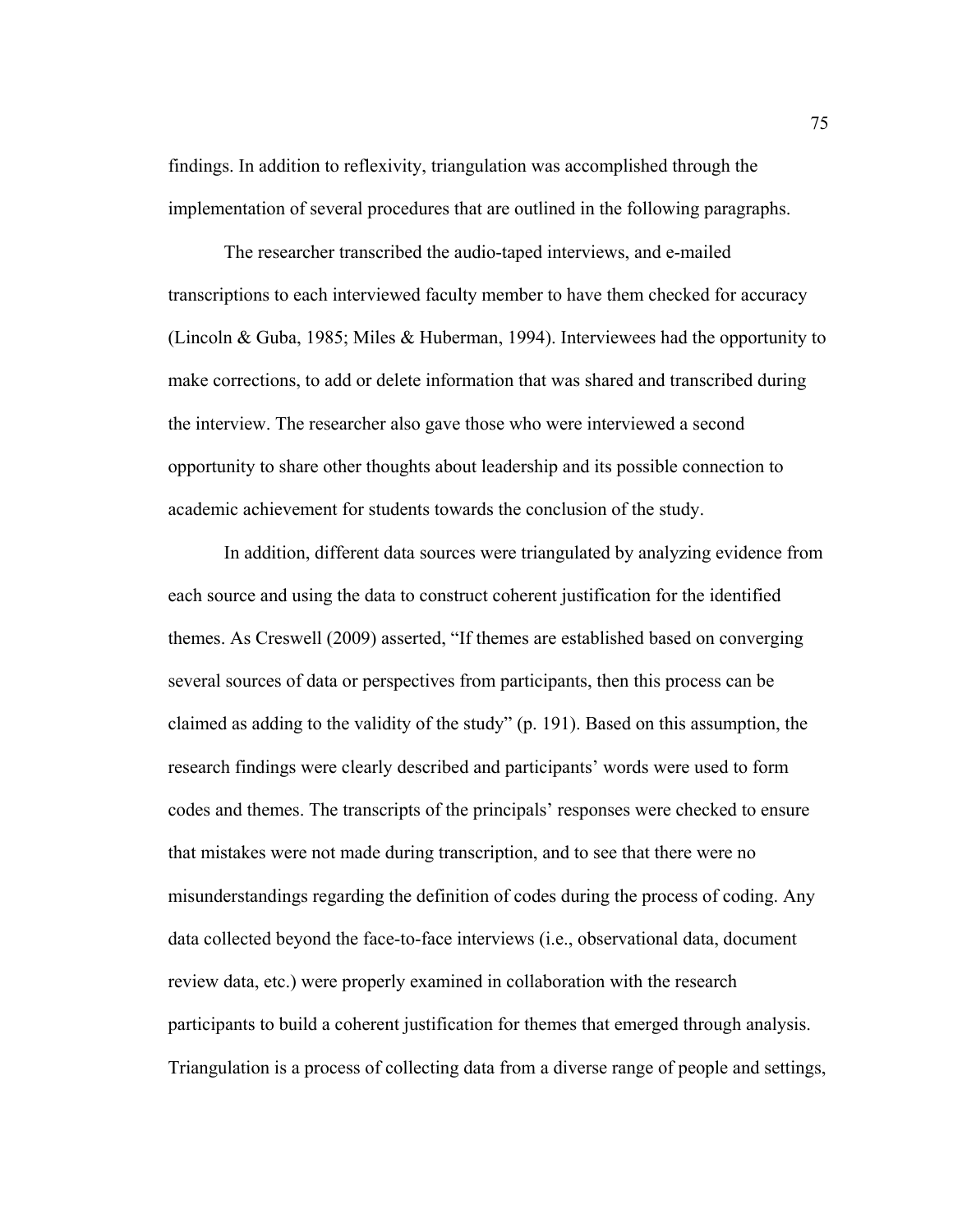using a variety of methods, with the aim of reducing the risk of chance association and systematic biases that may result from using a specific method (Maxwell, 2005).

 In a further effort to increase the validity of this study, the researcher provided a detailed account of data interpretation methods and data collection techniques that were employed for this research. Perhaps most importantly, all data was documented. Yin (2009) asserted that a proper and thorough documentation procedure is critical to allow later researchers to follow the same case study protocol in order to conduct a similar case study design.

 Finally, the researcher recognizes that there are limitations to this study. Glesne (2006) asserted that, "part of demonstrating trustworthiness [validity] of your data is to realize the limitations of your study" (p. 169). The researcher is a high school principal within the school district of study. This research also took place within a relatively small sample and in high schools that may not be similar to many other high schools across the nation. Analysis and interpretation of the data was conducted from a researcher's viewpoint. It was the researcher's desire to identify and minimize bias that may be threats to the study in any way possible.

### **Significance of the Study**

 The intent of this study was to find leadership characteristics prevalent in two high schools that exhibit strong academic performance amongst their students. The findings of this study are important to other administrators and to other school leaders. It is important to understand what it is that high school principals are doing in schools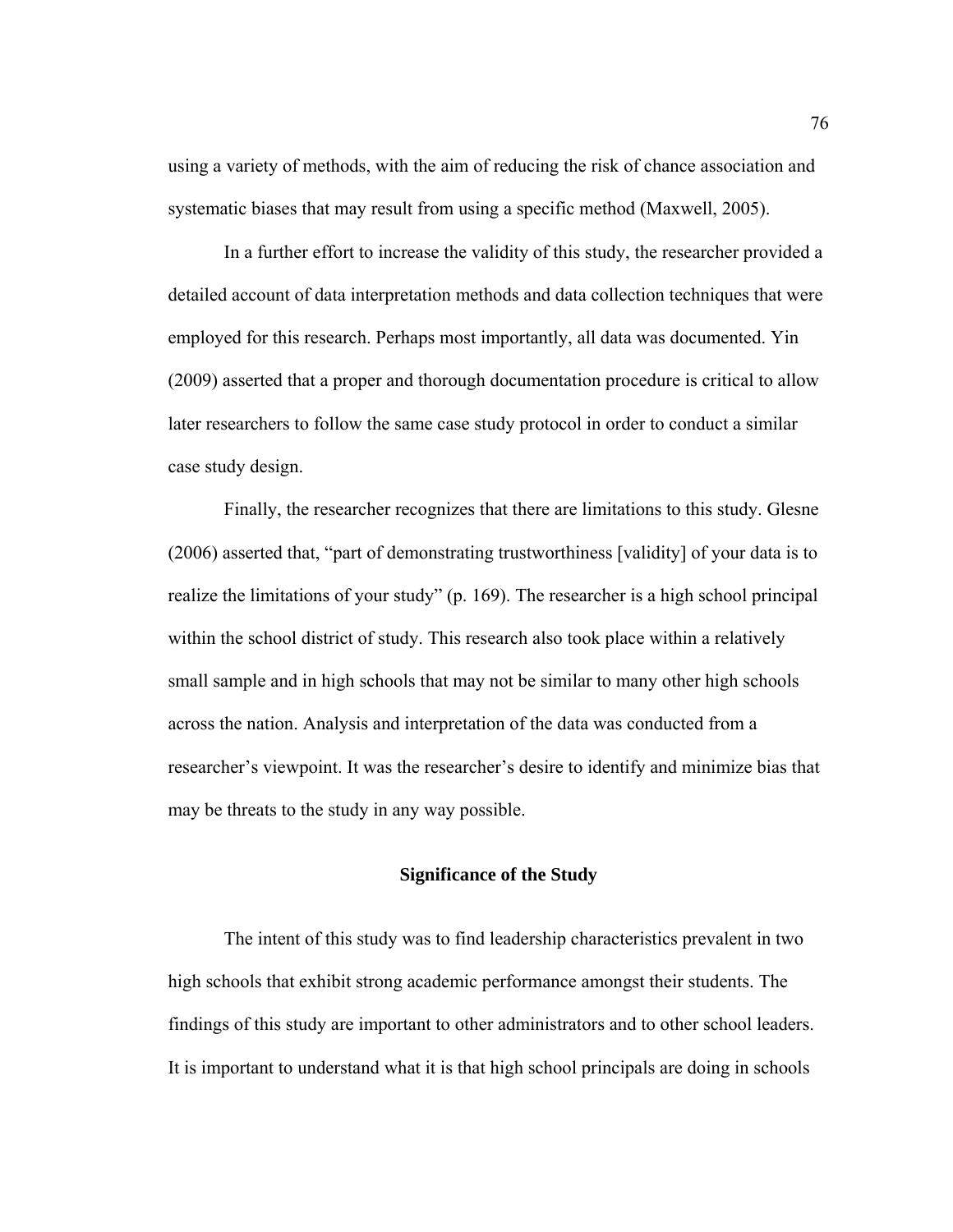where the students are succeeding. This researcher was not be able to answer the research question in explicit detail during this study, but a better understanding of how these high schools effectively support students was revealed.

 This study was significant in a number of ways. The literature review referred to several qualitative and quantitative studies that show a positive correlation between the principal of a school and positive student achievement. Some of the most recent school reform efforts call for a strong, experienced principal to provide the remedy for struggling students. This study directly addressed this issue from an angle that may not have been previously researched. In this study, the researcher compared the leadership characteristics of two high school principals who lead two very different kinds of student populations. Both principals lead schools with challenging populations, but it is clear that the two principals address their challenges is very personal and unique ways. According to the literature review, it takes good teachers, strong community support, nurturing parents, and a visionary leader to raise the academic achievement of students. This study brought several of those leadership practices to light.

 In addition, this study is significant because there is clearly not enough qualitative research that correlates leadership with student achievement. How is it that some schools simply seem to outperform schools even given comparable demographics? Why does a school that has been performing at an "average" level seem to have dramatic positive changes when a different principal arrives? What leadership characteristics are found in two high school principals that have a higher rate of achieving students than comparable schools? These questions will be answered in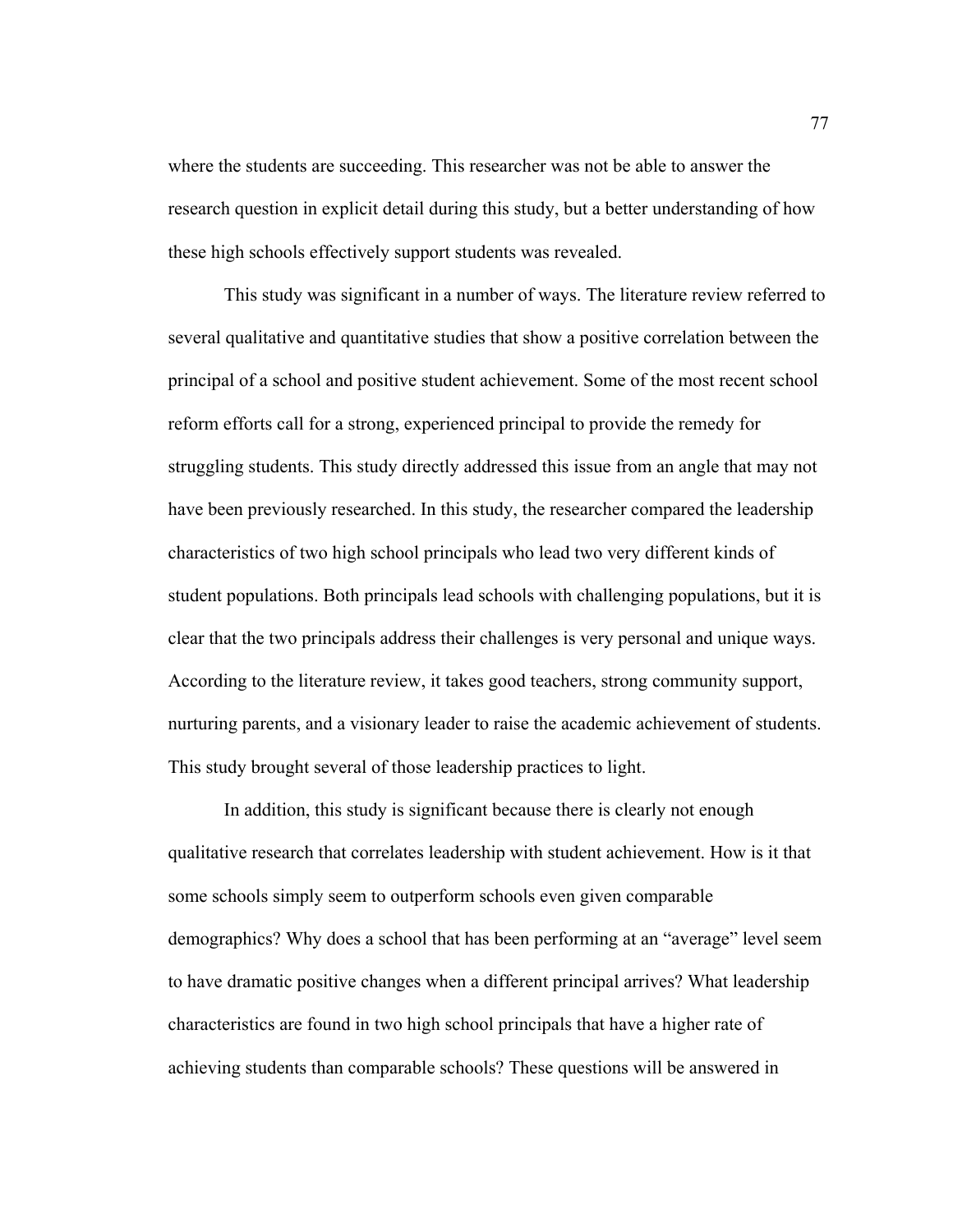Chapters 4 and 5 of this research study.

# **Conclusion**

 This qualitative case study applied observations, interviews, and member checking to analyze recurring leadership characteristics exhibited in two successful high school principals in the Intermountain West. The researcher was responsible for each element of the study, including its reliability and validity. In this study, two very successful high school principals were interviewed and observed in a variety of activities and situations. The data was collected, categorized, and analyzed to identify common characteristics exhibited by these two high school leaders. These characteristics were compared with those Marzano and colleagues (2005) found in their meta-analysis and aligned with the steps of successful instructional leadership outlined by McEwan (2003a) in her study. Chapter IV of this study provides an analysis of the findings of the study. Chapter V provides a summary with implications, discussion, and recommendations.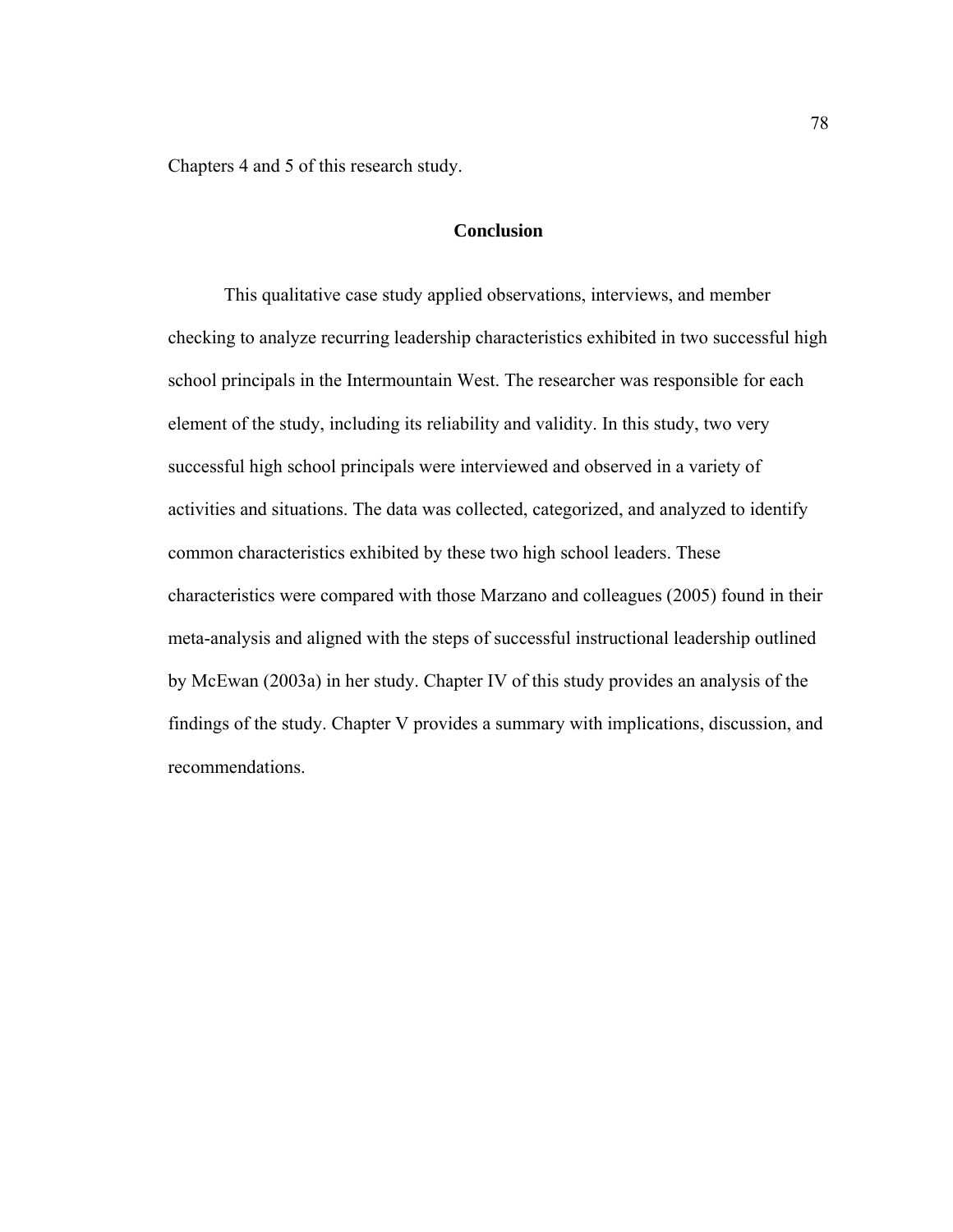## **CHAPTER IV**

# **DATA ANALYSIS**

# **Introduction**

 The purpose of this analysis was to examine the leadership characteristics exhibited by two high school principals in Mountain School District (a pseudonym) in the Intermountain West and to analyze which characteristics are most commonly found in principals whose schools/students exhibit strong academic achievement. By understanding the most prominent leadership characteristics found in successful high school principals, school board officials and local district leaders can more easily select applicants during the hiring process who possess those characteristics that translate to high achieving schools. In addition, the identification of these critical leadership characteristics could assist in the successful development of principals and leaders within Mountain District and within districts that have similar demographics. Focus for this research study came through the following research question: Which effective leadership characteristics do highly successful school principals demonstrate?

 The researcher served as the sole interviewer during the study process. The study was a single case, embedded holistic case study. The main purpose of this study was to unearth characteristics found in successful high school principals within the Intermountain West, and to compare these with leadership characteristics that McEwan (2003a) suggested led to increased instructional leadership and Marzano and colleagues (2005) found to have a strong positive correlation with increasing student achievement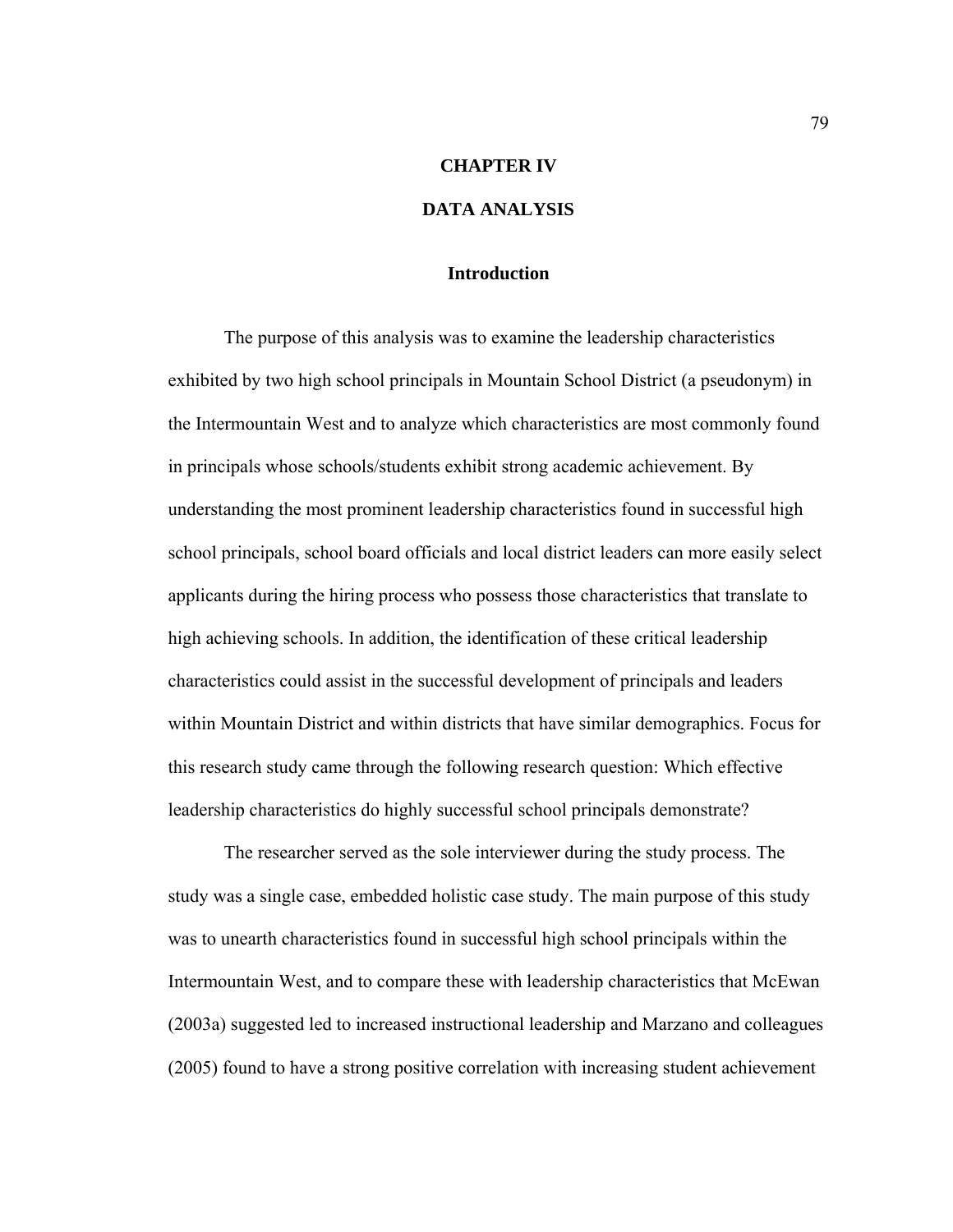in schools. An open coding methodology was used to fracture the data into vignettes about principal characteristics. Axial coding (Strauss & Corbin, 1998) was then used to reassemble data into a set of interrelated themes and conceptual categories to provide a more detailed explanation of how teachers and staff perceive what relationship exists between the school principal and student achievement. The identifying characteristics and common themes that emerged were analyzed and identified as variables needed to be a successful high school principal. The emerging themes were organized into two different categories with subthemes in both of the main categories. Interview responses from both the participant principals and the participant faculty and staff were such that the emerging themes and categories were similar for both participating interview groups. The research question was answered using feedback from the in-depth interviews with the principals, teachers, and staff members who participated in the study. A journal was kept by the researcher to record the perceptions and the experience of the research study.

 SIPs along with ISQ and PNA survey data were analyzed to corroborate what the principal and faculty/staff participants said was occurring in each school. The analysis of each high school's SIP also assisted the researcher in understanding expectations from school, district, and state leaders.

The SIP described the mission, vision, and goals for each high school. The culture of each high school was identified indirectly in the plans through the description of the school's profile, issues, trends, and goals for self-improvement. Goals established by each school were described in the SIPs, and how the schools assembled School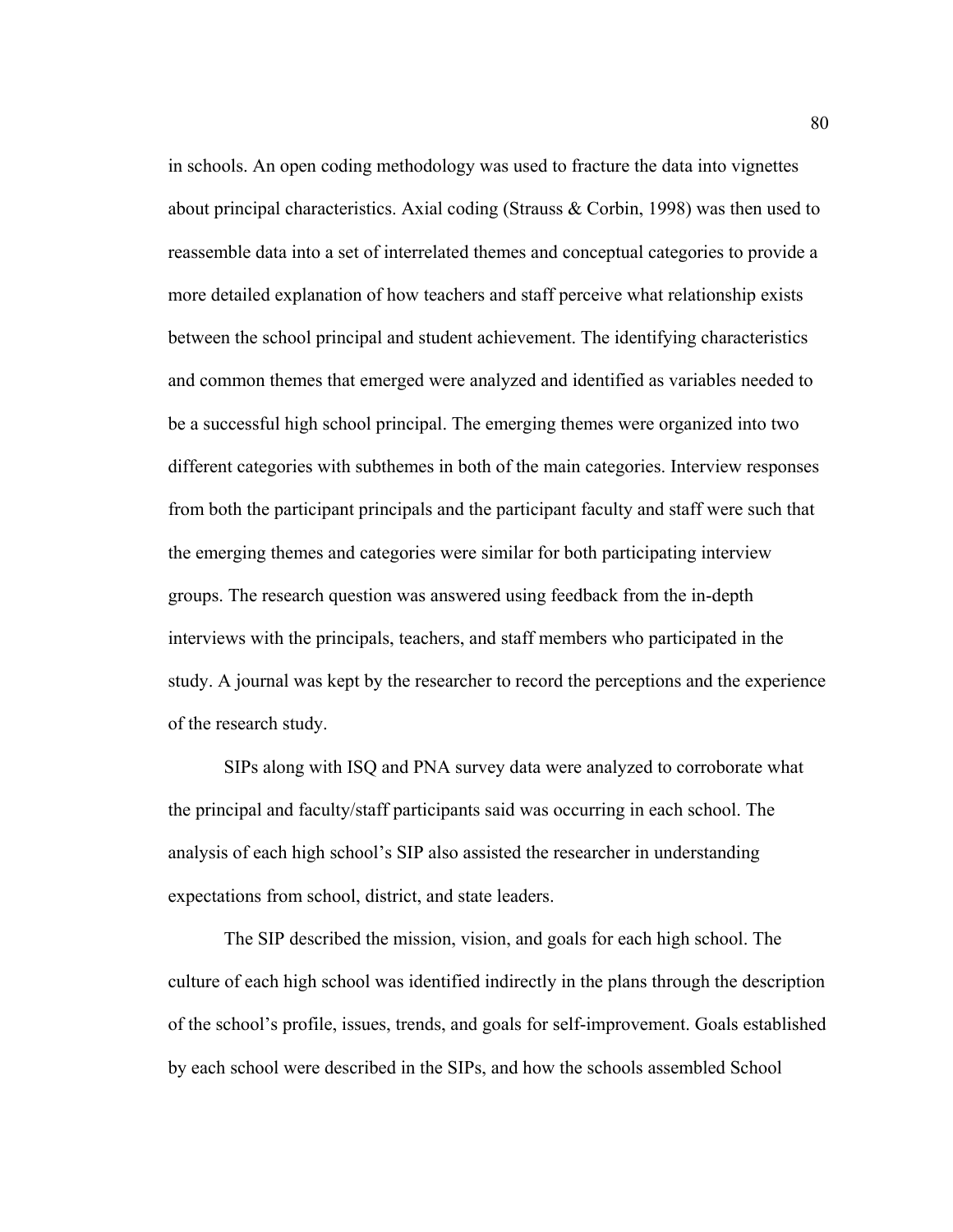Improvement Action Plans to address the goals of the SIP assisted the researcher in better understanding the nature of the culture being studied.

 Research data was triangulated (Patton, 2002) which helped contribute to the validity and reliability of the information. Data collected from both the faculty and staff interviews were compared with the data collected from the interviews with the high school principals. This comparison assisted the researcher in finding the characteristics and themes for leadership that were exhibited at both research high school sites. Faculty and staff responses validated what the high school principals perceived as reality in the high school world they lived in. Review of documents also provided the researcher a more complete picture of how the principals were accountable to the local school board.

# **PNA and ISQ**

Indicators for School Quality (ISQ) is a comprehensive survey system developed by The Center for the School of the Future (CSF) at Utah State University for school administrators to evaluate and monitor school improvement efforts. It summarizes the perceptions of parents, teachers, students, and other school staff regarding more than 30 crucial characteristics of a given school. The ISQ reporting systems summarizes what the survey perceives as the "seven core domains" of student commitment, school leadership, instructional quality, resource accessibility, and school safety. The survey instrument is administered to the four respondent audiences of parents, teachers, students, and other school staff in an exclusive format called "Signal Analysis," which works on a traffic signal metaphor. Each domain and item is given a color grade based on the results of the survey. Green is better than yellow, which is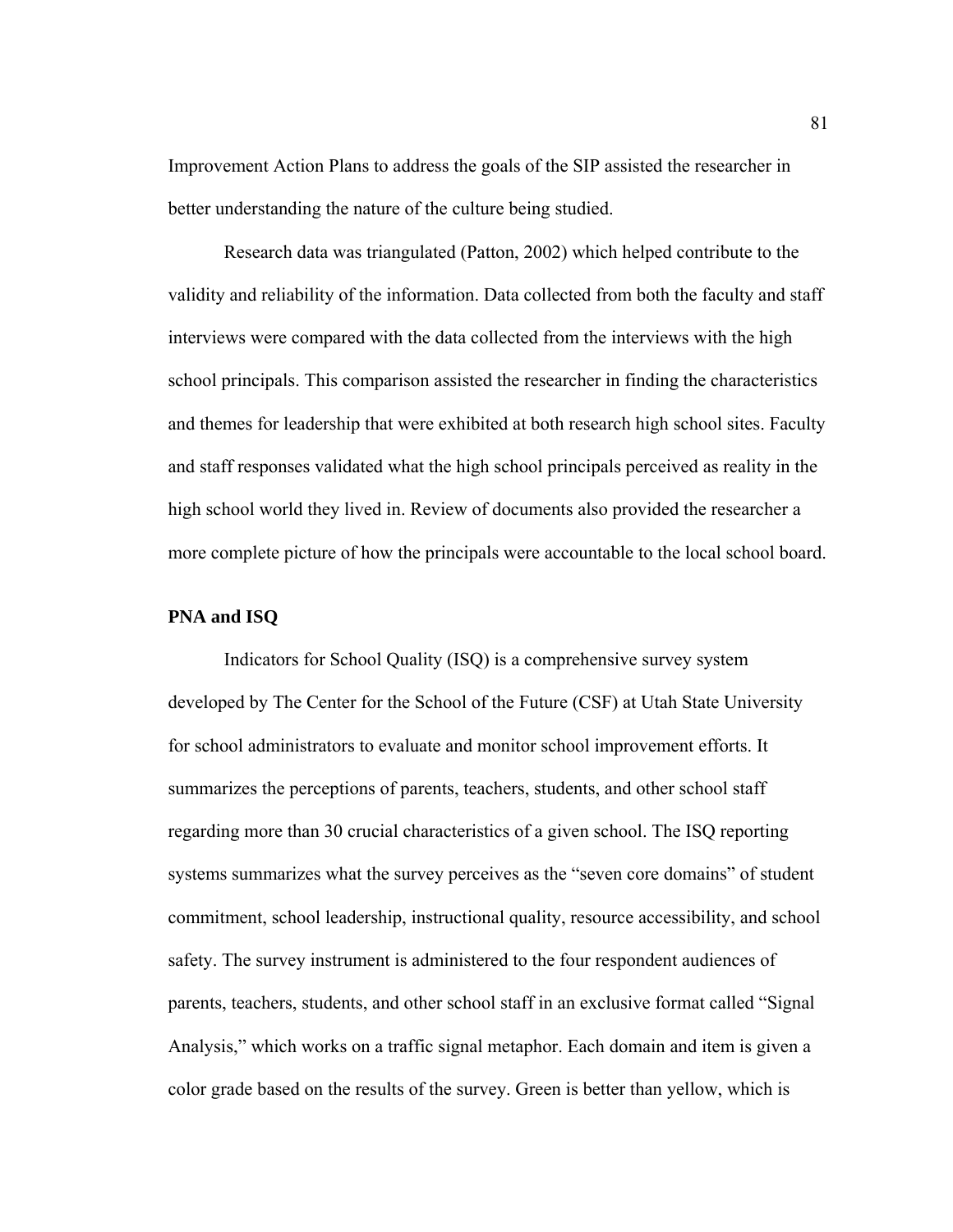better than red, and purple is reserved for exemplary practice. ISQ also includes a school and community risk and resiliency assessment. Based on extensive research, ISQ includes items that assess social and academic risk for both school populations and the community at large. With this information, schools are able to receive and interpret data that will assist leaders, teachers, and parents in viewing an accurate picture of the strengths and weaknesses of their school community (CSF, 2012).

The ISQ measures parent, teacher, and student perceptions of parent support, teacher excellence, student commitment, school leadership, instructional quality, resource management, and school safety. The ISQ process attempts to gather responses from the entire school population. In almost all cases, response rates are high enough to place confidence in generalizing the results to nonrespondents. Research data that are compared represent eight consecutive years of ISQ responses from over 200 schools (K-12) in the Mountain West. These schools represent a broad sample of geographic settings, ethnic compositions, and SES. Most of the schools in the sample of ISQ data used the ACT test as a reference for the standardized test scores. Tests were given to  $11<sup>th</sup>$  and  $12<sup>th</sup>$  graders with a composite battery median score used as a single metric of academic achievement by school.

Both GTGHS and OHS have participated at least twice in the ISQ survey process over the past 7 years (see Tables 6 and 7). Ratings of behavior support domains, as reported on ISQ surveys, were highly predictive of:

- The NCLB notion of Adequate Yearly Progress (AYP) success
- The U-PASS and/or UCAS notion of strong academic progress by students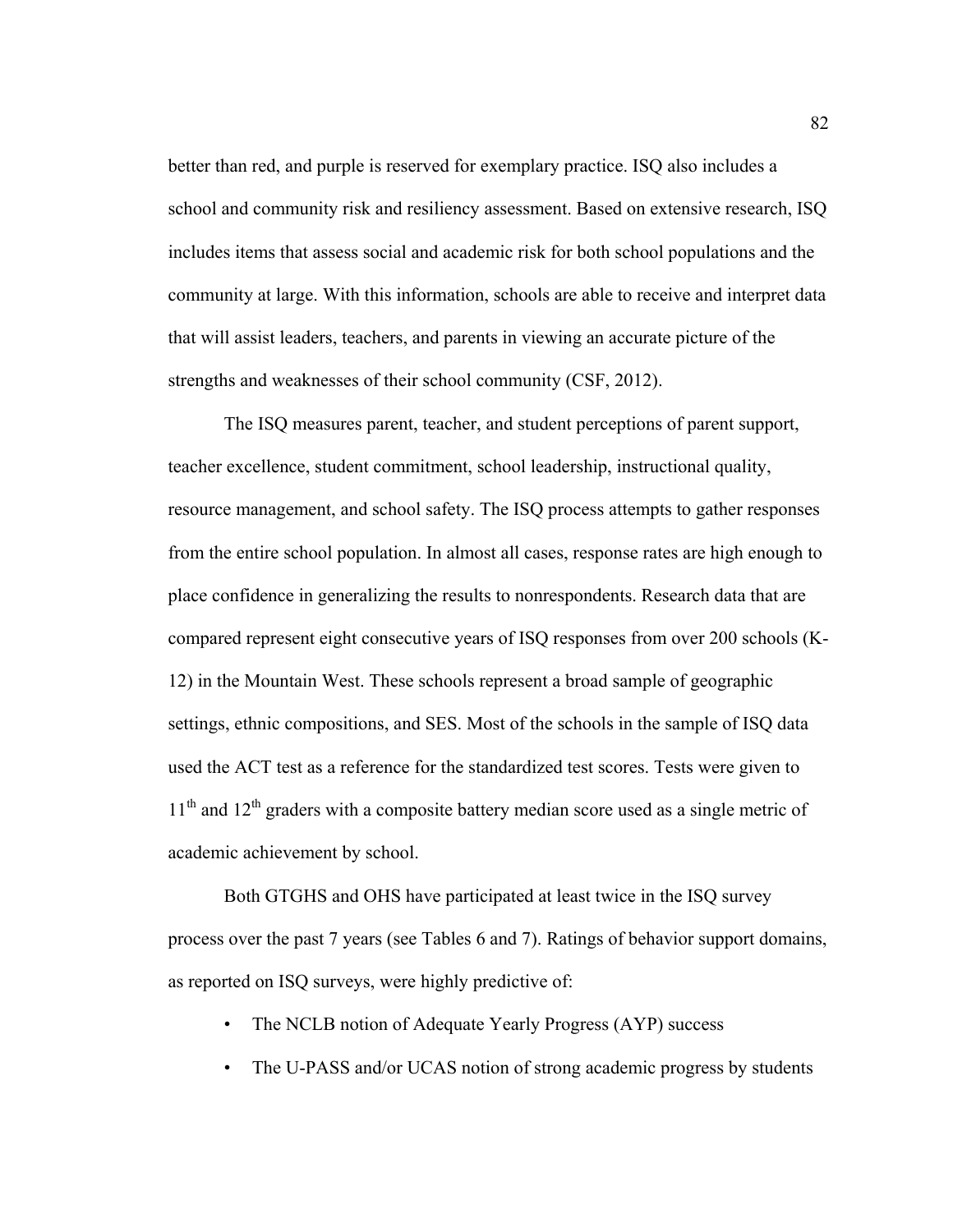*Comparison of ISQ Feedback for Good-to-Great High School (GTGHS) 2005 Versus 2012* 

| Indicators of<br><b>School Quality</b> | Parent rating   | Teacher rating  | Student rating  | Staff rating    |
|----------------------------------------|-----------------|-----------------|-----------------|-----------------|
| Parent support                         | $2005$ -at norm | 2005-at norm    | 2005-above norm | $2005$ -at norm |
|                                        | $2012$ -at norm | $2012$ -at norm | 2012-above norm | $2012$ -at norm |
| Teacher excellence                     | $2005$ -at norm | 2005-above norm | $2005$ -at norm | 2005-above norm |
|                                        | 2012-above norm | 2012-above norm | 2012-above norm | 2012-above norm |
| Student                                | $2005$ -at norm | $2005$ -at norm | 2005-above norm | $2005$ -at norm |
| commitment                             | $2012$ -at norm | 2012-above norm | 2012-above norm | 2012-above norm |
| School leadership                      | 2005-above norm | 2005-above norm | $2005$ -at norm | 2005-above norm |
|                                        | 2012-exemplary  | 2012-exemplary  | 2012-above norm | 2012-above norm |
| Instructional                          | $2005$ -at norm | 2005-above norm | 2005-above norm | 2005-above norm |
| quality                                | 2012-above norm | 2012-exemplary  | 2012-exemplary  | 2012-above norm |
| Resource                               | 2005-above norm | $2005$ -at norm | 2005-above norm | $2005$ -at norm |
| management                             | 2012-above norm | 2012-above norm | 2012-above norm | 2012-above norm |
| School safety                          | 2005-at norm    | $2005$ -at norm | $2005$ -at norm | 2005-at norm    |
|                                        | $2012$ -at norm | $2012$ -at norm | $2012$ -at norm | 2012-above norm |

# Table 7

*Comparison of ISQ Feedback for Overachieving High School (OHS) 2005 Versus 2012* 

| Indicators of         |                 |                 |                 |                 |
|-----------------------|-----------------|-----------------|-----------------|-----------------|
| <b>School Quality</b> | Parent rating   | Teacher rating  | Student rating  | Staff rating    |
| Parent support        | $2005$ -at norm | $2005$ -at norm | $2005$ -at norm | $2005$ -at norm |
|                       | $2012$ -at norm | $2012$ -at norm | $2012$ -at norm | $2012$ -at norm |
| Teacher excellence    | $2005$ -at norm | 2005-above norm | 2005-below norm | $2005$ -at norm |
|                       | $2012$ -at norm | 2012-above norm | 2012-at norm    | 2012-above norm |
| Student               | 2005-at norm    | $2005$ -at norm | $2005$ -at norm | $2005$ -at norm |
| commitment            | $2012$ -at norm | $2012$ -at norm | 2012-above norm | $2012$ -at norm |
| School leadership     | $2005$ -at norm | $2005$ -at norm | $2005$ -at norm | $2005$ -at norm |
|                       | 2012-above norm | 2012-above norm | 2012-above norm | 2012-above norm |
| Instructional         | $2005$ -at norm | $2005$ -at norm | $2005$ -at norm | $2005$ -at norm |
| quality               | 2012-above norm | 2012-above norm | 2012-above norm | $2012$ -at norm |
| Resource              | $2005$ -at norm | 2005-below norm | $2005$ -at norm | 2005-below norm |
| Management            | $2012$ -at norm | 2012-at norm    | $2012$ -at norm | 2012-at norm    |
| School Safety         | $2005$ -at norm | 2005-below norm | $2005$ -at norm | 2005-at norm    |
|                       | 2012-at norm    | $2012$ -at norm | 2012-at norm    | 2012-at norm    |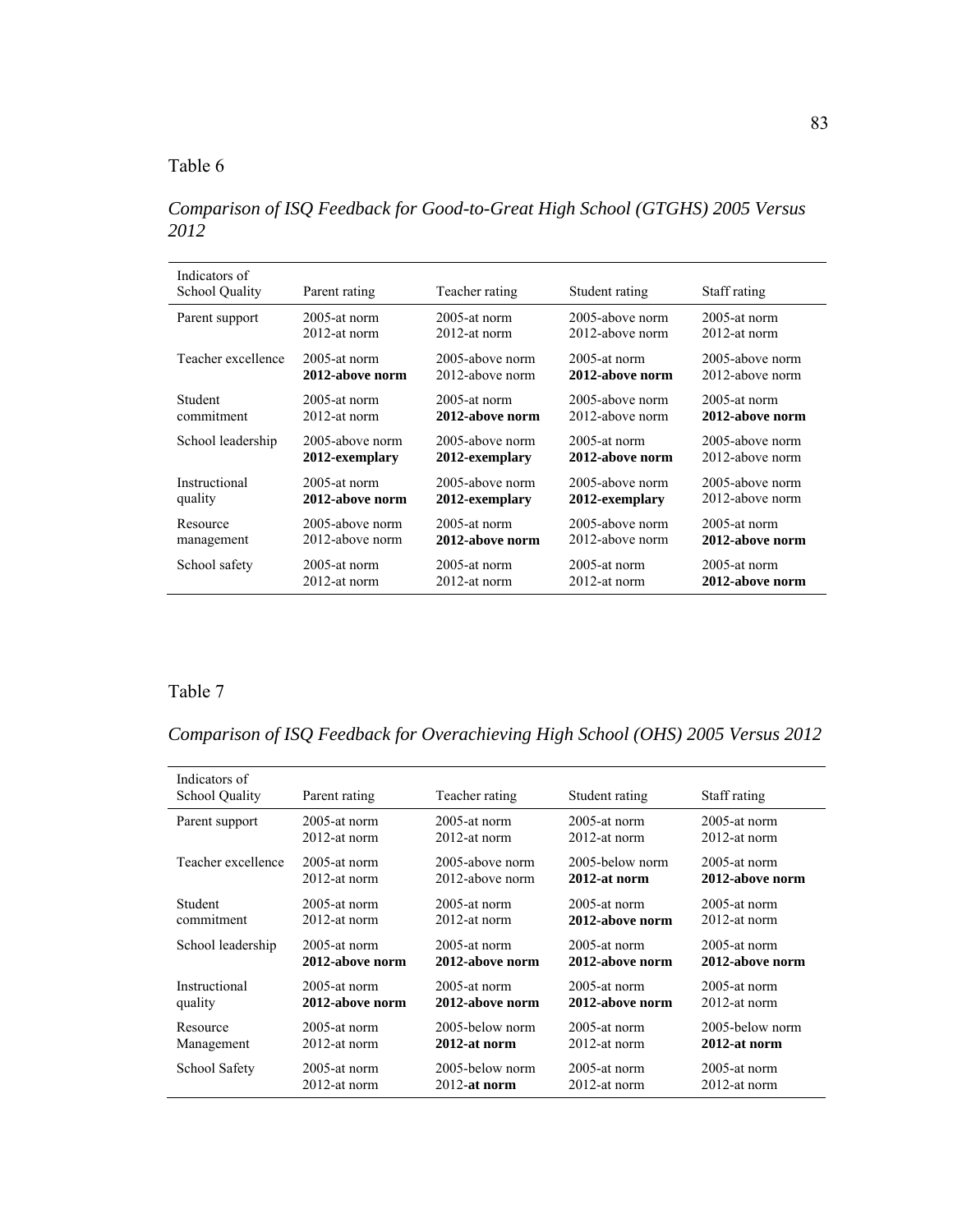- Criterion Referenced Test (CRT) proficiency for the entire school and its subpopulations
- Perceptions of school safety

Social and economic risks were not unique predictors of academic success and school safety. Behavior support items from ISQ predicted AYP and CRT success with 85% accuracy. Based on the philosophy of the ISQ instrument, it appears that through the provision of clear behavioral expectations, the fostering of positive student-teacher relationships, the building of social and academic skills by maximizing opportunities to respond, and through the creation a school-wide system of rewards and recognition better academic and safety outcomes result in most social or economic situations.

 PNA is a survey system administered to students designed to measure levels of risk and protection factors (also referred to as "assets") within the school or student community. The school district in this research study (Mountain District) has been using the Risk and Protective Framework (RPF) found in the PNA to guide prevention efforts aimed at reducing youth problem behaviors. Risk factors and developmental assets are characteristics of school, community, and family environments, as well as characteristics of students and their peer groups that are known to predict an increased likelihood of achieved potential or of drug use, delinquency, school dropout, teen pregnancy, and violent behavior among youth. Dr. J. David Hawkins, Dr. Richard F. Catalano (Catalano, Haggerty, Oesterle, Fleming, & Hawkins, 2004), and colleagues at the University of Washington, Social Development Research Group have investigated the relationship between risk and protective factors (assets) and youth problem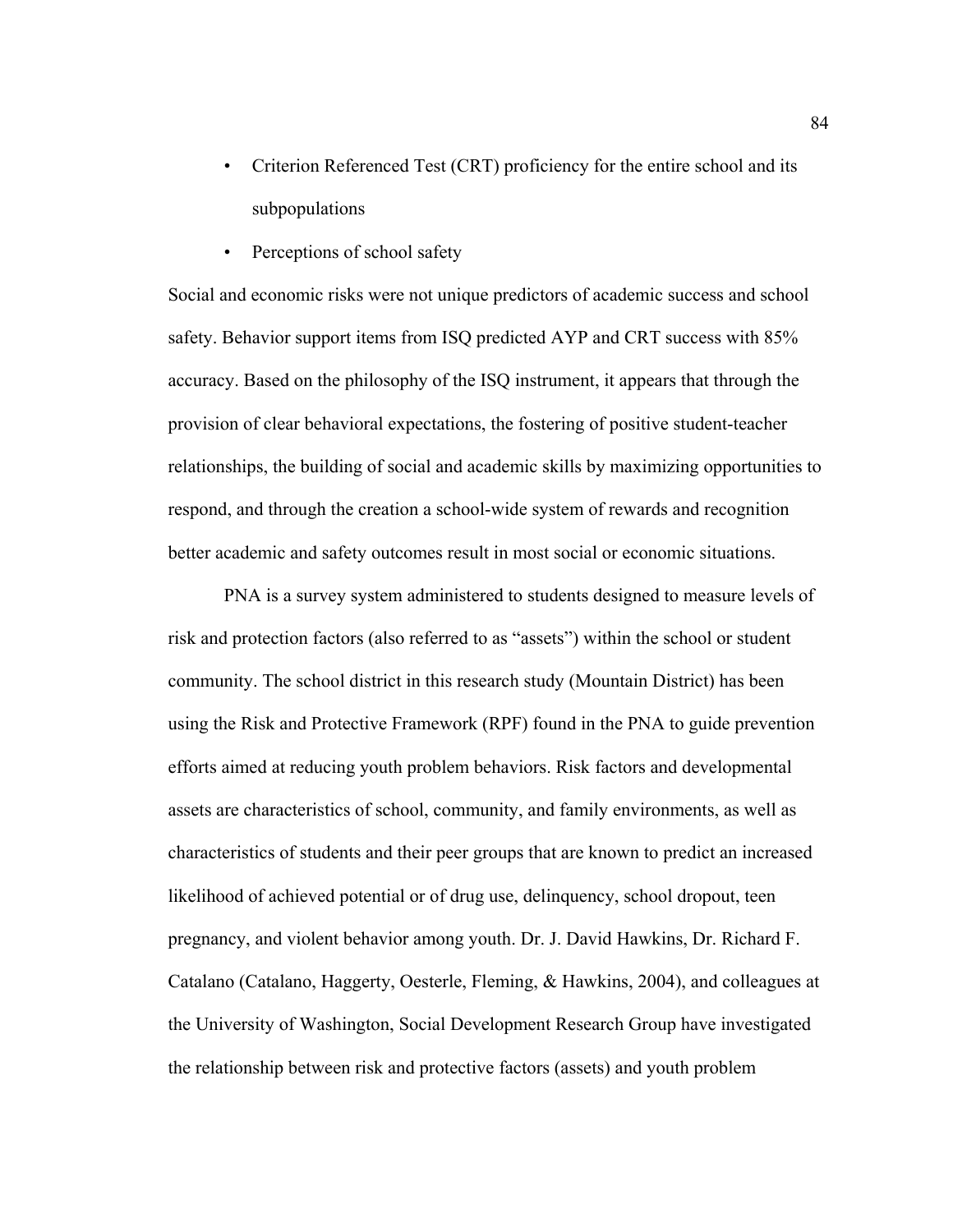behavior. For example, they have found that children who live in families with high levels of health, engagement, service, and positive peer influence typically succeed in school while children who live in families with high levels of conflict are more likely to become involved in problem behaviors such as delinquency and drug use.

Protective factors exert a positive influence or buffer against the negative influence of risk, thus reducing the likelihood that adolescents will engage in problem behaviors. Protective factors identified through research reviewed by Catalano and colleagues (2004) included bonding to family and positive peer influences (including adults); service to others; an understanding of peaceful conflict resolution, engagement with school, community and peers; healthy beliefs and clear standards for behavior; and individual leadership characteristics. Of particular note is the fact that for bonding to serve as a protective influence or asset, it must occur through involvement with peers and adults who communicate healthy values and set clear standards for positive behavior.

Research on risk and protective factors has important implications for prevention efforts. The premise of the risk and protective factor model asserts that in order to promote positive youth development and prevent problem behaviors, it is necessary to address those factors that predict the problem behaviors. By measuring risk and protective factors in a population, prevention programs can be implemented that will reduce the elevated risk factors and increase the protective factors. For example, if academic failure is identified as an elevated risk factor in a community, then mentoring, tutoring, and increased opportunities and rewards for classroom participation can be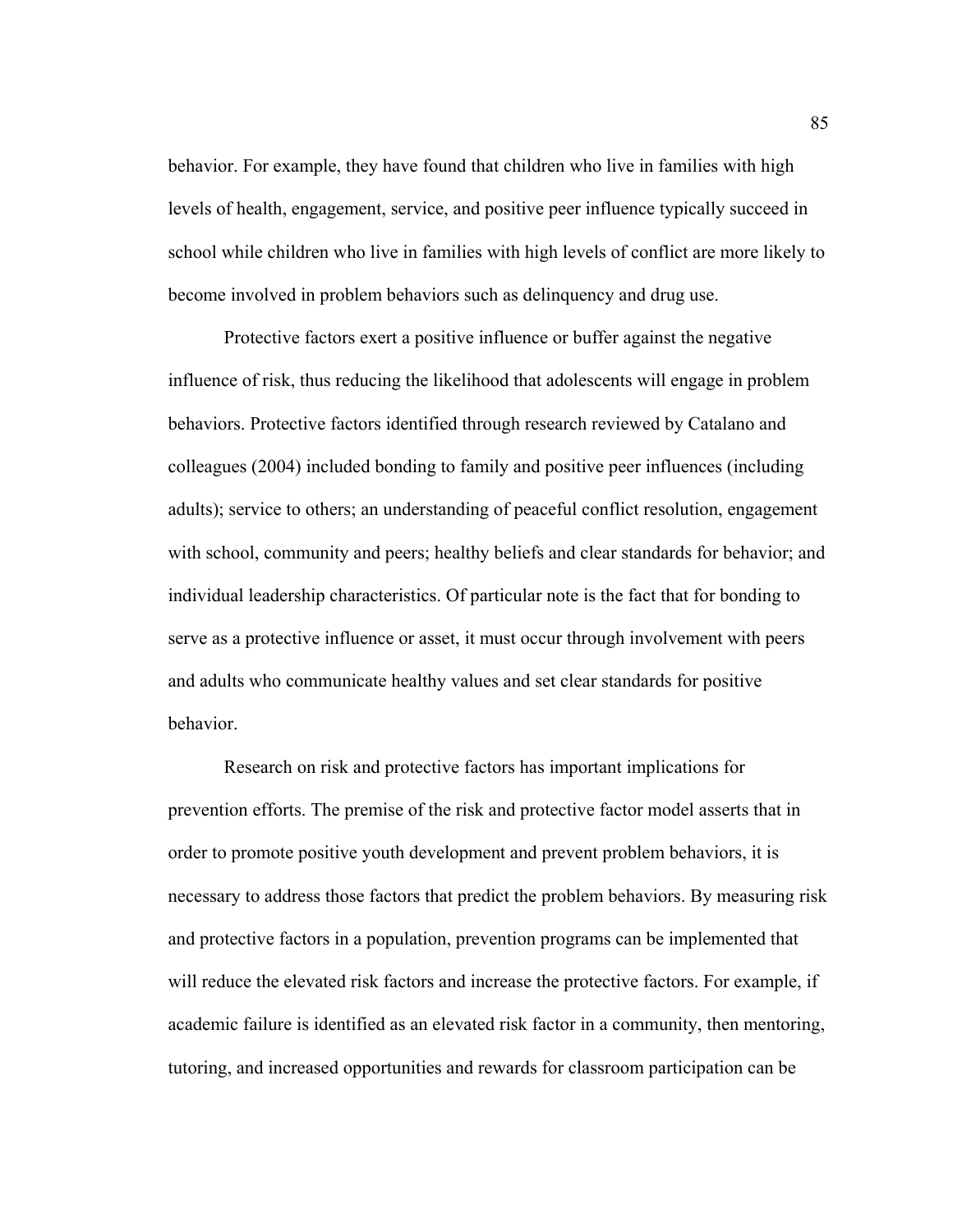provided to improve academic performance.

The survey had been adopted throughout an eight state area of the Western United States to help school leaders determine areas of "protection" in the school and community, as well as areas of "risk." Results from the survey guide school administrators as decisions are made regarding prevention, intervention, and support for students. Coordination and administration of the PNA Survey was a collaborative effort of the Mountain School District, the local Behavioral Health agency, an Intermountain Division of Substance Abuse and Mental Health, the State Office of Education, and a local accounting agency.

Data from both the PNA and ISQ signal that survey respondent perceptions have strong increases in the areas of protective assets and school leadership. The PNA and ISQ data provide a context for the researcher to better understand what has occurred, and what is occurring at the two schools. The ISQ and PNA data demonstrate that both OHS and GTGHS are supporting student, parent, and teacher perceptions of increasing positivity, connectivity, engagement, and involvement with these two study school sites. The ISQ and PNA data also suggests that students are increasingly developing protective assets at the two high school sites over the past seven years (see Tables 8 and 9). A more careful look into the leadership characteristics that are present at these two schools is warranted, and can provide insight into what encourages students at these two schools to be increasingly resilient and successful.

# **Research Schools and Academic Achievement**

In addition to the positive survey feedback and high level of healthy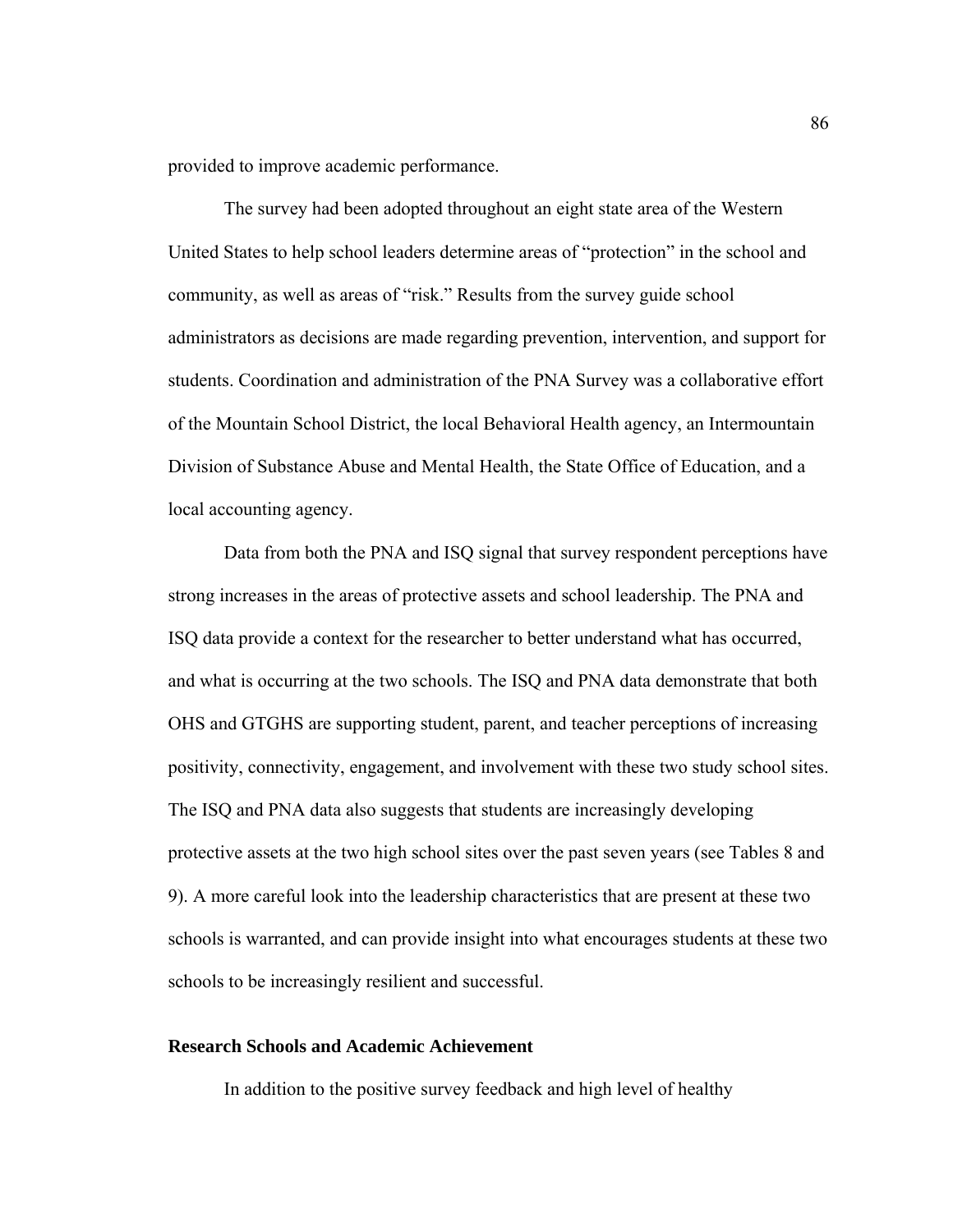*Percentage of Students Reported to Possess Protective Assets found at Good-to-Great High School 2005-2011 (PNA Survey)* 

| Protective assets                                                                   | 2005 | 2007 | 2009 | 2011 |
|-------------------------------------------------------------------------------------|------|------|------|------|
| Service to others                                                                   | 68%  | 71%  | 76%  | 83%  |
| Involved in creative activities ( <i>i.e.</i> , music, theater, or other arts)      | 27%  | 31%  | 33%  | 41%  |
| Involved in youth programs (i.e., sports, clubs, other<br>organizations at school)  | 54%  | 61%  | 67%  | 73%  |
| Actively engaged in learning at school (feels connection to<br>school and learning) | 60%  | 67%  | 72%  | 81%  |
| Positive adult role models at school and/or positive influences<br>in life          | 64%  | 66%  | 75%  | 79%  |

*Note.* Top Five Assets identified by Scales & Leffert (2004) from Search Institute.

#### Table 9

# *Percentage of Students Reported to Possess Protective Assets found at Overachieving High School 2005-2011 (PNA Survey)*

| Protective assets                                                                   | 2005 | 2007 | 2009 | 2011 |
|-------------------------------------------------------------------------------------|------|------|------|------|
| Service to others                                                                   | 51%  | 54%  | 57%  | 63%  |
| Involved in creative activities ( <i>i.e.</i> , music, theater, or other arts)      | 19%  | 21%  | 33%  | 35%  |
| Involved in youth programs (i.e., sports, clubs, other<br>organizations at school)  | 34%  | 41%  | 49%  | 57%  |
| Actively engaged in learning at school (feels connection to<br>school and learning) | 43%  | 48%  | 54%  | 61%  |
| Positive adult role models at school and/or positive influences<br>in life          | 46%  | 49%  | 65%  | 71%  |

*Note.* Top Five Assets identified by Scales & Leffert (2004) from Search Institute.

developmental assets present at the two research high schools, students at both schools perform extremely well on standardized test measures. Using the Federal Government's AYP accountability system along with the State of Utah's U-PASS and UCAS assessments systems, students from both GTGHS and OHS perform very well when compared with other students across the region and across the country (see Table 10).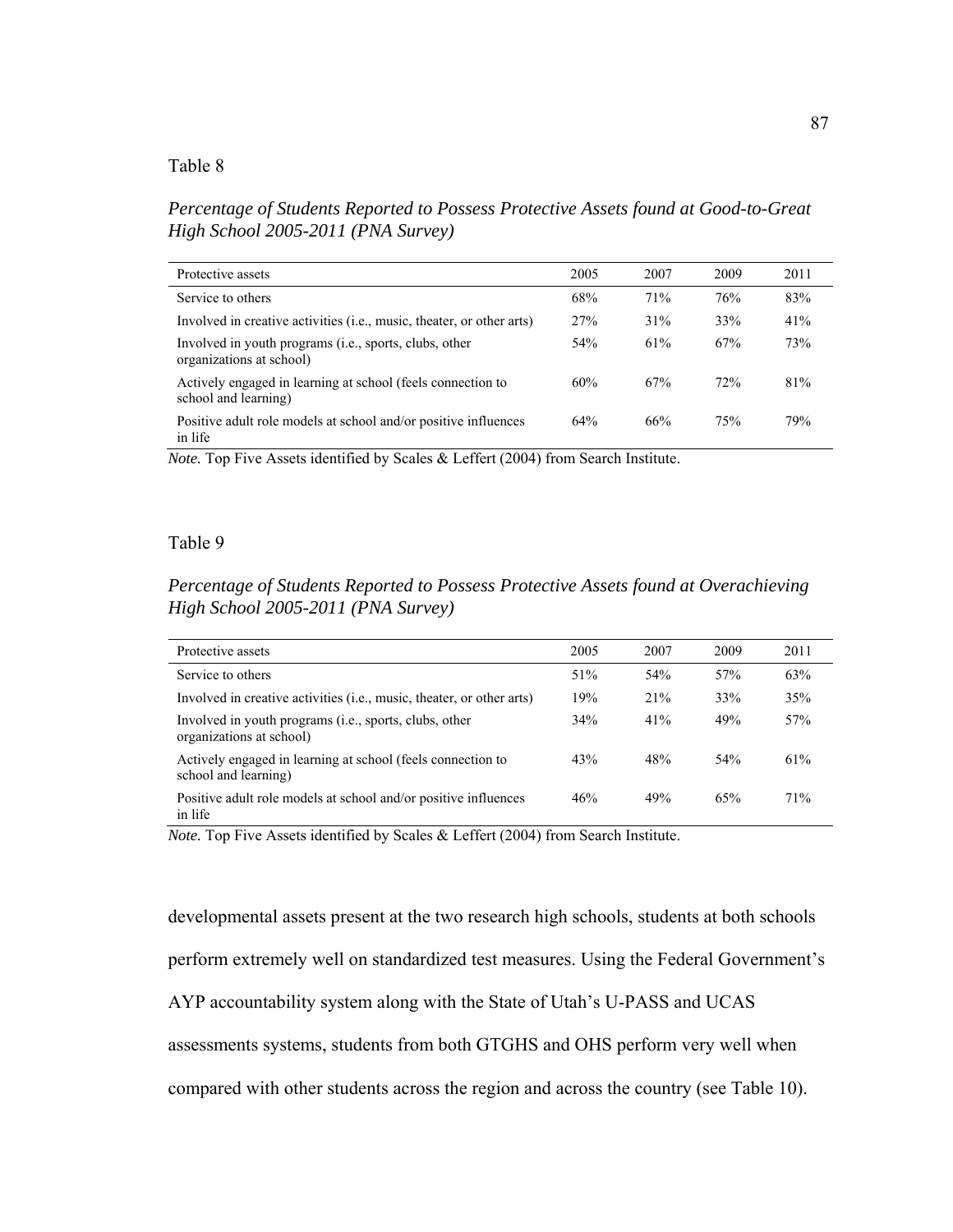*U.S. Department of Education Adequate Yearly Progress (AYP) met by Good-to-Great High School and Overachieving High School 2007-2011* 

| School       | 2007<br>Made AYP? | 2008<br>Made AYP? | 2009<br>Made AYP? | 2010<br>Made AYP? | 2011<br>Made AYP? |
|--------------|-------------------|-------------------|-------------------|-------------------|-------------------|
| <b>GTGHS</b> | YES               | YES               | YES               | YES               | YES               |
| <b>OHS</b>   | NО                | YES               | YES               | YES               | YES               |

*Note*. Utah received a waiver for participation in AYP beginning in 2012. Source: USOE (2012).

The USOE has used two models to assess schools within the state. The first model, the U-PASS, measures student proficiency in Language Arts, Math, and Science while also taking attendance in school into account. High School graduation rates are also an important component of the U-PASS formula. Using a somewhat complex statistical formula, the USOE arrives at Whole School Progress Score (WSPS) and Subgroup Progress Scores (SPS) for each school. A school score of 180 or higher is considered outstanding (see Table 11).

Beginning in 2011 the USOE instituted a new assessment tool for schools in Utah termed the UCAS. This system also measures proficiency and progress made by students on end-of-level assessments. The UCAS heavily weighs student growth on the assessments, and includes tools to measure graduation rates, core-subject proficiency levels, and student progress/growth levels to arrive at a school "score." Students at GTGHS and OHS attained the following UCAS scores in 2011 and 2012 (see Table 12).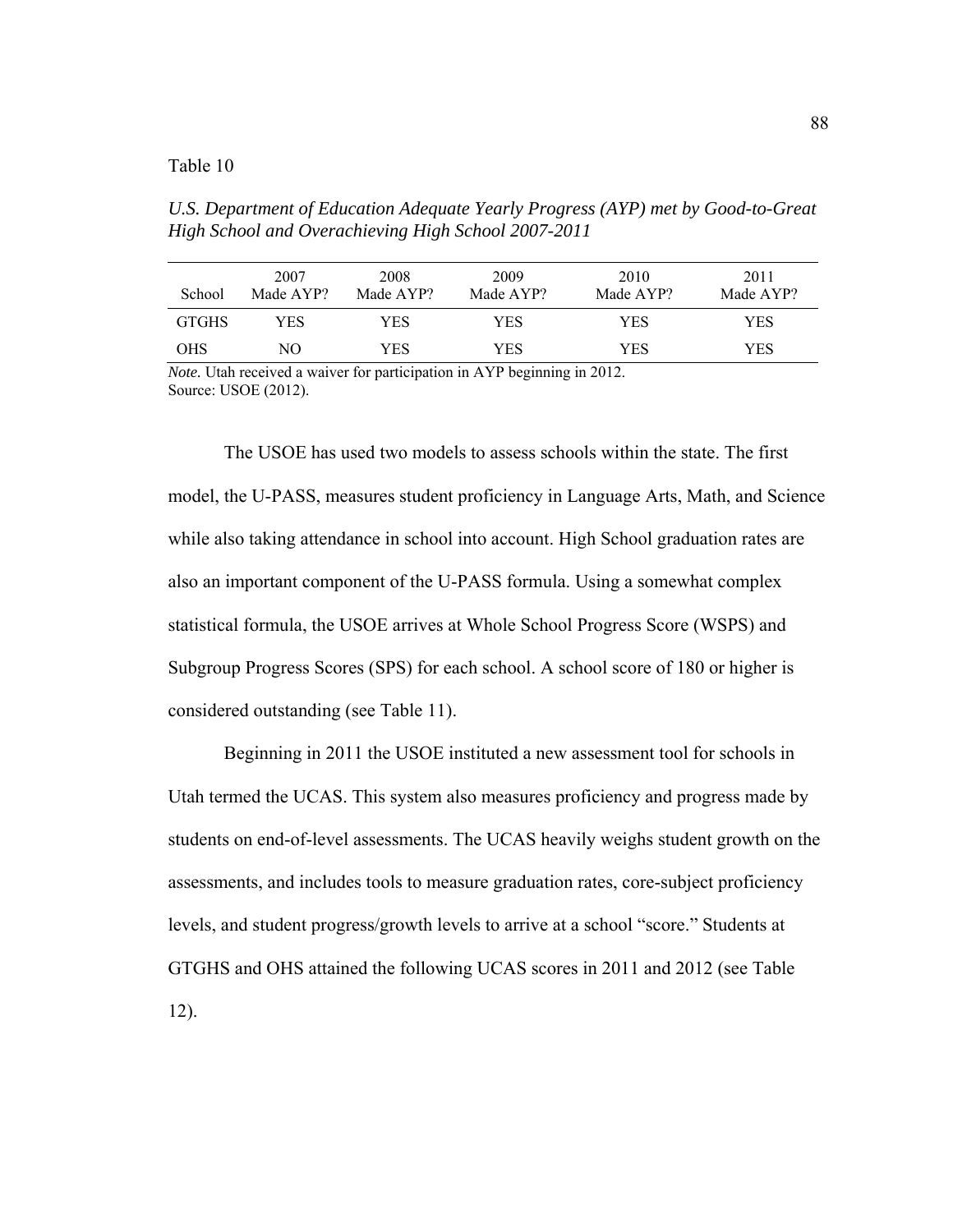*U-PASS Accountability Scores for Good-to-Great and Overachieving High Schools 2007-2010* 

| School                            | 2007 | 2008 | 2009 | 2010 |
|-----------------------------------|------|------|------|------|
| GTGHS whole school progress score | 189  | 220  | 188  | 192  |
| GTGHS subgroup progress score     | 184  | 208  | 183  | 190  |
| OHS whole school progress score   | 178  | 197  | 172  | 188  |
| OHS subgroup progress score       | 171  | 191  | 169  | 183  |

*Note.* Utah changed to a different student growth model in 2011 termed UCAS. Source: USOE (2012).

#### Table 12

*UCAS Accountability Scores for Good-to-Great and Overachieving High Schools 2011 and 2012* 

| School       | <b>UCAS</b> score<br>2011 | Percentile rank vs.<br>other Utah HS | <b>UCAS</b> score<br>2012 | Percentile rank vs.<br>other Utah HS |
|--------------|---------------------------|--------------------------------------|---------------------------|--------------------------------------|
| <b>GTGHS</b> | 499                       | $92nd$ percentile                    | 527                       | $96th$ percentile                    |
| <b>OHS</b>   | 455                       | $78th$ percentile                    | 469                       | $79th$ percentile                    |

*Note.* Score measured using 600 points as perfect score. Source: USOE (2012).

# **Demographics**

 Although both schools are from the same school district, student populations at each high school differed along ethnic, socioeconomic, and family lines. Both high schools in the study are grades ten through twelve. Both high schools are a part of the same school district, and this school district in the Intermountain West is home to nearly 70,000 students. Demographics for the two high schools associated with this case study are presented in Table 13. As noted, the source of the information is the National Center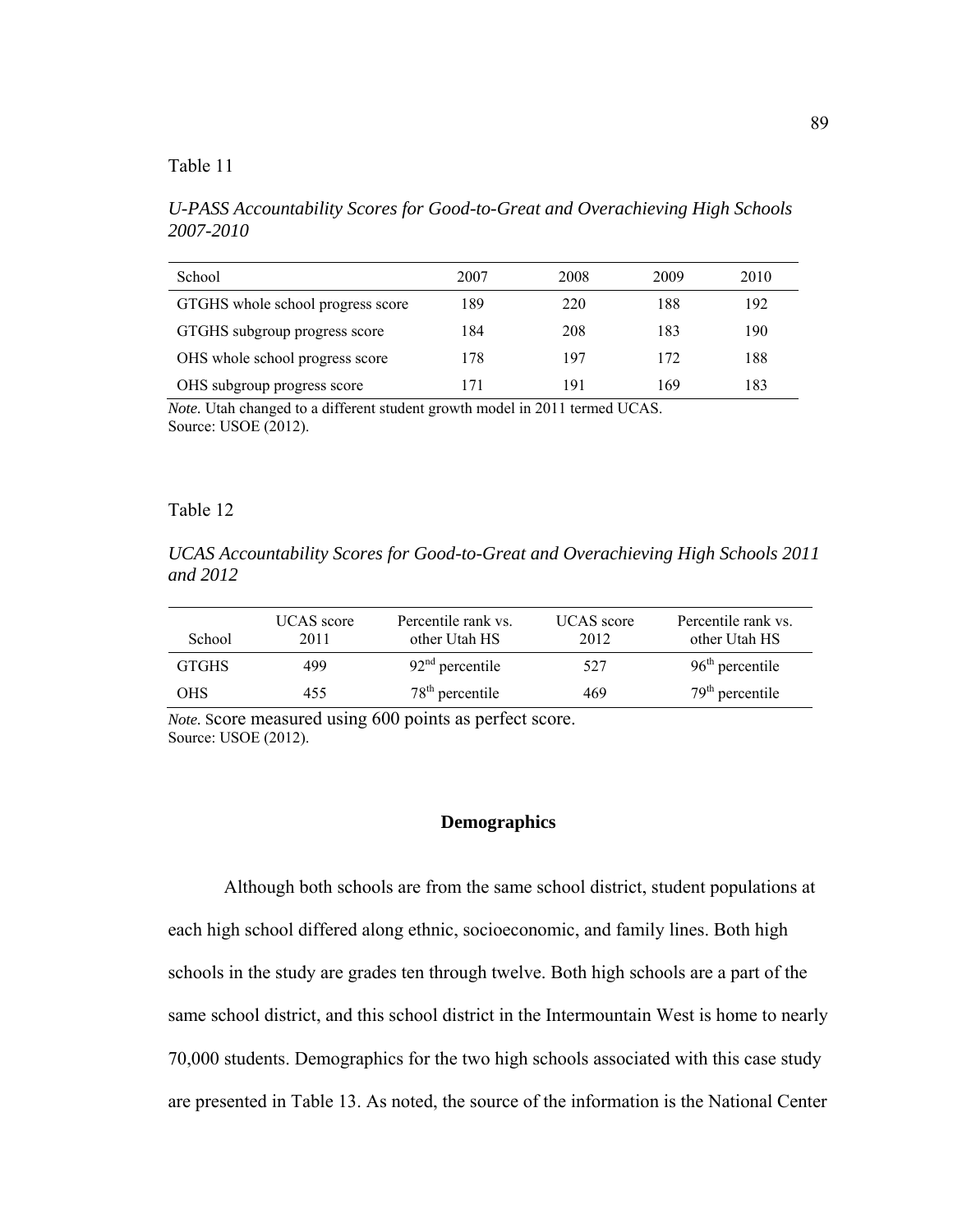*Demographics for High Schools Where Principals Directed SY 2009-2010* 

| H.S. and "name" of<br>principal | No. students | Ethnicity | White  | Average<br>mcome | Free lunch |
|---------------------------------|--------------|-----------|--------|------------------|------------|
| 1.Mr. Peabody                   | 1.860        | 21%       | 79%    | \$60,386         | 29%        |
| 2. Mr. Newsome                  | 2,263        | 8%        | $92\%$ | \$78,640         | 8%         |

Sources: National Center for Education Statistics (2011) and citidata.com for average income.

for Education Statistics (2011) and citidata.com for median income. All high school data are from the 2009-2010 school year (SY). Student populations ranged from 1,860 at OHS to 2,263 at GTGHS, a difference of 403 students. The percentage of minority students ranged from 21% at OHS to 8% at GTGHS, and the percentage of white non-Hispanic students ranged from 79% at OHS to 92% at GTGHS. Median annual income of patron families ranged from \$60,386 at OHS to \$78,640 at GTGHS, a difference of \$18,254 per year. Percentages of students receiving free and reduced lunch through the federal program for low income families ranged from 29% at OHS to 8% at GTGHS. Both high schools are from the same general geographic area of the state.

GTGHS boundaries include acres of open fields on the west side accompanied with many residential areas. The center part of the school boundary includes businesses and even some corporate offices. This area of the county has historically been viewed as the "seat" or center of the county, but has still remained mostly rural while transitioning towards suburban. This community has seen tremendous residential growth in the past 10 years with many of the open fields replaced by subdivisions of individual family homes. It is an area that over the past twenty years has transitioned from rural to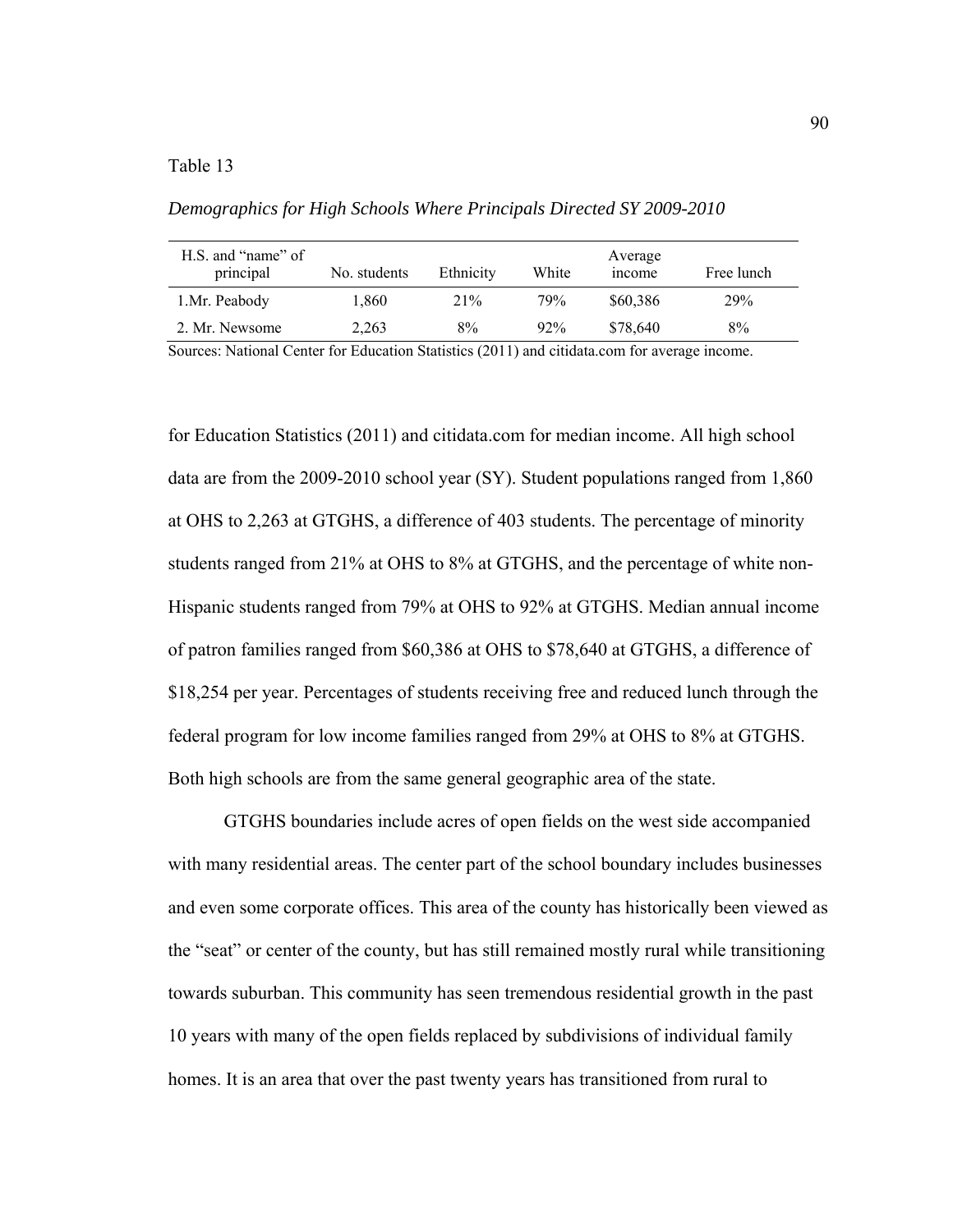suburban as businesses have fled the congested downtown city areas and moved closer to the residential areas of the county. The vast majority of students who attend GTGHS come from two-parent homes and live in single-family households. This school has the lowest percentage of students qualifying for free lunch (8%) and the lowest percentage of students coming from an ethnic background (8%). It also has the highest median household income, which for 2010 was \$78,640.

OHS is without question a suburban high school with a steadily increasing student body of 1,860. Over the past 20 years subdivisions of homes have sprung from the former fields of onions, corn, tomatoes, and farmlands. Homes that have sprung up in this area of the county over the past 30 years have been considered more affordable than in other parts of the county. Because of the more affordable nature of the housing in the OHS attendance area, many of the homes and subdivisions built in this area was drawing in younger families. This high school attendance area has rapidly changed from rural to suburban while transitioning even towards urban. A higher percentage of students at OHS come from single-parent homes and live in apartments or trailer courts. This school has the highest percentage of students qualifying for free lunch (29%) and the highest percentage of students coming from ethnic backgrounds (21%). It also has the lowest median household income, which was \$60,386 in 2010.

# **Data Analysis**

Recall that the purpose of this study was to examine the leadership characteristics that principals and staff correlated with student success and academic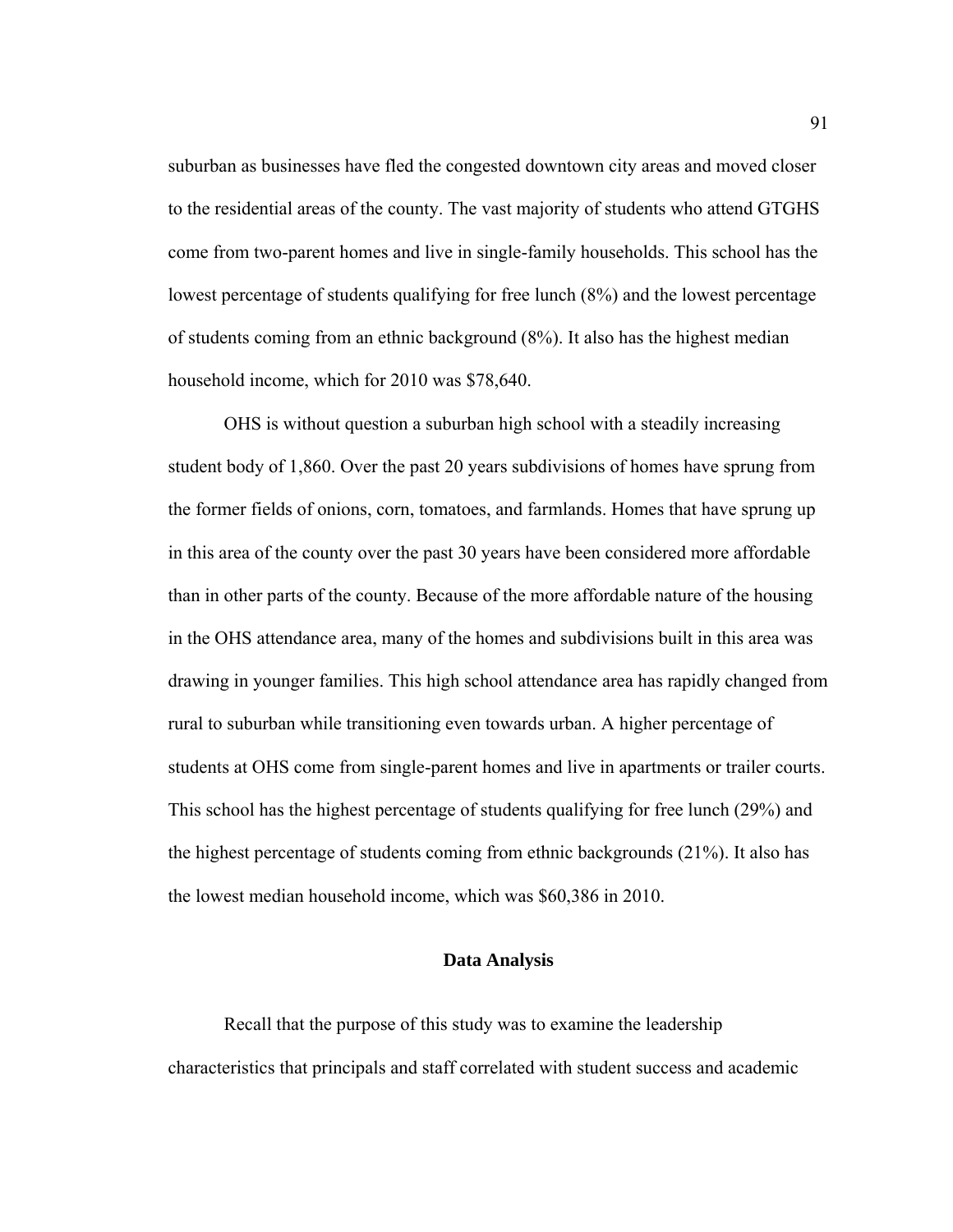achievement. A secondary purpose was to see if there were both first order and second order characteristics (Marzano et al., 2005) prevalent at one or both of the study sites. It is clear from both the interview responses and from the observations that participants from the study sites perceive that effective principals do positively impact student learning. This is important because it validates other studies (Leithwood et al., 2004) that show leadership behaviors and characteristics profoundly influence student learning.

Careful analysis of the data revealed several subthemes clustered around many of the 21 first- and second-order leadership responsibilities identified by Marzano and colleagues (2005). The subthemes that evolved not only indicated clear relationships with the leadership responsibilities, or characteristics, identified by Marzano, but also fall under a broader instructional leadership theory umbrella. As has been discussed in chapter two, there are multiple definitions of instructional leadership theory, many of which delineate leadership characteristics of an instructional leader rather than a definitive explanation of instructional leadership theory itself. Following this angle, McEwan (2003a) suggested that there are seven steps to the evolution of a successful instructional leader. These seven steps are outlined below and include:

- Establishment and implementation of instructional goals.
- Provision of instructional resources to staff and support of positive physical environment to encourage and motivate staff to improve instruction.
- Creation of a school culture conducive to learning.
- Collaborative development of a school mission and vision.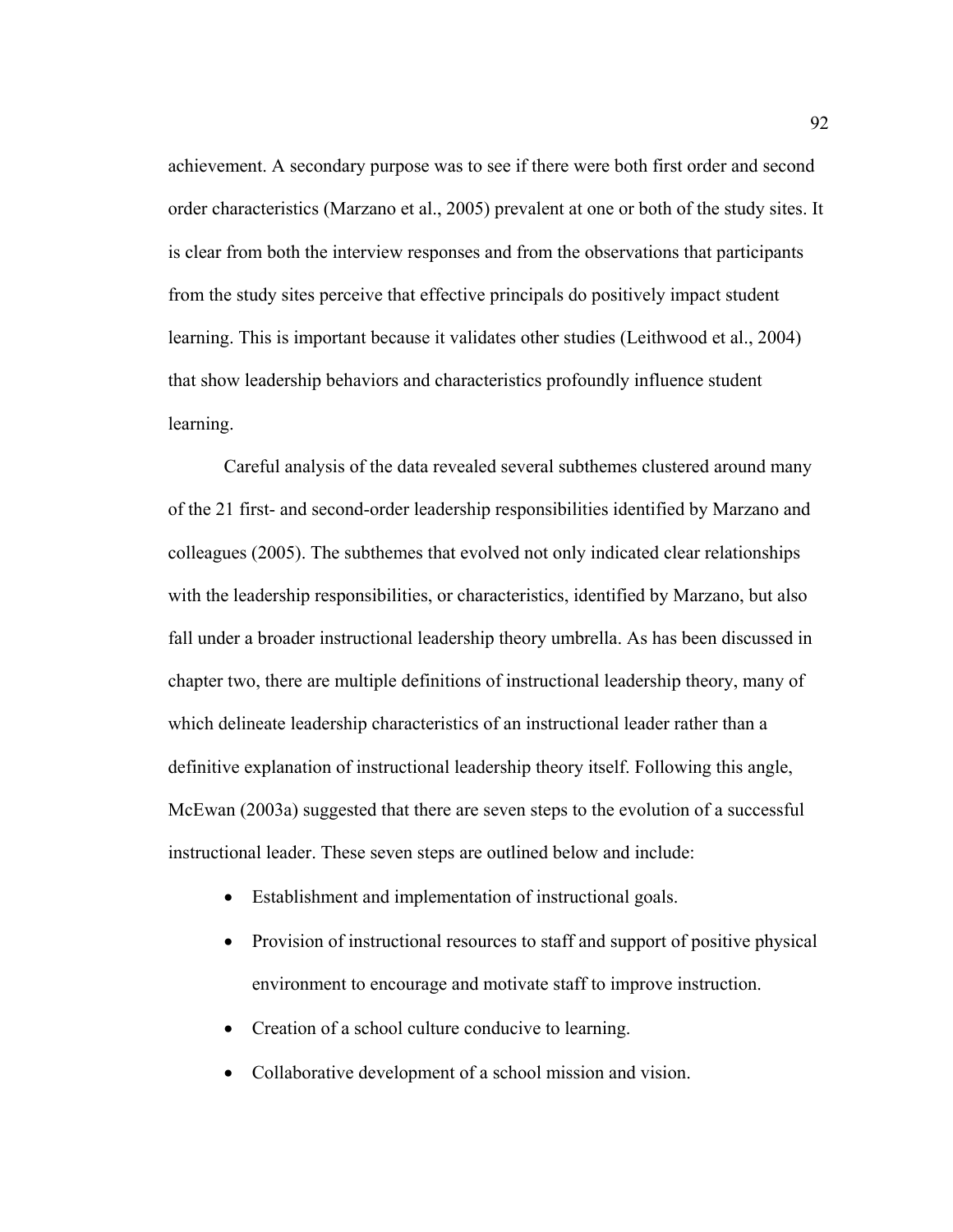- High expectations for faculty, staff, and students.
- Development of leaders.
- Positive attitudes towards students, faculty, staff, and parents .

In addition, W. Smith and Andrews (1989) identified four dimensions of an instructional leader, many of which overlap with the findings of the McEwan (2003a) research. W. Smith and Andrews identified the following four dimensions of a successful instructional leader: resource provider, supporter of instructional resources, communicator, and visible presence.

There were 14 of the 21 Marzano and colleagues (2005) leadership responsibilities identified in this study. For the sake of organization of this study, and as a method to outline the analysis of the data, the 14 leadership characteristics were discussed and grouped under the larger instructional leadership umbrella outlined by McEwan (2003a). The broader instructional leadership umbrella, which identified the seven steps of a successful instructional leader from McEwan, along with the dimension identified by W. Smith and Andrews of *visible presence*, were readily identified as broad themes found within the schools and leaders of both research sites. The 14 subthemes, or characteristics of leadership, were captured by the researcher as the interviews and information was coded and grouped.

There was an especially strong emphasis at both research sites on positive school culture that became evident as the study progressed. The researcher sees this concept of sharing and building school culture as a broad topic that encompasses several of the steps necessary to evolve to the role of an instructional leader along with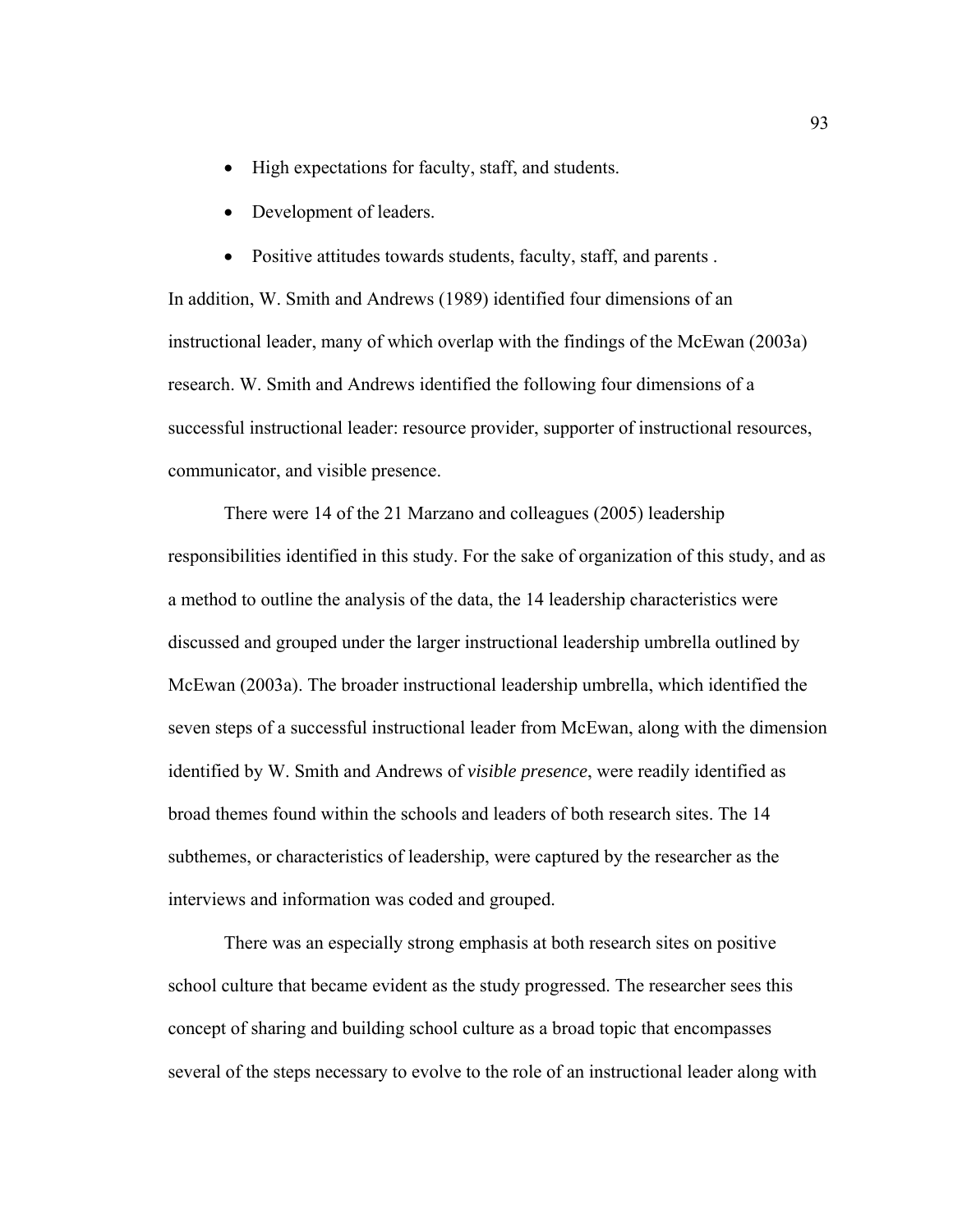a number of the successful principal responsibilities Marzano and colleagues (2005) identify in their meta-analysis. The characteristics, or responsibilities as Marzano and colleagues referred to them, that were uncovered and identified by the researcher as important to a strong culture are: *culture*; *optimizer; ideals and beliefs*; *order*; *input*; *outreach; relationships*; and *contingent rewards*. This idea of building a successful school culture through the evolution towards an instructional leader while also implementing responsibilities identified by Marzano and colleagues is discussed in the research findings that follow.

Many of the remaining steps to the evolution of an instructional leader discussed by McEwan (2003a), along with the W. Smith and Andrews (1989) dimension of *visible presence*, became evident as the research progressed. These broad instructional leadership themes, just as the broad theme of culture, came to light as the interview responses were transcribed and coded. The leaders who participated in this study were adhering to the steps of a successful school leader outlined by McEwan, even if neither one of them consciously knew that they were doing so. Some of the instructional leadership characteristics were found to be more prevalent in the principal at OHS, but almost all of the characteristics were themes found in characteristics encompassed by both research principals and were present at both research sites. These characteristics associated by the researcher from Marzano and colleagues (2005) responsibilities, aligned with the steps outlined by McEwan and included: *knowledge of curriculum, instruction & assessment*; *intellectual stimulation*; *change agent*; and *focus*.

The seven broad steps outlined by McEwan (2003a) suggested the creation of a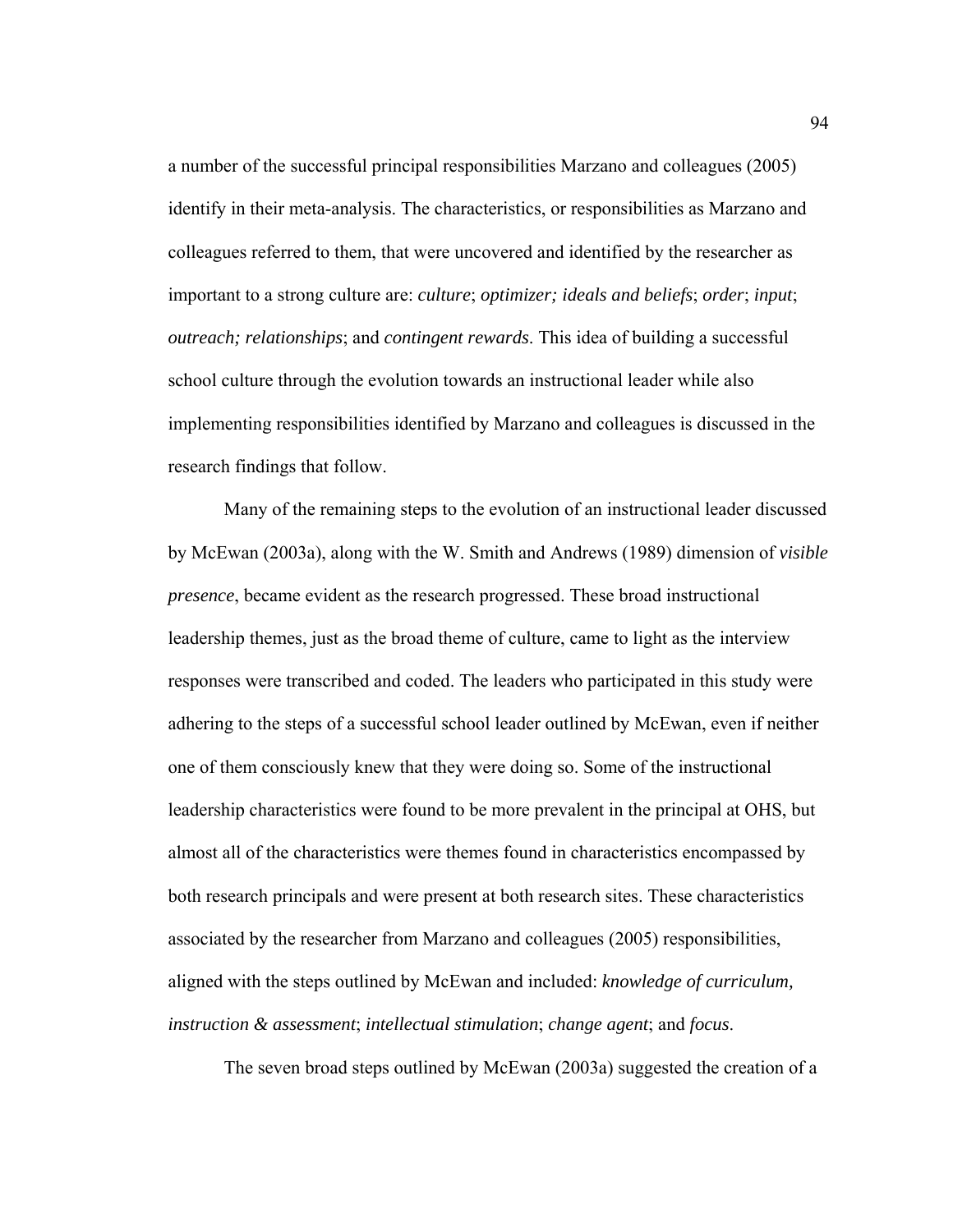successful instructional leader. These steps, along with their related subthemes or responsibilities outlined in the Marzano and colleagues (2005) research, clearly emerged as the researcher took the feedback from the interviews and observations, analyzing and coding the information as the study moved forward. The concept of strong instructional leadership attributes, with an emphasis towards the importance of leadership characteristics that develop a positive sense of culture clearly emerged as the researcher dissected the information from the study. A summary of the data for this study is outlined below.

#### **Conceptual Framework Components**

It is important that the principals, teachers, students, parents, and staff all work collaboratively and intelligently in order to increase the achievement level of students. Teachers must institute researched "best practices" in the classrooms while principals must be able to recognize those practices. Principals must also lead in such a manner as to most profoundly and positively impact student learning. The principals in this study utilized many of the 21 leadership "practices" identified by Marzano and colleagues (2005) in similar ways. The way in which they utilized these "practices" had a profound impact on the high school's culture, and thereby had a strong influence on student achievement.

Consequently, the researcher created a table to depict the prevalence and strength of the various leadership characteristics or practices observed or reported during the study. The reported use by a principal is marked with a "Y." The observed use of a characteristic is marked in the table with a "Y." The reported use of a principal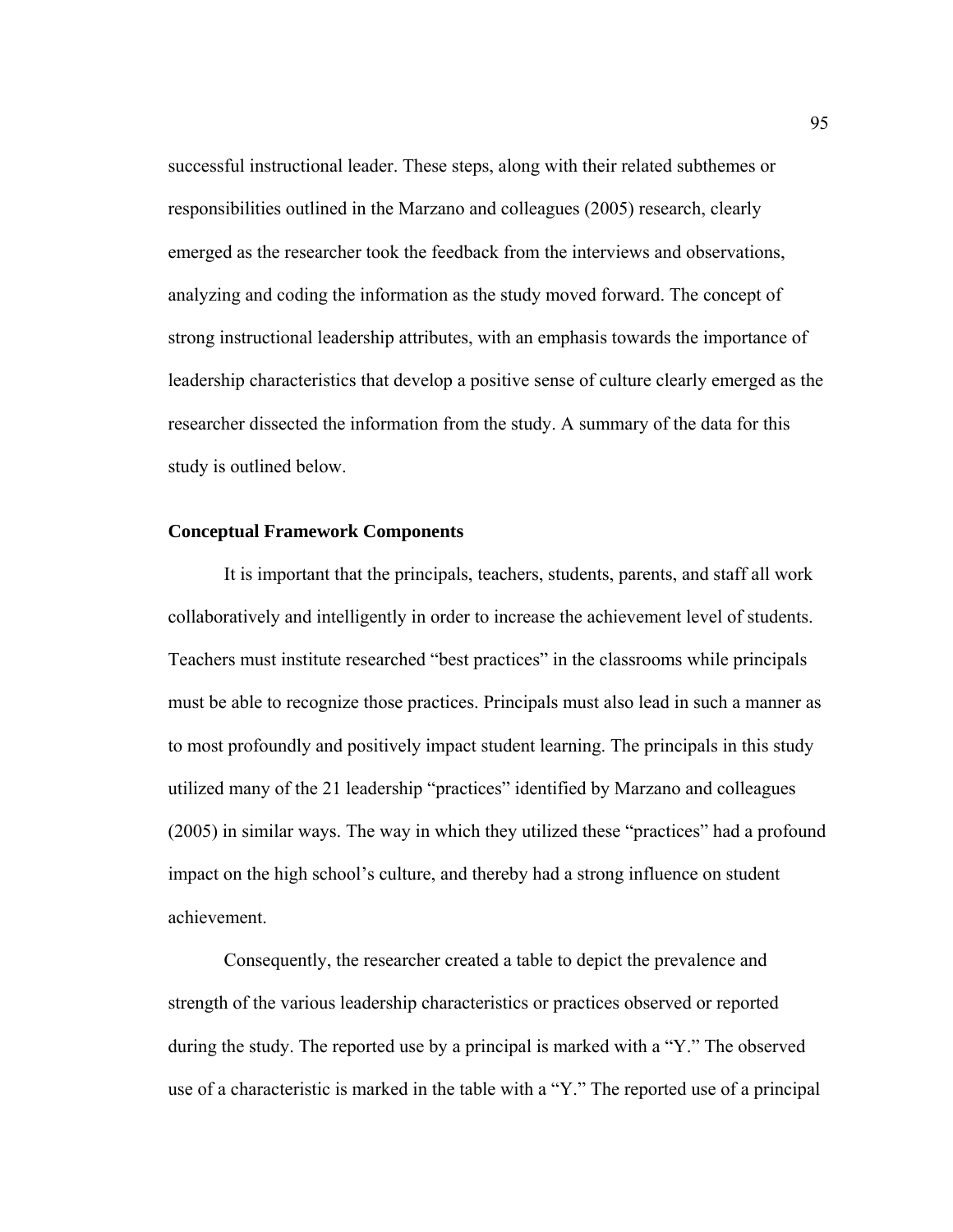leadership characteristic from a faculty or staff member is marked with a "Y." If the characteristic or practice was observed or reported by more than two members of the study, it is marked with an "SY." If the characteristic was not observed or reported it was marked with an "N."

The researcher made decisions and some interpretations for Tables 14 and 15 regarding the usage of leadership characteristics by the principals. This process was subjective in nature, but methodical in practice. Principals or faculty may have referred to a characteristic during interviews using a synonym or an example. If the researcher could make a connection to the leadership characteristic, it was noted as a "Y" or an "SY." What follows is an attempt to summarize and explain a framework used to outline the prevalence of the various leadership characteristics found in the two study high schools. The information summarized in these two tables is detailed in thick, rich description throughout the narrative of this study. The narrative of the study follows the summary tables (Tables 14 and 15).

#### **Culture**

There was considerable emphasis provided throughout the research by the successful high school principals, as well as through the faculty and staff for the development of positive school culture. This theme was the single most referred to characteristic of a successful study body and school. Among the top elements of a successful school culture discussed by research participants in this study was: a clear articulation of a school vision that focuses on student learning, with collaborative and successful "buy in" from stakeholders for the school vision (referred to as *ideals/beliefs*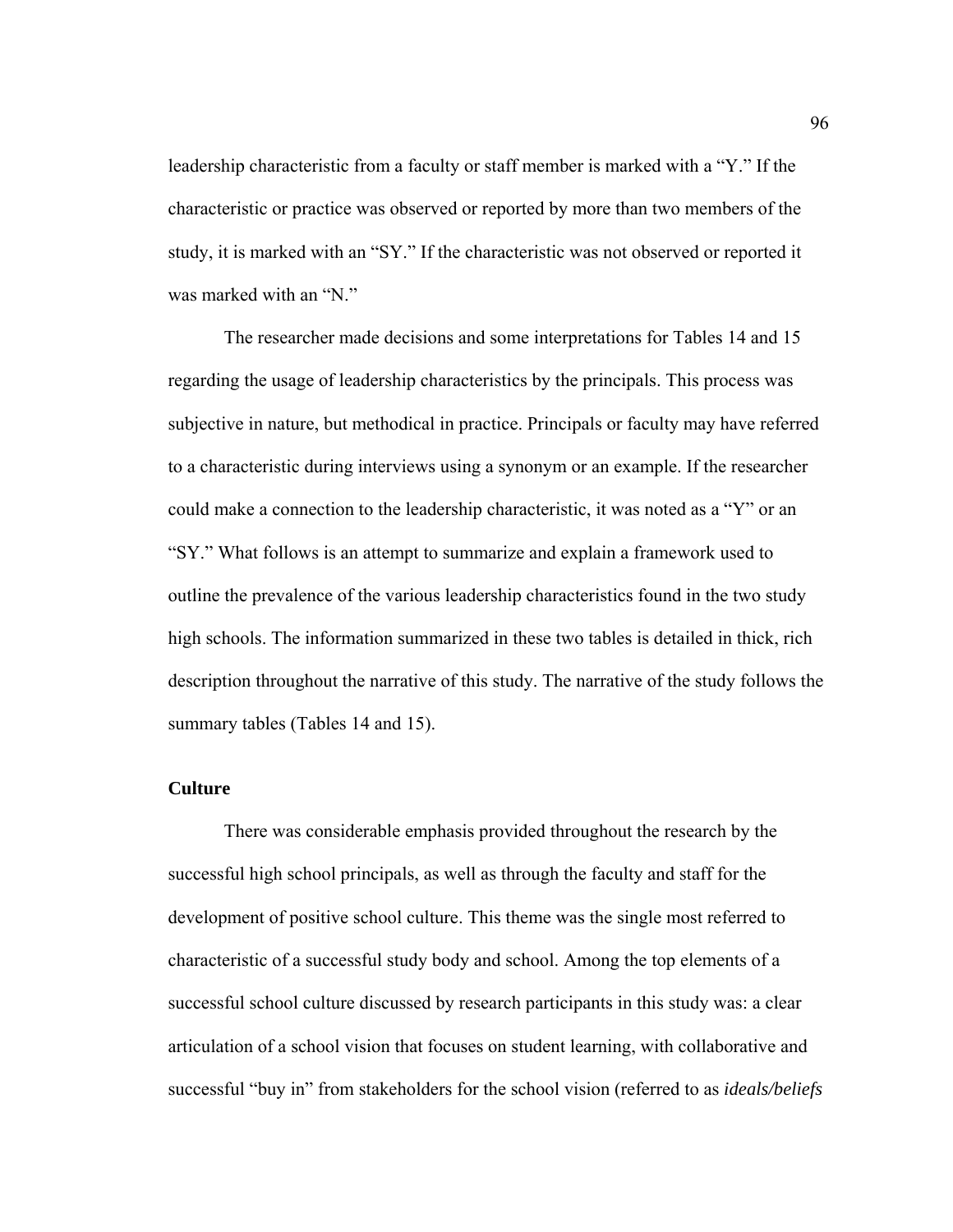# Table 14

*Summary of 14 Marzano and Colleagues (2005) Leadership Characteristics Present at GTGHS Based on Interviews/Observations* 

|                                                           |          | Principal | Teacher   |
|-----------------------------------------------------------|----------|-----------|-----------|
| Leadership characteristic at GTGHS                        | Observed | interview | interview |
| Ideals and beliefs                                        | Y        | SY        | Y         |
| Input                                                     | Y        | Y         | Y         |
| Intellectual stimulation                                  | Y        | Y         | Y         |
| Change agent                                              | Y        | Y         | Y         |
| Outreach                                                  | Y        | Y         | Y         |
| Relationships                                             | Y        | Y         | Y         |
| Order                                                     | Y        | SY        | <b>SY</b> |
| Resources                                                 | Y        | SY        | SY        |
| Knowledge of curriculum, instruction, and assessment      | Y        | Y         | N         |
| Focus                                                     | Y        | Y         | Y         |
| Culture                                                   | SY       | SY        | SY        |
| Optimizer                                                 | Y        | Y         | Y         |
| Contingent rewards                                        | Y        | SY        | Y         |
| Monitor and evaluate (termed <i>visibility</i> by McEwan) | Y        | Y         | Y         |

## Table 15

*Summary of 14 Marzano and Colleagues (2005) Leadership Characteristics Present at OHS Based on Interviews/Observations* 

|                                                           |           | Principal | Teacher   |
|-----------------------------------------------------------|-----------|-----------|-----------|
| Leadership characteristic at OHS                          | Observed  | interview | interview |
| Ideals and beliefs                                        | Y         | <b>SY</b> | <b>SY</b> |
| Input                                                     | Y         | Y         | Y         |
| Intellectual stimulation                                  | <b>SY</b> | <b>SY</b> | <b>SY</b> |
| Change agent                                              | Y         | <b>SY</b> | <b>SY</b> |
| Outreach                                                  | Y         | Y         | Y         |
| Relationships                                             | <b>SY</b> | <b>SY</b> | <b>SY</b> |
| Order                                                     | Y         | Y         | Y         |
| Resources                                                 | Y         | Y         | Y         |
| Knowledge of curriculum, instruction, and assessment      | <b>SY</b> | <b>SY</b> | <b>SY</b> |
| Focus                                                     | Y         | Y         | Y         |
| Culture                                                   | SY        | SY        | <b>SY</b> |
| Optimizer                                                 | Y         | Y         | <b>SY</b> |
| Contingent rewards                                        | Y         | Y         | <b>SY</b> |
| Monitor and evaluate (termed <i>visibility</i> by McEwan) | SY        | SY        | SY        |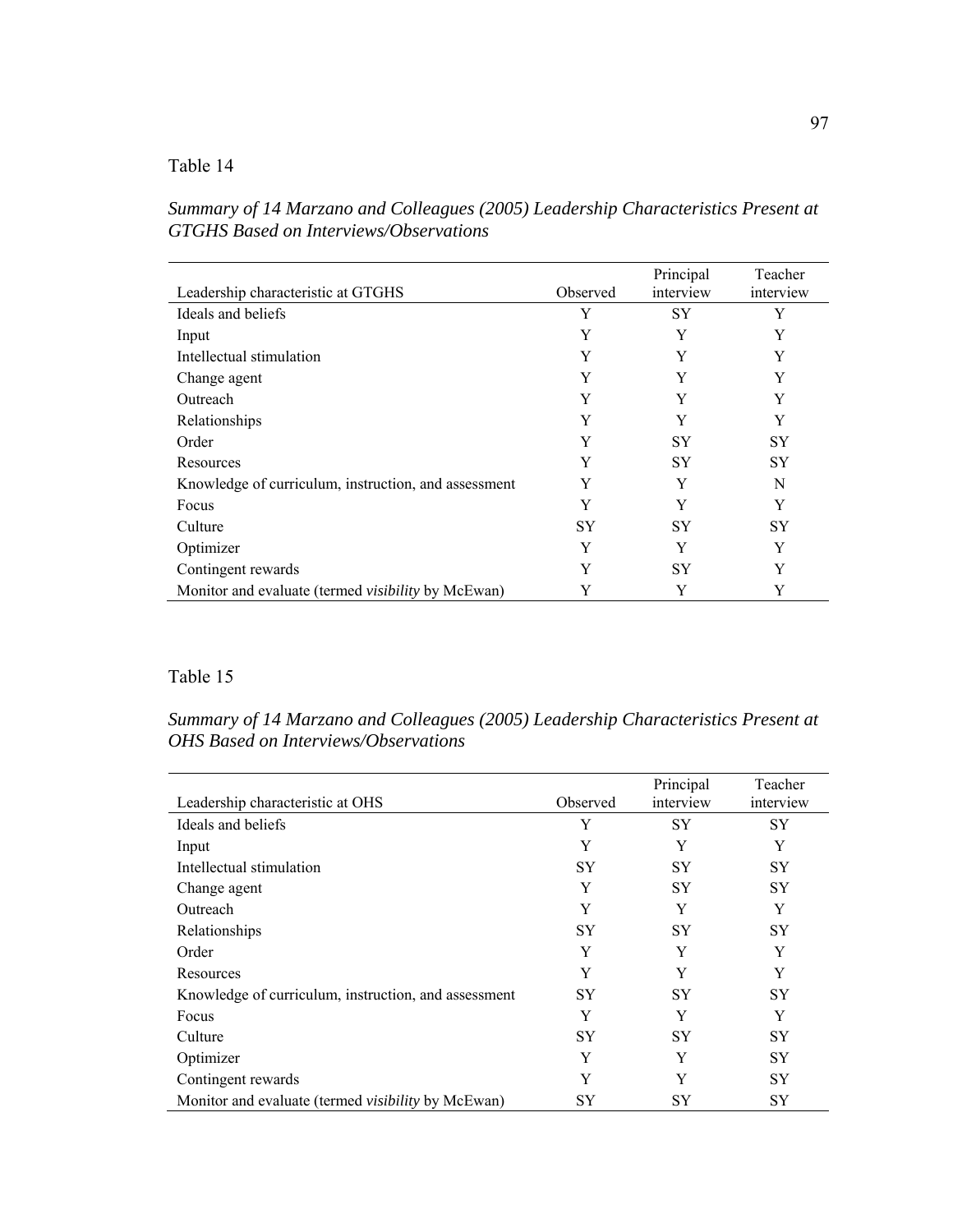*and input* by Marzano and colleagues); a culture of achievement (Marzano and colleagues said this was the responsibility of *optimizer*); family-oriented relationships (Marzano and colleagues simply said *relationships*); discipline (referred to as *order* by Marzano and colleagues); collaboration (Marzano and colleagues divided collaboration into two terms, *input* and *outreach*); support of a pleasing physical facility (simply stated as *resources* by Marzano and colleagues); and recognition and celebration of success (called *contingent rewards* by Marzano and colleagues). Each of these elements of culture had evolved in such a manner as to appear somewhat different at each of the research sites, but the concept of a positive school culture was profoundly prominent at both locations.

During interviews and discussions, school leaders were asked what their main goal for the school was. Both leaders shared dreams for their students and for the future of their students. They also shared dreams for the teachers, staff, and the community. The success of students was the focus of both principal's hopes and aspirations. There were even pictures in the principals' offices that were examples of students who had made great strides in life after struggling at some point during high school. Both principals shared dreams for the school as an organization, and spoke of the positive impact the organization has had on the lives of students over the past several years.

## **Ideals/Beliefs and Input**

 Both principals agreed that it is essential for a successful school to have a clear vision for student learning. "It is important for each school leader to understand what picture they are trying to paint before we get too involved in the painting," said Mr.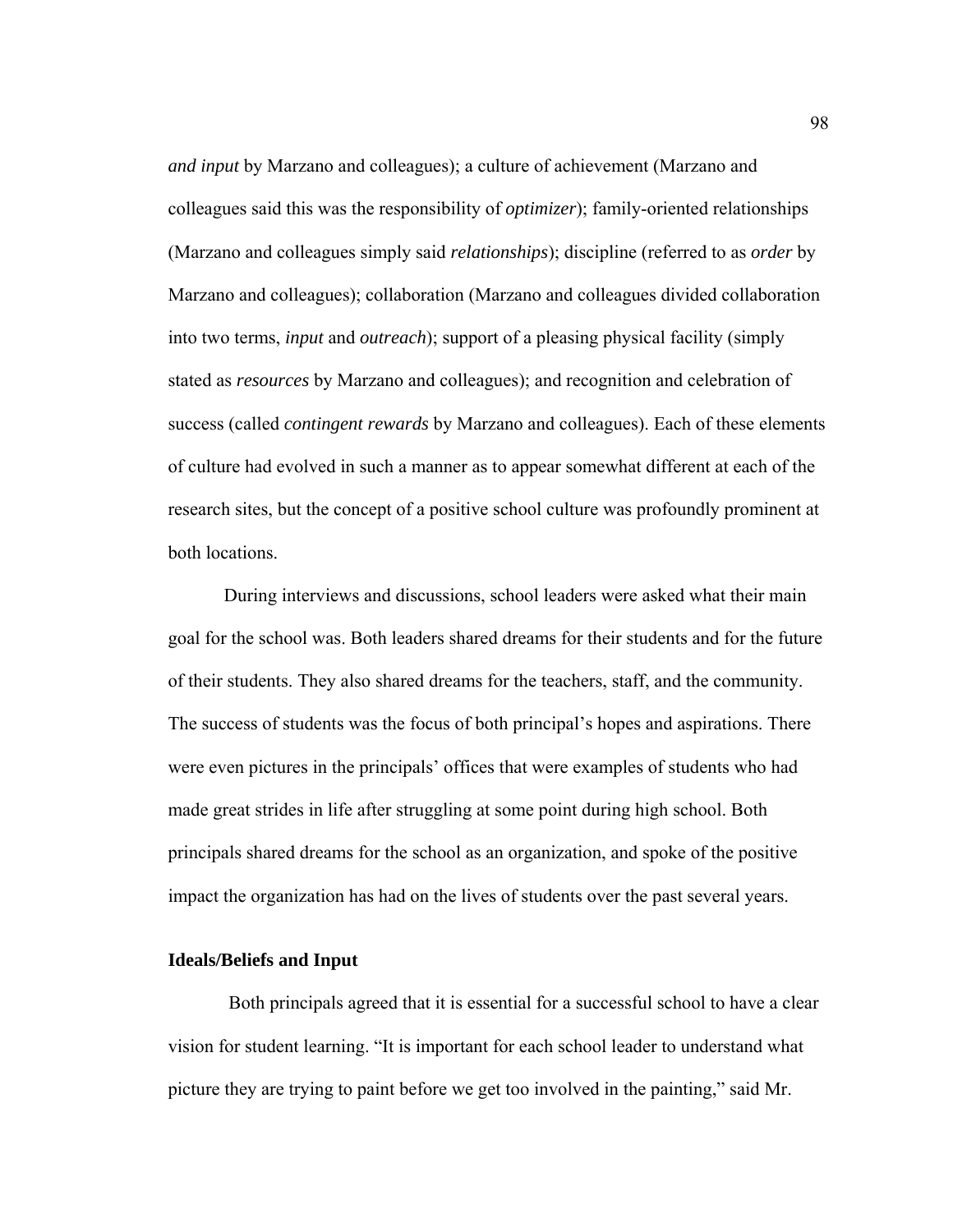Peabody [a pseudonym]. There was a strong sense of increased difficulty in changing an existing painting than completely creating a new painting from a blank canvas. Bringing about change from the outset of a principal's term of leadership seems the idea of choice. While principals may not start out with a clean canvas, so to speak, they do need to know where they would like to begin their painting and what they would like the painting to look like when it is completed. At both study sites each school year begins with the faculty reviewing the school vision and reflecting on the beliefs and values that underlie and support the school vision. "Our school vision is something we reflect on each school year. It is part of the school accreditation process, the self-study process, to re-evaluate our school vision, mission, beliefs on an annual basis" (Mr. Newsome [a pseudonym]). "This year as we worked it [the vision, mission, belief statements] through, we made sure we worked it through with both teachers and parents to make sure that they were part of the whole vision exercise" (Mr. Peabody[a pseudonym]).

An analysis of each school's SIP showed that a clear vision had been established at both research sites. The vision reflected the beliefs, values, and commitment to the community. District and State goals were included in the plans along with school and community goals. Each SIP began with a school mission statement and was followed by a narrative of the vision. This vision was reflected within each SIP through the goals and action plan that were set by the school.

The discussion on school vision led to further discourse from the high school principals regarding school culture and how the school culture had been molded. Both principals agreed that the school culture reflected the values, mission, and beliefs of the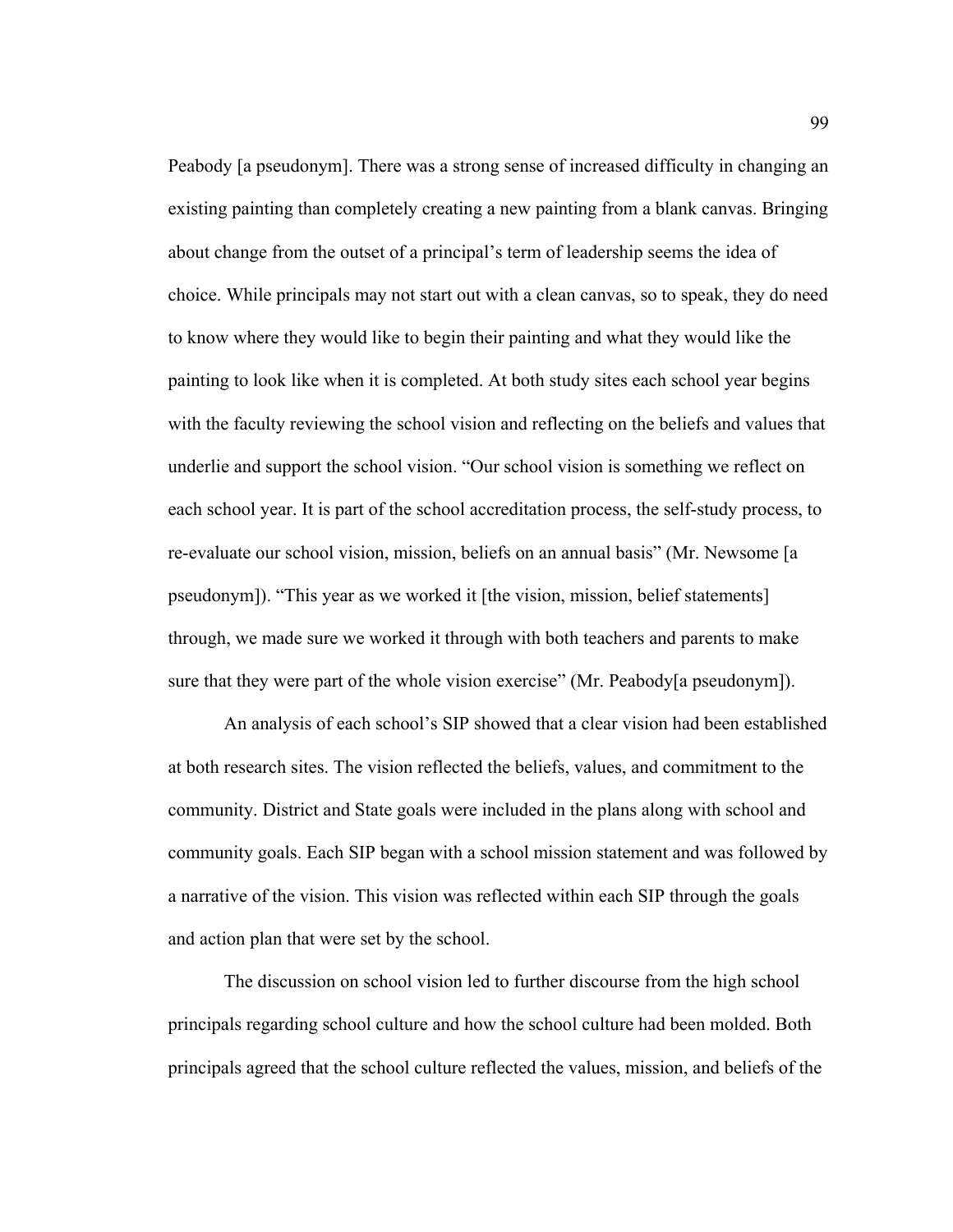leader and the school itself. These successful school leaders had clear visions for the school, and they put considerable effort into making this vision clear, collaborative, and readily available to all those within the organization. The successful high school principals created an ongoing platform for the development and navigation of a clear direction, a clear vision for the organization. The principals were able to bring people within the schools together and communicate a clear vision to all of the stakeholders. It was clearly evident that the stakeholders engaged in this process of self-evaluation and vision development on a regular basis. There was clear communication as to whether each stakeholder was moving in the right direction within all levels of the organization. If there were issues with stakeholders moving off-track, there was a plan that each principal had in place to bring them back into the fold. If the plan was not successful, even after repeated attempts, there were plans to move forward for the betterment of the organization. "At some point the members of the school have to either get on the bus, or the bus is going to leave without them," stated Mr. Peabody. The ability to cast a successful vision for the entire organization appeared vital to the overall success of those who were a part of the culture. Ms. Doright, a teacher at OHS stated, "Creating a successful school culture requires building and sharing a school vision that brings confidence for all involved…and this confidence brings an air of success with it."

It clearly came to light that a school vision and mission had been created in collaboration with the teachers, parents, and students at each research site. Ann Academia [a pseudonym], a teacher at GTGHS stated, "He [the principal] let us develop a school vision, and we have been continually included in this ever evolving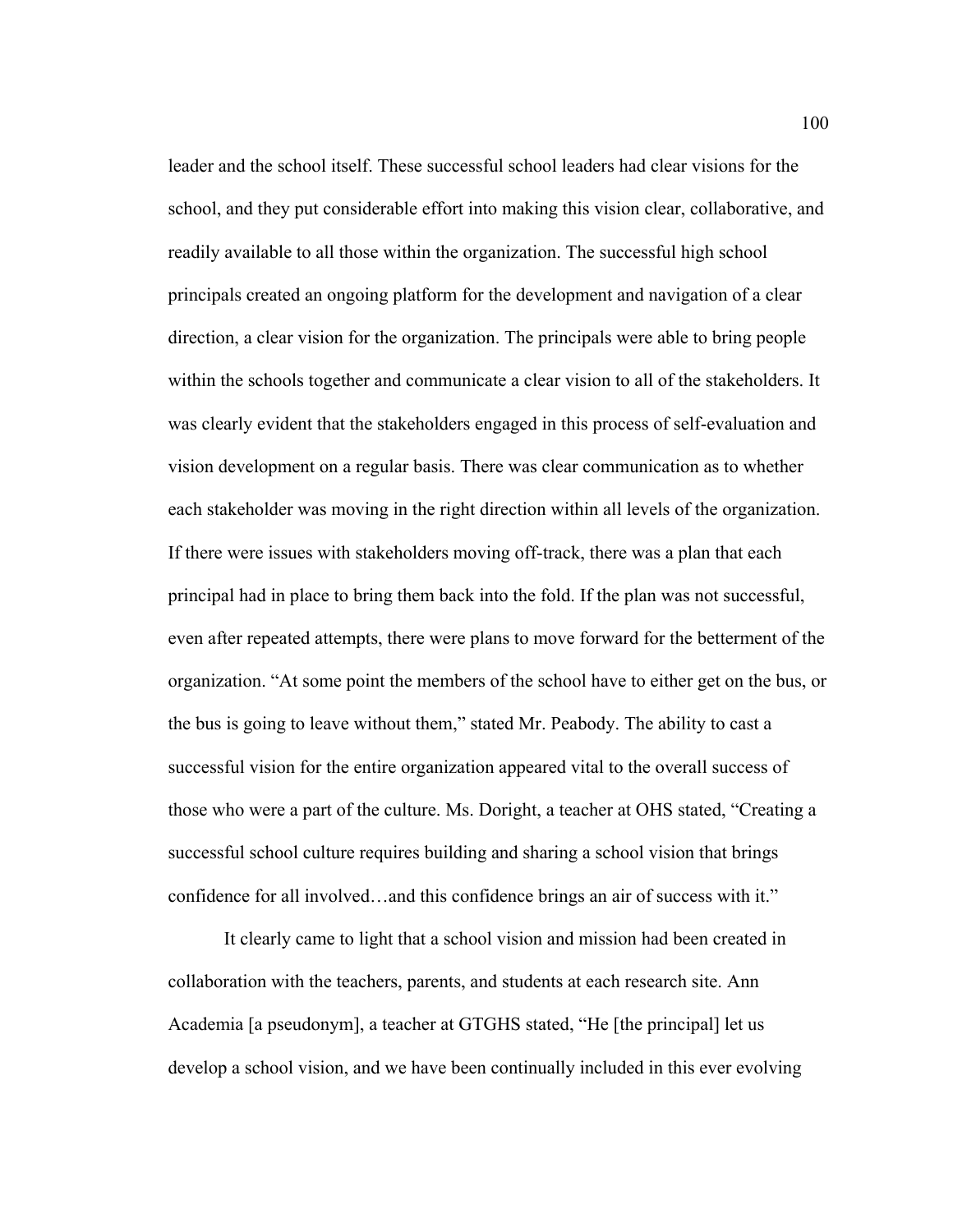process." A secretary at the school, Sally Smith, said, "I think he [principal] allowed us to take an open-ended vision of his own and kind of pour our own ideas into it. The result was a vision that is visionary to all of us." The words "committed to excellence—working together to make it happen" were found at the entry of GTGHS on a large sign above the doorway. The principal clearly had high expectations for the teachers, students, and for himself. However, he chose not to dictate his views or vision. By not forcing his views on colleagues, Mr. Newsome encouraged the faculty and staff to develop their own vision, which resulted in the staff taking ownership for the school vision and mission. Based upon observations and interview responses, there was little doubt that the participants in the study felt strongly about the positive impact the principal's leadership had upon the school culture.

 The mission, vision, and goals established under the direction of both Mr. Newsome and Mr. Peabody were at the heart of the school's actions and everyone the researcher spoke with at the school felt these goals were both challenging yet also attainable. An attitude resonated amongst the study participants that the leadership, teachers, and even the parents at GTGHS and OHS could help every young adult achieve their potential. There was a strong sense that the organization was having a powerful positive impact upon students. Ms. Jones, a counselor at OHS shared,

Mr. Peabody has this phrase, "let's do what's best for the kids." I can't begin to count how many times he says that—in faculty meetings, in department meetings, in PTA meetings—it truly is his mantra. That phrase has become part of the school culture. I now hear teachers say all of the time, "let's do what's best for the kids."

The school culture of both high schools valued the pursuit of rigorous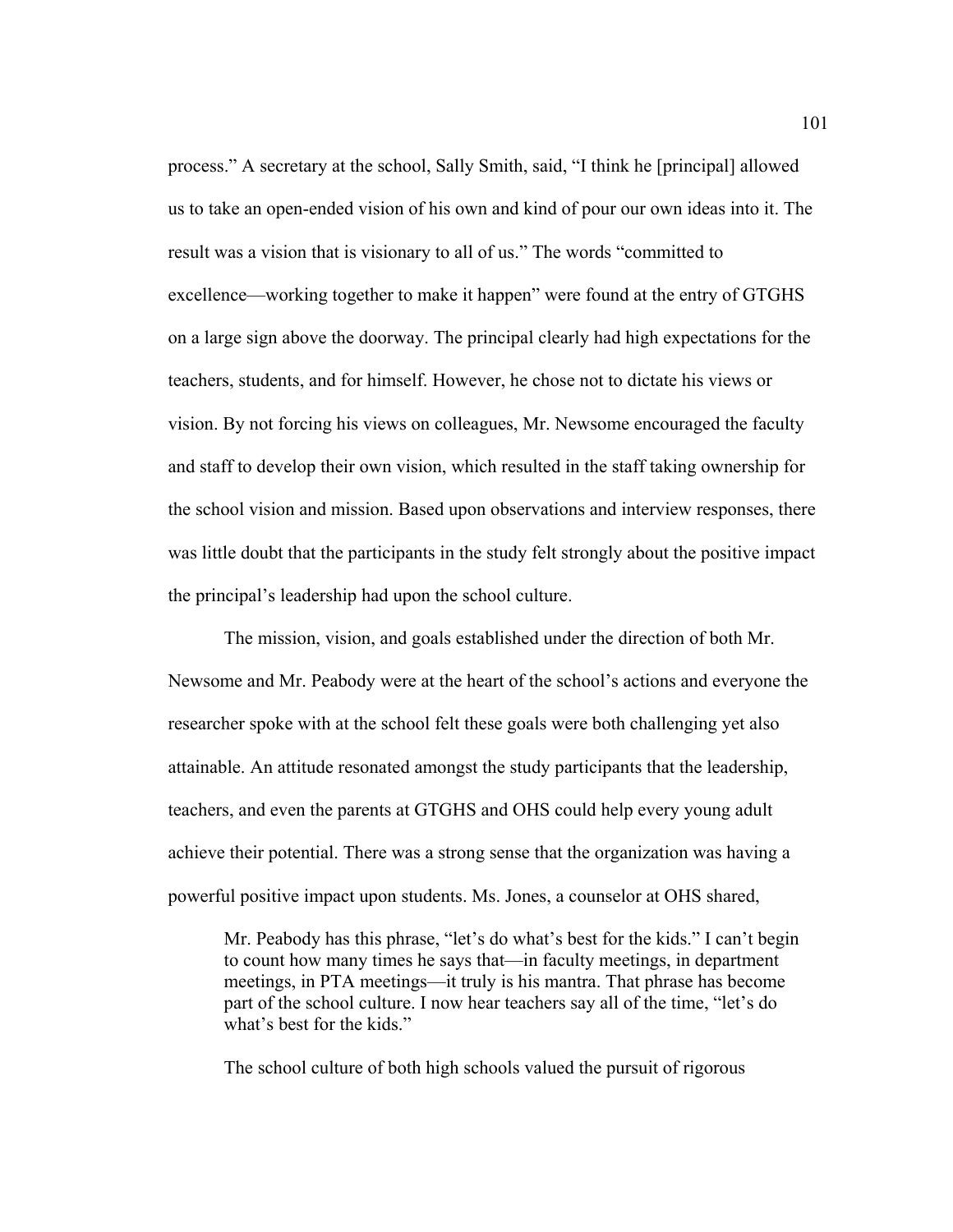coursework by students, and encouraged students to be high achieving. Both principals made a habit of collecting data, and using the data in an on-going fashion to drive decisions for the school. It was apparent to the researcher that the individual needs of students were being addressed, but there was also a strong emphasis on achievement. This emphasis was evident through the observed verbal communications of each principal to students and teachers, through displays in the classrooms, through the perusal of accreditation documents, in the minutes from PTSA and Community Council meetings, and in posters found throughout both high school buildings. In some instances achievement results were charted and used by teachers working with individual students in "advisory" classes to track academic progress. Students were encouraged to pursue and attain academic benchmarks, and were recognized and rewarded for reaching these academic benchmarks.

A strong emphasis on the value of advanced placement (AP), concurrent enrollment (CE), honors-level, and college-preparatory courses was a hallmark of Mr. Newsome's at GTGHS. Upon Newsome's arrival at GTGHS there were a variety of changes made to address a shift in emphasis for rigorous coursework. The master schedule was adapted to encourage student growth in these courses. Teachers moved towards "team teaching," common curriculum maps, and common assessments in their smaller learning communities. Strategies were put in place to encourage students to register, enroll in, and pursue rigorous courses. An open-entry policy opened the door for all students to sample rigorous courses, and counselors were encouraged to allow students to move freely between courses at the beginning of the school year to support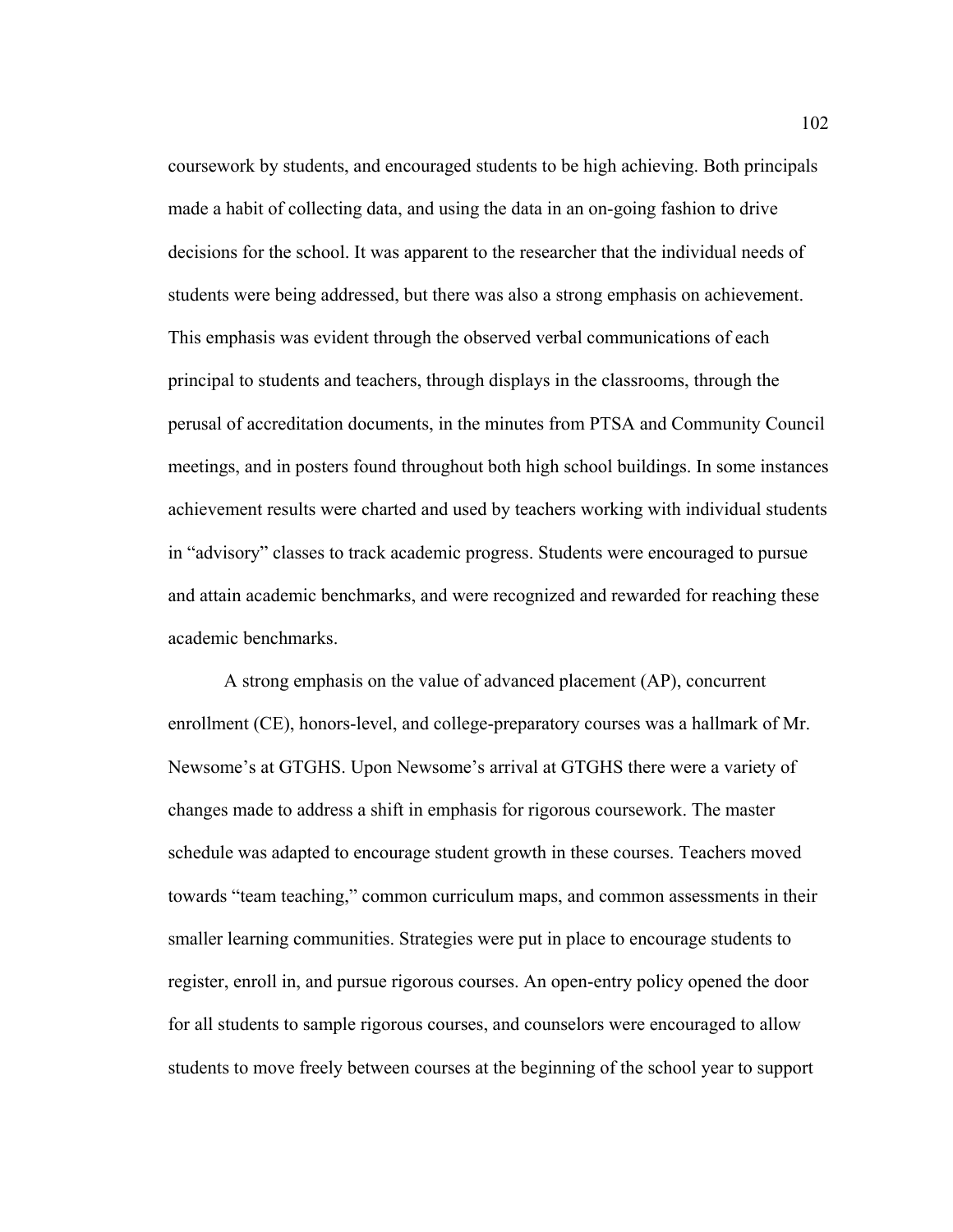the sampling of, and pursuit of AP, CE, and other college-preparatory courses.

Techniques were developed to encourage students to register for more rigorous courses during registration periods, and students were applauded and even rewarded for doing so. Both counselors and teachers were onboard with this school goal to push the academic rigor, and an assessment of the school's AP test numbers and CE credits earned proved that their efforts were bearing fruit.

The schools held high expectations for students, and for faculty and staff. Mr. Newsome attributed the success of the school to "our focused, very dedicated, and extremely hard working faculty and staff." He explained:

They have come together under the common goal of serving kids. There is a very close relationship amongst the teachers. We all belong to a tight-knit fraternity of educators, and we are proud of our profession. We look at our role as not simply teaching information, but as developing good citizens. We have an obligation to help students learn. Learning first.

Academically the school expected nothing short of the very best from students and from faculty. This concept was central to the beliefs and activities at both GTGHS and OHS. Marzano and colleagues (2005) asserted in their research that high expectations from the principal was one of the strongest correlates to positive student learning and student achievement out of the 21 school leadership characteristics they researched.

## **Outreach, Relationships, and Order**

Mr. Newsome employed a number of strategies at GTGHS in an effort to positively impact school climate. The principal recognized the traditional events (e.g., Homecoming, Alumni Day, school's birthday, teacher birthdays and special events, etc.) at the school and these traditions were a part of the school that helped bring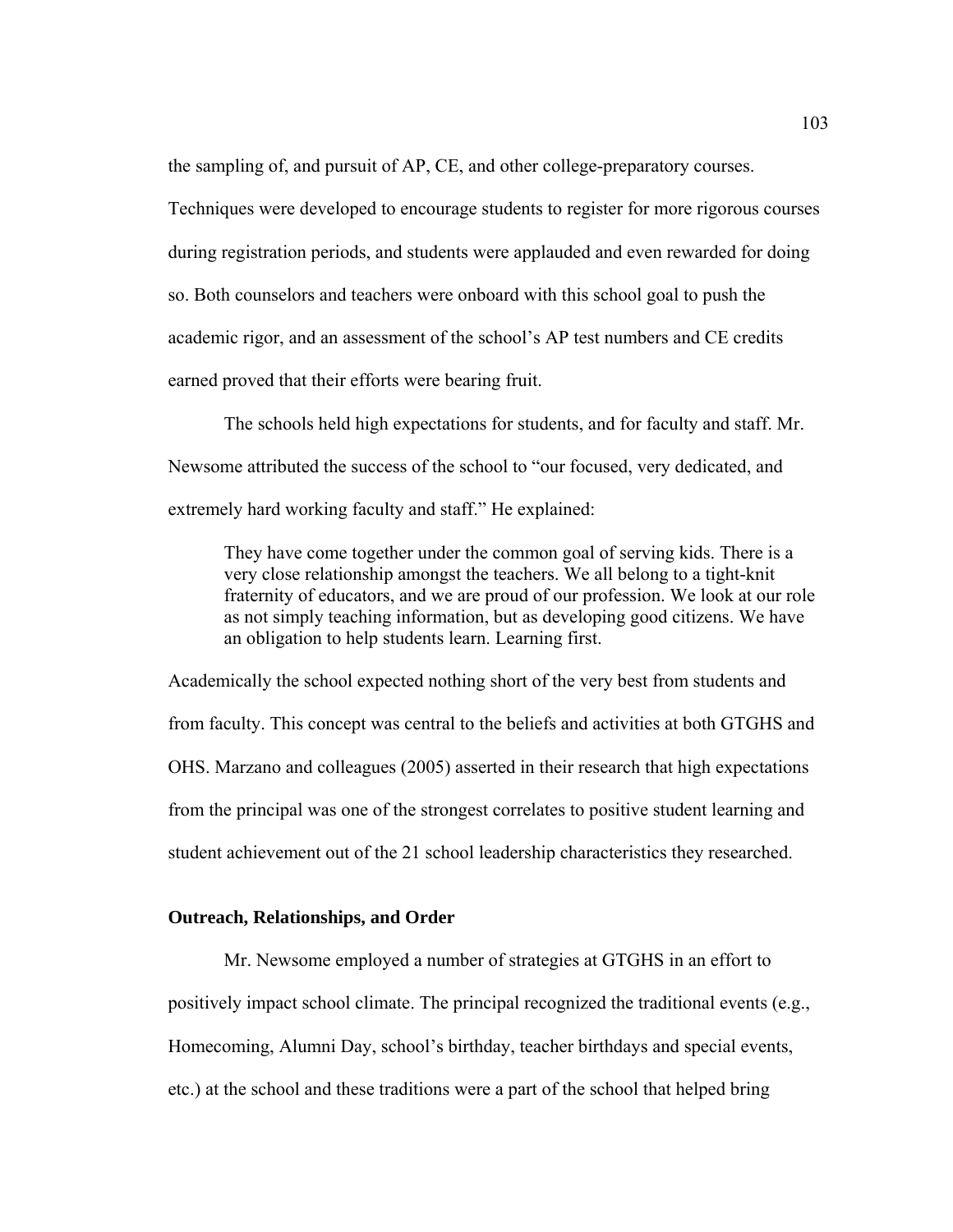faculty, students, and the community together. The faculty was considered "family." At GTGHS, almost one half of the current faculty and staff had been students at the school when they were younger. Many teachers had their own children attending the school, even if many of these parents and families lived outside the school's boundary area. The school had educated generations of families that lived in the neighborhood. There was a real sense of community at GTGHS. Former students who no longer resided within the school's boundary area regularly requested permits to enroll their children in the school. There was a waiting list of students who resided outside the school boundary area that numbered well over 100 students. These were students who were to attend a neighboring high school, but were hoping to attend GTGHS. Staff and faculty commented in several of the interviews that this was a school that was "doing positive things," and that "everyone wants their children to go to school here." Mr. Clean, a custodian at OHS, commented:

The most important thing Mr. Peabody does is to build relationships. He gets to know every faculty and staff member as well as possible, and encourages the faculty and staff to do the same. Mr. Peabody treats everyone great and equitably—from the part-time custodians to the AP teachers—he respects everyone and recognizes that everyone has an important role in the school, and without everyone, nothing will be accomplished.

Both principals found it important to recognize and celebrate successes, both for teachers and for students. These successful leaders had a system of recognition in place. While both celebrated successes, there were different ways that the successes of students and teachers were recognized at each high school. Each chose to find ways to celebrate successes publicly. There were both intrinsic and extrinsic motivational tools in place at each high school. Student recognition ceremonies were common, and a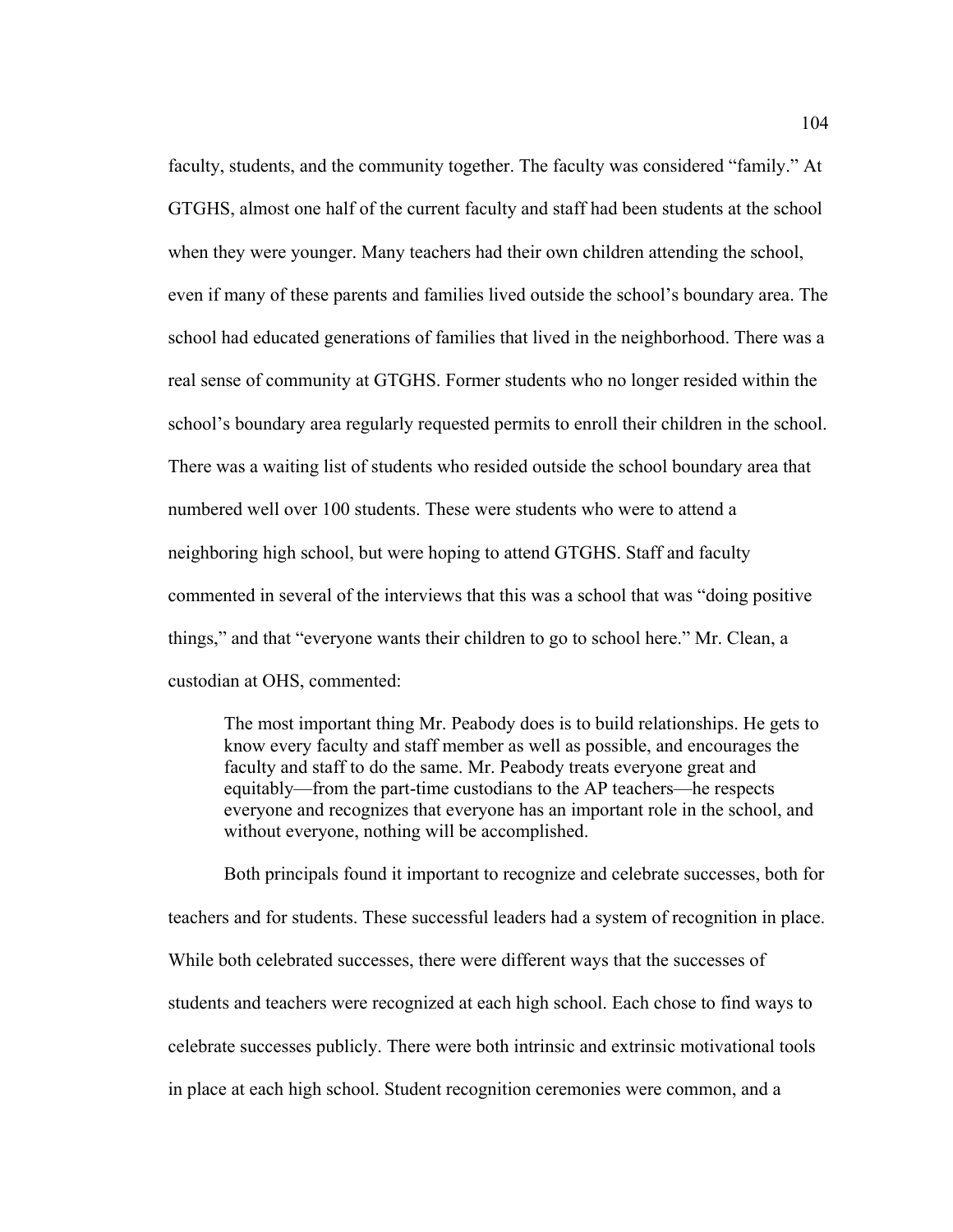variety of celebration techniques were used to recognize and honor high-achieving students who met goals and reached benchmarks. In both schools educators were also honored and celebrated for their contributions, and were considered a crucial element to the successes of students.

All stakeholders were adamant about the need to create and sustain a safe and orderly school environment for all. Both principals had meetings/assemblies with all students at the beginning of the school year each year to outline expectations for students. Mr. Peabody mentioned that he took every opportunity to clarify expectations with both students and faculty. "The kids know I care about them even though I expect a lot," declared Mr. Peabody, "and I work very hard to show students that I support them and that I am always here for them." Students were expected to take pride in their physical appearance and to adhere to dress standards, while also allowing some latitude for students to express their individuality. When students did not measure up to expectations, efforts were made by both principals to privately, individually, and discreetly discuss those shortcomings with students.

There was a strong emphasis on a collaborative and collegial atmosphere at both high schools. Both principals noted that each and every individual is an instrumental part of the education process within the schools. Both principals gave tremendous credit to those around them for the success of students. It was noted at several different junctures during the principal interviews that their colleagues were the real "heroes" in the successes of students. The principals recognized that every member of the school is instrumental in the learning and educational process. No one person, no one individual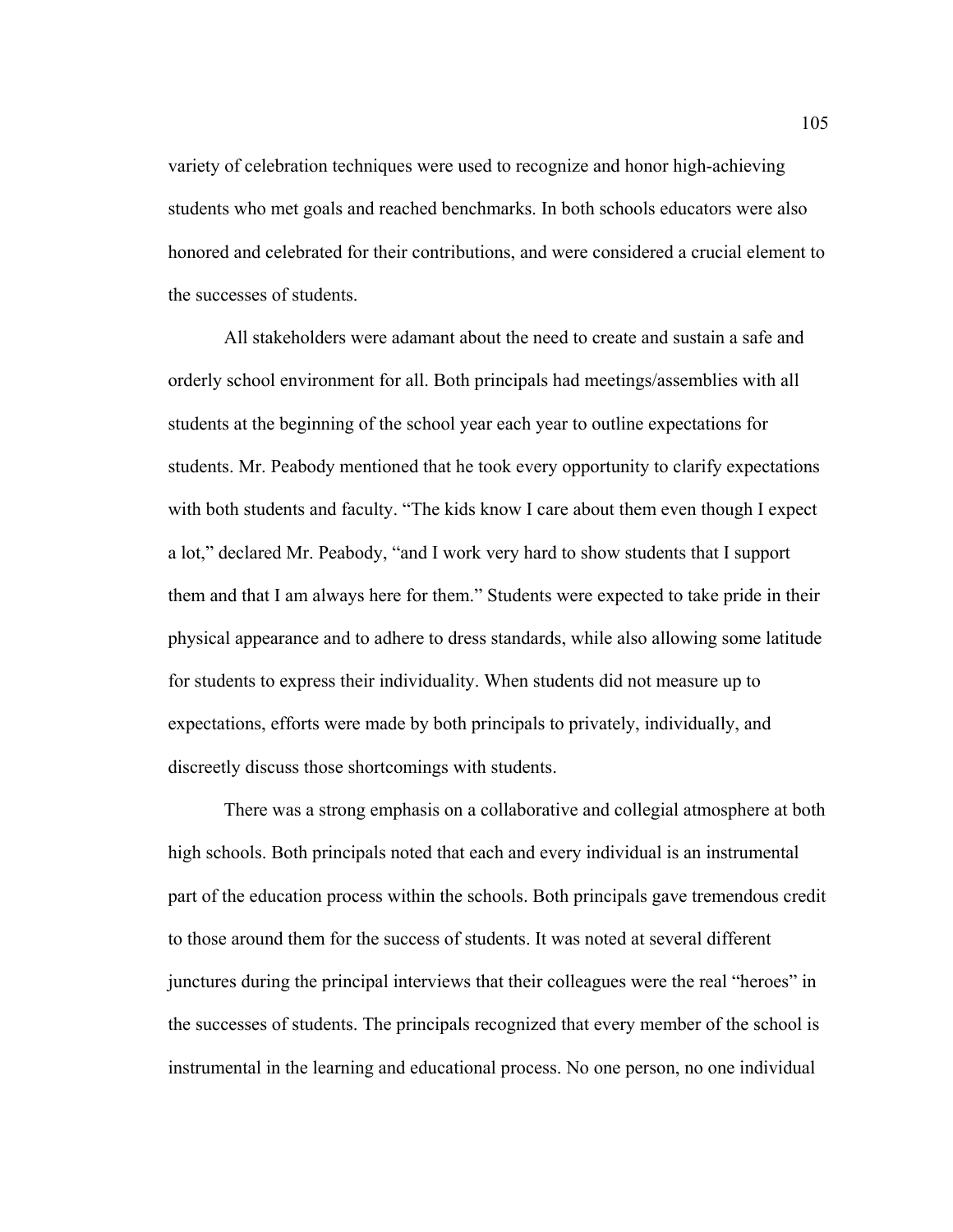could see that students were successful. "Teaching and learning is a very collaborative process," noted Mr. Peabody on multiple occasions. That being said, both principals mentioned the crucial need for leaders to be highly involved in nurturing the culture of learning on a daily basis. "The successful nature of our school did not happen overnight. It has taken years and years of work, and the efforts of many dedicated educators to build the culture that exists today [at OHS]" (Mr. Peabody).

Mr. Newsome stated in an interview that coherence of purpose could not be achieved by a top-down management style. Rather, the culture required everyone to be on the same page at the same time. It comes, he stated, "through consistency of relationships and conversations, as well as repetition of a limited number of processes and values over a range of different circumstances." No matter who was spoken with in the organization, similar themes were repeated. Everyone seemed to know why they were there, what they were doing as individuals, and that their organization was contributing to benefit the greater good. Participating faculty members shared a sense of pride in what was going on, with several expressing a "familial" atmosphere that trickled down to the students. Everyone *felt* that he or she "belongs." Sally Smith, a secretary at GTGHS, made the comment:

Mr. Newsome is always open for suggestions or ideas. He usually consults the people closest to the situation, and asks for input and ideas. He often asks us to identify what we think the problem is, just to make sure we are all on the same page. He recognizes that any decisions made without input from the faculty will probably be met with resistance, so he tries to involve as many people as possible. He wants to make sure he is getting all sides of the situation.

Sergiovanni (2001) believed collegiality and culture to have a strong connection to academic success for students, and further suggested that if principals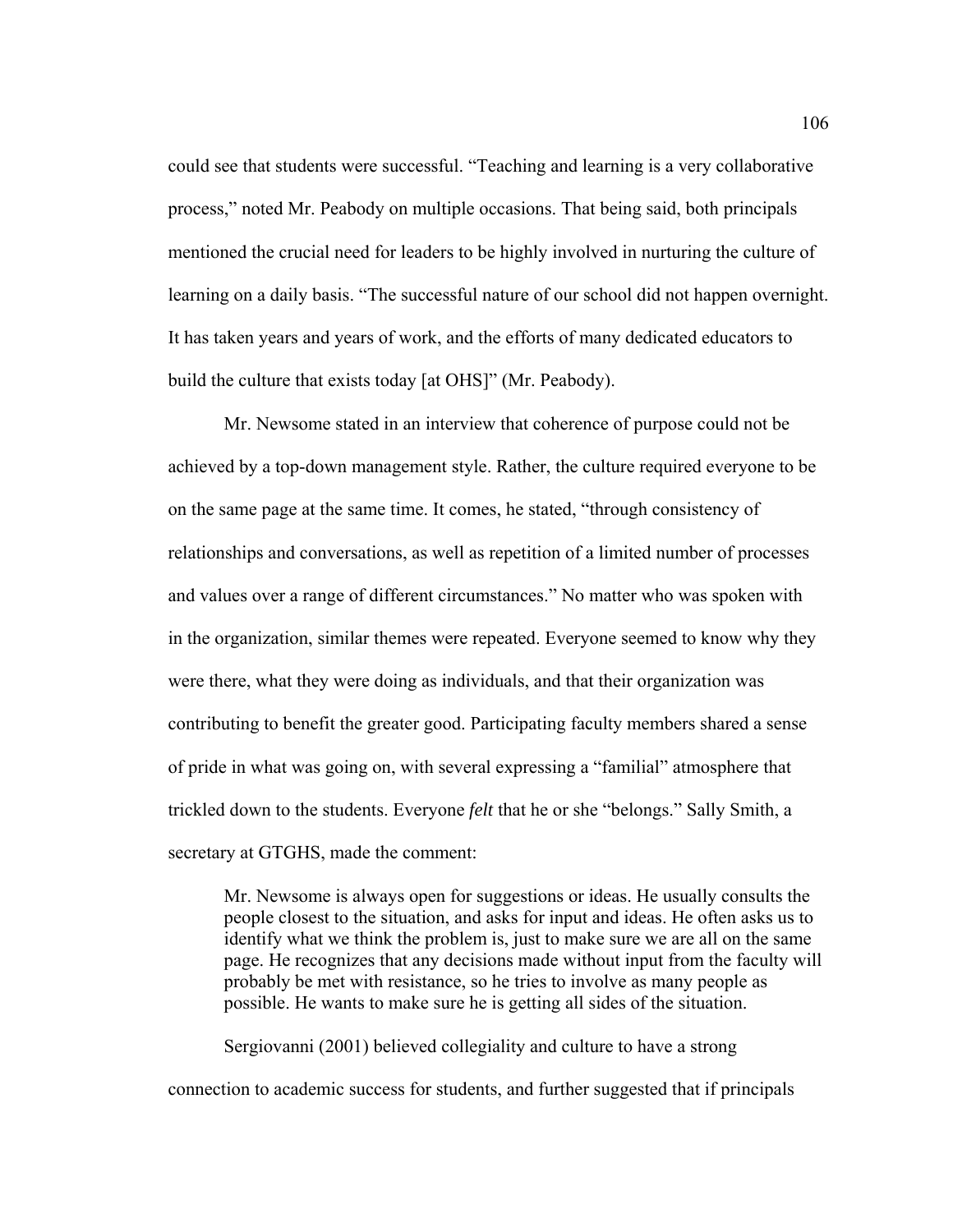authentically encouraged collegiality, teachers themselves ultimately will take responsibility for the mission of the school and work together to achieve that mission.

The principals at both schools provided the time, the structure, and the means for teachers to openly voice their opinions and to discuss school issues. Leitwood and colleagues (2004) explained that if school leaders will allow teachers to be active participants in the decision making process, the result will be increased teacher loyalty, enhanced teacher roles in faculty professional development, increased feelings of professional self-efficacy, and the optimum integration of intellectual abilities distributed throughout the school organization.

The family-oriented relationships nurtured by the successful leaders within the two high schools was a common theme in both of the study sites. A sense of "family" was mentioned during the interviews by faculty and staff from both schools. The importance of being treated like "family" within the school culture was readily apparent at both research sites. The principals at both schools exhibited a real desire to see those around them succeed and achieve. It was clearly evident that the students at both schools were treated with respect, and there was a strong sense caring. Students were often treated by the educators as if they were their own offspring. The principals, faculty, and staff also seemed to treat each other as if they were siblings rather than simply colleagues. This was apparent despite the natural occurrence of disagreement during the process of collaboration. The theme of collaboration was strong and recurring at both study sites. It was a big part of how these principals both conducted business.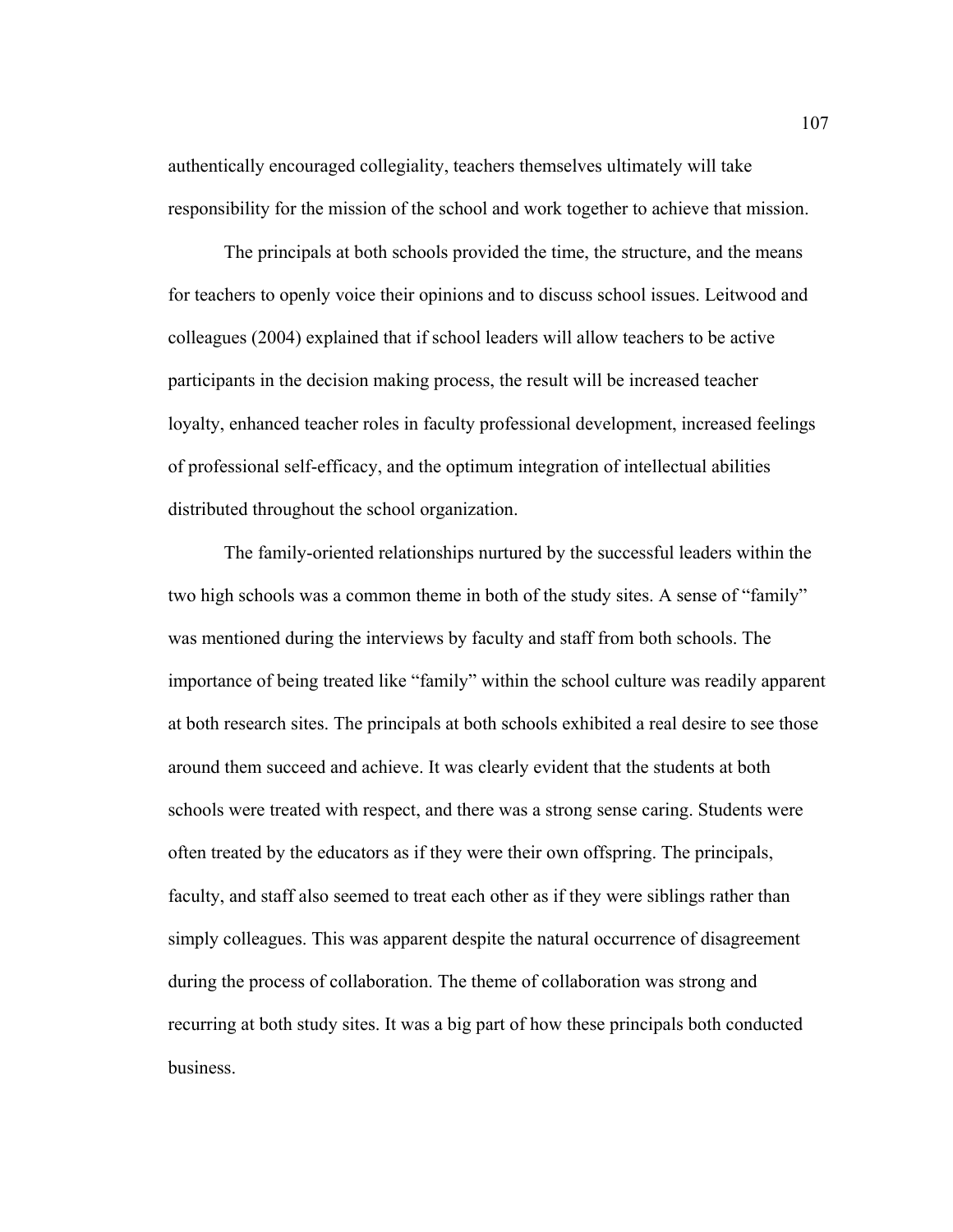#### **Resources**

The physical facility at OHS was a building that had shortcomings. It was alleged that the building had been built on an underground aquifer despite objections from several experts that the site was not development-appropriate. The land that OHS sits on had been donated to the school district. Many stated that construction on the building had been pushed ahead despite several "red flags" throughout the design and build processes. This has led to numerous building issues from the beginning of construction until today.

Adding to this challenge was the fact that the building at OHS was rumored to have been built using lower quality materials because the school district did not have the money set aside to construct the building to high-end expectations. The main portion of the building had recently undergone some minor renovations (even though it was only 20 years old), but there were multiple discussions of a leaky roof and consistently broken water pipes while the researcher was conducting the study. Despite this fact, combined with other obvious facility challenges, the building exhibited many attributes that contributed to a positive school culture. Decals adorned the entry doors, reading "Welcome to our school—Visitors please report to the main office upon entering the building during regular school hours. Thank you." Bright, warm colors adorned the hallways, classrooms, and cafeteria. Uplifting quotes and sayings were found on walls throughout the building. Student art decorated nearly every nook and cranny of the building. School colors, school banners, and small flags proudly displayed a fierce looking mascot and were found in stairwells, staircases, and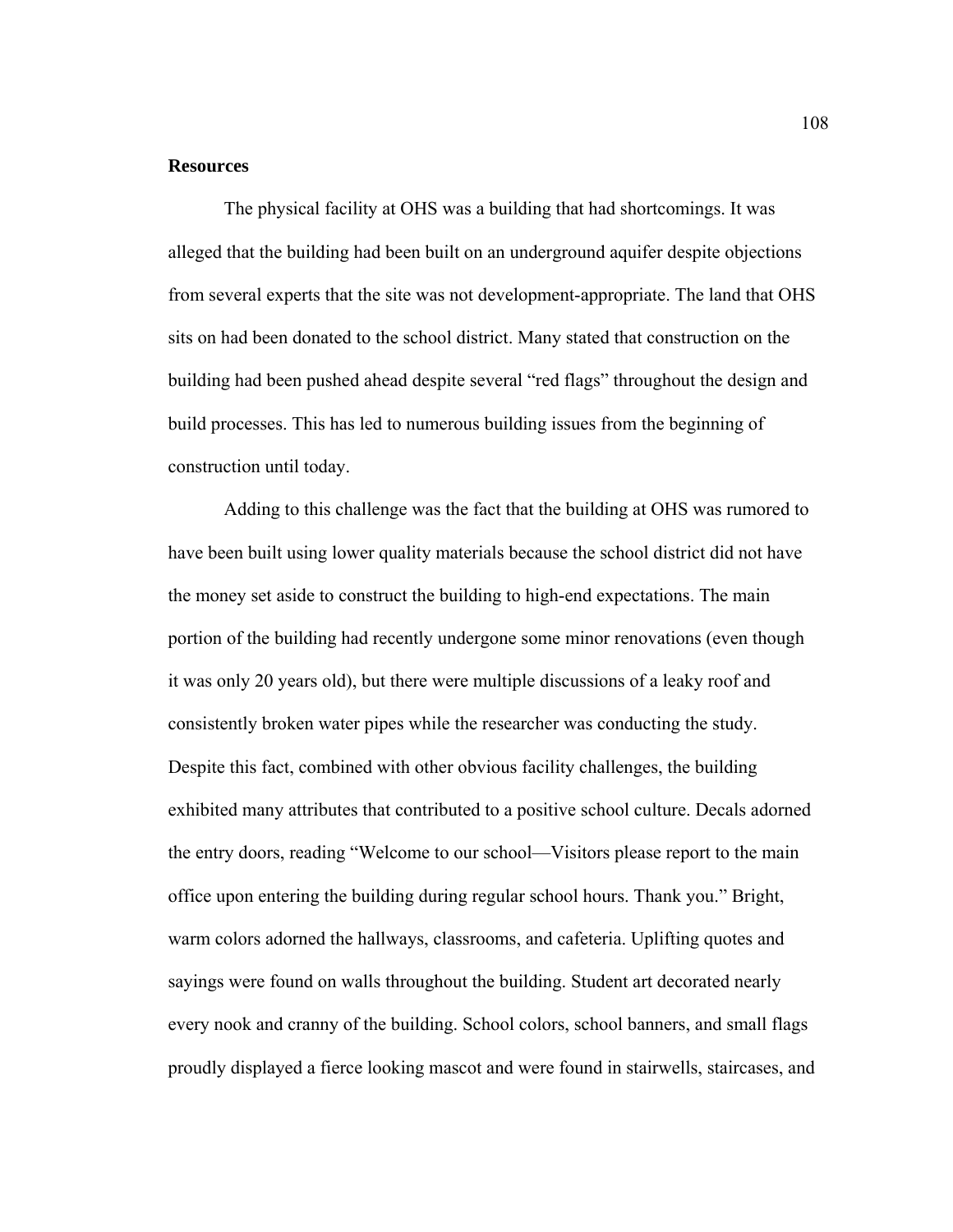in the main entry. Other cultures were celebrated with flags from countries around the world that hung from the commons area. Each flag was representative of a country for the cultural background of every student in the building.

Administrators, teachers, and staff were introduced to the public and presented as personal and warm people through a bulletin board at the entry of the school. The bulletin board showed pictures of faculty and staff engaged in a typical daily task. Below each picture was a favorite quote or statement of that particular faculty or staff person. The media center included comfortable stuffed chairs, table lamps, couches, and colorful paintings on the walls. The office area included telephones designated specifically for student use, and signs promoting positive public relations were found at the office counter and on the office walls. The faculty lounge was furnished with large couches, lounge chairs, green and flowering plants, paintings, a large television set with cable access, refrigerator, microwave, and a large dining table. On two different occasions the researcher found bagels, doughnuts, a baked cake, and small sandwiches in the lounge for faculty to enjoy. This could only serve to magnify feelings of appreciation and support the faculty and staff might share with their principal. Pre-stamped and preaddressed postcards for each student in the school were in a file box in the faculty lounge. Teachers were encouraged by administration to write at least one positive postcard to a student each day during their preparation period, and to mail it home to a student or parent.

Ms. Doright, a teacher at OHS, had this to say regarding Mr. Peabody, his approach to the physical facility, and how this might impact the culture of OHS.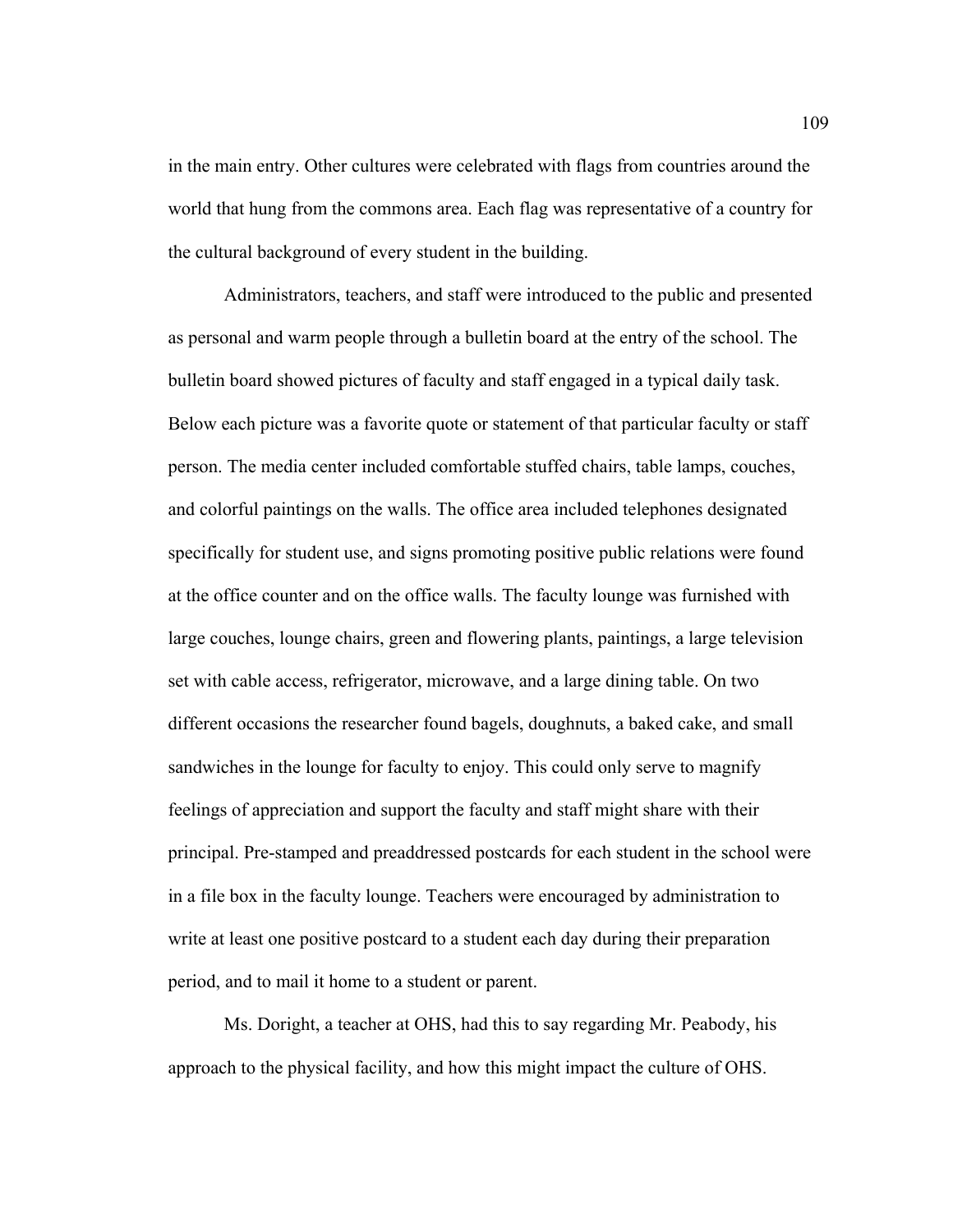One of the things that he did to physically change our school was to put inspirational quotes all around the building, in the hallways, commons areas, office areas. He fosters school spirit by installing school flags and other memorabilia throughout the public areas. The school building itself embodies optimism!

Mr. Peabody brought in at least one prominent and nationally well-known motivational youth speaker per year to provide an assembly and evening presentation for the students and the community. These events were typically coordinated in a collaborative fashion with the local PTSA and other area high schools. Related organizations helped to defray costs, encourage participation, increase attendance, and to solicit a positive atmosphere. He also spent time over the summer pouring over yearbook photos in an effort to learn each student's name prior to school beginning in August. Each week during school students were honored or recognized and treated to a free "lunch with the principal." Students would eat lunch, socialize, and be recognized with the principal, faculty members, and parents at a specific table in the lunchroom. Students were given recognition at this event for a recent birthday, an act of kindness noticed by a peer or a teacher, a marked improvement in academic grades or school attendance, or for their overall leadership. Students were also nominated by their peers for their acts of kindness and were recognized by the principal at assemblies and at half-time presentations of the high school sporting events.

Faculty meetings were held at least once a month and were typically held during preparation periods or during late-start mornings. This enabled teachers to attend faculty meeting without being required to come before, or stay after, contract time in order to attend their required meetings. Each faculty meeting began with food,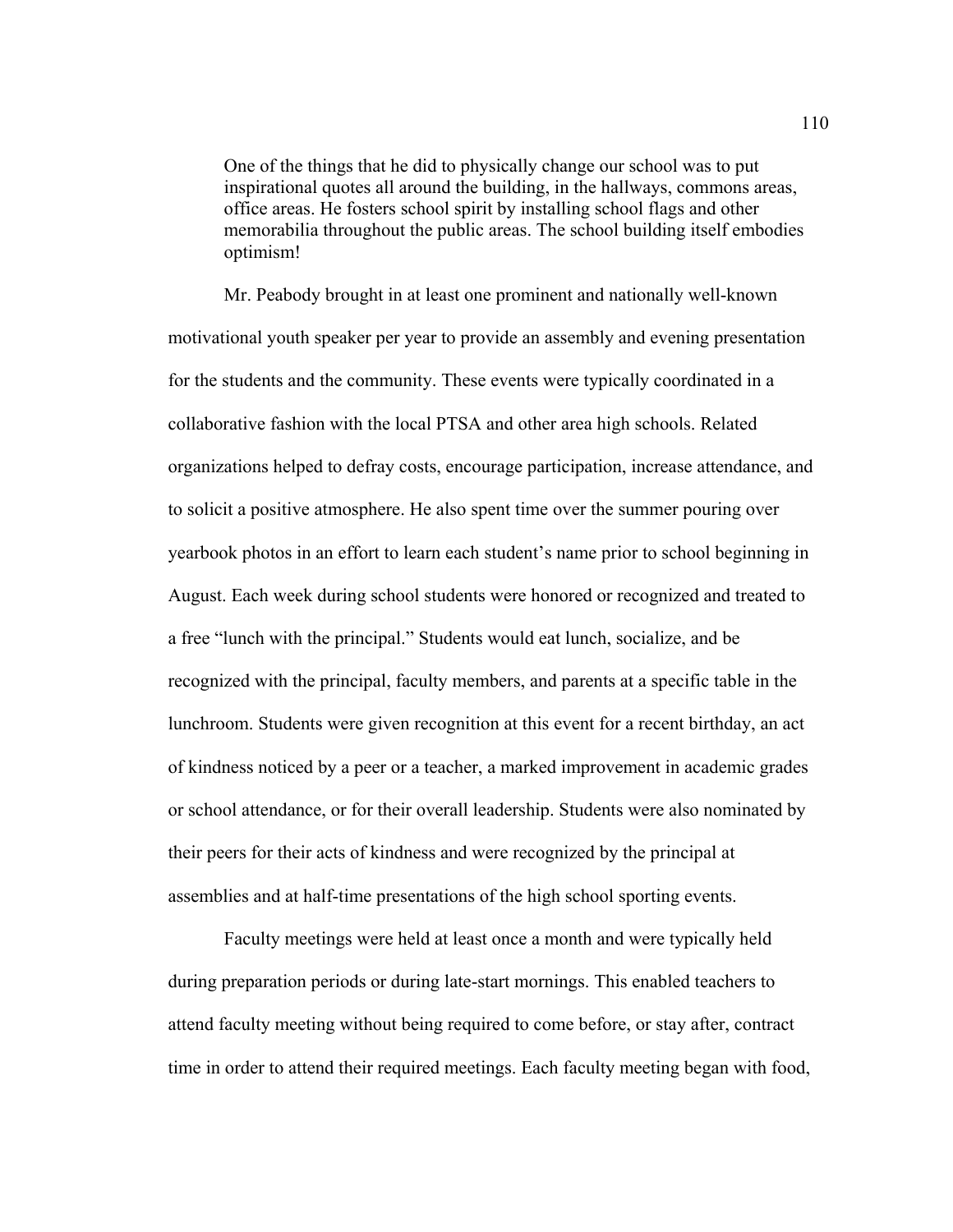humor, support phrases, and a celebration of all the successes that had occurred since the last meeting. There was a focus on providing rewards and supports for all teachers and staff. Henson, Kogan, and Vacha-Haase (2001) concluded that several positive behaviors of teachers (e.g., ability to deal more effectively with failing students, persistence when difficulties arise) are linked to teacher efficacy, which positively impacts student outcomes.

 Perhaps as a result of all of these efforts, the school had a high retention rate for teachers. A teacher noted in the interview that "we have a very low turn-over rate. There is also a waiting list of district teachers requesting a transfer into [the school]." Teachers were given opportunities to attend workshops and conferences around the country that met school or individual goals and needs. The principal looked for leadership from within, developed leaders, and promoted classroom teachers to leadership roles. Mr. Newsome assembled a team of teachers that worked with the school leadership during the interview process each time a new teacher was hired. The team opinion was an important part of the hiring process.

## **Visibility and Contingent Rewards**

Principal visibility and approachability were both mentioned as key attributes of the research principals during interviews. Most research participants agreed that these characteristics were critical for increased student learning. Multiple references were made by study participants to the positive influence of a principal who is not only visible, but who also make themselves available to students both formally and informally to discuss academic and nonacademic matters. Interviewees consistently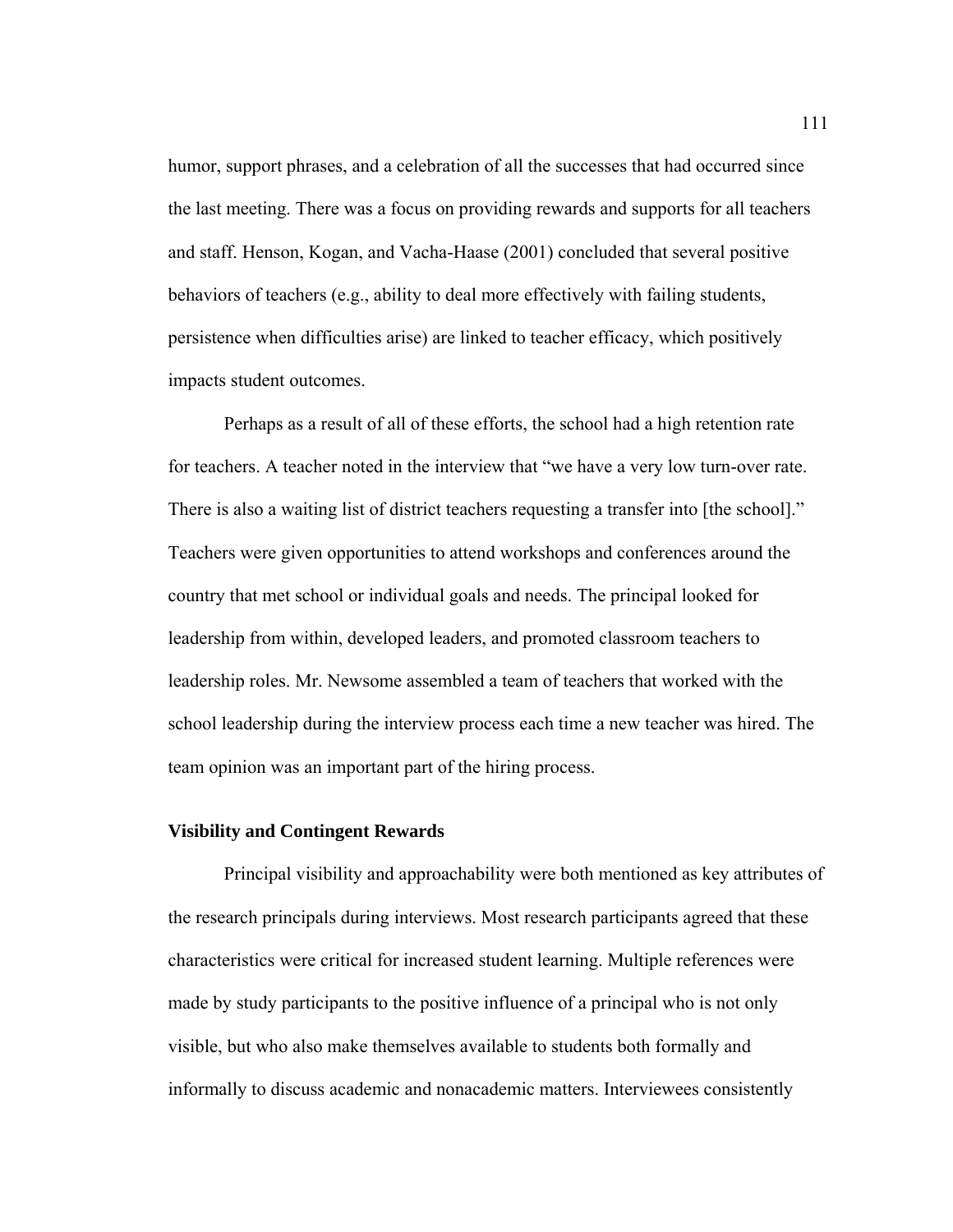commented that principals who cultivated an approachable climate and consistently engaged students translated into higher student achievement. This approachability showed a strong measure of affiliation and connection for students, according to multiple interview respondents. "It [the visibility and approachability of the principal] shows that the principal is interested in the personal academic successes and challenges of students," commented Ms. Jones. "He [the principal] helps students succeed by forming relationships and showing students that he cares, that he's checking up on things like that [student academics and challenges]," shared Ann Academia.

Teachers who were interviewed commented throughout the study that the amount of time principals spent observing teachers within the classroom was an important predictor for student success. It was reported that principals who frequently visited classrooms, and who visited classrooms for extended periods of time, were perceived by faculty and staff as being more influential instructional leaders. Mr. Doright, a teacher at OHS, made the following observation:

Mr. Peabody is always visiting classrooms. He is in my classroom at least twice a month. He typically stays for 10 to 15 minutes, depending on what we are doing. He interacts with the students—asks them questions about what they are learning, how they are doing in class, etc. He also interacts with me—usually, his visit begins with, "So, what are we learning today?" In his short visits, he is able to observe the curriculum and my methods of instruction. He always follows up with a brief conversation the next time I see him—nothing formal, but just enough to let me know that he is aware of what is happening in my classroom. These types of visits are more effective than the traditional "come in with an evaluation form and sit in the back of the room" evaluations. He really has a feel for my classroom.

Teachers reported that regular classroom visits signaled to them that learning, teaching,

and classroom environment were important to their principal. Teachers shared that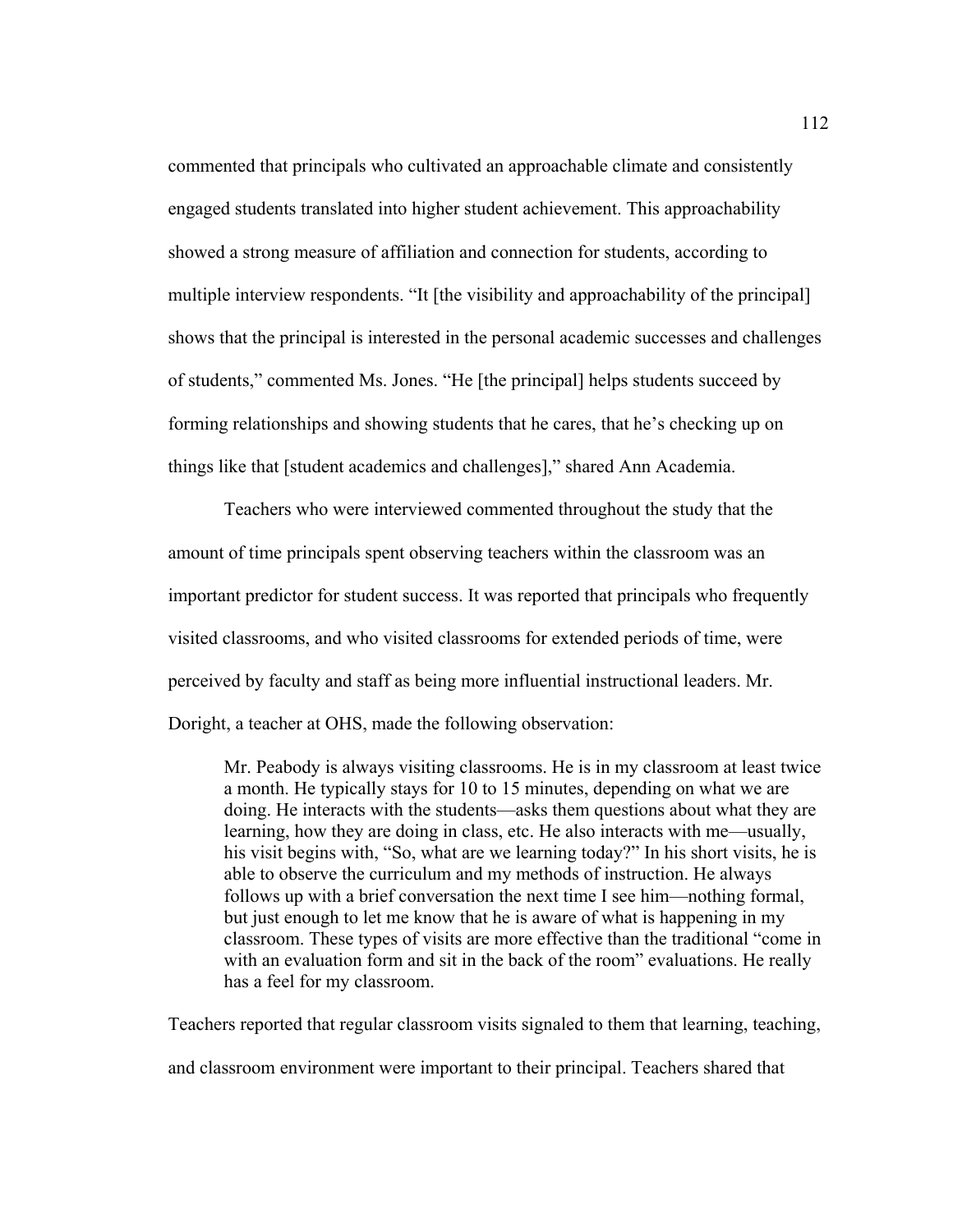students seemed more "intent and focused" on their work when the principal visited the classroom. They also shared that students were better-behaved when the principal was present in the classroom, and this, combined with an increased focus from students when the principal visited the classroom was interpreted by research participants as very supportive increased student learning. Ms. McRight, a counselor at GTGHS, stated:

The principal often makes drop-in visits during instruction time, frequently participates in instruction & activities during those visits, then gives verbal and sometimes written feedback to the teacher and the students regarding the observed instruction time. The principal is also very conscientious about academic achievement and monitors test scores, meets with teachers to discuss strengths/successes, and avenues for improvement on a continual basis.

 Multiple research participants explained that the principal at their school was highly interactive with students, both in the hallways and in the classroom. Teachers commented that principals who got to know students, and who helped with classroom assignments or who checked student work during classroom observations had "a powerful influence on learning." Both research principals exhibited characteristics described by McEwan's (2003b) steps to effective instructional leadership and were perceived as very effective leaders because they were more teacher or instructional leader than they were manager. Mr. Jones, a counselor at OHS commented that, "principals I have previously worked with would only visit classrooms to discipline students or to passively observe teachers. Mr. Peabody enjoys interacting with students and is comfortable in the role of teacher. He [Mr. Peabody] has a profound positive impact on students."

Mr. Peabody spent nearly every evening of the week attending student activities and supporting students in their extracurricular activities. Students were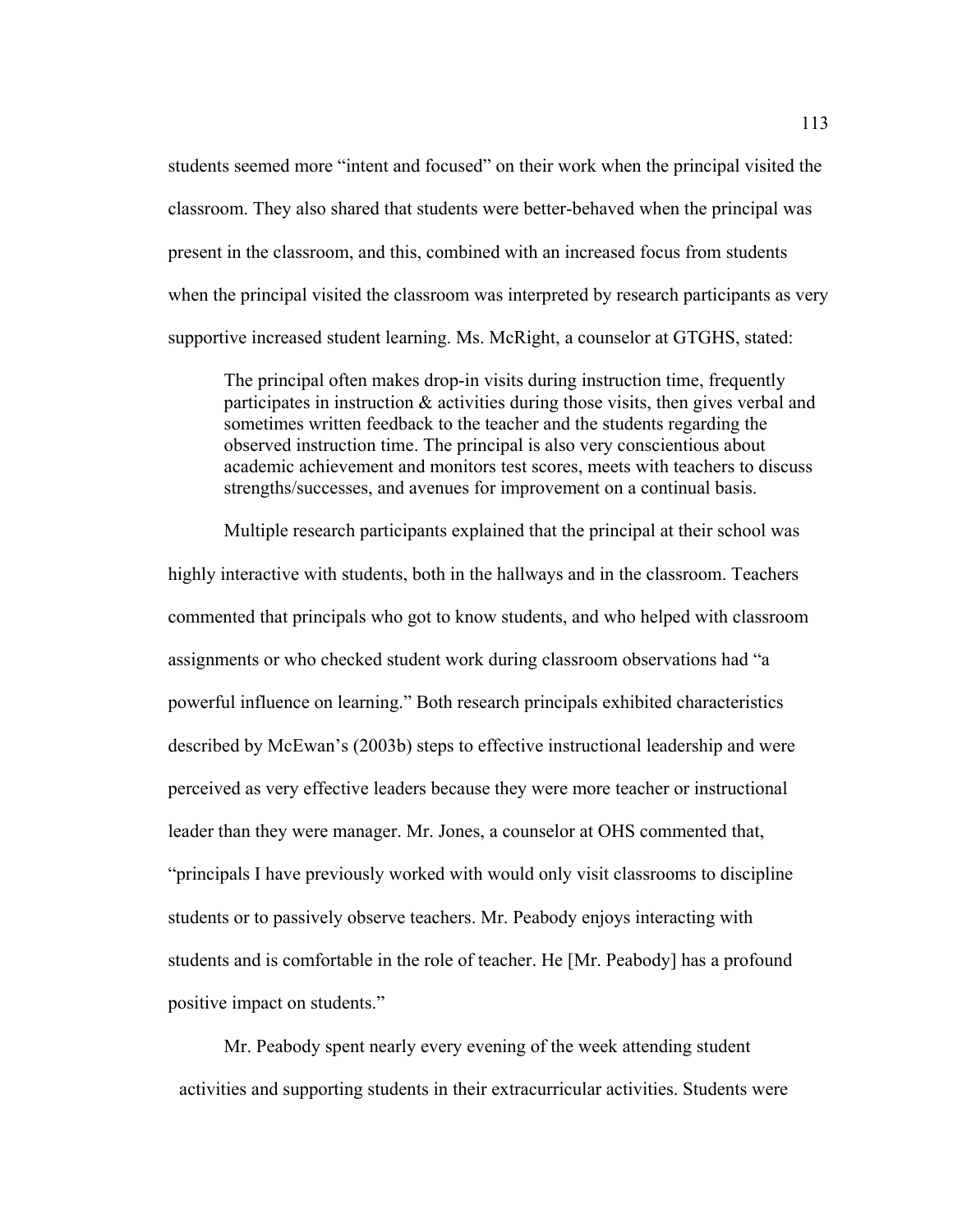encouraged to be involved in a variety of extracurricular activities available to them. These activities included athletics, musicals, fine art performances, and clubs. Mr. Newsome even participated in a bit part for a school play, performed in a skit for an assembly with other students, was said to have been shooting half-court shots with other student during physical education classes, and agreed to have his head shaved because students met a fundraising goal for homeless youths within the community. These events were said to have taken place all within recent memory. Mr. Smith, a teacher at OHS, shared:

Mr. Peabody attends EVERYTHING. I seriously don't know how he does it. Football games? He is there. Choir concert? There. Tennis match? There. And he isn't just off to the side—he is in the crowd, talking to parents and students, interacting with the athletes or performers. During the school day, he is rarely in his office. He is in the halls, especially during the passing periods, talking to students and teachers. I think it's very important to mention that he expects the same of his vice-principals, and faculty members, as well. He encourages us all to be visible during the passing periods, making sure that students get to class on time.

Research participants further stated that the principal had "strong parent communication," "visits classrooms frequently," "is very visible and available," and is "totally vested in the success of the students and teachers, and uses all available resources to provide outreach to the surrounding community and within the school." Ms. Academia stated, "He [Mr. Newsome] made every effort to know what was going on with every competition, every employee, every classroom, every test. He knew everyone's name and something about us all. He asked questions. He asked for input and opinion. He listened to the answers."

Each morning Mr. Newsome could be found walking the grounds, saluting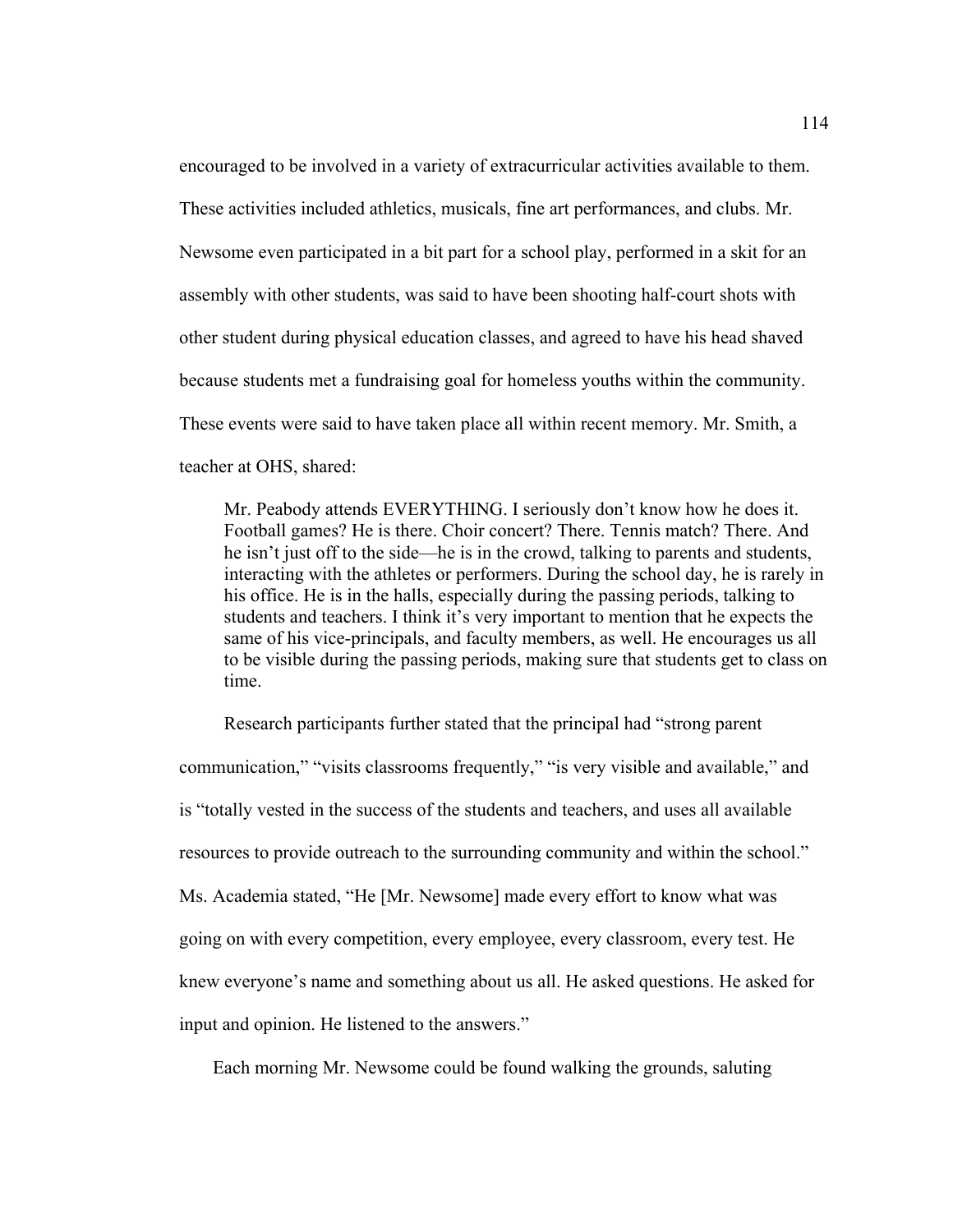buses as they arrived, stopping students and wishing them "good morning," and peeking into classrooms as they were getting started. He visited the faculty lounge, cafeteria, classrooms, grounds, and shops on a regular basis, and obviously felt the importance of being proactive and visible. Mr. Newsome had an "open door" policy with students, faculty, and parents. Each day he set aside two hours to spend time in classrooms, observing instruction and interacting with students and teachers. "The time that I dedicate modeling, observing, and assessing instructional practices is crucial to our success at GTGHS. Instructional leadership necessitates the delegation of some of the managerial-type duties to my assistant principals." Both Mr. Newsome and Mr. Peabody mentioned on several different occasions the importance of strong instructional leadership. Mr. Clean, a custodian at OHS, stated:

He [Mr. Peabody] is present in the classrooms. He is present at after-school performances, sporting events, and competitions. He has a good working relationship with the teachers, the counselors, the lunchroom workers, the custodians, the secretaries…with everyone involved in the day-to-day operation of the school. He focuses on relationships, as a matter of fact, and the trust he has in each of us to do our job fosters great things at our school.

A strong sense of caring clearly existed within the culture of both high schools. Mr. Newsome was seen holding doors open for students and adults. Mr. Peabody followed teachers and students down hallways and spoke with people as if they were the only item of importance at that particular moment. An observed central focus of Mr. Newsome's work day was found within the direct personal contact he conducted with school stakeholders. He was constantly in physical contact with the students, faculty, staff, parents, and community members within the school culture. This required a delicate balancing act as he worked not to ignore "managerial" tasks such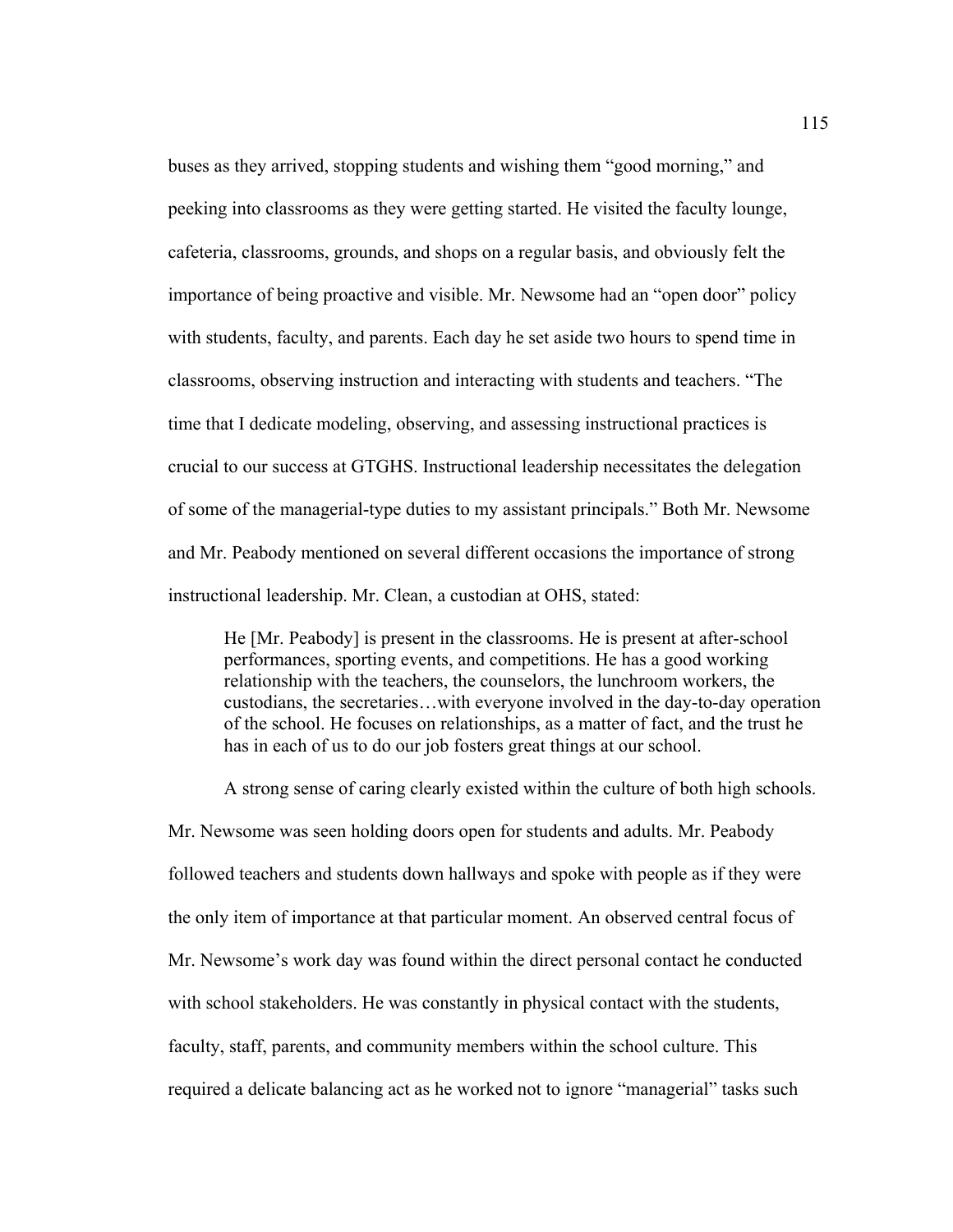as the paper work and duties, appointments, phone calls or e-mail messages to return, and the basic "housekeeping" duties of running an effective school. However, as both Mr. Newsome and Mr. Peabody were spending a great deal of time being visible and available there was a strong message being sent out to every stakeholder regarding the importance of what was happening at each moment within the walls of these two high schools. Mr. Peabody said:

I think it is important for the teachers to see me. I believe it is important for the kids to see me in the classrooms all of the time. It is really important for me to make sure the students see me engaged in the education process. That is my number one priority. I want people to know that I want to know what they are involved in, and that I want to be a part of it.

This direct contact with the teachers, students, and parents was described by Mr. Newsome as "a strategy to build a positive culture." Noddings (1984) work on caring in education illustrated the critically important role that caring plays in a school. Ms. Academia described Mr. Newsome as a "constant whirlwind of activity and energy" that translated into a feeling of support and caring within the school. There was a strong sense from stakeholders that Mr. Newsome believed in everyone, and that he worked hard to support people and positive behaviors.

There was considerable emphasis placed on building, shaping, and sustaining school culture by both of the high school principals. There were multiple elements of culture-building that were brought to light as themes emerged from the research in the two research high schools. A culture of achievement, discipline, collaboration, accountability, family-oriented relationships amongst colleagues and stakeholders, and recognition and celebration of success. Each of these elements were perceived slightly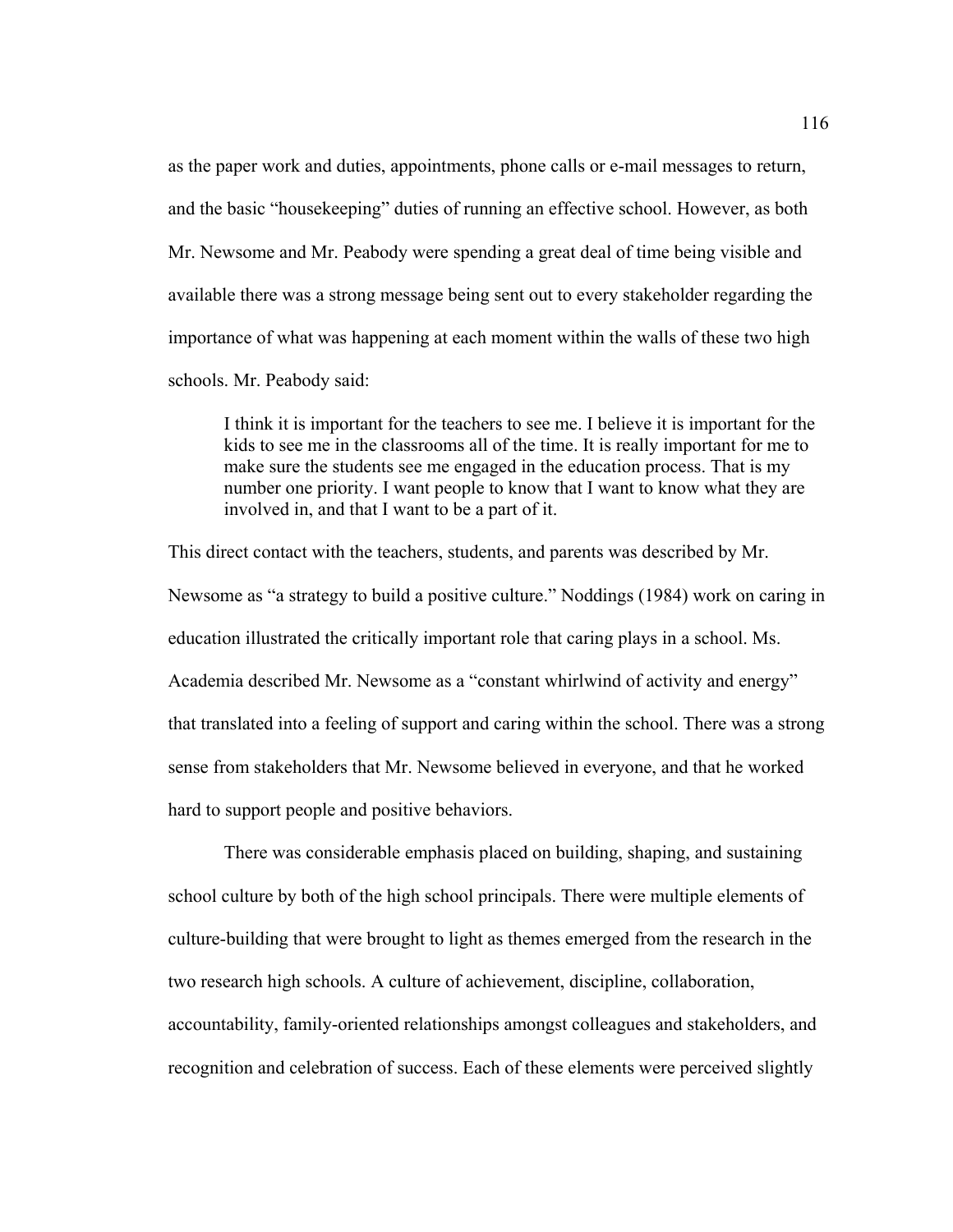differently in both of the research schools, but all were present and highly visible at each location.

## **Optimizer**

Mr. Newsome worked diligently to develop a good mix of expertise on the GTGHS school leadership team. There was a collaborative commitment amongst the team members to help each other when needed. There were clear and measurable goals within the organization and within the leadership team. Mr. Newsome and representatives from the faculty and staff worked tirelessly to analyze data, provide positive interventions for students, set goals for students, track student progress, and to strategize solutions. The leadership—whether it was the principal, the school improvement team, individual teachers, or even parents—worked collaboratively within organizational boundaries. Mr. Newsome felt that, "you have to have a strong focus on progress." Ann Academia further explained:

We hold ourselves accountable. The State and Feds set up mandates, but we are already accomplishing goals that we feel we need to accomplish. We don't need someone telling us things we need to do. We have that already figured out, and we're working to meet our goals, and the goals for students. We are constantly working to come up with different ways to address the needs of our students.

Despite the challenges faced with an increasingly diverse and socio-economically challenged student body, goals established by the state and federal governments were being met at both OHS and GTGHS. By putting the "human touch" into the organizations, by nurturing the growth of leadership within the school organization, Mr. Newsome and Mr. Peabody had found a recipe for success when it came to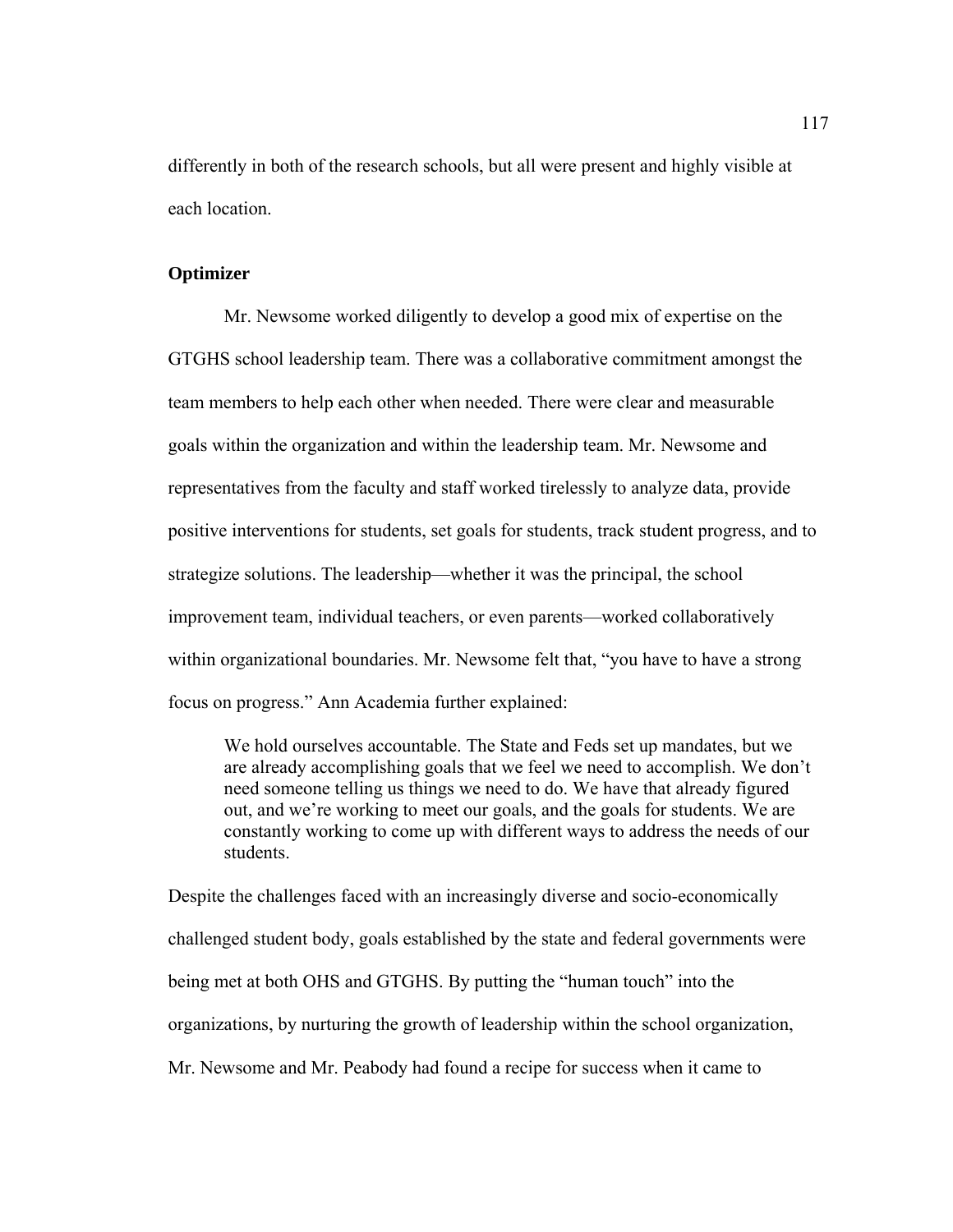developing leaders. Ms. McRight, a counselor at GTGHS, said:

Mr. Newsome is a great communicator. He sends probably at least 3 e-mails a week to the faculty and staff with information on upcoming events and activities, new information, or just a general "have a good week" message. He is also great at face-to-face communication—if he has a concern or question, he will come to you personally. He truly has an "open door" policy—teachers, staff, parents, and students are always welcome in his office, to discuss anything, major or minor.

 Ongoing training was encouraged by both principals. In an effort to increase student academic performance, the principals at both schools encouraged teachers to seek ongoing training, and provided professional development to the faculty during late-start mornings once a week. Mr. Peabody noted that, "I provide professional development to my staff on a weekly basis and encourage them to seek advanced degrees. I set the standard for learning very high, even with the faculty." Both Mr. Newsome and Mr. Peabody envision the faculty members as educational leaders. They encourage their teachers to model life-long learning, and to seek academic excellence in both their own learning and in their instruction.

 These successful high school principals placed a high importance on selecting quality people who would become members of their faculty and staff. Not only was there a high level of importance placed on selection, but an even higher level of importance was placed on developing people once they became a part of the team. Before being selected to interview for a position on the faculty at OHS, candidates are asked to become informed regarding the overall vision and mission of the school. This helps members of the selection committee to understand whether the potential candidate is a good fit at OHS during the interview and selection processes. In some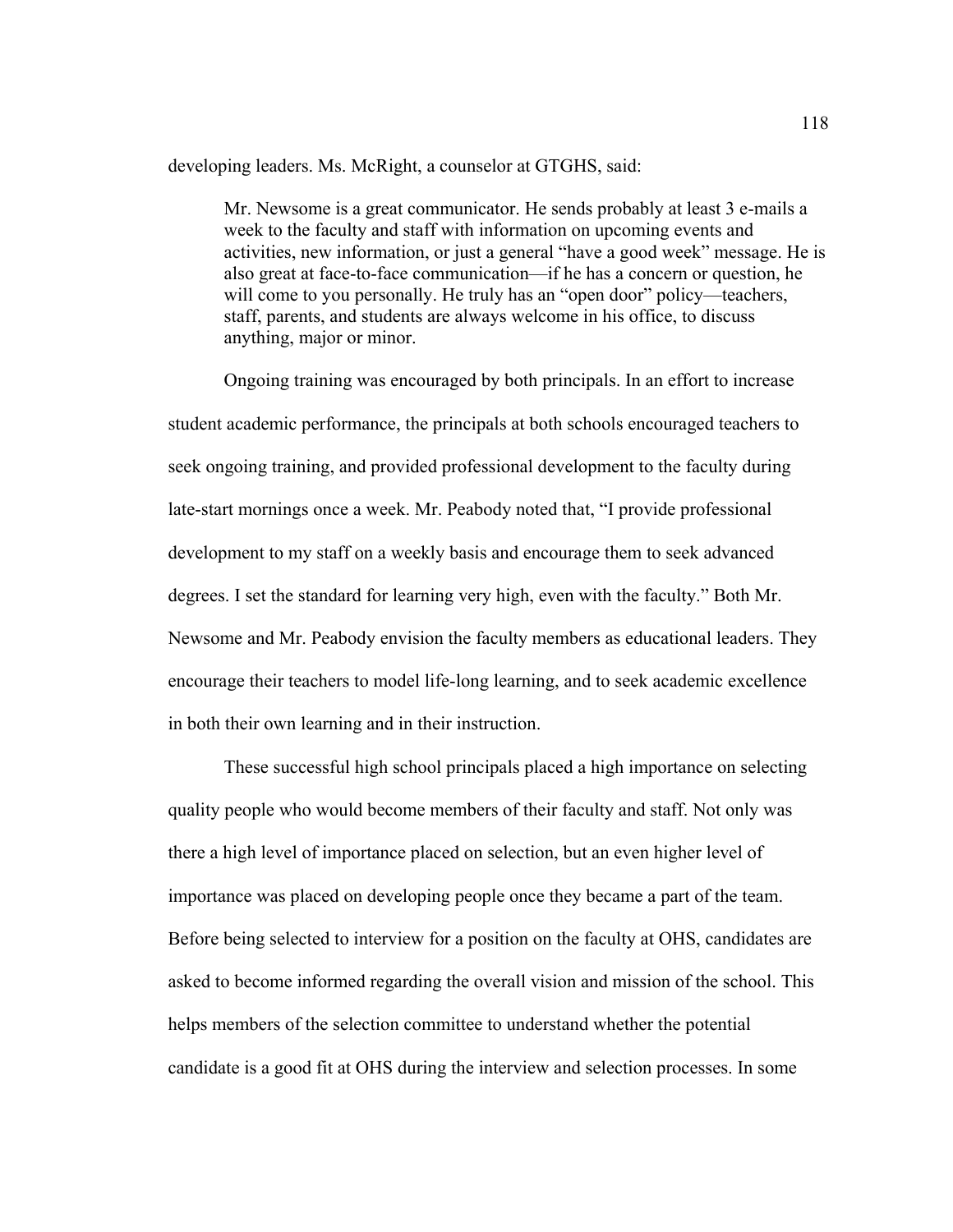instances during an interview, potential candidates are asked to teach a mini-lesson for the selection committee. According to Mr. Peabody, candidates are selected "for attitude, not necessarily for aptitude." There is a strong emphasis placed on the centrality and importance of student learning when it comes to selecting teacher and staff candidates at both study sites. Applicants need to be "student-centered" and focused on "student learning rather than simply teaching," according to Mr. Newsome. Once candidates are hired at one of the two research high schools, they undertake a variation of "new teacher induction" trainings that includes the assignment of a teacher mentor to assist and support.

 Once hired, teachers and staff undergo a process of "grooming" for leadership. Both principals stressed that they had no desire to lead alone. Mr. Peabody commented that he felt the school and the students would not be successful if it were not for the collaborative efforts of the faculty and staff at OHS. "Success requires a great team. It literally takes a village to raise a child. We need everyone if we are to truly make a difference in the lives of the young people we work with," stated Mr. Peabody. Every Tuesday morning is late start with faculty professional development activities conducted at both OHS and GTGHS. During the past school year the faculty and staff at OHS worked through the book, *Teach Like a Champion* by Doug Lemov. The faculty and staff at GTGHS worked through the book, *Ten Traits of Highly Effective Teachers: From Good to Great* by Elaine McEwan (2003b). Both principals suggested that these professional development opportunities, combined with collaboration time and opportunities for teachers, has led to increased student achievement amongst their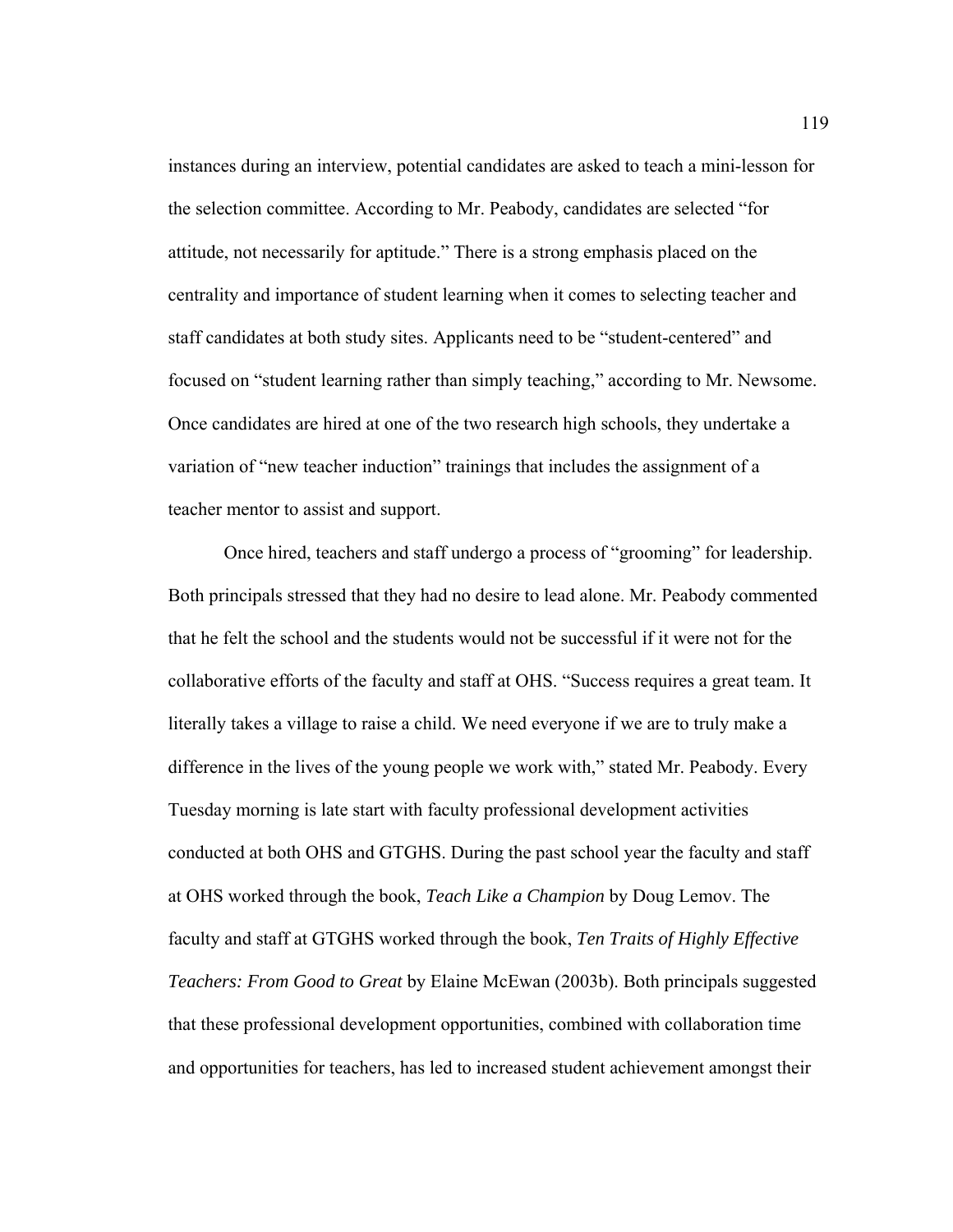students.

 Both principals felt it was very important to foster leadership in those who were around them. They deemed it their role to identify, promote, and support leaders from within the faculty and staff. The principals shared that it was about recognizing strengths and seeking opportunities for others to lead. It was also about helping members of the faculty achieve success as leaders by providing support, by allowing faculty and staff to take some calculated risks, and then providing them opportunities to lead. "I do everything I can to lower the affective filter, to make it okay to take some risks, and then I give teachers opportunities for growth and allow them to shine," stated Mr. Newsome.

 Decision-making was done by the research principals after careful consultation with those involved. Both principals commented regarding the importance to be decisive, and to make decisions as quickly as possible. However, both noted that it was crucial to involve stakeholders whenever possible when making decisions. Mr. Peabody noted that, "it is really important to consider those who might be affected by the decisions I make, or to possibly even consult with those who might be impacted when making those kinds of decisions." Mr. Newsome commented, "When making decisions I find it very important to have all the pertinent information regarding the given situation, and then to make an educated decision collaboratively with those who are involved." Both principals made it very clear that there was no group less important that another when making important decisions. Parents, students, community members and leaders, faculty, staff, administration, and district leadership were all important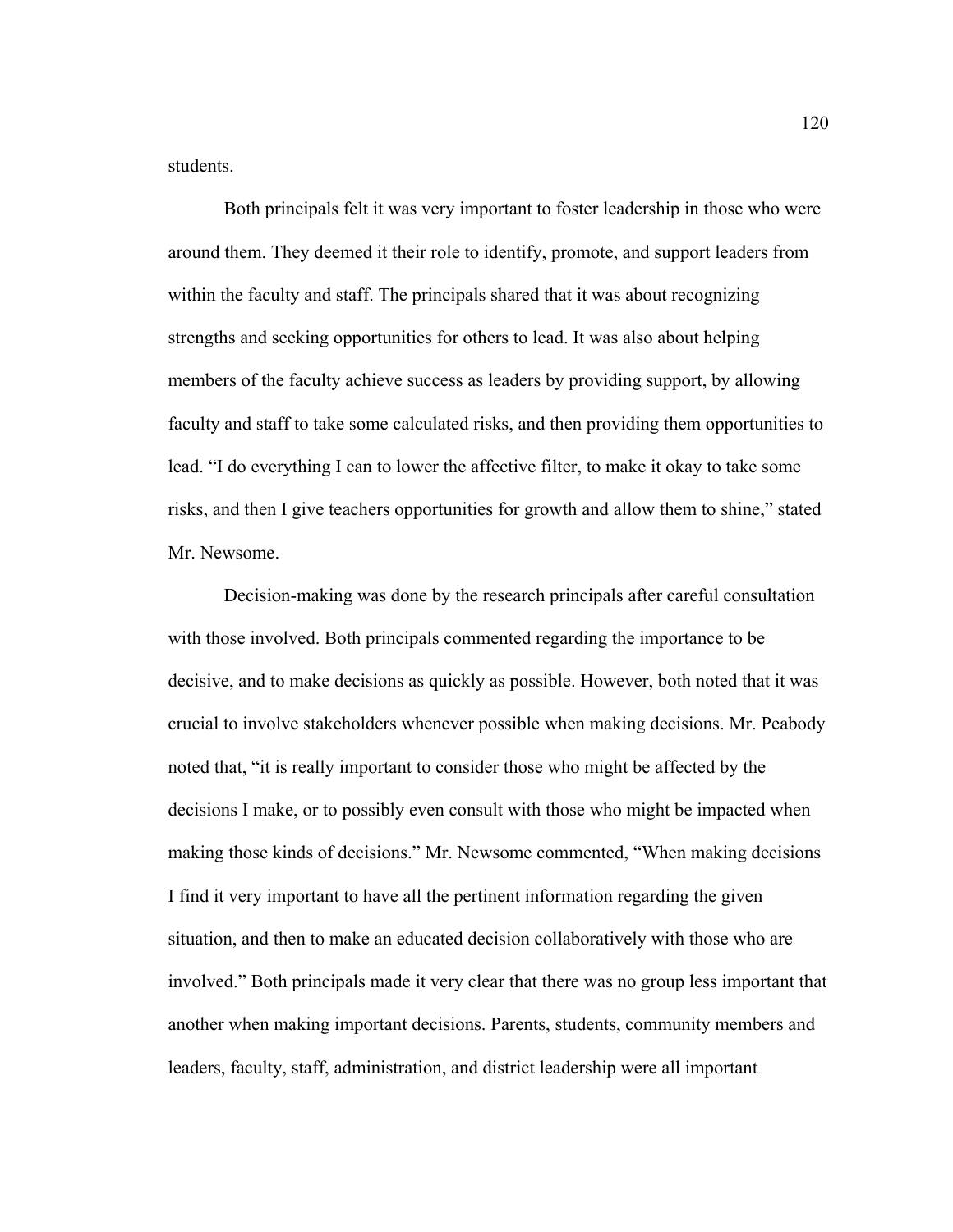stakeholders in the decision-making process. All were deemed essential to making good decisions for the organization.

 This focus on building leadership capacity was not simply focused on the faculty and staff. Both principals pulled from resources around them. Expertise and talent was tapped at the central office level. Local business and government leaders were used as consultants. City and county governments were viewed as partners, and resources were used from these areas whenever possible. Parent support groups were in place, and the Community Council was vibrant and well-functioning in both schools. Students were empowered via committees and through membership in the Student Government organization. Student clubs provided service in a number of areas, and there was great community support for the schools and their student body. Shared leadership was deemed a critical component for success by both Mr. Newsome and Mr. Peabody. Decisions were made in consultation and collaboration with many different groups. There were many opportunities afforded stakeholders to learn, grow, and share in leadership. Mr. Smith, a teacher from OHS, shared:

Mr. Peabody is one of the most positive people I have ever worked with. He consistently focuses on the positive. He recognizes that there are things that need to be improved, but he always focuses on the good things we are doing first. If something isn't working, like our advisory period during its' first year for example, he would say, "OK, we know this is a good idea, let's not just give up on it and throw the baby out with the bathwater. What can we do to make it work better?"

#### **Focus**

The teachers believed that everything that happened at OHS and GTGHS, from the morning announcements until the students went home at the end of the day, focused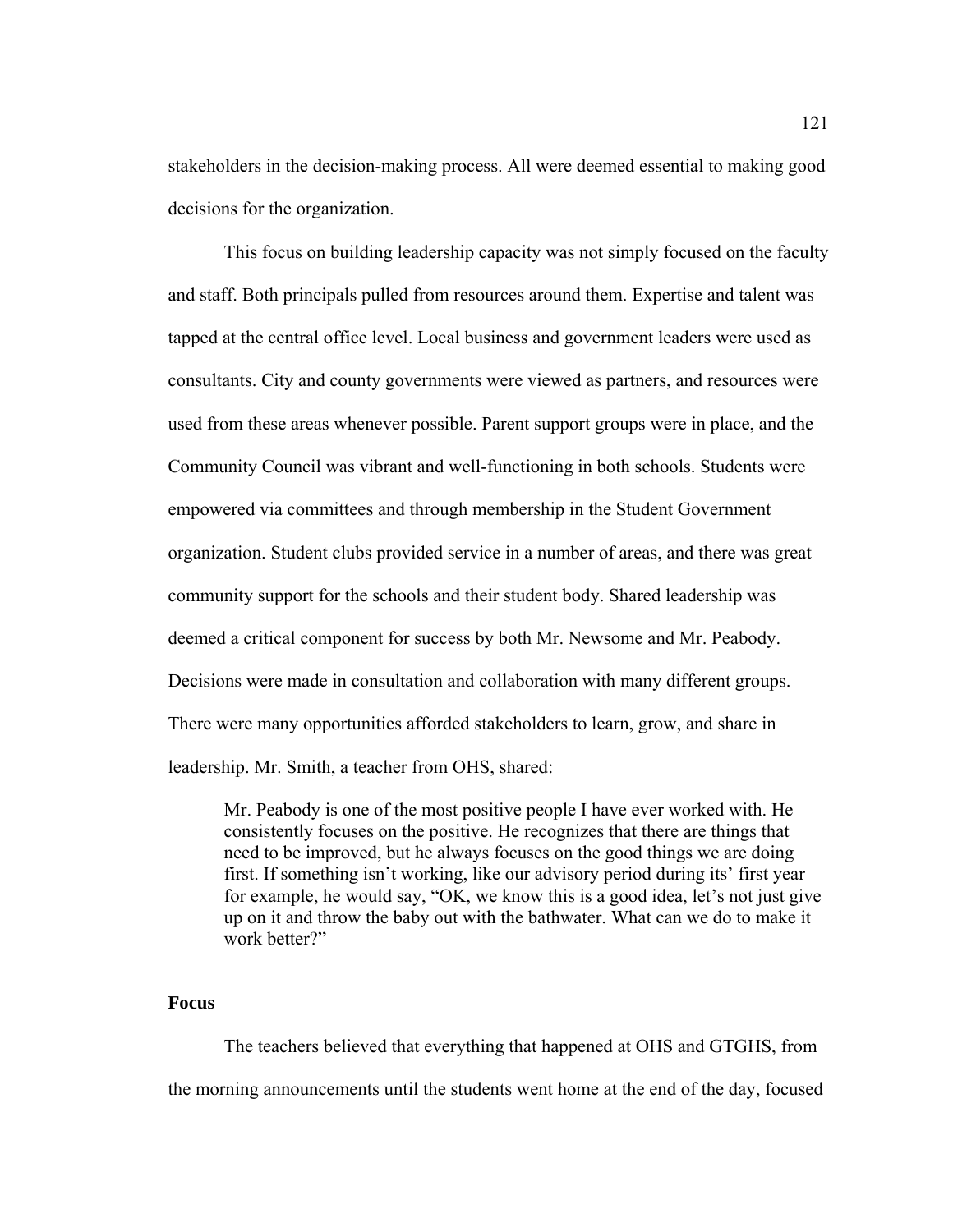on student learning. Both principals shared their belief that it was extremely important to protect the instructional time in the schools. Mr. Peabody commented that it was always a struggle to provide the needed instructional time when there were so many other activities vying for time out of the day. Activities that are important to the development of a sense of belonging, such as assemblies, motivational speakers, and presentations constantly pushed the instructional envelope. Mr. Newsome stated:

We are always seeking to find that delicate balance. Are we doing too much, are we taking away instructional time to create connections with some of our students? There are benefits to the activities that promote school spirit and a sense of belonging, but instructional time is so critical.

Both principals supported the efficient daily operations of their school in an orderly manner. Principals and teachers at both sites commented that this helped support the protection of instructional time and also contributed to student learning. Conducting morning announcements, holding an advisory class, scheduling assemblies, setting up presentations, and organizing school calendars and timetables all contributed to an efficient and protective way of protecting instructional time. Assemblies and celebrations were strategically planned to promote climate and culture while being very protective of instructional time in the classrooms. Each Tuesday morning was late start for the two high schools, and both schools conducted common professional development and common planning during the 60-minute time allotted each week. Teachers were provided foundational instruction with goals and vision for the late-start time, and then were allowed to collaborate each week during this late-start time. This time was protected and set aside by the principals to promote collaboration and the development of common instruction as well as common assessments.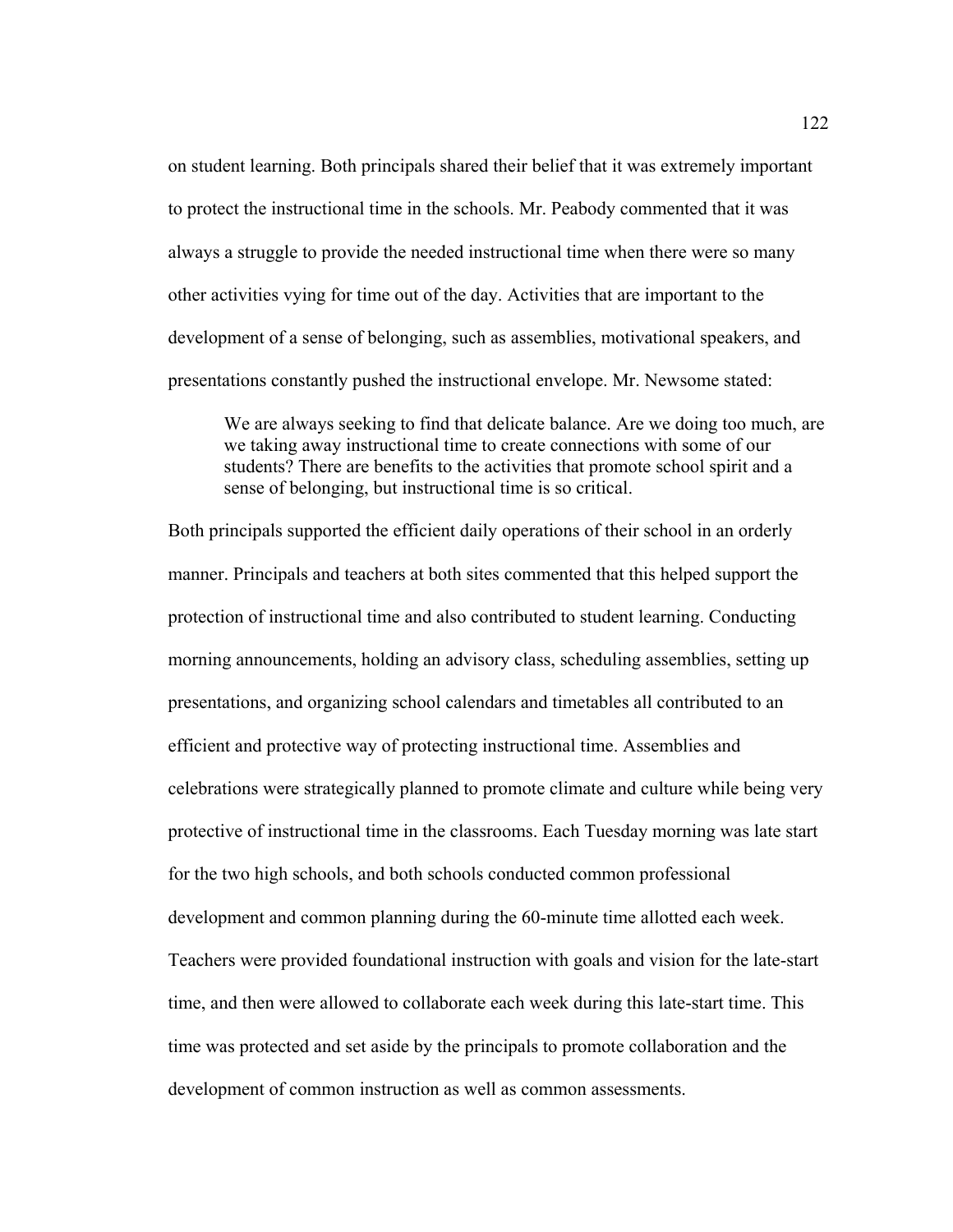Faculty and staff at several high schools in the Mountain District had collaborated together on the development of advisory and tutorial time during the weekly class schedule. Every week students are scheduled for an advisory and tutorial period at each of the two high schools. The advisory class began with a 10 minute opportunity for students to receive a progress report sheet that shows their academic standing at the moment, get organized, set goals for the week, and allow students to connect with the same teacher and same group of students on a regular basis. It also allowed for reflection and discussion on issues that may be going on at any given time (i.e., bullying, policy questions, etc.). Mr. Smith, a teacher at OHS, said:

Advisory period allowed me to get a better idea what was going on with students and to help them stay on top of their academics. I wasn't sure what to think of the concept when it was instituted by Mr. Peabody, but I now know how much something as simple as this change can make for students and their success.

The theme of morning announcements was to create a positive beginning to the day and week for students. Anything that might threaten the positive school climate was minimized through the advisory class and through morning announcements, assemblies, and celebrations.

 The teachers at both research sites shared that they felt the principals were building a community of learners at their school. Opportunities for teachers to collaborate and work together were established on an almost daily basis. Depending on the school, the type and method of collaboration varied. Teachers at OHS worked in clusters of students and teachers termed, "academies," or career-oriented pathways. Teachers at GTGHS worked in "communities" that were designed to cut a large high school down into smaller units to encourage connections. Both structures provided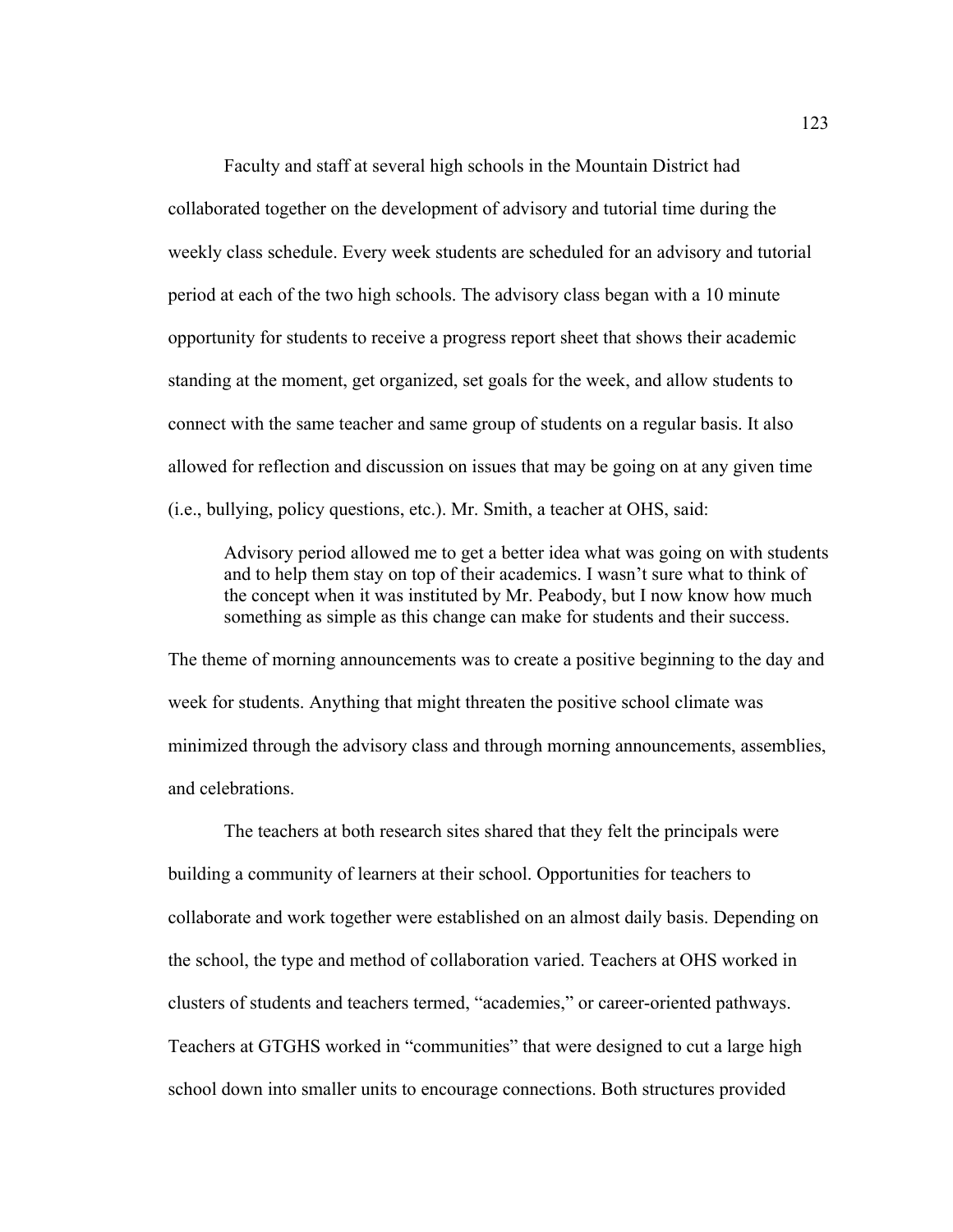added opportunities for teachers to get to know one another, to get to know their students. Teacher collaboration time was also built in during the school day to promote communication and commonalities. Mr. Holland, a teacher at GTGHS, commented:

He [the principal] researched the success of small learning communities (SLC), to which our school had made a partial transition before he arrived on the scene, then supported the wall-to-wall transition to SLCs for the entire school. This was a huge change, which included changing the physical locations of teachers, establishing a geographical closeness for teachers working in the same SLCs, and building teacher collaboration time into the daily and weekly schedules. It also included a great deal of professional development. He supported the transition in every way possible, and led the way with passion and example. He established Professional Learning Communities and appointed teacher leaders to work together to create unity and support.

Teachers at both schools reported that they saw professional development opportunities as exactly that, opportunities for learning and growth. Members of both research schools commented that they enjoyed the professional learning opportunities provided to them, and that they seized upon the time and growth experiences that were available.

## **Intellectual Stimulation and Change Agent**

These successful high school principals aligned what was verbalized with an overlying vision and mission that were both clear and direct. Objectives, goals, and outcomes were all established for the sole purpose of successfully accomplishing the mission. Instruction was aligned with the school mission and goals. These goals were focused and the instructional strategies selected to achieve the goals of the organization were research-based and proven to increase student learning. All aspects of the culture, whether it was the staff development, parent involvement, community partnerships, or the daily curriculum were carefully planned and communicated. Desired achievement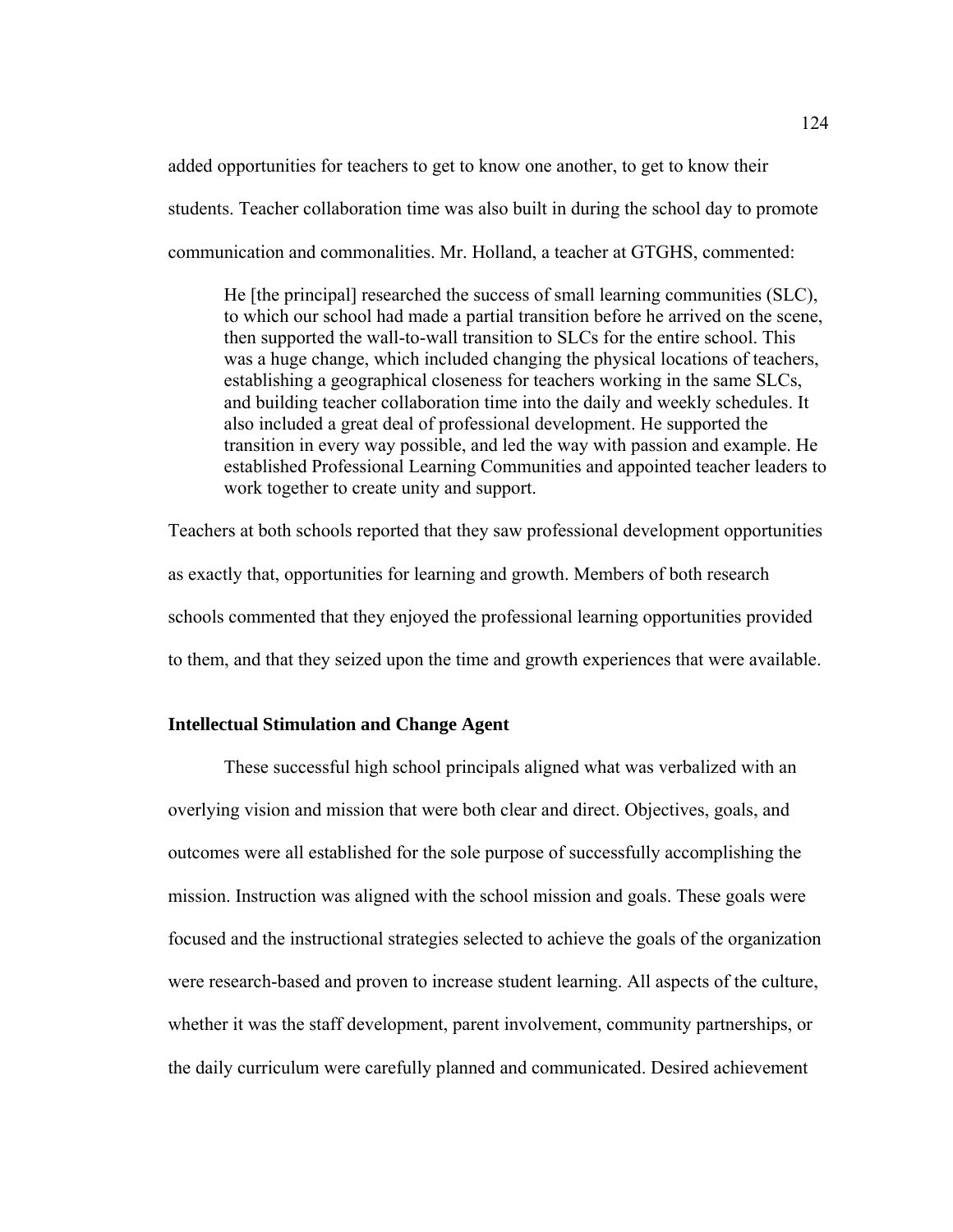outcomes were clearly stated and visible throughout the organizations. Both high schools had a clear vision in place, with a mission for accomplishing the tasks at hand.

 There was strong agreement amongst stakeholders that the articulation of the school vision and mission was crucial. Mr. Newsome commented, "What good is it to have a vision or a mission if no one knows what it is that they are working to create." The values and beliefs that serve as the foundation of the school vision must be in agreement with the values and beliefs of the community as a whole. Both principals noted the importance of repeatedly discussing the vision. "An opportunity to share thoughts about our vision should never be passed up," noted Mr. Newsome. It was noted that the two principals shared several common methods of articulating the vision. These methods included:

- School handbook and student agenda book
- School newsletters
- School website
- School Improvement Plan (SIP)
- Welcome banner at the entrance of the school.

Both Mr. Newsome and Mr. Peabody stressed the importance of being an instructional leader. The goal was to stimulate learning and growth within the teachers, who would in turn do the same for their own students. The principals put considerable time and effort into staying current with the most recent learning theories and practices. Professional development activities were designed to build capacity in teachers through curriculum development and through instructional support. Mr. Smith, a teacher at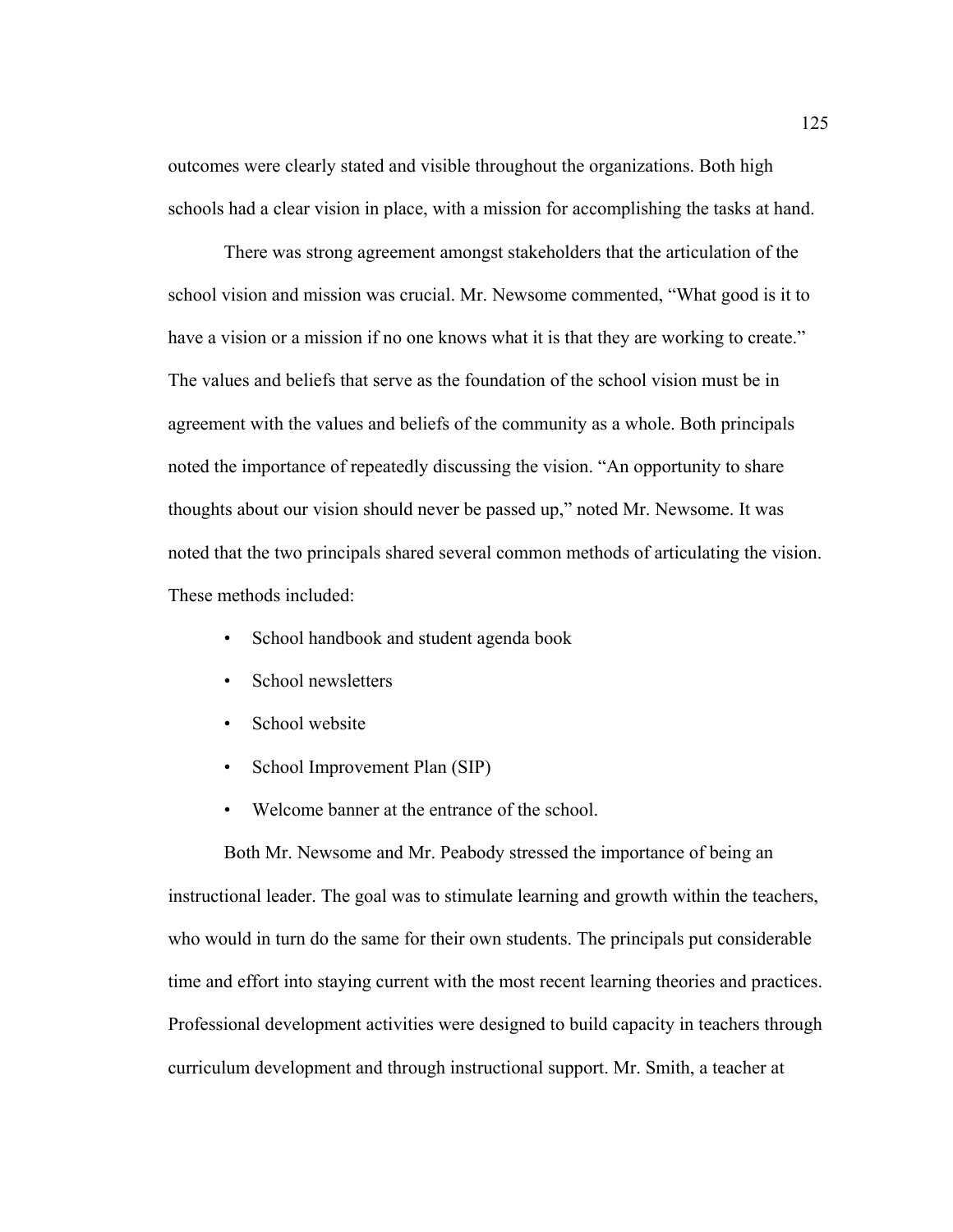OHS, made the following observation:

The principal and his administration research current trends in scholarly publications, attend meetings and conferences, and disseminate all information to the faculty. Much of the research is presented to us in faculty meetings. The principal puts academics and student success above all else, and has made that clear from the beginning of his time at OHS. He is always in the classrooms; he instituted the school-wide practice of stated objectives for every day of instruction, and had each classroom outfitted with decals for the whiteboard which guided the teacher to state objectives, activities, etc., then drops in frequently to observe teacher follow-through. He makes sure that we have all the resources we need in order to accomplish our goals as facilitators of student success, from technology in the classrooms to professional development, to individual support.

Ms. Doright explained, "The sharing of scholarly articles and information with faculty is a common practice. He [the principal] is always reading, and in fact posted on his office door what books he was currently reading, inviting discussion. He is a great instructional leader, and invited discussion of current educational topics at every opportunity."

 Collaboration and instructional support through Professional Learning Communities (PLC) was another tool successfully used to stimulate professional growth in teachers at OHS and GTGHS. The principals not only encouraged capacity building in teachers through learning opportunities, but also provided structural adaptations to build communities for collaboration. The principals were active participants in the PLC process which helped build community and also improve classroom instruction. The implementation of PLCs at both high schools allowed the principals to focus on student learning, participate in reflective dialogue regarding best instructional practices, and to develop shared norms and values. The leadership at both OHS and GTGHS developed a collaborative community in which both administration and teachers worked together to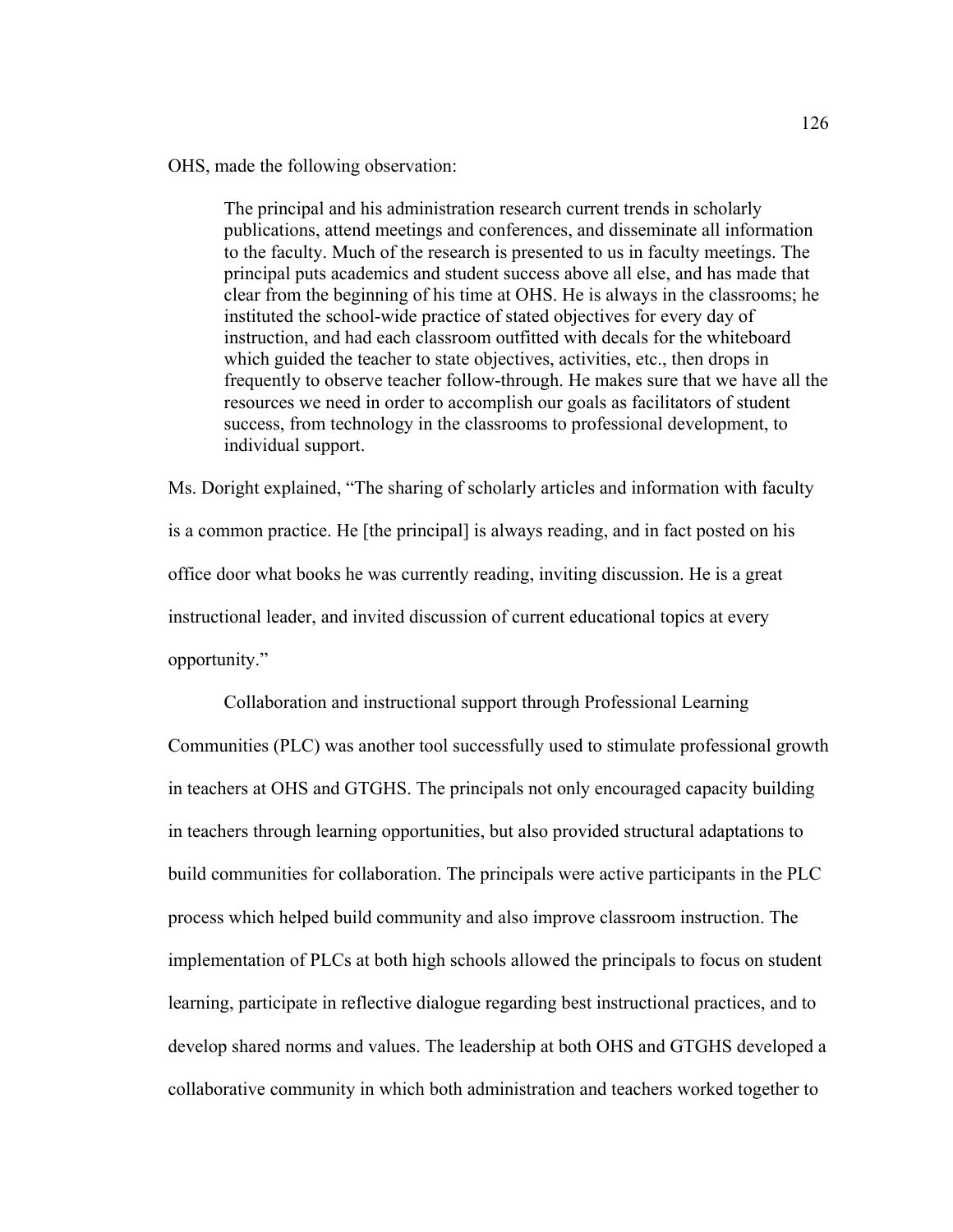grow student success and achievement.

He [Mr. Peabody] tests and challenges our commitment to the status quo in all that he does. He challenges his department chairs, PLC leaders, and other teacher leaders to take charge and to meet goals and expectations. He sticks to the plan even with some resistance from a loud minority, and he supports the transitions with individual help, encouragement, and – when necessary – firm resolve. He is always an EXAMPLE of optimism, academia, collaboration, and goal-setting. He teaches evening classes at a local college from time-to-time, I suspect not only to satisfy his love for teaching, but to stay current on instructional practices and to set an example as an instructional leader.

Similar kinds of remarks were noted at GTGHS as well. Both GTGHS and OHS

experienced some challenges while making reform shifts towards Smaller Learning

Communities (SLC), but faculty and staff at both locations also noted the positive

changes that the reform efforts brought. Mr. Holland, a teacher at GTGHS, stated:

We have a great smaller learning community environment that Mr. Newsome has helped to set up in the school. These 6 teams of cross-curricular teachers are small "heartbeats" in the school. Keeping and maintaining the relationships among these teachers helps to keep the positive culture of a large high school in common. The leaders of each team meet bi-monthly with the principal and discuss items of concern or work on self-improvement through professional development that is needed. Then the team leaders take the information gleaned from the meetings with the principal to their teams. These teams meet in small, comfortable groups to discuss and relay this information. The principal and his assistants attend these meetings as members of each team. This helps to focus teachers on the goal of increasing the learning of each individual student. It also helps the administration become more accessible to teachers in a nonthreatening way.

## **Conclusion**

The interview data has been organized around the theoretical framework of the

21 leadership responsibilities identified by Marzano and colleagues (2005), using the

broad instructional leadership umbrella described by both McEwan (2003a) and W.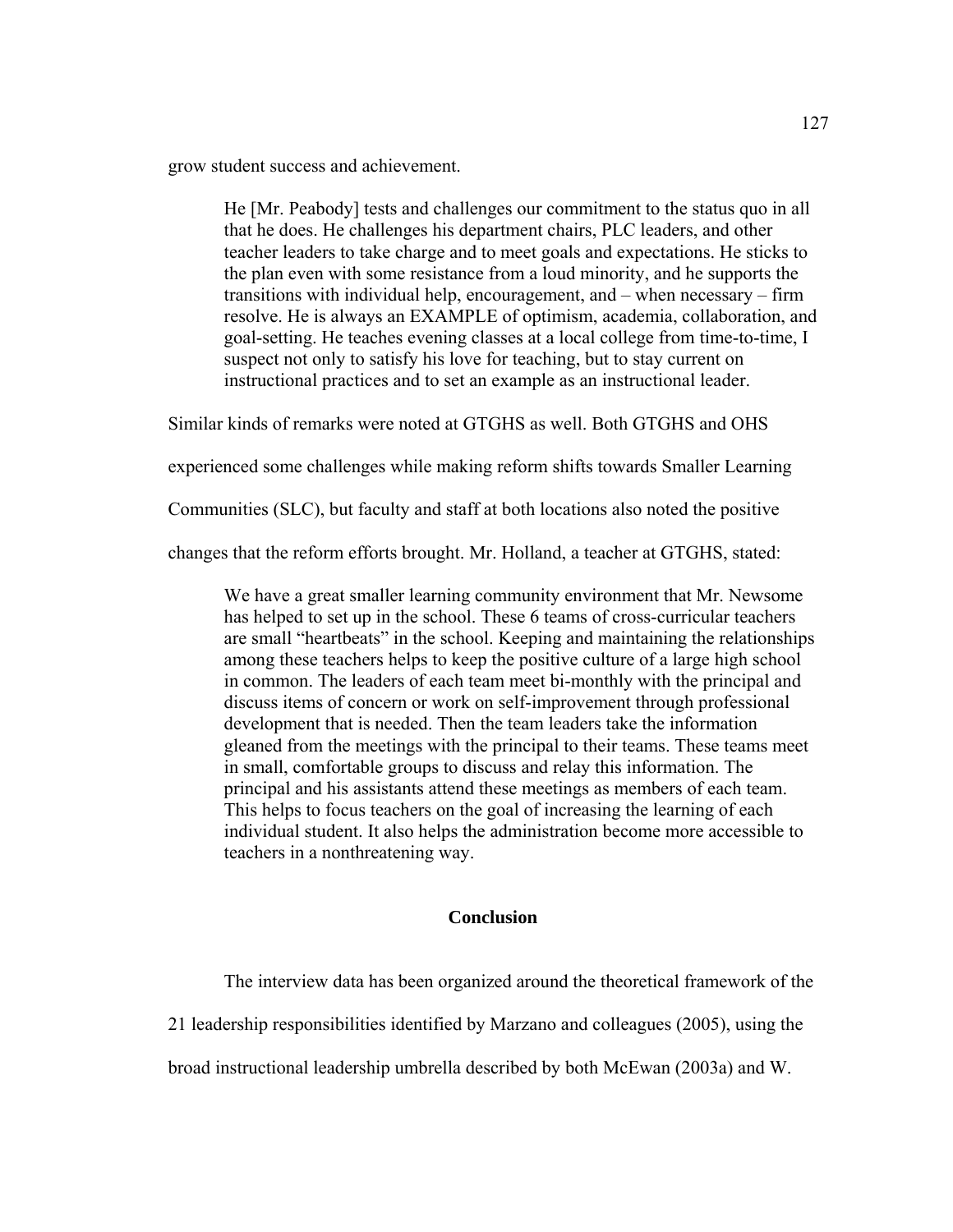Smith and Andrews (1989) as a broader theoretical lens. The data gathered for this qualitative research case study of two highly successful secondary principals in the Mountain School District of the Intermountain West supported the notion that successful and effective principals have a positive impact on student achievement. The ISQ data suggested that the two schools have increasing levels of teacher excellence, school leadership, instructional quality, and resource management since 2005. The PNA data suggested an increasing percentage of students acquiring the protective assets of service to others, involvement in creative activities and youth programs, increased engagement in learning at school, and more positive ("connection" to school) adult roles models at school. The PNA and ISQ data is an indication that the researcher's initial description of the research high schools was accurate and that there are leadership characteristics of both first-order and second-order change prevalent at both sites (Mr. Peabody at OHS exhibited increased levels of second-order change leadership characteristics).

The interview, observation, and anecdotal data revealed that multiple "responsibilities" or characteristics of school leadership exist in successful high school principals. Among the most often observed and referred to leadership characteristics of this study were the broad concepts of instructional leadership and those characteristics that lead to the development of a strong school culture. The findings of this study supported the belief that successful high school principals establish relationships of trust, collaborate effectively with all stakeholders to develop a school vision with high expectations for all, and reach out to all involved to make the most of the resources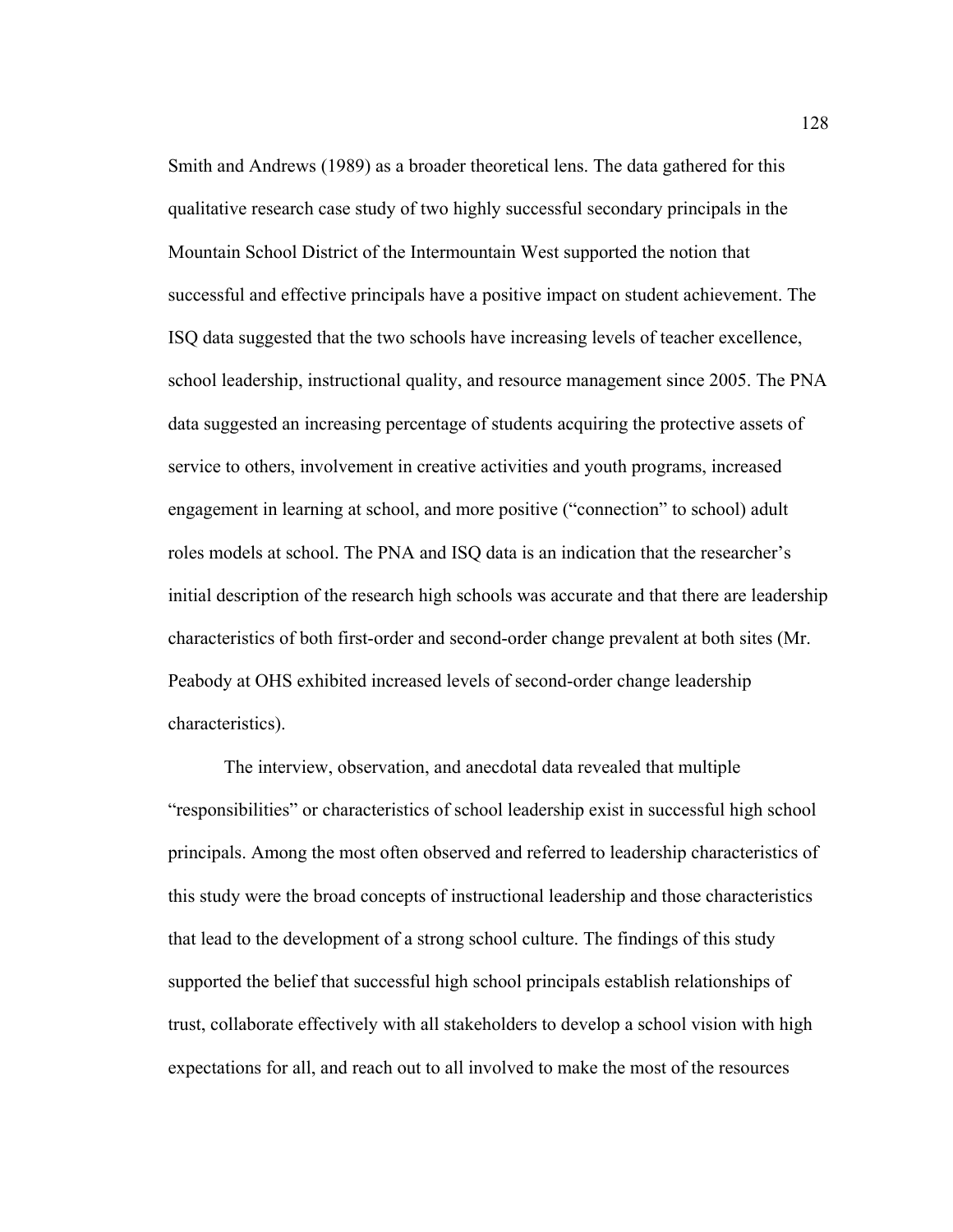available to build academic achievement for students. The findings also supported the notion that a visible principal who is highly involved in the development of the instructional environment, and who stays current with the instructional ideas of the day will have a positive impact on student learning. A high school principal open to change and willing to develop and share leadership will make a positive difference in the lives of young people.

UCAS, AYP, and U-PASS data suggests that the students at both high schools in this study are achieving at higher levels than their peers across the State of Utah. This combined with the PNA and ISQ survey data suggests that students at both study sites are basically well adjusted, even keeled, and successful.

The study participants credited most of their success in supporting high student achievement to the fact that there was a strong, positive school culture in place. They also shared that the majority of their success with students came from an ability to sustain a collaborative school culture and structure that built leaders and empowered teachers to take calculated risks in the classroom. This collaborative and shared leadership environment created ownership, a sense of belonging, responsibility, commitment, loyalty, and motivated all stakeholders to seek an increased sense of success.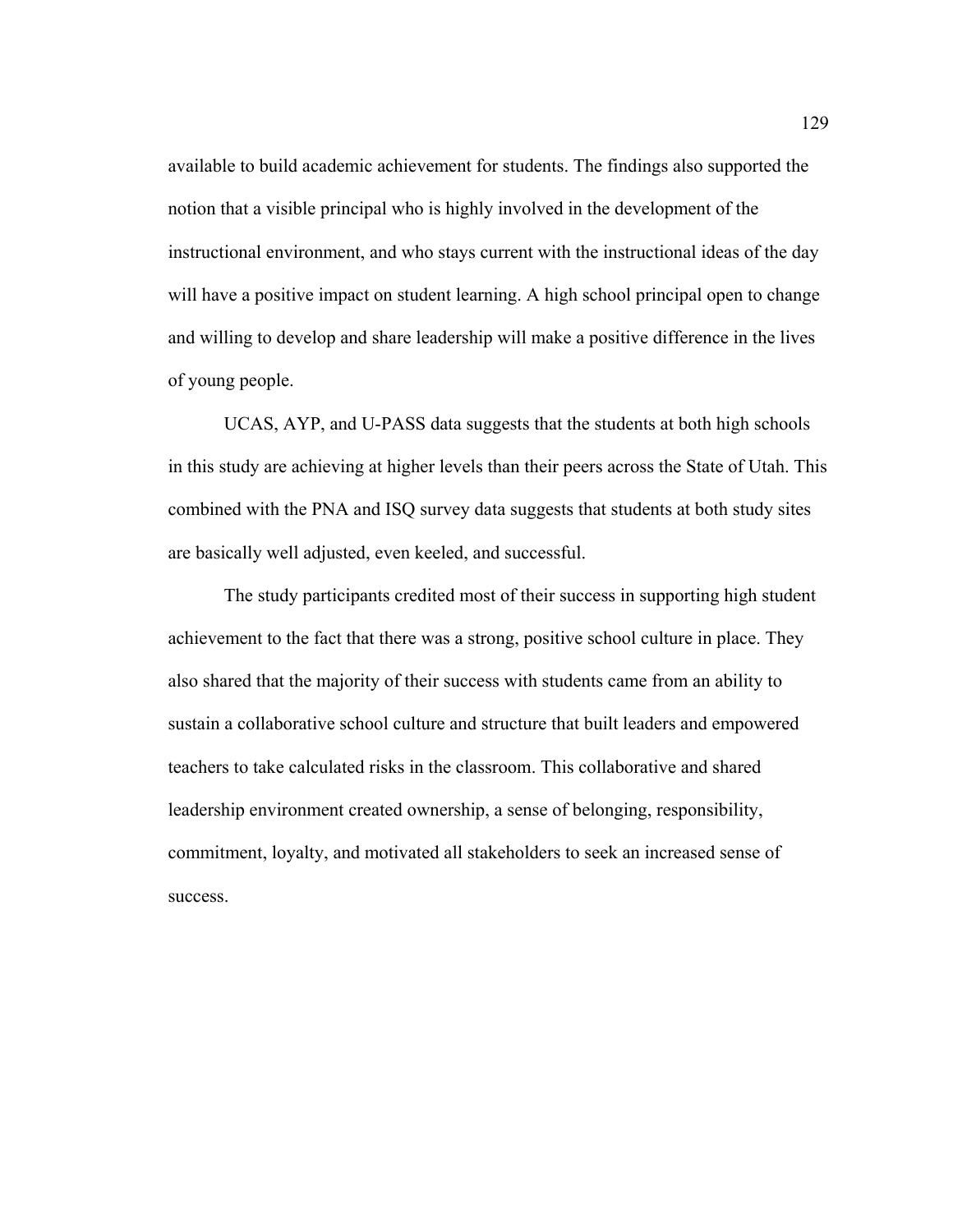### **CHAPTER V**

## **SUMMARY, IMPLICATIONS, AND RECOMMENDATIONS**

## **Introduction**

Parents have a desire to have great schools for their children to attend. Great schools are made up of excellent teachers and outstanding principals. Parents want educators who care about their students individually, and who care about the academic success and progress of each child. Parents want their children to be challenged to learn. They want their students to be engaged and to enjoy learning while in school. Parents want their students to be successful. Drawing from the researcher's personal thoughts, parents form their opinions on the success of their local school largely based on the learning experience of their student. Parents simply want their students to excel.

Students, especially high school students, want school to be intellectually and academically challenging. They also hope that school is fun and engaging. High school students seek connections with their peers and with their teachers. They live in a very social world and often hunger for relationships.

Student engagement can be described as the student's relationship with the school community: the people (adults and peers), the structures (rules, facilities, schedules), the curriculum and content, the pedagogy, and the opportunities (curricular, co-curricular, and extracurricular). There are many ways in which a student may engage with the school community; the degree to which a student is "engaged" in school is dependent on the quality, depth, and breadth of the student's relationship with these various aspects of the life and work of the school. (Yazzie-Mintz, 2006, p. 1)

Keeping things stimulating and also engaging, particularly given the challenges of large class sizes, along with increased assessment and accountability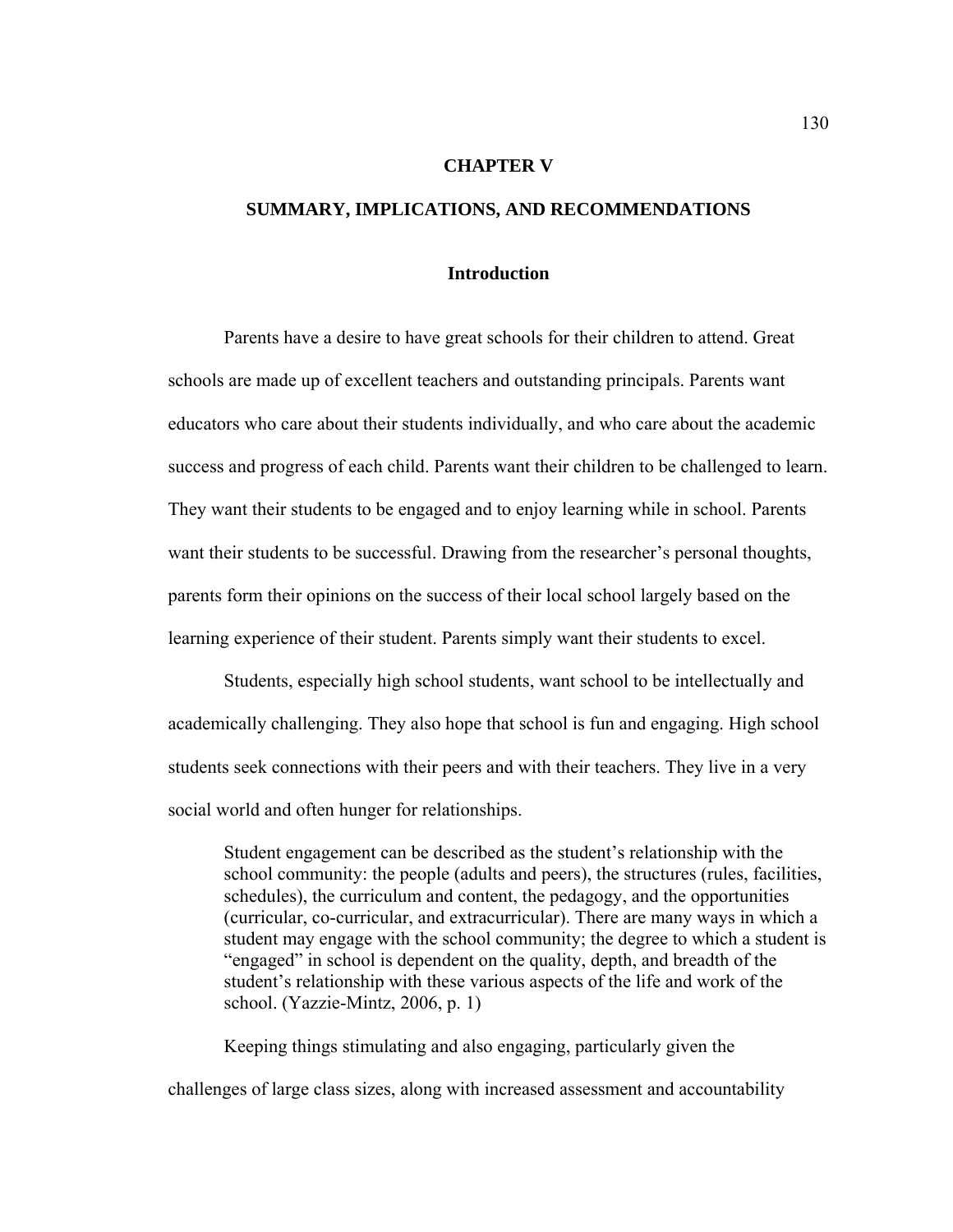requirements is no easy task for educators. It is clear that stakeholders want high achievement from students. Schools that are engaging their students appear to be making a difference when it comes to achievement and success. Both OHS and GTGHS are student-centered schools. They have high school principals at the helm who continually strive to create an atmosphere for success where students feel connected, safe, and are high achieving. Survey data suggests that students at both schools feel connected, lifted, and even better prepared to deal with the challenges that the world might throw at them. So who is leading these schools? Do the personalities who lead these schools possess characteristics that are as inspiring as the students they lead? Leadership "activities" described by McEwan (2003a) along with leadership "responsibilities" from Marzano and colleagues (2005) are both examined and found to be prominent characteristics in the two high school principals that were studied in this Intermountain West research. One might be surprised by the picture painted with this story.

### **Summary of the Study**

The participants in this study answered face-to-face questions and were observed to answer the following research question, "Which effective leadership characteristics do highly successful school principals demonstrate"?

These two high school principals, who had been working at the study sites for more than 5 years, both had a plan in place. During their tenure at GTGHS and OHS, both school principals and faculty were actively collaborating with the Northwest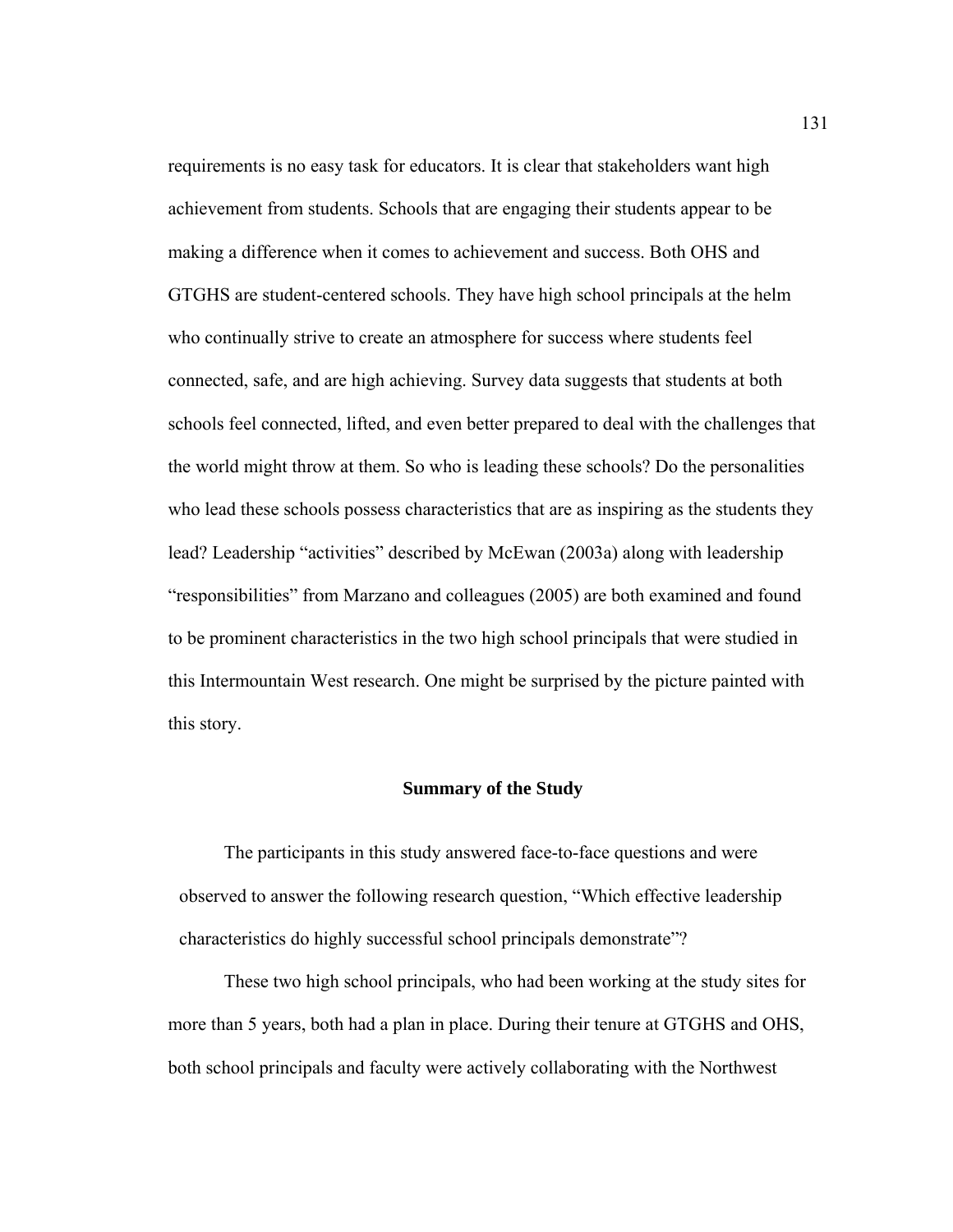Regional Education Laboratory (NWREL). The NWREL works with schools, districts, and communities across the country on comprehensive, research-based solutions to the challenges schools and students face. Through the work supported by NWREL, vibrant learning environments where all youth and adults can succeed are supported and fostered. NWREL works with teachers, administrators, policymakers, and communities to identify needs, evaluate programs, and help develop new solutions for student success (U.S. Department of Education, 1999). The design instituted by both OHS and GTGHS included the adoption of PLC, career/course pathways, and academies. The focus of this comprehensive school reform effort was based on methods of preventing student failure through early detection, early intervention, and a focus on rigor and acceleration.

However, the presence of this plan alone did not ensure student success. There is no "silver bullet" plan or school reform effort that will cure all of the ills that plague education and students. Rather than one more school reform effort, the researcher would argue that it is the drive and commitment of the people at the two school organizations who really carry the day. The principals are integral cogs at both GTGHS and OHS. They exhibited leadership characteristics throughout this study that were viewed by the research participants as major factors contributing to student success and improved academic achievement. Key facets to student success included the presence of leadership characteristics that have been outlined in rich, qualitative detail.

Marzano and colleagues (2005) asserted that schools can have a tremendous positive impact on student achievement. Considerable research exists that demonstrates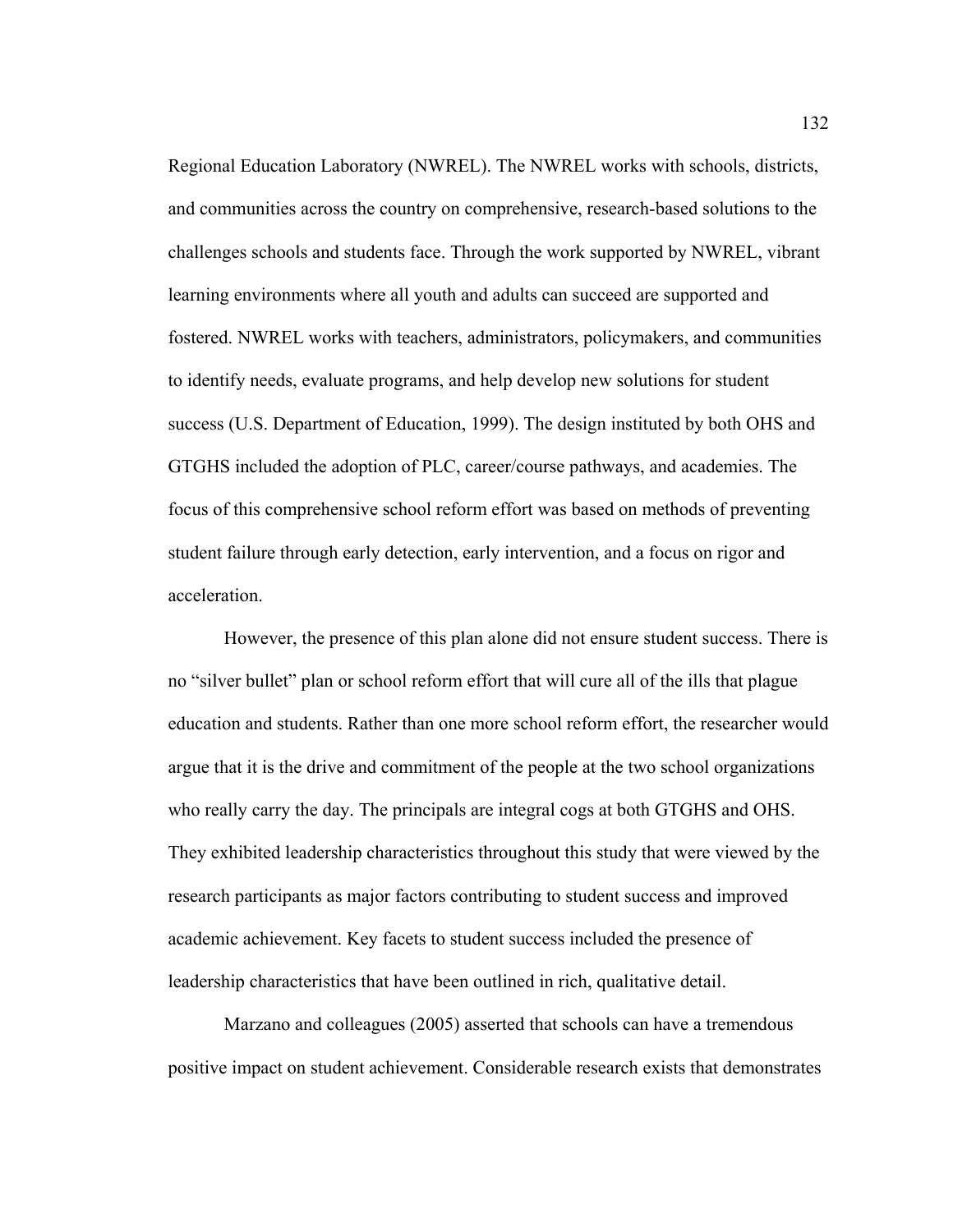there are organizational systems and structures which promote high academic achievement in schools that have previously been labeled as low-achieving, underperforming, or high poverty (Beck & Murphy, 1994; Bennis & Nanus, 1985; Crawford, 1998; Marzano et al., 2005). Other studies suggest there are other ways to intervene in these struggling schools beyond organizational systems and structures. For example, Marzano and colleagues reported that it was not necessary for underachieving schools to undergo dramatic school reform efforts in order to improve to a higher performing school. The most dramatic means of supporting students in low-performing schools is to more fully understand and more fully infuse successful leadership characteristics into the academic lives of students. Marzano and colleagues further asserted that school leadership is the key factor in bringing improved student success and achievement into the school environment.

The role of leadership in schools has been previously studied. There has been considerable research conducted in the area of school leadership, yet there is not a strong body of research that connects leadership to school improvement or to individual academic achievement (Mayrowetz, 2008). Marzano and colleagues (2005) went so far as to state that it was rare in the body of research on educational leadership to find student achievement as a criterion for school effectiveness. It seems obvious that the relationship between school leadership and student achievement needs to be further investigated. There exists strong sentiment in the current educational environment to push for radical school reform efforts. However, further insight into what really makes a difference in the academic success of students would be appropriate as school reform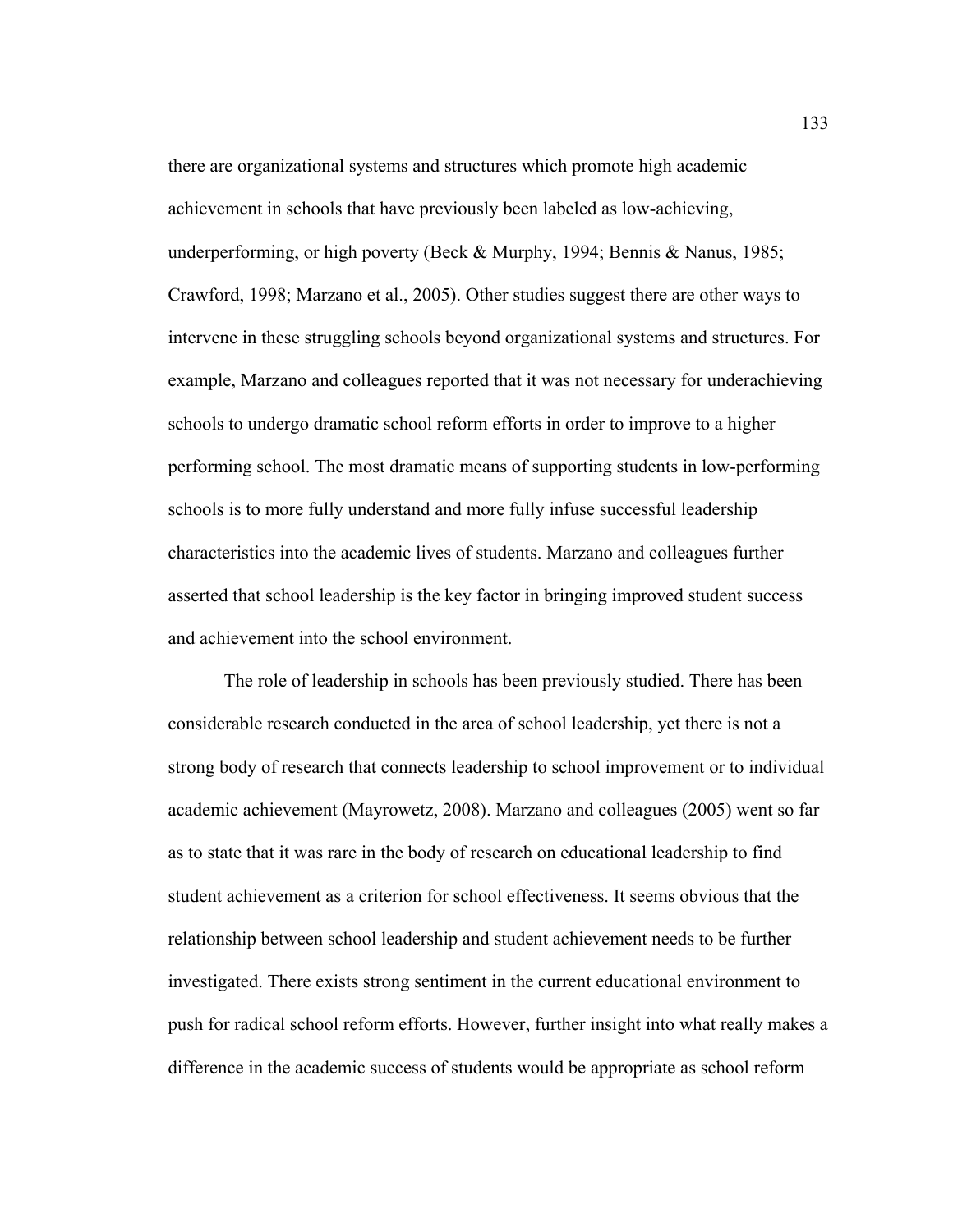efforts are pushed and supported from both federal and state levels. The purpose of this study was to investigate the leadership characteristics that positively impact student achievement. Marzano and colleagues (2005) referred to 21 "responsibilities" of leaders and their correlations with student achievement. Many of these leadership characteristics identified by Marzano and colleagues came to light as the participants of this research study were interviewed and/or observed. There were several characteristics from the 21 identified by Marzano and colleagues that were readily identified by research participants during the study. These characteristics came to light as the study began to unfold. The characteristics that were identified were grouped under two larger themes, which were the leadership attributes found in the development of a successful school culture and the activities which lead to the development of an effective instructional leader (McEwan, 2003a). The specific leadership "responsibilities" or characteristics that came to light during the study were: optimizer, order, collaboration, relationships, outreach, affirmation, contingent rewards, ideals and beliefs, input, resources, focus, knowledge of the curriculum, intellectual stimulation, change agent, and visibility.

#### **Findings**

This study presents the perceptions of two high school principals and 10 faculty and staff members from two high schools in the Intermountain West who have students that possess strong developmental assets, who sense they attend an academic-minded school, and who are high achievers. The face-to-face interviews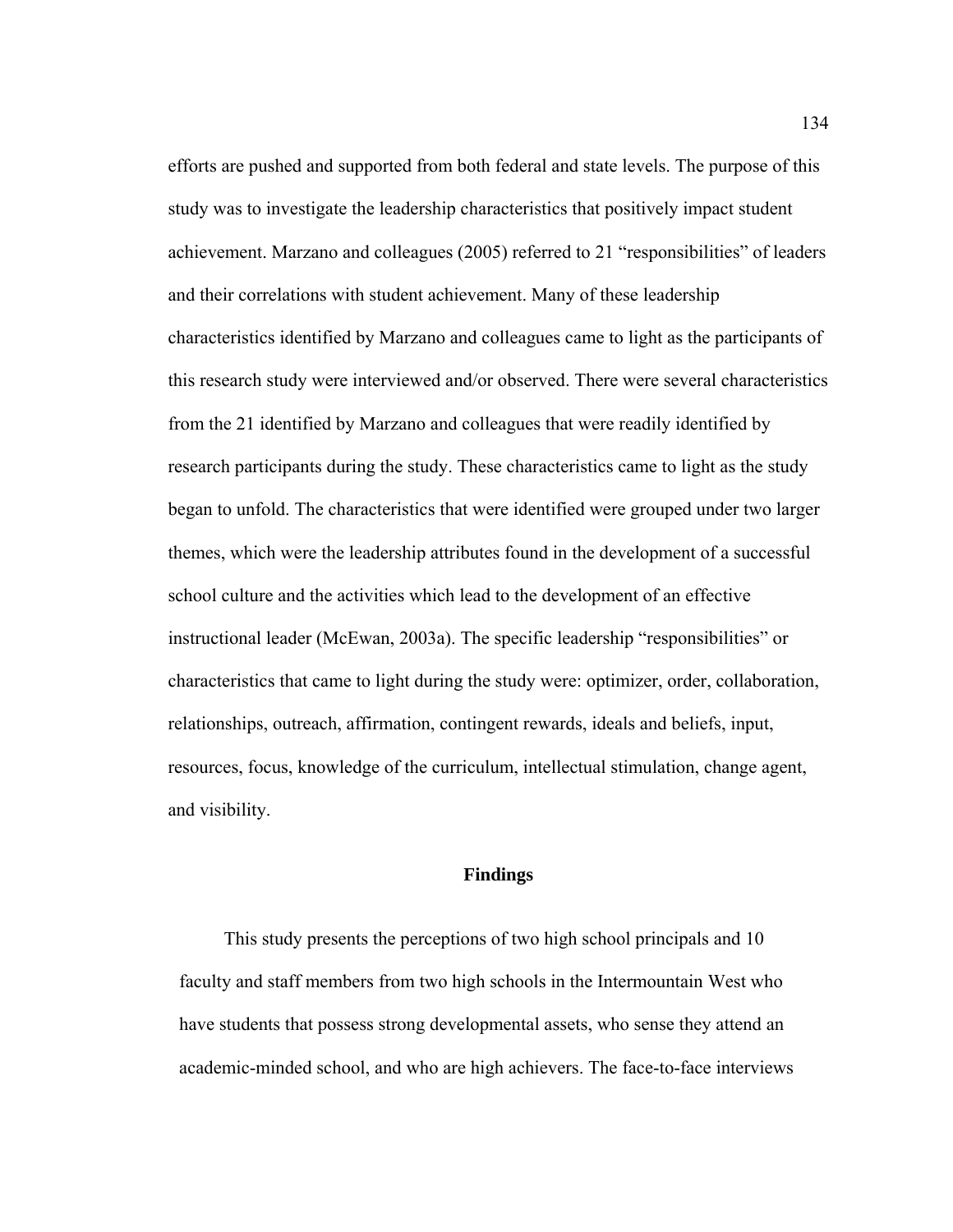and observations with the high school principals along with the interview feedback from the other research participants/educators within this study strongly suggest direct links between principal leadership characteristics and student achievement. Connections between instructional leadership and student achievement were found in characteristics that McEwan (2003a) often associated with a successful instructional leader and are also identified in the Marzano and colleagues (2005) meta-analysis (i.e., knowledge of curriculum, instruction and assessment, intellectual stimulation, change agent, visibilitym and focus). Connections between leadership characteristics and student achievement were also suggested through the characteristics which help build a strong and healthy school culture (i.e., culture, optimizer, ideals and beliefs, order, input, outreach, relationships, and contingent rewards).

Recall that the purpose of this study was to examine the perceptions of the principal, the faculty, and the staff regarding principal characteristics found at two high schools with students who possess high numbers of developmental protective assets, have strong indicators for school quality, and are high achieving. Faculty and staff were queried regarding the leadership characteristics found in the principals at their two schools. Their narratives provided a rich mosaic about the perceptions of their current principals and their leadership characteristics.

Although the two high schools differed along ethnic, socioeconomic, and demographic lines, it is noteworthy that teacher and staff responses to interview questions from both school sites were remarkably similar. Regardless of ethnicity, socioeconomic status, English proficiency, academic ability, community standing, and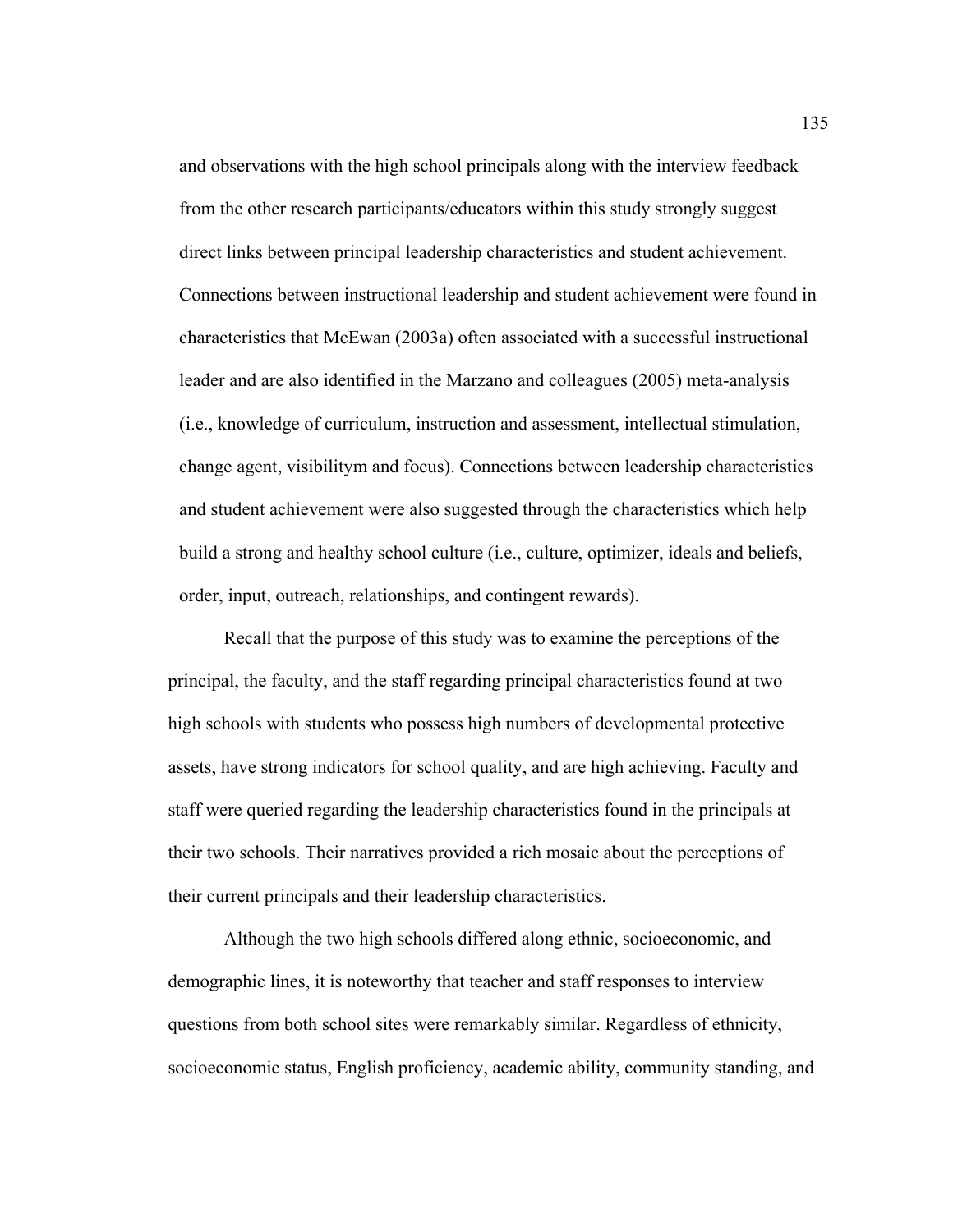demographics, all voiced comparable thoughts and feelings regarding the leadership characteristics of their principals, and the school leadership necessary to make a strong difference in the lives of young people.

As Mr. Newsome and Mr. Peabody were being interviewed and observed it was readily apparent that both principals were very busy, but there was a focus to their activities. Neither principal sought to be everything to everyone, but rather focused energy and resources on leading in a manner that positively impacted student learning. Hallinger and Heck (1996) explained that principals do positively impact student achievement, and that such an impact on achievement might also be greater if principals focused their efforts on a small number of leadership traits that were most closely tied to student achievement (p. 26). Both Mr. Newsome and Mr. Peabody appeared to have taken this assertion to heart.

There was a high volume of interactions and situations that demanded the attention of both principals each day. How could they maintain their energy and their stamina? No wonder high school principals typically serve in their respective schools fewer than 8 years before moving on to central office positions or to other careers (Darling-Hammond & Orphanos, 2006). The stresses and strains of the job must surely result in periods of mental and physical weariness. While the researcher would not necessarily characterize Mr. Newsome or Mr. Peabody as addicted to their work, it could easily be suggested that they were both very much dialed in to an attitude of caring for others and of selfless service. At the outset of the study the researcher wondered whether the entire experience would be insightful. By the conclusion of the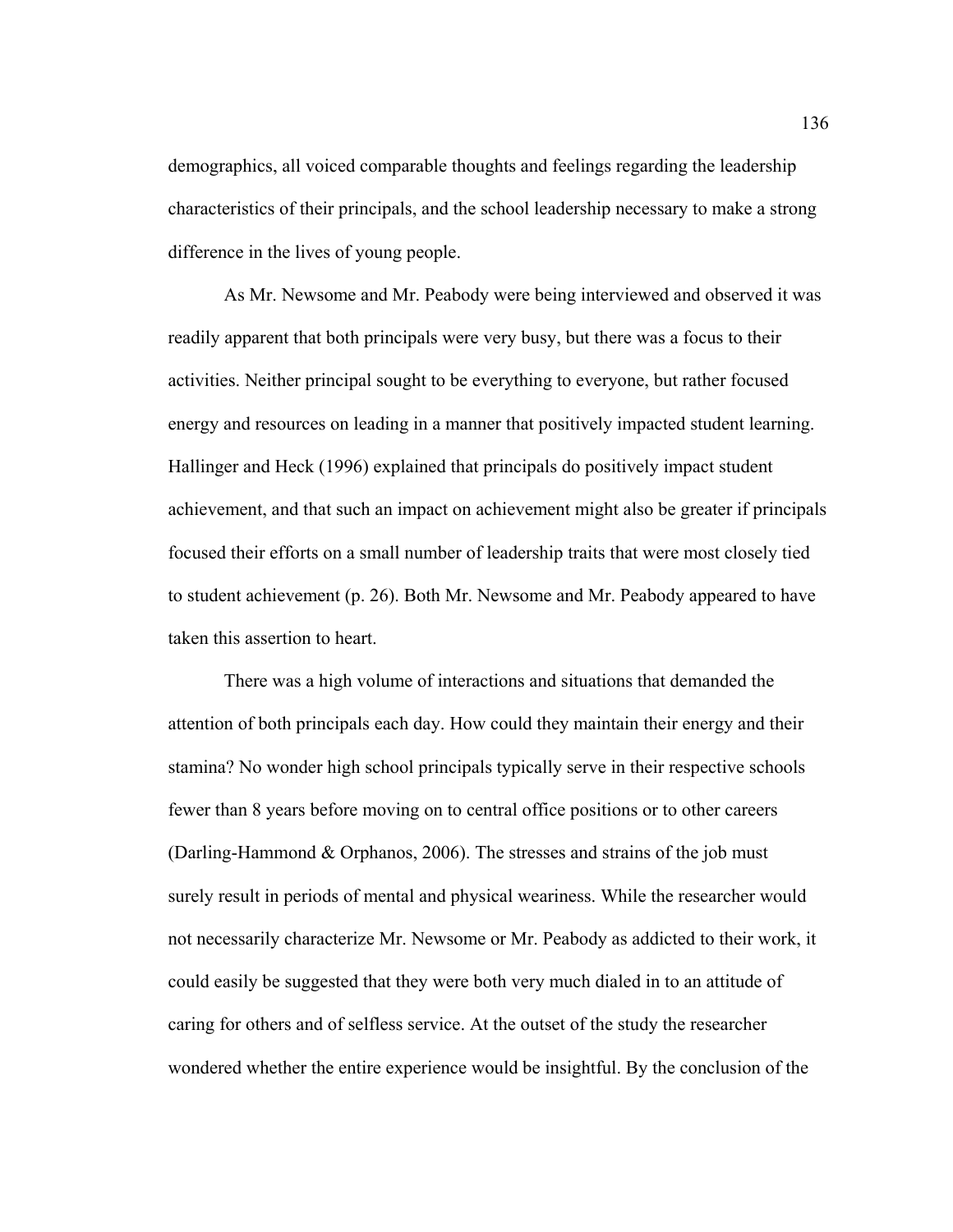study, the researcher marveled at how either Mr. Newsome or Mr. Peabody could maintain such a frenetic pace. It is readily apparent that the role of a successful high school principal is not for the faint-hearted, weak-spirited, or those with less than good health. Few human beings on the planet could likely maintain pace with the high school principals of this study.

### **Findings at Good-to-Great High School**

Mr. Newsome maintained a sense of humor throughout the research, and was often observed laughing at himself and continuously infusing laughter into the culture itself. Laughter and fun were at the core of keeping the culture of GTGHS healthy. It was not simply about fun as Newsome held high expectations for all students and staff. The faculty, staff, and principals at GTGHS demonstrated a belief that all students could succeed. Everyone was held accountable to meet these expectations. Table 16 summarizes the leadership characteristics and the identifiers present that were observed or reported at GTGHS. Carter (2001) reviewed high performing schools and concluded that those organizations that held students to high standards and expectations had the highest achieving students. Based on public data available on USOE's website (www.schools.utah.gov), GTGHS has some of the highest standardized test scores and most college-ready students in the research State. The students at GTGHS were successful.

An upbeat spirit and a "refuse to quit" mentality were prevalent attributes found in many of the activities and personalities observed by the researcher. Both high school principals worked tirelessly with students, teachers, and staff. Teamwork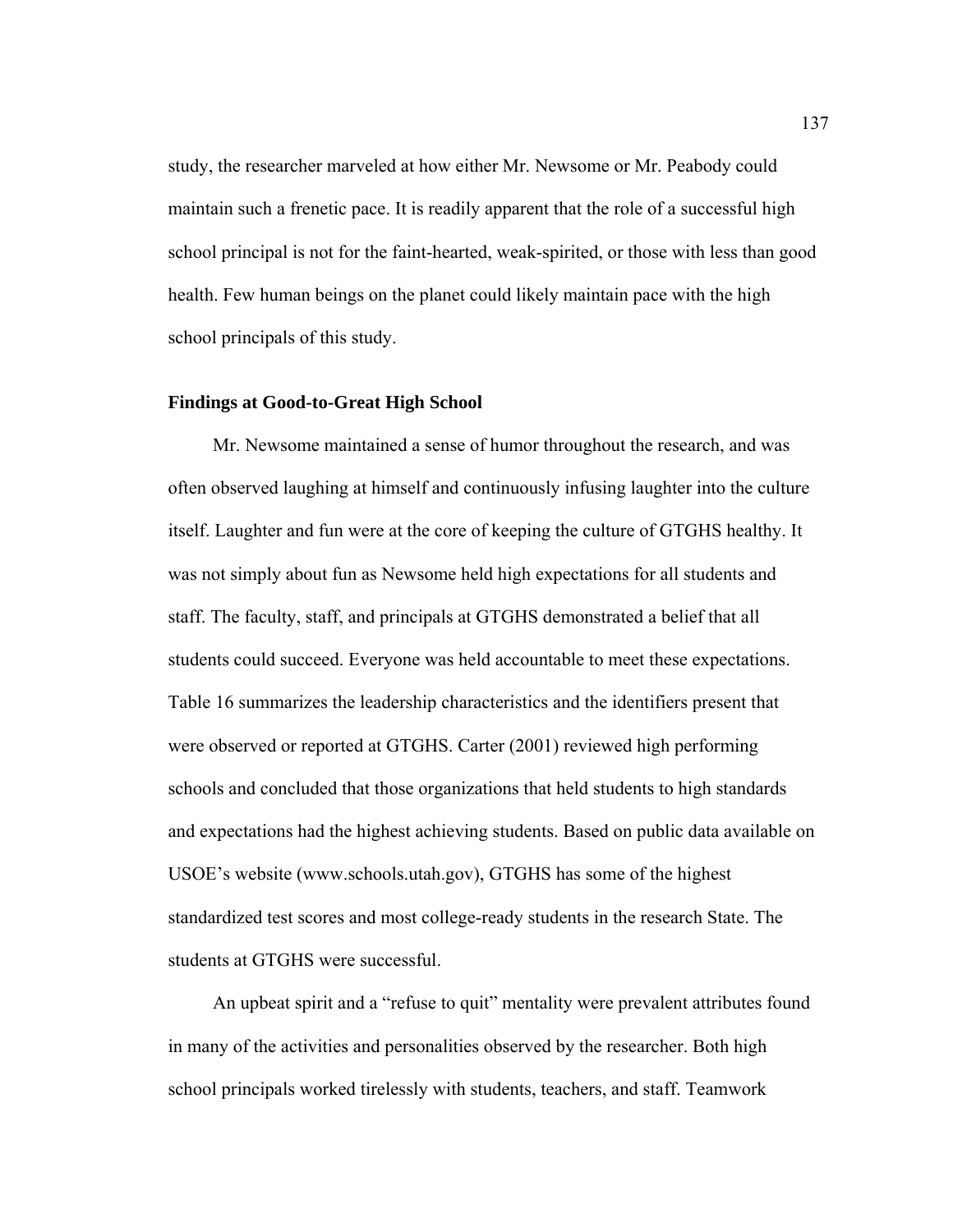# Table 16

# *Summary of Key Responses: Marzano Leadership Responsibilities and McEwan Steps to Effective Instructional Leader Characteristics Prevalent at GTGHS*

| Leadership<br>characteristic                                 | Identifier                                                                                                                                                                                                                                                                                                                                                                                                                                                                                                                                                                                                                                        |
|--------------------------------------------------------------|---------------------------------------------------------------------------------------------------------------------------------------------------------------------------------------------------------------------------------------------------------------------------------------------------------------------------------------------------------------------------------------------------------------------------------------------------------------------------------------------------------------------------------------------------------------------------------------------------------------------------------------------------|
| Knowledge of<br>curriculum,<br>instruction and<br>assessment | • Principal actively involved with teachers in coordination of curriculum<br>Teachers pressed to integrate things learned in professional development into their<br>classrooms<br>• Principal involved in professional development during Late Starts (i.e., PLC meetings,<br>common assessments, helping address assessment & instructional issues)<br>• Leads learning through "Teach Like a Champion"<br>Principal models effective teaching and assessment during professional development and<br>faculty meeting activities<br>• Curriculum, instruction, and learning materials are well coordinated across the various<br>curricular areas |
| Intellectual<br>stimulation                                  | Common planning time in place (Late Start Professional Development time)<br>• Principal actively exposing faculty to cutting-edge research and theory on effective<br>schools (PLC meetings, Late Start Professional Development)<br>• Emphasis is on teaching the basics (stick to the core curriculum)<br>Principal promotes discussion regarding instructional issues<br>• PLCs and course pathways/Academies are in developing and advancing stages at<br><b>GTGHS</b><br>Principal leads formal discussions concerning instruction and student achievement                                                                                   |
| Change agent                                                 | • Principal uses teacher leadership team to develop a curriculum improvement process and<br>a model for instruction<br>• Principal is integrating several aspects of Smaller Learning Communities (i.e., advisory,<br>tutorial period, Pathways/Academies, PLCs)<br>Tutorial period being instituted<br>Principal embraces change as "that which makes us stronger"<br>Principal sees the systematic change process as a way of doing things better                                                                                                                                                                                               |
| Focus                                                        | $\bullet$ PLCs nurtured to improve curriculum $\&$ instruction and to increase student assessment<br>scores<br>• Collaborative development of School Improvement Plan, School Improvement Goals,<br>Mission Statement, School Vision, Desired Results for Student Learning                                                                                                                                                                                                                                                                                                                                                                        |
| Culture                                                      | Emphasis on collaboration, shared ownership, relationships, listening, order, flexibility,<br>safe environment, PLCs, educator empowerment, listening, clear expectations, positivity,<br>celebration of successes, humility, empathy, rigor, instruction, learning<br>• Principal communicates a clear vision for school<br>Principal is highly involved in teacher development and evaluation of student writing-<br>$\bullet$<br>school-wide writing project underway                                                                                                                                                                          |
| Optimizer                                                    | Supportive of staff and encourages creativity with reasonable "risk taking"<br>$\bullet$<br>• Leads by example<br>• Recognizes individual staff members for accomplishments and rewards them with gift<br>cards during faculty meetings<br>Principal seeks to empower teachers                                                                                                                                                                                                                                                                                                                                                                    |

138

(*table continues*)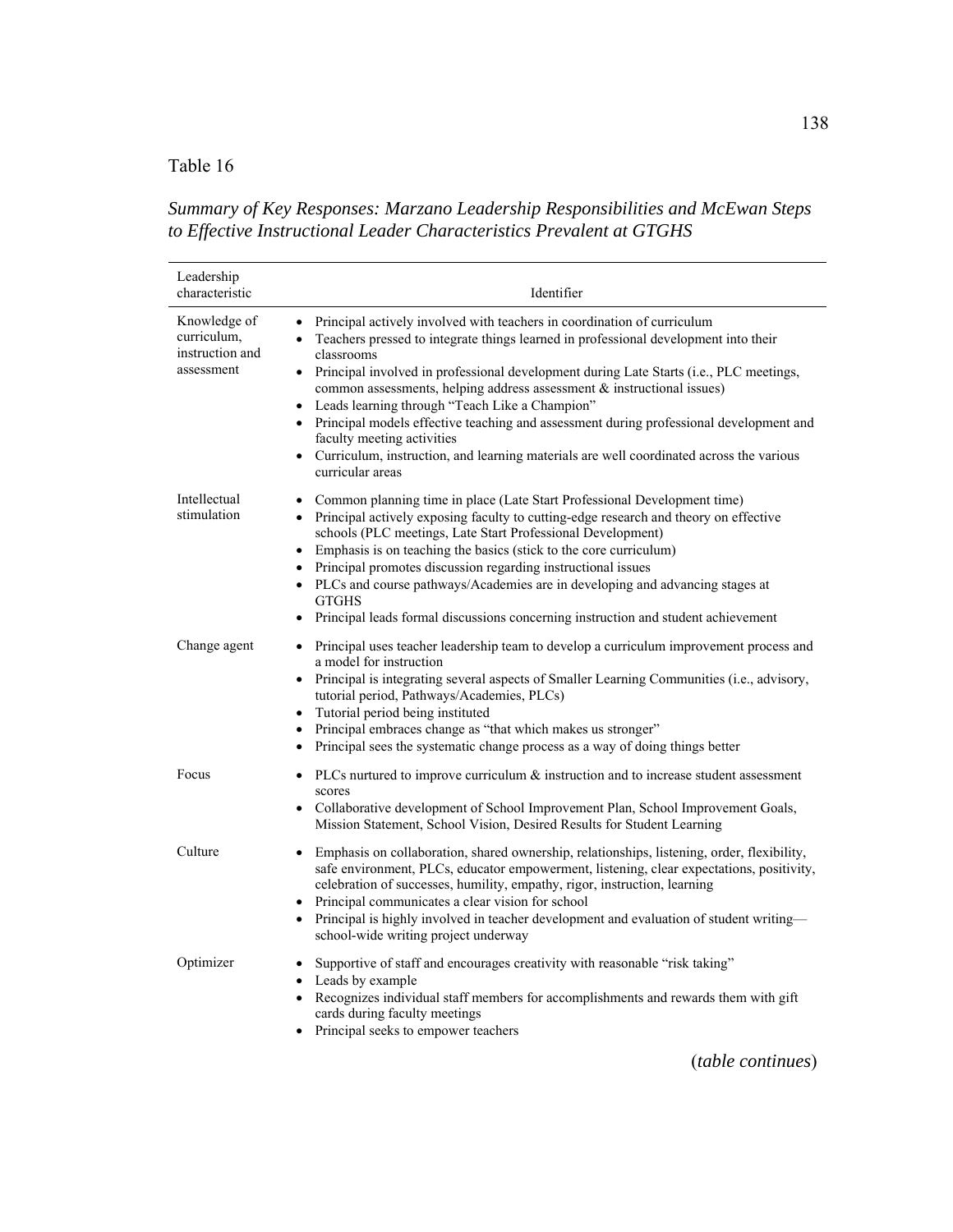| Leadership<br>characteristic | Identifier                                                                                                                                                                                                                                                                                                                                                                                                                                                                                                                                                                                                                                                                                                                                                                                                                                                                                                                                                                                                                                                                                                                                                                                                                                                                                                                                       |
|------------------------------|--------------------------------------------------------------------------------------------------------------------------------------------------------------------------------------------------------------------------------------------------------------------------------------------------------------------------------------------------------------------------------------------------------------------------------------------------------------------------------------------------------------------------------------------------------------------------------------------------------------------------------------------------------------------------------------------------------------------------------------------------------------------------------------------------------------------------------------------------------------------------------------------------------------------------------------------------------------------------------------------------------------------------------------------------------------------------------------------------------------------------------------------------------------------------------------------------------------------------------------------------------------------------------------------------------------------------------------------------|
| Ideals and beliefs           | • Leadership efforts are focused on collaboration and curriculum/teaching and learning<br>improvement<br>Principal leads whenever possible—smartly delegates and builds leadership in others<br>$\bullet$<br>• Principal strives to develop goals that are widely shared and supported<br>Relates challenges and problems to the wider mission of the school<br>$\bullet$<br>Has new teacher mentor program is place<br>Follows up with teachers regarding programs and classroom strategies<br>• Goal setting effectively directed by principal with buy-in established through<br>collaborative development and communication of goals<br>Goal setting and communication of academic growth is based on data<br>Teachers and staff are committed to goals<br>$\bullet$<br>Principal has carefully planned a collaborative problem-solving process for instructional<br>challenges<br>• Principal encourages use of formative and summative assessments<br>• Principal makes his expectations clear for meeting instructional goals<br>• Principal "uses clearly communicated criteria for judging my performance"<br>Principal openly discloses his own views, but there is great effort to not restrain other<br>peoples viewpoints<br>Principal exhibits a "student-centered" approach<br>Displays and models strong work ethic<br>$\bullet$ |
| Order                        | Anticipates obstacles and how they will be overcome<br>٠<br>Reflection on practice is the norm<br>High expectations for all in organization (i.e., students, faculty, principals, staff, parents,<br>$\bullet$<br>community partners)<br>• Very vocal about the importance of following rules and policies in place—adherence to<br>policy is expectation<br>Very experienced and expresses little to no negative emotion or frustration<br>$\bullet$<br>School-wide discipline plan in place                                                                                                                                                                                                                                                                                                                                                                                                                                                                                                                                                                                                                                                                                                                                                                                                                                                    |
| Input                        | Teachers collaboratively develop School Improvement Goals with leadership<br>$\bullet$<br>Teacher leaders used as leadership committee to funnel feedback to principal<br>٠<br>Common language concerning goals<br>Weekly meetings with leadership committee, administration, and department chairs to<br>solicit input from stakeholders                                                                                                                                                                                                                                                                                                                                                                                                                                                                                                                                                                                                                                                                                                                                                                                                                                                                                                                                                                                                        |
| Outreach                     | Numerous methods for communication with parents (i.e., e-mails, newsletter, web page,<br>$\bullet$<br>post cards, "robo" phone calls, parent-teacher conferences and transition nights, school<br>fact sheet brochure, and community school program<br>Principal is accessible to discuss all matters<br>$\bullet$                                                                                                                                                                                                                                                                                                                                                                                                                                                                                                                                                                                                                                                                                                                                                                                                                                                                                                                                                                                                                               |
| Relationships                | Principal is widely respected and revered<br>Teachers and staff fight for the success of students and do not want to let the principal<br>$\bullet$<br>down<br>Principal has confidence in expertise of teachers, gives students freedom with parameters<br>Emphasis on nonthreatening means to assess faculty and staff<br>• Direct communication and language regarding expectations<br>• Principal encourages teachers to relate instruction to student experiences, make<br>meaningful, and to invite students to implement learning in their lives<br>• Principal takes a personal interest in teachers and students, places the needs of others<br>ahead of his own<br>Professional learning takes place within school community<br>$\bullet$                                                                                                                                                                                                                                                                                                                                                                                                                                                                                                                                                                                              |

(*table continues*)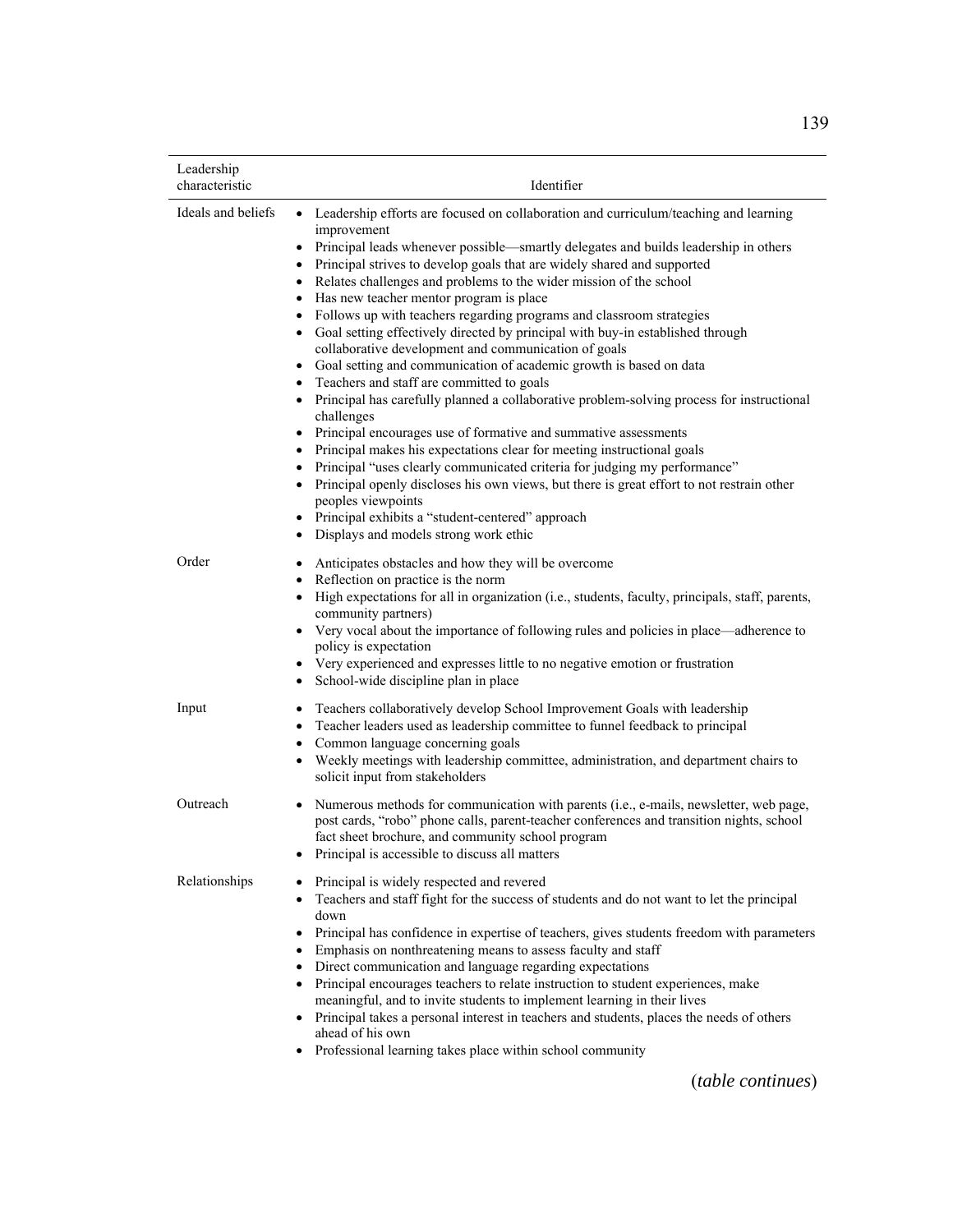| Leadership<br>characteristic | Identifier                                                                                                                                                                                                                                                   |
|------------------------------|--------------------------------------------------------------------------------------------------------------------------------------------------------------------------------------------------------------------------------------------------------------|
| Contingent<br>rewards        | • Personal one-on-one recognition and celebration of successes                                                                                                                                                                                               |
| Visibility                   | Principal is interactive with students in all settings<br>$\bullet$<br>• Principal makes being in hallways and classrooms a priority<br>Principal "knows what is going on in my classroom"<br>$\bullet$<br>• Principal makes frequent classroom observations |

and collective accountability was the norm. Mr. Newsome and Mr. Peabody continually focused on the academic achievement of the students. The programs, interventions, and supports put into place focused on bridging gaps for students in their learning. The commitment towards student learning and towards instruction was clearly evident. Reeves (2007) concluded that schools committed to focusing considerable efforts and resources towards high academic achievement were deemed to be the most successful in increasing student achievement.

Mr. Newsome employed a number of strategies at GTGHS in an effort to positively impact school climate. A real sense of tradition existed within the culture at the school. The principal recognized the traditional events (e.g., homecoming, alumni day, school's birthday, etc.) at the school and these traditions were a part of the school that helped bring faculty, students, and the community together. The faculty was considered "family." Almost one third of the current faculty and staff had been students at the school when they were younger. Many teachers had their own children attending the school. Most of these children of faculty lived outside the school's boundary area and were brought in under special privileges afforded faculty through district policy. The school had educated more than generations of families that lived in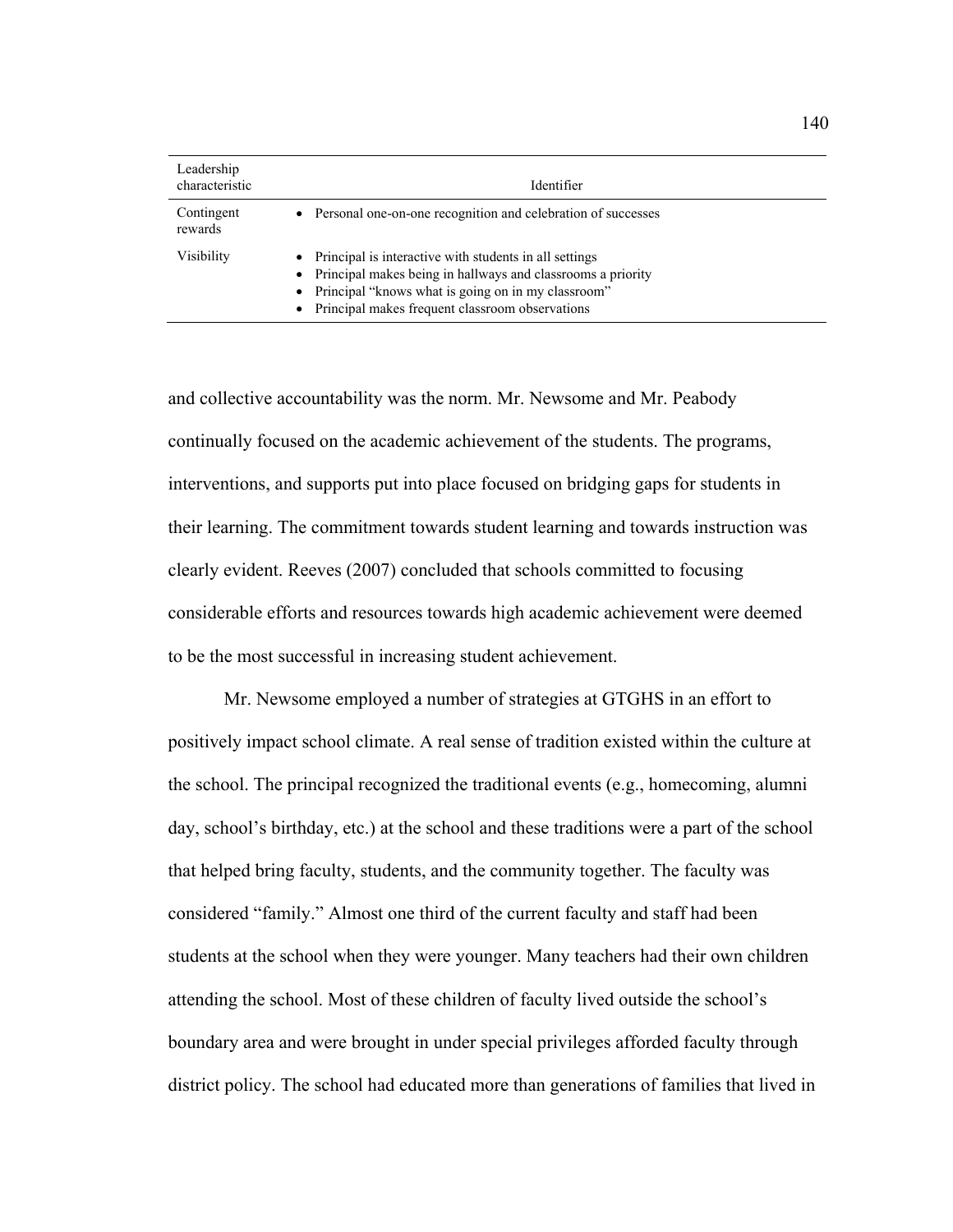the neighborhood. Former students, who no longer resided within the school's boundary area requested "boundary variance" permits to enroll their children in the school. There was a waiting list of students who resided outside the school boundary area of over 100 students long who were hoping to attend the study school. Staff and faculty commented in the interviews that this was a school that was "doing positive things" and that "everyone wants their children to attend here."

A strong sense of caring clearly existed within the culture of GTGHS. Mr. Newsome was observed holding doors open for students and for adults. He followed teachers and students down hallways and spoke with people as if they were the only item of importance at that particular moment. A central focus of Mr. Newsome's work day was found within the direct personal contact he conducted with school stakeholders. This was a delicate balancing act as he worked not to ignore administrative paper work and duties, appointments, phone calls or e-mail to return, and the basic "managerial" duties of running an effective school. However, Mr. Newsome was sending a message to all those who were within shouting distance regardless of what was happening at any given moment within the hallways and within the walls of GTGHS, you are important. As he said:

I think it is important for the teachers to see me. I believe it is important for the kids to see me in the classrooms all of the time. It is really important for me to make sure the students see me engaged in the education process. That is my number one priority. I want people to know that I want to know what they are involved in, and that I want to be a part of it.

This direct contact with the teachers, students, and parents was described by Mr. Newsome as "a strategy to build a sense amongst people that GTGHS is home."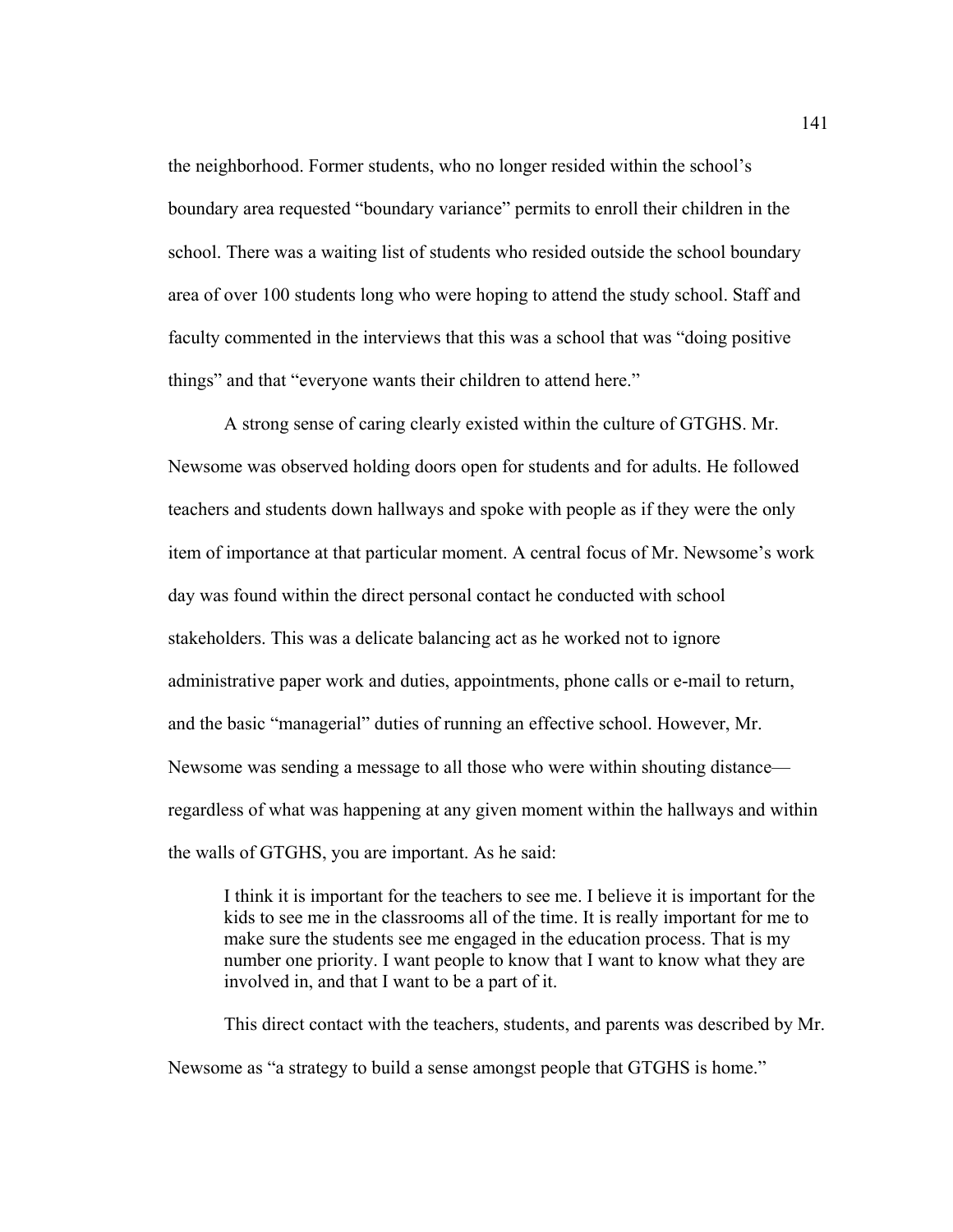Noddings' (1984) work on caring in education illustrated the critically important role that caring plays in a school. Ms. Academia described Mr. Newsome as a "constant whirlwind of activity and energy" that translated into a feeling of support and caring within the school. There was a sense that Mr. Newsome believed in everyone, and that he worked hard to support people and positive behaviors. Mr. Newsome was building a healthy school culture each and every day. From the small and simple things to the big and grandiose decisions, GTGHS had a healthy and student-centered feel. The culture was infectious.

Saphier and King (1985) remarked that those school principals who create a positive school culture and climate; collaboratively create and communicate a clear vision; have high expectations of themselves, staff, and students; share decisionmaking; encourage the development of leaders, and value instruction are the most effective. School leadership is a major component of school culture and climate. According to Black (1997), school principals shape the daily routine of school life, and as a result, mold its culture and climate. At the heart of school success are principals who are focused on the development of teachers' knowledge and skills, professional community, and program coherence. The creation of a positive school culture is critical to teacher morale, unity within a community, and to student learning. It is the model or theory of school leadership that the researcher most personally connects with. Not only is the creation of positive school culture critical to the researcher, but also to the success of students everywhere. The creation and maintenance of culture is a source of stability and predictability, and a positive source of change where such change can improve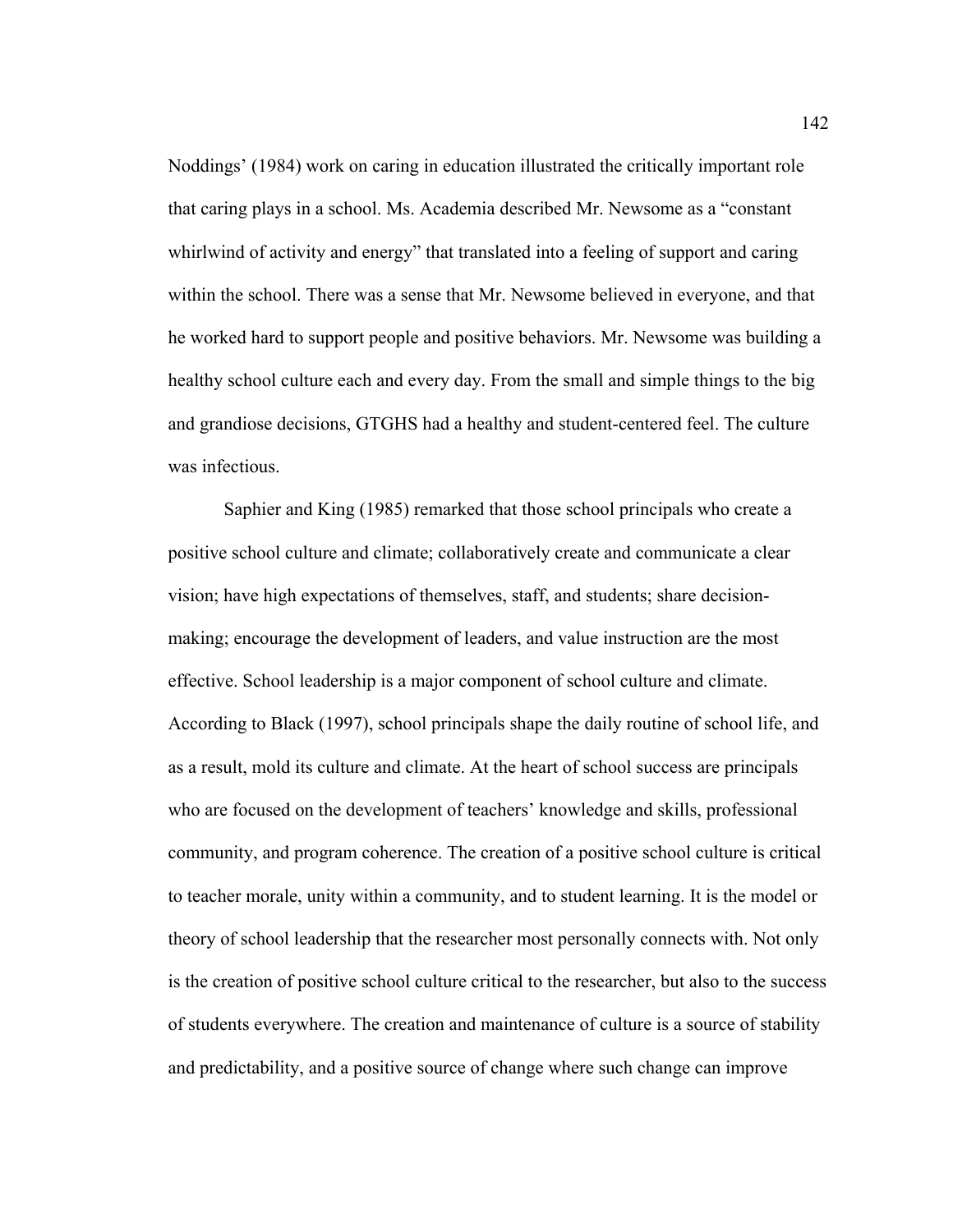school life and effectiveness.

Williams (2003), in a dissertation titled *The Relationship between Principal Response to Adversity and Student Achievement,* emphasized the importance of the principal in influencing student achievement through developing a school culture focused on learning and working to establish a collaborative learning community. The researchers used an ex-post facto research design to examine the relationship between an Adversity Quotient, a self-reporting instrument, and scores from standardized student achievement data over a two year period. Results indicated that students attained higher test scores in schools with higher adversity quotient principals.

In a similar, yet more recent study, Owings and colleagues (2005) conducted a statewide study to "determine the relationship between principal quality as measured by ratings on an ISLLC standards rubric and student achievement scores over time" (p. 102). Student achievement levels were higher in schools with principals who received higher ratings. The researchers concluded that principal quality and leadership traits were connected to student achievement. They cautioned, though, that "the relationship is correlational and not causal" but that "it is reasonable to believe that principals who practice and build skills in instructional leadership can positively impact their schools' learning and student performance" (pp. 115-116).

Based on this study of both Mr. Newsome and Mr. Peabody, findings support the notion that instructional leadership characteristics have a powerful positive impact on student performance. Mr. Newsome made everyone feel that they were an integral part of the school community. He gave teachers and staff the sense that they were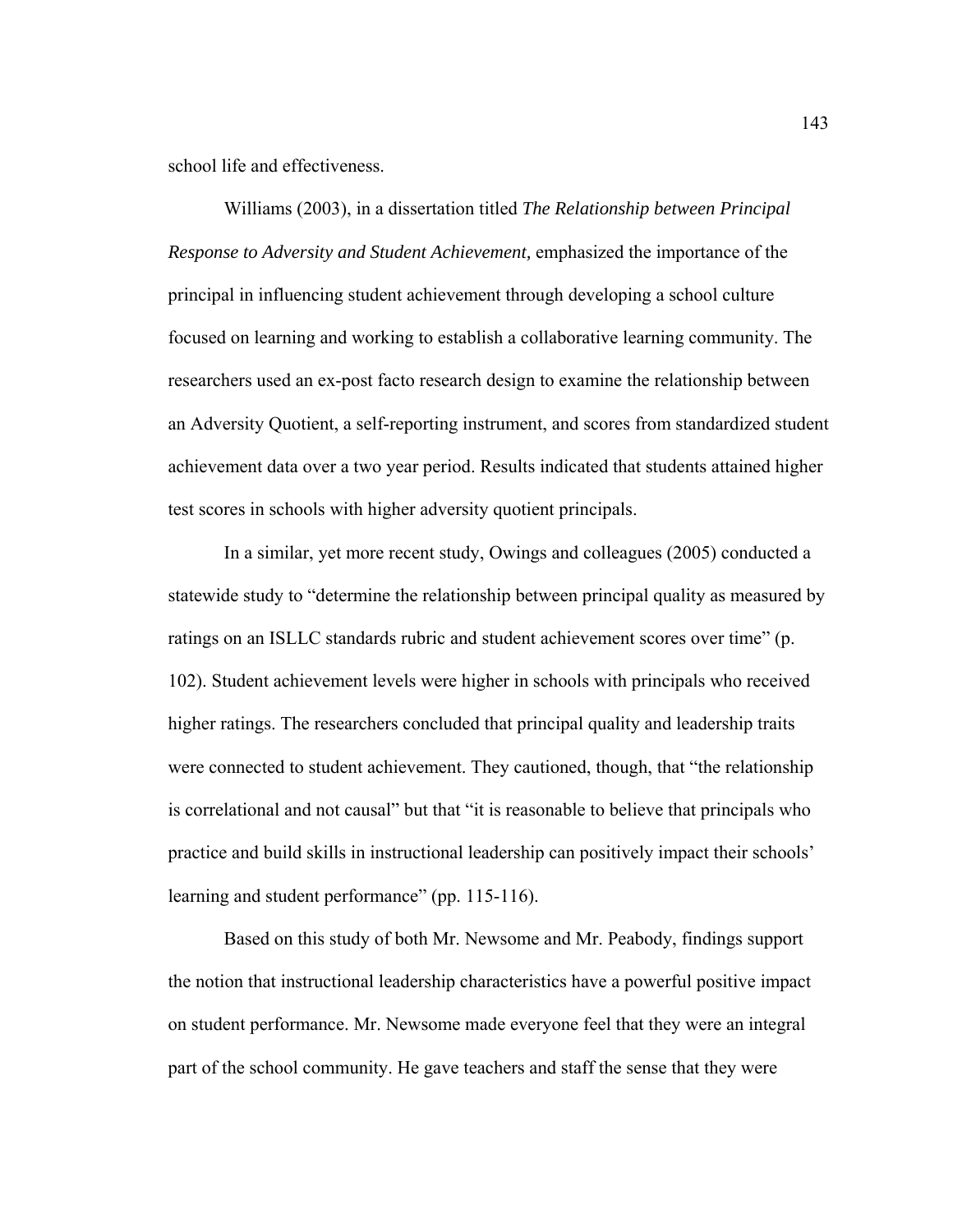respected as professionals. Faculty had the autonomy to implement instructional practices that aligned with school goals. The stakeholders felt that their voices were valued and heard, and they felt that the culture and climate of the school was positive and comfortable. Blasé and Blasé (1999) suggested that one should not minimize the importance of a strong and positive school culture. Sergiovanni (2001) even went so far as to declare that principals who authentically encourage collegiality and school culture develop teachers who ultimately take responsibility for the success of students, and for the mission of the school.

Mr. Newsome's style focused on empowering teachers. He modeled and created an open and collaborative environment. He encouraged teachers to collaborate and to share instructional methods. They were encouraged to visit one another's classrooms during instruction so that teaching methods could be observed, demonstrated, and collaboratively developed. Mr. Newsome valued instructional time, and focused a large portion of his day directly observing classroom practices. In addition to the two annually scheduled formal principal visits of teachers, he informally visited classrooms on a daily basis. The principal looked for opportunities to engage faculty in conversations regarding instruction and teaching practices. He was constantly looking for ways to improve instruction. McEwan (2003a) expressed that good instructional leaders should dedicate a majority of their school day improving, observing, and assessing instructional practice.

## **Findings at Overachieving High School**

Similar findings of strong relationships, caring attitudes, and high expectations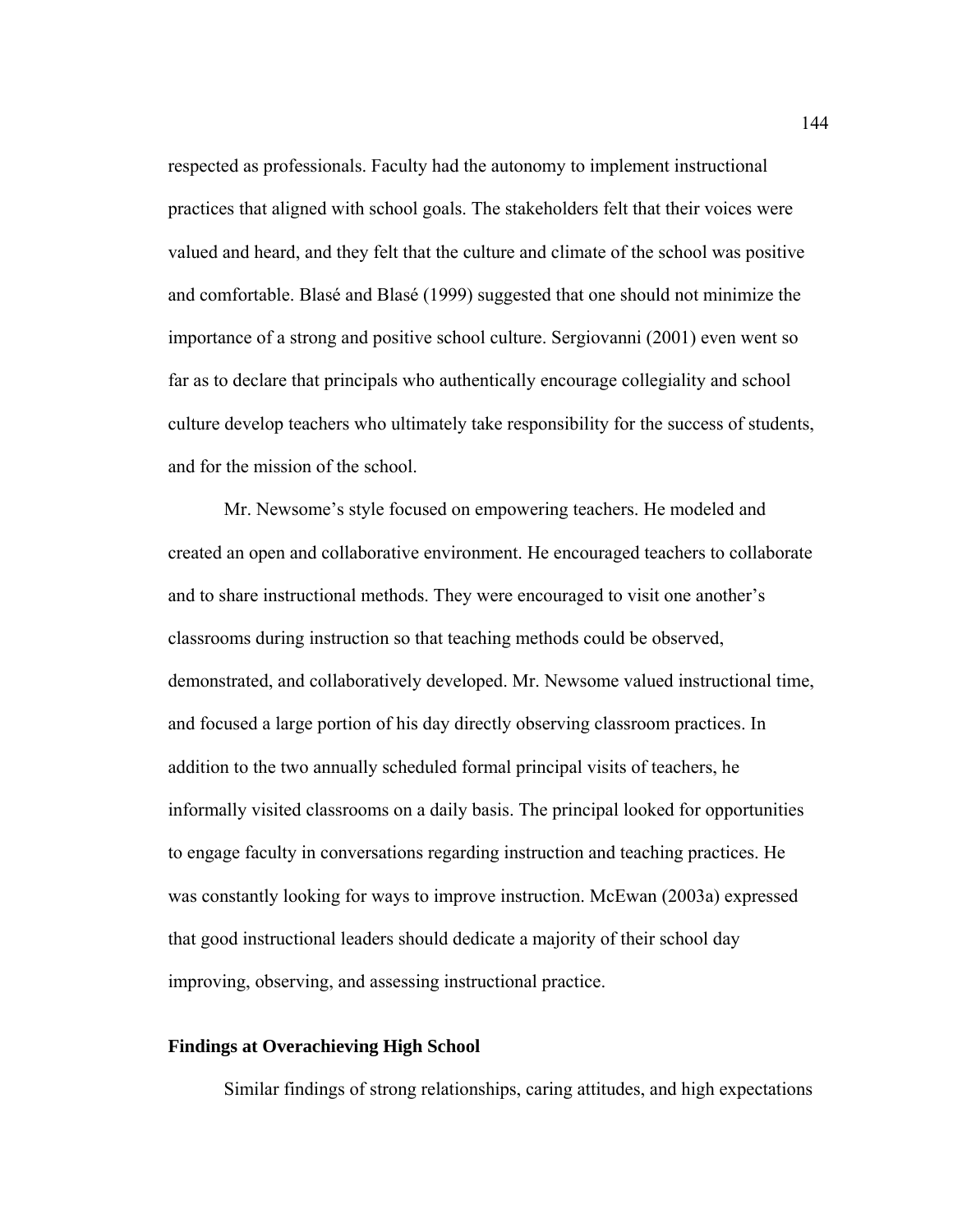were evident at OHS. Table 17 summarizes the leadership characteristics and the identifiers present that were observed or reported at OHS. Mr. Peabody went to great lengths to invite and involve stakeholders in the decision-making processes. The researcher observed an emotional address at faculty meeting by Mr. Peabody, and noted the strong sense of camaraderie that existed amongst the faculty and staff at OHS. While there were many similarities between the two high school principals in the characteristics that were both observed and reported, there were some differences as well. For example, at OHS the physical facility was aging at a rapid rate. Unlike GTGHS, which was a state-of-the-art facility, OHS was showing some wear and tear. Even though the school building itself was just over 20 years old, there were discussions of a leaky roof, carpeting that was ripping up, and bathrooms that were unkempt and had been vandalized to a point that they were in need of constant attention. However, the building also exhibited character and great care. There was evidence of efforts to contribute to a positive school culture. Decals adorned the entry doors, reading "Welcome to our school—Visitors please report to the main office upon entering the building during regular school hours. Thank you." Bright, warm colors adorned the hallways, classrooms, and cafeteria. Uplifting quotes and sayings were found on the walls and in the hallways throughout the building. Student art decorated nearly every nook and cranny of one wing of the building. School colors, school banners, and small flags adorned by the school mascot were found in stairwells, staircases, and in the main entry. Other cultures were celebrated with flags from countries around the world that hung from the commons area. Each flag was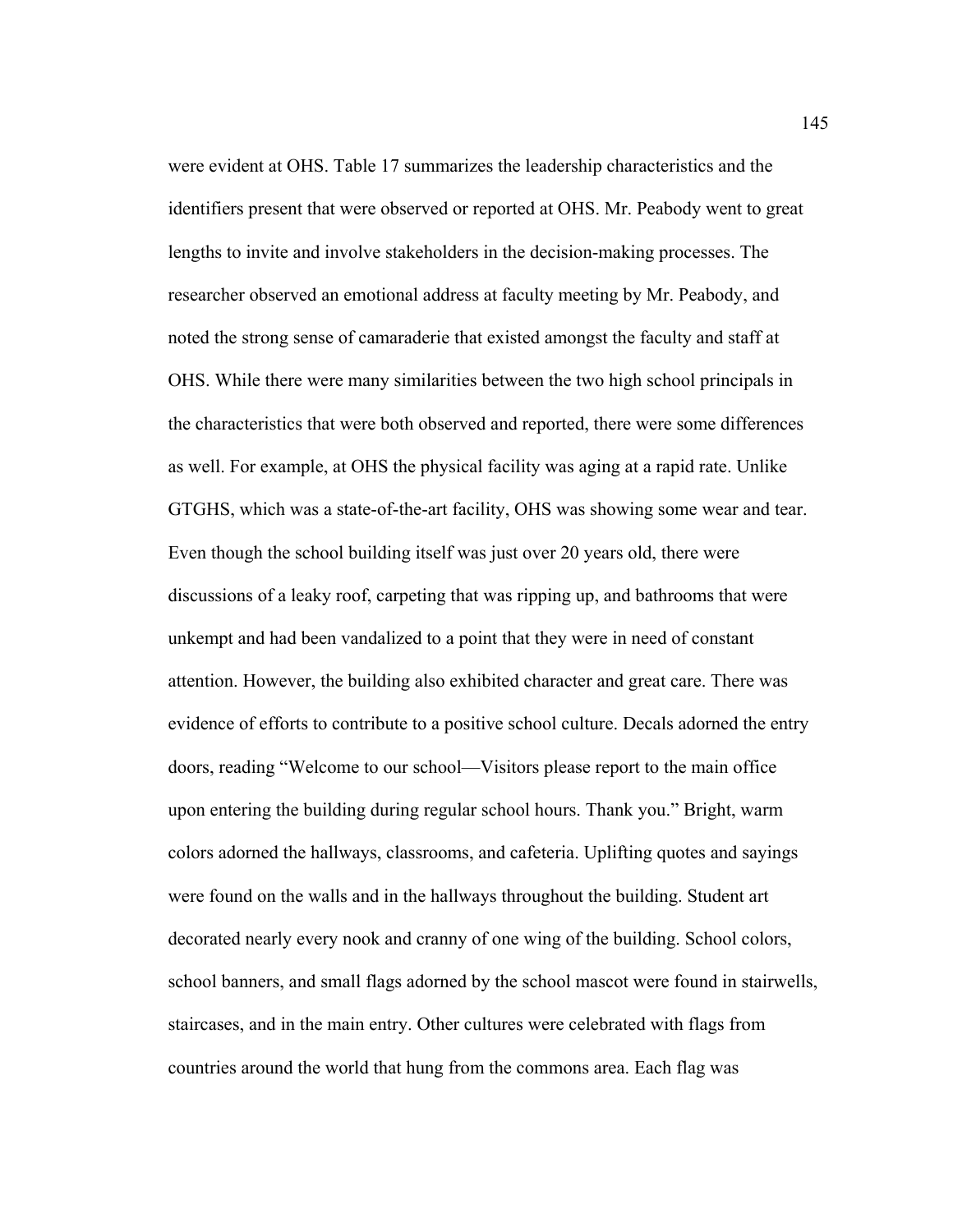Table 17

*Summary of Key Responses: Marzano Leadership Responsibilities and McEwan Steps to Effective Instructional Leader Characteristics Prevalent at OHS* 

| Leadership characteristic                               | Identifier                                                                                                                                                                                                                                                                                                                                                                                                                                                                                                                                                                                                                                                                  |
|---------------------------------------------------------|-----------------------------------------------------------------------------------------------------------------------------------------------------------------------------------------------------------------------------------------------------------------------------------------------------------------------------------------------------------------------------------------------------------------------------------------------------------------------------------------------------------------------------------------------------------------------------------------------------------------------------------------------------------------------------|
| Knowledge of<br>curriculum, instruction &<br>assessment | • Principal actively involved with teachers in coordination of curriculum<br>• Teachers encouraged to take "risks" with instruction and curriculum<br>• Principal involved in professional development during Late Starts (i.e., PLC<br>meetings, common assessments, helping address assessment & instructional issues)<br>• Leads learning through "Teach Like a Champion," "10 Traits of Highly Effective<br>Teachers," "The Art and Science of Teaching"<br>• Principal models effective teaching and assessment during professional<br>development and faculty meeting activities<br>• Curriculum, instruction, and learning materials are well coordinated across the |
|                                                         | various curricular areas                                                                                                                                                                                                                                                                                                                                                                                                                                                                                                                                                                                                                                                    |
| Intellectual stimulation                                | • Common planning time in place (Late Start Professional Development time)<br>Principal actively engaged in immersing self in current research and learning<br>theories (i.e., research of month, faculty meeting professional development, PLC<br>meetings)<br>• Principal actively exposing faculty to cutting-edge research and theory on effective                                                                                                                                                                                                                                                                                                                      |
|                                                         | schools (PLC meetings, Late Start Professional Development)<br>• Principal fosters a systematic discussion regarding current research and theories on<br>effective schools during Late Start Professional Development                                                                                                                                                                                                                                                                                                                                                                                                                                                       |
|                                                         | • PLCs and course pathways/Academies are in advanced stages at OHS                                                                                                                                                                                                                                                                                                                                                                                                                                                                                                                                                                                                          |
| Change agent                                            | • Principal created Curriculum and Instruction Advisory Team to develop a<br>curriculum improvement process and a model for instruction<br>• Principal integrated several aspects of Smaller Learning Communities (i.e.,<br>advisory, tutorial period, Pathways/Academies, PLCs)<br>• Principal reorganized faculty rooms and master schedule according to PLCs and                                                                                                                                                                                                                                                                                                         |
|                                                         | Academies. Grouped teachers by PLCs.<br>• Tutorial period instituted despite significant resistance from some faculty<br>• Pyramid of Interventions developed and successfully instituted despite many<br>naysayers<br>• Is open to change, and stated he sought change in an effort to remain "fresh"                                                                                                                                                                                                                                                                                                                                                                      |
| Focus                                                   | • PLCs nurtured to improve curriculum $\&$ instruction and to increase student<br>assessment scores<br>• Collaborative development of School Improvement Plan, School Improvement<br>Goals, Mission Statement, School Vision, Desired Results for Student Learning<br>• Collaboratively created Pyramid of Interventions, Model of Instruction to establish<br>curricular and assessment goals                                                                                                                                                                                                                                                                              |
| Culture                                                 | • Emphasis on collaboration, shared ownership, relationships, listening, order,<br>flexibility, safe environment, PLCs, educator empowerment, listening, clear<br>expectations, positivity, celebration of successes, humility, empathy, rigor,<br>instruction, learning<br>• Principal communicates a clear vision for school                                                                                                                                                                                                                                                                                                                                              |
| Optimizer                                               | • Supportive of staff and encourages creativity with reasonable "risk taking"<br>• Leads by example<br>• Says we can accomplish anything and goes out and proves it                                                                                                                                                                                                                                                                                                                                                                                                                                                                                                         |

(*table continues*)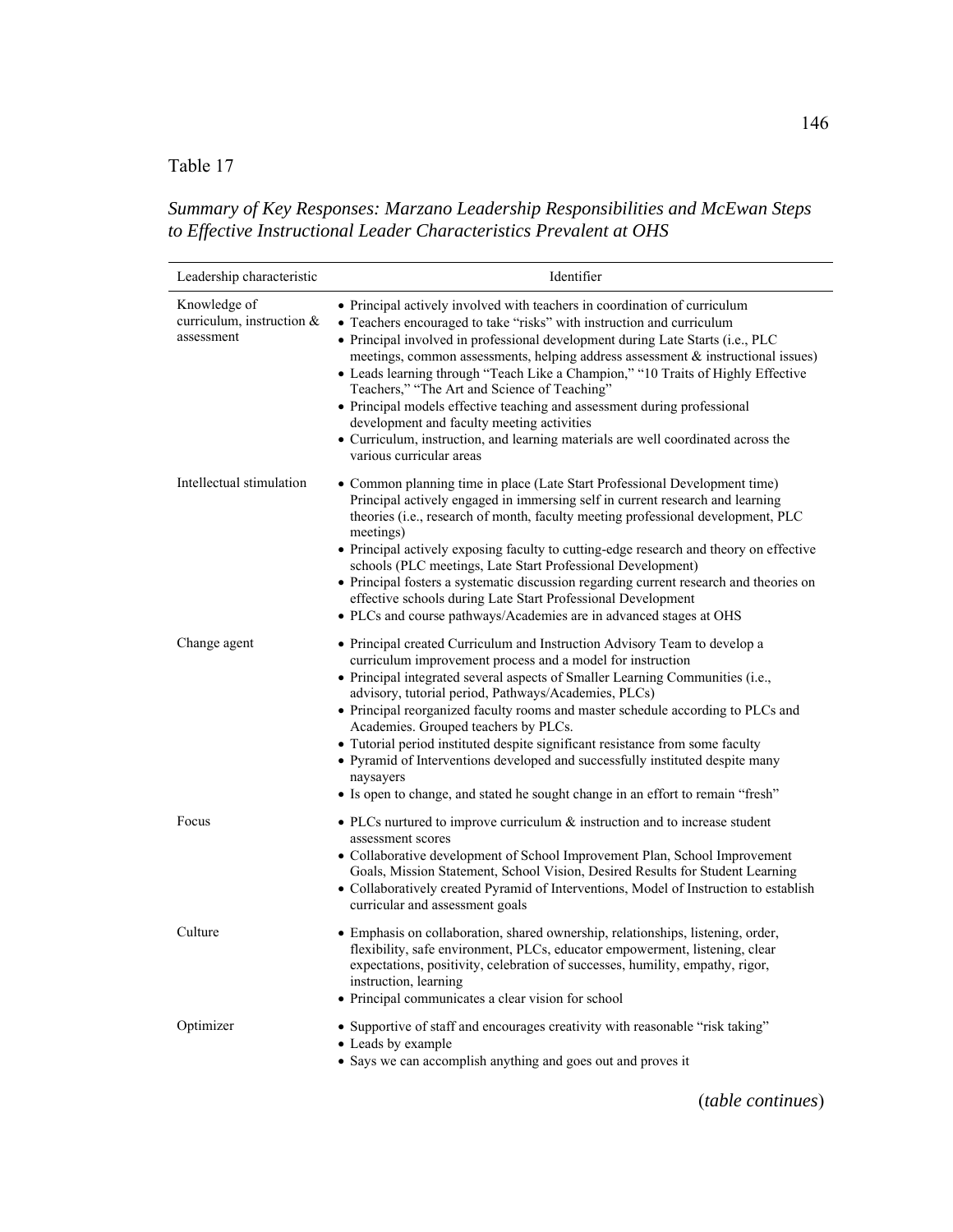| Leadership characteristic | Identifier                                                                                                                                                                                                                                                                                                                                                                                                                                                                                                                                                                                                                                                                                                                                                                                                                                                                                                                                                                                                                                                                                  |
|---------------------------|---------------------------------------------------------------------------------------------------------------------------------------------------------------------------------------------------------------------------------------------------------------------------------------------------------------------------------------------------------------------------------------------------------------------------------------------------------------------------------------------------------------------------------------------------------------------------------------------------------------------------------------------------------------------------------------------------------------------------------------------------------------------------------------------------------------------------------------------------------------------------------------------------------------------------------------------------------------------------------------------------------------------------------------------------------------------------------------------|
| Ideals and beliefs        | • Leadership efforts are focused on collaboration and curriculum/teaching and<br>learning improvement<br>• Principal leads whenever possible-smartly delegates/builds leadership in others<br>• Common planning time used to develop teaching/learning and to plan for student<br>success (i.e., PLC brainstorming for intervention strategies, common assessments)<br>• Consistent and reliable supervision of students, teachers, and instruction by<br>principal and assistant principals<br>• Supervision is differentiated based on the needs and the development of the<br>individual teacher<br>• Goal setting effectively directed by principal with buy-in established through<br>collaborative development and communication of goals<br>• Goal setting and communication of academic growth is based on data<br>• Teachers and staff are committed to goals<br>• Principal models and encourages use of formative and summative assessments<br>• Principal makes clear to faculty of his expectations for meeting instructional goals<br>· Displays and models strong work ethic |
| Order                     | • Pyramid of Interventions is effectively in place<br>• Reflection on practice is the norm<br>• High expectations for all in organization (i.e., students, faculty, principals, staff,<br>parents, community partners)<br>• Common language for goals, expectations, assessment<br>• Clear policies in place—adherence to policy is expectation<br>• Principal is directly involved in monitoring students' progress through consistent<br>review of data and through consistent conversations with teachers and students<br>• Weekly progress reports distributed to students with their needs as focus for<br>exercise                                                                                                                                                                                                                                                                                                                                                                                                                                                                    |
| Input                     | • Teachers collaboratively develop School Improvement Goals with leadership<br>• Pyramid of interventions, various leadership committees, and PLCs run by teacher<br>leaders<br>• Common language concerning goals<br>• Weekly meetings with leadership committees, PLC leaders, administration,<br>department chairs to solicit input from all stakeholders                                                                                                                                                                                                                                                                                                                                                                                                                                                                                                                                                                                                                                                                                                                                |
| Outreach                  | • Numerous methods for communication with parents (i.e., e-mails, newsletter, web<br>page, post cards, "robo" phone calls, parent-teacher conferences and transition<br>nights, lunch with the principal, community town hall meetings, school fact sheet<br>brochure, community school program, partners with district public relations person<br>to interact regularly with local media, use of group texts, school Facebook page,<br>Twitter, and video podcast<br>• Principal is accessible to discuss all matters<br>• Community Liaisons established with different ethnic groups prominent in<br>community<br>• Encourages active parent and community involvement                                                                                                                                                                                                                                                                                                                                                                                                                   |
| Relationships             | • Principal is widely respected and revered<br>• Teachers/staff fight for success of students and do not want to let the principal down<br>• Emphasis on nonthreatening means to assess faculty and staff<br>• Direct communication and language regarding expectations<br>• Principal encourages teachers to relate instruction to student experiences, make<br>meaningful, and to invite students to implement learning in their lives<br>• Professional learning takes place within school community<br>• Humble and flexible approach with teachers and students                                                                                                                                                                                                                                                                                                                                                                                                                                                                                                                        |

(*table continues*)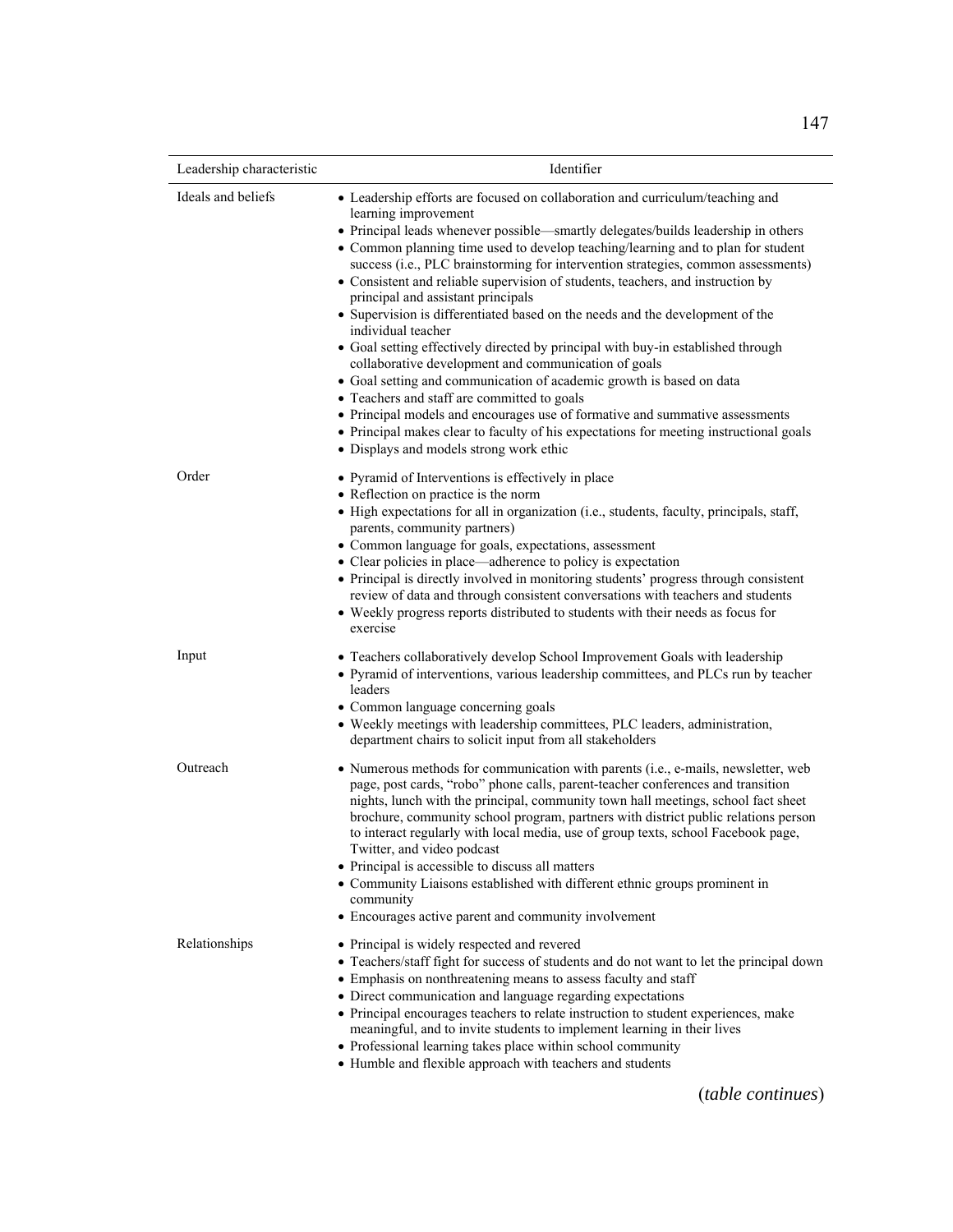| Leadership characteristic | Identifier                                                                                                                                                                                                                              |
|---------------------------|-----------------------------------------------------------------------------------------------------------------------------------------------------------------------------------------------------------------------------------------|
| Contingent rewards        | • Personal one-on-one recognition and celebration of successes                                                                                                                                                                          |
| <b>Visibility</b>         | • Five-minute walk-throughs are the norm<br>• Principal is highly interactive with students in all settings<br>• Principal makes being in hallways and classrooms a priority—has goal to be in<br>classrooms at least 15% of school day |

representative of a country for the cultural background of every student in the building.

The administrators, teachers, and staff at OHS were presented as personal and warm people through a bulletin board at the main entry to the school. The bulletin board showed pictures of faculty and staff engaged in a typical daily task. Below each picture was a favorite statement of that particular faculty or staff person. The media center included comfortable stuffed chairs, table lamps, couches, and colorful paintings on the walls. The office area contained telephones designated specifically for student use, and signs promoting positive public relations were found at the office counter and on the office walls. The faculty lounge was furnished with large couches, lounge chairs, green and flowering plants, paintings, a large television set with cable access, refrigerator, microwave, and a large dining table. On two different occasions the researcher discovered bagels, doughnuts, a baked cake, and small sandwiches in the lounge for faculty to enjoy. This could only serve to magnify feelings of appreciation and support the faculty and staff might share with their principal. Prestamped and pre-addressed postcards designated for each student in the school were in a file box in the faculty lounge. Teachers were encouraged by the principal to write at least one positive postcard to a student each day during their preparation period, and to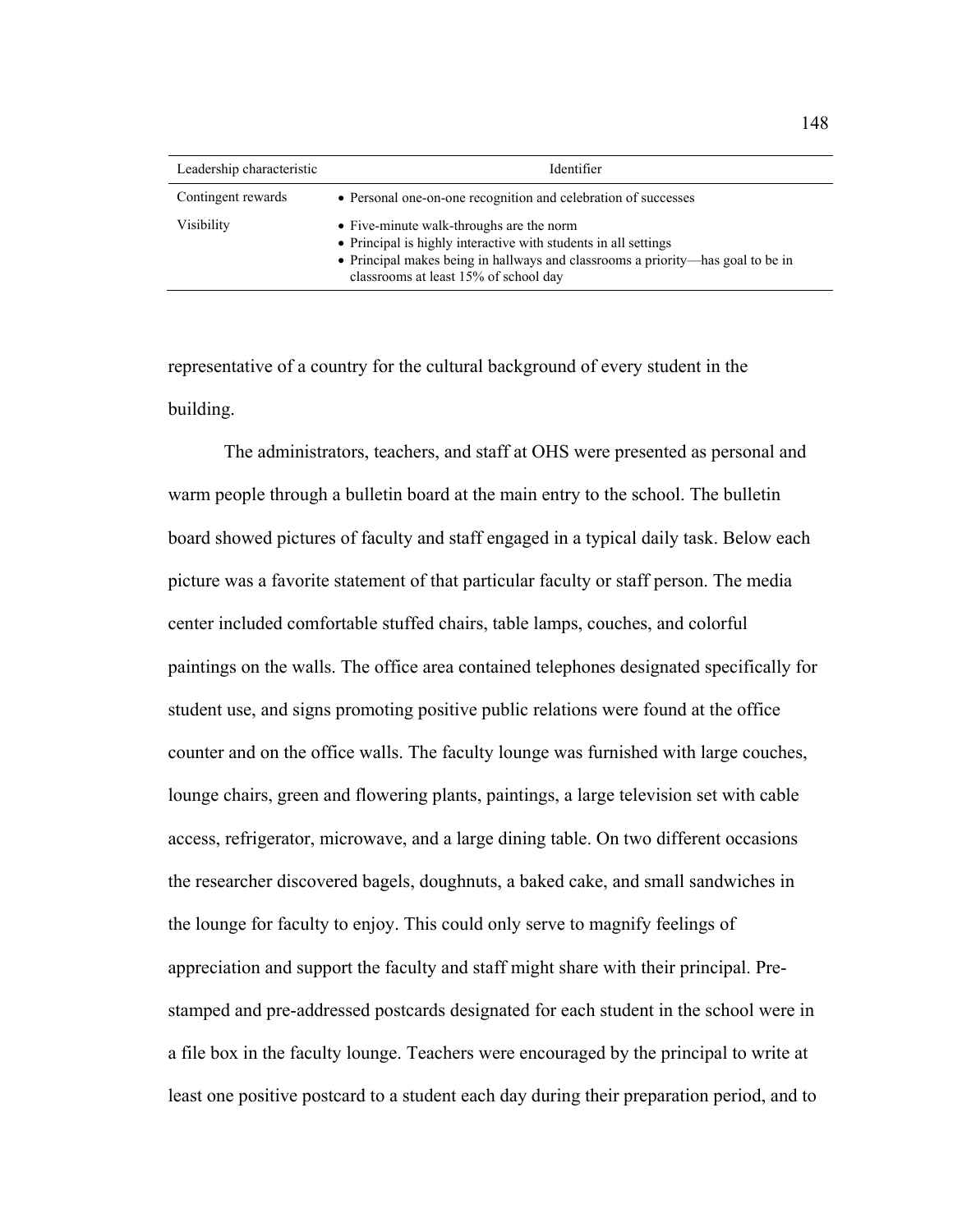mail it home to the student or parent.

Both Mr. Peabody and Mr. Newsome spent nearly every evening of the week attending student activities and supporting students in their extracurricular activities. Students were encouraged to be involved in a variety of the extracurricular activities available to them. These activities included athletics, musicals, fine art performances, and clubs. Mr. Peabody seemed particularly involved with the activities and occurrences at OHS. He participated in a bit part for a school play, performed in a skit for an assembly with other students, was said to have been shooting half-court shots with students at the halftime of basketball games, and agreed to have his head shaved because students met a fundraising goal for homeless youths within the community. These events were said to have taken place all within recent memory. Research participants stated that Mr. Peabody had "strong parent communication," "visits classrooms frequently," "is very visible and available," and is "totally vested in the success of the students and teachers, and uses all available resources to provide outreach to the surrounding community and within the school."

Mr. Peabody brought in at least one prominent and nationally well-known youth speaker per year to provide an assembly and evening presentation for the students and the community. These events were typically coordinated in collaboration with the local PTSA and other area high schools. Related organizations helped to defray costs, encourage participation, increase attendance, and to solicit a positive atmosphere. Peabody also spent time over the summer pouring over yearbook photos in an effort to learn each student's name prior to school beginning in August. Each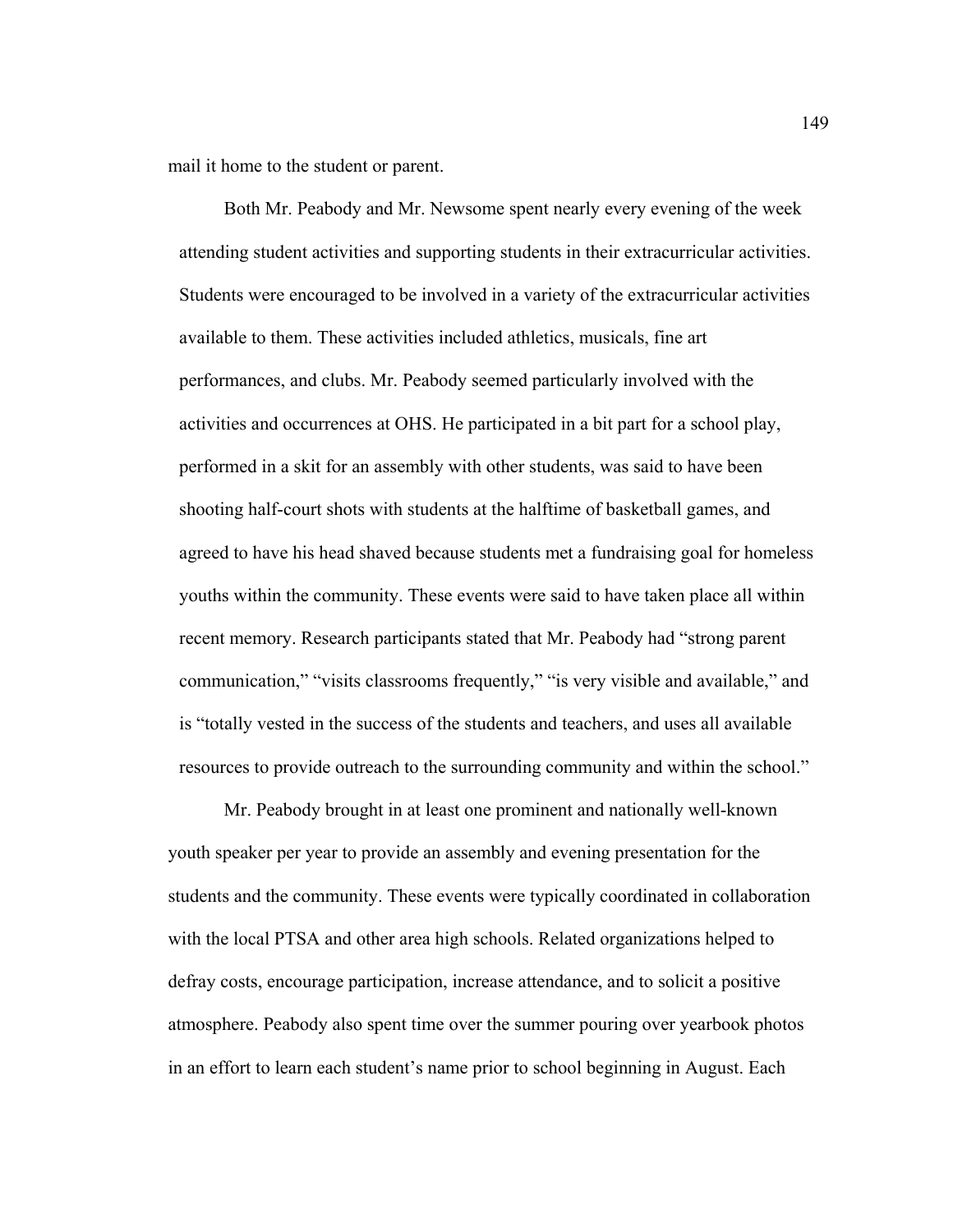week during school students were honored or recognized and treated to a free "lunch with the principal." Students would eat lunch, socialize, and be recognized with the principal, faculty members, and parents at a specific table in the lunchroom. Students were also given recognition during halftime of football and basketball games. Nominated by their peers, students would be honored during halftime for an act of kindness noticed by a peer or a teacher, for marked improvement in academic grades or school attendance, or for their overall leadership.

Faculty meetings were held once a month and were held during preparation periods. This enabled teachers to attend faculty meeting without being required to come before, or stay after, contract time in order to attend their required meetings. Each faculty meeting began with food, humor, support phrases, and a celebration of all the successes that had occurred since the last meeting. Mr. Peabody would celebrate a different individual teacher at each faculty meeting. He would seek out a teacher who had participated in something noteworthy or had simply made a difference in the life of a student. Nominations for this award were available in the school's business office, and the winner received a gift card from a local restaurant. These awards and celebrations were looked forward to with anticipation by members of the OHS faculty and staff. There was a focus on providing rewards and supports for all teachers and staff. Henson and colleagues (2001) concluded that several positive behaviors of teachers (e.g., ability to deal more effectively with failing students, persistence when difficulties arise) were linked to teacher efficacy, which positively impacted student outcomes.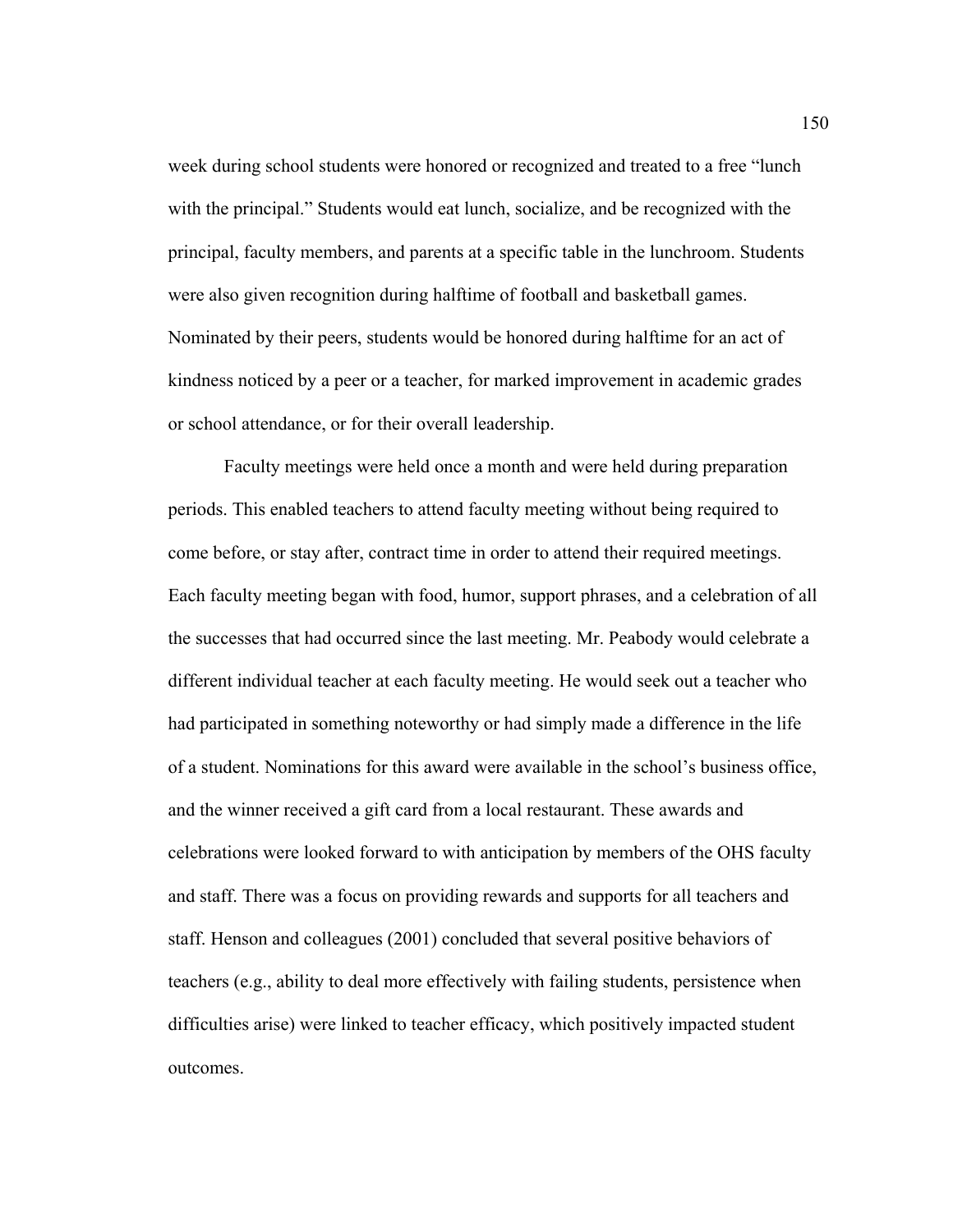Perhaps as a result of these efforts, OHS had a high retention rate for teachers. One teacher noted in her interview that "we have a very low turn-over rate. There is also a waiting list of district teachers requesting a transfer into [OHS]." Teachers were given opportunities to attend workshops and conferences around the country that met school or individual goals and needs. The principal looked for leadership from within, developed leaders, and promoted classroom teachers to leadership roles. Mr. Peabody assembled a team of teachers that worked with the school leadership during the interview process each time a new teacher was hired. The team opinion was an important part of the hiring process.

 There was at least one major difference between the leadership characteristics observed at GTGHS and those observed at OHS. At OHS, it was repeatedly commented and observed that major organizational change was a part of who Mr. Peabody was. Mr. Peabody embraced change. He noted that "discomfort brings growth," and that "change is healthy, even for me." All of the study participants noted that OHS had undergone great changes over the previous 7 years. Some had been initiated by a former principal, but there was a feeling amongst stakeholders that the changes had not become a part of the culture, the fiber of the school. When Mr. Peabody arrived at OHS some 6 years ago, there were many who hoped he would roll back the changes that had been initiated by the former principal. To most everyone's surprise, he embraced the changes and charged ahead at top speed. Each study participant commented that Mr. Peabody's ability to embrace change had made a huge positive difference for the students at the school. The changes in the way everything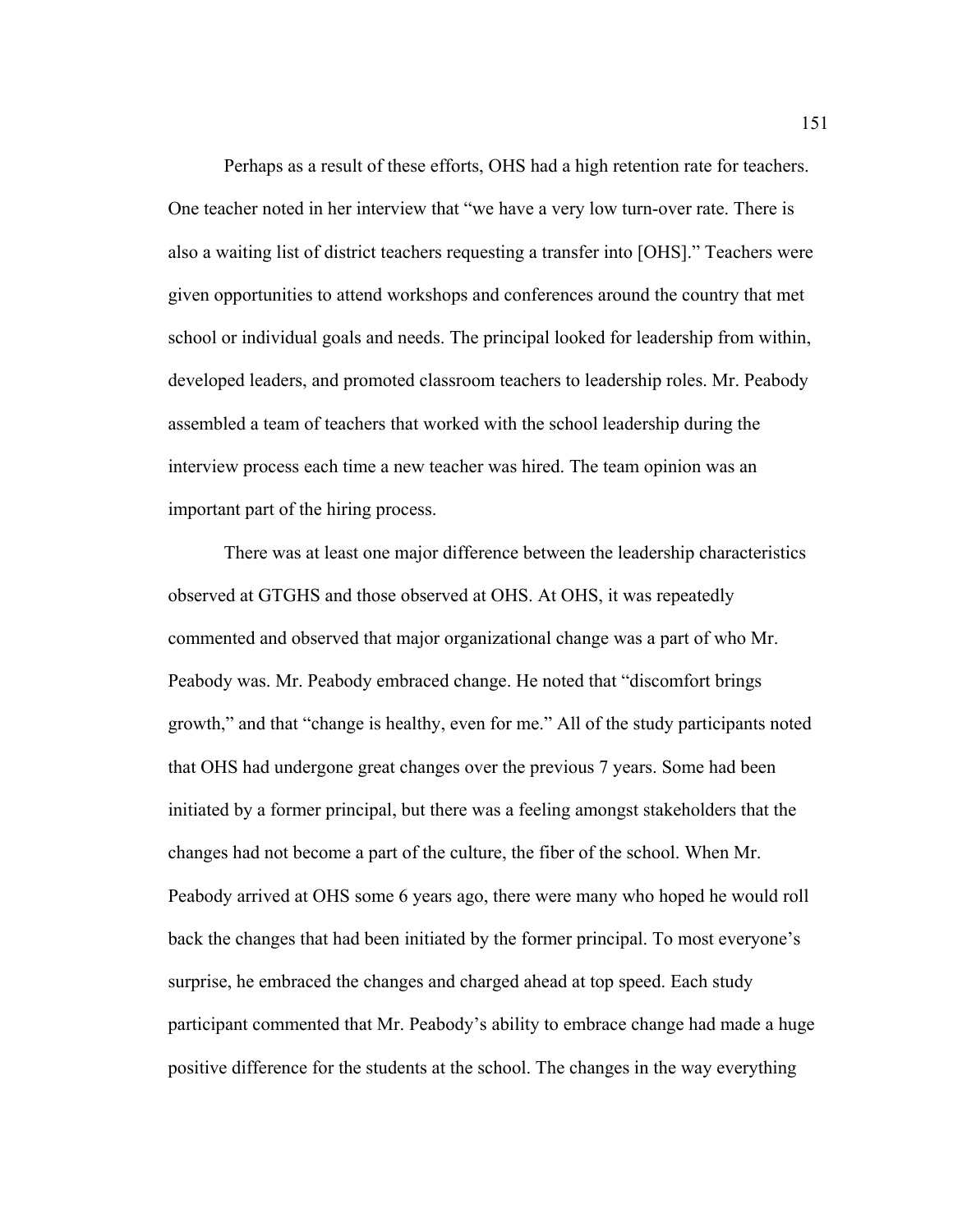was taught, from the integration of PLC and Career Academies to the concept of daily tutorial and during-the-school-day course/credit remediation was making a difference in the lives of the students at OHS. This might help explain the ability of students at OHS to achieve at near comparable levels of protective developmental assets as those students at GTGHS, despite the fact that there were ten times as many students who were English-Language learners at OHS. This might also help explain why students at OHS identify strongly with their teachers and school as high quality, despite the fact that three times as many of them come from families of poverty than their counterparts at GTGHS. This too might help explain why the students at OHS are making similar strong gains in standardized test scores (comparable to gains in students from GTGHS) despite the fact that almost four times the number of students at OHS come from single-parent homes. Embracing the leadership characteristic of change may be an academic game-changer—literally.

## **Conclusions**

Glickman and colleagues (2007) referred to *culture* or supervision as the "glue of a successful school" (p. 9). A leader becomes responsible for developing a linkage between a person, or group of people, and the organization. Individual teacher needs and organizational goals are blended in such a way that the school can work in harmony toward a vision of what the school should be. Culture is the "glue" that holds the school together and that blends the efforts of teachers, students, parents, and leaders toward making a school a particular type of school. A school culture is a representation of what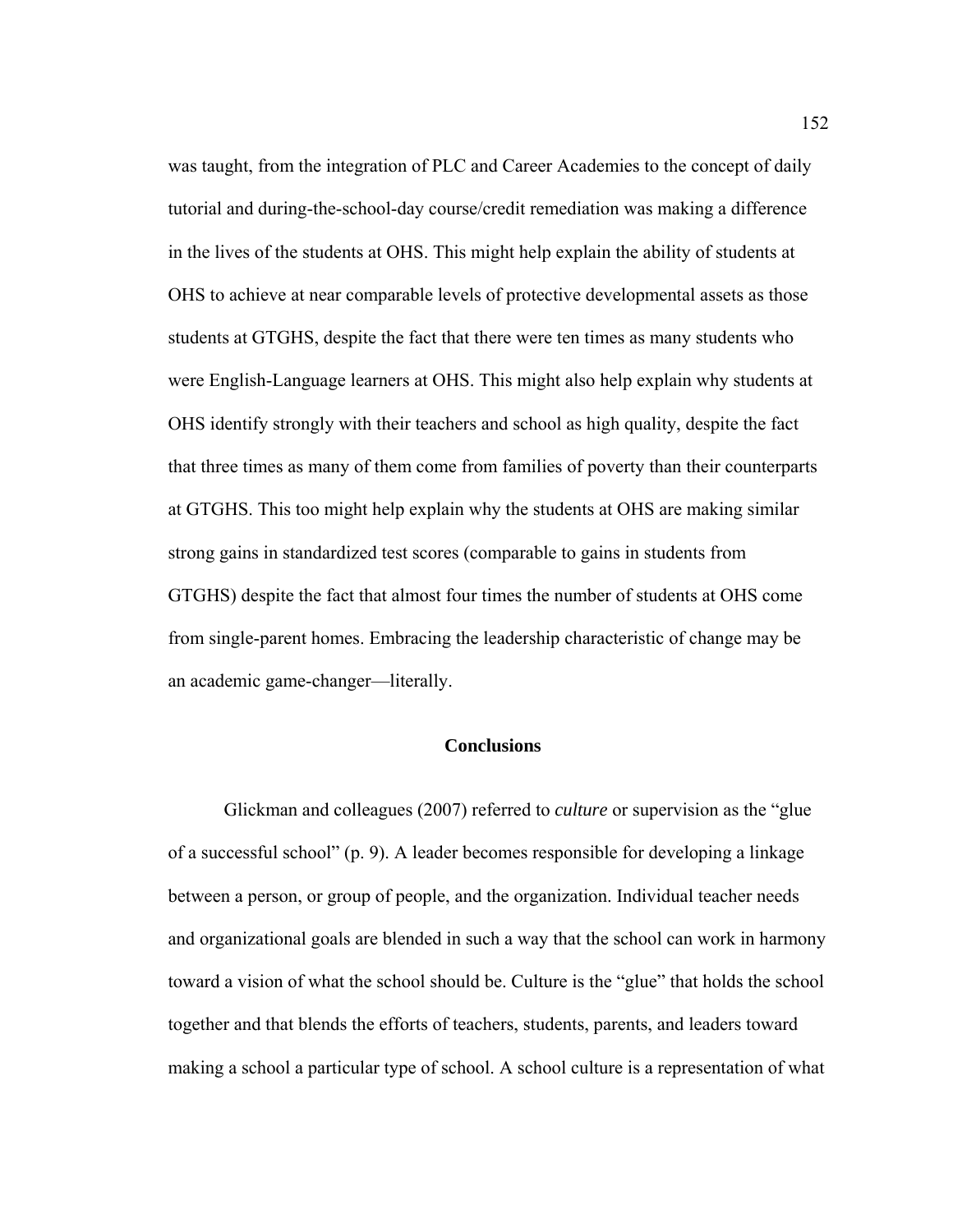its members collectively believe themselves to be—it is their self-concept. Culture refers to a system of shared values. These values are known, communicated, and produce an identity within the school. Culture is an important factor in the stability and effectiveness of schools. It is necessary for a school to develop and maintain a sense of "oneness" in a way that individuals behave and believe in the organization. Cultures, however, do not develop completely, nor are they maintained without effort.

Cultures arise as schools attempt to solve two major problems: external adaptation (i.e., responding to the demands of the external environment), and internal integration (i.e., blending the efforts of individuals inside the school so that there is a coherent set of behaviors; Schein, 1992). Over time, a culture is created. Culture is a "pattern of shared basic assumptions that the group learned as it solved its problems of external adaptation and internal integration, that has worked well enough to be considered valid, and therefore, to be taught to new members as the correct way to perceive, think and feel in relation to these problems" (p. 12). A school culture is pervasive in determining how teachers, students, parents, and others view the school, shape their attitudes and their relationships to others associated with it, and conduct themselves in working with others within the school.

Once teachers, administrators, students, and parents agree that these values, assumptions, and beliefs are successful in solving the school's internal and external issues, the leadership role of the principal should move towards maintaining this culture. Leaders maintain culture by influencing those individuals who are veteran group members to abide by the norms of the school's culture. The culture is spread to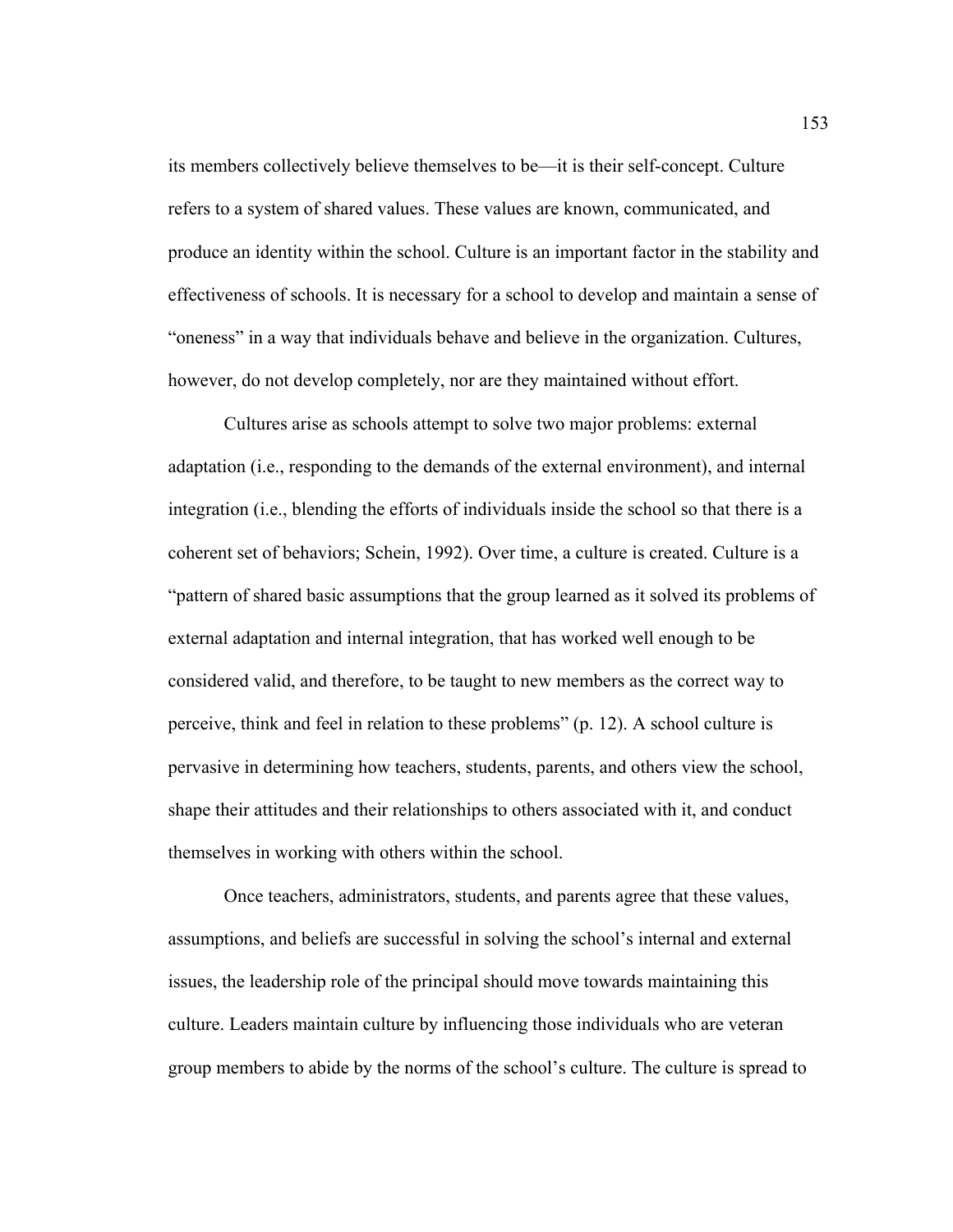future generations of students through the recruitment and selection of teachers who already possess the core values and beliefs held sacred by the school.

In addition to creating and maintaining culture, leadership involves changing culture. As internal and external environmental demands on the school change, cultural change may also become necessary. This is particularly true in the face of everchanging internal and external assumptions regarding accountability, student learning, and school governance. This may also be true as morale declines or when individuals perceive that power is unfairly distributed. As groups within a school hold different and opposing values and belief, there will be little sense of shared community and culture. In these circumstances, leaders must use their influence with followers to reinforce the current set of values and support, perhaps, even cultural change.

Both leaders and followers play critical, active roles in influencing the creation, maintenance, and change of culture. In creating culture, leaders are likely more influential than at any other time. The values, beliefs, and assumptions leaders hold true become the values, beliefs, and assumptions that form the basis of the school culture. Followers also play an active role in the creation of cultural development. Their commitment to the values and beliefs of their leader provide the opportunity to test these aspects of culture to decide if they work well within their environment. Without a willingness on the part of followers to commit to these values and beliefs, there is really no way to determine if the values and beliefs of a culture are successful.

Aside from the creation of culture, principals also serve the role of supporting teachers taking on leadership roles themselves—especially cultural leadership. Teachers

154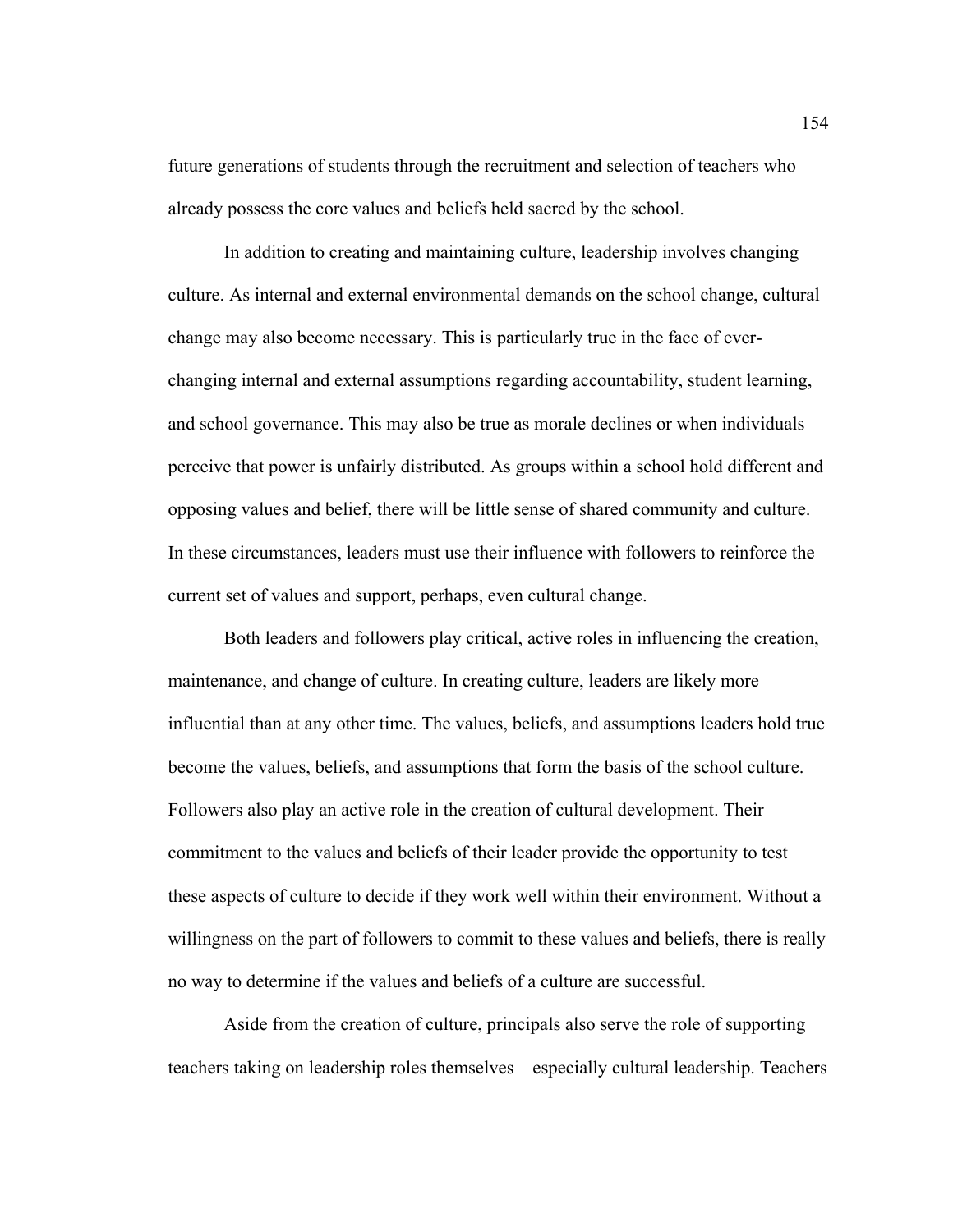will reinforce the values, beliefs, and assumptions with one another and with newcomers. They will also serve to install a system of "checks and balances" to keep the principal from being trapped by the culture. They can serve in a capacity referred to by Sergiovanni (2001) as the "loyal opposition" (p. 37), constantly reminding and prodding the principal to be critical of the culture and its connection to the environment. Principals must always strive to support the leadership role of teachers to create and maintain a vibrant culture.

The purpose of leadership, in the view of the researcher, is to bring about real and positive change based upon mutual purposes. School culture that results from strong leadership provides resources for this positive change to occur. Culture provides the source for change. As the organization struggles with solving internal and external problems, the response to these issues originates in the culture in which the students, parents, teachers, and administrators work and learn. Constituents start with their own values, beliefs, and assumptions and then adapt these to address the concerns and demands. Change begins with individuals acting in a leadership function to help schools consider what is not working and what needs to be changed.

Finally, culture provides the energy for positive change. The best example of this is the way in which schools with strong cultures can adapt to changing environmental demands. The cohesive and shared nature of their values and beliefs enables them to withstand the difficulty of considering changes. The leadership of the principal is crucial at this juncture. Even strong cultures can be rigid, and anxiety can prohibit group members from considering change. Principals must provide enough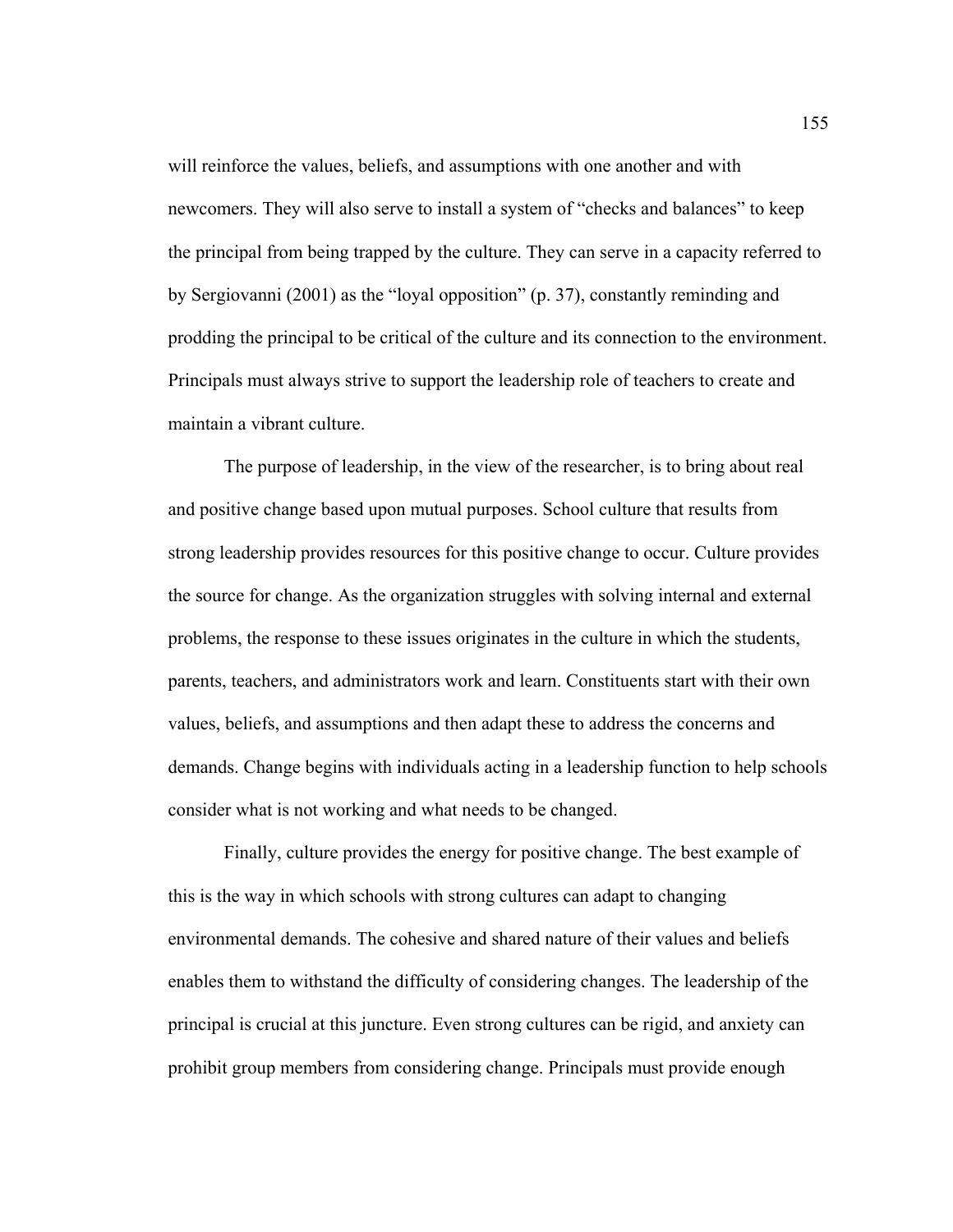psychological safety for members of the culture that they are willing to take the necessary risks to bring about positive and productive change.

Recently, researchers have concluded that school leadership is a major influence on the school culture. Kotter (2002) stated that a leader is so important to the process of successful schools that he placed 80% of the responsibility for school success squarely upon the principal's shoulders. Only 20% was placed with a variety of other people and with other factors. Fullan (2001) reflected that in a culture of change leaders must work on five basic principles of leadership. For Fullan, leaders must have a moral purpose for making a positive difference, understand the change process, build relationships that foster purposeful interaction and problem solving, focus on knowledge building, and seek coherence. In a culture of positive change, leaders, teachers, students, and parents can share a commitment to a vision and motivate each other to implement the best ideas.

Leaders' views shape the views of others. The heart of leadership pertains to what a person believes, values, and dreams about as a personal vision (Sergiovanni, 1991). Depree (1987) stated that outstanding leadership is demonstrated in the way followers act. "Are followers reaching their potential? Are they learning? Are they serving? Do they achieve the required results? Do they manage conflict?" (p. 12). The principal's greatest challenge and responsibility, according to Sergiovanni (2001), is to develop a caring community in the school, a place where strong character emerges from shared purpose that allows and encourages students to be successful learners. Leaders must understand the culture of the organization, the personalities within it,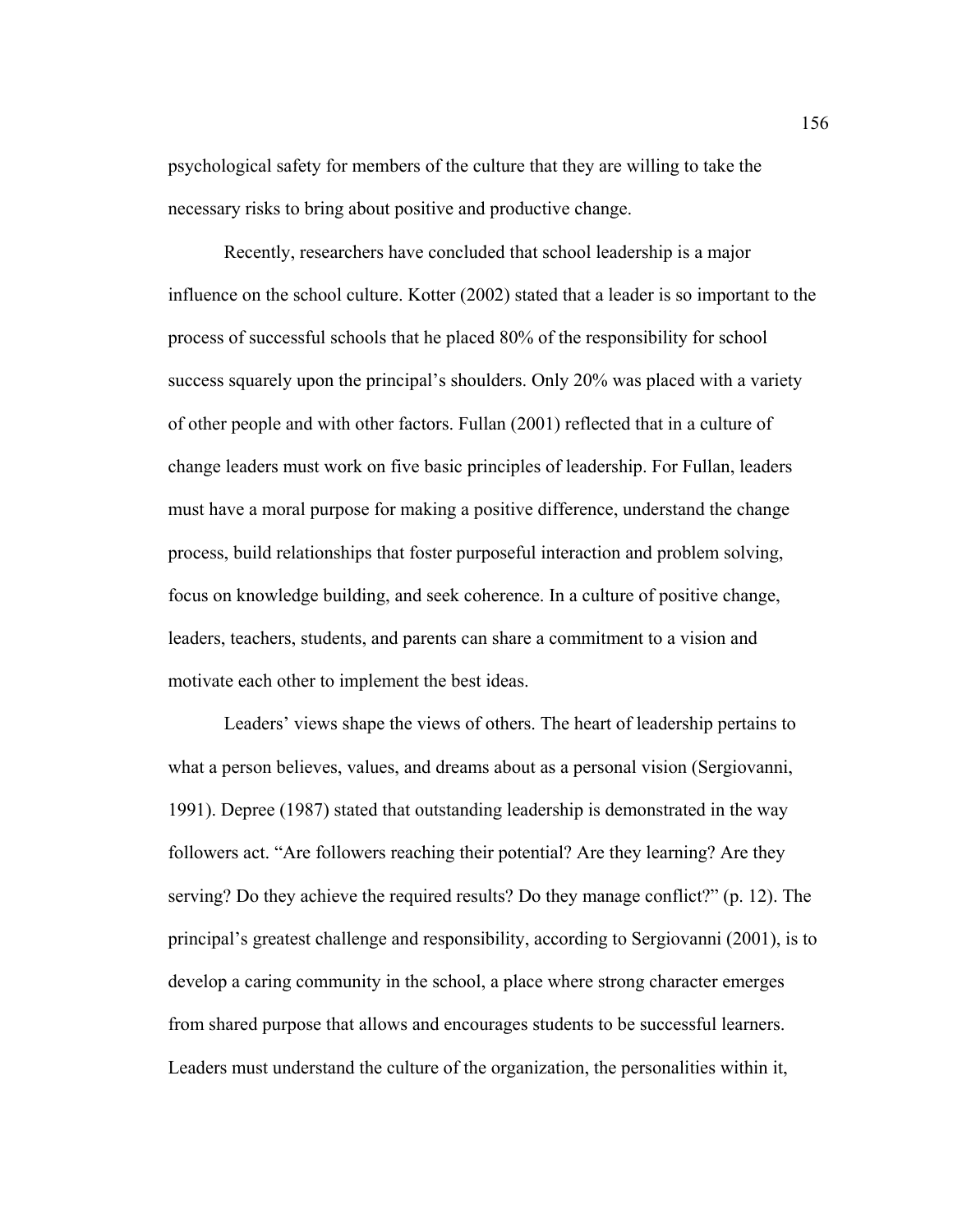and mold a process of change for good through strong and steady leadership.

Culture, along with expectations, resources, monitoring, supervision, and evaluation must all be in place to make sure that teachers truly know their students and understand, respect, and demonstrate the ability to effectively implement research-based teaching and learning strategies.

Instructional leadership must ensure that educators have the high expectations, the resources, the monitoring, the supervision and evaluation that form a strong culture. Instructional leaders teach the students and do not simply teach the curriculum. Instructional leadership creates the expectations and maintains the conditions for the very best instructional practices to be identified, trained, supported, and sustained. Marzano and colleagues (2005) referred to this concept as the "guaranteed and viable curriculum." Respect for ethnic, racial, cultural, and linguistic differences is nurtured, and instructional staff must provide the needed supports for ensuring that all learners are learning and are successful. Instructional leadership calls upon teachers to make student engagement a focal point in the planning and in the delivery of instruction.

While instructional leadership provides for rigorous and thoughtful evaluation of learning practices, its energies are primarily focused upon development of instructional practice. As leaders in schools we must model and practice an unrelenting passion for learning. We must recognize that we are all in the business of nurturing and growing talented youth. Regardless of recognition or accolades we might receive in the profession, we will never reach the pinnacle of learning, but will be engaged in the lifelong pursuit of learning.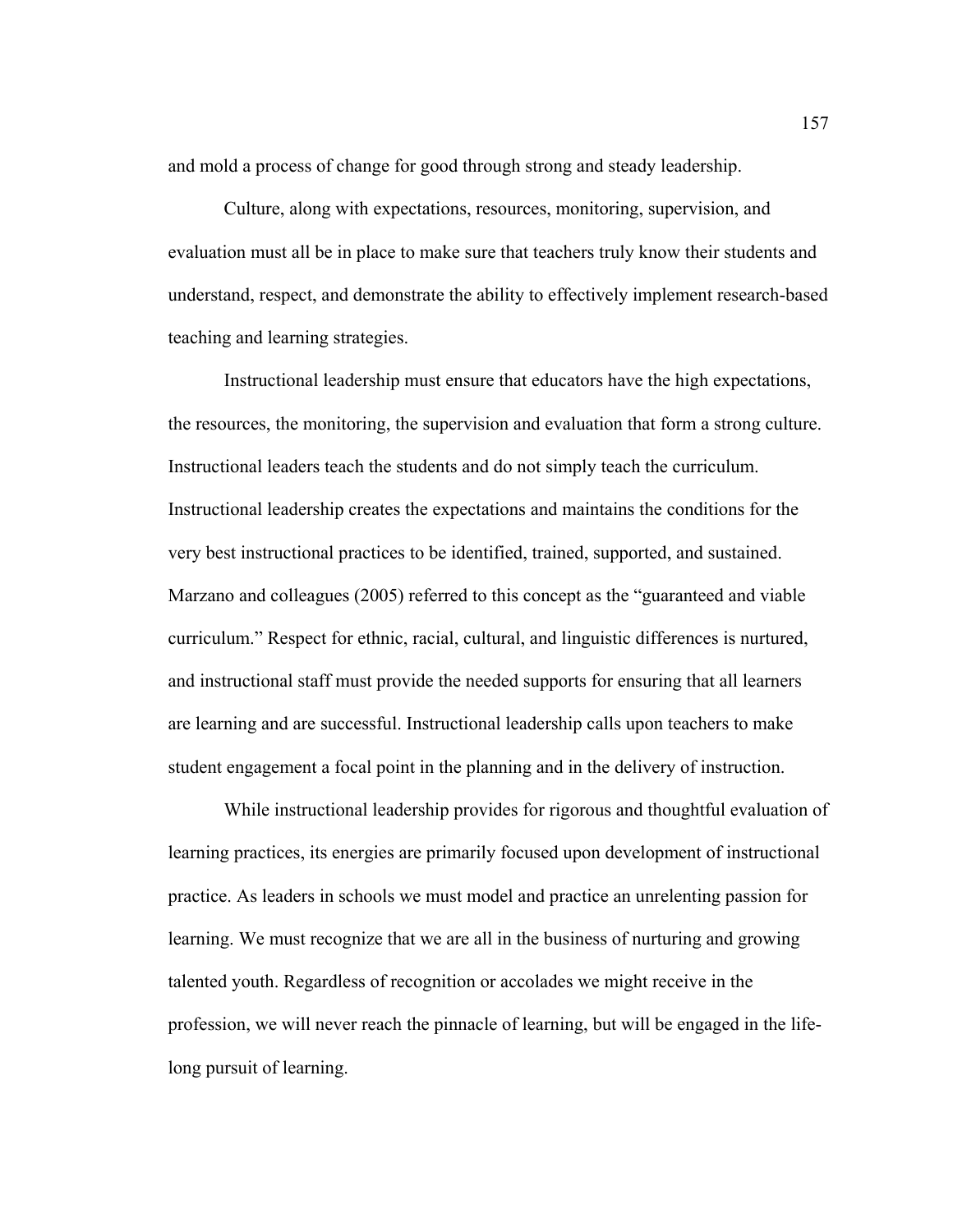The findings from this study indicate that the principal characteristics found in Mr. Peabody and in Mr. Newsome are reflective of the steps required to achieve strong instructional leadership, as outlined by McEwan (2003a). These include the establishment of instructional goals; the assurance of instructional resources; the commitment to a positive school culture conducive to learning; the collaborative development of a school mission and vision; high expectations for faculty, staff, and students; the development of leaders; and positive attitudes towards students, faculty, staff, and parents. The schools that participated in the study have high student achievement as measured by the State end-of-level exams and other standardized test measures. The students at the research sites also report to possess high levels of protective developmental assets and see their schools as strong, quality institutions for learning. As the instructional leader for their schools, the principals play a vital role in the academic success of their students. The research shows the importance of a strong focus on teaching and learning. Leithwood (2004) noted that an instructional leader must adopt and follow the model of effective instructional leadership. DuFour (1999) reiterated the critical nature of instructional leadership in his statement that, "where principals are effective instructional leaders, student achievement escalates" (p. 15).

The body of research regarding instructional leadership is broad and deep. This research has resulted in extensive feedback regarding the impact of instructional leadership on schools. In her analysis of effective schools research, McEwan (2003a) confirmed the link between instructional leadership and student achievement with her statement that, "while each researcher has generated a slightly different set of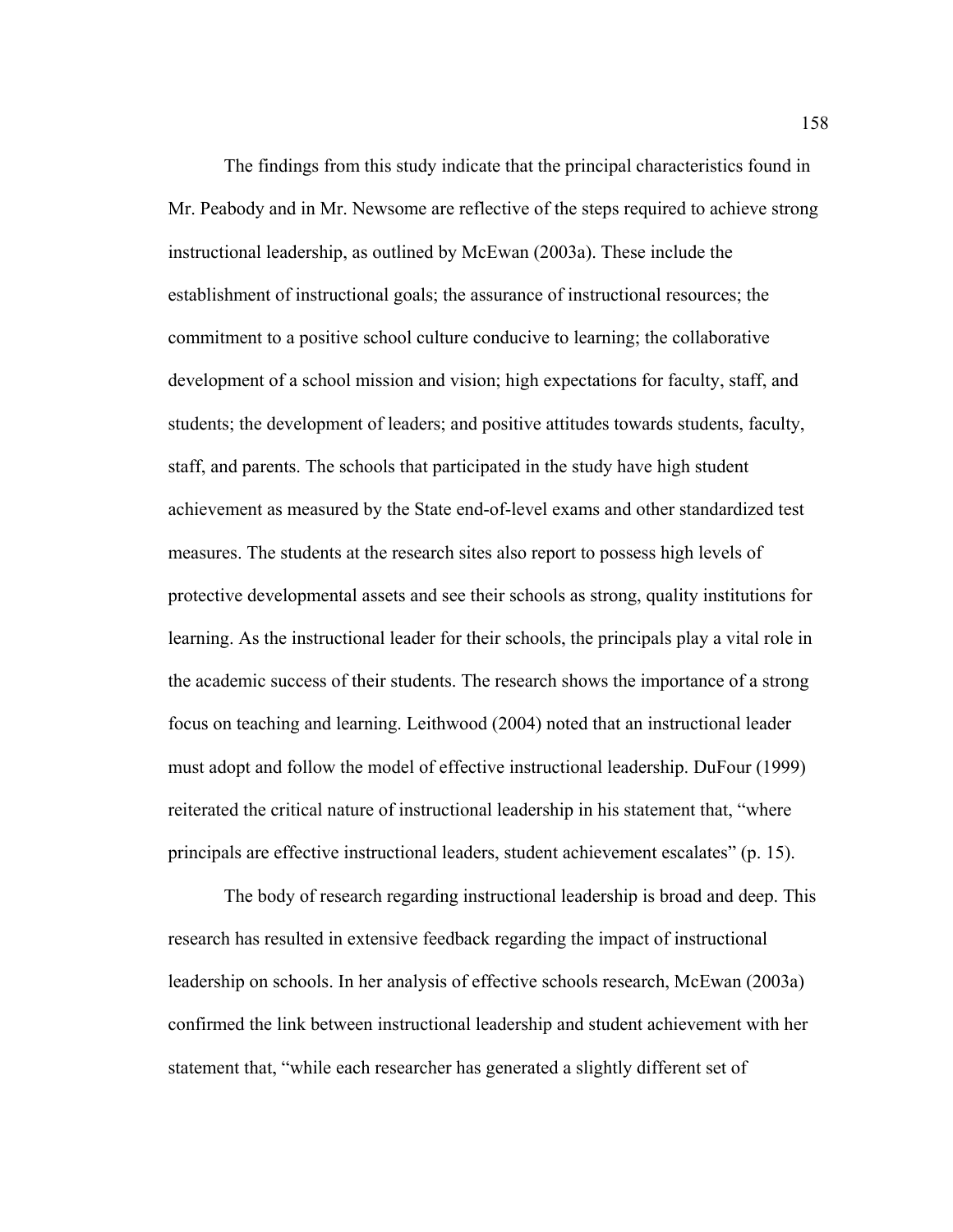descriptors that characterize effective or excellent schools, one variable always emerges as critically important: the leadership abilities of the building principal, particularly in the instructional arena" (p. l).

During the course of this study both Mr. Newsome and Mr. Peabody demonstrated characteristics that were reflective of McEwan's (2003a) seven steps to instructional leadership as they were observed and reported. By meeting the criteria or characteristics for instructional leadership, the principals in this research study can be described as effective instructional leaders. The students who attend school at the research school sites are reporting higher levels of satisfaction and protective developmental assets than their peers. They are achieving above their peers on standardized test measures. The connection between the characteristics of instructional leadership and student success seems closely intertwined. Mr. Peabody and Mr. Newsome are proof of that.

### **Implications for Future Research**

 While there are many studies and articles that address the topic of school leadership, there is relatively little research that examines the relationship between culture, instructional leadership and student achievement. In order to positively impact student achievement, the principal must understand the process of building a positive culture and climate. The literature on high achieving school organizations has emphasized that leadership, strong organizational culture, and meaningful relationships between the principal, teachers, and students are central to the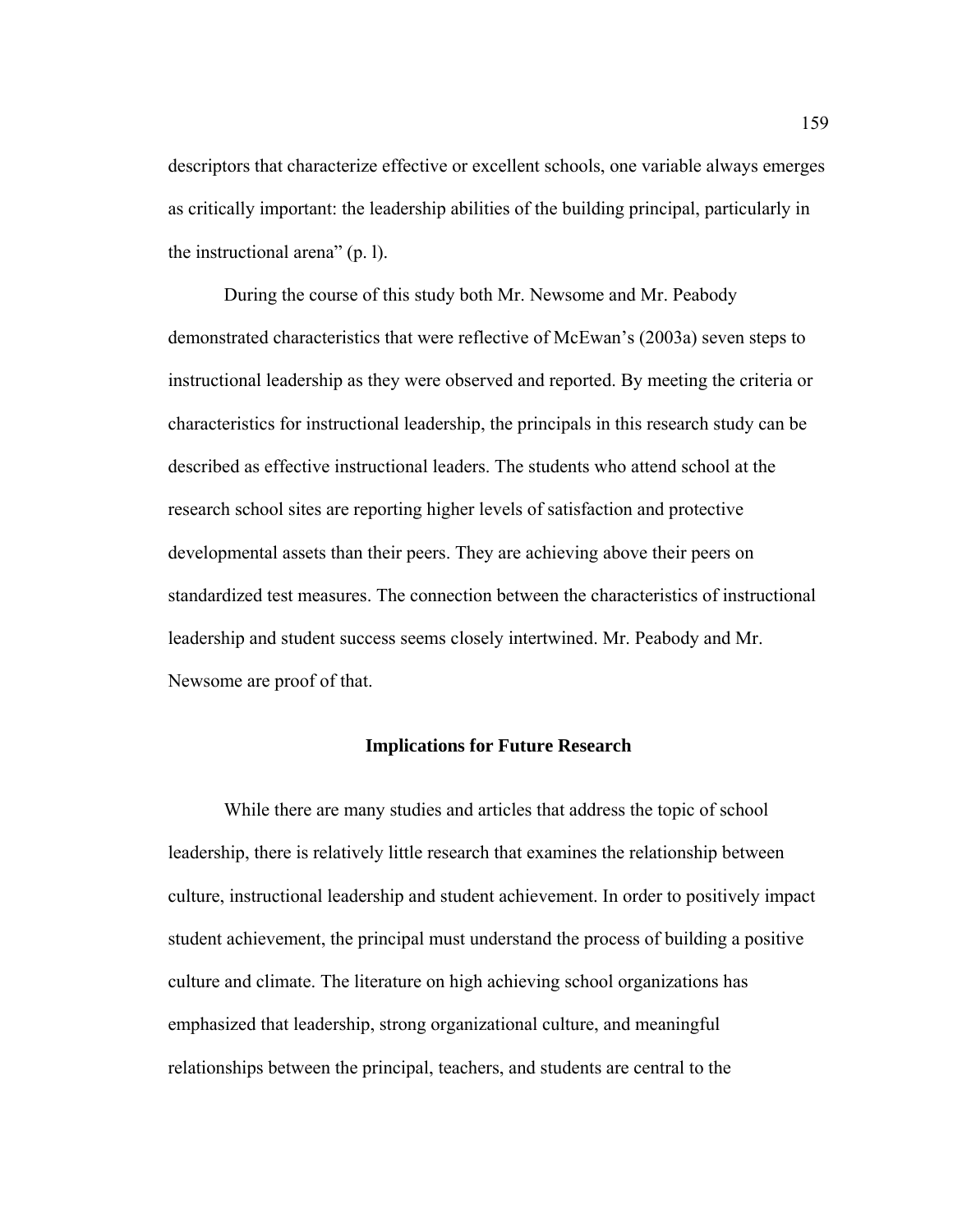development of student achievement (Glanz, 2006; Hallinger & Heck, 1996; Matthews & Crow, 2003; Zepeda, 2003).

Utah has invested substantial funds and resources to focus on its schools through its accountability system of U-PASS and its recently updated accountability system referred to as UCAS. President George W. Bush pressed the issue of school accountability from the Federal level with his NCLB legislation. This Act, which was signed into law by President Bush on January 8, 2002, required significant changes in schools and demanded sweeping reforms from the Federal level. The legislation addressed the issue of Adequate Yearly Progress (AYP) for student achievement. In measuring AYP, the 2001-2002 school year was considered the base for test scores. Schools were given AYP scores and growth targets for each successive year until each school was expected to attain 100 percent proficiency for their students on the assessment by the year 2014. And while many states have recently been granted waivers by the Federal Government for this proficiency requirement, President Barack Obama could not resist his own attempt at more school accountability through his "Race to the Top" grants. These grants mandate wholesale changes in school leadership at individual school sites, and do little to ease the stress on schools from the Federal level.

 Many schools have been labeled "failing" in the past 10 years. Many schools have not met their growth targets and are sanctioned by the State or Federal Government as underperforming or failing schools. In the face of this public accountability and scrutiny, the role of the site administrator has been both broadened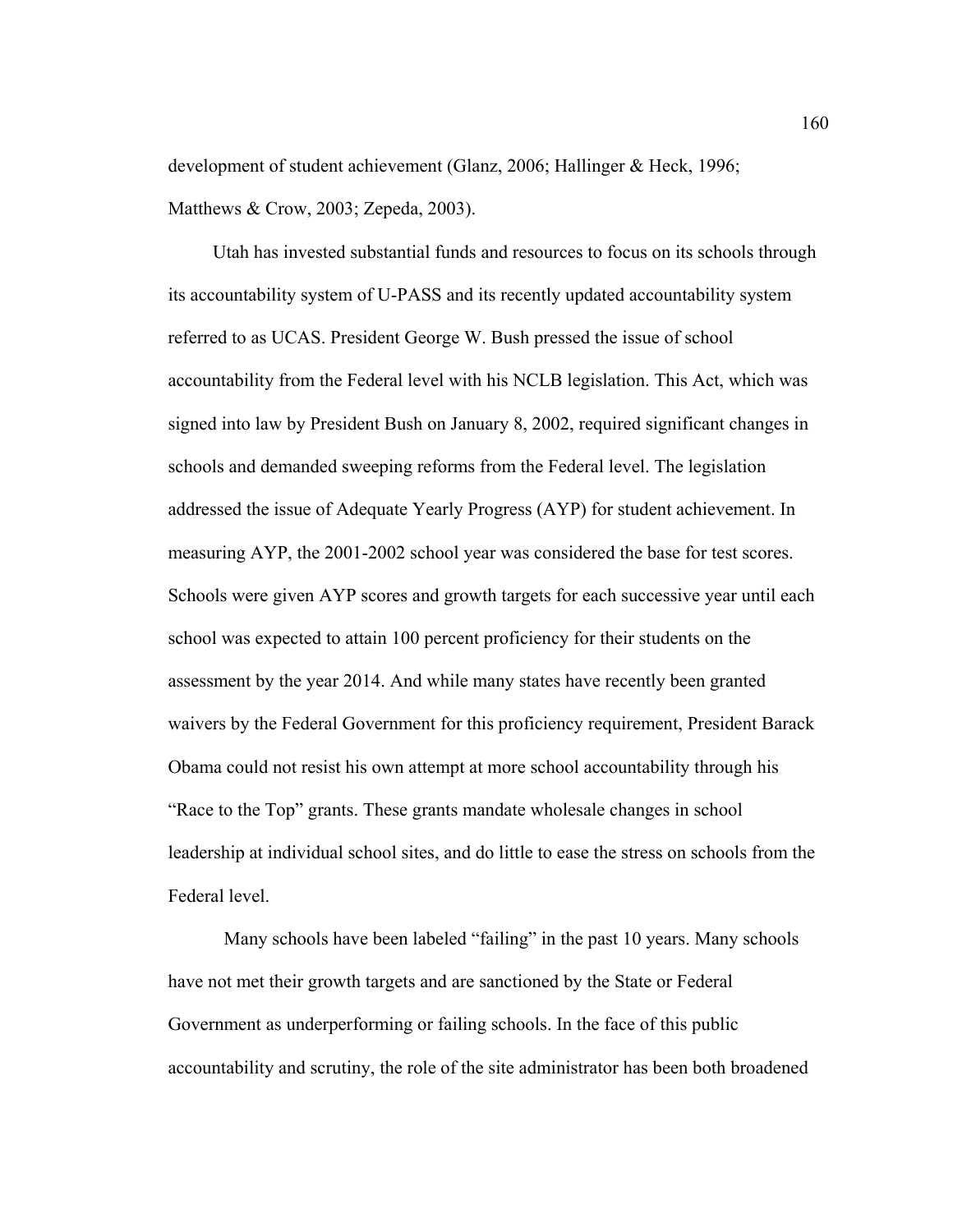and intensified. Principals are expected to challenge students to learn while also moving a "failing" school into the category of meeting AYP or meeting growth targets for student learning. This is a monumental task.

 If there were certain specific leadership traits that impacted student achievement on a significant scale, would it not be beneficial to train and encourage school leaders to train and develop these characteristics as cornerstone qualities in each of our school principals? The results from this study suggest that the leadership characteristics found in a strong culture, combined with the characteristics necessary for successful instructional leadership have the most direct and positive relationship to student achievement in these two high schools found in the Intermountain West. The purpose of this research was to review this crucial question based on prior research, and to propose more findings that will add to the somewhat limited body of research on the topic.

 The tremendous increase in state and federal accountability within public schools has made it necessary to take a closer look at a school's academic performance. School leadership is but one piece of the effective school puzzle. While there are hundreds of studies and articles available that address the topic of school leadership, relatively few examine the qualitative relationship between a strong school culture, instructional leadership, and student achievement.

Although the researcher does not assert that this study provides definitive answers to the connection between leadership characteristics and student achievement, substantive and methodological questions have been raised that may form the basis for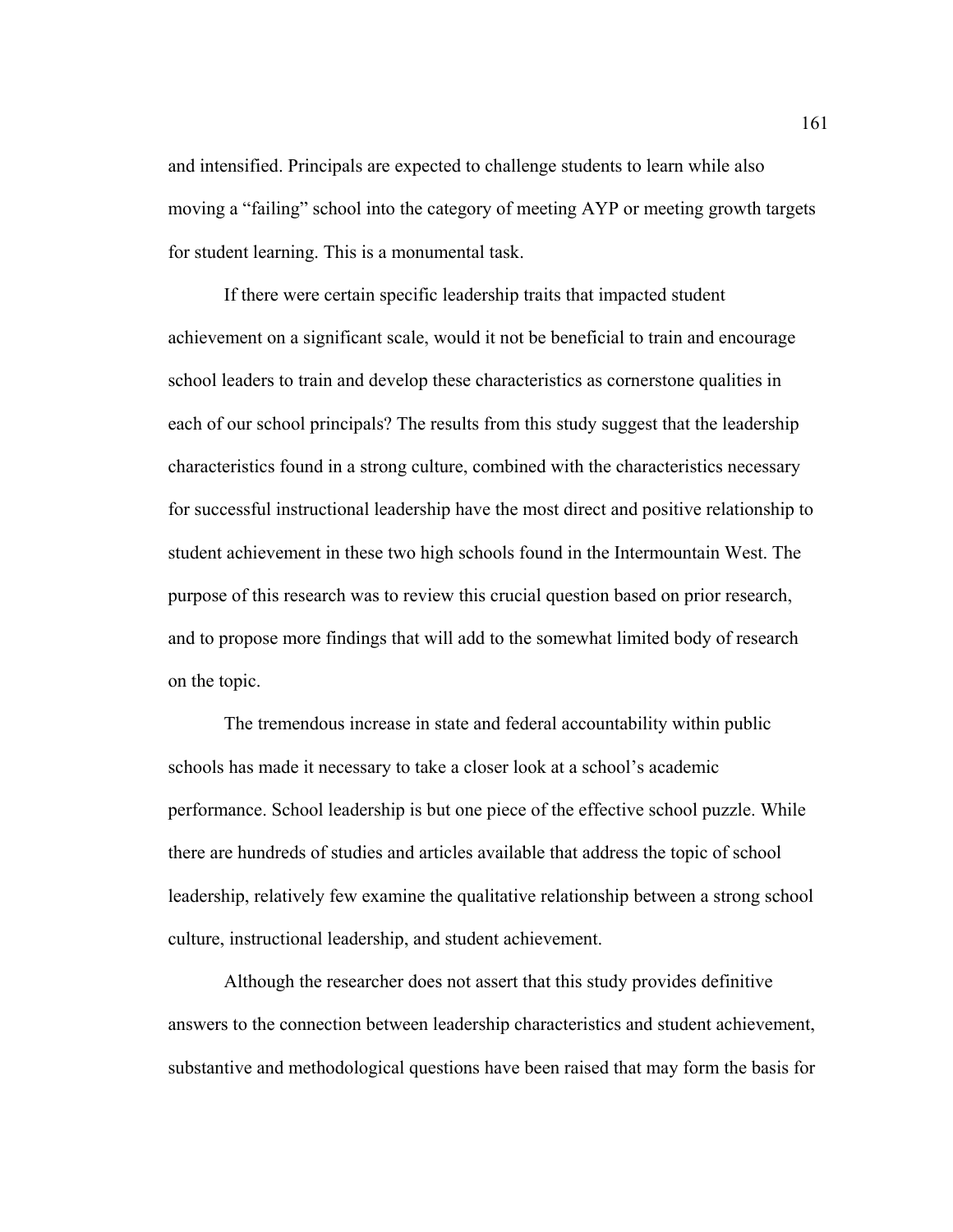future research. There is justification for further examination into how instructional leadership and positive school culture leadership characteristics nurture the seed and support the growth of student achievement. As this seed is nurtured and becomes engrained within the organization, it influences teacher behaviors, instruction, learning, and attitudes. These attitudes ultimately impact student achievement levels.

The following questions and thoughts are posed to prompt further research possibilities.

1. This case study used a single research method—qualitative—with twelve participants. Therefore, further research using a mixed method approach is recommended to expand investigation and findings that might add to the findings of this smaller sample. The researcher may start with qualitative one-on-one interviews for exploratory purposes and combine the inquiry with a quantitative method, using a survey with a larger sample so that the results can be generalized to a larger population.

2. Student and parent perceptions of the principals were not included in this study and would present a different perspective on the leadership characteristics that could contribute to high levels of academic success for students.

3. How does leadership differ at the elementary level versus the middle and high school levels?

4. How might successful leadership be hindered by organizational constraints?

5. How does teacher behavior in the classroom translate into student learning (teacher "behavior" needs to be operationalized)?

6. What types of quantitative studies are feasible within the confines of a school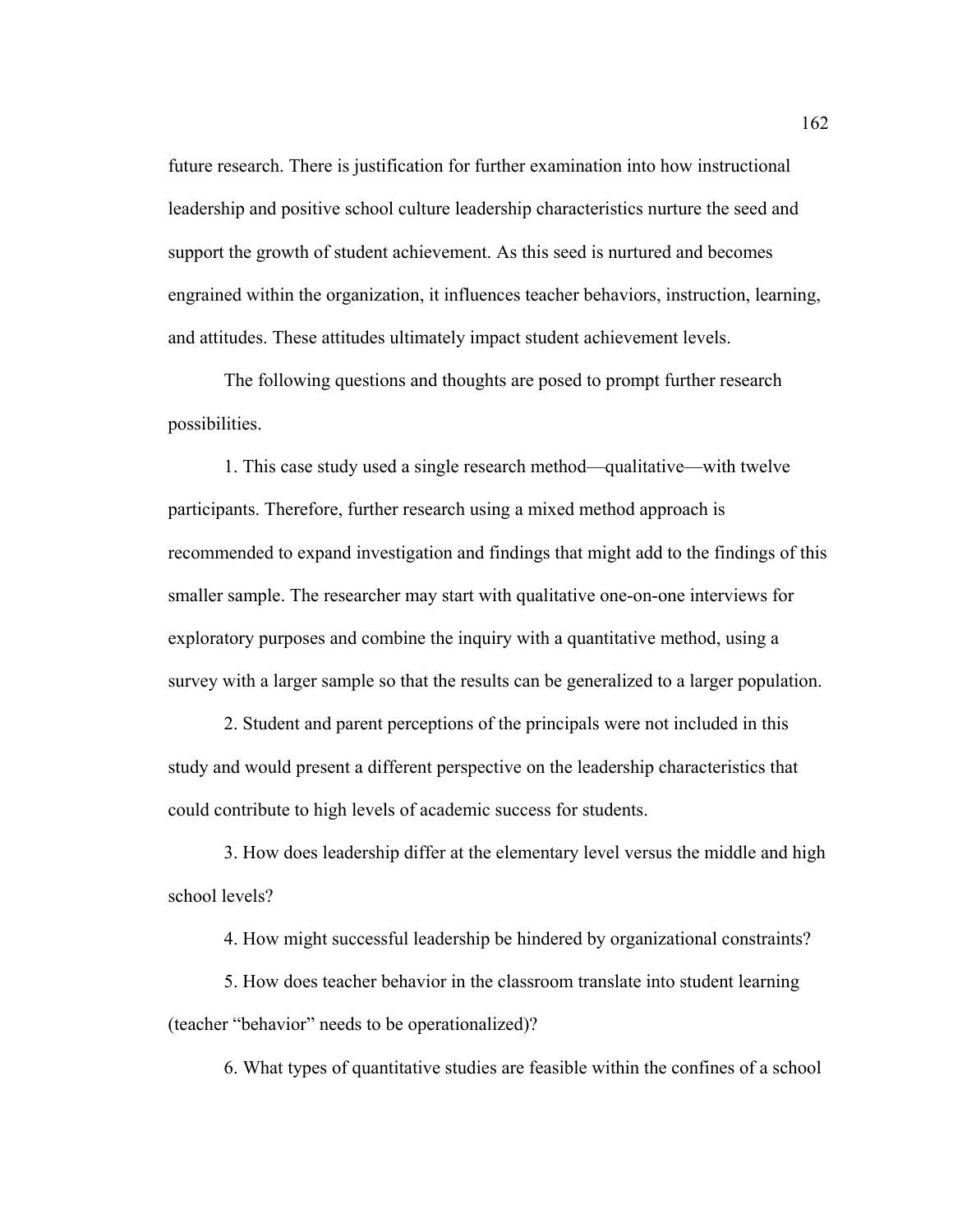building or district to assess the impact of leadership on achievement?

7. Would longitudinal studies support a direct or indirect effect of leadership on student achievement?

8. How can gains in achievement be attributed to leadership behaviors versus an abundance of other intervening variables?

### **Summary of Significant Findings**

 What is it exactly that the most effective high school principals do to positively impact student learning, success, and achievement? Based on the research from this study, the researcher has succinctly arrived at the following significant findings.

1. Principals who create a school culture where a positive, welcoming, solution-oriented and no-blame atmosphere exists; where students, teachers, and principal collaborate, where stakeholders are made to feel safe; are supported, connected, nurtured, and respected will have the most potential positive impact on student success.

2. Principals who focus their professional development energy towards the improvement of teaching and learning in the school, through increased visibility and engagement in the classroom and with students, and through the pursuit of the latest research on instructional strategies will have the most potential positive impact on student success.

3. Principals who collaboratively develop and build a school vision that provides purpose, identity, direction, priorities, inspiration; a sense of community and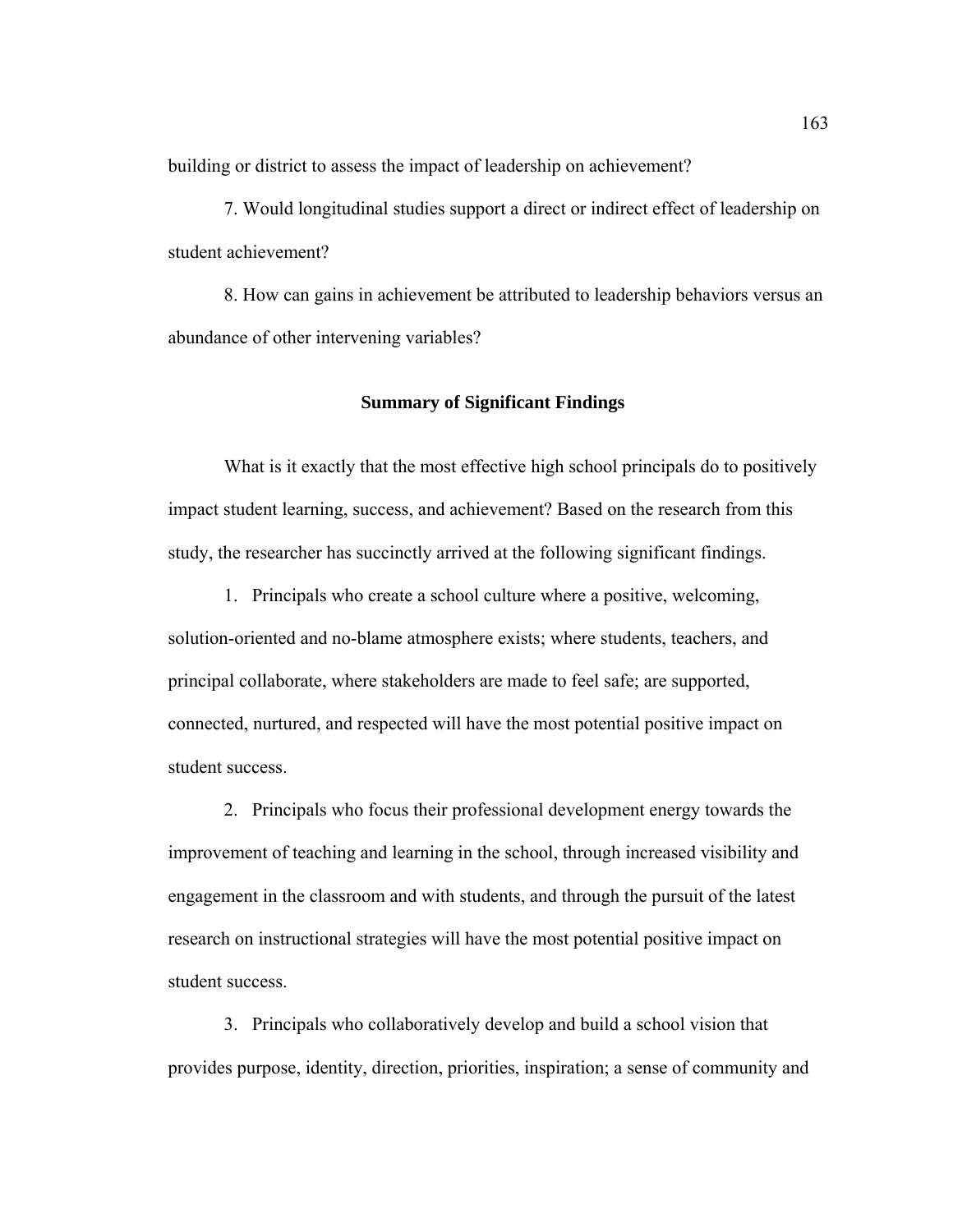guidance for assessment of strategies, policies, practices and progress for all stakeholders will have the most potential positive impact on student success. This vision must contain a commitment to high standards and success for all students.

4. Principals who skillfully create a discomfort with the status quo, and promote change as something essential to the sustainment of professional growth for the students and for the educators at the school will have the most potential positive impact on student success. This being said, the most effective high school principals constantly reinforce a strong sense of efficacy everywhere, with every student, faculty, and staff member.

5. Principals who facilitate changes that are deep, lasting and possess the potential for with the most positive impact (which Marzano et al. [2005] referred to as "second-order change") are those leaders who exhibit skills that show an understanding of the change process, and who possess a leadership courage to go against the dominant currents of the time when necessary, along with the persistence to stay focused on always moving forward, and the resilience to recover and adjust from disappointments.

6. Those principals who build PLCs in schools along with a collective ownership of student learning, and who also acknowledge that the most important determiner of success may not be what educators believe about their students, but what they believe about their own abilities to be successful with those students will have the most potential positive impact on student success.

7. Principals who have the highest potential to influence student success think about what they do and say, and they "walk the talk," everywhere and every day. These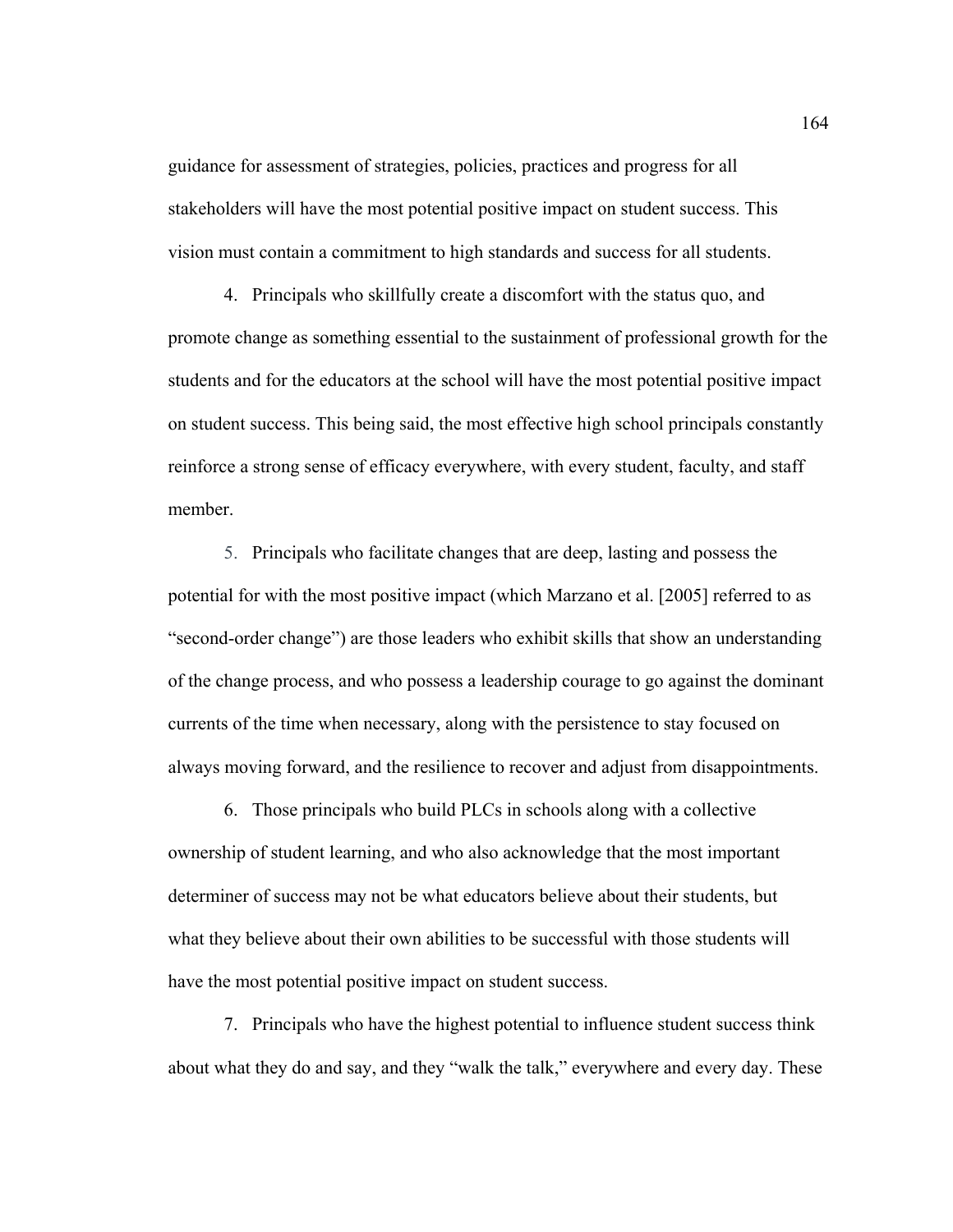principals do what they believe is the "right thing" regardless of the audience or the difficulty.

8. Principals who are trustworthy, competent and prepared; who consciously keep commitments; and who are willing to openly acknowledge their own errors and model how they learn from mistakes will have the most profound positive impact on student success and learning.

9. Principals who work to build relationships, who work hard to know and honestly respect every individual within the school community will be the best equipped to adjust and to individualize expectations, attention, and support in a manner that promotes student learning and success.

#### **Final Summary**

Principals who are having a positive impact on student achievement are honest and ethical. They treat all members of the school with dignity and with respect (Whitaker, 2003). Excellent principals do the right thing and keep the interests of the students as the focus of their work (McEwan, 2003b). Principals with a powerful influence on learning establish relationships of trust with those around them. They are positive with those around them and they lift others up so they might reach their full potential. Strong school leaders treat others with dignity and respect at all times, they exhibit ethical behavior, and they make decisions based on what is good for the school organization as a whole (Whitaker, 2003).

Marzano and colleagues (2005) discovered that a variety of relationship-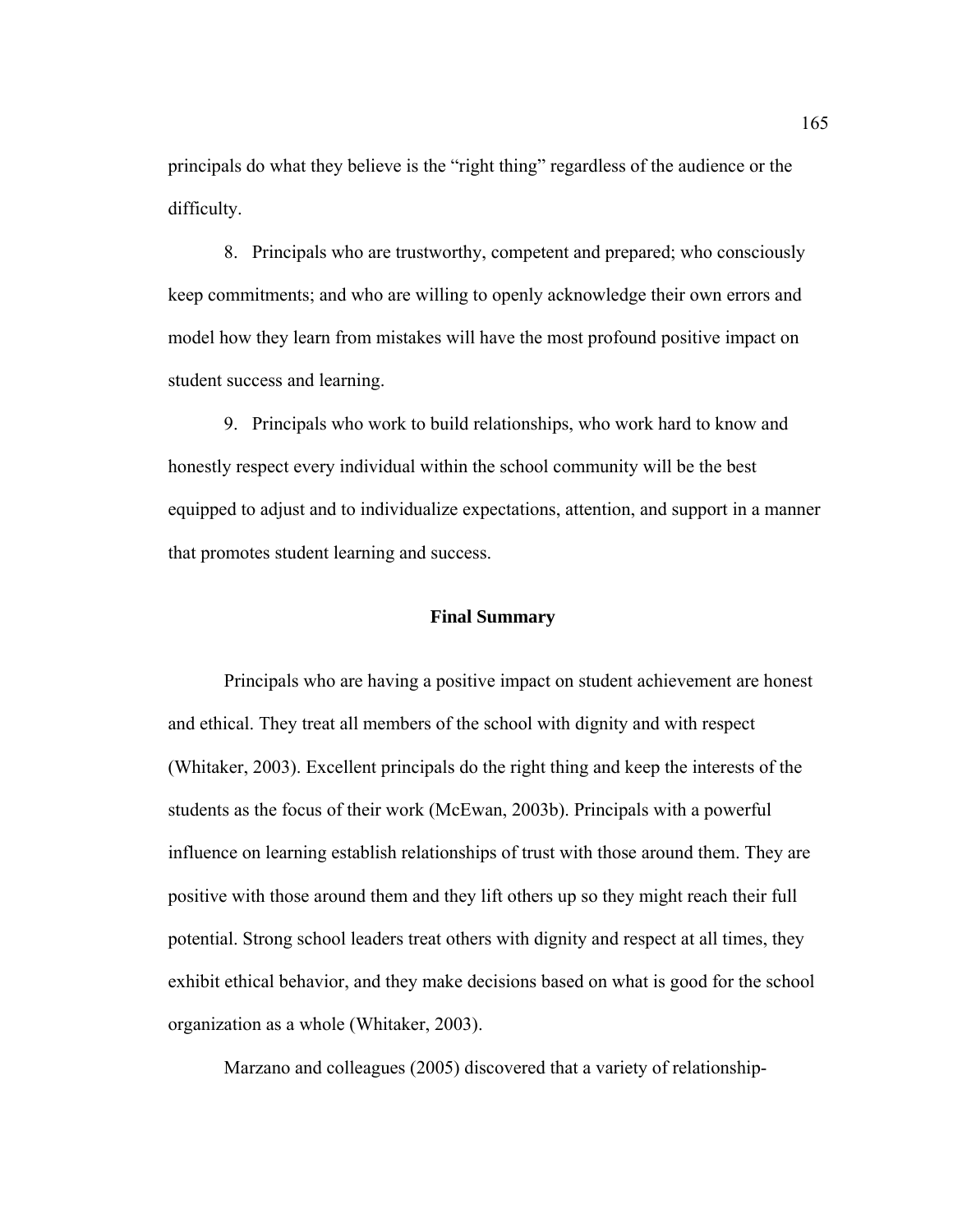building behaviors with teachers, staff, students, parents, and community leaders had a strong impact on effective leadership. Nurturing these relationships on a continual basis enables principals to build opportunities for support and assistance when the moment may demand it. These relationships lead to a sense of a common vision and collaborative mission. Ultimately they lead to the development of a healthy school culture, which in turn promotes success and achievement from students.

Principals who make a difference are visionary. The best high school principals realize they may steer the direction for vision, but ultimately must have support from stakeholders for the mission to be successful. Successful principals know that they help create the school's vision, and that an environment that allows teachers to make decisions and to have ownership with this vision must be cultivated (Beck  $\&$  Murphy, 1996). McEwan (2003b) discovered that less effective principals offer excuses, and that highly successful principals focus on the vision of a high achieving school and build buy-in from the school community for that vision.

Effective high school principals take this collective vision and move to positively impact school culture. The positive school leadership provided by a principal directly impacts the culture of the school, and in turn positively affects student achievement (Sergiovanni, 2001). High school principals who are impacting student achievement pay attention to the culture of the school and focus on creating a collaborative learning environment (Fullan, 1997). A high school principal may impact student achievement in a positive manner by envisioning a successful school, acting with integrity, and communicating this vision of a successful school through positive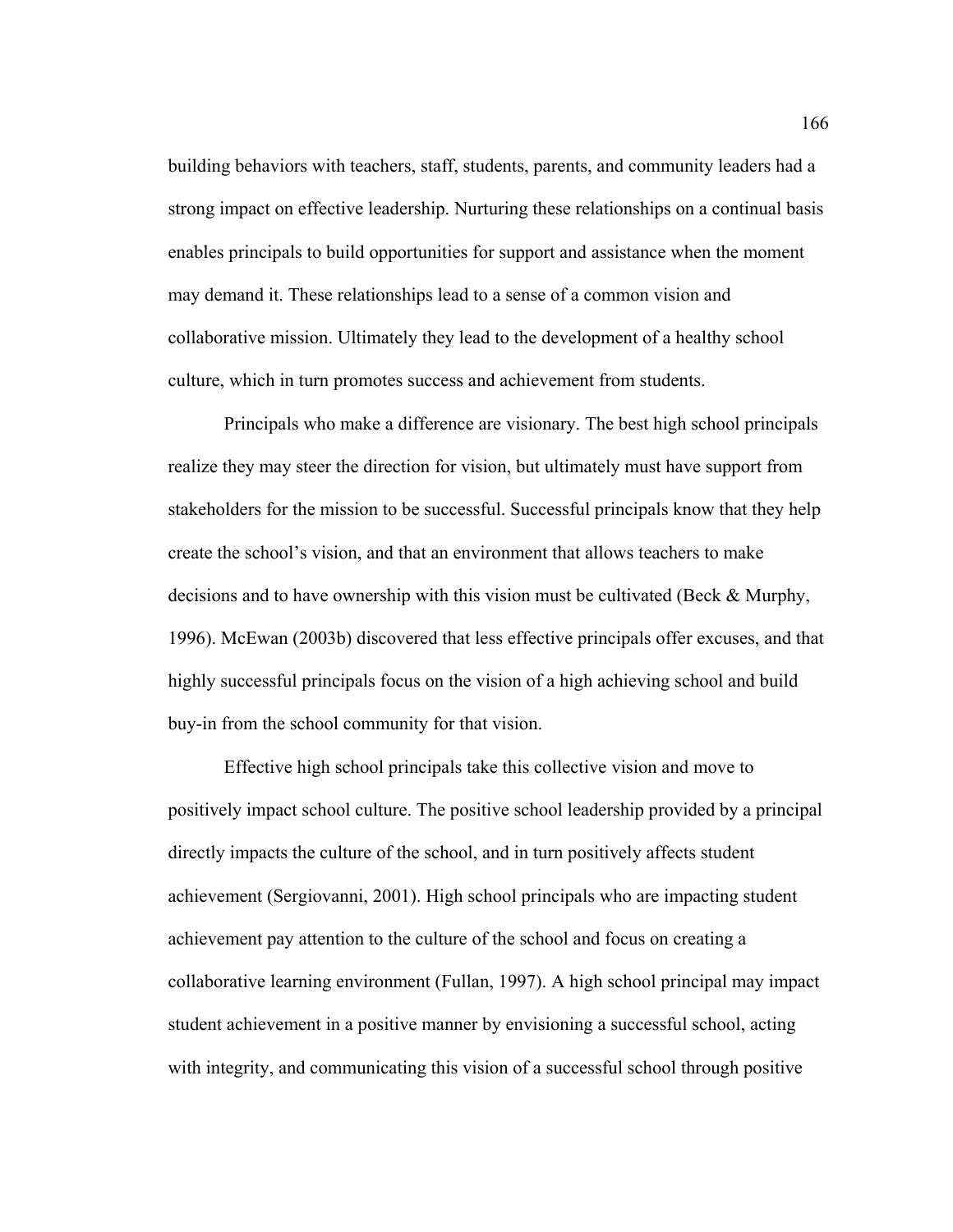relationships within the school community (McEwan, 2003b). Whitaker (2003) suggested that principals who have the most powerful positive impact on culture believe it is their responsibility to create a culture for learning and for achievement. Marzano and colleagues (2005) found that principals who were having the most impact on achievement fostered shared beliefs and a collegial sense of community within the school. The principals in this study exhibited characteristics throughout that were creating a strong sense of positive culture. Building and nurturing this strong sense of culture is making a difference with students.

Good principals know what effective instruction is. They are instructional leaders. They push teachers to bring about student learning, not simply the sharing of information. Effective principals base decisions regarding instruction and learning on data (DuFour & Eaker, 1996). They are results-oriented leaders who understand that high achieving students will have greater opportunities in the future if these students are given high expectations for learning. Instructional leaders understand that effective teaching and learning comes from leaders who are knowledgeable about the latest best teaching practices. These leaders will be most successful when they seek out opportunities for personal growth and learning, with an eye towards instruction and assessment (Beck & Murphy, 1996). Good principals understand that one of their chief goals as an instructional leaders is to improve the effectiveness of the teachers they lead (Whitaker, 2003).

In conclusion, this research suggests that a principal who possesses qualities associated with the characteristics of instructional leadership, and who also builds a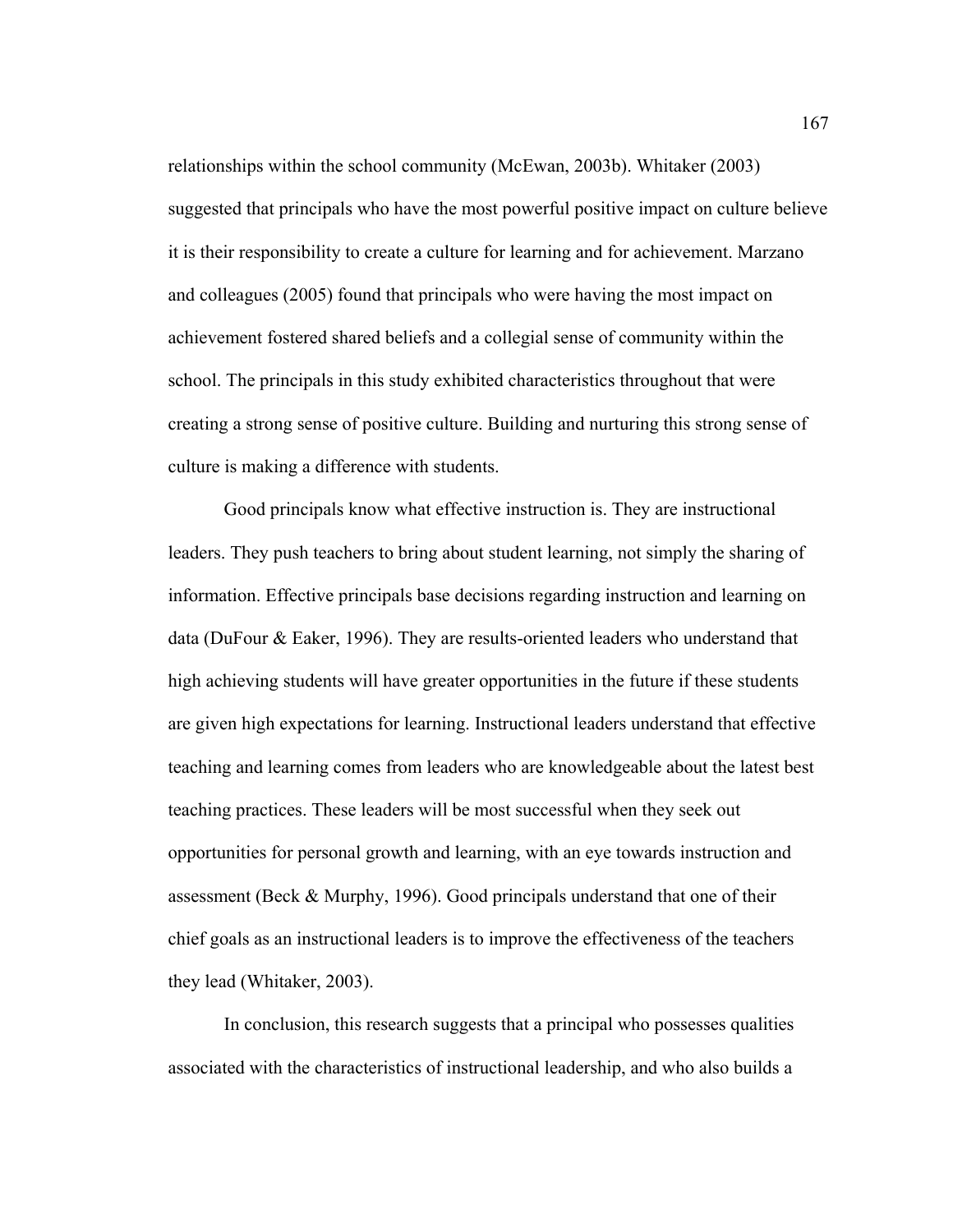strong and positive school culture with high expectations and positive relationships, results in a school with high achieving, well-adjusted students. Who is to say which of these leadership characteristics may have made the most significant difference? It may have been two or three, or may have even been a combination of many or all of them. One thing is certain—students at GTGHS and OHSs are doing well, despite the challenges that the surrounding community is increasingly facing. So is the principal responsible for all of this "good karma?" It may be difficult to award the principals all of the credit, but it is without doubt that Mr. Newsome and Mr. Peabody are crucial pieces to this successful school and student puzzle.

As the researcher witnessed and heard the powerful impact these high school principals were having at their respective schools, the simplicity of the solution came into play. If these principal leadership characteristics could be emphasized at schools around the country, would we see similar results? One goal of this research was to strengthen the unequivocal centrality of a principal's role in the success of students. Another was to have this study serve as a strong and motivational catalyst to school principals. The results of this study can only serve to further emphasize the important role that a school principal plays in the life of students. The continued emphasis on test scores as achievement measures, the adoption of state standards for high school graduation, and the imposition of federal mandates that penetrate every public school in America puts added pressure on school principals. However, there appears to be some recipes for tackling these challenges. Even proponents of performance data driven and goal-oriented school improvement agendas recognize that the "most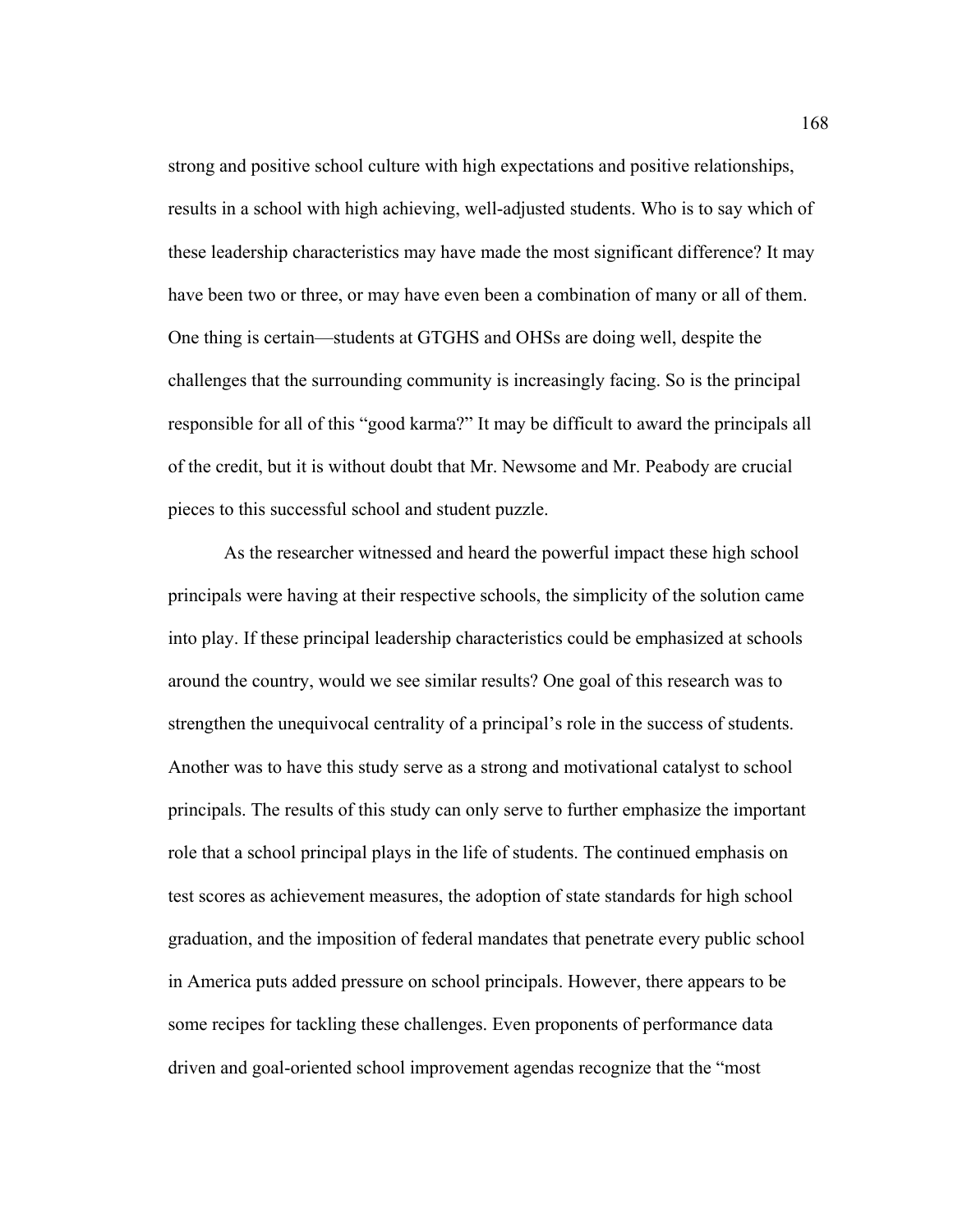overlooked ingredient is results-oriented leadership" (Schmoker, 1999, p. 12). Mr. Newsome and Mr. Peabody undoubtedly possess crucial leadership qualities, and they are seeing positive results for students.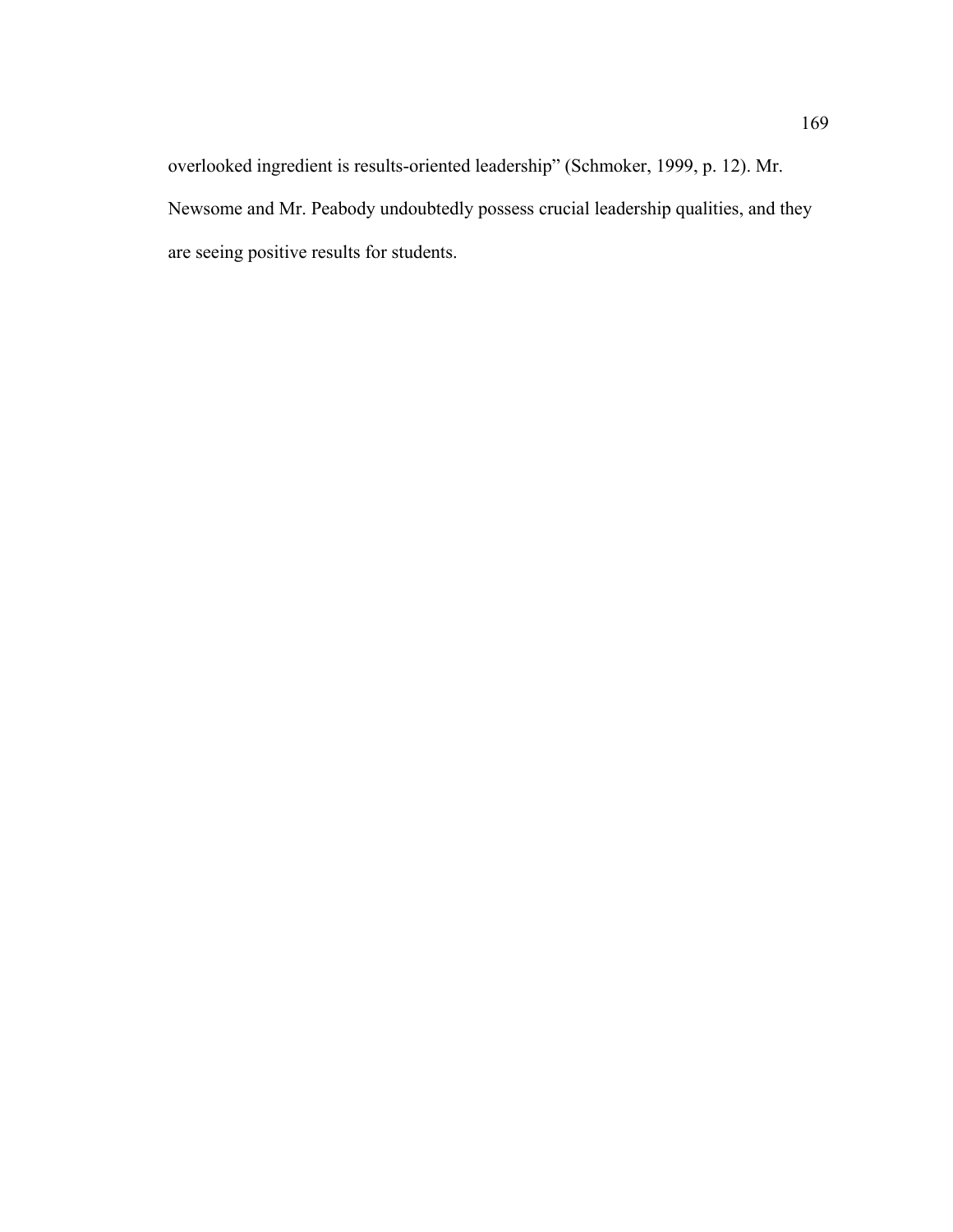#### **REFERENCES**

- Andrews, R., & Soder, R. (1987). Principal instructional leadership and school achievement. *Instructional Leadership, 44*, 9-11.
- Angelo, J.F. (2005). *An analysis of principal leadership affecting student achievement in a high performing, high-poverty middle school: A case study* (Unpublished doctoral dissertation). George Washington University, Washington, DC.
- Barth, R. (1990). *Improving schools from within.* San Francisco, CA: Jossey-Bass.
- Bass, B. M. (1985). *Leadership and performance beyond expectations*. New York, NY: The Free Press.
- Bass, B.M. (1990). *Bass and Stogdill's handbook on leadership* (3<sup>rd</sup> ed.). New York, NY: The Free Press.
- Bass, B.M., & Avolio, B. (1994). Introduction. In B. Bass & Bruce Avolio (Eds). *Improving organizational effectiveness through transformational leadership* (pp. 1-9). Thousand Oaks, CA: Sage.
- Beck, L., & Murphy, J. (1993). *Understanding the principalship: Metaphorical analysis from 1920-1990.* New York, NY: Teachers College Press.
- Beck, L., & Murphy, J. (1994). *Ethics in educational leadership programs: An expanding role.* Thousand Oaks, CA: Corwin.
- Beck, L., & Murphy, J. (1996). *The four imperatives of a successful school.* Thousand Oaks, CA: Sage.
- Bennis, W., & Nanus, B. (1985). *Leaders: The strategies for taking charge.* New York, NY: Harper & Row.
- Bess, J., & Goldman, P. (2001). Leadership ambiguity in universities and K-12 schools and the limits of contemporary leadership theory. *Leadership Quarterly, 12*, 419-450.
- Black, S. (1997). Creating community. *The American School Board Journal, 184*, 32- 34.
- Blasé, J., & Blasé, J. (1999). Principals' instructional leadership and teacher development: Teachers' perspectives. *Educational Administration Quarterly, 35*, 349-378.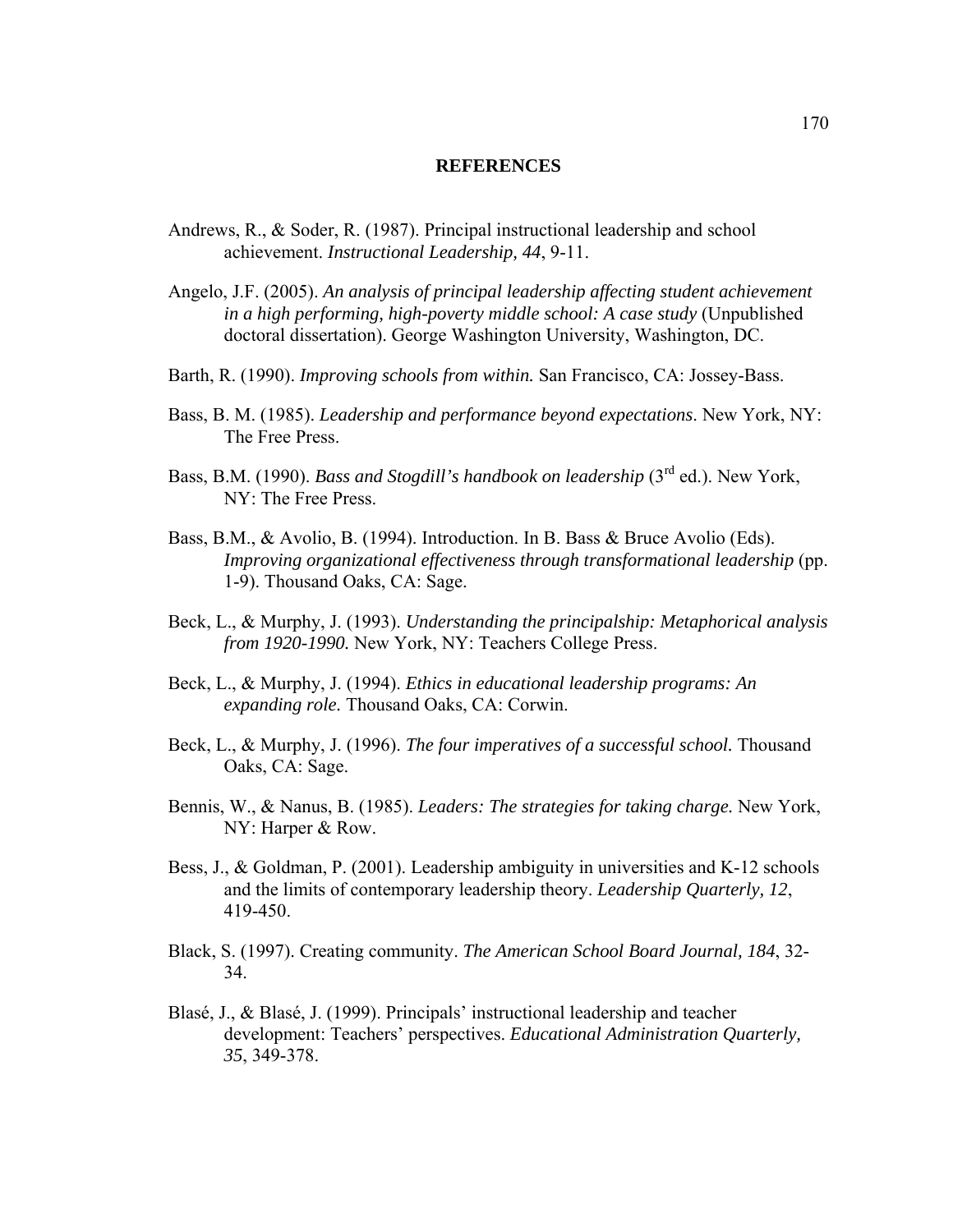- Boris-Schacter, S., & Langer, S. (2006). *Balanced leadership: How effective principals manage their work.* New York, NY: Teacher College Press.
- Bossert, S.T., Dwyer, D.C., Rowan, B., & Lee, G.V. (1982). The instructional management role of the principal. *Educational Administration Quarterly, 18*, 34-64.
- Bowden, A.G. (2002). Collaborative leadership in middle schools and teacher job satisfaction: A search for relationships. *Dissertation Abstracts International, 63*(3), 822A. (UMI No. 3045935)
- Boyan, N.J. (1988). Describing and explaining administrator behavior. In N. Boyan (Ed.), *Handbook of research on educational administration* (pp. 341-352). New York, NY: Longman.
- Burns, J.M. (1978). *Leadership*. New York, NY: Harper & Row.
- Carter, S.C. (2001). *No excuses: Lessons from 21 high performing, high poverty schools*. Washington, DC: The Heritage Foundation.
- Catalano, R.F., Haggerty, K.P., Oesterle, S., Fleming, C.B., & Hawkins, J.D. (2004). The importance of bonding to school for healthy development: Findings from the Social Development Research Group. *Journal of School Health, 74*, 252- 261.
- Center for the School of the Future. (2012). *Indicators of school quality*. Retrieved from http://www.csf.usu.edu/IsqFaq.php
- Cochran-Smith, M. (2006). Teacher education and the need for public intellectuals. *New Educator, 2*(3), 181-206.
- Cotton, K. (2003). *Principals and student achievement: What the research says*. Alexandria, VA: Association for Supervision and Curriculum Development.
- Covey, S.R. (1990). *The seven habits of highly effective people*. New York, NY: Simon and Schuster.
- Crabtree, B.F., & Miller, W.L. (1999). *Doing qualitative research.* Thousand Oaks, CA: Sage.
- Crawford, J. (1998). Changes in administrative licensure: 1991-1996. *UCEA Review, 39*(3), 8-10.
- Creswell, J.W. (2009). *Qualitative inquiry and research design: Choosing among five traditions.* Thousand Oaks, CA: Sage.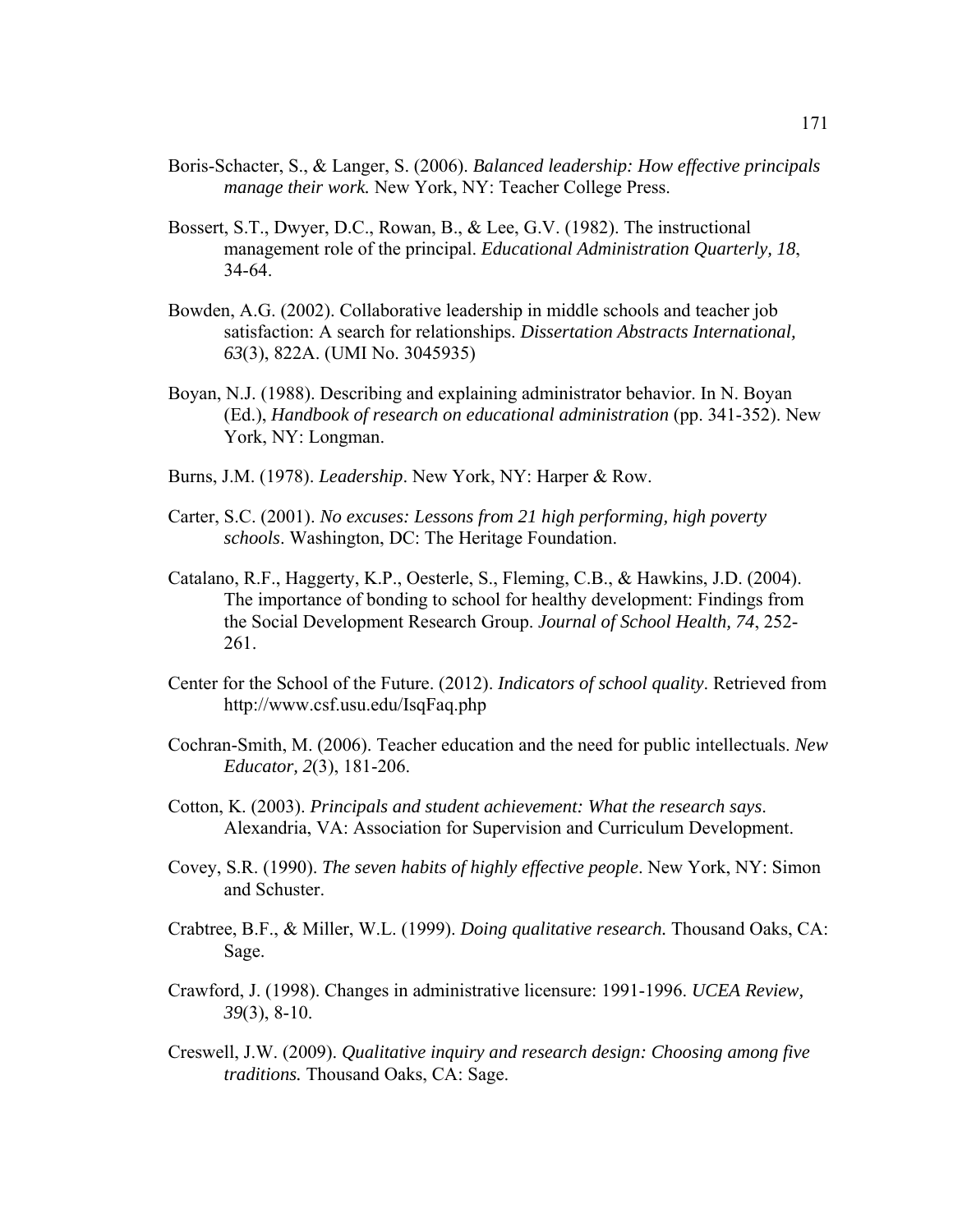- Darling-Hammond, L., & Orphanos, S. (2006). *Leadership development in California*. Stanford, CA: Stanford University.
- Depree, M. (1987). *Leadership is an art.* New York, NY: Doubleday.
- DuFour, R. (1999). Help wanted: Principals who can lead learning communities. *NASSP Bulletin, 83*, 12-17.
- DuFour, R., & Eaker, R. (1996). *Professional learning communities at work: Best practices for enhancing student achievement.* Alexandria, VA: Association for Supervision & Curriculum Development.
- Edmonds, R.R. (1982). Programs of school improvement: An overview. *Educational Leadership, 40*(3), 4-11.
- Elmore, R. (2000). *Building a new structure for school leadership.* Washington, DC: The Albert Shanker Institute.
- English, F.W., & Anderson, G.L. (2004). *The sage handbook of educational leadership: Advances in theory, research, and practice.* Thousand Oaks, CA: Sage.
- Fiedler, B. (1997). School leadership: Some key ideas. *School Leadership & Management*, 17(1), 23-27.
- Fullan, M. (1997). *What's worth fighting for in the principalship.* New York, NY: Teachers College Press.
- Fullan, M. (2001). The change leader. *Educational Leadership, 59*(8), 16-21.
- Fullan, M. (2003). *The moral imperative of school leadership.* Thousand Oaks, CA: Corwin.
- Gall, M.D., Gall, J.P., & Borg, W.R. (2003). *Educational research: An introduction* (2nd ed.). Boston, MA: Allyn and Bacon.
- Glanz, J. (2006). *What every principal should know about leadership.* Thousand Oaks, CA: Corwin.
- Glesne, C. (2006). *Becoming qualitative researchers: An introduction* (3<sup>rd</sup> ed.). Boston. MA: Pearson Education.
- Glickman, C.D., Gordon, S.P., & Gordon, J.M.R. (2007). *Supervision and instructional leadership: A developmental approach* (7<sup>th</sup> ed.). Needham Heights, MA: Allyn & Bacon.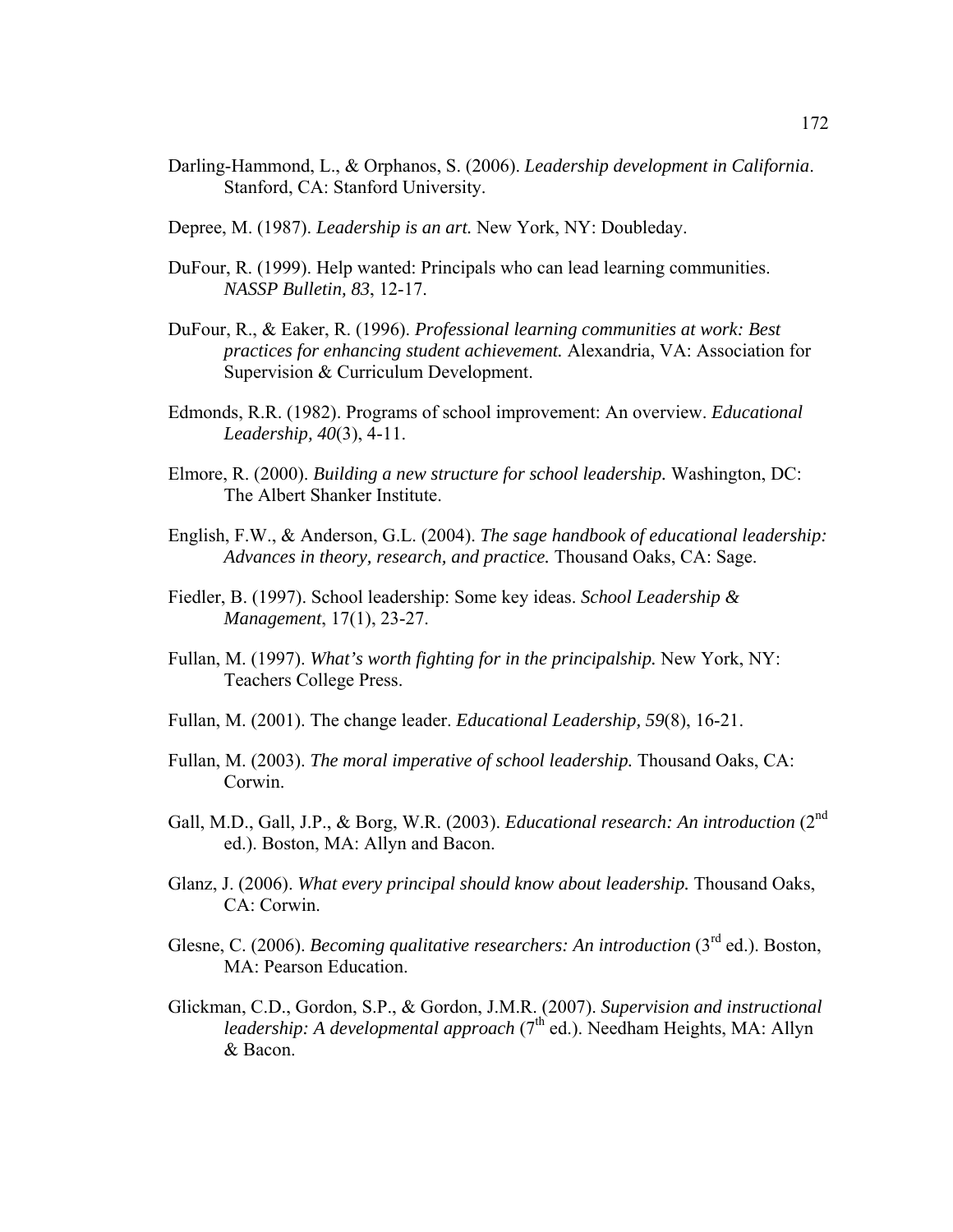- Goddard, R.D., Hoy, W.K., & Hoy, A. (2004). Collective efficacy beliefs: Theoretical developments, empirical evidence, and future directions. *Educational Researcher, 33*(3), 3-13.
- Goodall, H.L. (2000). *Writing the new ethnography.* Lantham, MD: Littlefield.
- Green, J., & Thorogood, N. (2009). *Qualitative methods for health research* (2<sup>nd</sup> ed.). Thousand Oaks, CA: Sage.
- Greenfield, W. (1987). Moral imagination and interpersonal competence. Antecedents to instructional leadership. In W. Greenfield (Ed.), *Instructional leadership: Concepts, issues and controversies* (pp. 56-75). Newton, MA: Allyn & Bacon.
- Hallinger, P., & Heck, R. (1996). Reassessing the principal's role in school effectiveness: A review of the empirical research, 1980-1995. *Educational Administration Quarterly, 32(1)*, 5-44.
- Harris, A., Day, C., Hopkins, D., Hadfield, M., Hargreaves, A., & Chapman, C. (2003). *Effective leadership for school improvement.* New York, NY: Falmer.
- Hay, J. (2003). *Transformational mentoring: Creating developmental alliances for changing organizational cultures*. London, England: McGraw-Hill.
- Henson, R. K., Kogan, L. R., & Vacha-Haase, T. (2001). A reliability generalization study of the teacher efficacy scale and related instruments. *Educational & Psychological Measurement, 61*, 404-420.
- Hersey, P., & Blanchard, K. (1988). *Management and organizational behavior.*  Englewood Cliffs, NJ: Prentice-Hall.
- Kotter, J. (2002). Leadership, management, and change. *The School Administrator, 31*(2), 14-19.
- Kruger, M.L., van Eck, E., & Vermeulen, A. (2005). Why principals leave: Risk factors for premature departure in the Netherlands compared for women and men. *School Leadership & Management,* 25, 241-261.
- Labaree, D.F. (2000). The chronic failure of curriculum reform. *Education Week,* 16, 42-44.
- Leithwood, K. (1994). Leadership for school restructuring. *Educational Administration Quarterly, 30*, 498-518.
- Leithwood, K., Begley, P.T., & Cousins, J.B. (1994). *Developing expert leadership for future schools*. London, England: Falmer.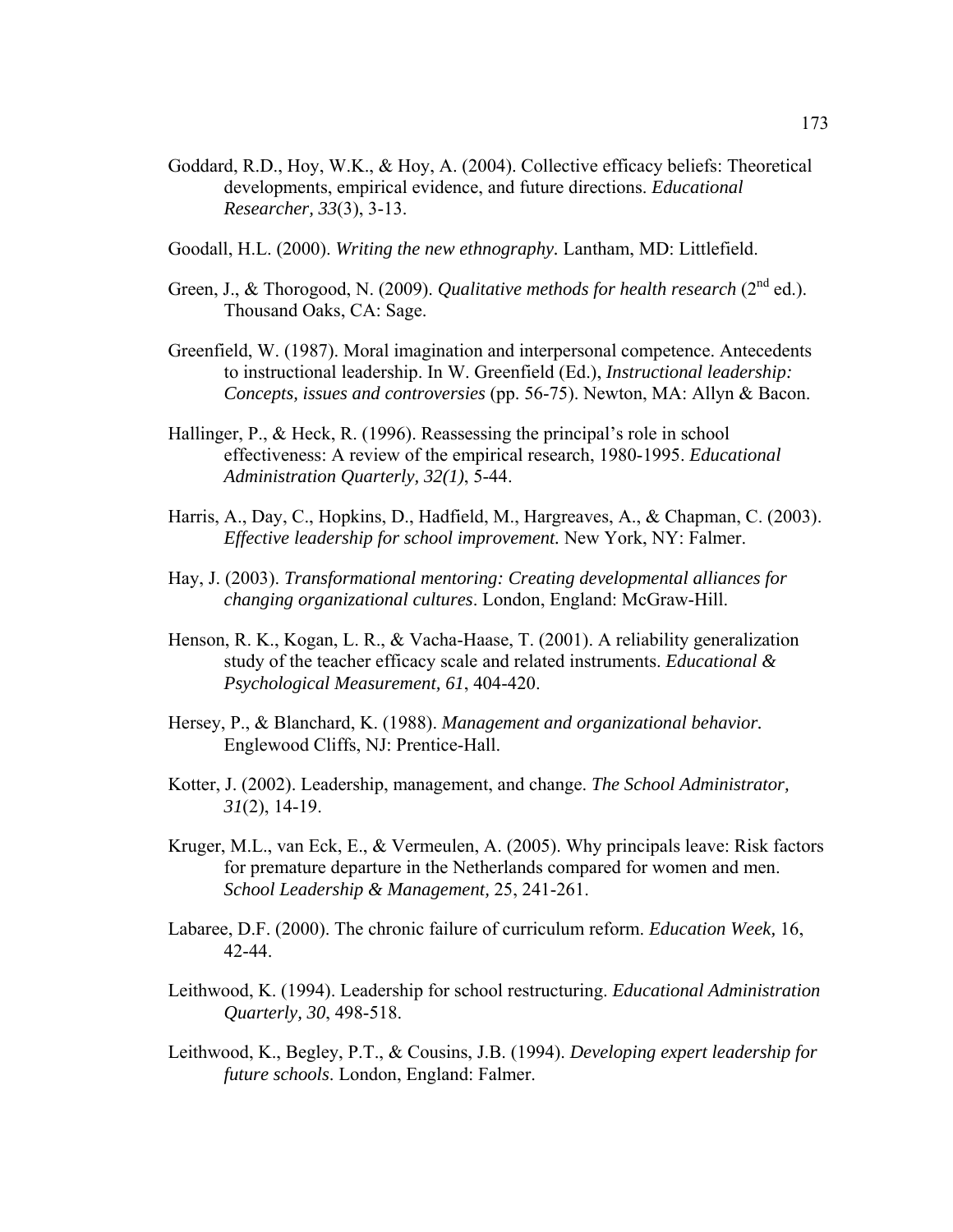- Leithwood, K., & Jantzi, D. (2000). Principal and teacher leadership effects: A replication. *School Leadership & Management, 20*, 415-434.
- Leithwood, K., Seashore L.K., Anderson, S., & Wahlstrom, K. (2004). *How leadership influences students learning*. Ontario, Canada: Ontario Institute for Studies in Education.
- Lincoln, Y.S., & Guba, E.G. (1985). *Naturalistic inquiry*. Beverly Hills, CA: Sage.
- Lunney, J.G. (1996). *Principal leadership, teacher leadership, and student achievement in a public elementary school* (Unpublished doctoral dissertation). Fordham University, Bronx, New York.
- Marzano, R.J., Waters, T., & McNulty, B.A. (2005). *School leadership that works: From research to results.* Alexandria, VA: Association for Supervision and Curriculum Development.
- Matthews, L., & Crow, G. (2003). *Being and becoming a principal: Role conceptions for contemporary principals and assistant principals*. Boston, MA: Allyn & Bacon.
- Maxwell, J.A. (2005). *Qualitative research design. An interactive approach. Applied social research methods series* (2<sup>nd</sup> ed.). Thousand Oaks, CA: Sage.
- Mayrowetz, D. (2008). Making sense of distributed leadership: Exploring the multiple usages of the concept in the field. *Educational Administration Quarterly, 44*, 424-435.
- McEwan, E.K. (2003a). *7 steps to effective instructional leadership.* Thousand Oaks, CA: Corwin.
- McEwan. E.K. (2003b). *10 Traits of highly effective principals*. Thousand Oaks, CA: Corwin.
- Merriam, S.B. (2001). *Qualitative research and case study applications in education*. San Francisco, CA: Jossey-Bass.
- Miles, M.B., & Huberman, A.M. (1994). *Qualitative data analysis* (2<sup>nd</sup> ed.). Thousand Oaks, CA: Sage.
- Mishler, E.G. (1986). *Research interviewing: Context and narrative*. Cambridge, MA: Harvard University Press.
- Murphy, J., & Hallinger, P. (1992). The principalship in an era of transformation. *Journal of Educational Administration, 30*, 77-88.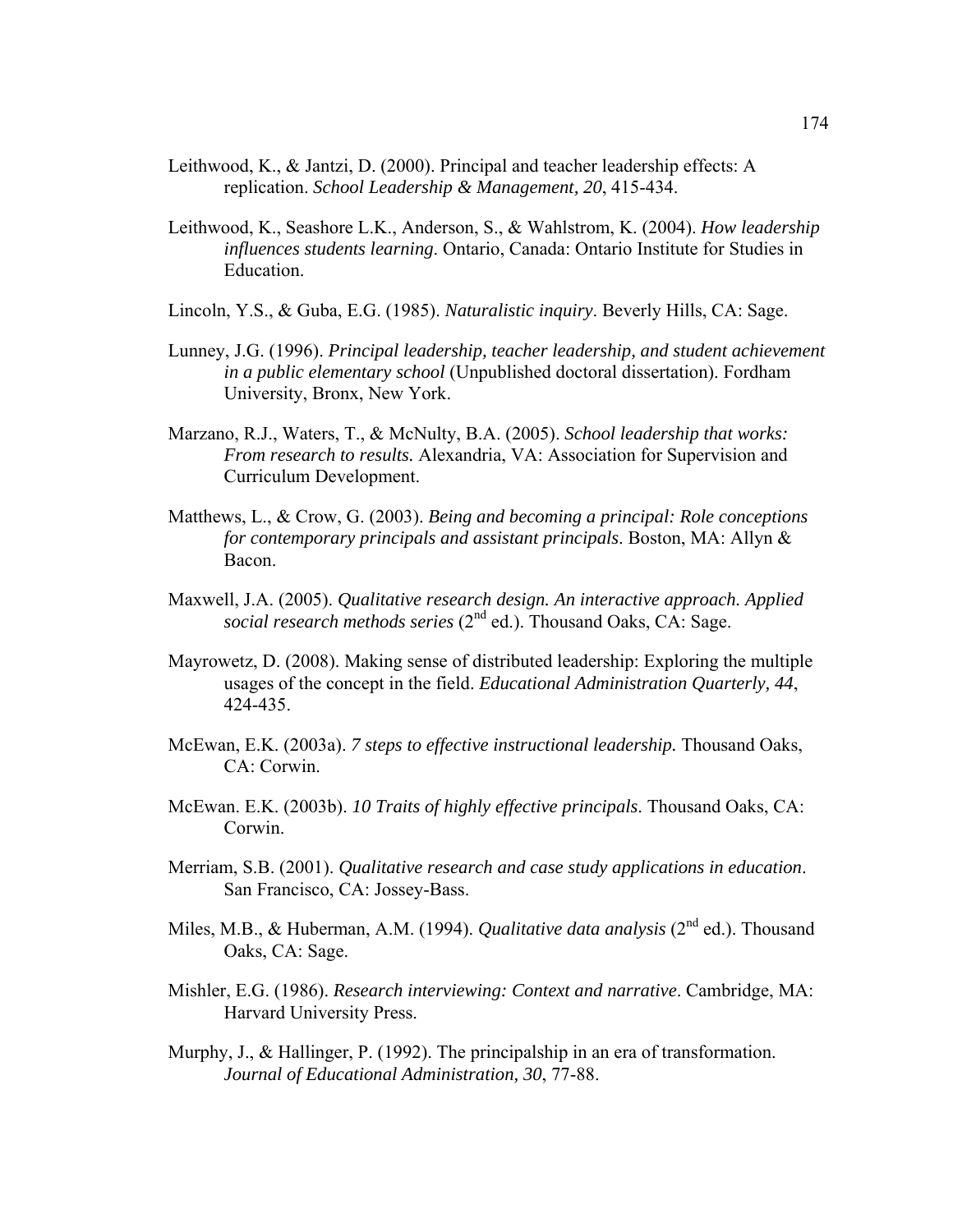- Murphy, J., & Lewis, K.S. (1999). *Handbook on research on educational administration.* San Francisco, CA: Jossey-Bass.
- Neuman, W.L. (2000). *Social research methods: qualitative and quantitative approaches*. London, England: Allyn and Bacon.
- National Center for Education Statistics. (2011). *Statistical standards*. Received from http://nces.ed.gov/statprog/2002/stdtoc.asp
- No Child Left Behind Act of 2001, Pub. L. No. 107-110, § 103-104, 115 Stat. 1425 (2002).
- Noddings, N. (1984). *Caring, a feminine approach to ethics & moral education*. Berkeley, CA: University of California Press.
- Northouse, P. (2007). *Leadership: Theory and practice* (3<sup>rd</sup> ed.). Thousand Oaks: CA: Sage.
- Owens, R.G. (1998). *Organization behavior in education* (6<sup>th</sup> ed.). Needham Heights, MA: Allyn and Bacon.
- Owings, W.A., Kaplan, L.S., & Nunnery, J. (2005). Principal quality, ISLLC standards, and student achievement. *Journal of School Leadership*, *15*, 99-119.
- Patton, M. (2002). *Qualitative research & evaluation methods* (3<sup>rd</sup> ed.). Thousand Oaks. CA: Sage.
- Purkey, S., Smith, M., & Marshall, W. (1983). Effective schools: A review. *Elementary School Journal, 83*, 427-52.
- Rammer, D. (2007). Call to action for superintendents: Change the way you hire principals. *The Journal of Educational Research. 101*, 67-76.
- Reeves, D. (2007). Closing the implementation gap*. Educational Leadership, 64*(6), 85- 86.
- Saphier, J., & King, M. (1985). Good seeds grow in strong cultures. *Educational Leadership, 9*, 24-29*.*
- Scales, P., & Leffert, N. (2004). *Developmental assets: A synthesis of the scientific research on adolescent development* (2<sup>nd</sup> ed.). Minneapolis, MN: Search Institute.
- Schein, E.H. (1992). *Organizational culture and leadership* (2<sup>nd</sup> ed.). San Francisco, CA: Jossey-Bass.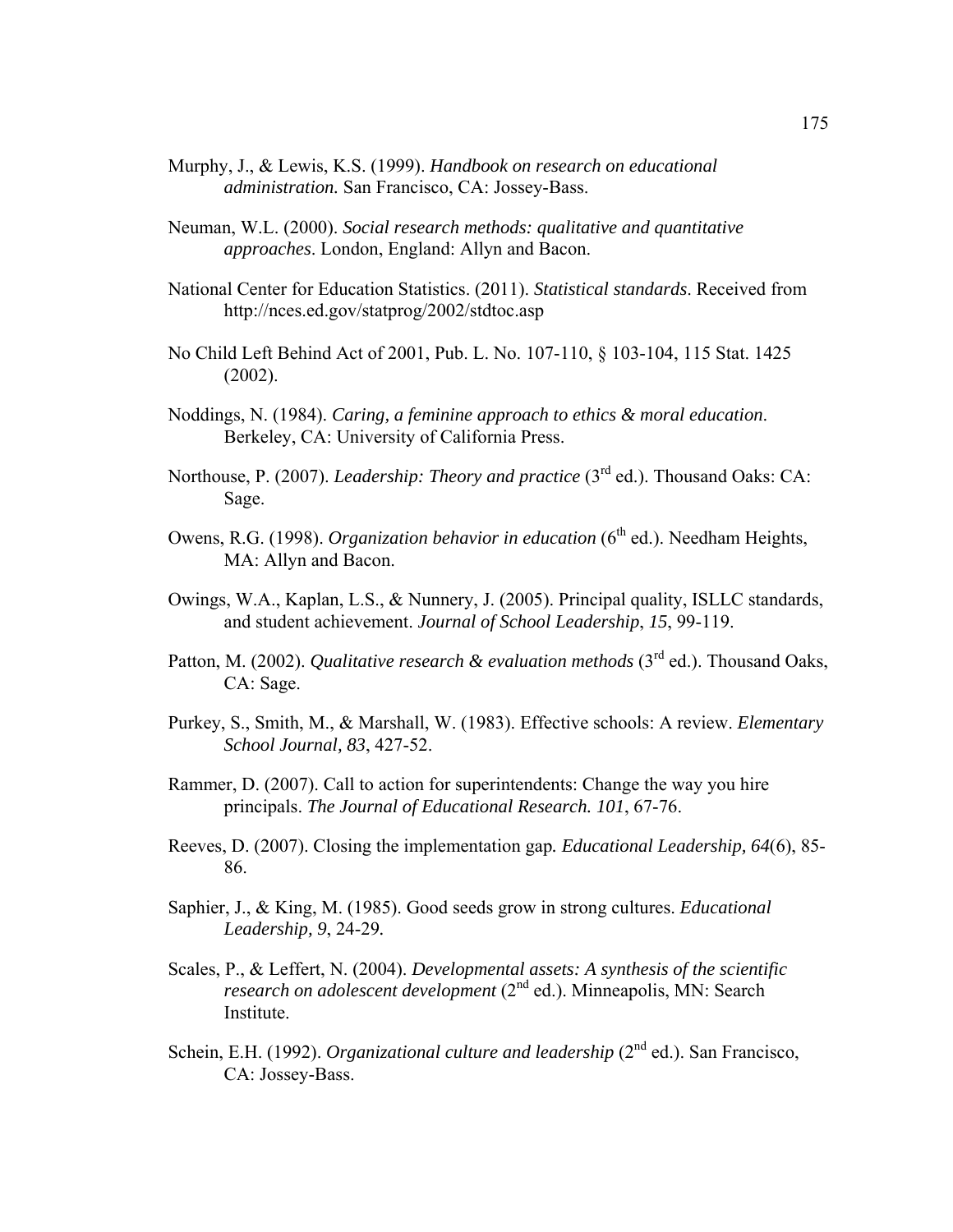- Scheurich, J., & Skrla, L. (2003). *Leadership for equity and excellence: Creating high achievement classrooms, schools, and districts*. Thousand Oaks, CA: Corwin.
- Schmoker, M. (1999). *Results: The key to continuous school improvement* (2<sup>nd</sup> ed.). Alexandria, VA: Association for Supervision and Curriculum Development.
- Sebring, P.B., & Bryk, A.S. (2000), School leadership and the bottom line in Chicago. *Phi Delta Kappan, 81,* 112-115.
- Sergiovanni, T. (1991). Leadership and excellence in schooling. *Educational Leadership, 41*(5), 6-13.
- Sergiovanni, T. (2001). *The principalship: A reflective practice perspective* (4<sup>th</sup> ed.). Boston, MA: Allyn & Bacon.
- Silins, H.C. (1994). The relationship between transformational and transactional leadership and school improvement outcomes. *School Effectiveness & School Improvement, 5*, 272-298.
- Smith, J.E., Carson, K.P., & Alexander, R.A. (1984). Leadership: It can make a difference. *Academy of Management Journal, 27*, 765-776.
- Smith, S.C., Murphy, J., & Piele, K. (2006). *School leadership: Handbook for excellence in student learning* (4<sup>th</sup> ed.). Thousand Oaks, CA: Corwin.
- Smith, W., & Andrews, R. (1989). *Instructional leadership: How principals make a difference*. Alexandria, VA: Association for Supervision and Curriculum Development.
- Stake, R. (1995). *The art of case research*. Thousand Oaks, CA: Sage.
- Stogdill, R.M. (1974). *Handbook of leadership: A survey of the literature*. New York, NY: Free Press.
- Strauss, A., & Corbin, J. (1994). Grounded theory methodology: An overview. In N.K. Denzin & Y.S. Lincoln (Eds.), *Handbook of qualitative research* (pp. 273-285)*.*  Thousand Oaks, CA: Sage.
- Strauss, A., & Corbin, J.M. (1998). *Basics of qualitative research: Grounded theory procedures and techniques* (2<sup>nd</sup> ed.). Thousand Oaks, CA: Sage.
- Supovitz, J., & Poglinco, S. (2001). *Instructional leadership in a standards-based reform.* Philadelphia, PA: University of Pennsylvania Graduate School of Education, Consortium for Policy Research in Education.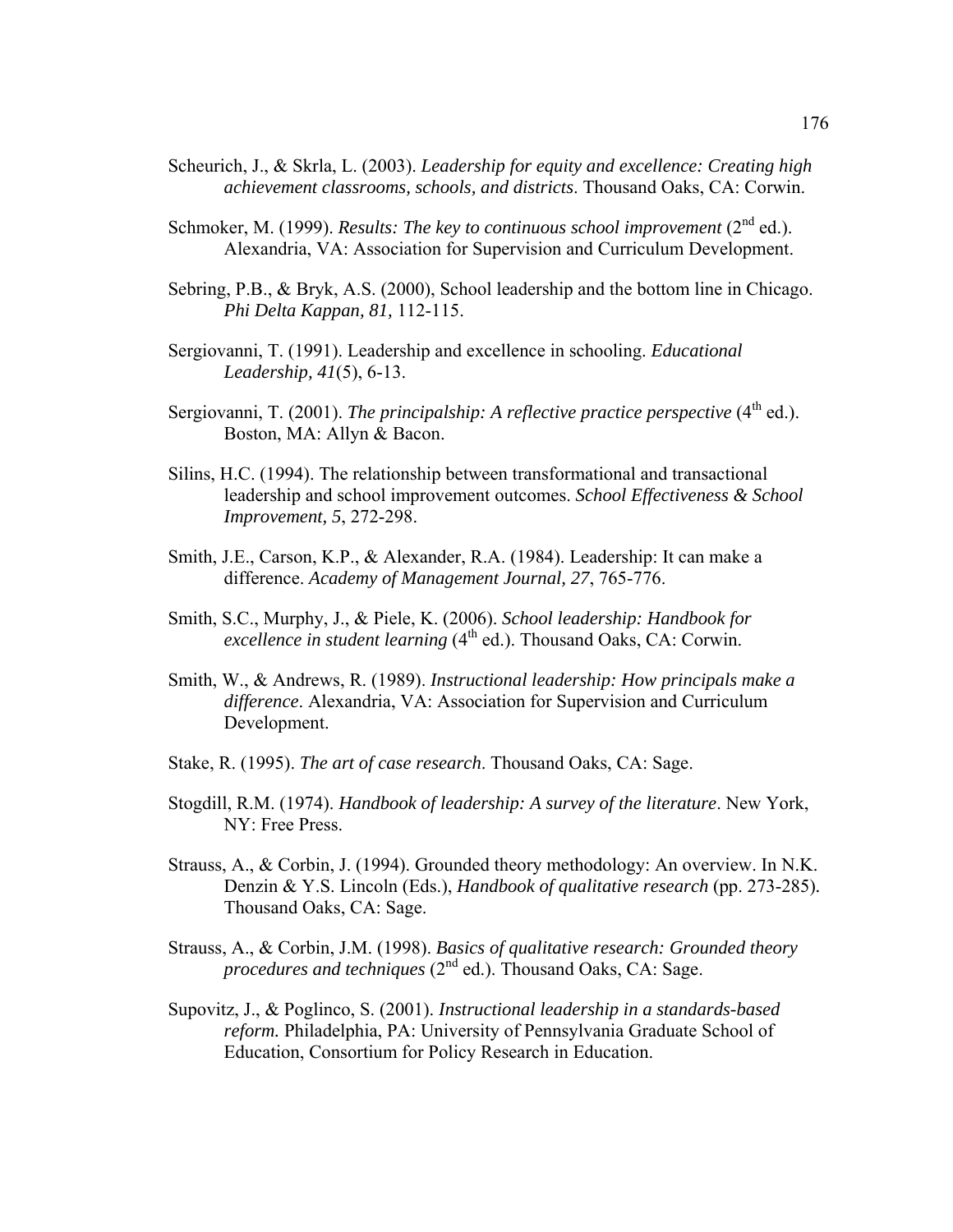- Tannenbaum, R., Weschler, I.R., & Massarik, F. (1961). *Leadership and organization: A behavioral science.* New York, NY: McGraw-Hill.
- Tellis, W. (1997). Introduction to case study. *The Qualitative Report, 3*(2), 1-5.
- Tirozzi, G. (2001). The artistry of leadership. *Phi Delta Kappan, 82*, 434-440.
- U.S. Department of Education. (1999). *Individual evaluation plan for Northwest Regional Education Laboratory*. Retrieved from http://www2.ed.gov/prog\_info/ Labs/RelFinalReport/VIII/L-NWREL\_Eval\_Plan.pdf
- U.S. Department of Eduation. (2009). *Race to the top executive summary.* Retrieved from http://www2.ed.gov/programs/racetothetop/executive-summary.pdf
- Utah State Office of Education. (2012). *Accountability systems for students.* Retrieved from https://cognos1.schools.utah.gov/cognos10/
- Van Meter, E., & Murphy, J. (1997). *Using ISLLC standards to strengthen preparation programs in school administration*. Washington, DC: Council of Chief State School Officers.
- Welch, M. (1998). Collaboration: Staying on the bandwagon. *Journal of Teacher Education 49(1)*, 26-37.
- Whitaker, T. (2003). *What great principals do differently: Fifteen things that matter most*. Columbus, OH: Eye on Education.
- Williams, M.W. (2003). The relationship between principal response to adversity and student achievement. *Dissertation Abstracts International, 64*(12), 4309A. (UMI No. 3114288)
- Witziers, B., Bosker, R.J., & Kruger, M.L. (2003). Educational leadership and student achievement: The elusive search for an association. *Educational Administration Quarterly, 39*, 398-425.
- Yazzie-Mintz, E. (2006). *Voices of students on engagement: A report on the 2006 high school survey of student engagement.* Center for Evaluation and Education Policy. Bloomington, IN: Indiana University School of Education.
- Yin, R. (2009). *Case study research: Design and methods* (4<sup>th</sup> ed.). Thousand Oaks, CA: Sage.
- Yukl, G. (1999). An evaluation of conceptual weaknesses in transformational and charismatic leadership theories. *Leadership Quarterly, 35*, 285-305.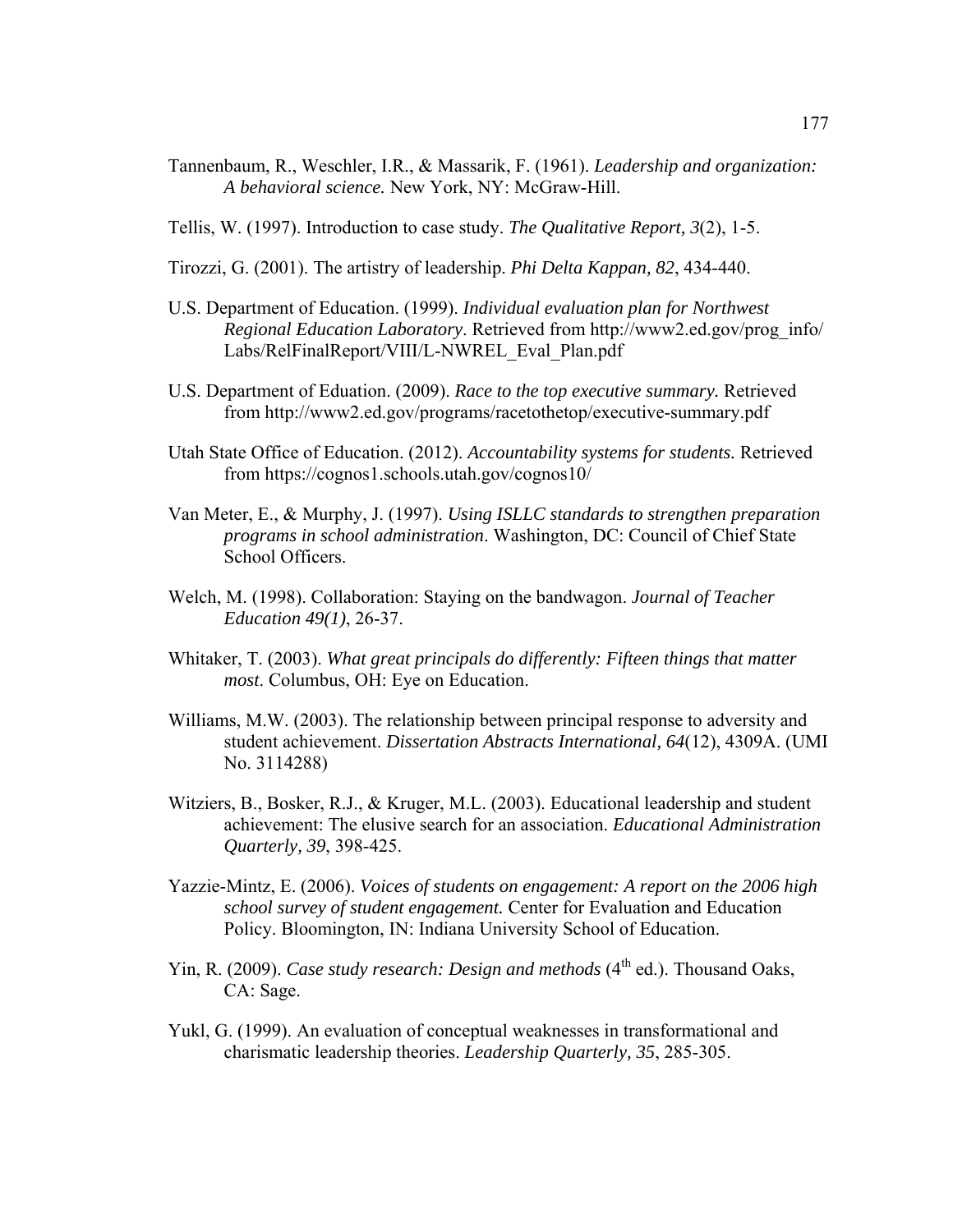Zepeda, S. (2003). *Instructional leadership for school improvement.* Larchmont, NY: Eye on Education.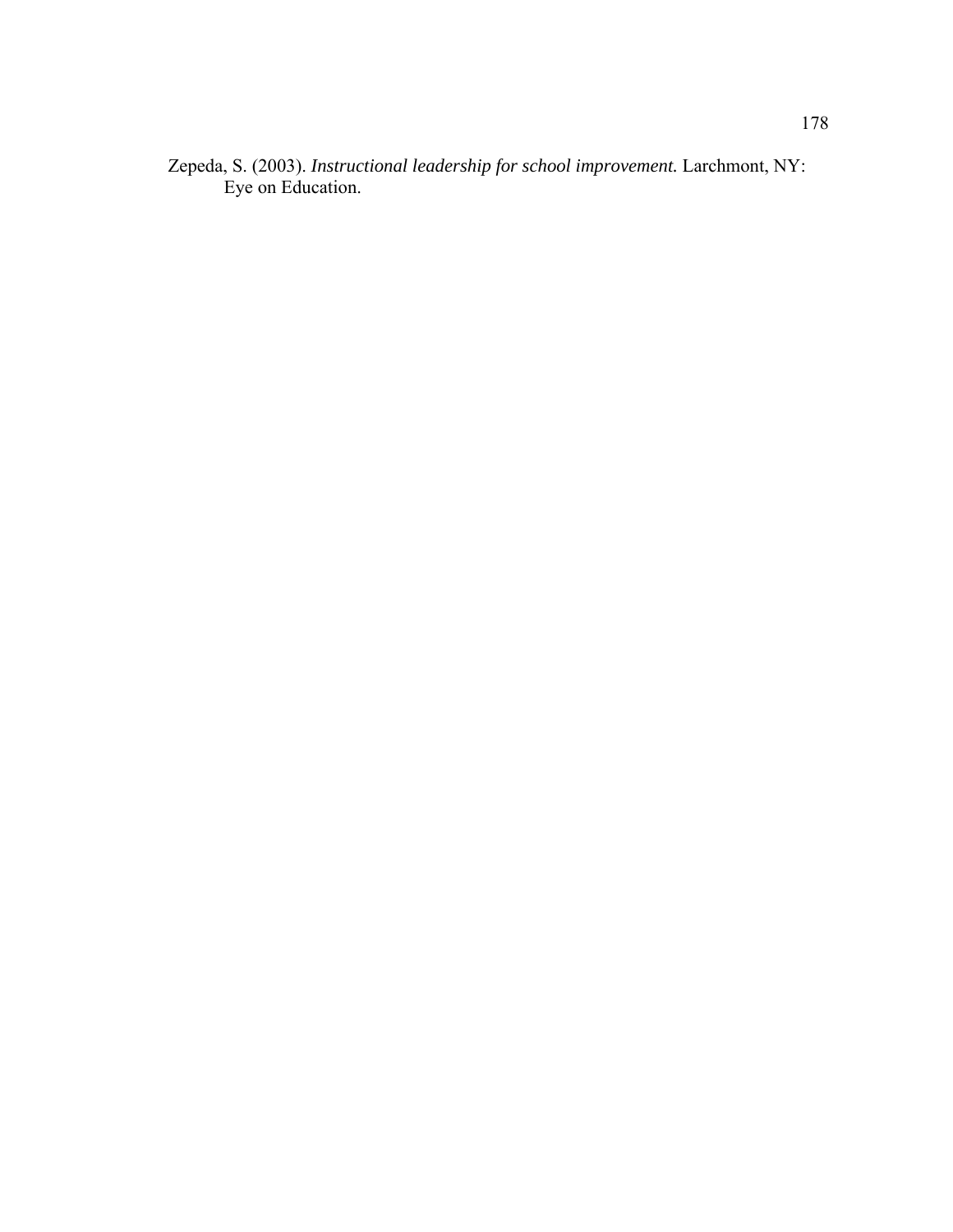**APPENDICES**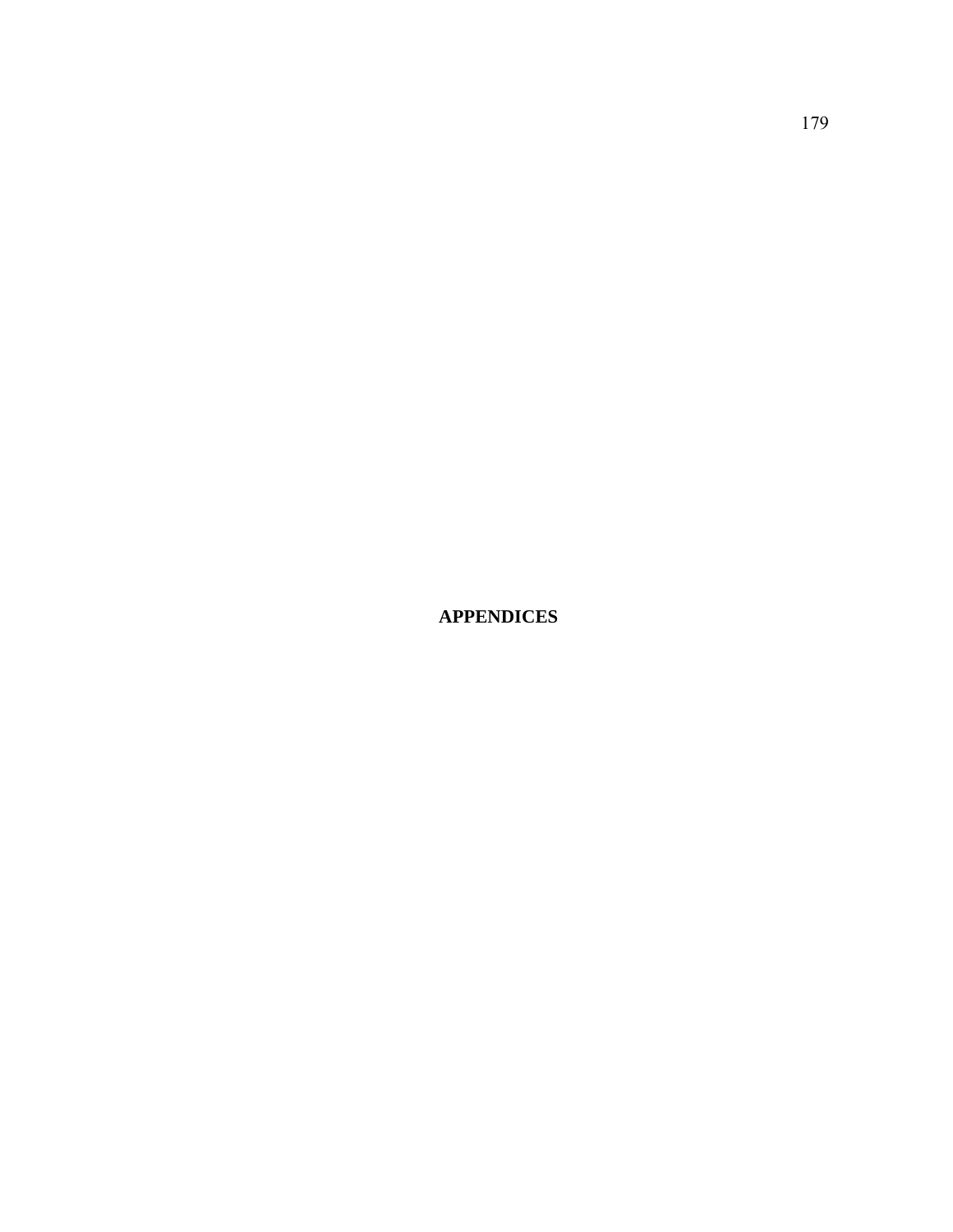Appendix A

Administrator Interview Protocol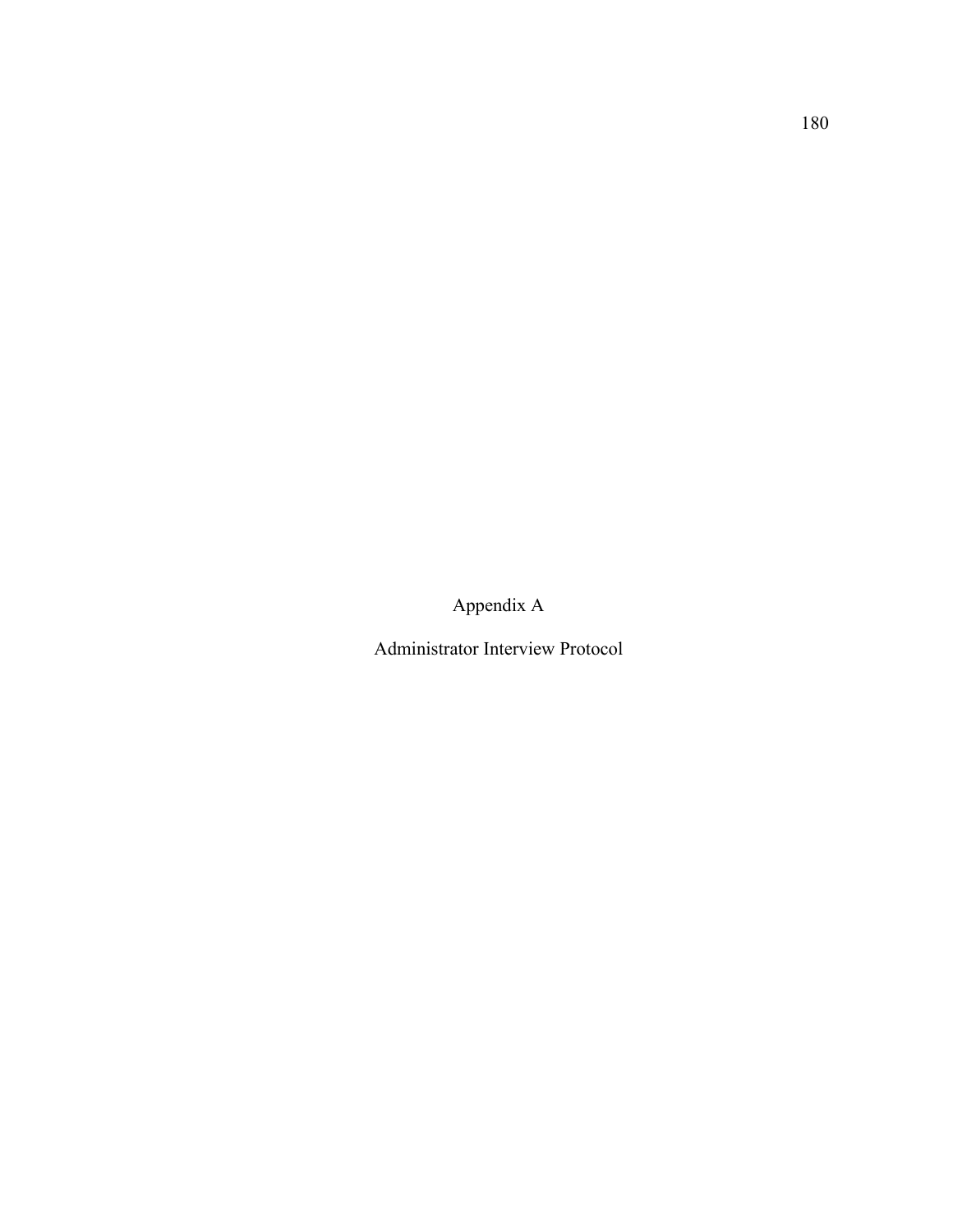## ADMINISTRATOR INTERVIEW PROTOCOL

|                             | School Name:                                                                    | Date:                                              |  |
|-----------------------------|---------------------------------------------------------------------------------|----------------------------------------------------|--|
| Name of Person Interviewed: |                                                                                 | <u> 1980 - John Stein, Amerikaansk politiker (</u> |  |
| Position:                   | the contract of the contract of the contract of the contract of the contract of |                                                    |  |
| Researcher:                 |                                                                                 |                                                    |  |
| Time Started:               |                                                                                 | Time Ended: Total Time:                            |  |
|                             |                                                                                 |                                                    |  |

## **First-order Change-Principal Interview Protocol**

#### **Interview Questions**

1. Tell me briefly about your experience and role as a leader at the school.

a. How long have you been at this school?

b. What is your educational and professional background?

c. What is your role as a leader at this school?

2. How do you establish an effective monitoring system to provide feedback on the

effectiveness of: How do you determine the effect of these practices on student

achievement (Monitoring/Evaluating)?

- a. The school curriculum?
- b. Instruction?
- c. Assessment practices?

3. How do you build and maintain a culture in which a common language is employed, ideas are shared, and staff members operate within the norms of collaboration

(Culture)?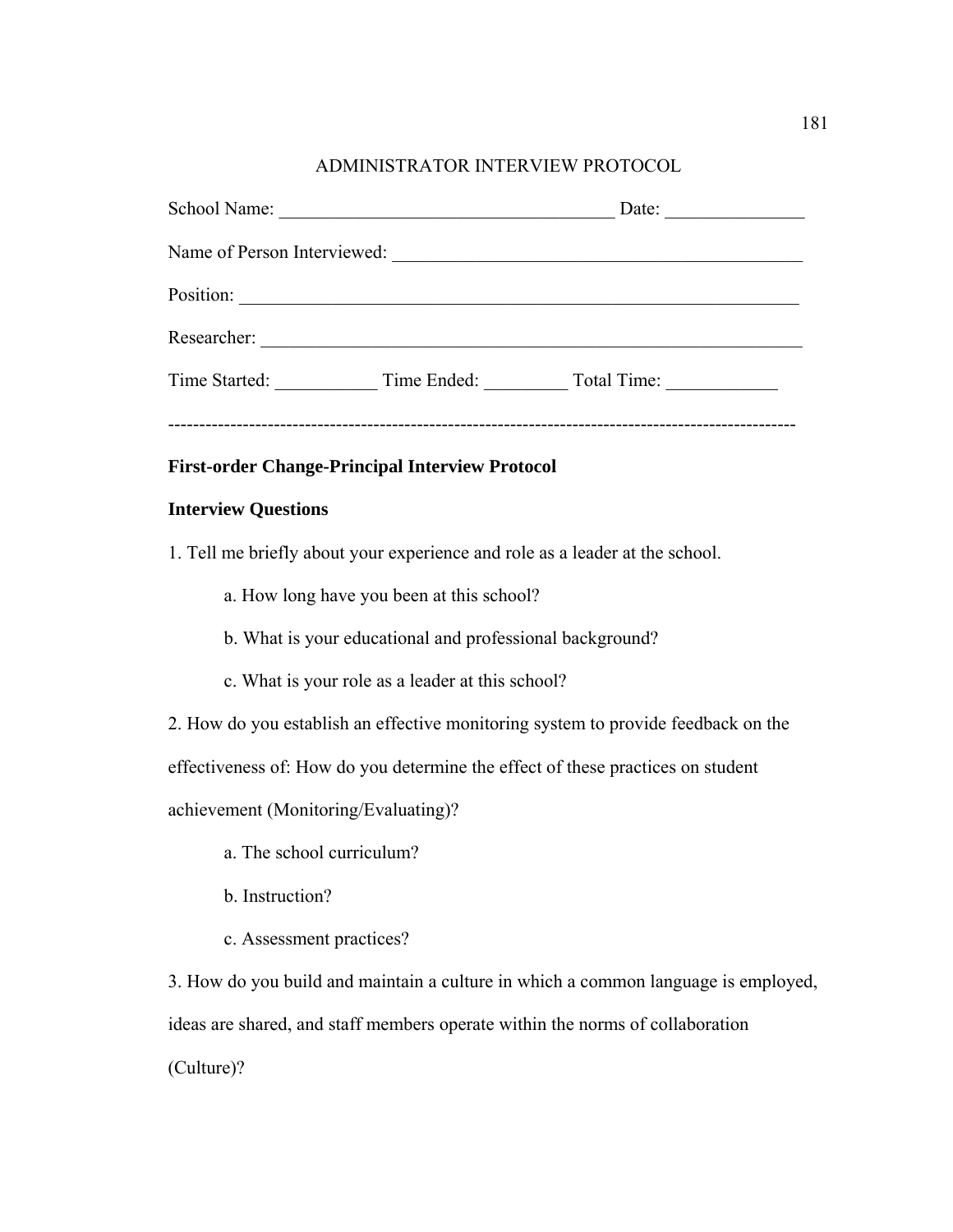a. How are you operating from a set of ideals and beliefs regarding schooling, teaching, and learning (Ideas/Beliefs)?

b. How are they articulated and visible?

4. How are you seeking out and keeping abreast of the research and theory available regarding effective curricular, instructional, and assessment practices (Knowledge of Curriculum, Instruction, and Assessment)?

a. Describe how you are actively supporting teachers with issues regarding curriculum, instruction, and assessment in the classrooms (Involvement in Curriculum, Instruction, and Assessment).

5. How do you establish concrete goals relative to student achievement as well as curriculum, instruction, and assessment in the classrooms (Focus)?

a. How do you keep these concrete goals prominent in the day-to-day life of the students and the school (Focus/Order)?

b. How do you establish procedures and routines that give staff and students a sense of order and predictability (Order)?

c. How do you recognize and celebrate the legitimate successes of individuals within the school as well as the school as a whole while also recognizing failures when appropriate (Affirmation)? What specific activities do you employ to both expect and also recognize superior performance from teachers and students (Contingent Rewards)?

6. How do you establish and foster procedures that ensure the entire faculty and staff have input into key decisions and policy-making (Input)?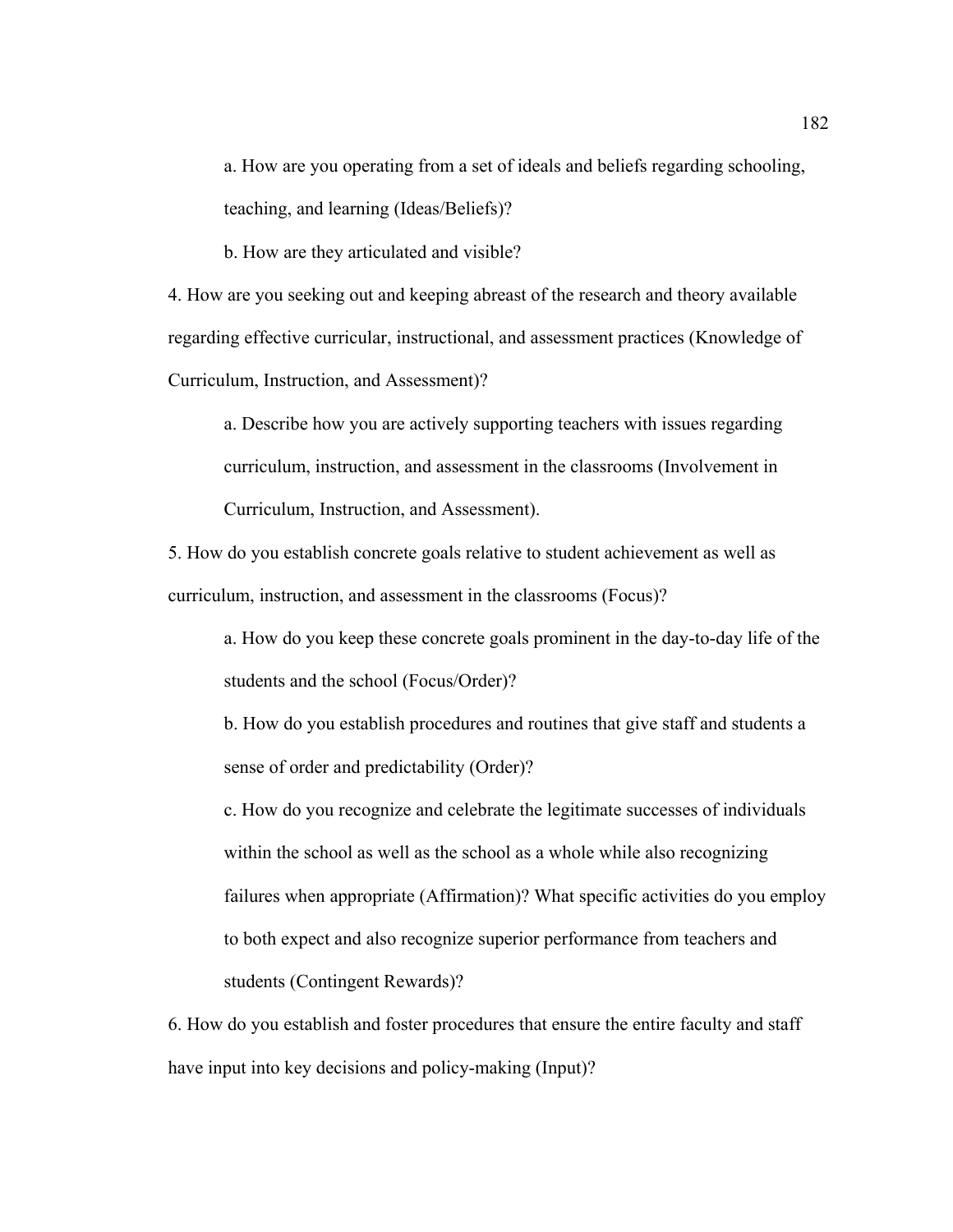a. What do you do to establish and foster clear lines of communication to and from the faculty/staff as well as within the faculty/staff itself (Communication)? b. How do you attend to and foster personal relationships with the faculty/staff (Relationships)?

c. What strategies do you employ to provide an optimistic view of what the school is doing, and of what the school is capable of accomplishing (Optimizer)?

d. How do you invite and honor the expression of a variety of opinions regarding the running of the school and adapting one's leadership style to the demands of the situation (Flexibility)?

7. What strategies do you employ to foster a knowledge of research and theory regarding best practices among staff through both reading and discussion (Intellectual Stimulation)?

8. What practices do you have in place to see that faculty/staff members have the necessary resources, supports, and professional development in place to effectively execute the teaching and learning processes (Resources)?

a. How are you an advocate of the school to all relevant constituents, and what are you doing to ensure that the school complies with all-important regulations and requirements (Outreach)?

b. How do you protect faculty/staff members from undue interruptions and controversies that might distract them from the teaching and learning processes (Discipline)?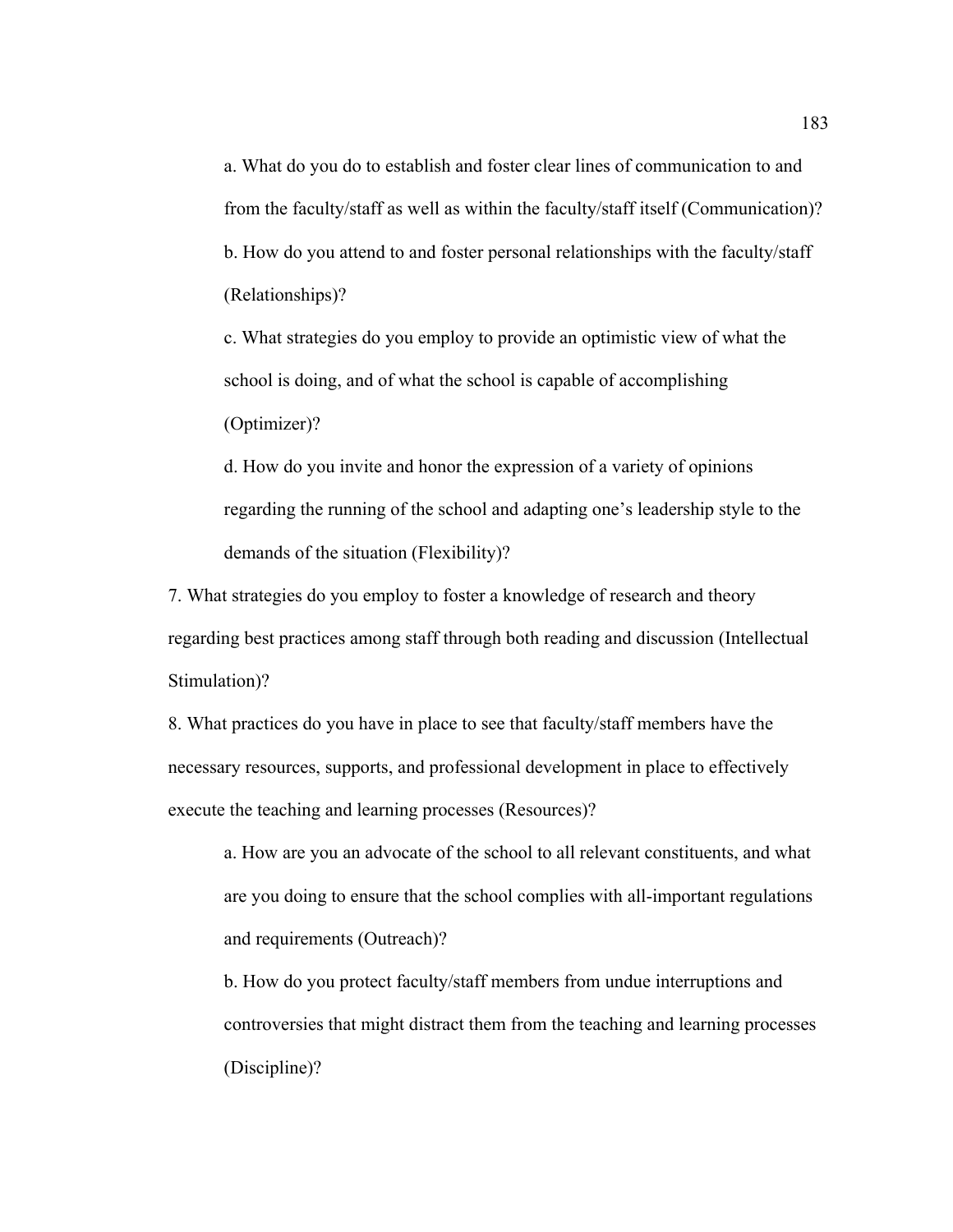9. How do you stay keenly aware of the mechanisms and dynamics that define the dayto-day functioning of the school? How do you use that awareness to forecast potential problems (Situational Awareness)?

10. What are you doing to be highly visible to teachers, students, and parents (Visibility)?

11. Specifically what are you doing to challenge current school practices that have been in place for a long time in an attempt to promote the value of working at the edge of one's competence (Change Agent)?

a. How do you reach your vision? Desired outcome or goal? How do you initiate new programs?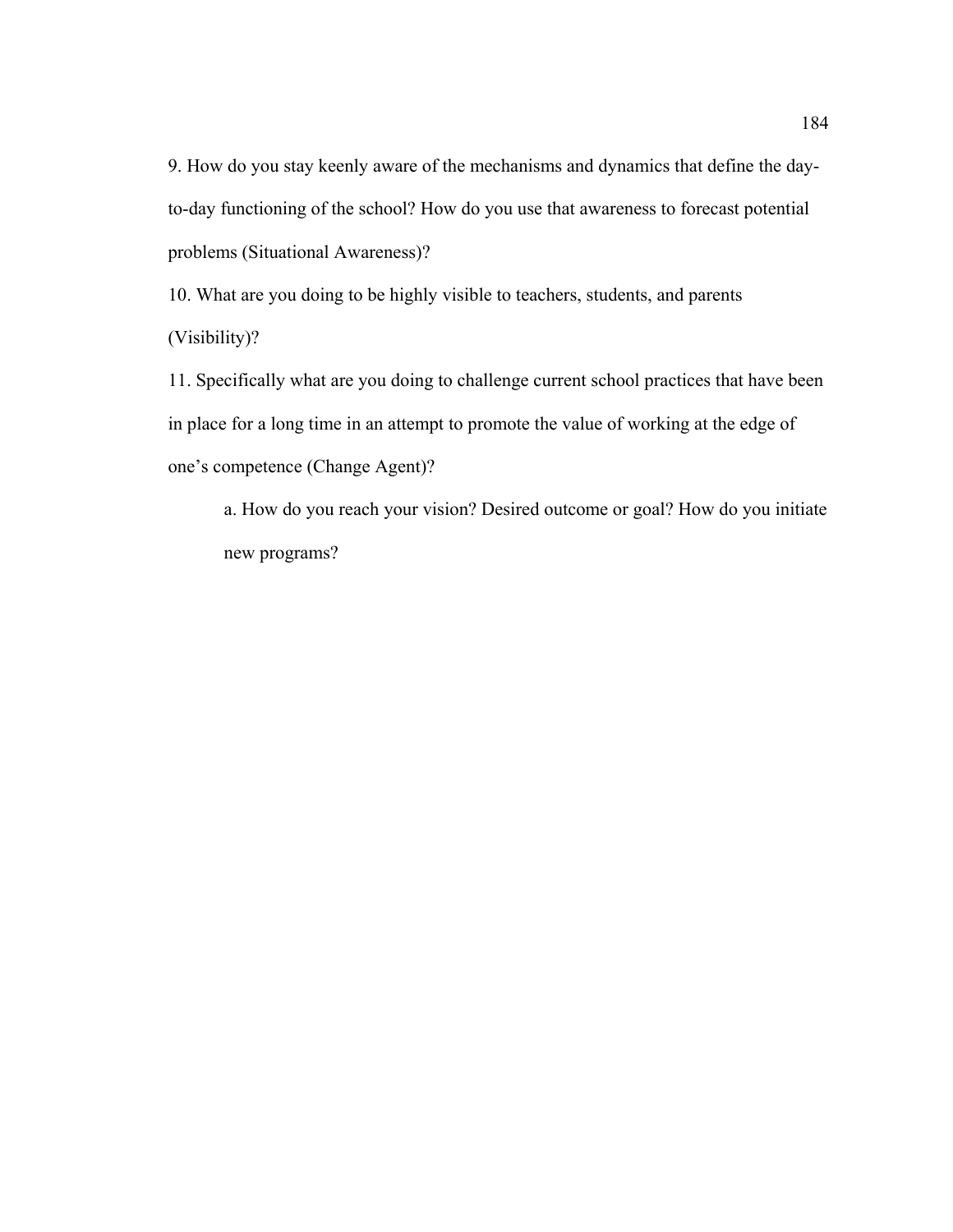# ADMINISTRATOR INTERVIEW PROTOCOL

|                                               | <b>Second-Order Change-Principal Interview Protocol</b>                   |                                                                                        |
|-----------------------------------------------|---------------------------------------------------------------------------|----------------------------------------------------------------------------------------|
| <b>Interview Questions</b>                    |                                                                           |                                                                                        |
| <b>Section I. Innovation</b>                  |                                                                           |                                                                                        |
|                                               |                                                                           | •Knowledge of Curriculum, Instruction, and Assessment-Knowing how the innovation       |
|                                               |                                                                           | will affect these and provide conceptual guidance in these areas (Marzano, Waters, &   |
| McNulty, p. 70).                              |                                                                           |                                                                                        |
|                                               | 1. Describe the innovation (change) and the role you played in the design |                                                                                        |
| implementation, and evaluation.               |                                                                           |                                                                                        |
|                                               | 2. How do you know it was successful? Data? Evidence?                     |                                                                                        |
|                                               | a. How did the innovation affect curriculum?                              |                                                                                        |
| b. How did the innovation affect instruction? |                                                                           |                                                                                        |
| c. How did the innovation affect assessment?  |                                                                           |                                                                                        |
|                                               |                                                                           | d. Give an example of your work individually or in groups regarding the                |
|                                               | innovation? (Marzano, et. al., p. 120)                                    |                                                                                        |
|                                               |                                                                           | •Optimizer—Being the driving force behind the innovation and fostering the belief that |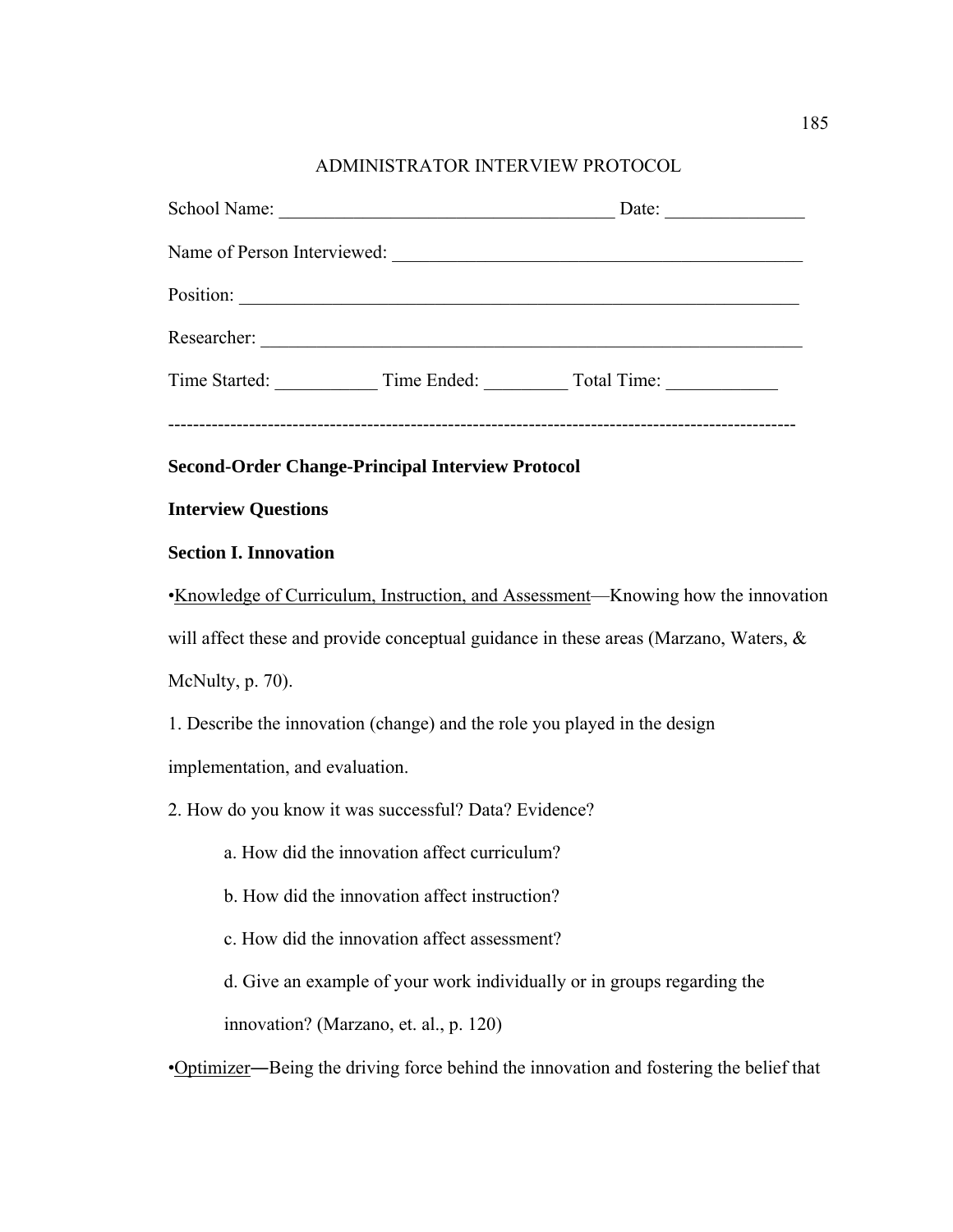it can produce exceptional results if members are willing to apply themselves (Marzano, et. al., p. 72).

1. Who provided the most leadership for implementation of the innovation?

2. What role did you play in implementing the innovation?

a. Can you give an example of speaking positively about it? Providing examples of other schools being successful?

3. How did you instill confidence in others that this innovation would yield results?

a. Provide examples of you voicing continued confidence in the innovation's success and impact?

b. How were roadblocks and challenges identified and addressed? (Marzano, et. al., p. 120)

•Intellectual Stimulation―Being knowledgeable about the research and theory regarding the innovation and fostering the knowledge among staff through reading and discussion (Marzano, et. al., p. 72).

1. Can you tell me about the research or theoretical background of the innovation?

2. How did professional staff learn about the theory and research behind it?

3. Give an example of you including it in conversations, leading discussions, or asking Questions (Marzano, et. al., p. 120)?

•Change Agent―Challenging the status quo and being willing to move forward on the innovation without a guarantee of success (Marzano, et. al., p. 72).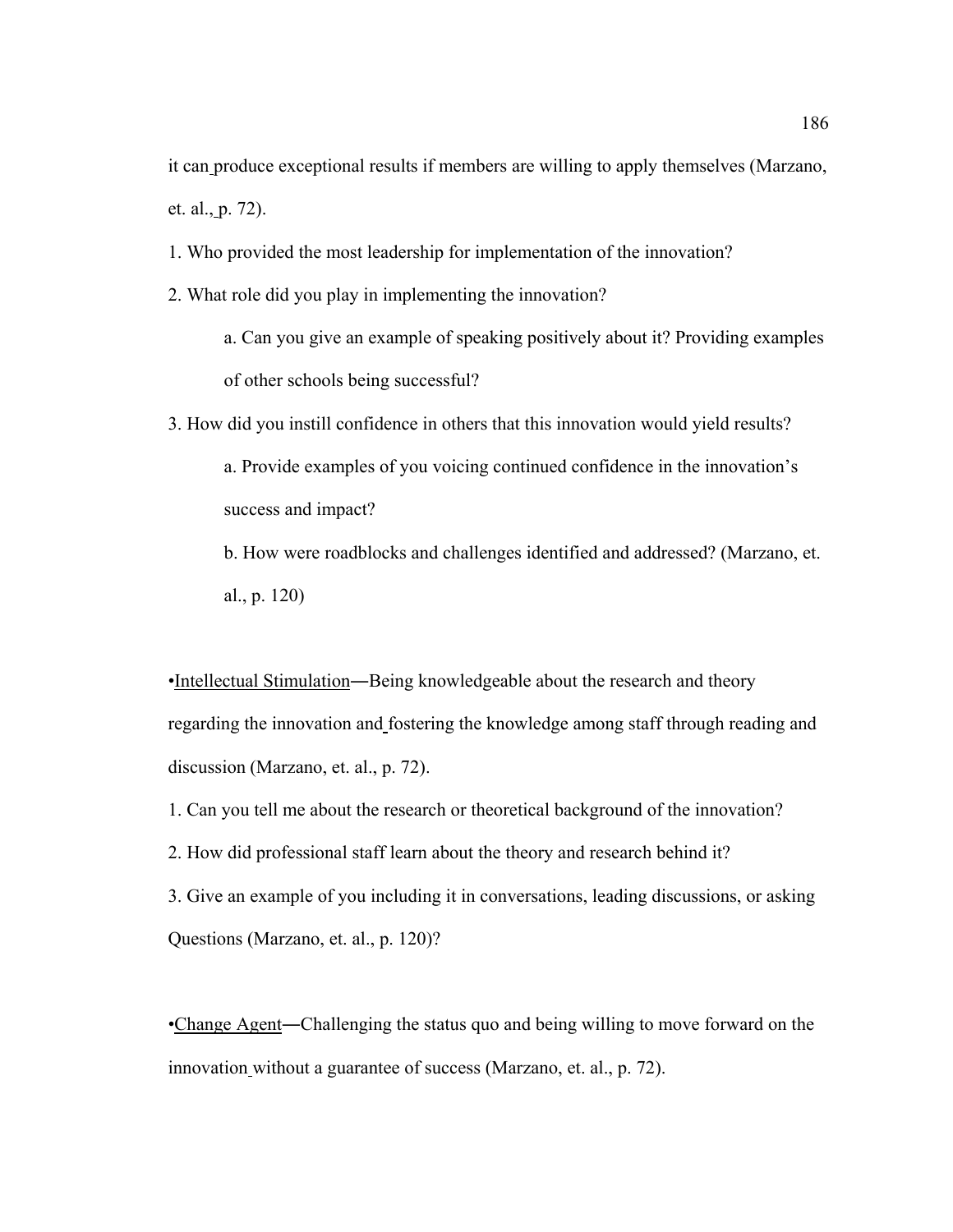1. What political processes were used to move the innovation beyond the status quo?

2. Give an example of you raising issues related to student achievement?

3. Give an example of you sharing data.

4. Give an example of you providing comparisons of where the school/district was and where it needs to be?

5. Can you think of a time when you demonstrated tolerance for ambiguity related to the innovation (Marzano, et. al., p. 120)?

•Monitoring/Evaluating―Continually monitoring the impact of the innovation (Marzano, et. al., p. 72).

1. What type of monitoring of results has taken place?

a. Formative?

b. Summative?

2. What other monitoring or evaluations are planned?

3. Can you think of a time when you conducted walkthroughs or visits (Marzano, et. al., p. 120)?

•Flexibility—Being both directive and nondirective relative to the innovation as the situation warrants (Marzano, et. al., p. 72).

1. Provide me with an example of your being flexible during the design,

implementation, or evaluation of the innovation.

2. Provide an example of adjusting plans as needed.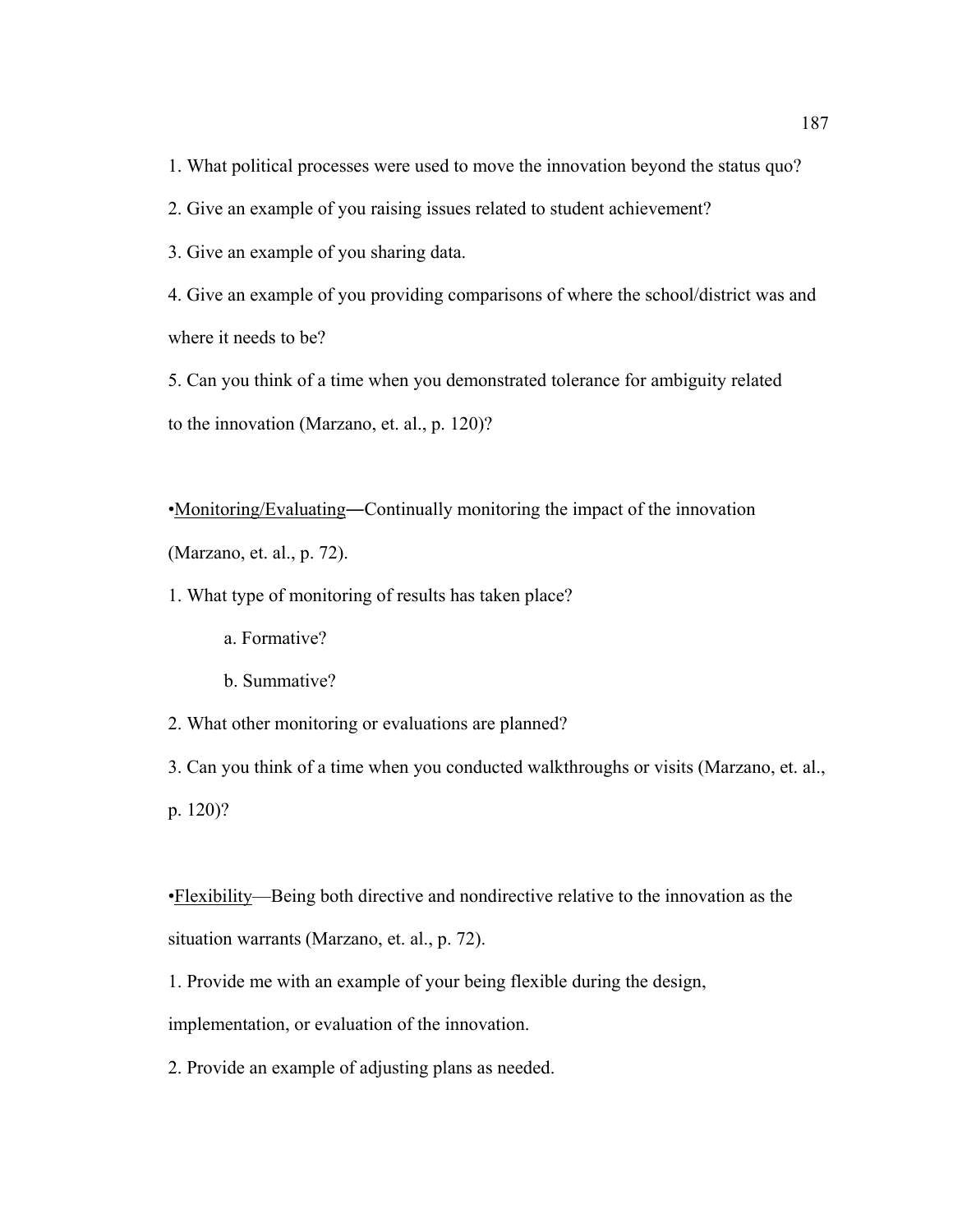3. What protocols for evaluation were used or did discussions bog down (Marzano, et. al., p. 120)?

•Ideals/beliefs―Operating in a manner consistent with his ideas and beliefs relative to the innovation (Marzano, et. al., p. 72).

1. How was consistency in leadership related to the innovation obtained?

2. What role did you play in achieving consistency?

3. How did you communicate regarding the innovation?

4. What are examples of strategic questions that you asked when actions were not aligned with the core beliefs/expectations (Marzano, et. al., p. 120)?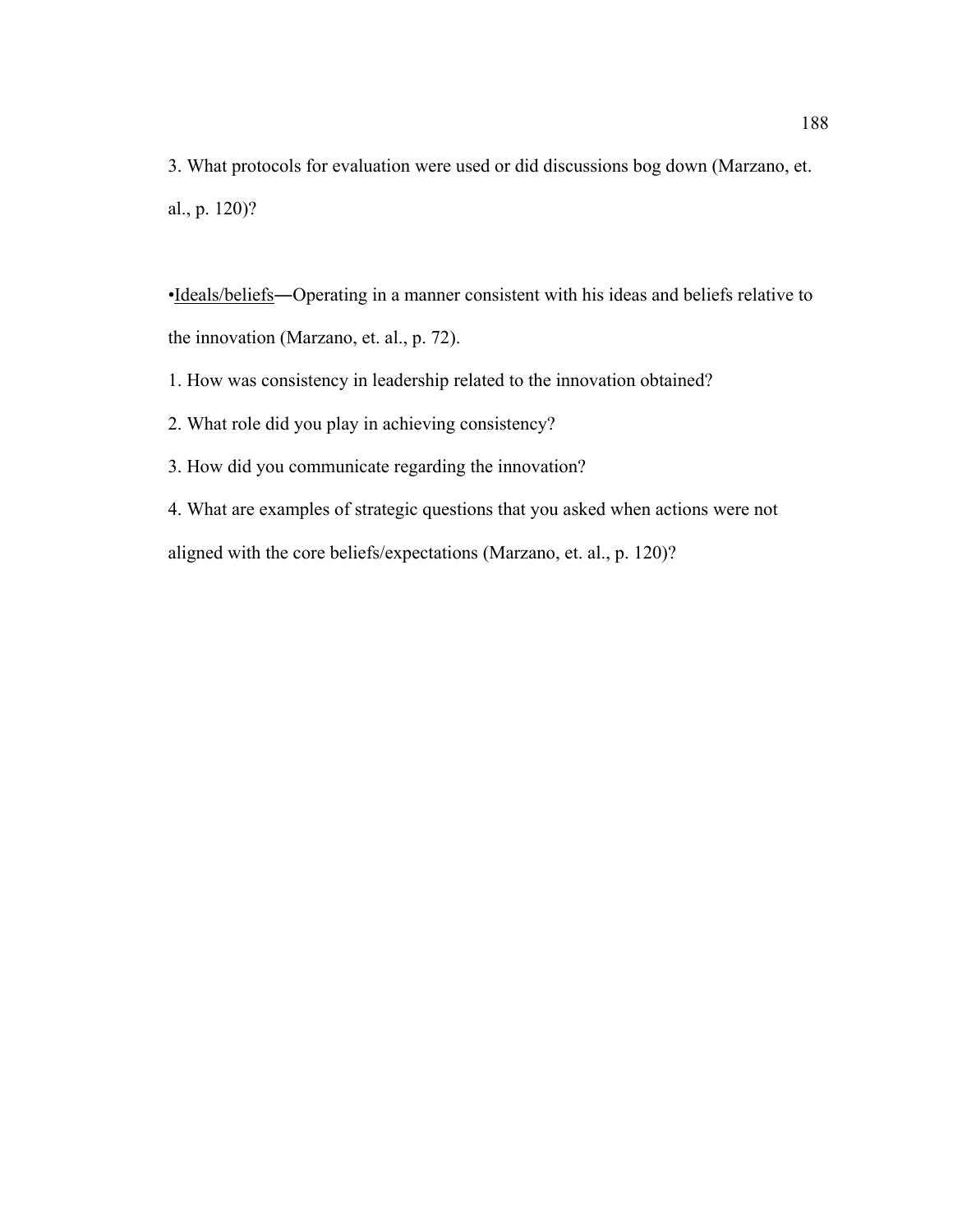Appendix B

Teacher Interview Protocol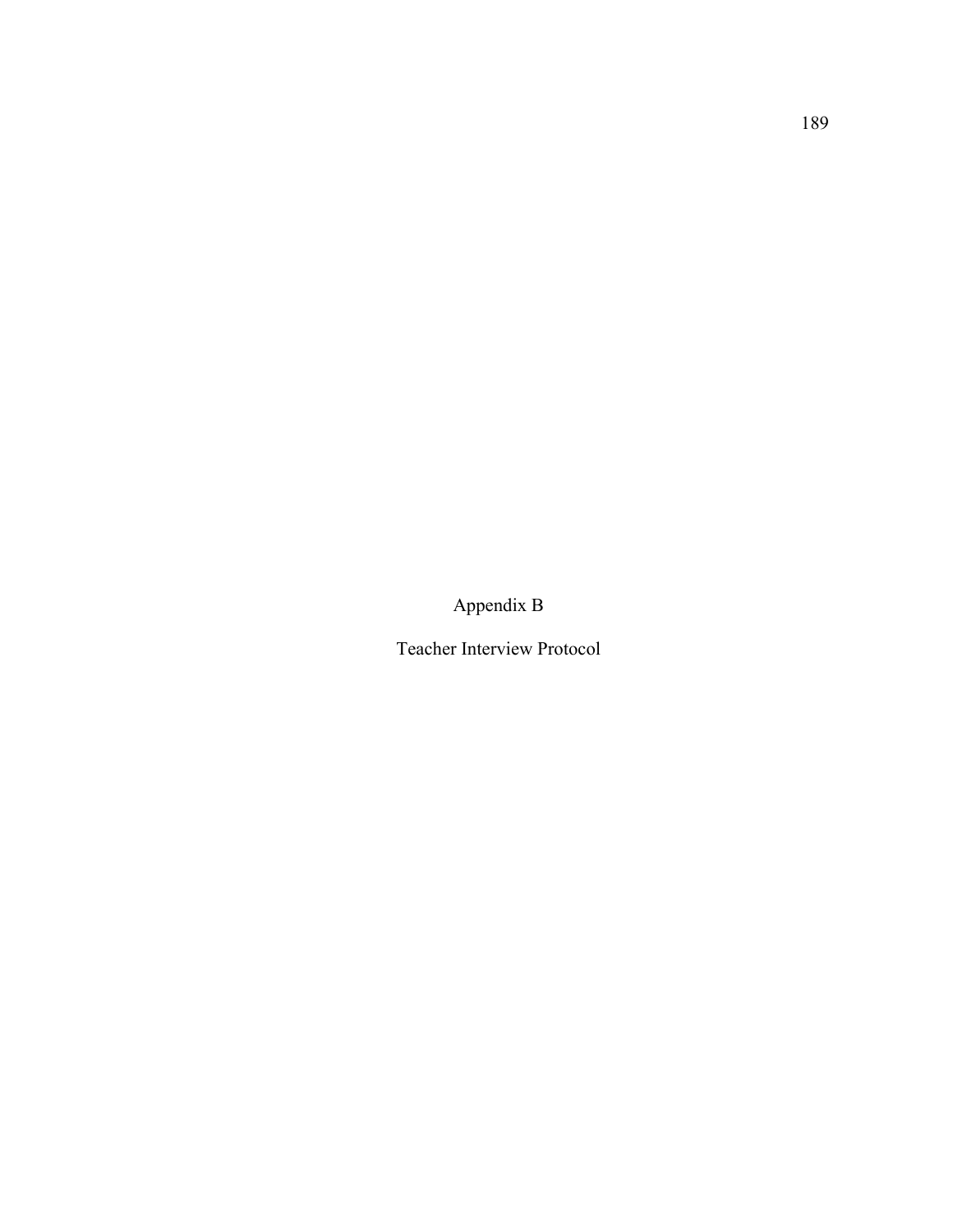## TEACHER INTERVIEW PROTOCOL

| School Name:                | Date: |
|-----------------------------|-------|
| Name of Person Interviewed: |       |
| Position:                   |       |

## **Interview Questions**

1. How does the principal at this school establish an effective monitoring system to provide feedback on the effectiveness of:

- a. The school curriculum?
- b. Instruction?
- c. Assessment practices?

2. How does the principal at this school build and maintain a culture in which a common language is employed, ideas are shared, and staff members operate within the culture of collaboration (Culture)?

a. How does the principal at this school operate from a set of ideals and beliefs regarding schooling, teaching, and learning (Ideas/Beliefs)?

b. How are they articulated and visible?

3. How does the principal at this school seek out and keep abreast of the research and theory available regarding effective curricular, instructional, and assessment practices (Knowledge of Curriculum, Instruction, and Assessment)?

a. Describe how he is actively supporting teachers with issues regarding curriculum, instruction, and assessment in the classrooms (Involvement in Curriculum, Instruction, and Assessment).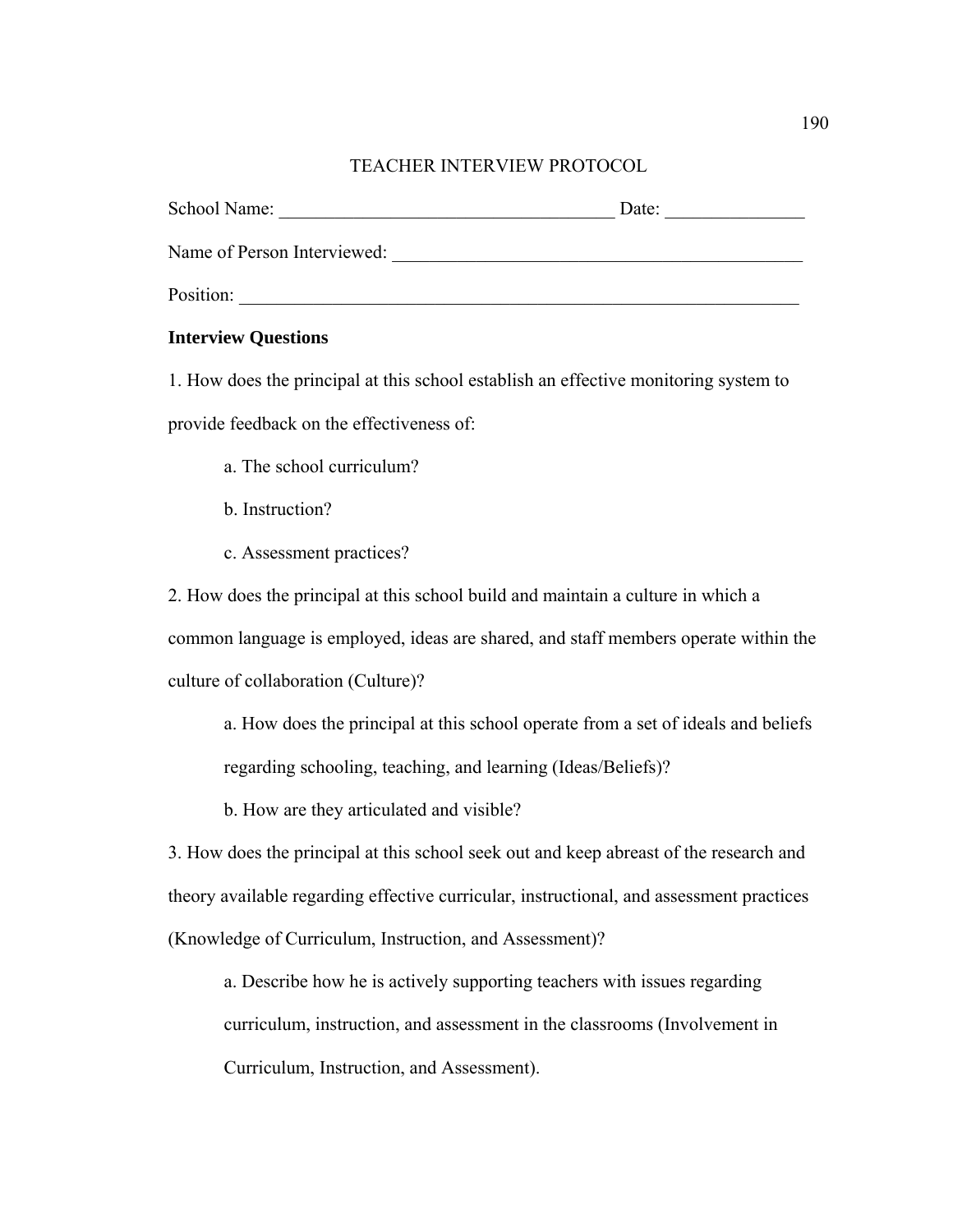5. How does the principal at this school establish concrete goals relative to student achievement as well as curriculum, instruction, and assessment in the classrooms (Focus)?

a. How does he keep these concrete goals prominent in the day-to-day life of the students and the school (Focus/Order)?

b. How does he establish procedures and routines that give staff and students a sense of order and predictability (Order)?

c. How does he recognize and celebrate the legitimate successes of individuals within the school as well as the school as a whole while also recognizing failures when appropriate (Affirmation)? What specific activities does he employ to both expect and also recognize superior performance from teachers and students (Contingent Rewards)?

6. How does the principal at this school establish and foster procedures that ensure the entire faculty and staff have input into key decisions and policy-making (Input)?

a. What does he do to establish and foster clear lines of communication to and from the faculty/staff as well as within the faculty/staff itself (Communication)? b. How does he attend to and foster personal relationships with the faculty/staff (Relationships)?

c. What strategies does he employ to provide an optimistic view of what the school is doing, and of what the school is capable of accomplishing (Optimizer)?

d. How does he invite and honor the expression of a variety of opinions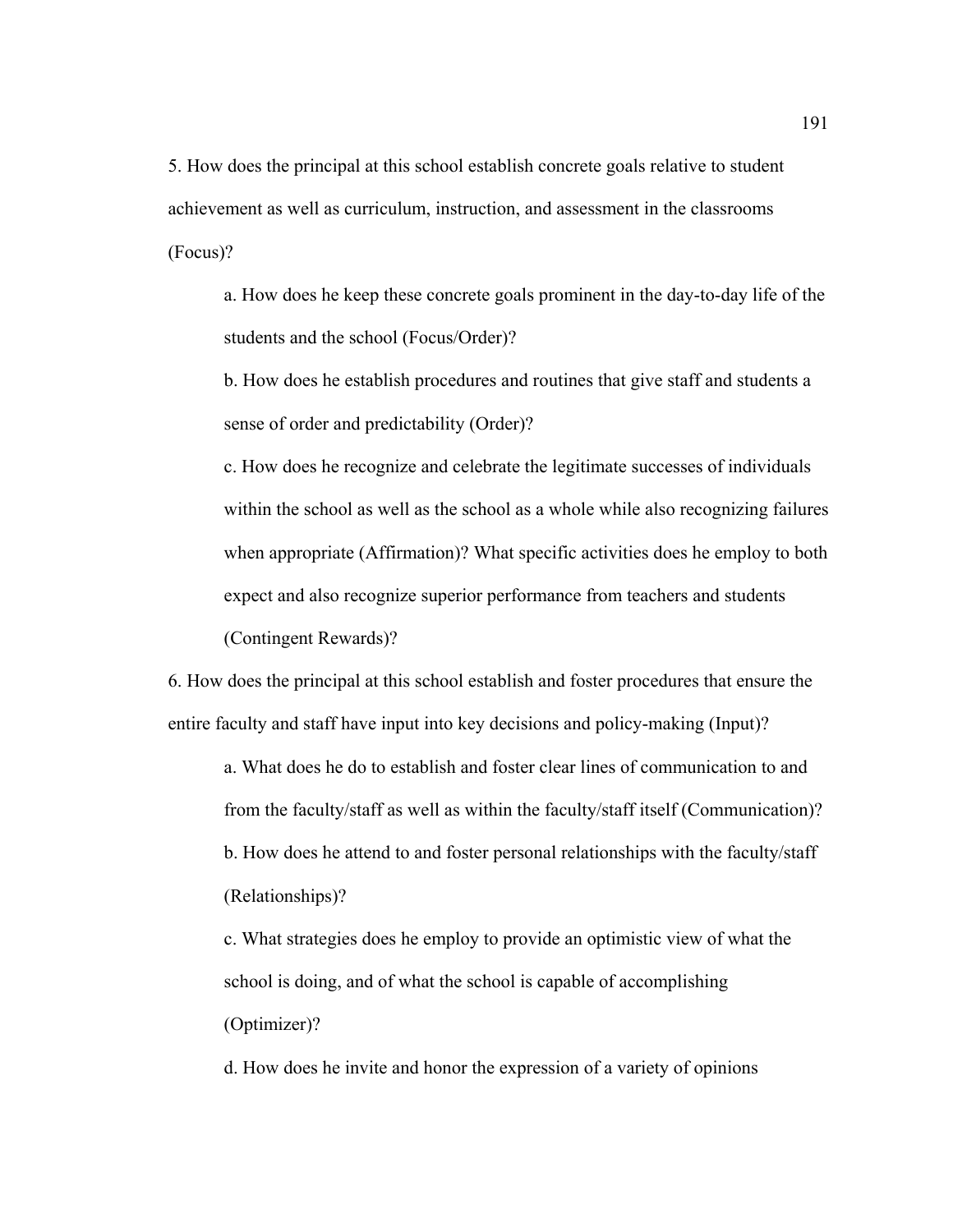regarding the running of the school and adapting one's leadership style to the demands of the situation?

7. What strategies does the principal at this school employ to foster a knowledge of research and theory regarding best practices among staff through both reading and discussion (Intellectual Stimulation)?

8. What practices does the principal at this school have in place to see that faculty/staff members have the necessary resources, supports, and professional development in place to effectively execute the teaching and learning processes (Resources)?

a. How is he an advocate of the school to all relevant constituents, and what is he doing to ensure that the school complies with all-important regulations and requirements?

b. How does he protect faculty/staff members from undue interruptions and controversies that might distract them from the teaching and learning processes (Discipline)?

9. How does the principal at this school stay keenly aware of the mechanisms and dynamics that define the day-to-day functioning of the school? How does he use that awareness to forecast potential problems (Situational Awareness)?

10. What is the principal at this school doing to be highly visible to teachers, students, and parents (Visibility)?

11. Specifically what is the principal at this school doing to challenge current school practices that have been in place for a long time in an attempt to promote the value of working at the edge of one's competence (Change Agent)?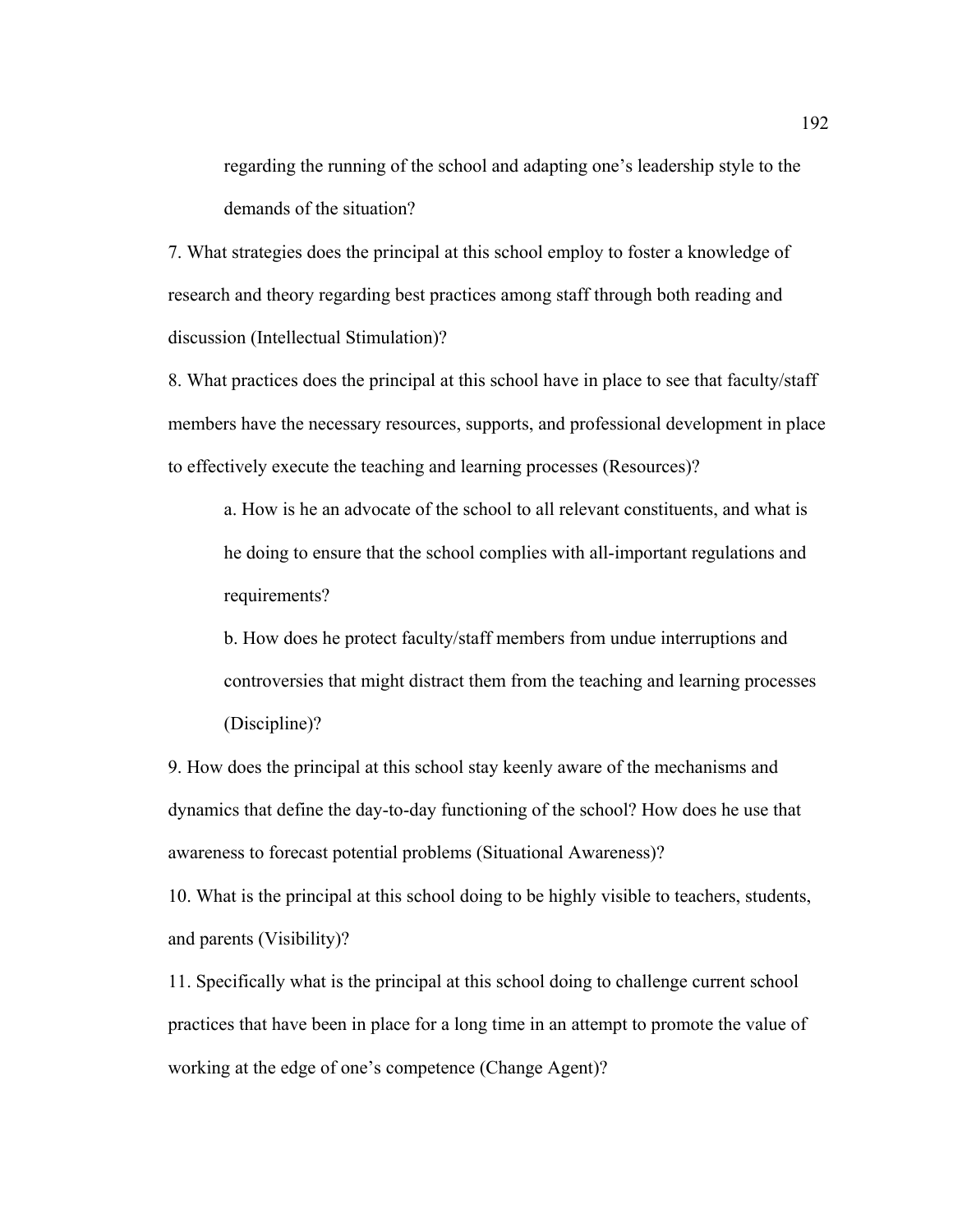a. How does he reach his vision? Desired outcome or goal? How does he initiate new programs?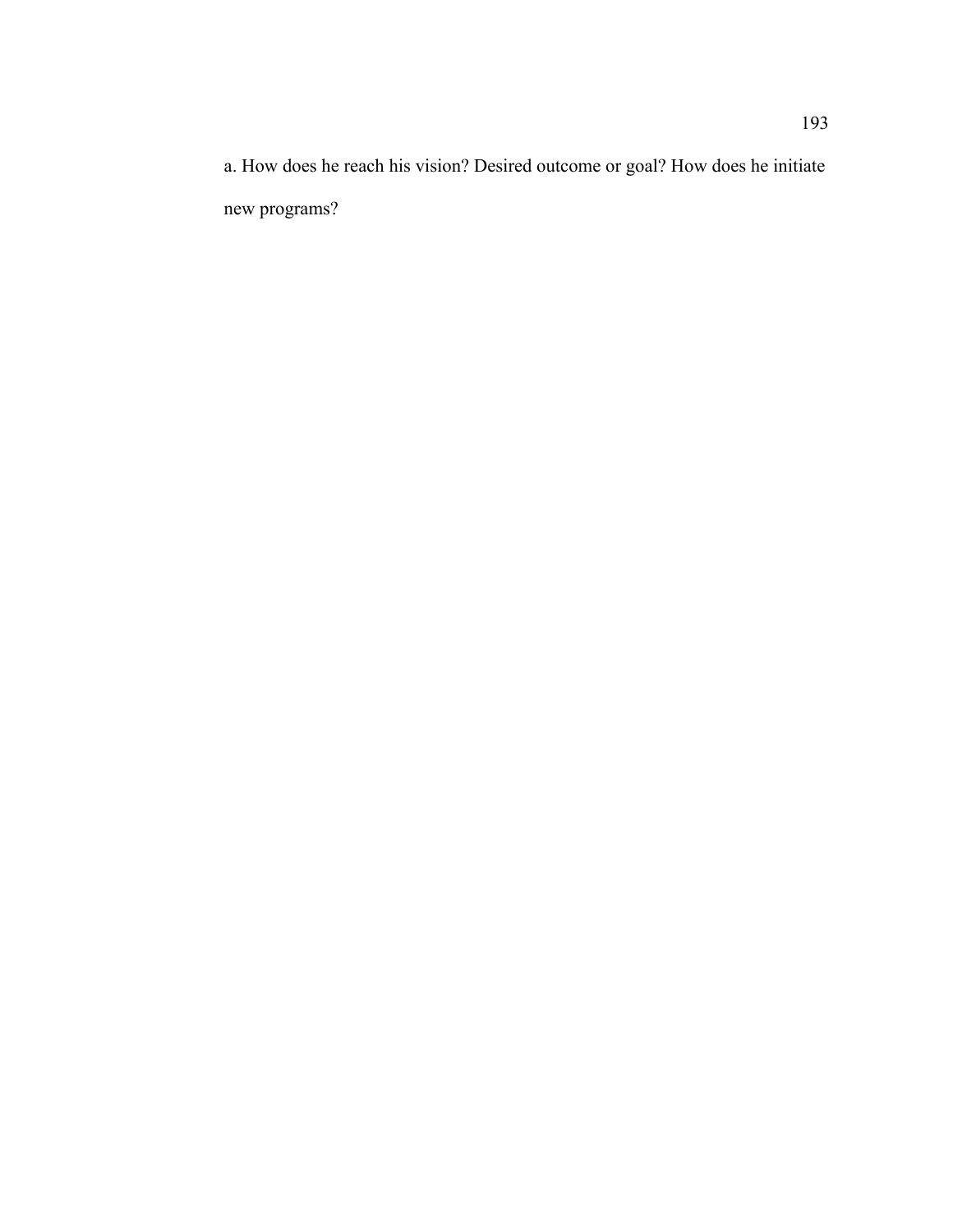Appendix C

Classified Interview Protocol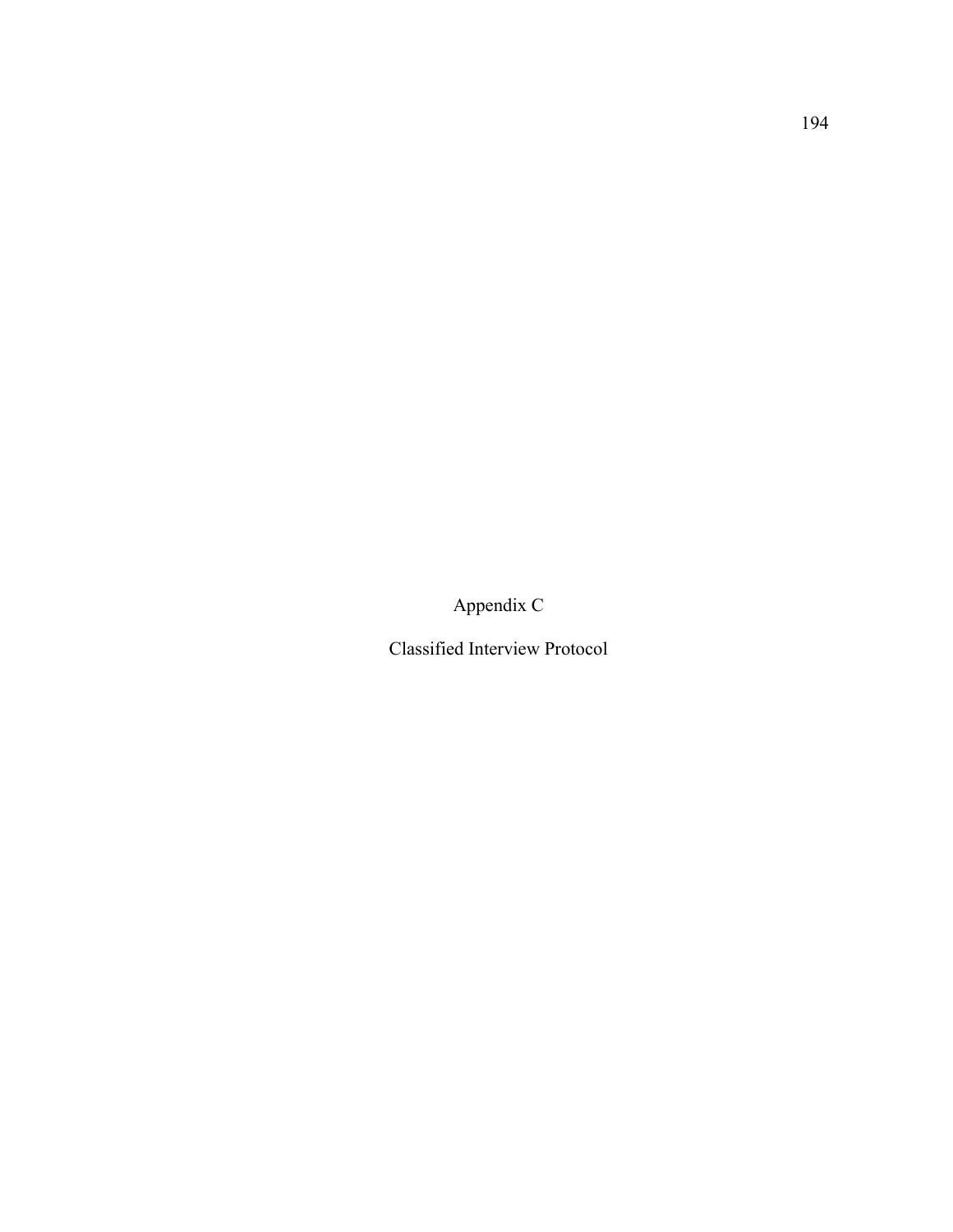## CLASSIFIED INTERVIEW PROTOCOL

| School Name:                | the control of the control of the control of the control of the control of the control of                            | Date:                                 |  |
|-----------------------------|----------------------------------------------------------------------------------------------------------------------|---------------------------------------|--|
| Name of Person Interviewed: |                                                                                                                      |                                       |  |
| Position:                   | <u> 1989 - Jan Samuel Barbara, margaret e populari e populari e populari e populari e populari e populari e popu</u> |                                       |  |
| Researcher:                 |                                                                                                                      |                                       |  |
|                             |                                                                                                                      | Time Started: Time Ended: Total Time: |  |
|                             |                                                                                                                      |                                       |  |

#### **Interview Questions**

- 1. Tell me briefly about your experience and role at this school.
	- a. How long have you been at this school?
	- b. What is your educational and professional background?
	- c. How would you describe your role in this school?
- 2. How does the principal at this school establish an effective monitoring system to provide feedback on the effectiveness of: determining the effect of these practices on student achievement (Monitoring/Evaluating)?
	- a. The school curriculum?
	- b. Instruction?
	- c. Assessment practices?

3. How does the principal at this school build and maintain a culture in which a common language is employed, ideas are shared, and staff members operate within the norms of collaboration (Culture)?

a. How does the principal at this school operate from a set of ideals and beliefs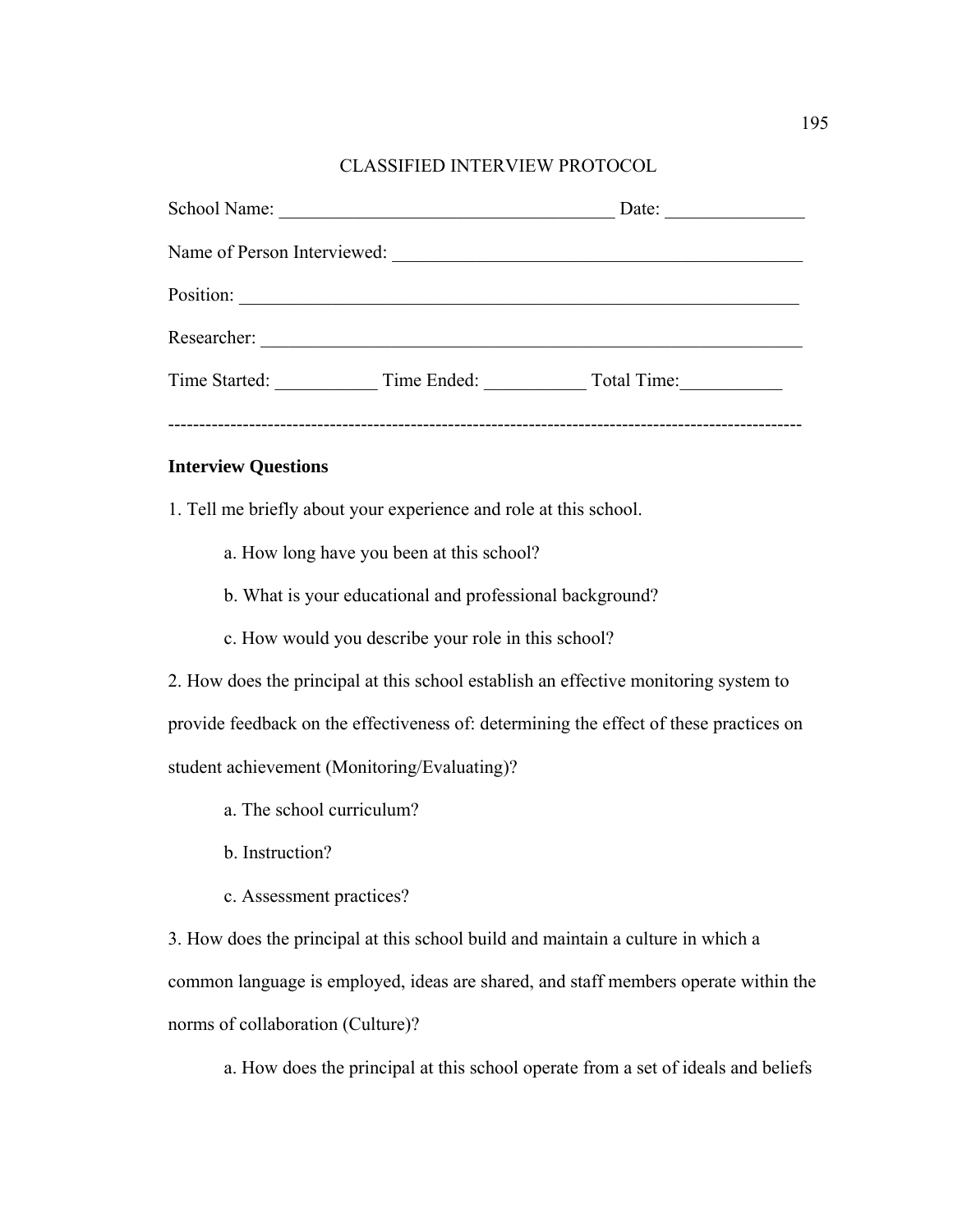regarding schooling, teaching, and learning (Ideas/Beliefs)?

b. How are they articulated and visible?

4. How does the principal at this school seek out and keep abreast of the research and theory available regarding effective curricular, instructional, and assessment practices (Knowledge of Curriculum, Instruction, and Assessment)?

a. Describe how he/she is actively supporting teachers with issues regarding curriculum, instruction, and assessment in the classrooms (Involvement in Curriculum, Instruction, and Assessment).

5. How does the principal at this school establish concrete goals relative to student achievement as well as curriculum, instruction, and assessment in the classrooms (Focus)?

a. How does he/she keep these concrete goals prominent in the day-to-day life of the students and the school (Focus/Order)?

b. How does he/she establish procedures and routines that give staff and students a sense of order and predictability (Order)?

c. How does he/she recognize and celebrate the legitimate successes of individuals within the school as well as the school as a whole while also recognizing failures when appropriate (Affirmation)? What specific activities does he/she employ to both expect and also recognize superior performance from teachers and students (Contingent Rewards)?

6. How does the principal at this school establish and foster procedures that ensure the entire faculty and staff have input into key decisions and policy-making (Input)?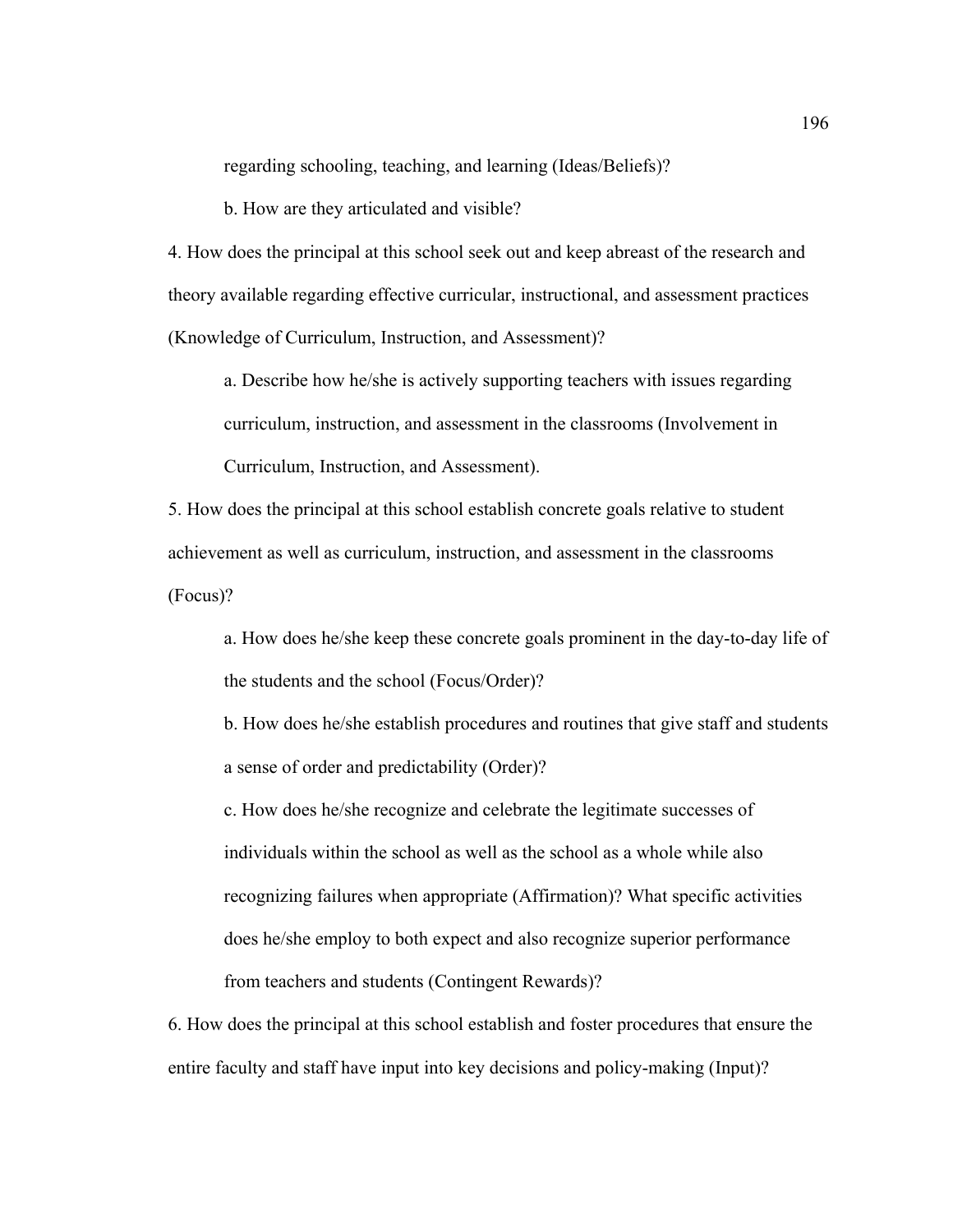a. What does he/she do to establish and foster clear lines of communication to and from the faculty/staff as well as within the faculty/staff itself (Communication)?

b. How does he/she attend to and foster personal relationships with the faculty/staff (Relationships)?

c. What strategies does he/she employ to provide an optimistic view of what the school is doing, and of what the school is capable of accomplishing (Optimizer)?

d. How does he/she invite and honor the expression of a variety of opinions regarding the running of the school and adapting one's leadership style to the demands of the situation (Flexibility)?

7. What strategies does the principal at this school employ to foster a knowledge of research and theory regarding best practices among staff through both reading and discussion (Intellectual Stimulation)?

8. What practices does the principal at this school have in place to see that faculty/staff members have the necessary resources, supports, and professional development in place to effectively execute the teaching and learning processes (Resources)?

a. How is he/she an advocate of the school to all relevant constituents, and what is he/she doing to ensure that the school complies with all-important regulations and requirements (Outreach)?

b. How does he/she protect faculty/staff members from undue interruptions and controversies that might distract them from the teaching and learning processes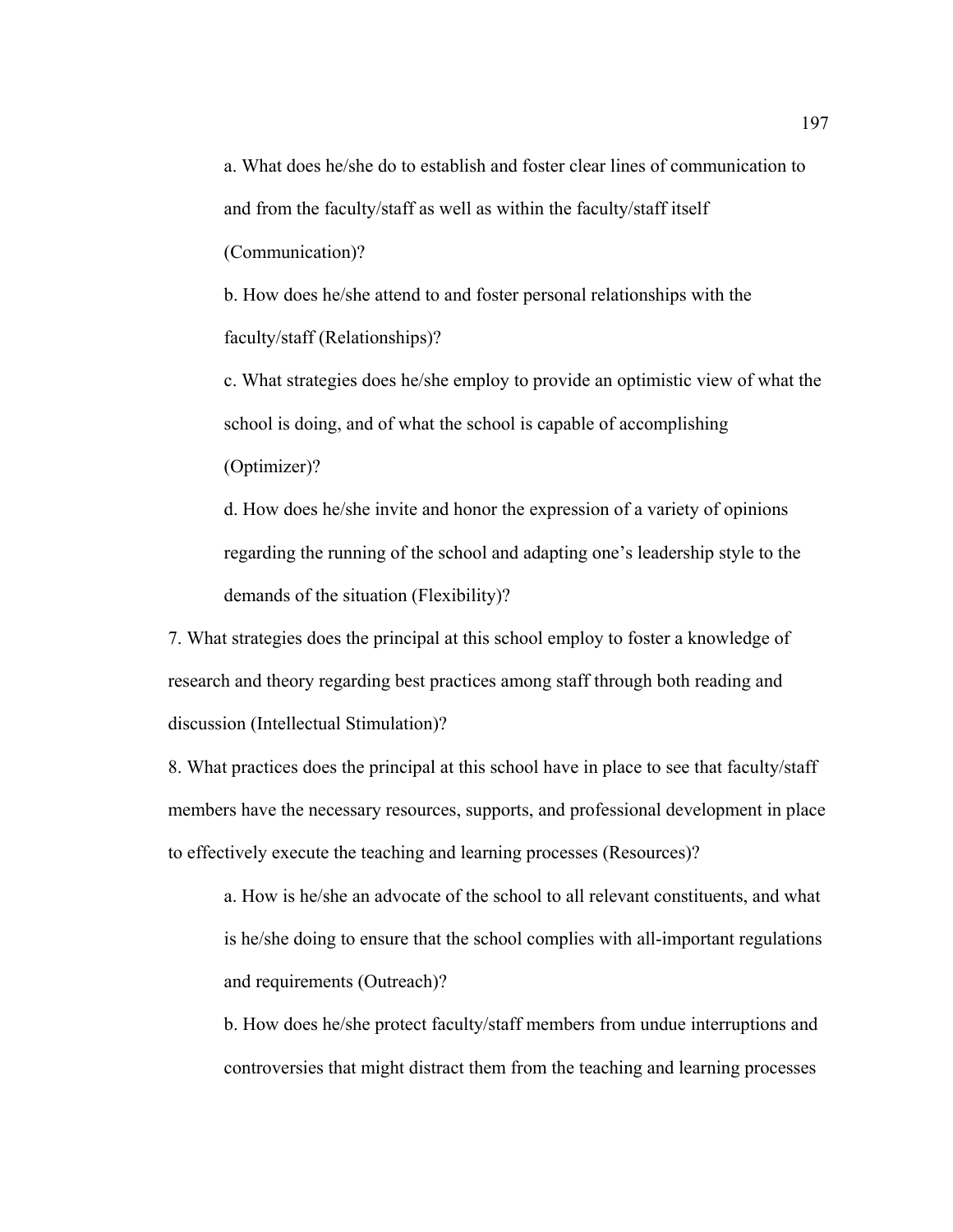## (Discipline)?

9. How does the principal at this school stay keenly aware of the mechanisms and dynamics that define the day-to-day functioning of the school? How does he/she use that awareness to forecast potential problems (Situational Awareness)?

10. What is the principal at this school doing to be highly visible to teachers, students, and parents (Visibility)?

11. Specifically what is the principal at this school doing to challenge current school practices that have been in place for a long time in an attempt to promote the value of working at the edge of one's competence (Change Agent)?

a. How does he/she reach his/her vision? Desired outcome or goal? How does he/she initiate new programs?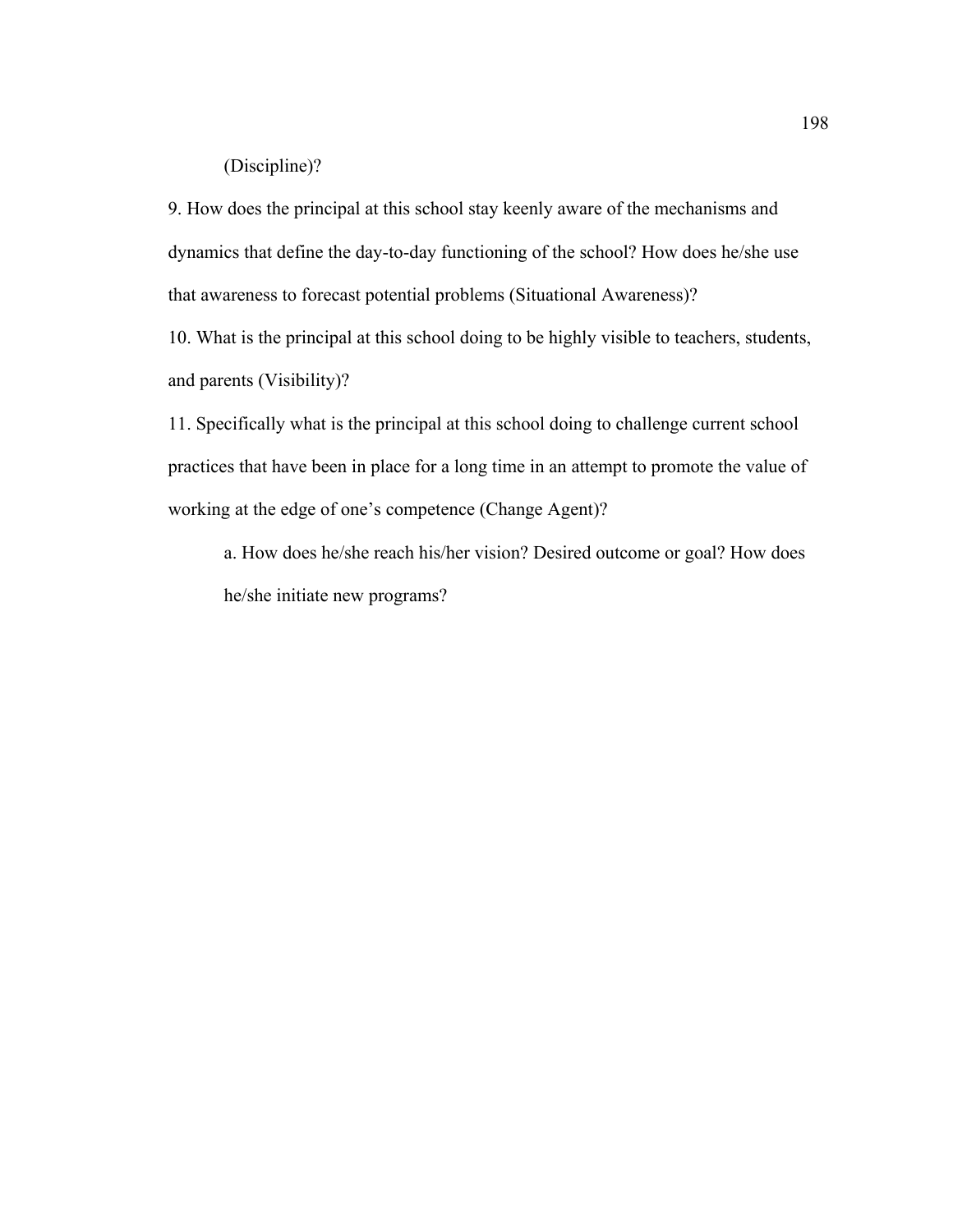## **CURRICULUM VITAE**

## **GREGORY G. WILKEY**

3953 N. 1050 W. Pleasant View, Utah 84414 (801) 737-0180 (residence) (801) 402-3902 (office/school) gwilkey@dsdmail.net

## **POST-SECONDARY DEGREES**

- 1990 B.A., German, Weber State University
- 1992 B.A., History, University of Utah
- 1993 M.A., German Language and Literature, University of Utah
- 1997 M.Ed., Masters of Education, Educational Leadership and Policy, University of Utah
- 2013 Ed.D., Utah State University (Curriculum and Instruction with emphasis on Instructional Leadership)

## **CERTIFICATES**

| 1992    | Secondary teaching certificate, State of Utah (subjects: German, |
|---------|------------------------------------------------------------------|
|         | History).                                                        |
| $100 -$ |                                                                  |

1997 Utah Administrative/Supervisory certificate.

#### **PROFESSIONAL EMPLOYMENT** (partial list)

| 2010-present | Principal, Bountiful High School, Davis School District, Utah.         |
|--------------|------------------------------------------------------------------------|
| 2009-2010    | Principal, North Layton Junior High School, Davis School District,     |
|              | Utah.                                                                  |
| 2007-2009    | Assistant Principal, Northridge High School, Davis School District,    |
|              | Utah.                                                                  |
| 2000-2007    | Assistant Principal, Bountiful High School, Davis School District,     |
|              | Utah.                                                                  |
| 1997-2000    | Assistant Principal, West High School, Salt Lake City School District, |
|              | Utah.                                                                  |
| 1997         | AP History Teacher, Copper Hills High School, Jordan School District,  |
|              | Utah.                                                                  |
| 1996-1997    | Assistant Principal (Intern), Hunter Junior High School, Granite       |
|              | School District, Utah.                                                 |
|              |                                                                        |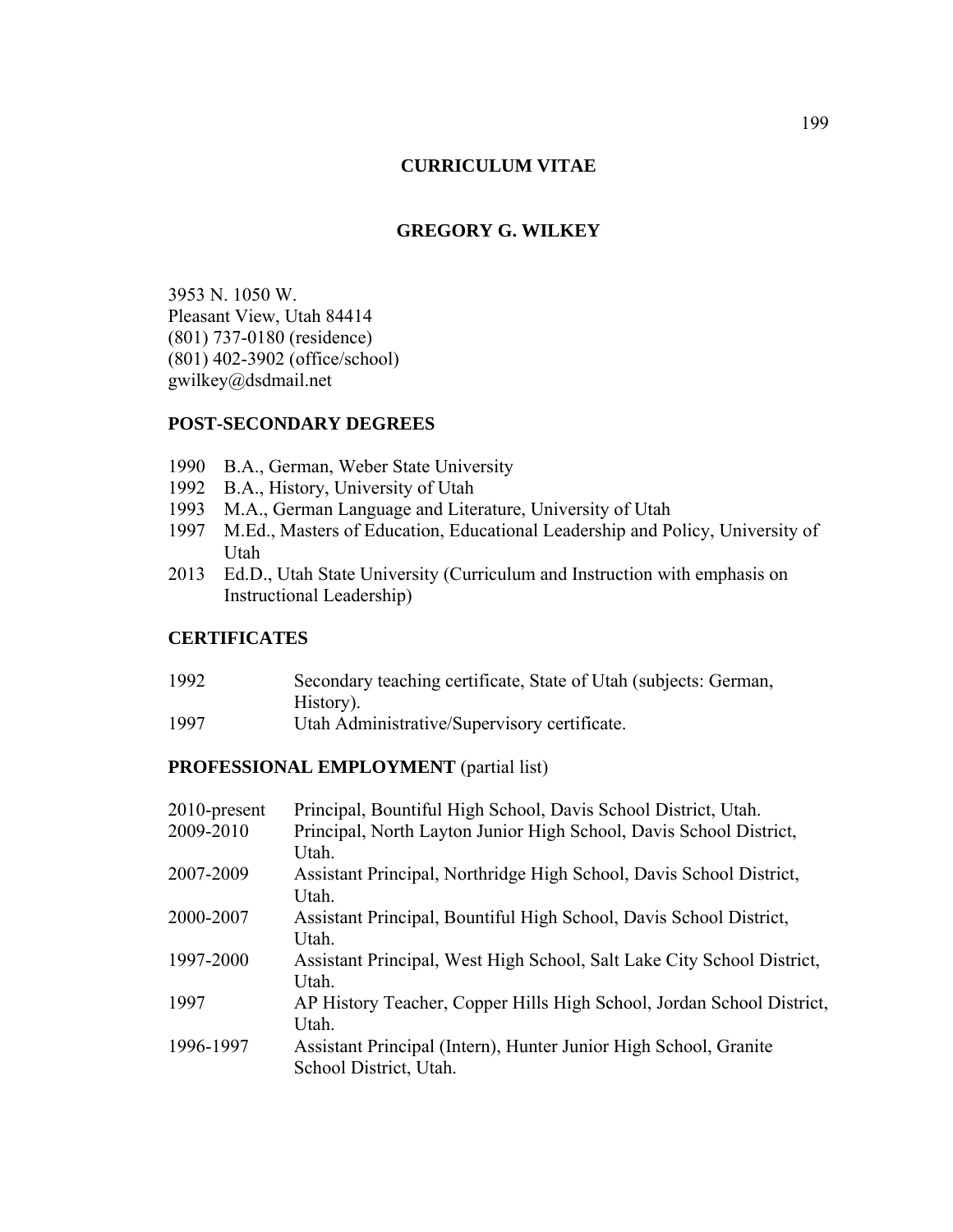| 1992-1996 | German/History Teacher, Crescent View Middle School, Jordan       |
|-----------|-------------------------------------------------------------------|
|           | School District, Utah.                                            |
| 1991-1992 | Master Teacher for Undergraduate German courses, University of    |
|           | Utah, Foreign Language Department.                                |
| 1990-1991 | Teaching Assistant (German), University of Utah, Foreign Language |
|           | Department.                                                       |

## **AWARDS AND HONORS** (partial list)

| 2008         | Golden Key International Honour Society                                                                 |
|--------------|---------------------------------------------------------------------------------------------------------|
| 2006         | Assistant Principal of the Year Finalist (UASSP).                                                       |
| 2006         | Founding member of Association of International Baccalaureate World<br>Schools of Utah (AIBWSU).        |
| 2005         | Who's Who Among America's Teachers Award.                                                               |
| 2004         | Who's Who Among America's Teachers Award.                                                               |
| 2002, 2003   | Assistant Principal of the Year Nominee (UASSP).                                                        |
| 2002-2007    | Advanced Placement/College Board National Delegate                                                      |
| 2002         | Who's Who Among America's Teachers Award.                                                               |
| 2000-present | Reader-consultant for Advanced Placement examination in German                                          |
|              | language and literature for Educational Testing Services (Trinity                                       |
|              | University).                                                                                            |
| 1998         | Who's Who Among America's Teachers Award.                                                               |
| 1997         | Granite Education Foundation Outstanding Educator nominee.                                              |
| 1996         | Who's Who Among America's Teachers Award.                                                               |
| 1996         | "Outstanding Teacher" award, Crescent View Middle School.                                               |
| 1996         | Nominated teacher from Crescent View Middle School for "Huntsman<br>Award for Excellence in Education." |
| 1992         | Graduated Cum Laude, History-University of Utah (B.A.).                                                 |
| 1992         | Recipient Dee Graduate Leadership Scholarship-Univ. of Utah                                             |
| 1991         | Member, Phi Sigma Delta (German) Honor Society.                                                         |
| 1991         | Member, Phi Alpha Theta (History) Honor Society.                                                        |
| 1990         | Graduated Cum Laude, German-Weber State University (B.A.).                                              |
| 1989         | Member, "Who's Who Among Students in American Universities and                                          |
|              | Colleges."                                                                                              |
| 1989         | Member, Phi Sigma Iota (International Foreign Language Honor                                            |
|              | Society).                                                                                               |
| 1983         | Member, Phi Eta Sigma, national freshman honor society.                                                 |
| 1983         | Recipient, Honors at Entrance Scholarship, Weber State University.                                      |
|              |                                                                                                         |

## **MEMBERSHIP IN PROFESSIONAL SOCIETIES, ASSOCIATIONS, ORGANIZATIONS**

Member, High School Principal Representative for Davis School District Superintendent's Liaison Committee, 2012-present.